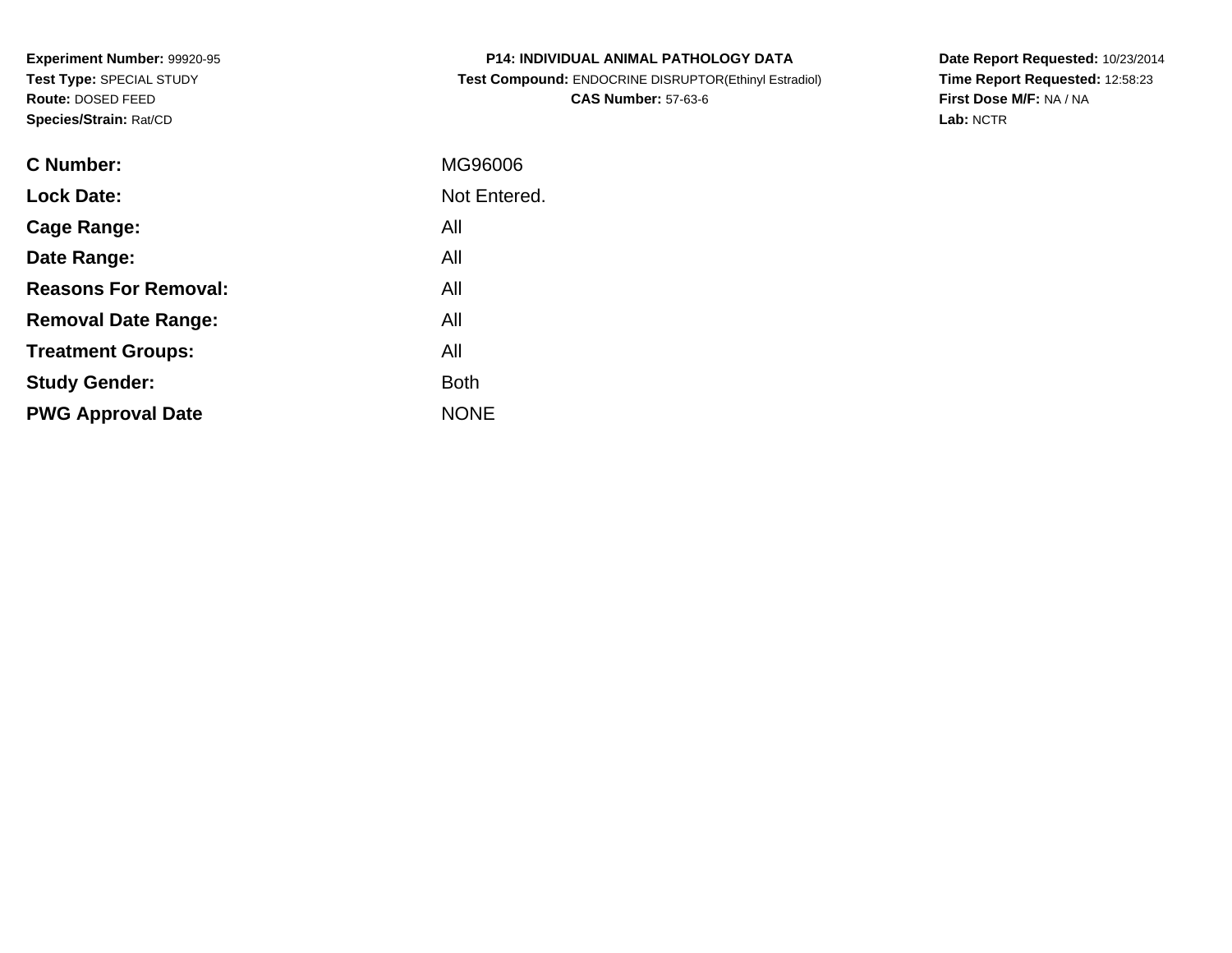| Experiment Number: 99920-95<br>Test Type: SPECIAL STUDY<br>Route: DOSED FEED<br>Species/Strain: Rat/CD                    |                        | P14: INDIVIDUAL ANIMAL PATHOLOGY DATA<br>Test Compound: ENDOCRINE DISRUPTOR(Ethinyl Estradiol)<br><b>CAS Number: 57-63-6</b> | Date Report Requested: 10/23/2014<br>Time Report Requested: 12:58:23<br>First Dose M/F: NA / NA<br>Lab: NCTR |
|---------------------------------------------------------------------------------------------------------------------------|------------------------|------------------------------------------------------------------------------------------------------------------------------|--------------------------------------------------------------------------------------------------------------|
| <b>ANIMAL ID: 914</b>                                                                                                     | <b>TRT#: 7</b>         | <b>SEX: Male</b>                                                                                                             | DAY ON TEST: 72                                                                                              |
|                                                                                                                           | DOSE: F4/10PPB TO CTRL | <b>DISP:</b> Moribund Sacrifice                                                                                              | HISTO: 021380100914                                                                                          |
|                                                                                                                           |                        | ORGAN AND ACCOUNTABLE SITE STATUS                                                                                            |                                                                                                              |
| <b>NORMAL</b>                                                                                                             |                        |                                                                                                                              |                                                                                                              |
| * Adrenal Cortex                                                                                                          | * Adrenal Medulla      | * Blood Vessel                                                                                                               | * Bone                                                                                                       |
| * Bone Marrow                                                                                                             | * Brain                | * Esophagus                                                                                                                  | * Heart                                                                                                      |
| * Pituitary Gland                                                                                                         | * Rete Testes          | * Skin                                                                                                                       | * Spinal Cord                                                                                                |
| * Trachea                                                                                                                 | * Urinary Bladder      |                                                                                                                              |                                                                                                              |
| <b>MISSING</b>                                                                                                            |                        |                                                                                                                              |                                                                                                              |
| * Mammary Gland                                                                                                           | * Thyroid Gland        |                                                                                                                              |                                                                                                              |
| <b>OBSERVATIONS</b>                                                                                                       |                        |                                                                                                                              |                                                                                                              |
| * Coagulating Gland                                                                                                       |                        | Hypoplasia                                                                                                                   | Marked                                                                                                       |
| * Epididymis                                                                                                              |                        | Hypoplasia                                                                                                                   | Marked                                                                                                       |
| * Kidney                                                                                                                  | Interstitium           | Fibrosis                                                                                                                     | Mild                                                                                                         |
|                                                                                                                           |                        | <b>Infiltration Cellular</b>                                                                                                 | Lymphocyte, Marked                                                                                           |
| * Liver                                                                                                                   | Hepatocyte             | Degeneration                                                                                                                 | Marked                                                                                                       |
|                                                                                                                           | <b>Bile Duct</b>       | Hyperplasia                                                                                                                  | Moderate                                                                                                     |
|                                                                                                                           |                        | <b>Infiltration Cellular</b>                                                                                                 | Lymphocyte, Marked                                                                                           |
|                                                                                                                           | Hepatocyte             | Necrosis                                                                                                                     | Moderate                                                                                                     |
| [Degeneration TGLS = 2-5]<br>[Hyperplasia TGLS = 2-5]<br>[ Infiltration Cellular TGLS = 2-5 ]<br>[Necrosis TGLS = $2-5$ ] |                        |                                                                                                                              |                                                                                                              |
| * Lung                                                                                                                    | Peribronchiolr         | <b>Infiltration Cellular</b>                                                                                                 | Lymphocyte, Marked                                                                                           |
|                                                                                                                           |                        | <b>Infiltration Cellular</b>                                                                                                 | Histiocyte, Mild                                                                                             |
| * Mammary GI                                                                                                              |                        |                                                                                                                              |                                                                                                              |
| Note: No RC/WT attempt per pathologist                                                                                    |                        |                                                                                                                              |                                                                                                              |
| * Pancreas                                                                                                                | <b>Acinar Cell</b>     | Degeneration                                                                                                                 | Marked                                                                                                       |
|                                                                                                                           |                        | <b>Infiltration Cellular</b>                                                                                                 | Lymphocyte, Marked                                                                                           |
| * Prostate, Dorsal/Lateral Lobe                                                                                           |                        | Hypoplasia                                                                                                                   | Marked                                                                                                       |
| * Prostate, Ventral Lobe                                                                                                  |                        | Hypoplasia                                                                                                                   | Marked                                                                                                       |
| * Seminal Vesicle                                                                                                         |                        | Hypoplasia                                                                                                                   | Marked                                                                                                       |
| * Spleen                                                                                                                  |                        | Congestion                                                                                                                   | Moderate                                                                                                     |
|                                                                                                                           |                        | Hyperplasia                                                                                                                  | Lymphoid, Moderate                                                                                           |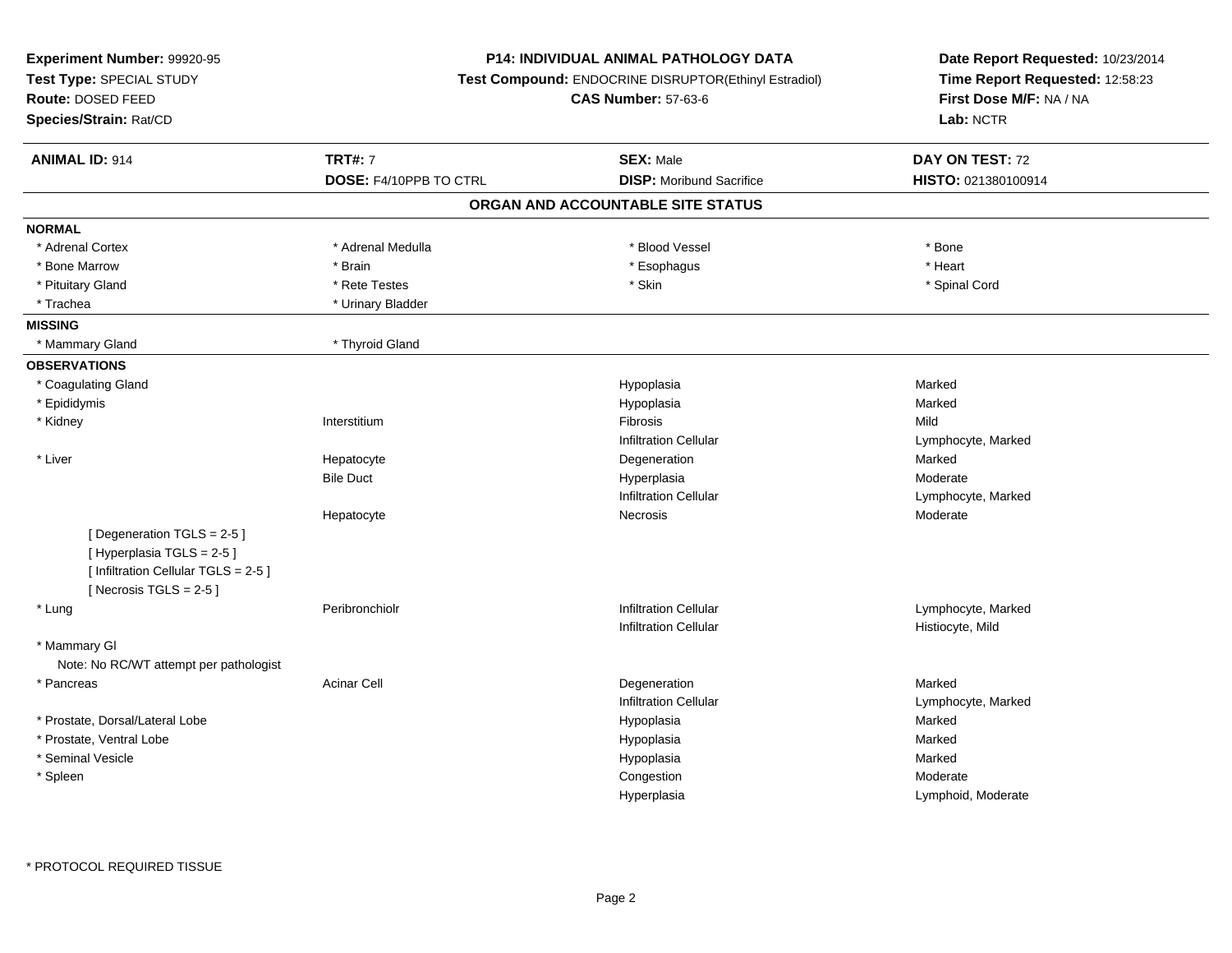| Experiment Number: 99920-95<br>Test Type: SPECIAL STUDY<br><b>Route: DOSED FEED</b><br>Species/Strain: Rat/CD | <b>P14: INDIVIDUAL ANIMAL PATHOLOGY DATA</b><br>Test Compound: ENDOCRINE DISRUPTOR(Ethinyl Estradiol)<br><b>CAS Number: 57-63-6</b> |                                   | Date Report Requested: 10/23/2014<br>Time Report Requested: 12:58:23<br>First Dose M/F: NA / NA<br>Lab: NCTR |
|---------------------------------------------------------------------------------------------------------------|-------------------------------------------------------------------------------------------------------------------------------------|-----------------------------------|--------------------------------------------------------------------------------------------------------------|
| <b>ANIMAL ID: 914</b>                                                                                         | <b>TRT#:</b> 7                                                                                                                      | <b>SEX: Male</b>                  | DAY ON TEST: 72                                                                                              |
|                                                                                                               | <b>DOSE: F4/10PPB TO CTRL</b>                                                                                                       | <b>DISP:</b> Moribund Sacrifice   | <b>HISTO: 021380100914</b>                                                                                   |
|                                                                                                               |                                                                                                                                     | ORGAN AND ACCOUNTABLE SITE STATUS |                                                                                                              |
| [Congestion TGLS = 1-5]                                                                                       |                                                                                                                                     |                                   |                                                                                                              |
| [Hyperplasia TGLS = $1-5$ ]                                                                                   |                                                                                                                                     |                                   |                                                                                                              |
| * Testes                                                                                                      |                                                                                                                                     | Hypoplasia                        | Marked                                                                                                       |
| * Thymus                                                                                                      |                                                                                                                                     | Atrophy                           | Marked                                                                                                       |
| * Thyroid GI                                                                                                  |                                                                                                                                     |                                   |                                                                                                              |
| Note: Recut attempted                                                                                         |                                                                                                                                     |                                   |                                                                                                              |
| PRIMARY CAUSE OF DEATH                                                                                        | - UNCERTAIN                                                                                                                         |                                   |                                                                                                              |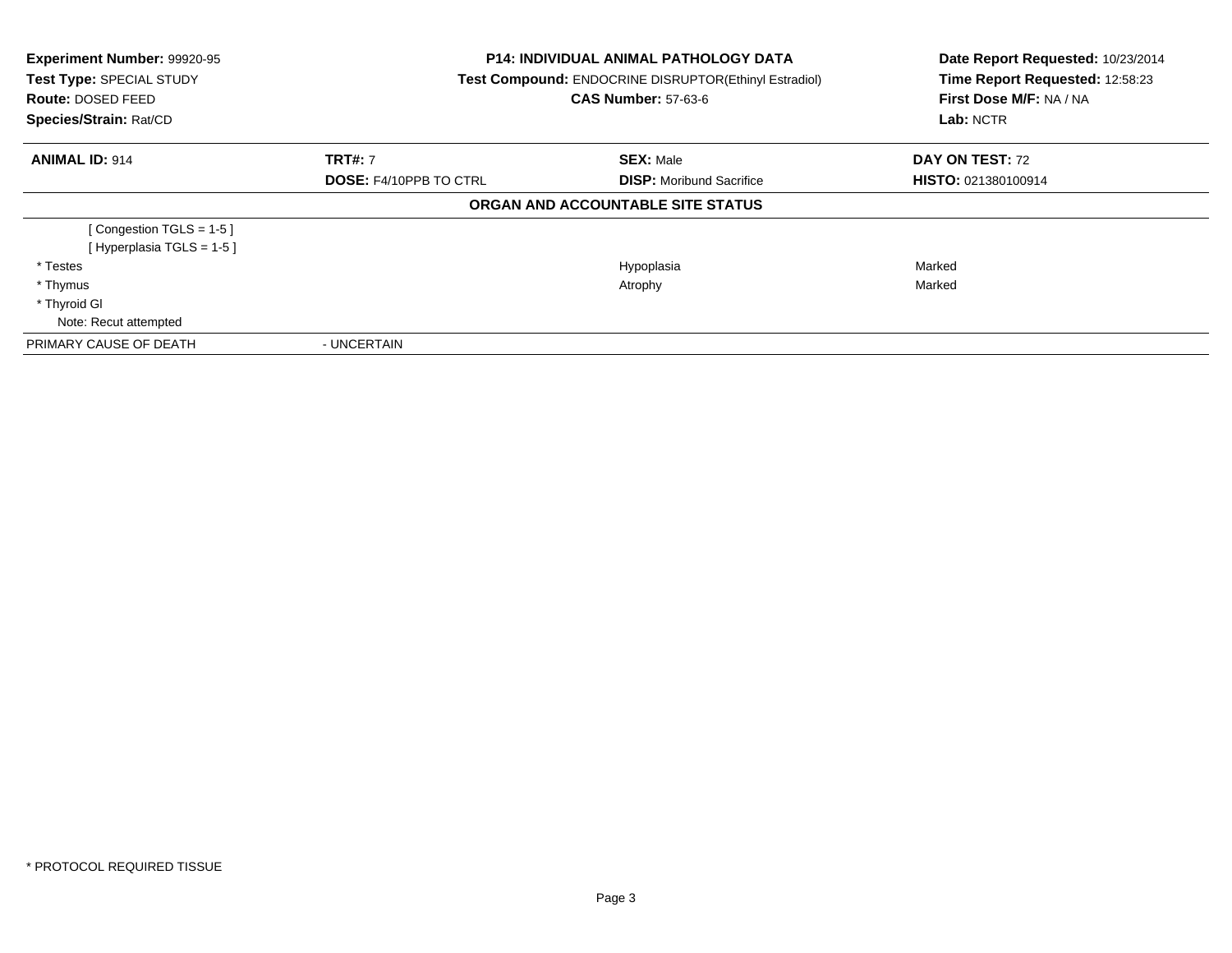| Experiment Number: 99920-95<br>Test Type: SPECIAL STUDY<br>Route: DOSED FEED<br>Species/Strain: Rat/CD | <b>P14: INDIVIDUAL ANIMAL PATHOLOGY DATA</b><br>Test Compound: ENDOCRINE DISRUPTOR(Ethinyl Estradiol)<br><b>CAS Number: 57-63-6</b> |                                   | Date Report Requested: 10/23/2014<br>Time Report Requested: 12:58:23<br>First Dose M/F: NA / NA<br>Lab: NCTR |
|--------------------------------------------------------------------------------------------------------|-------------------------------------------------------------------------------------------------------------------------------------|-----------------------------------|--------------------------------------------------------------------------------------------------------------|
| <b>ANIMAL ID: 961</b>                                                                                  | TRT#: 5                                                                                                                             | <b>SEX: Male</b>                  | DAY ON TEST: 161                                                                                             |
|                                                                                                        | DOSE: F4<br><b>CONTROL</b>                                                                                                          | <b>DISP:</b> Terminal Sacrifice   | HISTO: 021380100961                                                                                          |
|                                                                                                        |                                                                                                                                     | ORGAN AND ACCOUNTABLE SITE STATUS |                                                                                                              |
| <b>NORMAL</b>                                                                                          |                                                                                                                                     |                                   |                                                                                                              |
| * Adrenal Cortex                                                                                       | * Adrenal Medulla                                                                                                                   | * Bone                            | * Bone Marrow                                                                                                |
| * Coagulating Gland                                                                                    | * Epididymis                                                                                                                        | * Kidney                          | * Mammary Gland                                                                                              |
| * Pituitary Gland                                                                                      | * Prostate, Dorsal/lateral Lobe                                                                                                     | * Prostate, Ventral Lobe          | * Rete Testes                                                                                                |
| * Seminal Vesicle                                                                                      | * Spleen                                                                                                                            | * Thymus                          | * Thyroid Gland                                                                                              |
| <b>OBSERVATIONS</b>                                                                                    |                                                                                                                                     |                                   |                                                                                                              |
| * Liver                                                                                                |                                                                                                                                     | Inflammation                      | Chronic Active, Minimal                                                                                      |
| * Testes                                                                                               | Seminif Tub                                                                                                                         | Degeneration                      | Minimal                                                                                                      |
| PRIMARY CAUSE OF DEATH                                                                                 |                                                                                                                                     |                                   |                                                                                                              |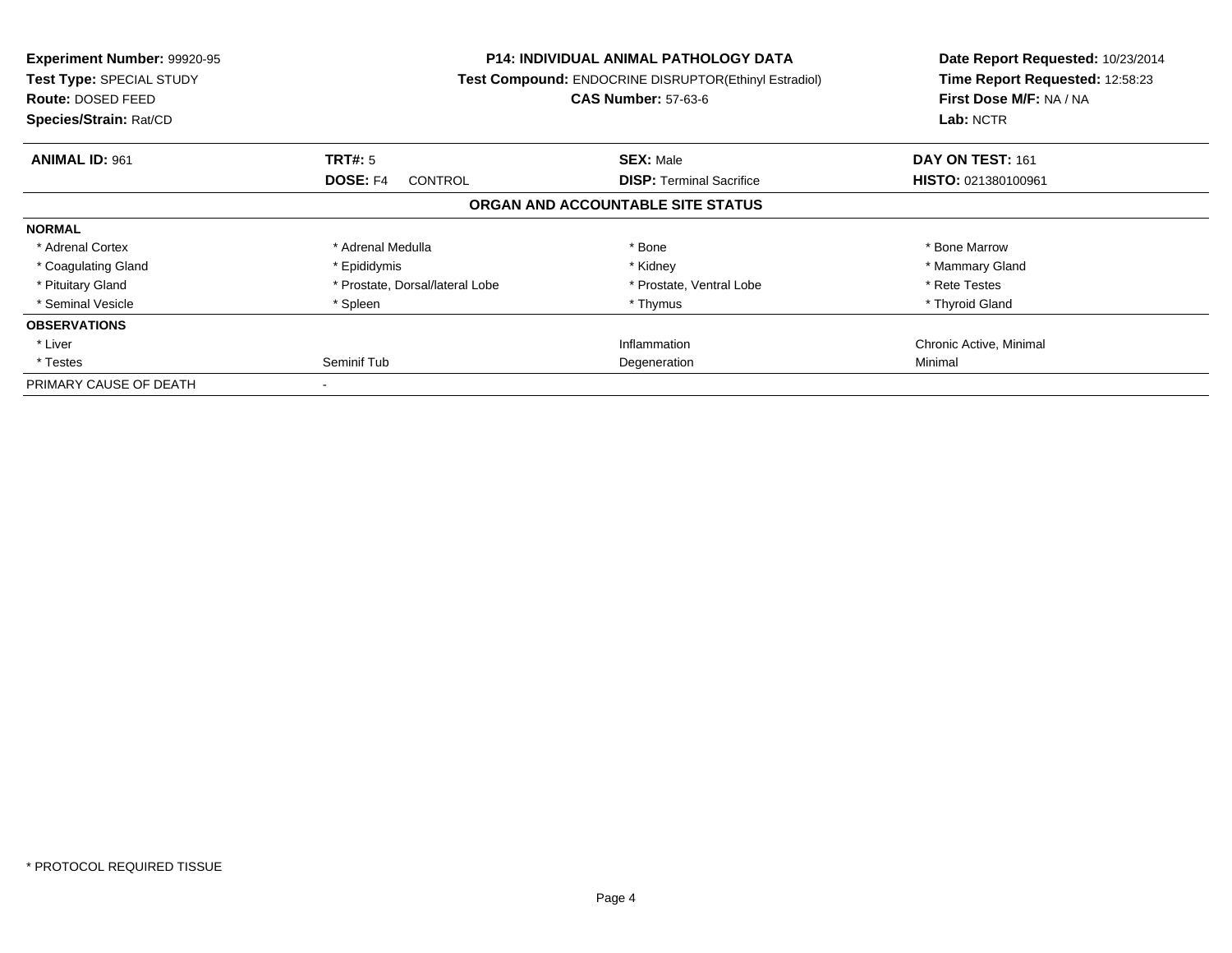| <b>Experiment Number: 99920-95</b><br>Test Type: SPECIAL STUDY<br>Route: DOSED FEED<br>Species/Strain: Rat/CD |                                   | <b>P14: INDIVIDUAL ANIMAL PATHOLOGY DATA</b><br><b>Test Compound: ENDOCRINE DISRUPTOR(Ethinyl Estradiol)</b><br><b>CAS Number: 57-63-6</b> | Date Report Requested: 10/23/2014<br>Time Report Requested: 12:58:23<br>First Dose M/F: NA / NA<br>Lab: NCTR |
|---------------------------------------------------------------------------------------------------------------|-----------------------------------|--------------------------------------------------------------------------------------------------------------------------------------------|--------------------------------------------------------------------------------------------------------------|
| <b>ANIMAL ID: 962</b>                                                                                         | TRT#: 5                           | <b>SEX: Male</b>                                                                                                                           | DAY ON TEST: 161                                                                                             |
|                                                                                                               | <b>DOSE: F4</b><br><b>CONTROL</b> | <b>DISP:</b> Terminal Sacrifice                                                                                                            | <b>HISTO: 021380100962</b>                                                                                   |
|                                                                                                               |                                   | ORGAN AND ACCOUNTABLE SITE STATUS                                                                                                          |                                                                                                              |
| <b>NORMAL</b>                                                                                                 |                                   |                                                                                                                                            |                                                                                                              |
| * Adrenal Cortex                                                                                              | * Adrenal Medulla                 | * Bone                                                                                                                                     | * Bone Marrow                                                                                                |
| * Coagulating Gland                                                                                           | * Epididymis                      | * Liver                                                                                                                                    | * Mammary Gland                                                                                              |
| * Pituitary Gland                                                                                             | * Prostate, Dorsal/lateral Lobe   | * Rete Testes                                                                                                                              | * Seminal Vesicle                                                                                            |
| * Spleen                                                                                                      | * Testes                          | * Thymus                                                                                                                                   | * Thyroid Gland                                                                                              |
| <b>OBSERVATIONS</b>                                                                                           |                                   |                                                                                                                                            |                                                                                                              |
| * Kidney                                                                                                      |                                   | <b>Infiltration Cellular</b>                                                                                                               | Lymphocyte, Minimal                                                                                          |
| * Prostate, Ventral Lobe                                                                                      | <b>Infiltration Cellular</b>      |                                                                                                                                            | Lymphocyte, Minimal                                                                                          |
| PRIMARY CAUSE OF DEATH                                                                                        |                                   |                                                                                                                                            |                                                                                                              |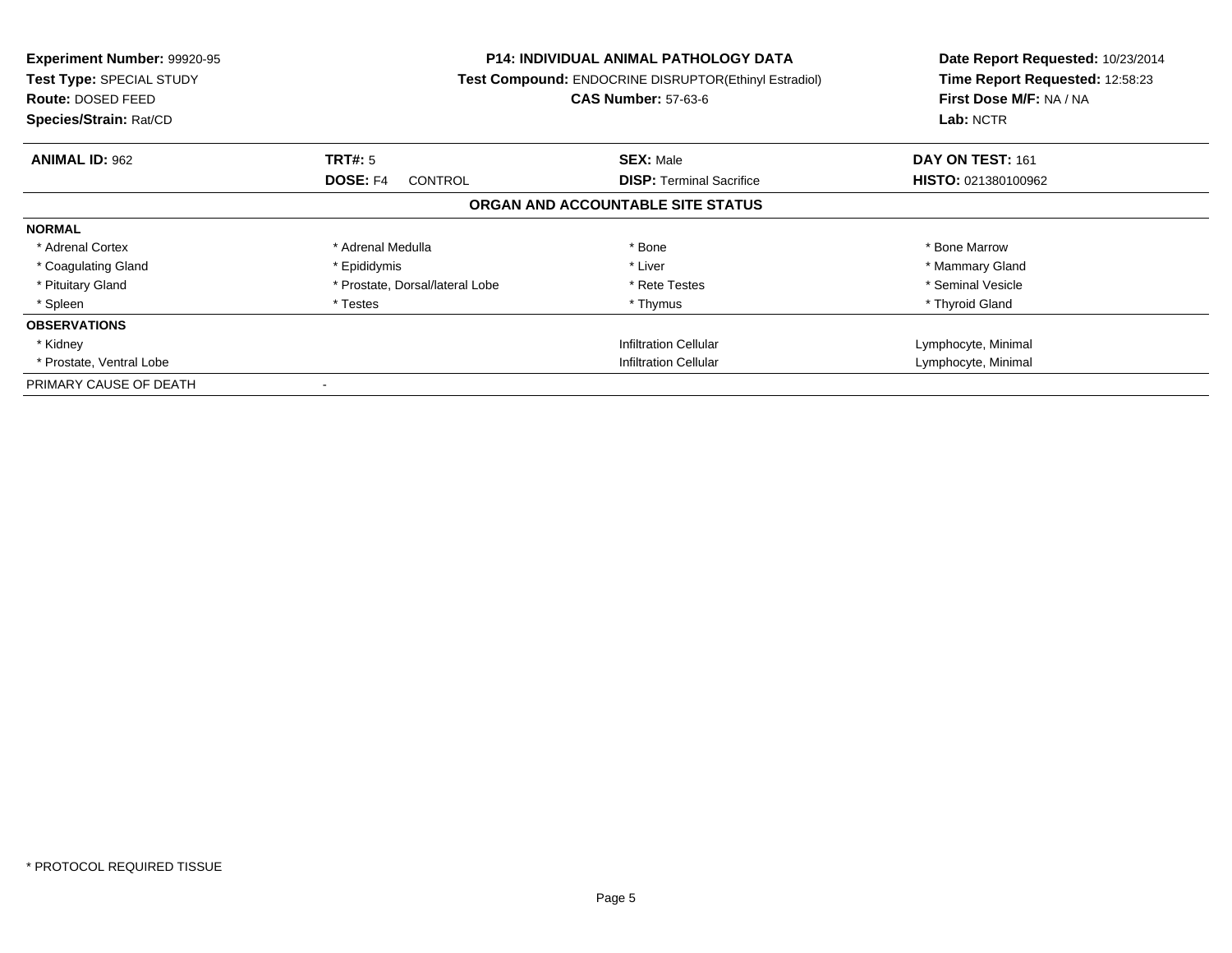| <b>Experiment Number: 99920-95</b><br>Test Type: SPECIAL STUDY<br><b>Route: DOSED FEED</b><br>Species/Strain: Rat/CD |                            | <b>P14: INDIVIDUAL ANIMAL PATHOLOGY DATA</b><br>Test Compound: ENDOCRINE DISRUPTOR(Ethinyl Estradiol)<br><b>CAS Number: 57-63-6</b> | Date Report Requested: 10/23/2014<br>Time Report Requested: 12:58:23<br>First Dose M/F: NA / NA<br>Lab: NCTR |
|----------------------------------------------------------------------------------------------------------------------|----------------------------|-------------------------------------------------------------------------------------------------------------------------------------|--------------------------------------------------------------------------------------------------------------|
| <b>ANIMAL ID: 963</b>                                                                                                | TRT#: 5                    | <b>SEX: Male</b>                                                                                                                    | DAY ON TEST: 160                                                                                             |
|                                                                                                                      | <b>DOSE: F4</b><br>CONTROL | <b>DISP: Terminal Sacrifice</b>                                                                                                     | HISTO: 021380100963                                                                                          |
|                                                                                                                      |                            | ORGAN AND ACCOUNTABLE SITE STATUS                                                                                                   |                                                                                                              |
| <b>NORMAL</b>                                                                                                        |                            |                                                                                                                                     |                                                                                                              |
| * Adrenal Cortex                                                                                                     | * Adrenal Medulla          | * Bone                                                                                                                              | * Bone Marrow                                                                                                |
| * Coagulating Gland                                                                                                  | * Epididymis               | * Kidney                                                                                                                            | * Pituitary Gland                                                                                            |
| * Prostate, Dorsal/lateral Lobe                                                                                      | * Rete Testes              | * Seminal Vesicle                                                                                                                   | * Spleen                                                                                                     |
| * Testes                                                                                                             | * Thymus                   |                                                                                                                                     |                                                                                                              |
| <b>OBSERVATIONS</b>                                                                                                  |                            |                                                                                                                                     |                                                                                                              |
| * Liver                                                                                                              |                            | Inflammation                                                                                                                        | Chronic Active, Minimal                                                                                      |
| * Mammary Gland                                                                                                      | Duct                       | Hyperplasia                                                                                                                         | Minimal                                                                                                      |
| * Prostate, Ventral Lobe                                                                                             |                            | <b>Infiltration Cellular</b>                                                                                                        | Lymphocyte, Minimal                                                                                          |
| * Thyroid Gland                                                                                                      |                            | Cyst                                                                                                                                | Squamous                                                                                                     |
| PRIMARY CAUSE OF DEATH                                                                                               |                            |                                                                                                                                     |                                                                                                              |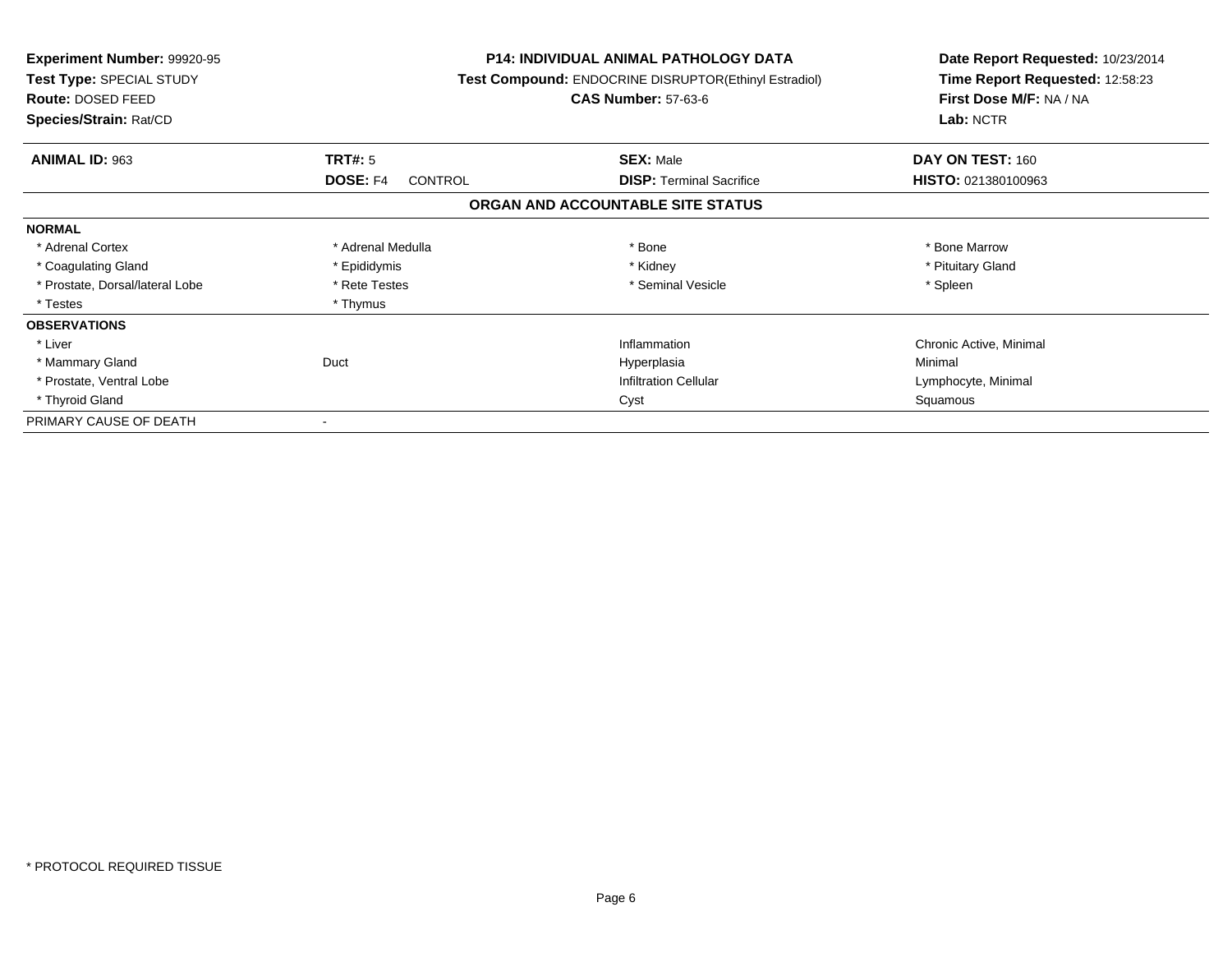| <b>Experiment Number: 99920-95</b><br>Test Type: SPECIAL STUDY<br>Route: DOSED FEED<br>Species/Strain: Rat/CD |                                 | <b>P14: INDIVIDUAL ANIMAL PATHOLOGY DATA</b><br><b>Test Compound: ENDOCRINE DISRUPTOR(Ethinyl Estradiol)</b><br><b>CAS Number: 57-63-6</b> |                            |
|---------------------------------------------------------------------------------------------------------------|---------------------------------|--------------------------------------------------------------------------------------------------------------------------------------------|----------------------------|
| <b>ANIMAL ID: 964</b>                                                                                         | <b>TRT#: 5</b>                  | <b>SEX: Male</b>                                                                                                                           | DAY ON TEST: 160           |
|                                                                                                               | <b>DOSE: F4</b><br>CONTROL      | <b>DISP:</b> Terminal Sacrifice                                                                                                            | <b>HISTO: 021380100964</b> |
|                                                                                                               |                                 | ORGAN AND ACCOUNTABLE SITE STATUS                                                                                                          |                            |
| <b>NORMAL</b>                                                                                                 |                                 |                                                                                                                                            |                            |
| * Adrenal Cortex                                                                                              | * Adrenal Medulla               | * Bone                                                                                                                                     | * Bone Marrow              |
| * Coagulating Gland                                                                                           | * Epididymis                    | * Liver                                                                                                                                    | * Mammary Gland            |
| * Pituitary Gland                                                                                             | * Prostate, Dorsal/lateral Lobe | * Rete Testes                                                                                                                              | * Seminal Vesicle          |
| * Spleen                                                                                                      | * Testes                        | * Thymus                                                                                                                                   |                            |
| <b>OBSERVATIONS</b>                                                                                           |                                 |                                                                                                                                            |                            |
| * Kidney                                                                                                      |                                 | <b>Infiltration Cellular</b>                                                                                                               | Lymphocyte, Minimal        |
| * Prostate, Ventral Lobe                                                                                      |                                 | <b>Infiltration Cellular</b>                                                                                                               | Lymphocyte, Minimal        |
| * Thyroid Gland                                                                                               |                                 | Cyst                                                                                                                                       | Squamous                   |
| PRIMARY CAUSE OF DEATH                                                                                        | $\,$ $\,$                       |                                                                                                                                            |                            |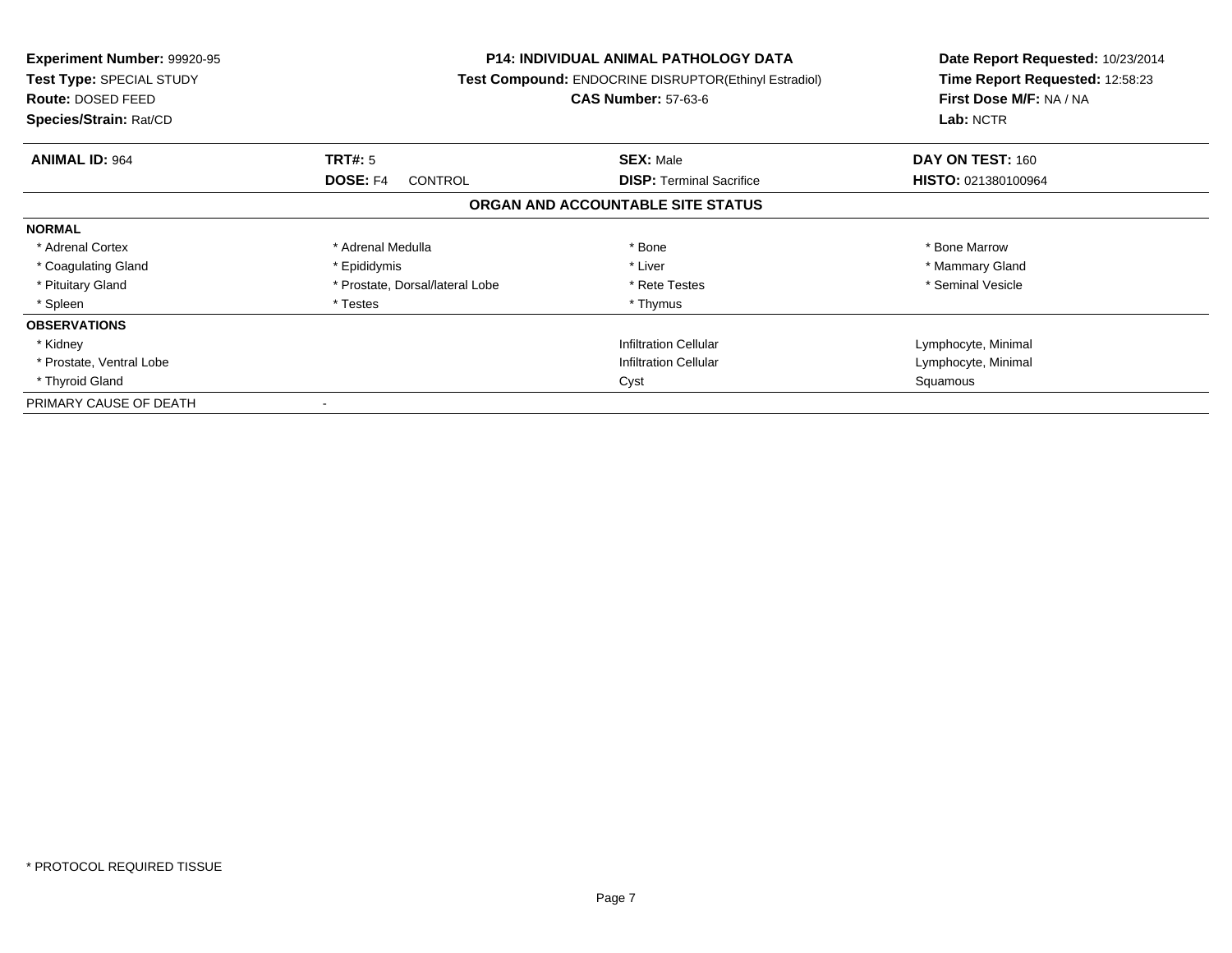| Experiment Number: 99920-95<br>Test Type: SPECIAL STUDY<br><b>Route: DOSED FEED</b><br>Species/Strain: Rat/CD | <b>P14: INDIVIDUAL ANIMAL PATHOLOGY DATA</b><br><b>Test Compound: ENDOCRINE DISRUPTOR(Ethinyl Estradiol)</b><br><b>CAS Number: 57-63-6</b> |                                   | Date Report Requested: 10/23/2014<br>Time Report Requested: 12:58:23<br>First Dose M/F: NA / NA<br>Lab: NCTR |
|---------------------------------------------------------------------------------------------------------------|--------------------------------------------------------------------------------------------------------------------------------------------|-----------------------------------|--------------------------------------------------------------------------------------------------------------|
| <b>ANIMAL ID: 965</b>                                                                                         | <b>TRT#:</b> 6                                                                                                                             | <b>SEX: Male</b>                  | DAY ON TEST: 161                                                                                             |
|                                                                                                               | <b>DOSE: F4/2PPB TO CTRL</b>                                                                                                               | <b>DISP:</b> Terminal Sacrifice   | <b>HISTO: 021380100965</b>                                                                                   |
|                                                                                                               |                                                                                                                                            | ORGAN AND ACCOUNTABLE SITE STATUS |                                                                                                              |
| <b>NORMAL</b>                                                                                                 |                                                                                                                                            |                                   |                                                                                                              |
| * Epididymis                                                                                                  | * Mammary Gland                                                                                                                            | * Prostate, Dorsal/lateral Lobe   | * Prostate, Ventral Lobe                                                                                     |
| * Rete Testes                                                                                                 | * Seminal Vesicle                                                                                                                          | * Testes                          |                                                                                                              |
| <b>OBSERVATIONS</b>                                                                                           |                                                                                                                                            |                                   |                                                                                                              |
| * Coagulating Gland                                                                                           |                                                                                                                                            | Developmental Malformation        |                                                                                                              |
| [Developmental Malformation TGLS = 1-2A]                                                                      |                                                                                                                                            |                                   |                                                                                                              |
| PRIMARY CAUSE OF DEATH                                                                                        |                                                                                                                                            |                                   |                                                                                                              |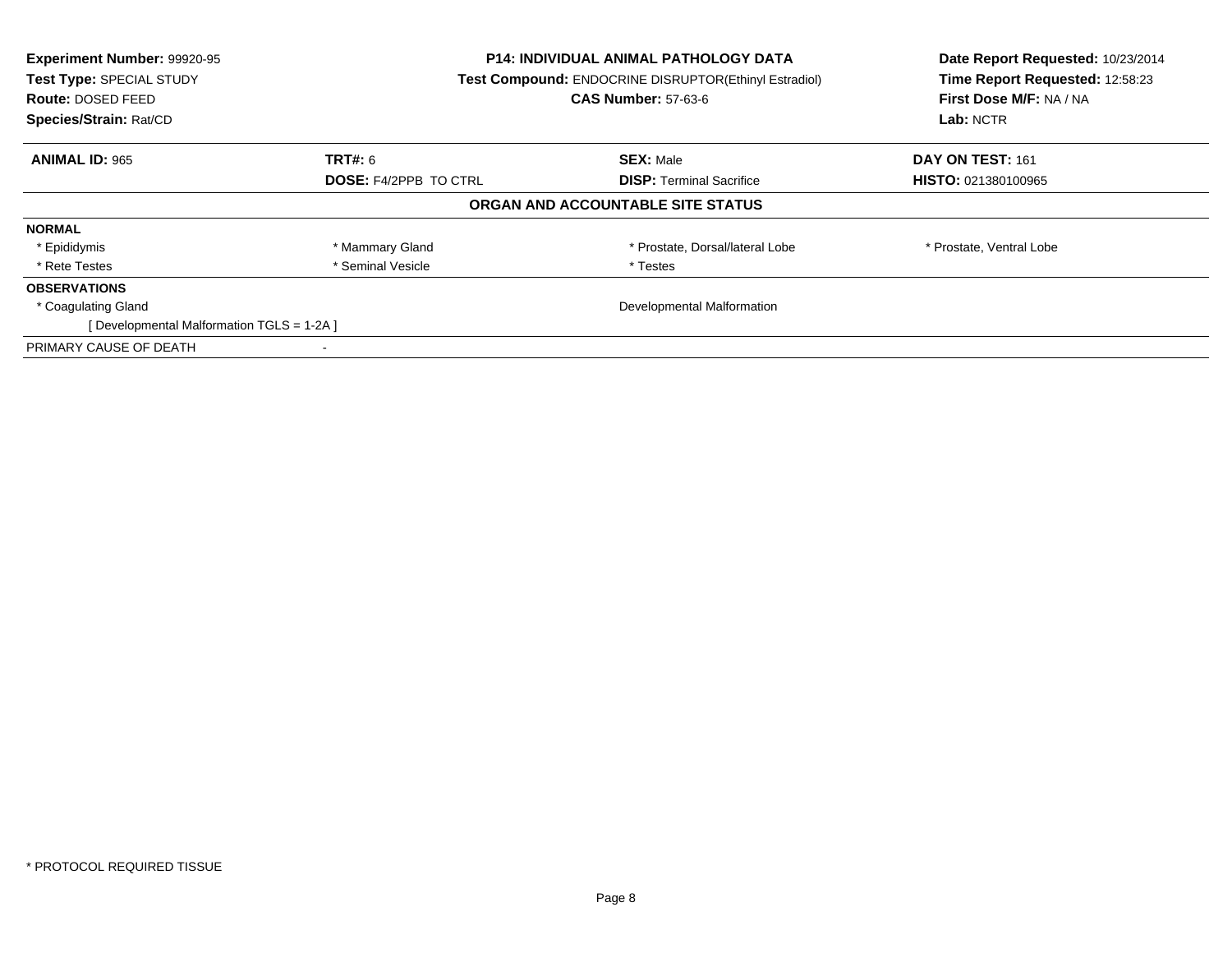| Experiment Number: 99920-95<br>Test Type: SPECIAL STUDY<br><b>Route: DOSED FEED</b><br>Species/Strain: Rat/CD |                              | <b>P14: INDIVIDUAL ANIMAL PATHOLOGY DATA</b><br>Test Compound: ENDOCRINE DISRUPTOR(Ethinyl Estradiol)<br><b>CAS Number: 57-63-6</b> |                            |
|---------------------------------------------------------------------------------------------------------------|------------------------------|-------------------------------------------------------------------------------------------------------------------------------------|----------------------------|
| <b>ANIMAL ID: 966</b>                                                                                         | <b>TRT#: 6</b>               | <b>SEX: Male</b>                                                                                                                    | DAY ON TEST: 161           |
|                                                                                                               | <b>DOSE: F4/2PPB TO CTRL</b> | <b>DISP:</b> Terminal Sacrifice                                                                                                     | <b>HISTO: 021380100966</b> |
|                                                                                                               |                              | ORGAN AND ACCOUNTABLE SITE STATUS                                                                                                   |                            |
| <b>NORMAL</b>                                                                                                 |                              |                                                                                                                                     |                            |
| * Epididymis                                                                                                  | * Mammary Gland              | * Prostate, Ventral Lobe                                                                                                            | * Rete Testes              |
| * Seminal Vesicle                                                                                             | * Testes                     |                                                                                                                                     |                            |
| <b>OBSERVATIONS</b>                                                                                           |                              |                                                                                                                                     |                            |
| * Coagulating Gland                                                                                           |                              | Developmental Malformation                                                                                                          |                            |
| [Developmental Malformation TGLS = 1-2A ]                                                                     |                              |                                                                                                                                     |                            |
| * Prostate, Dorsal/Lateral Lobe                                                                               |                              | Inflammation                                                                                                                        | Suppurative, Minimal       |
| PRIMARY CAUSE OF DEATH                                                                                        |                              |                                                                                                                                     |                            |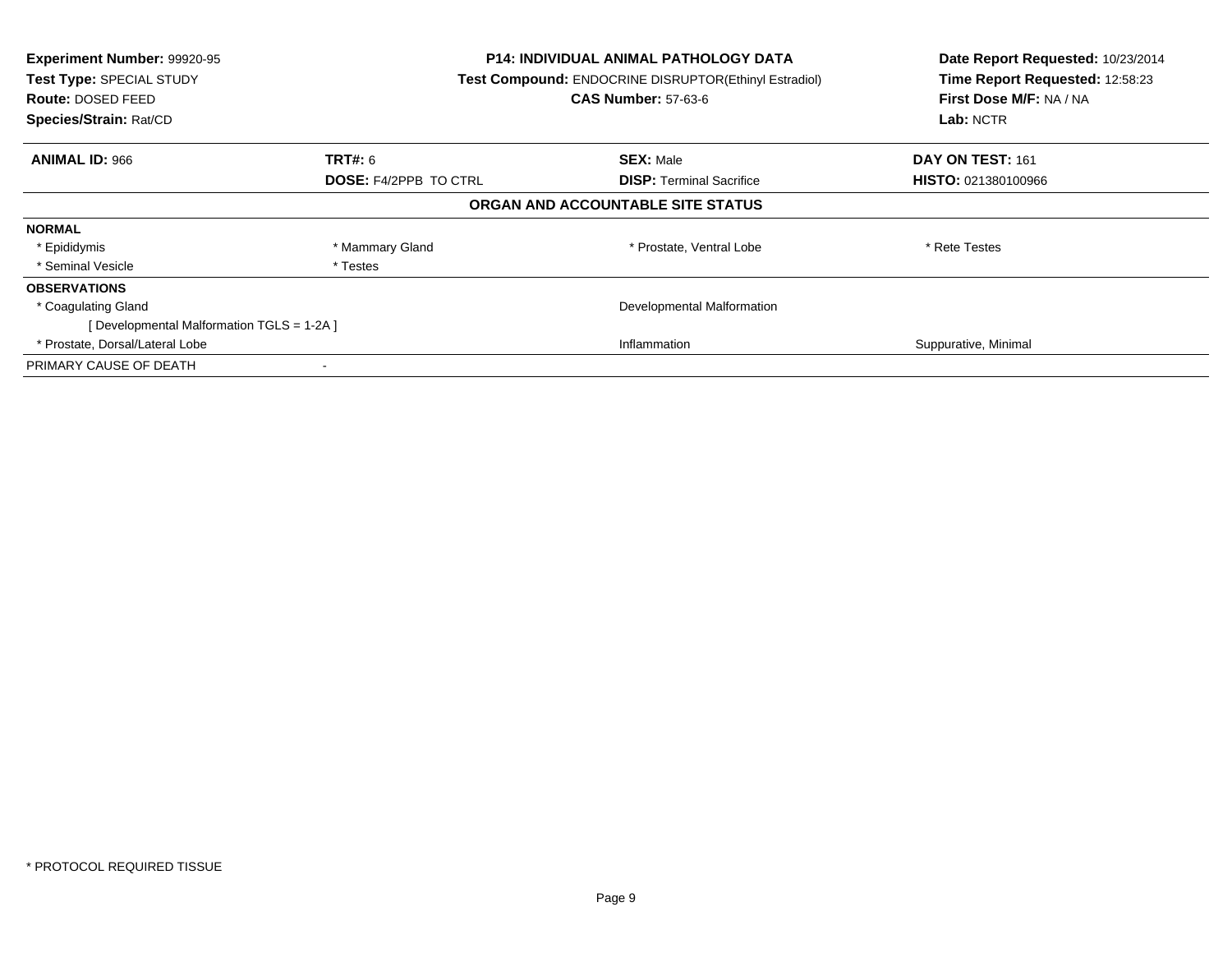| Experiment Number: 99920-95<br>Test Type: SPECIAL STUDY | <b>P14: INDIVIDUAL ANIMAL PATHOLOGY DATA</b><br>Test Compound: ENDOCRINE DISRUPTOR(Ethinyl Estradiol) |                                                       | Date Report Requested: 10/23/2014<br>Time Report Requested: 12:58:23 |
|---------------------------------------------------------|-------------------------------------------------------------------------------------------------------|-------------------------------------------------------|----------------------------------------------------------------------|
| Route: DOSED FEED                                       |                                                                                                       | <b>CAS Number: 57-63-6</b><br>First Dose M/F: NA / NA |                                                                      |
| Species/Strain: Rat/CD                                  |                                                                                                       |                                                       | Lab: NCTR                                                            |
| <b>ANIMAL ID: 967</b>                                   | TRT#: 6                                                                                               | <b>SEX: Male</b>                                      | DAY ON TEST: 161                                                     |
|                                                         | <b>DOSE: F4/2PPB TO CTRL</b>                                                                          | <b>DISP:</b> Terminal Sacrifice                       | HISTO: 021380100967                                                  |
|                                                         |                                                                                                       | ORGAN AND ACCOUNTABLE SITE STATUS                     |                                                                      |
| <b>NORMAL</b>                                           |                                                                                                       |                                                       |                                                                      |
| * Coagulating Gland                                     | * Epididymis                                                                                          | * Mammary Gland                                       | * Prostate, Dorsal/lateral Lobe                                      |
| * Rete Testes                                           | * Seminal Vesicle                                                                                     | * Testes                                              |                                                                      |
| <b>OBSERVATIONS</b>                                     |                                                                                                       |                                                       |                                                                      |
| * Prostate, Ventral Lobe                                |                                                                                                       | <b>Infiltration Cellular</b>                          | Lymphocyte, Minimal                                                  |
| PRIMARY CAUSE OF DEATH                                  |                                                                                                       |                                                       |                                                                      |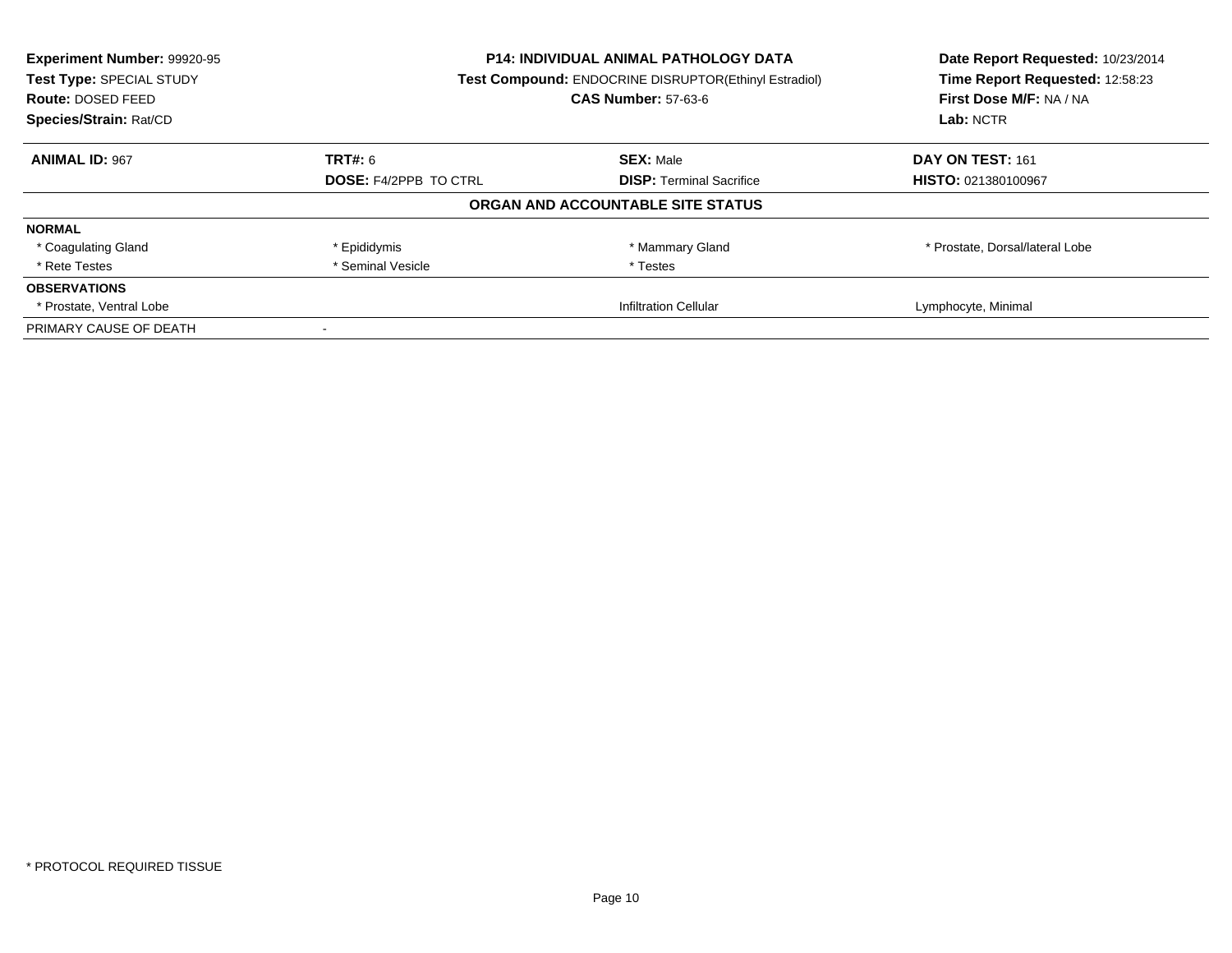| Experiment Number: 99920-95<br>Test Type: SPECIAL STUDY<br>Route: DOSED FEED<br>Species/Strain: Rat/CD | <b>P14: INDIVIDUAL ANIMAL PATHOLOGY DATA</b><br><b>Test Compound: ENDOCRINE DISRUPTOR(Ethinyl Estradiol)</b><br><b>CAS Number: 57-63-6</b> |                                   | Date Report Requested: 10/23/2014<br>Time Report Requested: 12:58:23<br>First Dose M/F: NA / NA<br>Lab: NCTR |
|--------------------------------------------------------------------------------------------------------|--------------------------------------------------------------------------------------------------------------------------------------------|-----------------------------------|--------------------------------------------------------------------------------------------------------------|
| <b>ANIMAL ID: 968</b>                                                                                  | <b>TRT#: 6</b>                                                                                                                             | <b>SEX: Male</b>                  | DAY ON TEST: 161                                                                                             |
|                                                                                                        | <b>DOSE: F4/2PPB TO CTRL</b>                                                                                                               | <b>DISP: Terminal Sacrifice</b>   | HISTO: 021380100968                                                                                          |
|                                                                                                        |                                                                                                                                            | ORGAN AND ACCOUNTABLE SITE STATUS |                                                                                                              |
| <b>NORMAL</b>                                                                                          |                                                                                                                                            |                                   |                                                                                                              |
| * Coagulating Gland                                                                                    | * Epididymis                                                                                                                               | * Mammary Gland                   | * Prostate, Dorsal/lateral Lobe                                                                              |
| * Prostate, Ventral Lobe                                                                               | * Rete Testes                                                                                                                              | * Seminal Vesicle                 | * Testes                                                                                                     |
| <b>OBSERVATIONS</b>                                                                                    |                                                                                                                                            |                                   |                                                                                                              |
| * Coagulat GI                                                                                          |                                                                                                                                            |                                   |                                                                                                              |
| Note: TGL 2 - NCL                                                                                      |                                                                                                                                            |                                   |                                                                                                              |
| <b>Preputial Gland</b>                                                                                 | Duct                                                                                                                                       | <b>Dilatation</b>                 | Moderate                                                                                                     |
|                                                                                                        |                                                                                                                                            | Inflammation                      | Suppurative, Marked                                                                                          |
| [Dilatation TGLS = $1-2$ ]                                                                             |                                                                                                                                            |                                   |                                                                                                              |
| [Inflammation TGLS = $1-2$ ]                                                                           |                                                                                                                                            |                                   |                                                                                                              |
| PRIMARY CAUSE OF DEATH                                                                                 |                                                                                                                                            |                                   |                                                                                                              |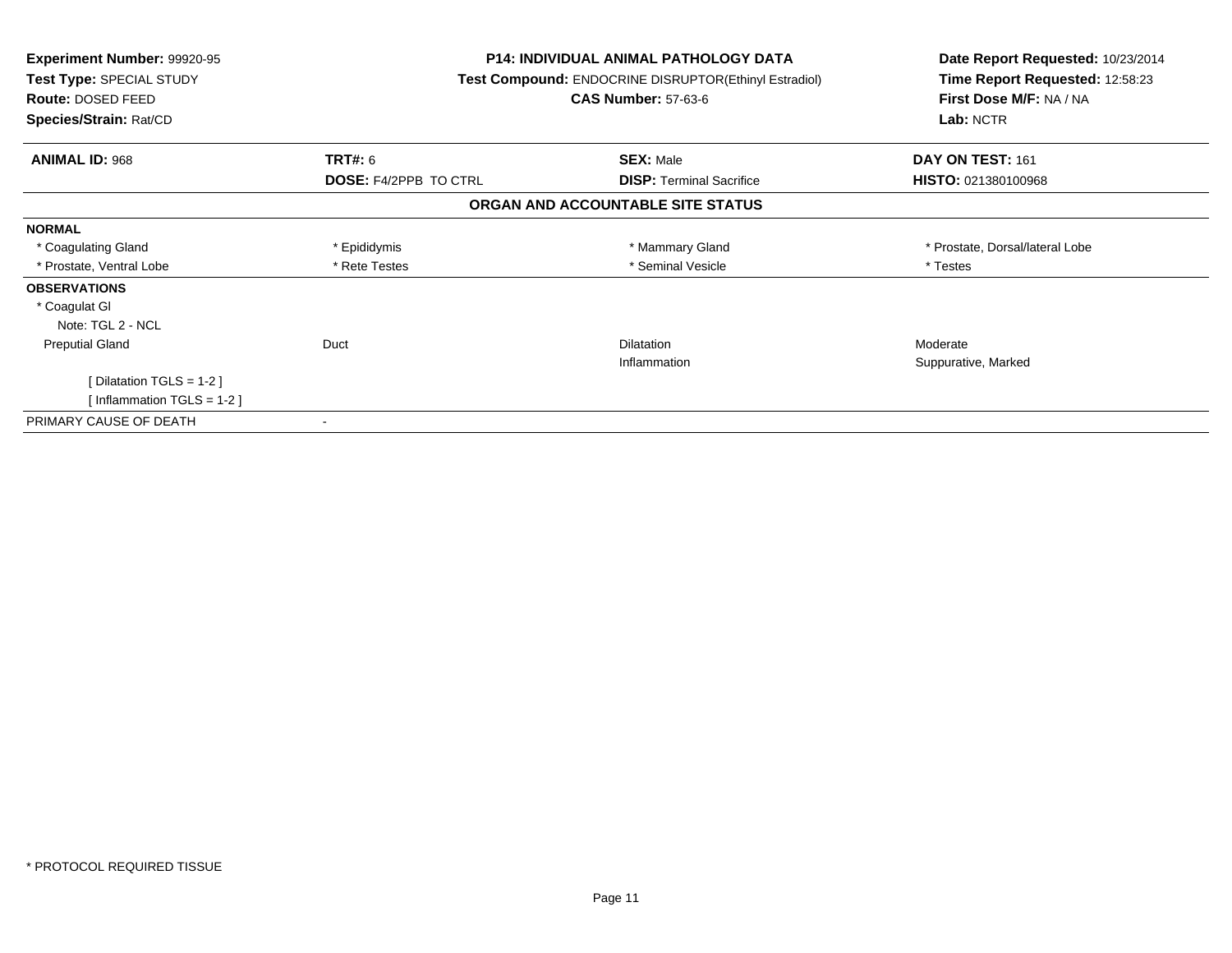| <b>Experiment Number: 99920-95</b><br>Test Type: SPECIAL STUDY | <b>P14: INDIVIDUAL ANIMAL PATHOLOGY DATA</b><br><b>Test Compound: ENDOCRINE DISRUPTOR(Ethinyl Estradiol)</b> |                                   | Date Report Requested: 10/23/2014<br>Time Report Requested: 12:58:23 |  |
|----------------------------------------------------------------|--------------------------------------------------------------------------------------------------------------|-----------------------------------|----------------------------------------------------------------------|--|
| <b>Route: DOSED FEED</b>                                       |                                                                                                              | <b>CAS Number: 57-63-6</b>        | First Dose M/F: NA / NA                                              |  |
| Species/Strain: Rat/CD                                         |                                                                                                              |                                   | Lab: NCTR                                                            |  |
| <b>ANIMAL ID: 969</b>                                          | TRT#: 6                                                                                                      | <b>SEX: Male</b>                  | DAY ON TEST: 161                                                     |  |
|                                                                | <b>DOSE: F4/2PPB TO CTRL</b>                                                                                 | <b>DISP:</b> Terminal Sacrifice   | <b>HISTO: 021380100969</b>                                           |  |
|                                                                |                                                                                                              | ORGAN AND ACCOUNTABLE SITE STATUS |                                                                      |  |
| <b>NORMAL</b>                                                  |                                                                                                              |                                   |                                                                      |  |
| * Coagulating Gland                                            | * Epididymis                                                                                                 | * Mammary Gland                   | * Prostate, Dorsal/lateral Lobe                                      |  |
| * Prostate, Ventral Lobe                                       | * Seminal Vesicle<br>* Rete Testes                                                                           |                                   | * Testes                                                             |  |
| PRIMARY CAUSE OF DEATH                                         |                                                                                                              |                                   |                                                                      |  |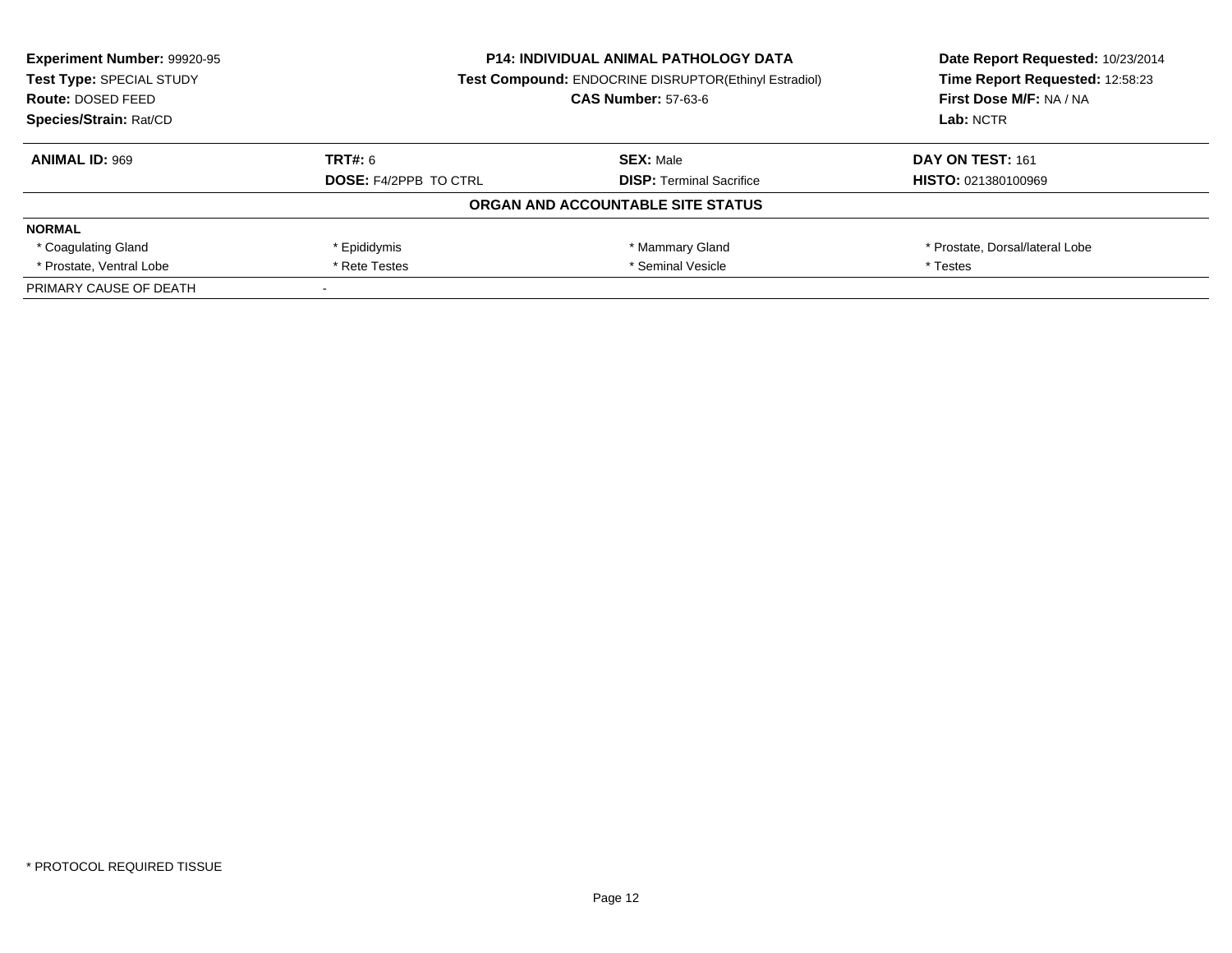| <b>Experiment Number: 99920-95</b><br>Test Type: SPECIAL STUDY | <b>P14: INDIVIDUAL ANIMAL PATHOLOGY DATA</b><br><b>Test Compound: ENDOCRINE DISRUPTOR(Ethinyl Estradiol)</b> |                                   | Date Report Requested: 10/23/2014<br>Time Report Requested: 12:58:23 |  |
|----------------------------------------------------------------|--------------------------------------------------------------------------------------------------------------|-----------------------------------|----------------------------------------------------------------------|--|
| <b>Route: DOSED FEED</b>                                       |                                                                                                              | <b>CAS Number: 57-63-6</b>        | First Dose M/F: NA / NA                                              |  |
| Species/Strain: Rat/CD                                         |                                                                                                              |                                   | Lab: NCTR                                                            |  |
| <b>ANIMAL ID: 970</b>                                          | TRT#: 6                                                                                                      | <b>SEX: Male</b>                  | DAY ON TEST: 161                                                     |  |
|                                                                | <b>DOSE: F4/2PPB TO CTRL</b>                                                                                 | <b>DISP:</b> Terminal Sacrifice   | <b>HISTO: 021380100970</b>                                           |  |
|                                                                |                                                                                                              | ORGAN AND ACCOUNTABLE SITE STATUS |                                                                      |  |
| <b>NORMAL</b>                                                  |                                                                                                              |                                   |                                                                      |  |
| * Coagulating Gland                                            | * Epididymis                                                                                                 | * Mammary Gland                   | * Prostate, Dorsal/lateral Lobe                                      |  |
| * Prostate, Ventral Lobe                                       | * Seminal Vesicle<br>* Rete Testes                                                                           |                                   | * Testes                                                             |  |
| PRIMARY CAUSE OF DEATH                                         |                                                                                                              |                                   |                                                                      |  |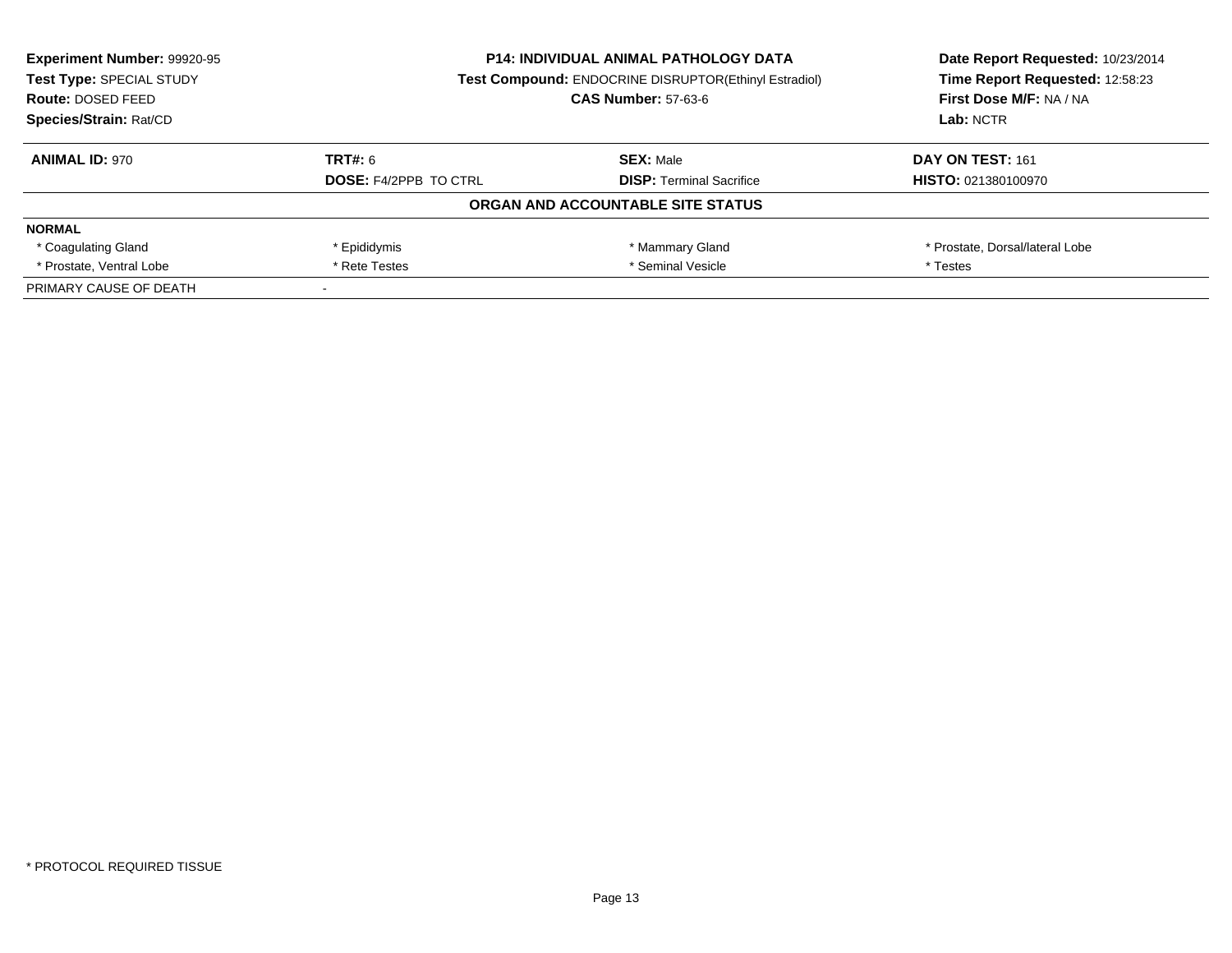| <b>Experiment Number: 99920-95</b><br>Test Type: SPECIAL STUDY<br>Route: DOSED FEED | <b>P14: INDIVIDUAL ANIMAL PATHOLOGY DATA</b><br><b>Test Compound: ENDOCRINE DISRUPTOR(Ethinyl Estradiol)</b><br><b>CAS Number: 57-63-6</b> |                                   | Date Report Requested: 10/23/2014<br>Time Report Requested: 12:58:23<br>First Dose M/F: NA / NA |
|-------------------------------------------------------------------------------------|--------------------------------------------------------------------------------------------------------------------------------------------|-----------------------------------|-------------------------------------------------------------------------------------------------|
| Species/Strain: Rat/CD                                                              |                                                                                                                                            |                                   | Lab: NCTR                                                                                       |
| <b>ANIMAL ID: 971</b>                                                               | <b>TRT#: 7</b>                                                                                                                             | <b>SEX: Male</b>                  | DAY ON TEST: 161                                                                                |
|                                                                                     | <b>DOSE: F4/10PPB TO CTRL</b>                                                                                                              | <b>DISP:</b> Terminal Sacrifice   | <b>HISTO: 021380100971</b>                                                                      |
|                                                                                     |                                                                                                                                            | ORGAN AND ACCOUNTABLE SITE STATUS |                                                                                                 |
| <b>NORMAL</b>                                                                       |                                                                                                                                            |                                   |                                                                                                 |
| * Coagulating Gland                                                                 | * Epididymis                                                                                                                               | * Mammary Gland                   | * Prostate, Dorsal/lateral Lobe                                                                 |
| * Prostate, Ventral Lobe                                                            | * Seminal Vesicle<br>* Rete Testes                                                                                                         |                                   | * Testes                                                                                        |
| PRIMARY CAUSE OF DEATH                                                              |                                                                                                                                            |                                   |                                                                                                 |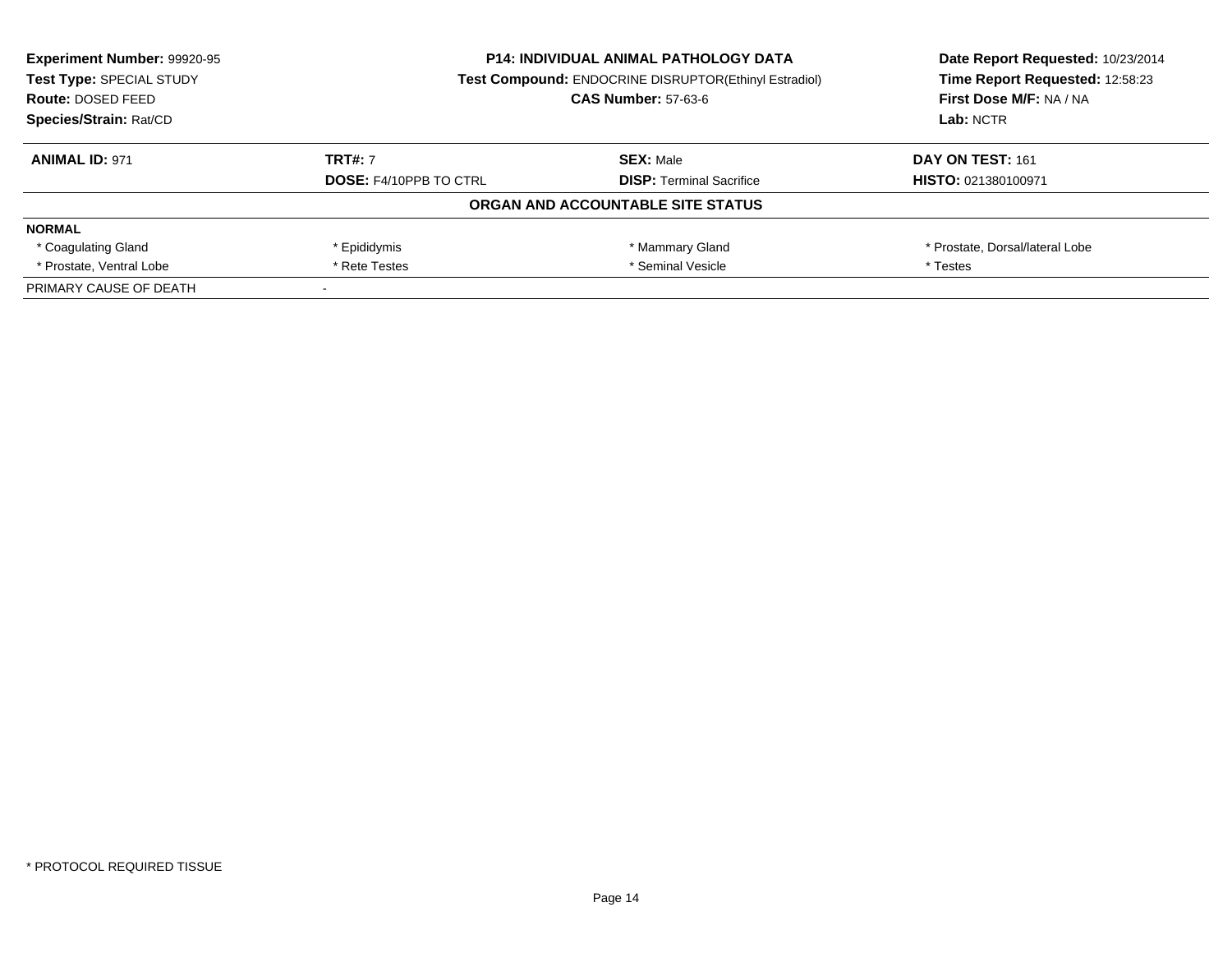| Experiment Number: 99920-95<br>Test Type: SPECIAL STUDY | <b>P14: INDIVIDUAL ANIMAL PATHOLOGY DATA</b><br>Test Compound: ENDOCRINE DISRUPTOR(Ethinyl Estradiol) |                                   | Date Report Requested: 10/23/2014<br>Time Report Requested: 12:58:23 |
|---------------------------------------------------------|-------------------------------------------------------------------------------------------------------|-----------------------------------|----------------------------------------------------------------------|
| Route: DOSED FEED                                       |                                                                                                       | <b>CAS Number: 57-63-6</b>        | First Dose M/F: NA / NA                                              |
| Species/Strain: Rat/CD                                  |                                                                                                       |                                   |                                                                      |
| <b>ANIMAL ID: 972</b>                                   | <b>TRT#: 7</b>                                                                                        | <b>SEX: Male</b>                  | DAY ON TEST: 161                                                     |
|                                                         | <b>DOSE: F4/10PPB TO CTRL</b>                                                                         | <b>DISP:</b> Terminal Sacrifice   | HISTO: 021380100972                                                  |
|                                                         |                                                                                                       | ORGAN AND ACCOUNTABLE SITE STATUS |                                                                      |
| <b>NORMAL</b>                                           |                                                                                                       |                                   |                                                                      |
| * Coagulating Gland                                     | * Epididymis                                                                                          | * Mammary Gland                   | * Prostate, Ventral Lobe                                             |
| * Rete Testes                                           | * Seminal Vesicle                                                                                     | * Testes                          |                                                                      |
| <b>OBSERVATIONS</b>                                     |                                                                                                       |                                   |                                                                      |
| * Prostate, Dorsal/Lateral Lobe                         |                                                                                                       | Inflammation                      | Suppurative, Mild                                                    |
| PRIMARY CAUSE OF DEATH                                  |                                                                                                       |                                   |                                                                      |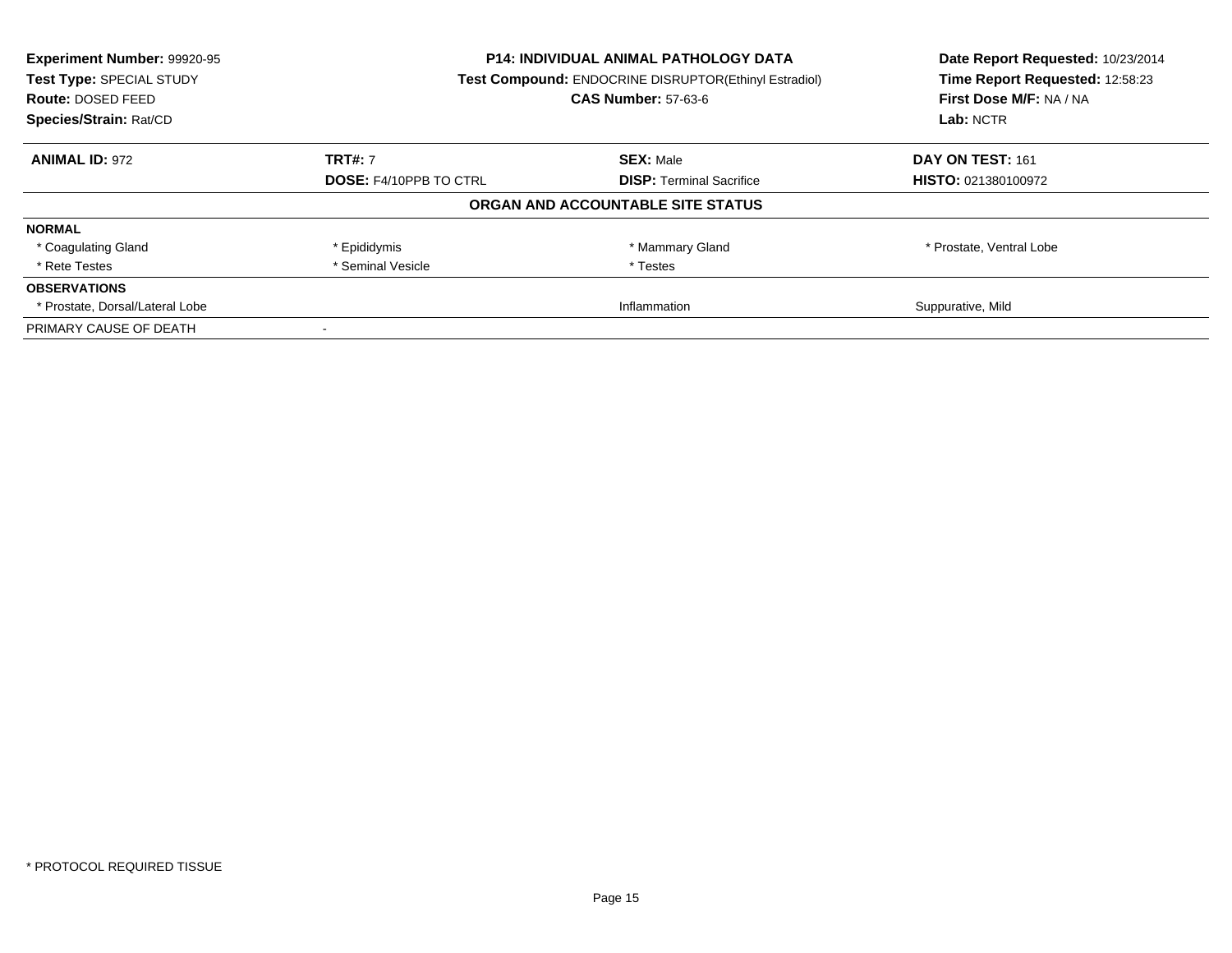| Experiment Number: 99920-95<br>Test Type: SPECIAL STUDY<br><b>Route: DOSED FEED</b><br>Species/Strain: Rat/CD |                               | <b>P14: INDIVIDUAL ANIMAL PATHOLOGY DATA</b><br>Test Compound: ENDOCRINE DISRUPTOR(Ethinyl Estradiol)<br><b>CAS Number: 57-63-6</b> |                                 |
|---------------------------------------------------------------------------------------------------------------|-------------------------------|-------------------------------------------------------------------------------------------------------------------------------------|---------------------------------|
| <b>ANIMAL ID: 973</b>                                                                                         | <b>TRT#: 7</b>                | <b>SEX: Male</b>                                                                                                                    | DAY ON TEST: 161                |
|                                                                                                               | <b>DOSE: F4/10PPB TO CTRL</b> | <b>DISP:</b> Terminal Sacrifice                                                                                                     | <b>HISTO: 021380100973</b>      |
|                                                                                                               |                               | ORGAN AND ACCOUNTABLE SITE STATUS                                                                                                   |                                 |
| <b>NORMAL</b>                                                                                                 |                               |                                                                                                                                     |                                 |
| * Coagulating Gland                                                                                           | * Epididymis                  | * Mammary Gland                                                                                                                     | * Prostate, Dorsal/lateral Lobe |
| * Rete Testes                                                                                                 | * Seminal Vesicle             | * Testes                                                                                                                            |                                 |
| <b>OBSERVATIONS</b>                                                                                           |                               |                                                                                                                                     |                                 |
| * Prostate, Ventral Lobe                                                                                      |                               | Infiltration Cellular                                                                                                               | Lymphocyte, Minimal             |
| PRIMARY CAUSE OF DEATH                                                                                        |                               |                                                                                                                                     |                                 |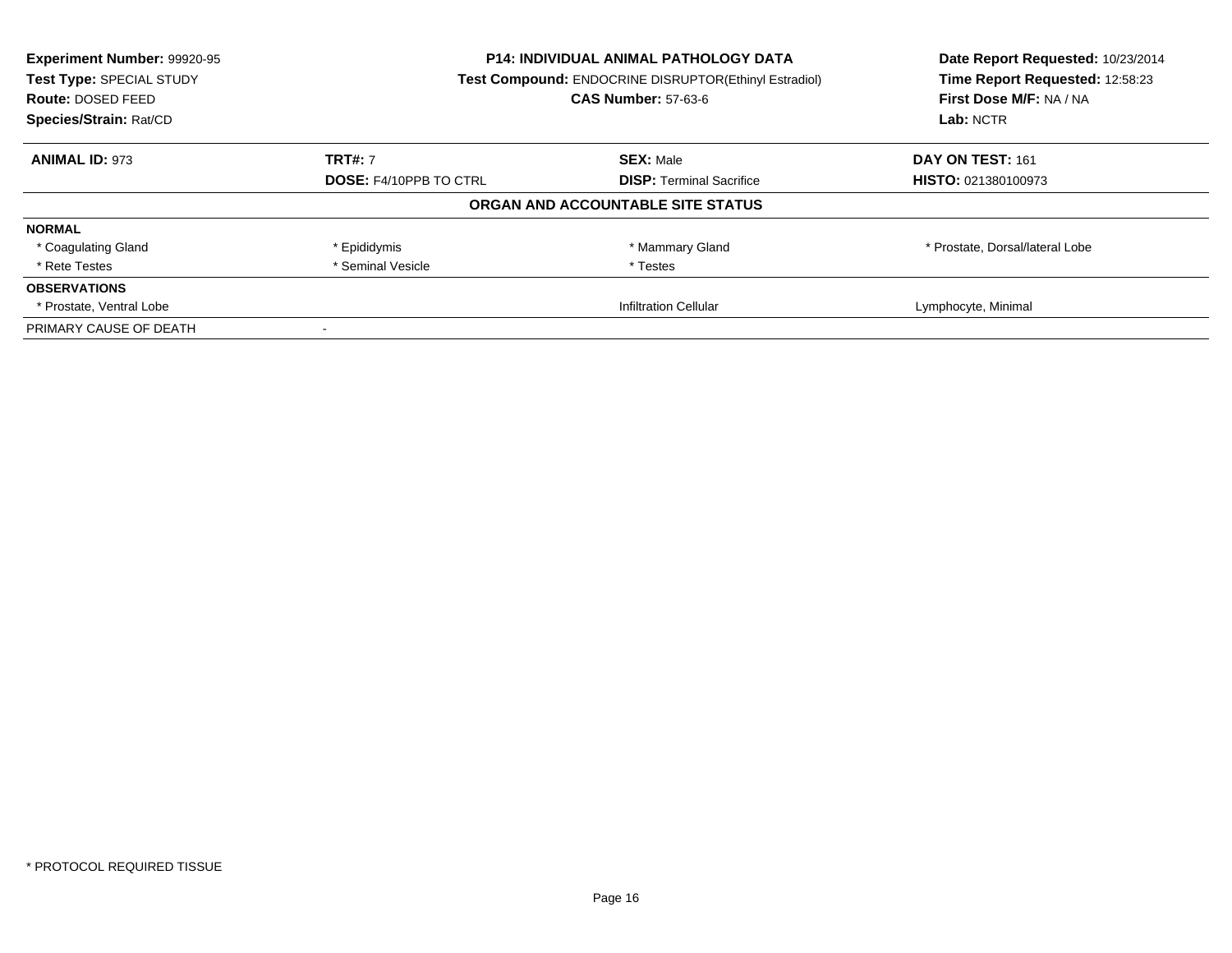| Experiment Number: 99920-95<br>Test Type: SPECIAL STUDY<br><b>Route: DOSED FEED</b><br>Species/Strain: Rat/CD |                               | <b>P14: INDIVIDUAL ANIMAL PATHOLOGY DATA</b><br><b>Test Compound: ENDOCRINE DISRUPTOR(Ethinyl Estradiol)</b><br><b>CAS Number: 57-63-6</b> | Date Report Requested: 10/23/2014<br>Time Report Requested: 12:58:23<br>First Dose M/F: NA / NA<br>Lab: NCTR |
|---------------------------------------------------------------------------------------------------------------|-------------------------------|--------------------------------------------------------------------------------------------------------------------------------------------|--------------------------------------------------------------------------------------------------------------|
| <b>ANIMAL ID: 974</b>                                                                                         | <b>TRT#: 7</b>                | <b>SEX: Male</b>                                                                                                                           | DAY ON TEST: 161                                                                                             |
|                                                                                                               | <b>DOSE: F4/10PPB TO CTRL</b> | <b>DISP:</b> Terminal Sacrifice                                                                                                            | <b>HISTO: 021380100974</b>                                                                                   |
|                                                                                                               |                               | ORGAN AND ACCOUNTABLE SITE STATUS                                                                                                          |                                                                                                              |
| <b>NORMAL</b>                                                                                                 |                               |                                                                                                                                            |                                                                                                              |
| * Coagulating Gland                                                                                           | * Epididymis                  | * Mammary Gland                                                                                                                            | * Rete Testes                                                                                                |
| * Seminal Vesicle                                                                                             | * Testes                      |                                                                                                                                            |                                                                                                              |
| <b>OBSERVATIONS</b>                                                                                           |                               |                                                                                                                                            |                                                                                                              |
| * Prostate, Dorsal/Lateral Lobe                                                                               |                               | Inflammation                                                                                                                               | Suppurative, Minimal                                                                                         |
| * Prostate, Ventral Lobe                                                                                      | <b>Infiltration Cellular</b>  |                                                                                                                                            | Lymphocyte, Mild                                                                                             |
| PRIMARY CAUSE OF DEATH                                                                                        |                               |                                                                                                                                            |                                                                                                              |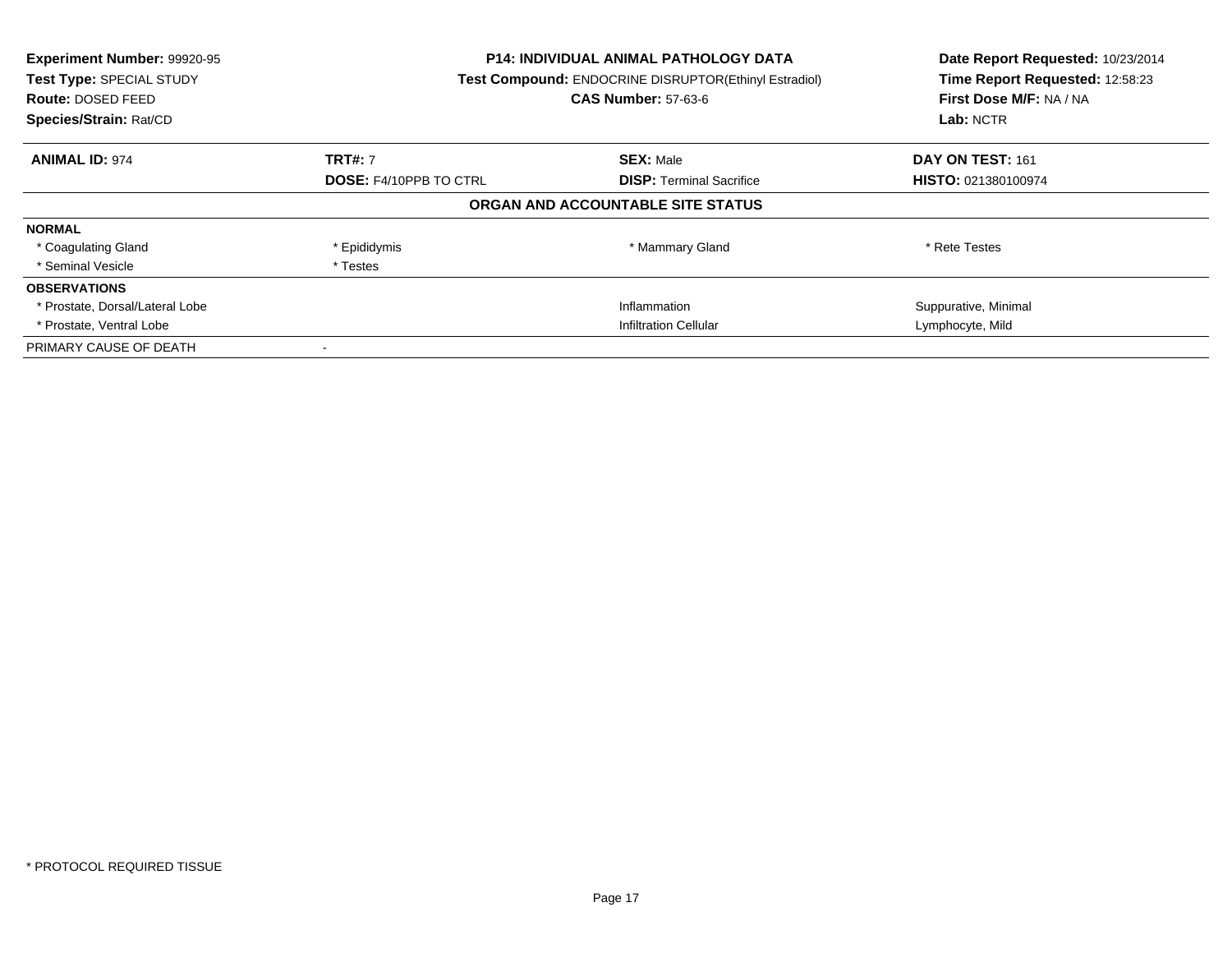| Experiment Number: 99920-95<br>Test Type: SPECIAL STUDY<br><b>Route: DOSED FEED</b><br>Species/Strain: Rat/CD |                               | <b>P14: INDIVIDUAL ANIMAL PATHOLOGY DATA</b><br>Test Compound: ENDOCRINE DISRUPTOR(Ethinyl Estradiol)<br><b>CAS Number: 57-63-6</b> | Date Report Requested: 10/23/2014<br>Time Report Requested: 12:58:23<br>First Dose M/F: NA / NA<br>Lab: NCTR |
|---------------------------------------------------------------------------------------------------------------|-------------------------------|-------------------------------------------------------------------------------------------------------------------------------------|--------------------------------------------------------------------------------------------------------------|
| <b>ANIMAL ID: 975</b>                                                                                         | <b>TRT#: 7</b>                | <b>SEX: Male</b>                                                                                                                    | DAY ON TEST: 160                                                                                             |
|                                                                                                               | <b>DOSE: F4/10PPB TO CTRL</b> | <b>DISP:</b> Terminal Sacrifice                                                                                                     | <b>HISTO: 021380100975</b>                                                                                   |
|                                                                                                               |                               | ORGAN AND ACCOUNTABLE SITE STATUS                                                                                                   |                                                                                                              |
| <b>NORMAL</b>                                                                                                 |                               |                                                                                                                                     |                                                                                                              |
| * Coagulating Gland                                                                                           | * Epididymis                  | * Prostate, Dorsal/lateral Lobe                                                                                                     | * Prostate, Ventral Lobe                                                                                     |
| * Rete Testes                                                                                                 | * Seminal Vesicle             | * Testes                                                                                                                            |                                                                                                              |
| <b>OBSERVATIONS</b>                                                                                           |                               |                                                                                                                                     |                                                                                                              |
| * Mammary Gland                                                                                               | Alveolus                      | Hyperplasia                                                                                                                         | Minimal                                                                                                      |
| PRIMARY CAUSE OF DEATH                                                                                        |                               |                                                                                                                                     |                                                                                                              |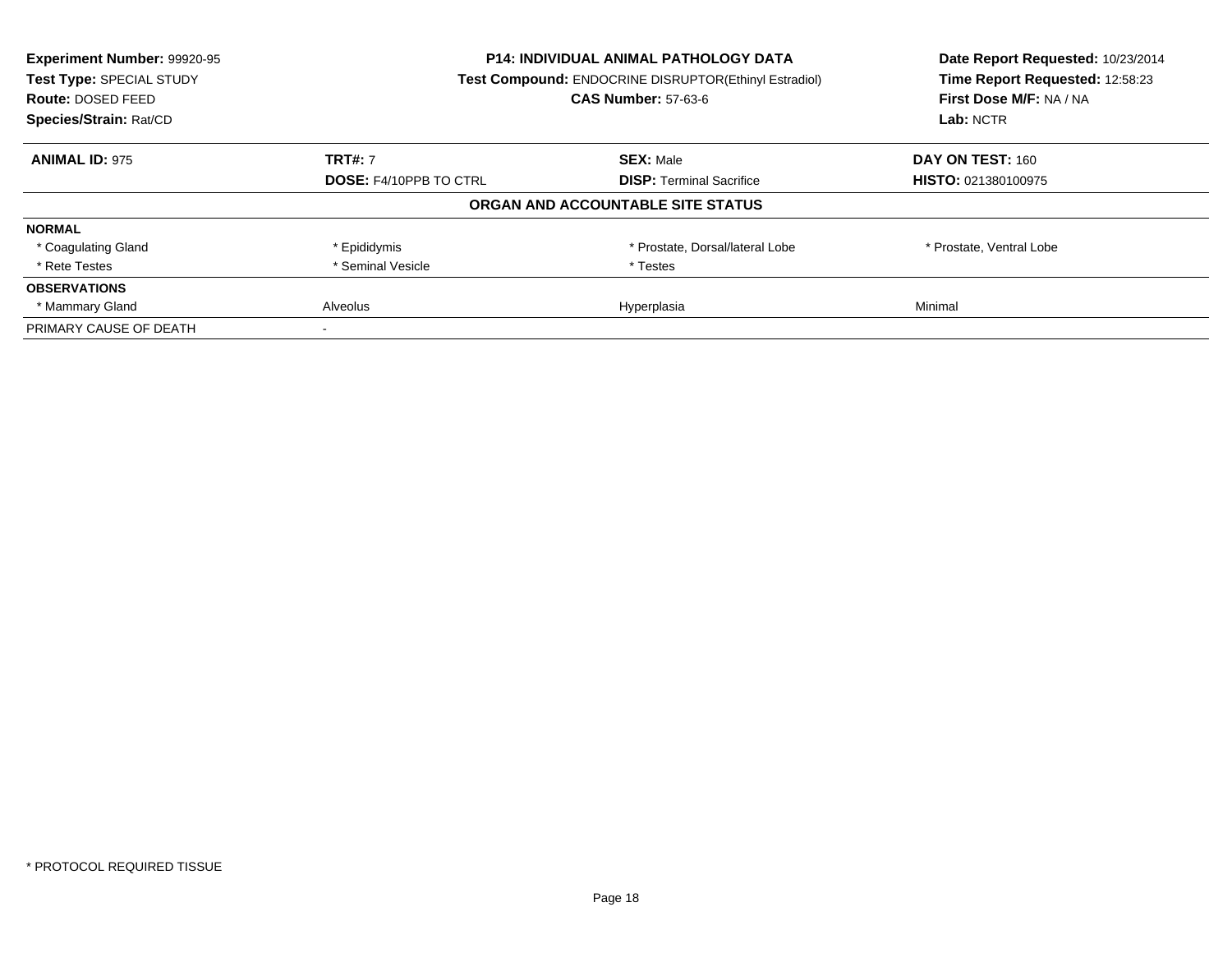| <b>Experiment Number: 99920-95</b><br>Test Type: SPECIAL STUDY<br><b>Route: DOSED FEED</b><br>Species/Strain: Rat/CD |                               | <b>P14: INDIVIDUAL ANIMAL PATHOLOGY DATA</b><br><b>Test Compound: ENDOCRINE DISRUPTOR(Ethinyl Estradiol)</b><br><b>CAS Number: 57-63-6</b> | Date Report Requested: 10/23/2014<br>Time Report Requested: 12:58:23<br>First Dose M/F: NA / NA<br>Lab: NCTR |
|----------------------------------------------------------------------------------------------------------------------|-------------------------------|--------------------------------------------------------------------------------------------------------------------------------------------|--------------------------------------------------------------------------------------------------------------|
|                                                                                                                      |                               |                                                                                                                                            |                                                                                                              |
| <b>ANIMAL ID: 976</b>                                                                                                | <b>TRT#: 7</b>                | <b>SEX: Male</b>                                                                                                                           | DAY ON TEST: 160                                                                                             |
|                                                                                                                      | <b>DOSE: F4/10PPB TO CTRL</b> | <b>DISP:</b> Terminal Sacrifice                                                                                                            | <b>HISTO: 021380100976</b>                                                                                   |
|                                                                                                                      |                               | ORGAN AND ACCOUNTABLE SITE STATUS                                                                                                          |                                                                                                              |
| <b>NORMAL</b>                                                                                                        |                               |                                                                                                                                            |                                                                                                              |
| * Coagulating Gland                                                                                                  | * Epididymis                  | * Mammary Gland                                                                                                                            | * Rete Testes                                                                                                |
| * Seminal Vesicle                                                                                                    | * Testes                      |                                                                                                                                            |                                                                                                              |
| <b>OBSERVATIONS</b>                                                                                                  |                               |                                                                                                                                            |                                                                                                              |
| * Liver                                                                                                              |                               | Hepatodiaphragmatic Nodule                                                                                                                 |                                                                                                              |
| [Hepatodiaphragmatic Nodule TGLS = 1-5]                                                                              |                               |                                                                                                                                            |                                                                                                              |
| <b>Preputial Gland</b>                                                                                               |                               | Inflammation                                                                                                                               | Suppurative, Moderate                                                                                        |
| [Inflammation TGLS = $2-2$ ]                                                                                         |                               |                                                                                                                                            |                                                                                                              |
| * Prostate, Dorsal/Lateral Lobe                                                                                      |                               | Inflammation                                                                                                                               | Suppurative, Mild                                                                                            |
| * Prostate, Ventral Lobe                                                                                             |                               | <b>Infiltration Cellular</b>                                                                                                               | Lymphocyte, Mild                                                                                             |
| PRIMARY CAUSE OF DEATH                                                                                               |                               |                                                                                                                                            |                                                                                                              |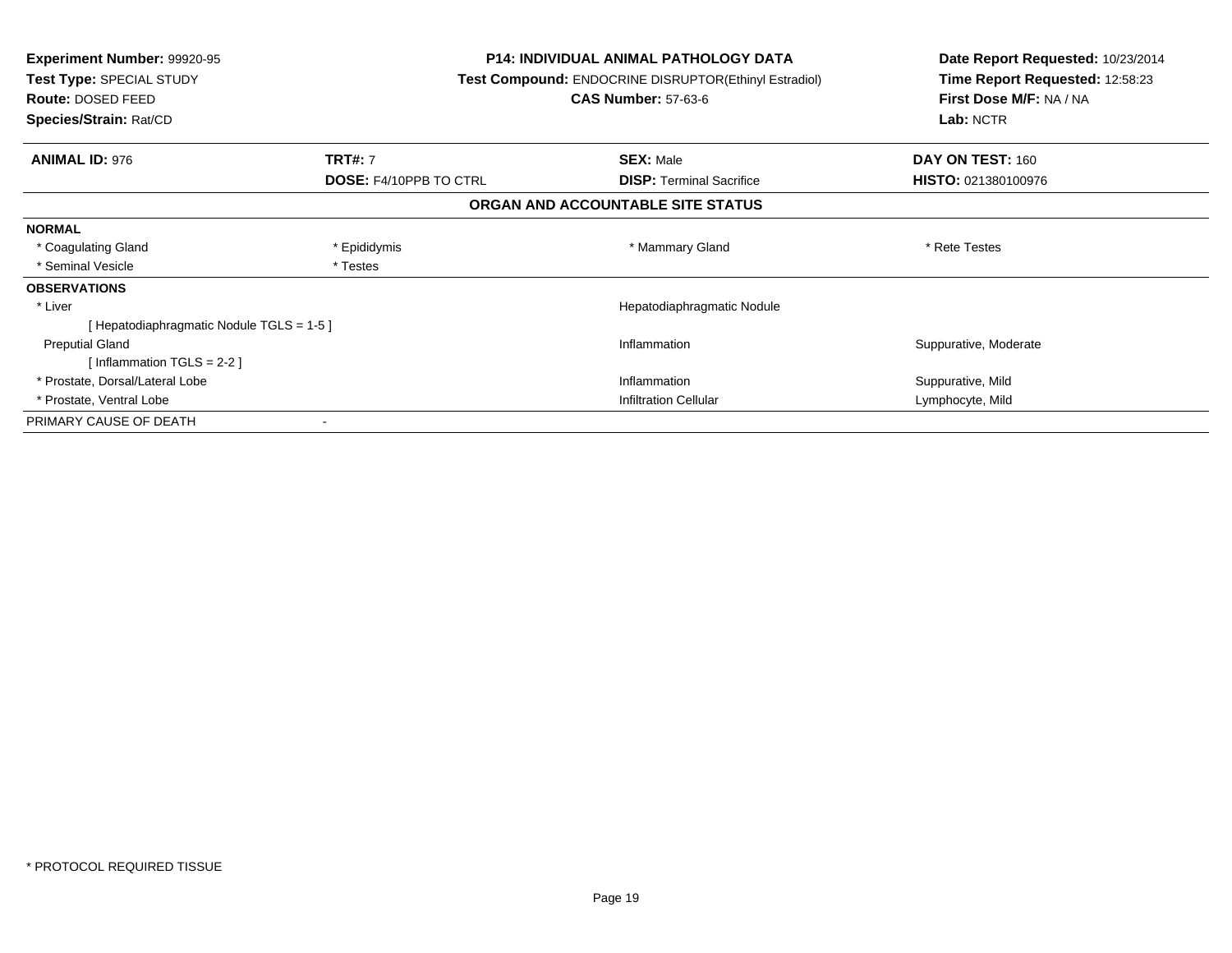| <b>Experiment Number: 99920-95</b><br>Test Type: SPECIAL STUDY<br>Route: DOSED FEED<br>Species/Strain: Rat/CD |                               | <b>P14: INDIVIDUAL ANIMAL PATHOLOGY DATA</b><br>Test Compound: ENDOCRINE DISRUPTOR(Ethinyl Estradiol)<br><b>CAS Number: 57-63-6</b> | Date Report Requested: 10/23/2014<br>Time Report Requested: 12:58:23<br>First Dose M/F: NA / NA<br>Lab: NCTR |
|---------------------------------------------------------------------------------------------------------------|-------------------------------|-------------------------------------------------------------------------------------------------------------------------------------|--------------------------------------------------------------------------------------------------------------|
| <b>ANIMAL ID: 977</b>                                                                                         | <b>TRT#: 8</b>                | <b>SEX: Male</b>                                                                                                                    | DAY ON TEST: 161                                                                                             |
|                                                                                                               | <b>DOSE: F4/50PPB TO CTRL</b> | <b>DISP:</b> Terminal Sacrifice                                                                                                     | HISTO: 021380100977                                                                                          |
|                                                                                                               |                               | ORGAN AND ACCOUNTABLE SITE STATUS                                                                                                   |                                                                                                              |
| <b>NORMAL</b>                                                                                                 |                               |                                                                                                                                     |                                                                                                              |
| * Adrenal Cortex                                                                                              | * Adrenal Medulla             | * Bone                                                                                                                              | * Bone Marrow                                                                                                |
| * Coagulating Gland                                                                                           | * Epididymis                  | * Mammary Gland                                                                                                                     | * Pituitary Gland                                                                                            |
| * Prostate, Dorsal/lateral Lobe                                                                               | * Rete Testes                 | * Seminal Vesicle                                                                                                                   | * Spleen                                                                                                     |
| * Testes                                                                                                      | * Thymus                      |                                                                                                                                     |                                                                                                              |
| <b>OBSERVATIONS</b>                                                                                           |                               |                                                                                                                                     |                                                                                                              |
| * Kidney                                                                                                      |                               | <b>Infiltration Cellular</b>                                                                                                        | Lymphocyte, Minimal                                                                                          |
|                                                                                                               | <b>Renal Tubule</b>           | Regeneration                                                                                                                        | Minimal                                                                                                      |
| * Liver                                                                                                       |                               | Vacuolization Cytoplasmic                                                                                                           | Minimal                                                                                                      |
| * Prostate, Ventral Lobe                                                                                      |                               | <b>Infiltration Cellular</b>                                                                                                        | Lymphocyte, Moderate                                                                                         |
| * Thyroid Gland                                                                                               |                               | Cyst                                                                                                                                | Squamous                                                                                                     |
| PRIMARY CAUSE OF DEATH                                                                                        |                               |                                                                                                                                     |                                                                                                              |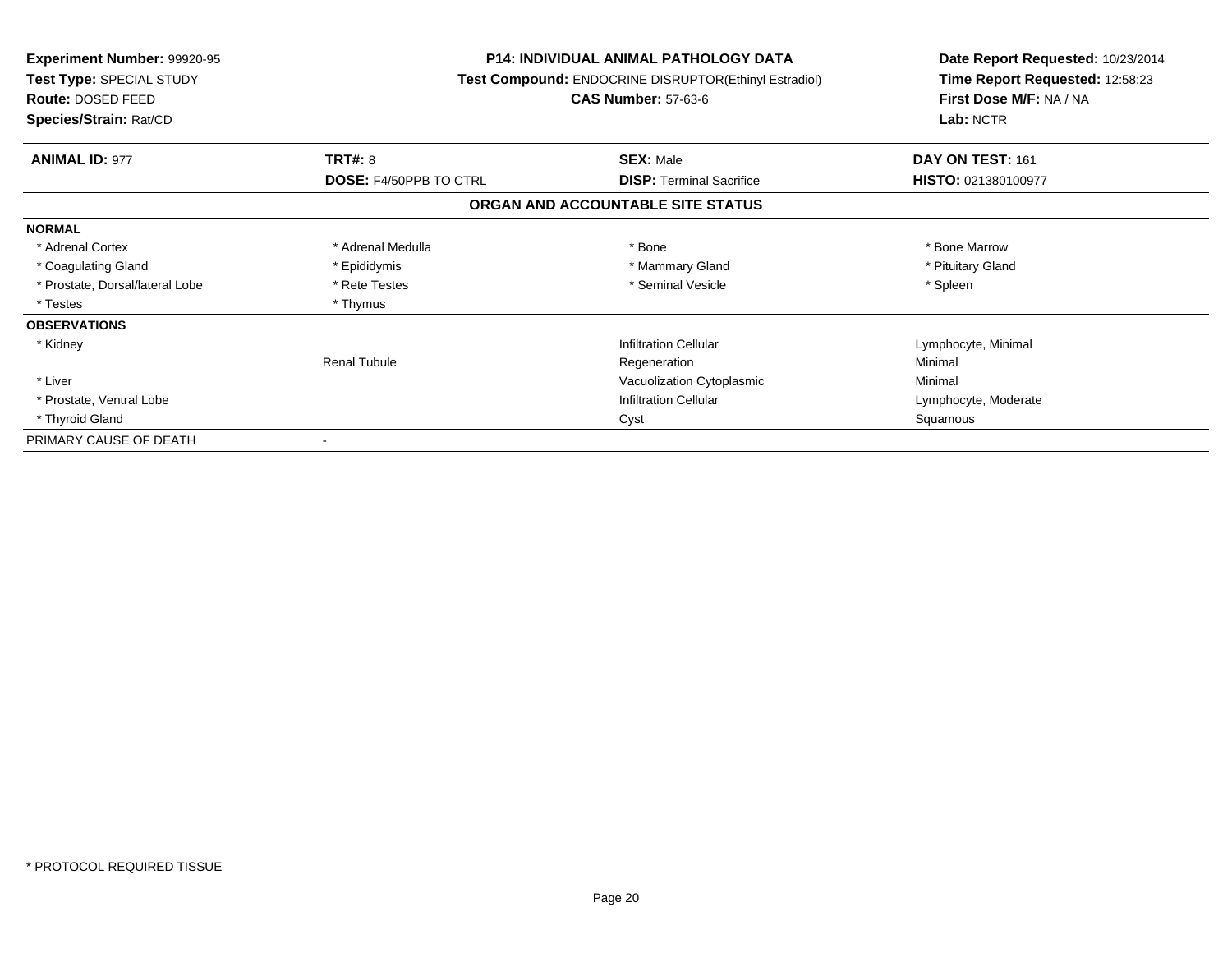| <b>Experiment Number: 99920-95</b><br>Test Type: SPECIAL STUDY<br><b>Route: DOSED FEED</b> |                               | <b>P14: INDIVIDUAL ANIMAL PATHOLOGY DATA</b><br>Test Compound: ENDOCRINE DISRUPTOR(Ethinyl Estradiol)<br><b>CAS Number: 57-63-6</b> | Date Report Requested: 10/23/2014<br>Time Report Requested: 12:58:23<br>First Dose M/F: NA / NA |  |
|--------------------------------------------------------------------------------------------|-------------------------------|-------------------------------------------------------------------------------------------------------------------------------------|-------------------------------------------------------------------------------------------------|--|
| Species/Strain: Rat/CD                                                                     |                               |                                                                                                                                     | Lab: NCTR                                                                                       |  |
| <b>ANIMAL ID: 978</b>                                                                      | <b>TRT#: 8</b>                | <b>SEX: Male</b>                                                                                                                    | DAY ON TEST: 161                                                                                |  |
|                                                                                            | <b>DOSE: F4/50PPB TO CTRL</b> | <b>DISP:</b> Terminal Sacrifice                                                                                                     | HISTO: 021380100978                                                                             |  |
|                                                                                            |                               | ORGAN AND ACCOUNTABLE SITE STATUS                                                                                                   |                                                                                                 |  |
| <b>NORMAL</b>                                                                              |                               |                                                                                                                                     |                                                                                                 |  |
| * Adrenal Cortex                                                                           | * Adrenal Medulla             | * Bone                                                                                                                              | * Bone Marrow                                                                                   |  |
| * Coagulating Gland                                                                        | * Epididymis                  | * Liver                                                                                                                             | * Mammary Gland                                                                                 |  |
| * Pituitary Gland                                                                          | * Rete Testes                 | * Seminal Vesicle                                                                                                                   | * Spleen                                                                                        |  |
| * Testes                                                                                   | * Thymus                      | * Thyroid Gland                                                                                                                     |                                                                                                 |  |
| <b>OBSERVATIONS</b>                                                                        |                               |                                                                                                                                     |                                                                                                 |  |
| * Kidney                                                                                   |                               | <b>Hyaline Droplet</b>                                                                                                              | Minimal                                                                                         |  |
|                                                                                            |                               | <b>Infiltration Cellular</b>                                                                                                        | Lymphocyte, Minimal                                                                             |  |
|                                                                                            | Renal Tubule                  | Regeneration                                                                                                                        | Minimal                                                                                         |  |
| * Prostate, Dorsal/Lateral Lobe                                                            |                               | Inflammation                                                                                                                        | Suppurative, Minimal                                                                            |  |
| * Prostate, Ventral Lobe                                                                   |                               | <b>Infiltration Cellular</b>                                                                                                        | Lymphocyte, Minimal                                                                             |  |
| PRIMARY CAUSE OF DEATH                                                                     |                               |                                                                                                                                     |                                                                                                 |  |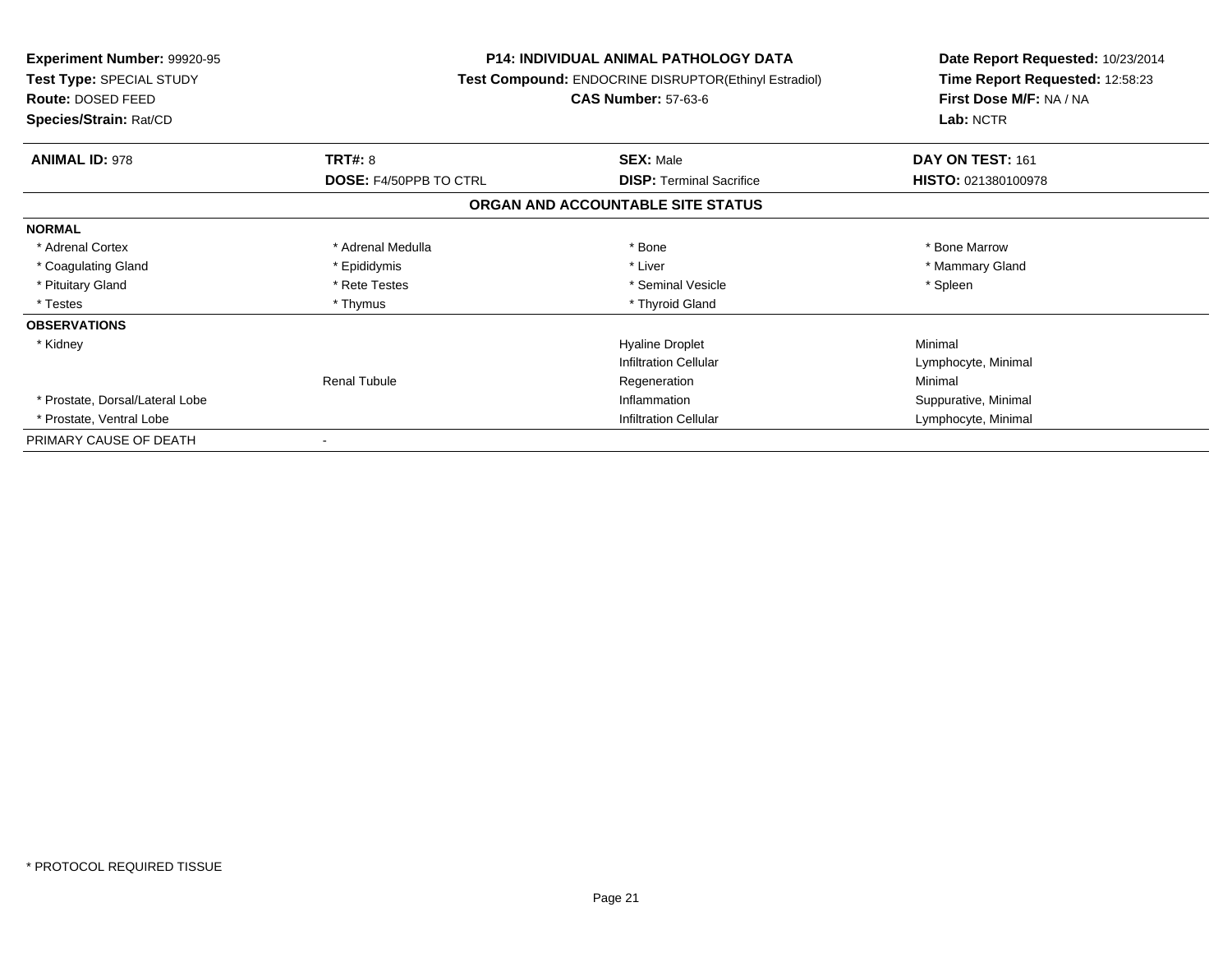| Experiment Number: 99920-95<br><b>Test Type: SPECIAL STUDY</b><br><b>Route: DOSED FEED</b><br>Species/Strain: Rat/CD |                                 | <b>P14: INDIVIDUAL ANIMAL PATHOLOGY DATA</b><br>Test Compound: ENDOCRINE DISRUPTOR(Ethinyl Estradiol)<br><b>CAS Number: 57-63-6</b> | Date Report Requested: 10/23/2014<br>Time Report Requested: 12:58:23<br>First Dose M/F: NA / NA<br>Lab: NCTR |
|----------------------------------------------------------------------------------------------------------------------|---------------------------------|-------------------------------------------------------------------------------------------------------------------------------------|--------------------------------------------------------------------------------------------------------------|
| <b>ANIMAL ID: 979</b>                                                                                                | <b>TRT#: 8</b>                  | <b>SEX: Male</b>                                                                                                                    | DAY ON TEST: 161                                                                                             |
|                                                                                                                      | <b>DOSE: F4/50PPB TO CTRL</b>   | <b>DISP:</b> Terminal Sacrifice                                                                                                     | <b>HISTO: 021380100979</b>                                                                                   |
|                                                                                                                      |                                 | ORGAN AND ACCOUNTABLE SITE STATUS                                                                                                   |                                                                                                              |
| <b>NORMAL</b>                                                                                                        |                                 |                                                                                                                                     |                                                                                                              |
| * Adrenal Cortex                                                                                                     | * Adrenal Medulla               | * Bone                                                                                                                              | * Bone Marrow                                                                                                |
| * Epididymis                                                                                                         | * Kidney                        | * Liver                                                                                                                             | * Mammary Gland                                                                                              |
| * Pituitary Gland                                                                                                    | * Prostate, Dorsal/lateral Lobe | * Prostate, Ventral Lobe                                                                                                            | * Rete Testes                                                                                                |
| * Seminal Vesicle                                                                                                    | * Spleen                        | * Testes                                                                                                                            | * Thymus                                                                                                     |
| <b>OBSERVATIONS</b>                                                                                                  |                                 |                                                                                                                                     |                                                                                                              |
| * Coagulating Gland                                                                                                  |                                 | Developmental Malformation                                                                                                          |                                                                                                              |
| [ Developmental Malformation TGLS = 1-2A ]                                                                           |                                 |                                                                                                                                     |                                                                                                              |
| * Thyroid Gland                                                                                                      |                                 | Cyst                                                                                                                                | Squamous                                                                                                     |
| PRIMARY CAUSE OF DEATH                                                                                               |                                 |                                                                                                                                     |                                                                                                              |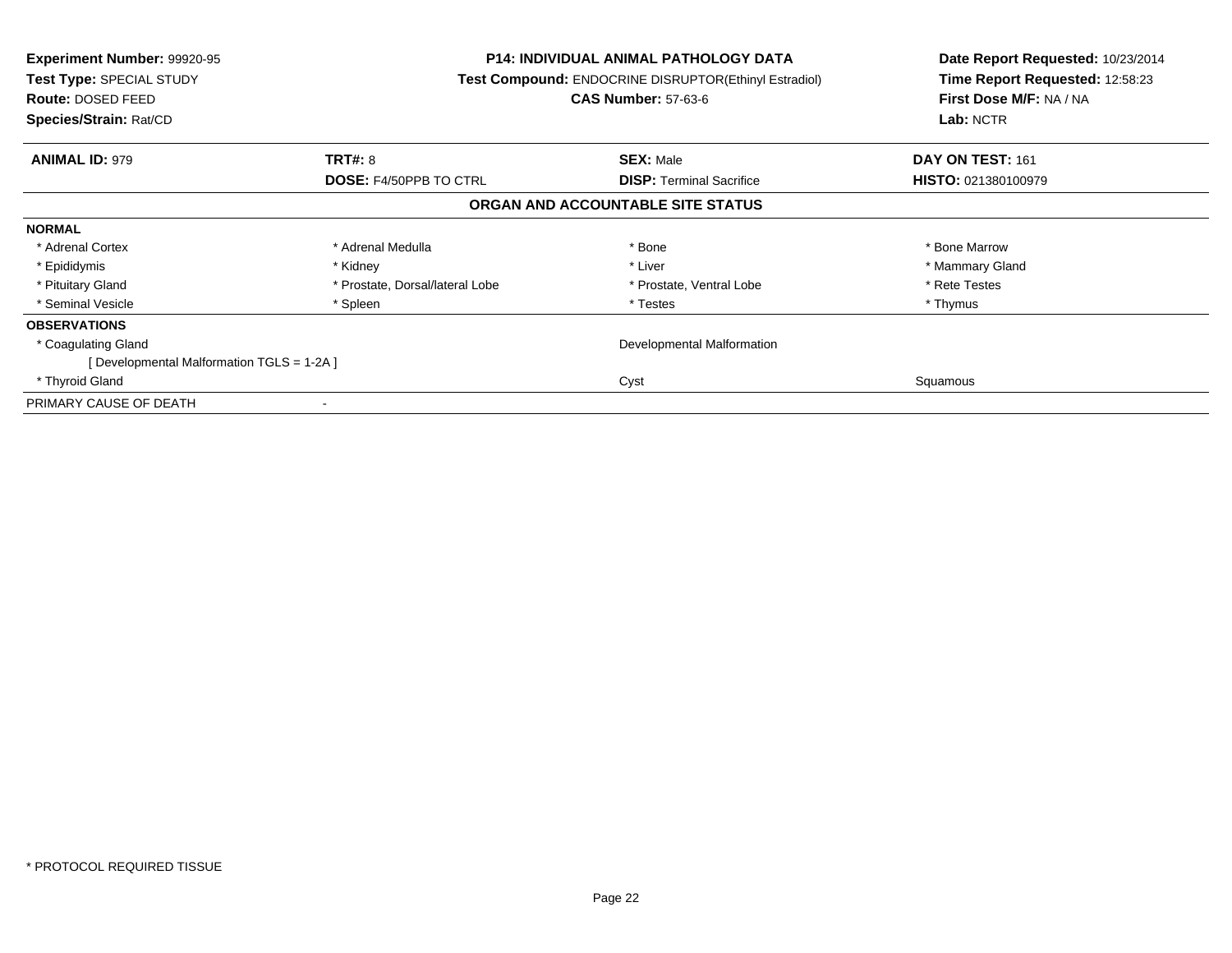| Experiment Number: 99920-95<br>Test Type: SPECIAL STUDY<br><b>Route: DOSED FEED</b><br>Species/Strain: Rat/CD |                        | <b>P14: INDIVIDUAL ANIMAL PATHOLOGY DATA</b><br>Test Compound: ENDOCRINE DISRUPTOR(Ethinyl Estradiol)<br><b>CAS Number: 57-63-6</b> | Date Report Requested: 10/23/2014<br>Time Report Requested: 12:58:23<br>First Dose M/F: NA / NA<br>Lab: NCTR |  |
|---------------------------------------------------------------------------------------------------------------|------------------------|-------------------------------------------------------------------------------------------------------------------------------------|--------------------------------------------------------------------------------------------------------------|--|
| <b>ANIMAL ID: 980</b>                                                                                         | TRT#: 8                | <b>SEX: Male</b>                                                                                                                    | DAY ON TEST: 161                                                                                             |  |
|                                                                                                               | DOSE: F4/50PPB TO CTRL | <b>DISP: Terminal Sacrifice</b>                                                                                                     | HISTO: 021380100980                                                                                          |  |
|                                                                                                               |                        | ORGAN AND ACCOUNTABLE SITE STATUS                                                                                                   |                                                                                                              |  |
| <b>NORMAL</b>                                                                                                 |                        |                                                                                                                                     |                                                                                                              |  |
| * Adrenal Cortex                                                                                              | * Adrenal Medulla      | * Bone                                                                                                                              | * Bone Marrow                                                                                                |  |
| * Epididymis                                                                                                  | * Liver                | * Mammary Gland                                                                                                                     | * Pituitary Gland                                                                                            |  |
| * Prostate, Ventral Lobe                                                                                      | * Rete Testes          | * Seminal Vesicle                                                                                                                   | * Spleen                                                                                                     |  |
| * Testes                                                                                                      | * Thymus               | * Thyroid Gland                                                                                                                     |                                                                                                              |  |
| <b>OBSERVATIONS</b>                                                                                           |                        |                                                                                                                                     |                                                                                                              |  |
| * Coagulating Gland                                                                                           |                        | Developmental Malformation                                                                                                          |                                                                                                              |  |
| [ Developmental Malformation TGLS = 1-2A ]                                                                    |                        |                                                                                                                                     |                                                                                                              |  |
| * Kidney                                                                                                      | Cortex                 | Cyst                                                                                                                                |                                                                                                              |  |
|                                                                                                               | <b>Renal Tubule</b>    | <b>Dilatation</b>                                                                                                                   | Minimal                                                                                                      |  |
|                                                                                                               |                        | <b>Hyaline Droplet</b>                                                                                                              | Minimal                                                                                                      |  |
|                                                                                                               |                        | <b>Infiltration Cellular</b>                                                                                                        | Lymphocyte, Minimal                                                                                          |  |
|                                                                                                               | <b>Renal Tubule</b>    | Regeneration                                                                                                                        | Minimal                                                                                                      |  |
| * Prostate, Dorsal/Lateral Lobe                                                                               |                        | Inflammation                                                                                                                        | Suppurative, Minimal                                                                                         |  |
| PRIMARY CAUSE OF DEATH                                                                                        |                        |                                                                                                                                     |                                                                                                              |  |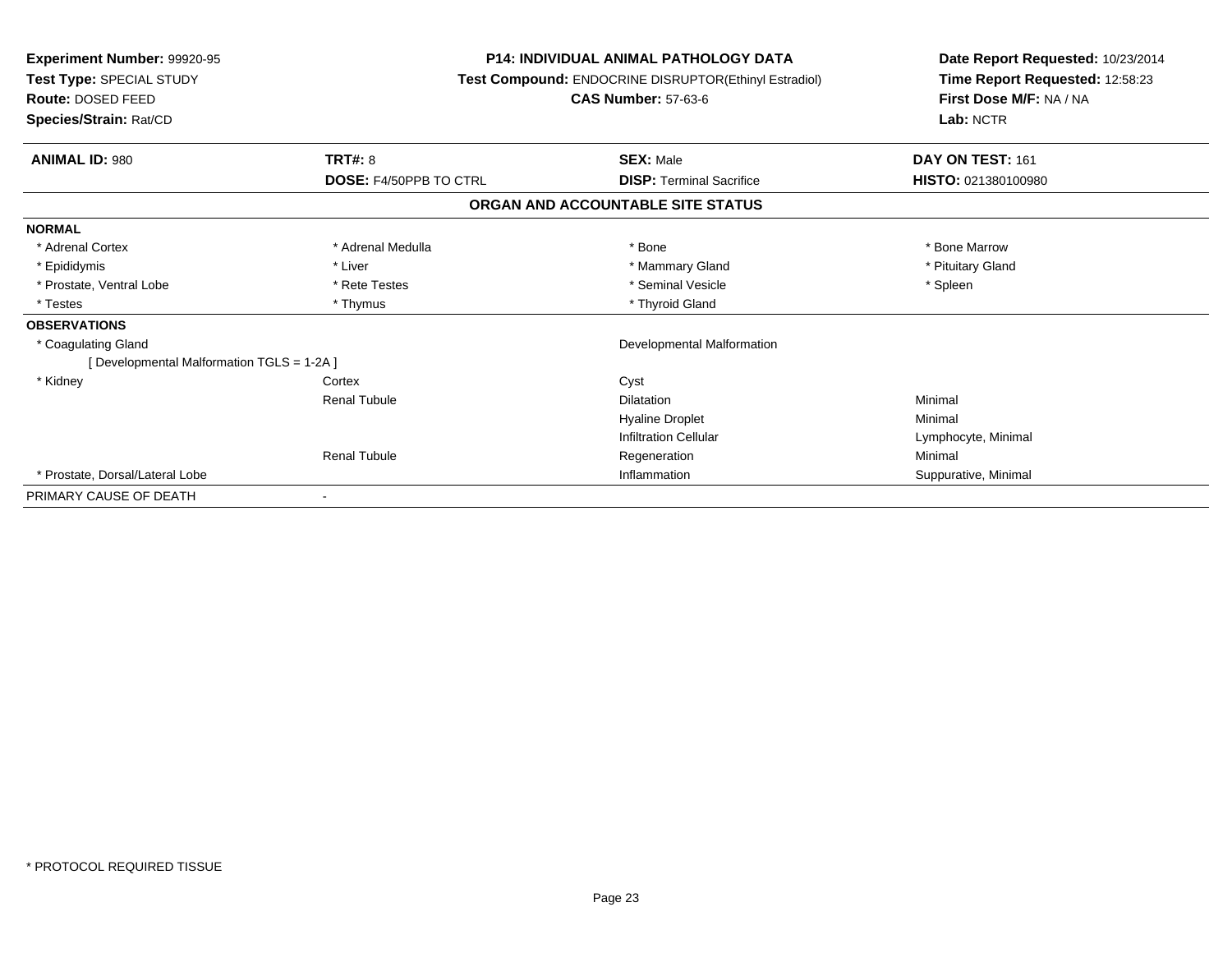| <b>Experiment Number: 99920-95</b><br>Test Type: SPECIAL STUDY<br>Route: DOSED FEED<br>Species/Strain: Rat/CD |                               | <b>P14: INDIVIDUAL ANIMAL PATHOLOGY DATA</b><br>Test Compound: ENDOCRINE DISRUPTOR(Ethinyl Estradiol)<br><b>CAS Number: 57-63-6</b> | Date Report Requested: 10/23/2014<br>Time Report Requested: 12:58:23<br>First Dose M/F: NA / NA<br>Lab: NCTR |
|---------------------------------------------------------------------------------------------------------------|-------------------------------|-------------------------------------------------------------------------------------------------------------------------------------|--------------------------------------------------------------------------------------------------------------|
| <b>ANIMAL ID: 981</b>                                                                                         | TRT#: 8                       | <b>SEX: Male</b>                                                                                                                    | DAY ON TEST: 161                                                                                             |
|                                                                                                               | <b>DOSE: F4/50PPB TO CTRL</b> | <b>DISP:</b> Terminal Sacrifice                                                                                                     | HISTO: 021380100981                                                                                          |
|                                                                                                               |                               | ORGAN AND ACCOUNTABLE SITE STATUS                                                                                                   |                                                                                                              |
| <b>NORMAL</b>                                                                                                 |                               |                                                                                                                                     |                                                                                                              |
| * Adrenal Cortex                                                                                              | * Adrenal Medulla             | * Bone                                                                                                                              | * Bone Marrow                                                                                                |
| * Coagulating Gland                                                                                           | * Epididymis                  | * Liver                                                                                                                             | * Mammary Gland                                                                                              |
| * Pituitary Gland                                                                                             | * Rete Testes                 | * Seminal Vesicle                                                                                                                   | * Spleen                                                                                                     |
| * Testes                                                                                                      | * Thymus                      | * Thyroid Gland                                                                                                                     |                                                                                                              |
| <b>OBSERVATIONS</b>                                                                                           |                               |                                                                                                                                     |                                                                                                              |
| * Kidney                                                                                                      |                               | <b>Infiltration Cellular</b>                                                                                                        | Lymphocyte, Minimal                                                                                          |
|                                                                                                               | <b>Renal Tubule</b>           | Regeneration                                                                                                                        | Minimal                                                                                                      |
| * Prostate, Dorsal/Lateral Lobe                                                                               | Inflammation                  |                                                                                                                                     | Suppurative, Minimal                                                                                         |
| * Prostate, Ventral Lobe                                                                                      | Infiltration Cellular         |                                                                                                                                     | Lymphocyte, Minimal                                                                                          |
| PRIMARY CAUSE OF DEATH                                                                                        |                               |                                                                                                                                     |                                                                                                              |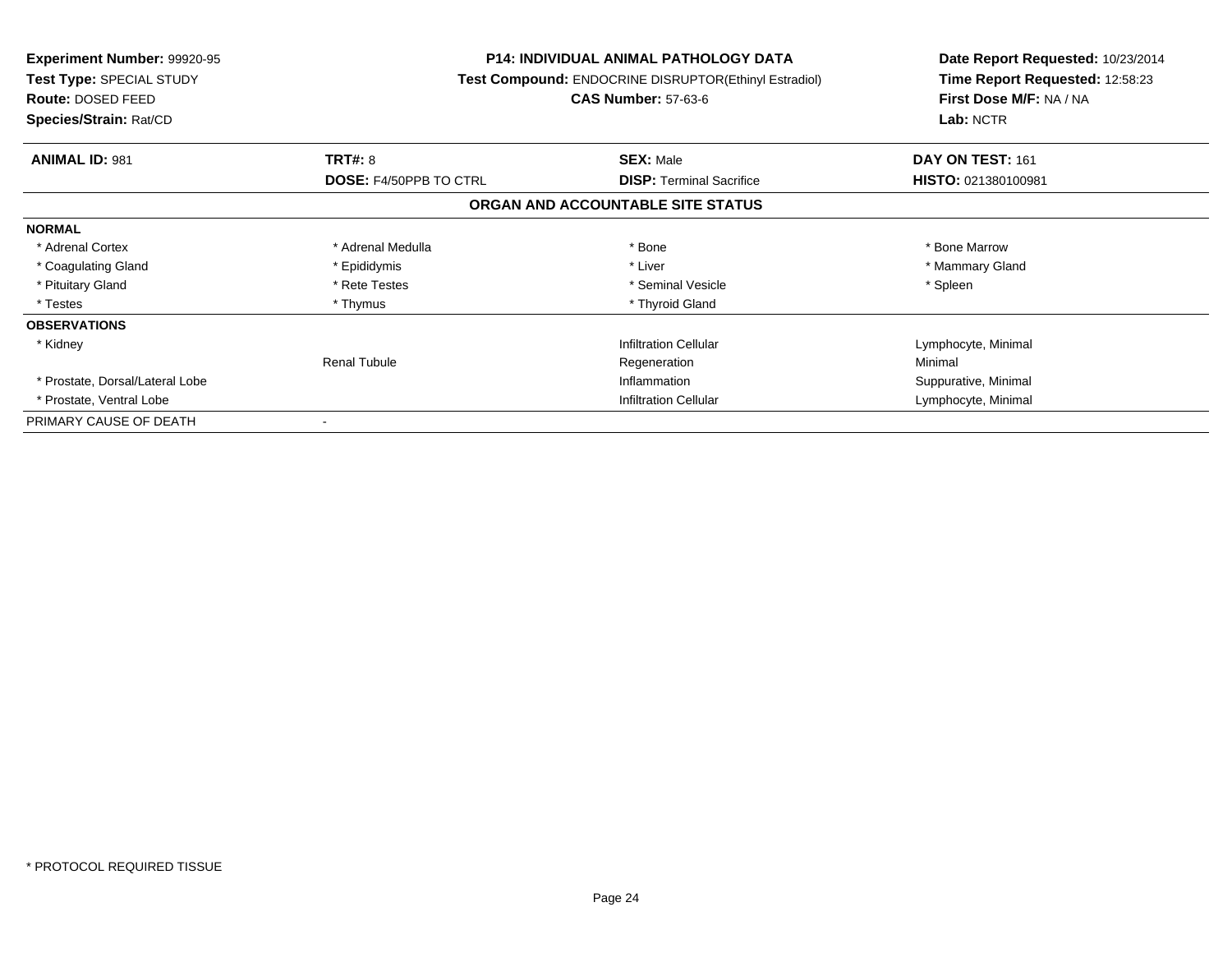| <b>Experiment Number: 99920-95</b><br>Test Type: SPECIAL STUDY<br>Route: DOSED FEED<br>Species/Strain: Rat/CD |                        | <b>P14: INDIVIDUAL ANIMAL PATHOLOGY DATA</b><br>Test Compound: ENDOCRINE DISRUPTOR(Ethinyl Estradiol)<br><b>CAS Number: 57-63-6</b> | Date Report Requested: 10/23/2014<br>Time Report Requested: 12:58:23<br>First Dose M/F: NA / NA<br>Lab: NCTR |  |
|---------------------------------------------------------------------------------------------------------------|------------------------|-------------------------------------------------------------------------------------------------------------------------------------|--------------------------------------------------------------------------------------------------------------|--|
| <b>ANIMAL ID: 982</b>                                                                                         | <b>TRT#: 8</b>         | <b>SEX: Male</b>                                                                                                                    | DAY ON TEST: 161                                                                                             |  |
|                                                                                                               | DOSE: F4/50PPB TO CTRL | <b>DISP: Terminal Sacrifice</b>                                                                                                     | HISTO: 021380100982                                                                                          |  |
|                                                                                                               |                        | ORGAN AND ACCOUNTABLE SITE STATUS                                                                                                   |                                                                                                              |  |
| <b>NORMAL</b>                                                                                                 |                        |                                                                                                                                     |                                                                                                              |  |
| * Adrenal Cortex                                                                                              | * Adrenal Medulla      | * Bone                                                                                                                              | * Bone Marrow                                                                                                |  |
| * Coagulating Gland                                                                                           | * Epididymis           | * Liver                                                                                                                             | * Pituitary Gland                                                                                            |  |
| * Prostate, Dorsal/lateral Lobe                                                                               | * Rete Testes          | * Seminal Vesicle                                                                                                                   | * Spleen                                                                                                     |  |
| * Testes                                                                                                      | * Thymus               |                                                                                                                                     |                                                                                                              |  |
| <b>OBSERVATIONS</b>                                                                                           |                        |                                                                                                                                     |                                                                                                              |  |
| * Coagulat GI                                                                                                 |                        |                                                                                                                                     |                                                                                                              |  |
| Note: TGL 2 - NCL                                                                                             |                        |                                                                                                                                     |                                                                                                              |  |
| Note: TGL 1 - NCL                                                                                             |                        |                                                                                                                                     |                                                                                                              |  |
| * Kidney                                                                                                      |                        | <b>Infiltration Cellular</b>                                                                                                        | Lymphocyte, Minimal                                                                                          |  |
|                                                                                                               | <b>Renal Tubule</b>    | Mineralization                                                                                                                      | Minimal                                                                                                      |  |
| * Mammary Gland                                                                                               | Alveolus               | Hyperplasia                                                                                                                         | Mild                                                                                                         |  |
| * Prostate, Ventral Lobe                                                                                      |                        | <b>Infiltration Cellular</b>                                                                                                        | Lymphocyte, Minimal                                                                                          |  |
| * Thyroid Gland                                                                                               |                        | Cyst                                                                                                                                | Squamous                                                                                                     |  |
| PRIMARY CAUSE OF DEATH                                                                                        |                        |                                                                                                                                     |                                                                                                              |  |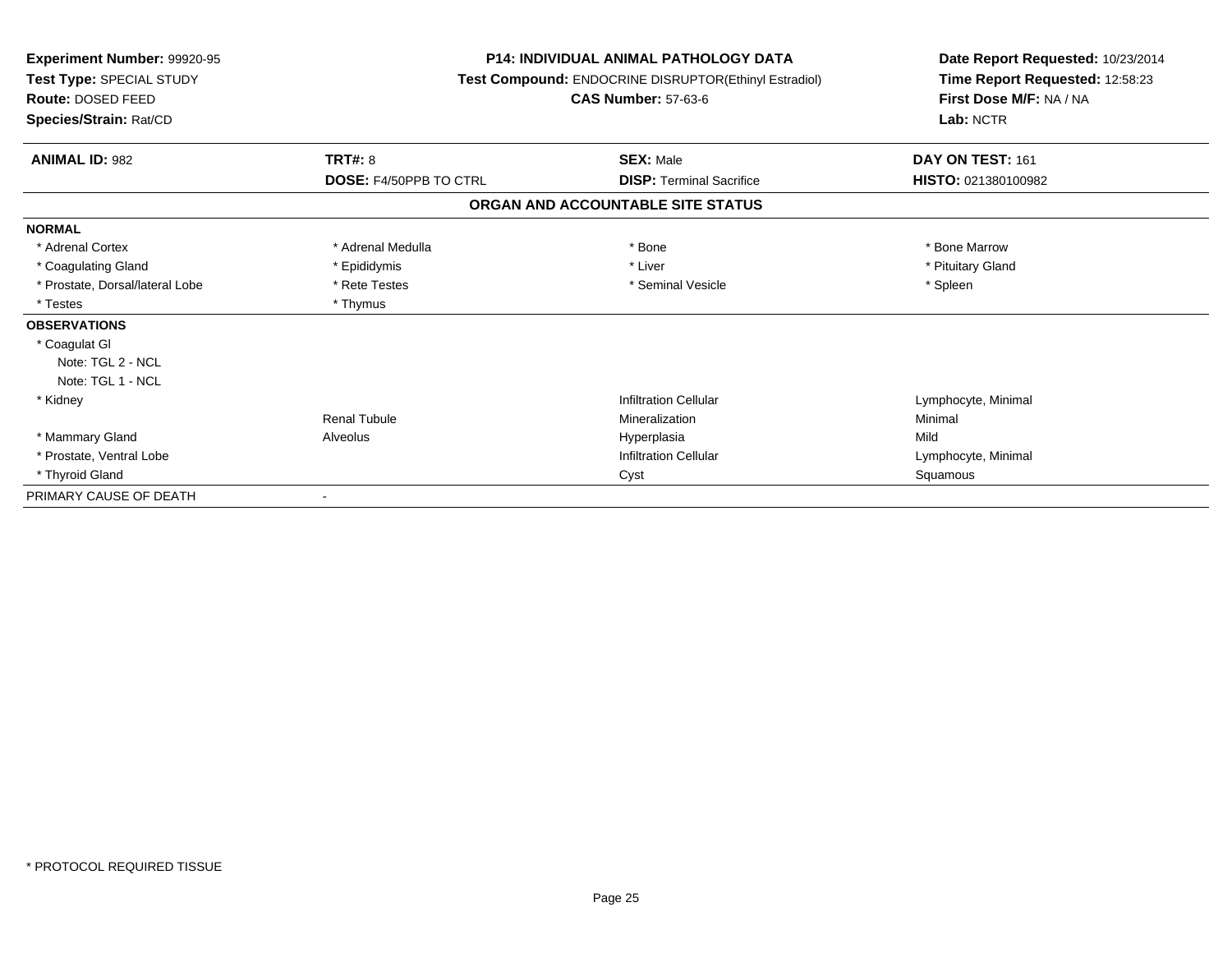| Experiment Number: 99920-95<br><b>Test Type: SPECIAL STUDY</b><br><b>Route: DOSED FEED</b><br>Species/Strain: Rat/CD |                                       | <b>P14: INDIVIDUAL ANIMAL PATHOLOGY DATA</b><br>Test Compound: ENDOCRINE DISRUPTOR(Ethinyl Estradiol)<br><b>CAS Number: 57-63-6</b> | Date Report Requested: 10/23/2014<br>Time Report Requested: 12:58:23<br>First Dose M/F: NA / NA<br>Lab: NCTR |
|----------------------------------------------------------------------------------------------------------------------|---------------------------------------|-------------------------------------------------------------------------------------------------------------------------------------|--------------------------------------------------------------------------------------------------------------|
| <b>ANIMAL ID: 1004</b>                                                                                               | TRT#: 5<br><b>DOSE: F4</b><br>CONTROL | <b>SEX: Male</b><br><b>DISP:</b> Terminal Sacrifice                                                                                 | DAY ON TEST: 161<br>HISTO: 021380101004                                                                      |
|                                                                                                                      |                                       | ORGAN AND ACCOUNTABLE SITE STATUS                                                                                                   |                                                                                                              |
| <b>NORMAL</b>                                                                                                        |                                       |                                                                                                                                     |                                                                                                              |
| * Adrenal Cortex                                                                                                     | * Adrenal Medulla                     | * Bone                                                                                                                              | * Bone Marrow                                                                                                |
| * Coagulating Gland                                                                                                  | * Epididymis                          | * Kidney                                                                                                                            | * Mammary Gland                                                                                              |
| * Pituitary Gland                                                                                                    | * Rete Testes                         | * Seminal Vesicle                                                                                                                   | * Spleen                                                                                                     |
| * Testes                                                                                                             | * Thymus                              | * Thyroid Gland                                                                                                                     |                                                                                                              |
| <b>OBSERVATIONS</b>                                                                                                  |                                       |                                                                                                                                     |                                                                                                              |
| * Coagulat GI                                                                                                        |                                       |                                                                                                                                     |                                                                                                              |
| Note: TGL 1 - NCL                                                                                                    |                                       |                                                                                                                                     |                                                                                                              |
| * Liver                                                                                                              |                                       | Inflammation                                                                                                                        | Chronic Active, Minimal                                                                                      |
| * Prostate, Dorsal/Lateral Lobe                                                                                      |                                       | Inflammation                                                                                                                        | Suppurative, Minimal                                                                                         |
| * Prostate, Ventral Lobe                                                                                             |                                       | <b>Infiltration Cellular</b>                                                                                                        | Lymphocyte, Mild                                                                                             |
| PRIMARY CAUSE OF DEATH                                                                                               |                                       |                                                                                                                                     |                                                                                                              |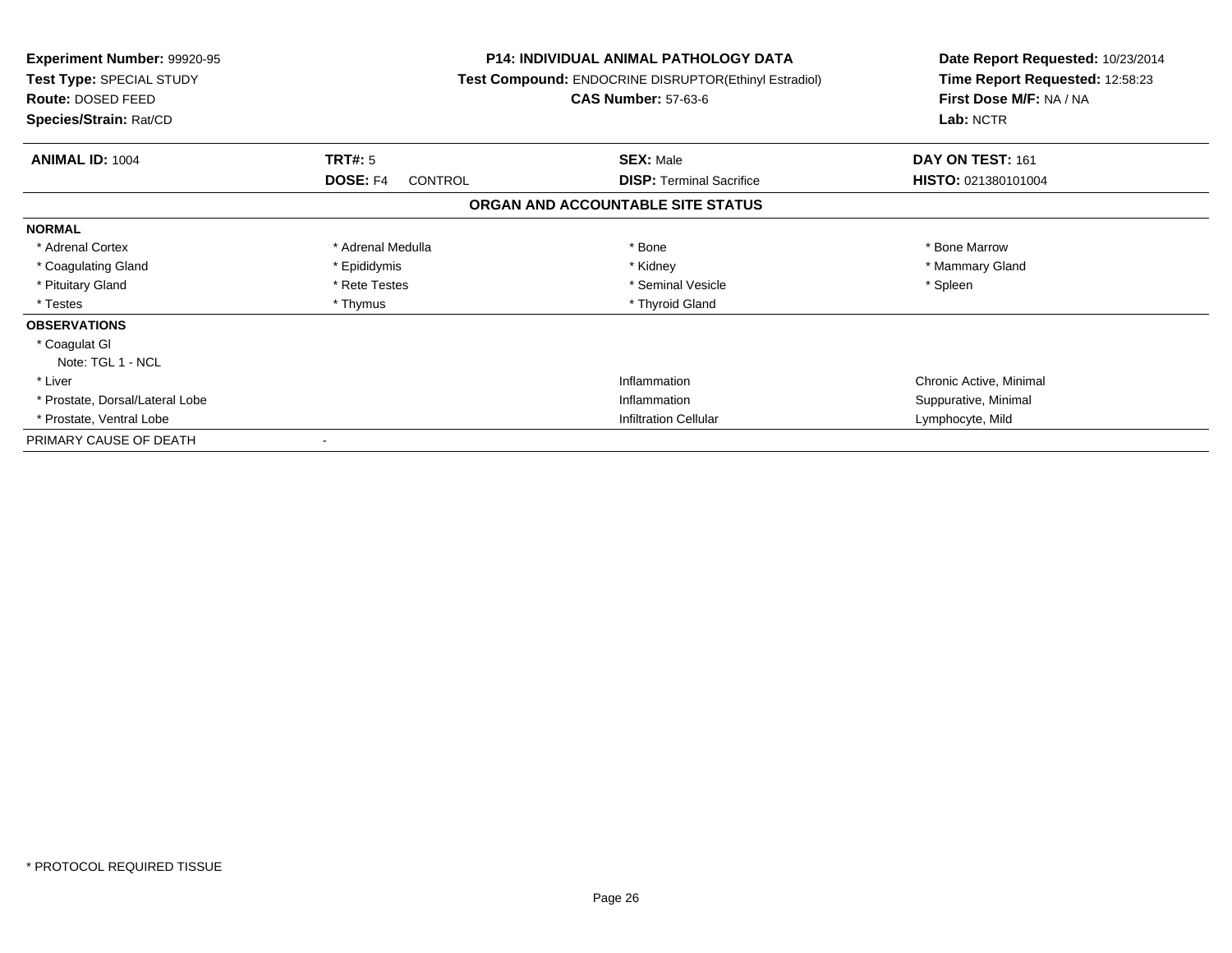| <b>Experiment Number: 99920-95</b><br><b>Test Type: SPECIAL STUDY</b><br>Route: DOSED FEED<br>Species/Strain: Rat/CD |                     | <b>P14: INDIVIDUAL ANIMAL PATHOLOGY DATA</b><br>Test Compound: ENDOCRINE DISRUPTOR(Ethinyl Estradiol)<br><b>CAS Number: 57-63-6</b> | Date Report Requested: 10/23/2014<br>Time Report Requested: 12:58:23<br>First Dose M/F: NA / NA<br>Lab: NCTR |
|----------------------------------------------------------------------------------------------------------------------|---------------------|-------------------------------------------------------------------------------------------------------------------------------------|--------------------------------------------------------------------------------------------------------------|
| <b>ANIMAL ID: 1005</b>                                                                                               | TRT#: 5             | <b>SEX: Male</b>                                                                                                                    | DAY ON TEST: 161                                                                                             |
|                                                                                                                      | DOSE: F4<br>CONTROL | <b>DISP:</b> Terminal Sacrifice                                                                                                     | <b>HISTO: 021380101005</b>                                                                                   |
|                                                                                                                      |                     | ORGAN AND ACCOUNTABLE SITE STATUS                                                                                                   |                                                                                                              |
| <b>NORMAL</b>                                                                                                        |                     |                                                                                                                                     |                                                                                                              |
| * Adrenal Cortex                                                                                                     | * Adrenal Medulla   | * Bone                                                                                                                              | * Bone Marrow                                                                                                |
| * Epididymis                                                                                                         | * Liver             | * Pituitary Gland                                                                                                                   | * Prostate, Dorsal/lateral Lobe                                                                              |
| * Rete Testes                                                                                                        | * Seminal Vesicle   | * Spleen                                                                                                                            | * Testes                                                                                                     |
| * Thymus                                                                                                             | * Thyroid Gland     |                                                                                                                                     |                                                                                                              |
| <b>OBSERVATIONS</b>                                                                                                  |                     |                                                                                                                                     |                                                                                                              |
| * Coagulating Gland                                                                                                  |                     | Developmental Malformation                                                                                                          |                                                                                                              |
| * Kidney                                                                                                             | Cortex              | Cyst                                                                                                                                |                                                                                                              |
|                                                                                                                      |                     | <b>Infiltration Cellular</b>                                                                                                        | Lymphocyte, Minimal                                                                                          |
| * Mammary Gland                                                                                                      | Alveolus            | Hyperplasia                                                                                                                         | Minimal                                                                                                      |
| * Prostate, Ventral Lobe                                                                                             |                     | <b>Infiltration Cellular</b>                                                                                                        | Lymphocyte, Mild                                                                                             |
| PRIMARY CAUSE OF DEATH                                                                                               |                     |                                                                                                                                     |                                                                                                              |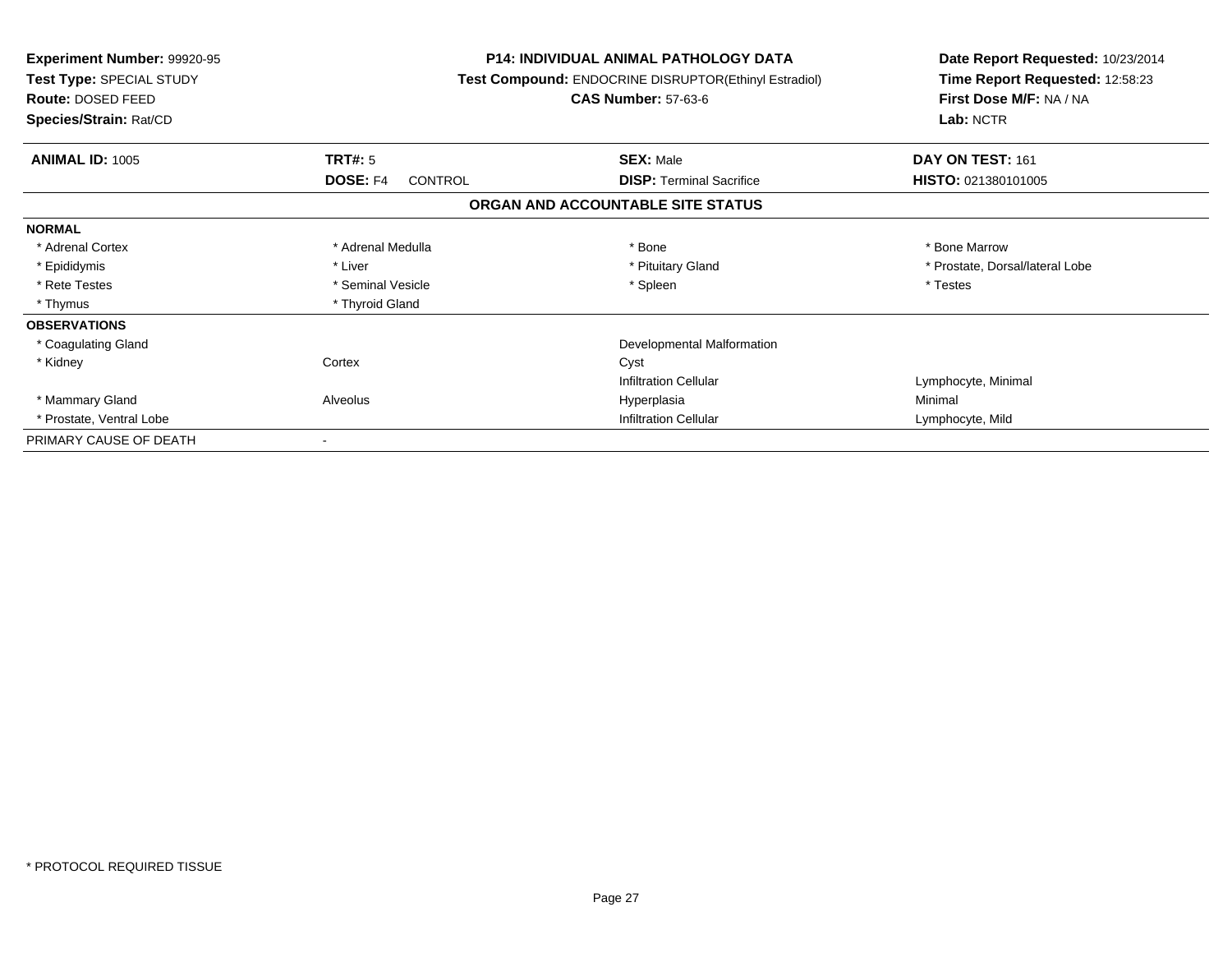| <b>Experiment Number: 99920-95</b><br>Test Type: SPECIAL STUDY<br>Route: DOSED FEED<br>Species/Strain: Rat/CD | <b>P14: INDIVIDUAL ANIMAL PATHOLOGY DATA</b><br>Test Compound: ENDOCRINE DISRUPTOR(Ethinyl Estradiol)<br><b>CAS Number: 57-63-6</b> |                                                     | Date Report Requested: 10/23/2014<br>Time Report Requested: 12:58:23<br>First Dose M/F: NA / NA<br>Lab: NCTR |
|---------------------------------------------------------------------------------------------------------------|-------------------------------------------------------------------------------------------------------------------------------------|-----------------------------------------------------|--------------------------------------------------------------------------------------------------------------|
| <b>ANIMAL ID: 1006</b>                                                                                        | TRT#: 5<br><b>DOSE: F4</b><br><b>CONTROL</b>                                                                                        | <b>SEX: Male</b><br><b>DISP: Terminal Sacrifice</b> | DAY ON TEST: 160<br>HISTO: 021380101006                                                                      |
|                                                                                                               |                                                                                                                                     | ORGAN AND ACCOUNTABLE SITE STATUS                   |                                                                                                              |
| <b>NORMAL</b>                                                                                                 |                                                                                                                                     |                                                     |                                                                                                              |
| * Adrenal Cortex                                                                                              | * Adrenal Medulla                                                                                                                   | * Bone                                              | * Bone Marrow                                                                                                |
| * Coagulating Gland                                                                                           | * Epididymis                                                                                                                        | * Mammary Gland                                     | * Pituitary Gland                                                                                            |
| * Prostate, Dorsal/lateral Lobe                                                                               | * Prostate, Ventral Lobe                                                                                                            | * Rete Testes                                       | * Seminal Vesicle                                                                                            |
| * Spleen                                                                                                      | * Testes                                                                                                                            | * Thymus                                            | * Thyroid Gland                                                                                              |
| <b>OBSERVATIONS</b>                                                                                           |                                                                                                                                     |                                                     |                                                                                                              |
| * Coagulat GI                                                                                                 |                                                                                                                                     |                                                     |                                                                                                              |
| Note: TGL 1 - NCL                                                                                             |                                                                                                                                     |                                                     |                                                                                                              |
| * Kidney                                                                                                      |                                                                                                                                     | <b>Infiltration Cellular</b>                        | Lymphocyte, Minimal                                                                                          |
|                                                                                                               | <b>Renal Tubule</b>                                                                                                                 | Regeneration                                        | Minimal                                                                                                      |
| * Liver                                                                                                       | Inflammation                                                                                                                        |                                                     | Chronic Active, Minimal                                                                                      |
| PRIMARY CAUSE OF DEATH                                                                                        | $\overline{\phantom{a}}$                                                                                                            |                                                     |                                                                                                              |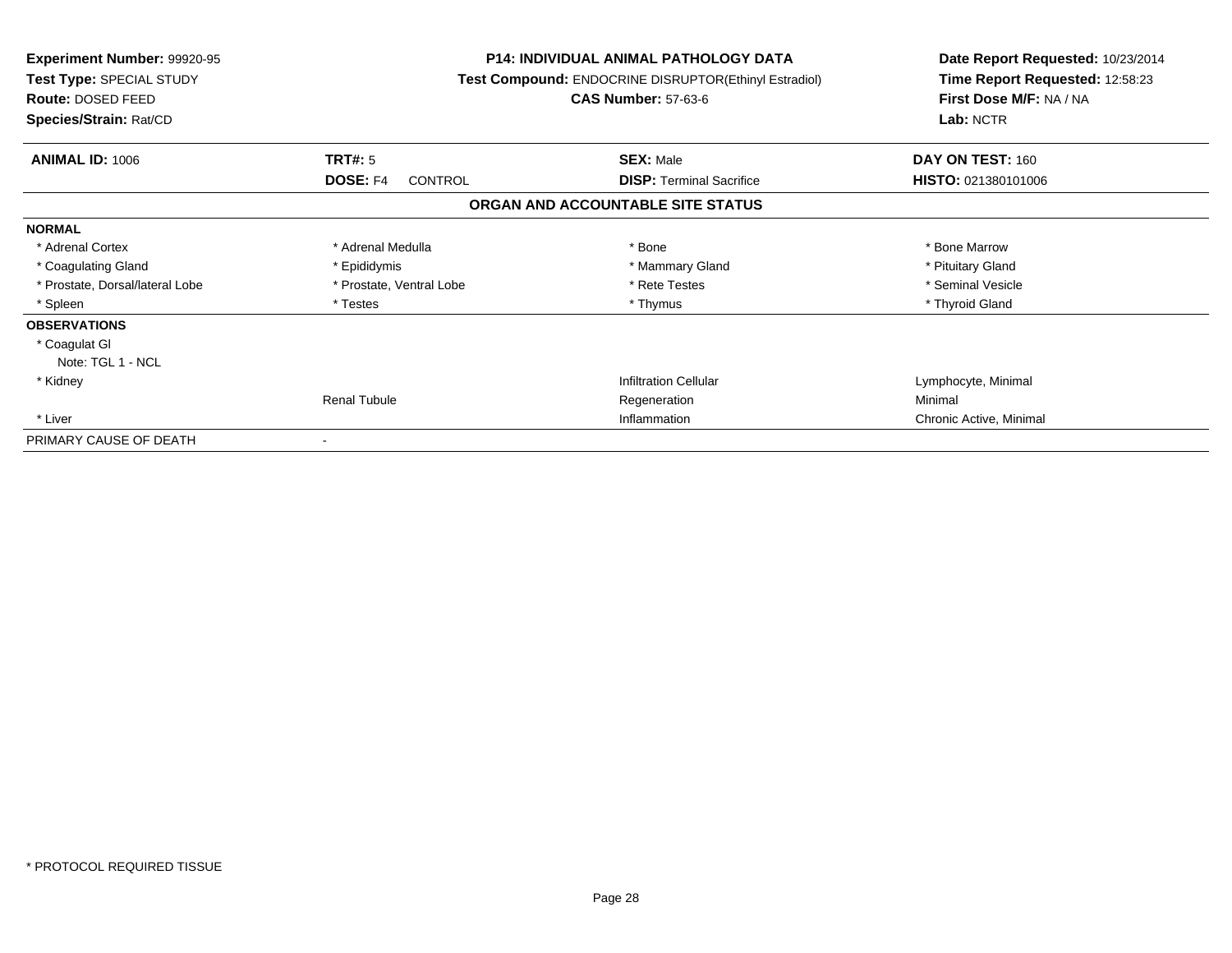| <b>Experiment Number: 99920-95</b><br><b>Test Type: SPECIAL STUDY</b><br><b>Route: DOSED FEED</b><br>Species/Strain: Rat/CD |                                              | <b>P14: INDIVIDUAL ANIMAL PATHOLOGY DATA</b><br>Test Compound: ENDOCRINE DISRUPTOR(Ethinyl Estradiol)<br><b>CAS Number: 57-63-6</b> | Date Report Requested: 10/23/2014<br>Time Report Requested: 12:58:23<br>First Dose M/F: NA / NA<br>Lab: NCTR |
|-----------------------------------------------------------------------------------------------------------------------------|----------------------------------------------|-------------------------------------------------------------------------------------------------------------------------------------|--------------------------------------------------------------------------------------------------------------|
|                                                                                                                             |                                              |                                                                                                                                     |                                                                                                              |
| <b>ANIMAL ID: 1007</b>                                                                                                      | <b>TRT#: 5</b><br><b>DOSE: F4</b><br>CONTROL | <b>SEX: Male</b><br><b>DISP: Terminal Sacrifice</b>                                                                                 | DAY ON TEST: 160<br>HISTO: 021380101007                                                                      |
|                                                                                                                             |                                              | ORGAN AND ACCOUNTABLE SITE STATUS                                                                                                   |                                                                                                              |
| <b>NORMAL</b>                                                                                                               |                                              |                                                                                                                                     |                                                                                                              |
| * Adrenal Cortex                                                                                                            | * Adrenal Medulla                            | * Bone                                                                                                                              | * Bone Marrow                                                                                                |
| * Epididymis                                                                                                                | * Liver                                      | * Mammary Gland                                                                                                                     | * Pituitary Gland                                                                                            |
| * Rete Testes                                                                                                               | * Seminal Vesicle                            | * Spleen                                                                                                                            | * Testes                                                                                                     |
| * Thymus                                                                                                                    | * Thyroid Gland                              |                                                                                                                                     |                                                                                                              |
| <b>OBSERVATIONS</b>                                                                                                         |                                              |                                                                                                                                     |                                                                                                              |
| * Coagulating Gland                                                                                                         |                                              | Developmental Malformation                                                                                                          |                                                                                                              |
| [ Developmental Malformation TGLS = 1-2A ]                                                                                  |                                              |                                                                                                                                     |                                                                                                              |
| * Kidney                                                                                                                    |                                              | <b>Infiltration Cellular</b>                                                                                                        | Lymphocyte, Minimal                                                                                          |
|                                                                                                                             | <b>Renal Tubule</b>                          | Regeneration                                                                                                                        | Minimal                                                                                                      |
| * Prostate, Dorsal/Lateral Lobe                                                                                             | Inflammation                                 |                                                                                                                                     | Suppurative, Minimal                                                                                         |
| * Prostate, Ventral Lobe                                                                                                    | <b>Infiltration Cellular</b>                 |                                                                                                                                     | Lymphocyte, Minimal                                                                                          |
| PRIMARY CAUSE OF DEATH                                                                                                      |                                              |                                                                                                                                     |                                                                                                              |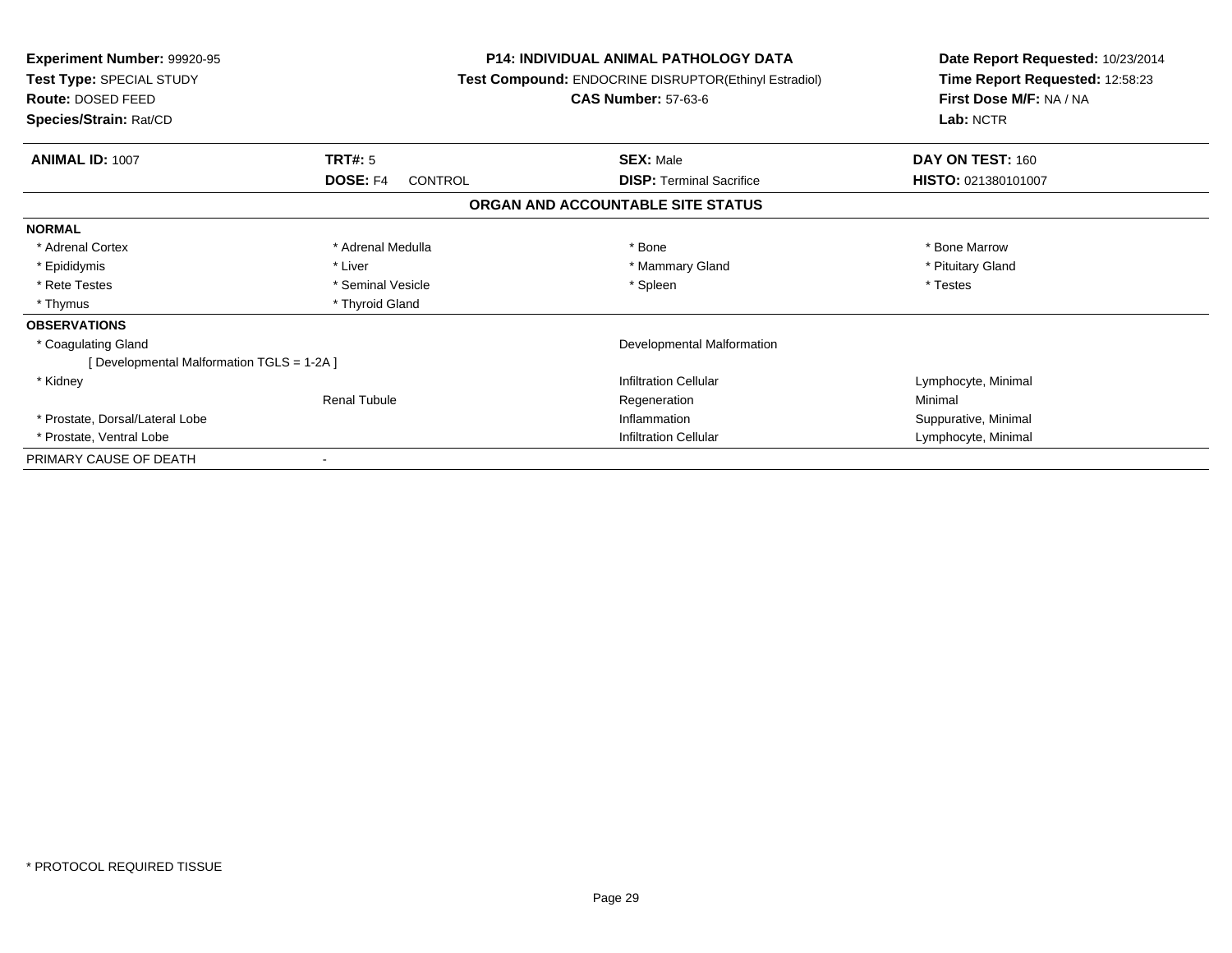| <b>Experiment Number: 99920-95</b><br>Test Type: SPECIAL STUDY<br><b>Route: DOSED FEED</b><br>Species/Strain: Rat/CD |                            | <b>P14: INDIVIDUAL ANIMAL PATHOLOGY DATA</b><br>Test Compound: ENDOCRINE DISRUPTOR(Ethinyl Estradiol)<br><b>CAS Number: 57-63-6</b> | Date Report Requested: 10/23/2014<br>Time Report Requested: 12:58:23<br>First Dose M/F: NA / NA<br>Lab: NCTR |
|----------------------------------------------------------------------------------------------------------------------|----------------------------|-------------------------------------------------------------------------------------------------------------------------------------|--------------------------------------------------------------------------------------------------------------|
| <b>ANIMAL ID: 1008</b>                                                                                               | TRT#: 5                    | <b>SEX: Male</b>                                                                                                                    | DAY ON TEST: 159                                                                                             |
|                                                                                                                      | <b>DOSE: F4</b><br>CONTROL | <b>DISP:</b> Terminal Sacrifice                                                                                                     | HISTO: 021380101008                                                                                          |
|                                                                                                                      |                            | ORGAN AND ACCOUNTABLE SITE STATUS                                                                                                   |                                                                                                              |
| <b>NORMAL</b>                                                                                                        |                            |                                                                                                                                     |                                                                                                              |
| * Adrenal Cortex                                                                                                     | * Adrenal Medulla          | * Bone                                                                                                                              | * Bone Marrow                                                                                                |
| * Epididymis                                                                                                         | * Liver                    | * Mammary Gland                                                                                                                     | * Pituitary Gland                                                                                            |
| * Prostate, Dorsal/lateral Lobe                                                                                      | * Prostate, Ventral Lobe   | * Rete Testes                                                                                                                       | * Seminal Vesicle                                                                                            |
| * Spleen                                                                                                             | * Testes                   | * Thymus                                                                                                                            | * Thyroid Gland                                                                                              |
| <b>OBSERVATIONS</b>                                                                                                  |                            |                                                                                                                                     |                                                                                                              |
| * Coagulating Gland                                                                                                  | Developmental Malformation |                                                                                                                                     |                                                                                                              |
| [ Developmental Malformation TGLS = 1-2A ]                                                                           |                            |                                                                                                                                     |                                                                                                              |
| * Kidney                                                                                                             | <b>Renal Tubule</b>        | Regeneration                                                                                                                        | Minimal                                                                                                      |
| PRIMARY CAUSE OF DEATH                                                                                               |                            |                                                                                                                                     |                                                                                                              |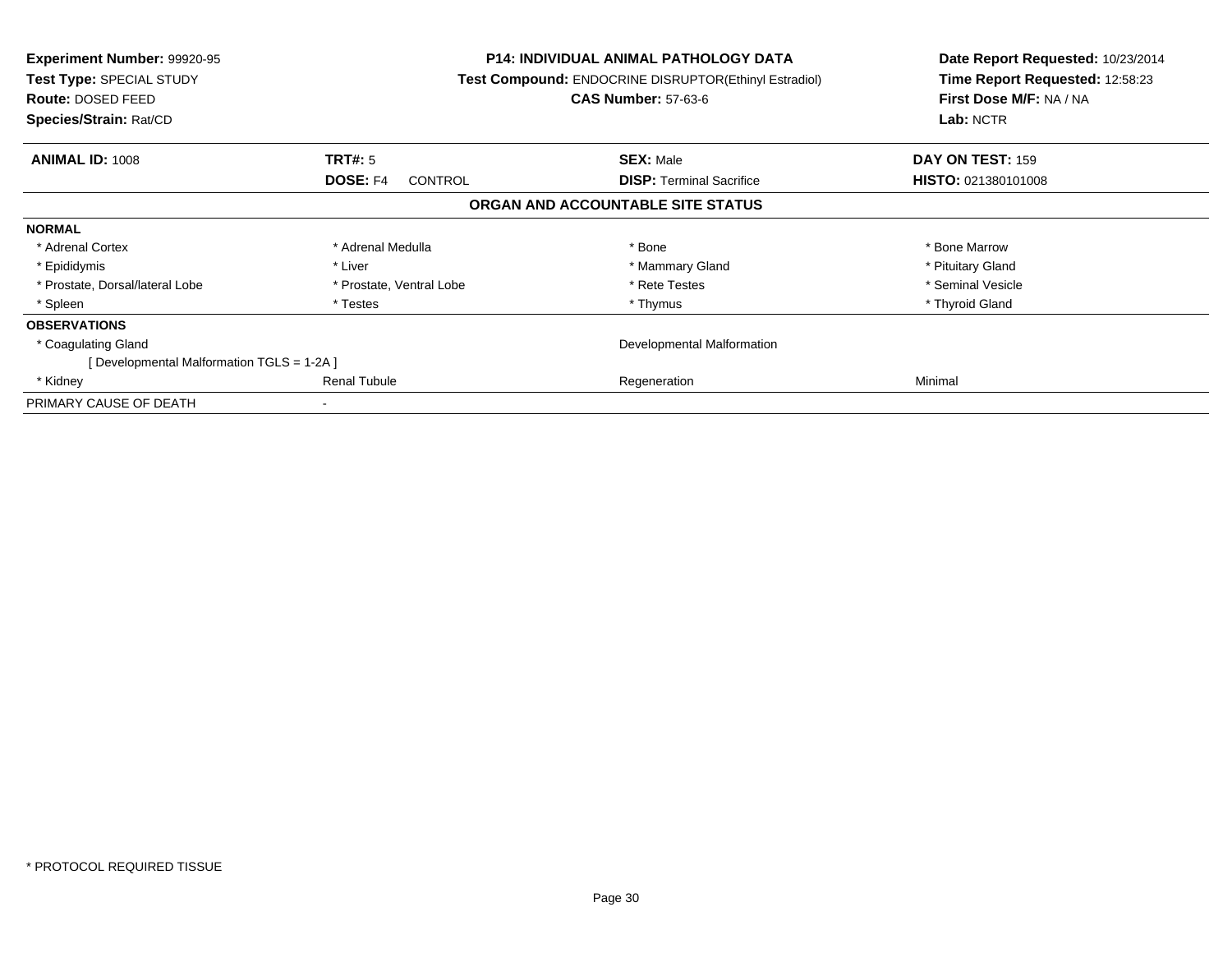| Experiment Number: 99920-95<br>Test Type: SPECIAL STUDY<br><b>Route: DOSED FEED</b><br>Species/Strain: Rat/CD | <b>P14: INDIVIDUAL ANIMAL PATHOLOGY DATA</b><br><b>Test Compound: ENDOCRINE DISRUPTOR(Ethinyl Estradiol)</b><br><b>CAS Number: 57-63-6</b> |                                   | Date Report Requested: 10/23/2014<br>Time Report Requested: 12:58:23<br>First Dose M/F: NA / NA<br>Lab: NCTR |
|---------------------------------------------------------------------------------------------------------------|--------------------------------------------------------------------------------------------------------------------------------------------|-----------------------------------|--------------------------------------------------------------------------------------------------------------|
| <b>ANIMAL ID: 1009</b>                                                                                        | <b>TRT#:</b> 6                                                                                                                             | <b>SEX: Male</b>                  | DAY ON TEST: 162                                                                                             |
|                                                                                                               | <b>DOSE: F4/2PPB TO CTRL</b>                                                                                                               | <b>DISP:</b> Terminal Sacrifice   | <b>HISTO: 021380101009</b>                                                                                   |
|                                                                                                               |                                                                                                                                            | ORGAN AND ACCOUNTABLE SITE STATUS |                                                                                                              |
| <b>NORMAL</b>                                                                                                 |                                                                                                                                            |                                   |                                                                                                              |
| * Epididymis                                                                                                  | * Mammary Gland                                                                                                                            | * Prostate, Dorsal/lateral Lobe   | * Prostate, Ventral Lobe                                                                                     |
| * Rete Testes                                                                                                 | * Seminal Vesicle                                                                                                                          | * Testes                          |                                                                                                              |
| <b>OBSERVATIONS</b>                                                                                           |                                                                                                                                            |                                   |                                                                                                              |
| * Coagulating Gland                                                                                           | Developmental Malformation                                                                                                                 |                                   |                                                                                                              |
| [Developmental Malformation TGLS = 1-2A]                                                                      |                                                                                                                                            |                                   |                                                                                                              |
| PRIMARY CAUSE OF DEATH                                                                                        |                                                                                                                                            |                                   |                                                                                                              |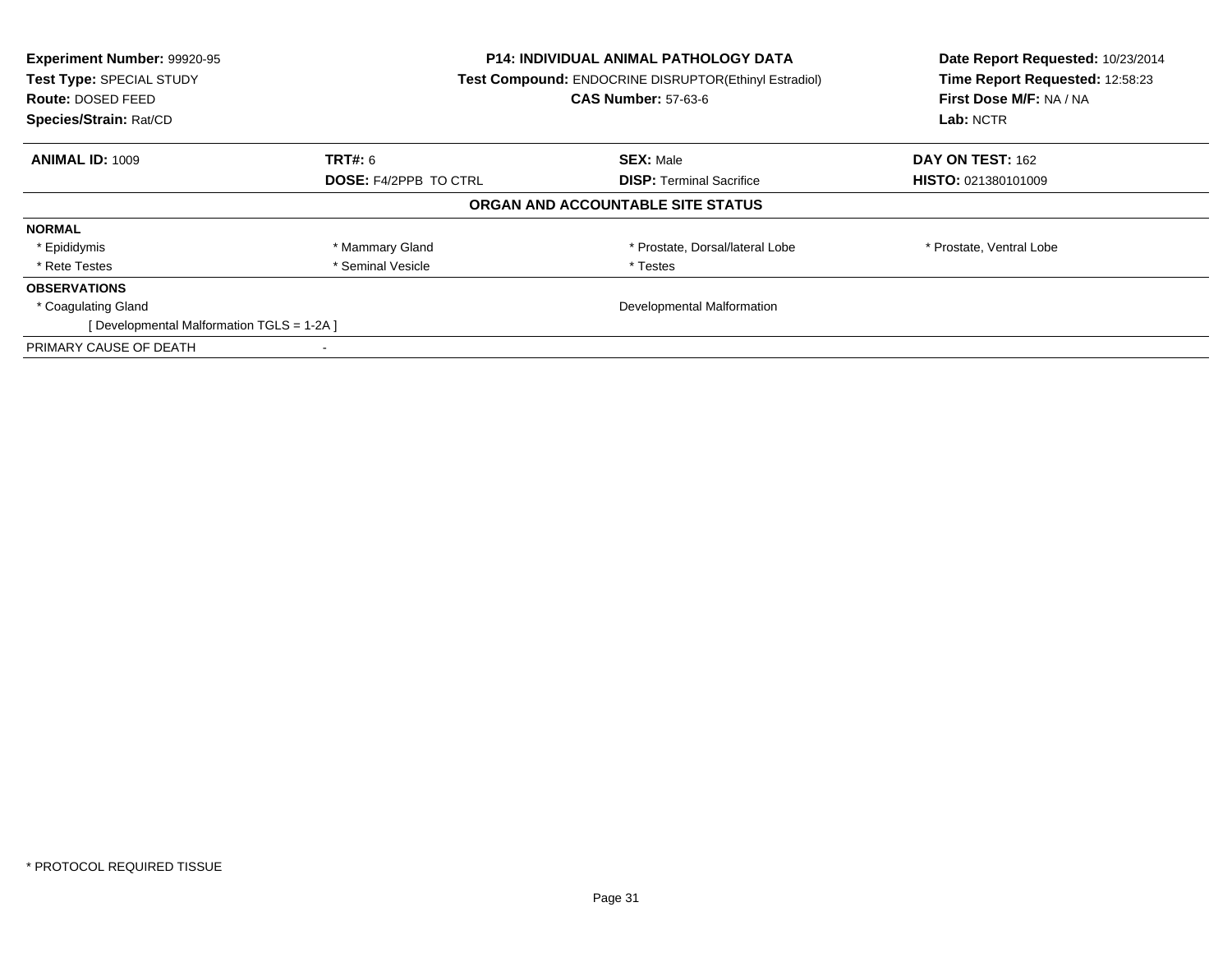| <b>Experiment Number: 99920-95</b><br>Test Type: SPECIAL STUDY<br>Route: DOSED FEED<br>Species/Strain: Rat/CD |                              | P14: INDIVIDUAL ANIMAL PATHOLOGY DATA<br><b>Test Compound: ENDOCRINE DISRUPTOR(Ethinyl Estradiol)</b><br><b>CAS Number: 57-63-6</b> | Date Report Requested: 10/23/2014<br>Time Report Requested: 12:58:23<br>First Dose M/F: NA / NA<br>Lab: NCTR |
|---------------------------------------------------------------------------------------------------------------|------------------------------|-------------------------------------------------------------------------------------------------------------------------------------|--------------------------------------------------------------------------------------------------------------|
| <b>ANIMAL ID: 1010</b>                                                                                        | <b>TRT#: 6</b>               | <b>SEX: Male</b>                                                                                                                    | DAY ON TEST: 162                                                                                             |
|                                                                                                               | <b>DOSE: F4/2PPB TO CTRL</b> | <b>DISP:</b> Terminal Sacrifice                                                                                                     | HISTO: 021380101010                                                                                          |
|                                                                                                               |                              | ORGAN AND ACCOUNTABLE SITE STATUS                                                                                                   |                                                                                                              |
| <b>NORMAL</b>                                                                                                 |                              |                                                                                                                                     |                                                                                                              |
| * Coagulating Gland                                                                                           | * Epididymis                 | * Liver                                                                                                                             | * Prostate, Dorsal/lateral Lobe                                                                              |
| * Rete Testes                                                                                                 | * Seminal Vesicle            | * Testes                                                                                                                            |                                                                                                              |
| <b>OBSERVATIONS</b>                                                                                           |                              |                                                                                                                                     |                                                                                                              |
| * Liver                                                                                                       |                              |                                                                                                                                     |                                                                                                              |
| Note: TGL 1 - NCL                                                                                             |                              |                                                                                                                                     |                                                                                                              |
| * Mammary Gland                                                                                               | Alveolus                     | Hyperplasia                                                                                                                         | Mild                                                                                                         |
| * Prostate, Ventral Lobe                                                                                      |                              | <b>Infiltration Cellular</b>                                                                                                        |                                                                                                              |
| PRIMARY CAUSE OF DEATH                                                                                        |                              |                                                                                                                                     |                                                                                                              |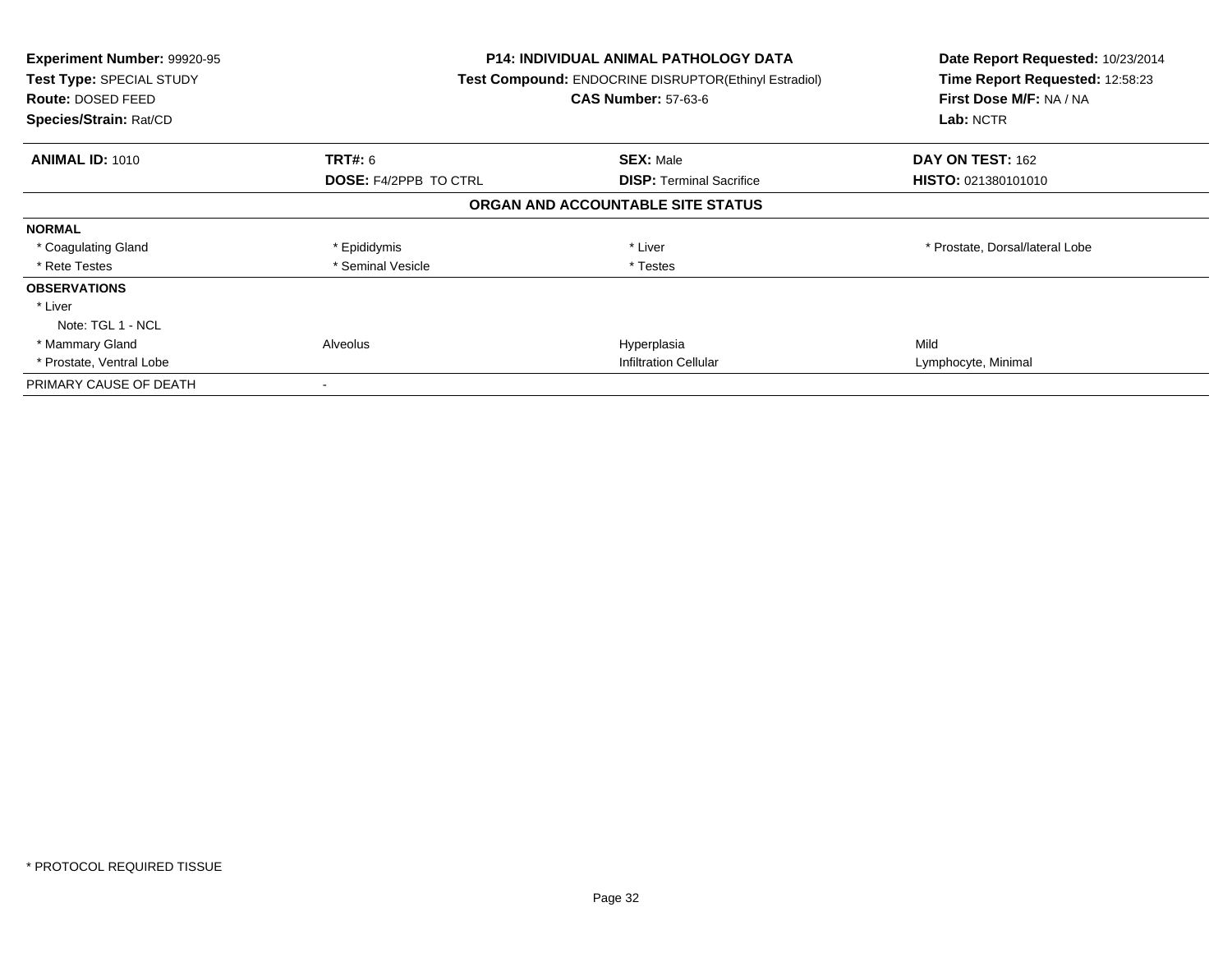| Experiment Number: 99920-95<br>Test Type: SPECIAL STUDY<br><b>Route: DOSED FEED</b><br>Species/Strain: Rat/CD | <b>P14: INDIVIDUAL ANIMAL PATHOLOGY DATA</b><br>Test Compound: ENDOCRINE DISRUPTOR(Ethinyl Estradiol)<br><b>CAS Number: 57-63-6</b> |                                   | Date Report Requested: 10/23/2014<br>Time Report Requested: 12:58:23<br>First Dose M/F: NA / NA<br>Lab: NCTR |
|---------------------------------------------------------------------------------------------------------------|-------------------------------------------------------------------------------------------------------------------------------------|-----------------------------------|--------------------------------------------------------------------------------------------------------------|
| <b>ANIMAL ID: 1011</b>                                                                                        | <b>TRT#: 6</b>                                                                                                                      | <b>SEX: Male</b>                  | <b>DAY ON TEST: 162</b>                                                                                      |
|                                                                                                               | <b>DOSE: F4/2PPB TO CTRL</b>                                                                                                        | <b>DISP:</b> Terminal Sacrifice   | <b>HISTO: 021380101011</b>                                                                                   |
|                                                                                                               |                                                                                                                                     | ORGAN AND ACCOUNTABLE SITE STATUS |                                                                                                              |
| <b>NORMAL</b>                                                                                                 |                                                                                                                                     |                                   |                                                                                                              |
| * Epididymis                                                                                                  | * Mammary Gland                                                                                                                     | * Prostate, Dorsal/lateral Lobe   | * Rete Testes                                                                                                |
| * Seminal Vesicle                                                                                             | * Testes                                                                                                                            |                                   |                                                                                                              |
| <b>OBSERVATIONS</b>                                                                                           |                                                                                                                                     |                                   |                                                                                                              |
| * Coagulating Gland                                                                                           | Developmental Malformation                                                                                                          |                                   |                                                                                                              |
| [Developmental Malformation TGLS = 1-2A ]                                                                     |                                                                                                                                     |                                   |                                                                                                              |
| * Prostate, Ventral Lobe                                                                                      |                                                                                                                                     | <b>Infiltration Cellular</b>      | Lymphocyte, Minimal                                                                                          |
| PRIMARY CAUSE OF DEATH                                                                                        |                                                                                                                                     |                                   |                                                                                                              |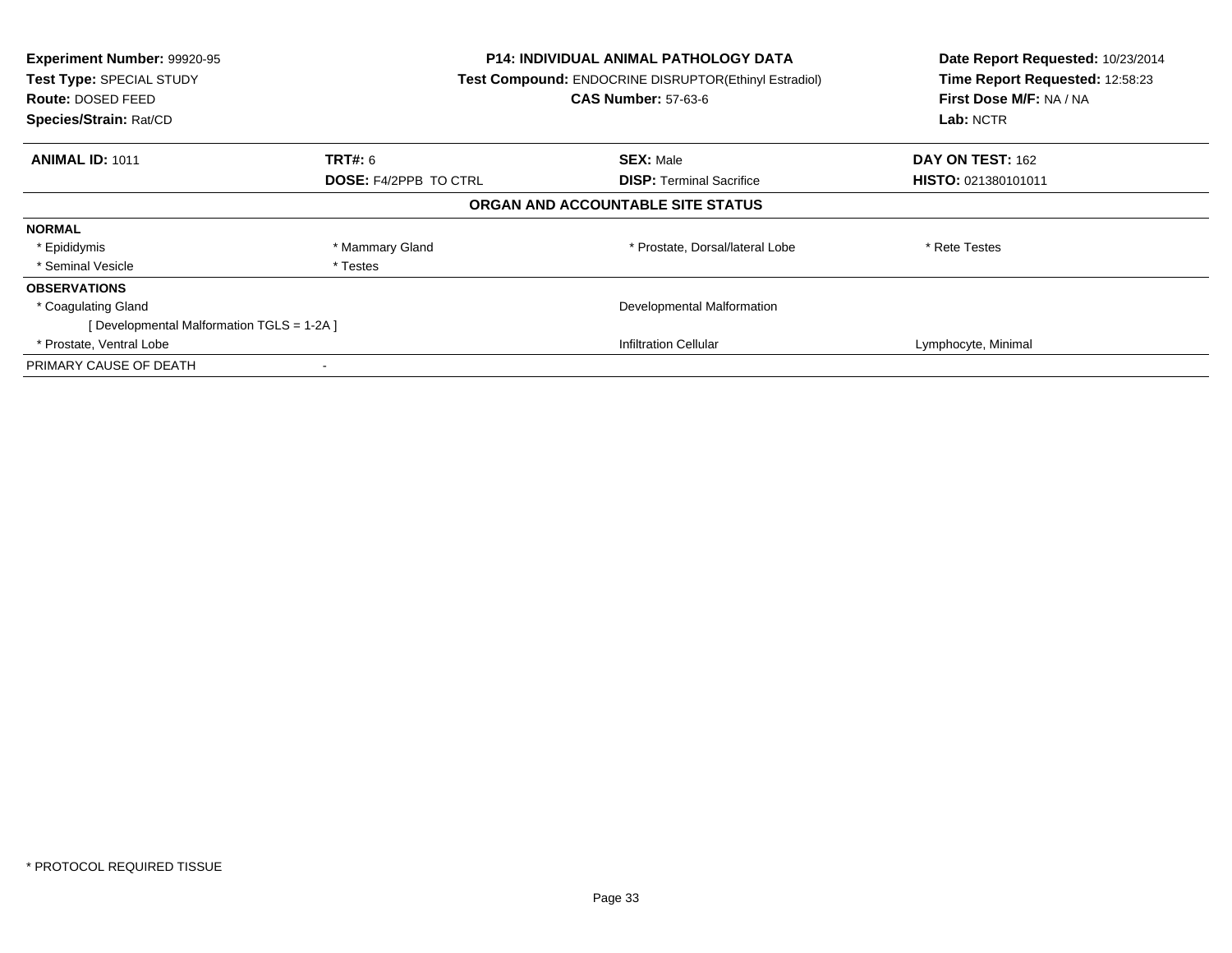| Experiment Number: 99920-95<br>Test Type: SPECIAL STUDY<br><b>Route: DOSED FEED</b><br>Species/Strain: Rat/CD |                              | <b>P14: INDIVIDUAL ANIMAL PATHOLOGY DATA</b><br>Test Compound: ENDOCRINE DISRUPTOR(Ethinyl Estradiol)<br><b>CAS Number: 57-63-6</b> |                      |
|---------------------------------------------------------------------------------------------------------------|------------------------------|-------------------------------------------------------------------------------------------------------------------------------------|----------------------|
| <b>ANIMAL ID: 1012</b>                                                                                        | TRT#: 6                      | <b>SEX: Male</b>                                                                                                                    | DAY ON TEST: 162     |
|                                                                                                               | <b>DOSE: F4/2PPB TO CTRL</b> | <b>DISP:</b> Terminal Sacrifice                                                                                                     | HISTO: 021380101012  |
|                                                                                                               |                              | ORGAN AND ACCOUNTABLE SITE STATUS                                                                                                   |                      |
| <b>NORMAL</b>                                                                                                 |                              |                                                                                                                                     |                      |
| * Epididymis                                                                                                  | * Mammary Gland              | * Prostate, Ventral Lobe                                                                                                            | * Rete Testes        |
| * Seminal Vesicle                                                                                             | * Testes                     |                                                                                                                                     |                      |
| <b>OBSERVATIONS</b>                                                                                           |                              |                                                                                                                                     |                      |
| * Coagulating Gland                                                                                           | Developmental Malformation   |                                                                                                                                     |                      |
| [Developmental Malformation TGLS = 1-2A ]                                                                     |                              |                                                                                                                                     |                      |
| * Prostate, Dorsal/Lateral Lobe                                                                               | Inflammation                 |                                                                                                                                     | Suppurative, Minimal |
| PRIMARY CAUSE OF DEATH                                                                                        |                              |                                                                                                                                     |                      |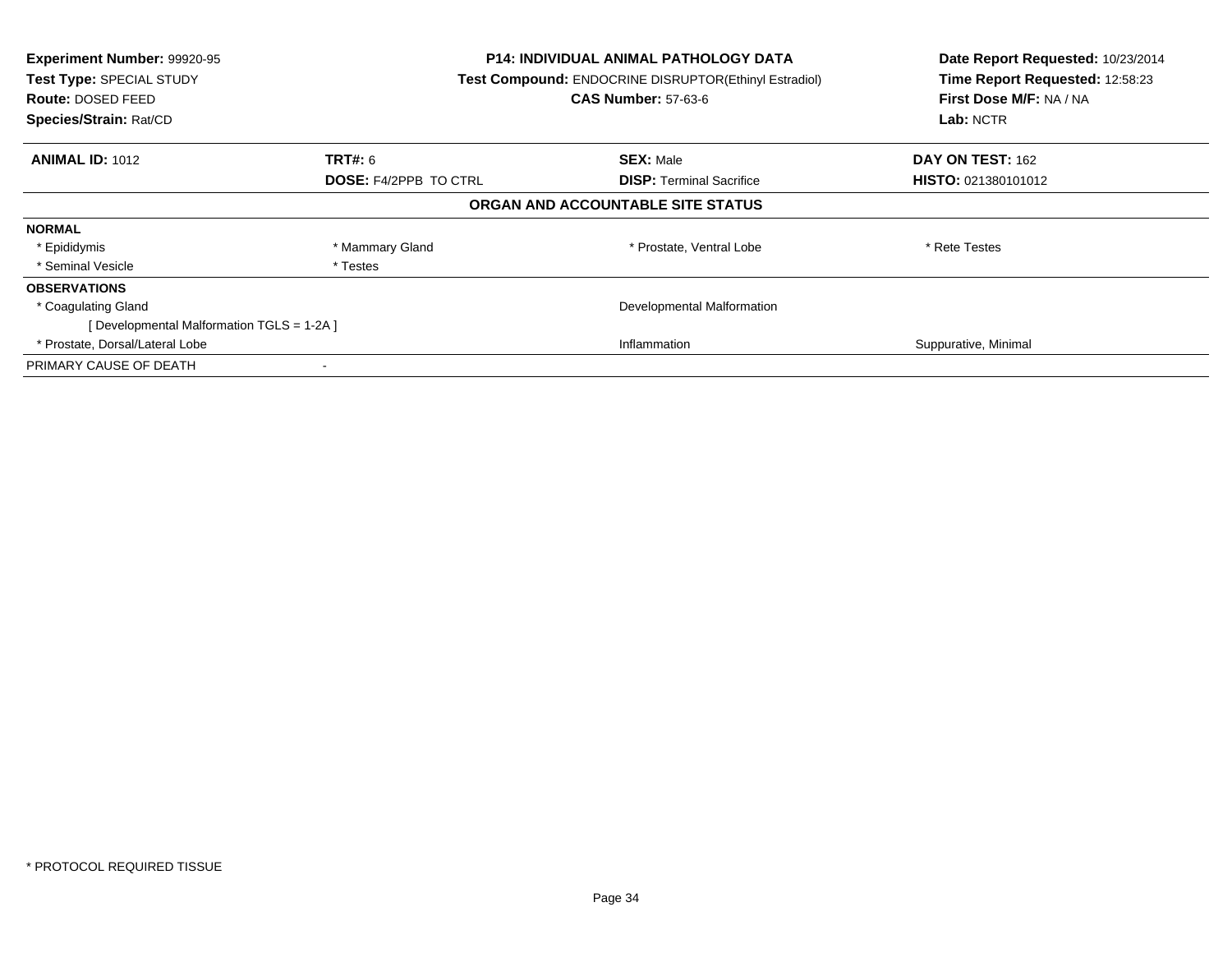| Experiment Number: 99920-95<br>Test Type: SPECIAL STUDY<br><b>Route: DOSED FEED</b><br>Species/Strain: Rat/CD | <b>P14: INDIVIDUAL ANIMAL PATHOLOGY DATA</b><br><b>Test Compound: ENDOCRINE DISRUPTOR(Ethinyl Estradiol)</b><br><b>CAS Number: 57-63-6</b> |                                   | Date Report Requested: 10/23/2014<br>Time Report Requested: 12:58:23<br>First Dose M/F: NA / NA<br>Lab: NCTR |
|---------------------------------------------------------------------------------------------------------------|--------------------------------------------------------------------------------------------------------------------------------------------|-----------------------------------|--------------------------------------------------------------------------------------------------------------|
| <b>ANIMAL ID: 1013</b>                                                                                        | <b>TRT#:</b> 6                                                                                                                             | <b>SEX: Male</b>                  | DAY ON TEST: 161                                                                                             |
|                                                                                                               | <b>DOSE: F4/2PPB TO CTRL</b><br><b>DISP:</b> Terminal Sacrifice                                                                            | <b>HISTO: 021380101013</b>        |                                                                                                              |
|                                                                                                               |                                                                                                                                            | ORGAN AND ACCOUNTABLE SITE STATUS |                                                                                                              |
| <b>NORMAL</b>                                                                                                 |                                                                                                                                            |                                   |                                                                                                              |
| * Epididymis                                                                                                  | * Mammary Gland                                                                                                                            | * Prostate, Dorsal/lateral Lobe   | * Prostate, Ventral Lobe                                                                                     |
| * Rete Testes                                                                                                 | * Seminal Vesicle                                                                                                                          | * Testes                          |                                                                                                              |
| <b>OBSERVATIONS</b>                                                                                           |                                                                                                                                            |                                   |                                                                                                              |
| * Coagulating Gland                                                                                           | Developmental Malformation                                                                                                                 |                                   |                                                                                                              |
| [Developmental Malformation TGLS = 1-2A]                                                                      |                                                                                                                                            |                                   |                                                                                                              |
| PRIMARY CAUSE OF DEATH                                                                                        |                                                                                                                                            |                                   |                                                                                                              |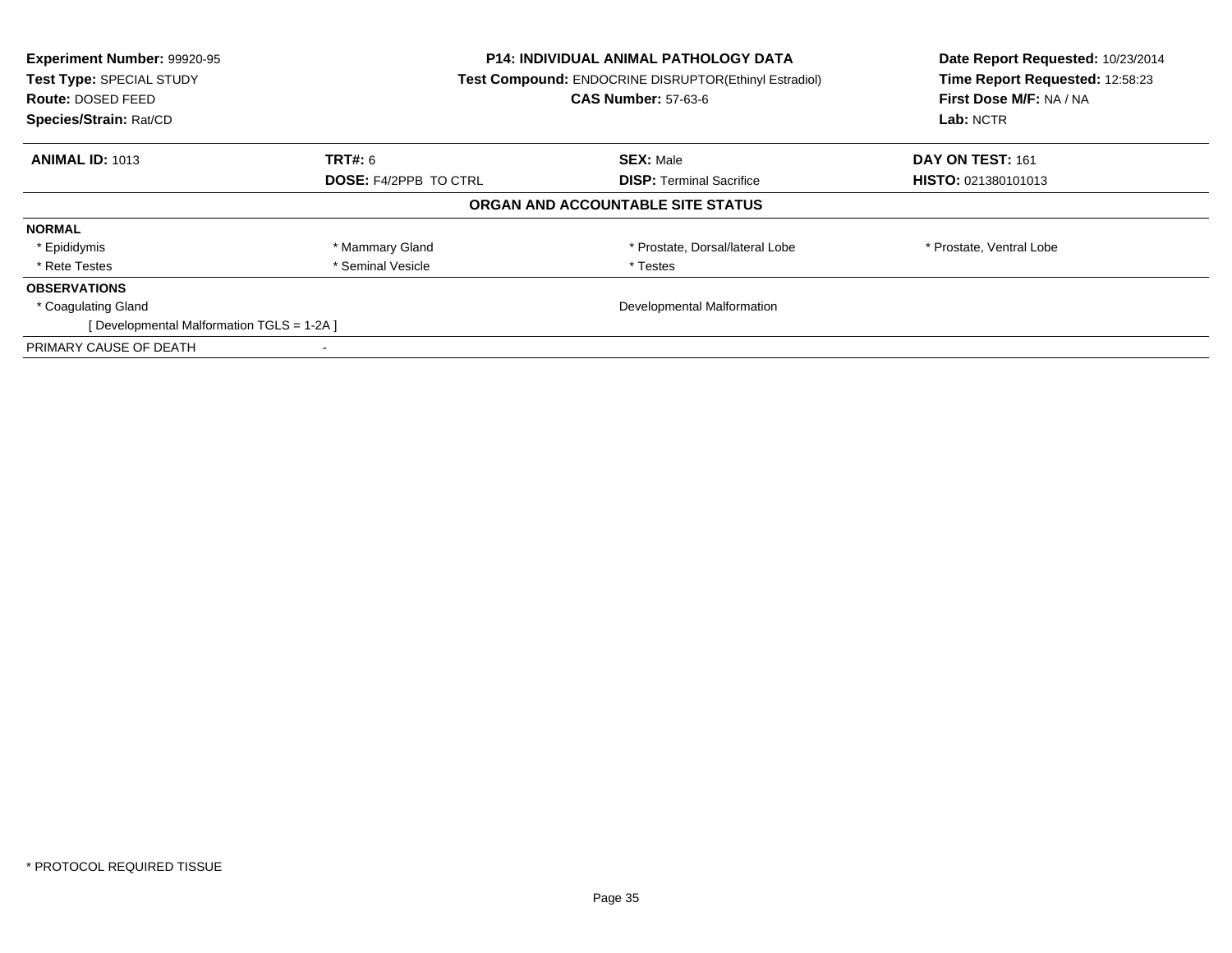| <b>Experiment Number: 99920-95</b><br>Test Type: SPECIAL STUDY<br>Route: DOSED FEED | <b>P14: INDIVIDUAL ANIMAL PATHOLOGY DATA</b><br><b>Test Compound: ENDOCRINE DISRUPTOR(Ethinyl Estradiol)</b><br><b>CAS Number: 57-63-6</b> |                                   | Date Report Requested: 10/23/2014<br>Time Report Requested: 12:58:23<br>First Dose M/F: NA / NA |
|-------------------------------------------------------------------------------------|--------------------------------------------------------------------------------------------------------------------------------------------|-----------------------------------|-------------------------------------------------------------------------------------------------|
| Species/Strain: Rat/CD                                                              |                                                                                                                                            |                                   | Lab: NCTR                                                                                       |
| <b>ANIMAL ID: 1014</b>                                                              | <b>TRT#: 7</b>                                                                                                                             | <b>SEX: Male</b>                  | <b>DAY ON TEST: 162</b>                                                                         |
|                                                                                     | <b>DOSE: F4/10PPB TO CTRL</b>                                                                                                              | <b>DISP:</b> Terminal Sacrifice   | HISTO: 021380101014                                                                             |
|                                                                                     |                                                                                                                                            | ORGAN AND ACCOUNTABLE SITE STATUS |                                                                                                 |
| <b>NORMAL</b>                                                                       |                                                                                                                                            |                                   |                                                                                                 |
| * Coagulating Gland                                                                 | * Epididymis                                                                                                                               | * Mammary Gland                   | * Prostate, Dorsal/lateral Lobe                                                                 |
| * Prostate, Ventral Lobe                                                            | * Rete Testes                                                                                                                              | * Seminal Vesicle                 | * Testes                                                                                        |
| PRIMARY CAUSE OF DEATH                                                              |                                                                                                                                            |                                   |                                                                                                 |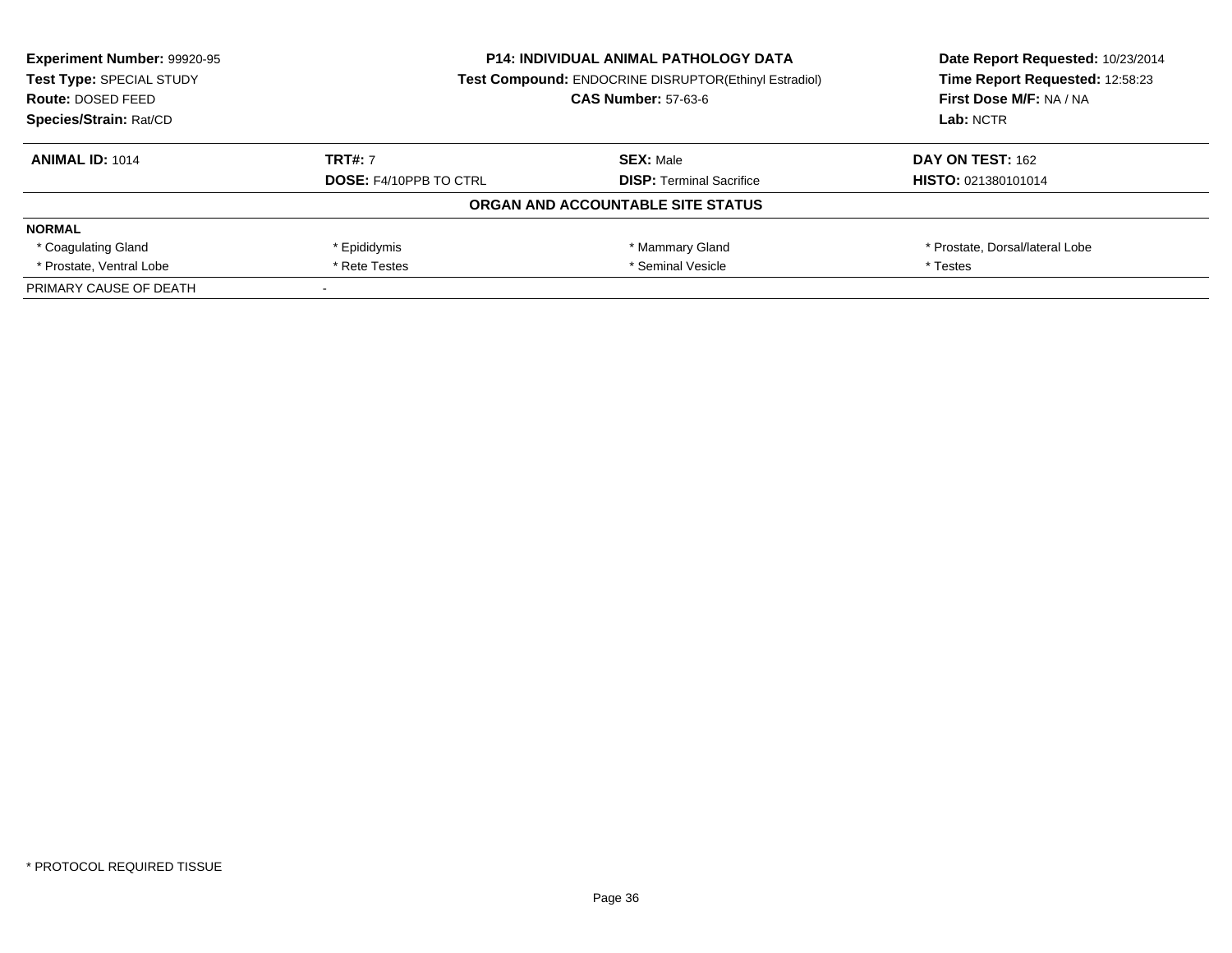| Experiment Number: 99920-95<br>Test Type: SPECIAL STUDY | <b>P14: INDIVIDUAL ANIMAL PATHOLOGY DATA</b><br>Test Compound: ENDOCRINE DISRUPTOR(Ethinyl Estradiol) |                                   | Date Report Requested: 10/23/2014<br>Time Report Requested: 12:58:23 |
|---------------------------------------------------------|-------------------------------------------------------------------------------------------------------|-----------------------------------|----------------------------------------------------------------------|
| Route: DOSED FEED                                       |                                                                                                       | <b>CAS Number: 57-63-6</b>        | First Dose M/F: NA / NA                                              |
| Species/Strain: Rat/CD                                  |                                                                                                       |                                   | Lab: NCTR                                                            |
| <b>ANIMAL ID: 1015</b>                                  | <b>TRT#: 7</b>                                                                                        | <b>SEX: Male</b>                  | DAY ON TEST: 162                                                     |
|                                                         | <b>DOSE: F4/10PPB TO CTRL</b>                                                                         | <b>DISP:</b> Terminal Sacrifice   | <b>HISTO: 021380101015</b>                                           |
|                                                         |                                                                                                       | ORGAN AND ACCOUNTABLE SITE STATUS |                                                                      |
| <b>NORMAL</b>                                           |                                                                                                       |                                   |                                                                      |
| * Coagulating Gland                                     | * Epididymis                                                                                          | * Mammary Gland                   | * Prostate, Dorsal/lateral Lobe                                      |
| * Rete Testes                                           | * Seminal Vesicle                                                                                     | * Testes                          |                                                                      |
| <b>OBSERVATIONS</b>                                     |                                                                                                       |                                   |                                                                      |
| * Prostate, Ventral Lobe                                | <b>Infiltration Cellular</b>                                                                          |                                   | Lymphocyte, Mild                                                     |
| PRIMARY CAUSE OF DEATH                                  |                                                                                                       |                                   |                                                                      |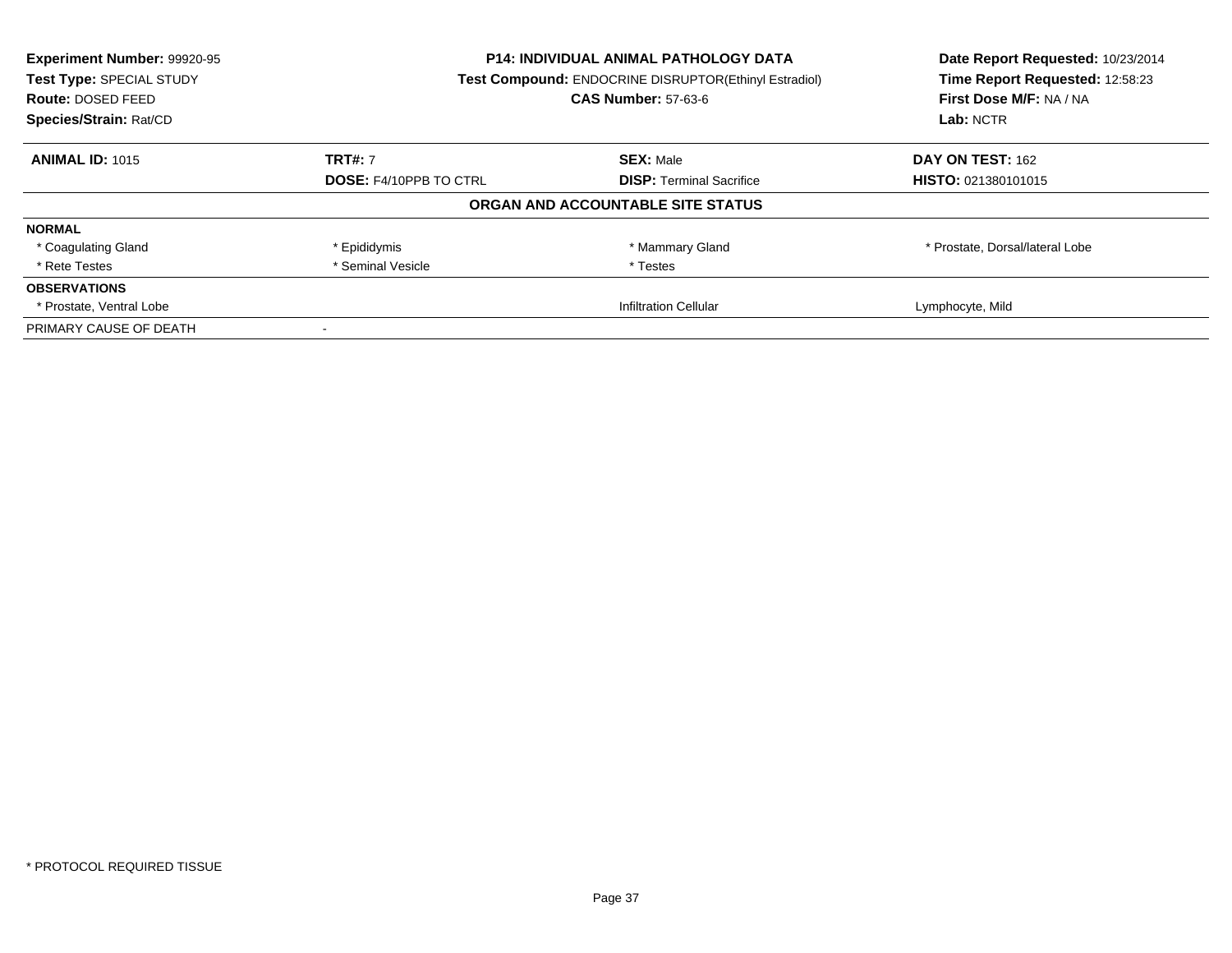| Experiment Number: 99920-95<br>Test Type: SPECIAL STUDY<br><b>Route: DOSED FEED</b><br>Species/Strain: Rat/CD | P14: INDIVIDUAL ANIMAL PATHOLOGY DATA<br>Test Compound: ENDOCRINE DISRUPTOR(Ethinyl Estradiol)<br><b>CAS Number: 57-63-6</b> |                                   | Date Report Requested: 10/23/2014<br>Time Report Requested: 12:58:23<br>First Dose M/F: NA / NA<br>Lab: NCTR |
|---------------------------------------------------------------------------------------------------------------|------------------------------------------------------------------------------------------------------------------------------|-----------------------------------|--------------------------------------------------------------------------------------------------------------|
|                                                                                                               |                                                                                                                              |                                   |                                                                                                              |
| <b>ANIMAL ID: 1016</b>                                                                                        | <b>TRT#: 7</b>                                                                                                               | <b>SEX: Male</b>                  | DAY ON TEST: 161                                                                                             |
|                                                                                                               | <b>DOSE: F4/10PPB TO CTRL</b>                                                                                                | <b>DISP:</b> Terminal Sacrifice   | <b>HISTO: 021380101016</b>                                                                                   |
|                                                                                                               |                                                                                                                              | ORGAN AND ACCOUNTABLE SITE STATUS |                                                                                                              |
| <b>NORMAL</b>                                                                                                 |                                                                                                                              |                                   |                                                                                                              |
| * Coagulating Gland                                                                                           | * Epididymis                                                                                                                 | * Prostate, Dorsal/lateral Lobe   | * Prostate, Ventral Lobe                                                                                     |
| * Rete Testes                                                                                                 | * Seminal Vesicle                                                                                                            | * Testes                          |                                                                                                              |
| <b>OBSERVATIONS</b>                                                                                           |                                                                                                                              |                                   |                                                                                                              |
| * Mammary Gland                                                                                               | Alveolus                                                                                                                     | Hyperplasia                       | Moderate                                                                                                     |
| PRIMARY CAUSE OF DEATH                                                                                        |                                                                                                                              |                                   |                                                                                                              |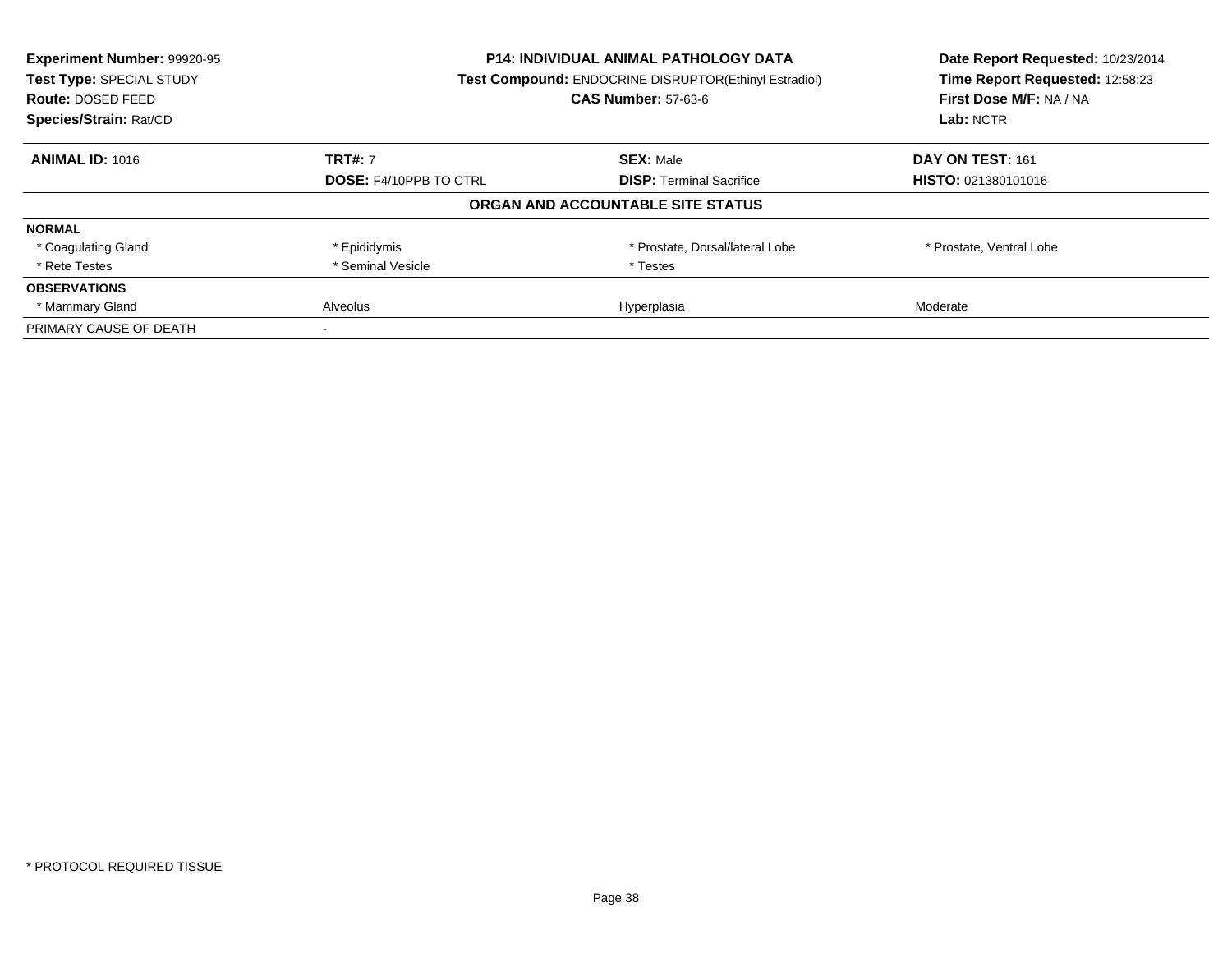| <b>Experiment Number: 99920-95</b><br><b>Test Type: SPECIAL STUDY</b><br>Route: DOSED FEED<br>Species/Strain: Rat/CD |                                 | <b>P14: INDIVIDUAL ANIMAL PATHOLOGY DATA</b><br>Test Compound: ENDOCRINE DISRUPTOR(Ethinyl Estradiol)<br><b>CAS Number: 57-63-6</b> | Date Report Requested: 10/23/2014<br>Time Report Requested: 12:58:23<br>First Dose M/F: NA / NA<br>Lab: NCTR |
|----------------------------------------------------------------------------------------------------------------------|---------------------------------|-------------------------------------------------------------------------------------------------------------------------------------|--------------------------------------------------------------------------------------------------------------|
| <b>ANIMAL ID: 1017</b>                                                                                               | <b>TRT#: 7</b>                  | <b>SEX: Male</b>                                                                                                                    | DAY ON TEST: 161                                                                                             |
|                                                                                                                      | <b>DOSE: F4/10PPB TO CTRL</b>   | <b>DISP:</b> Terminal Sacrifice                                                                                                     | HISTO: 021380101017                                                                                          |
|                                                                                                                      |                                 | ORGAN AND ACCOUNTABLE SITE STATUS                                                                                                   |                                                                                                              |
| <b>NORMAL</b>                                                                                                        |                                 |                                                                                                                                     |                                                                                                              |
| * Epididymis                                                                                                         | * Prostate, Dorsal/lateral Lobe | * Rete Testes                                                                                                                       | * Seminal Vesicle                                                                                            |
| * Testes                                                                                                             |                                 |                                                                                                                                     |                                                                                                              |
| <b>OBSERVATIONS</b>                                                                                                  |                                 |                                                                                                                                     |                                                                                                              |
| * Coagulating Gland                                                                                                  |                                 | Developmental Malformation                                                                                                          |                                                                                                              |
| [Developmental Malformation TGLS = 1-2A]                                                                             |                                 |                                                                                                                                     |                                                                                                              |
| * Mammary Gland                                                                                                      | Alveolus                        | Hyperplasia                                                                                                                         | Mild                                                                                                         |
| * Prostate, Ventral Lobe                                                                                             |                                 | <b>Infiltration Cellular</b>                                                                                                        | Lymphocyte, Minimal                                                                                          |
| PRIMARY CAUSE OF DEATH                                                                                               |                                 |                                                                                                                                     |                                                                                                              |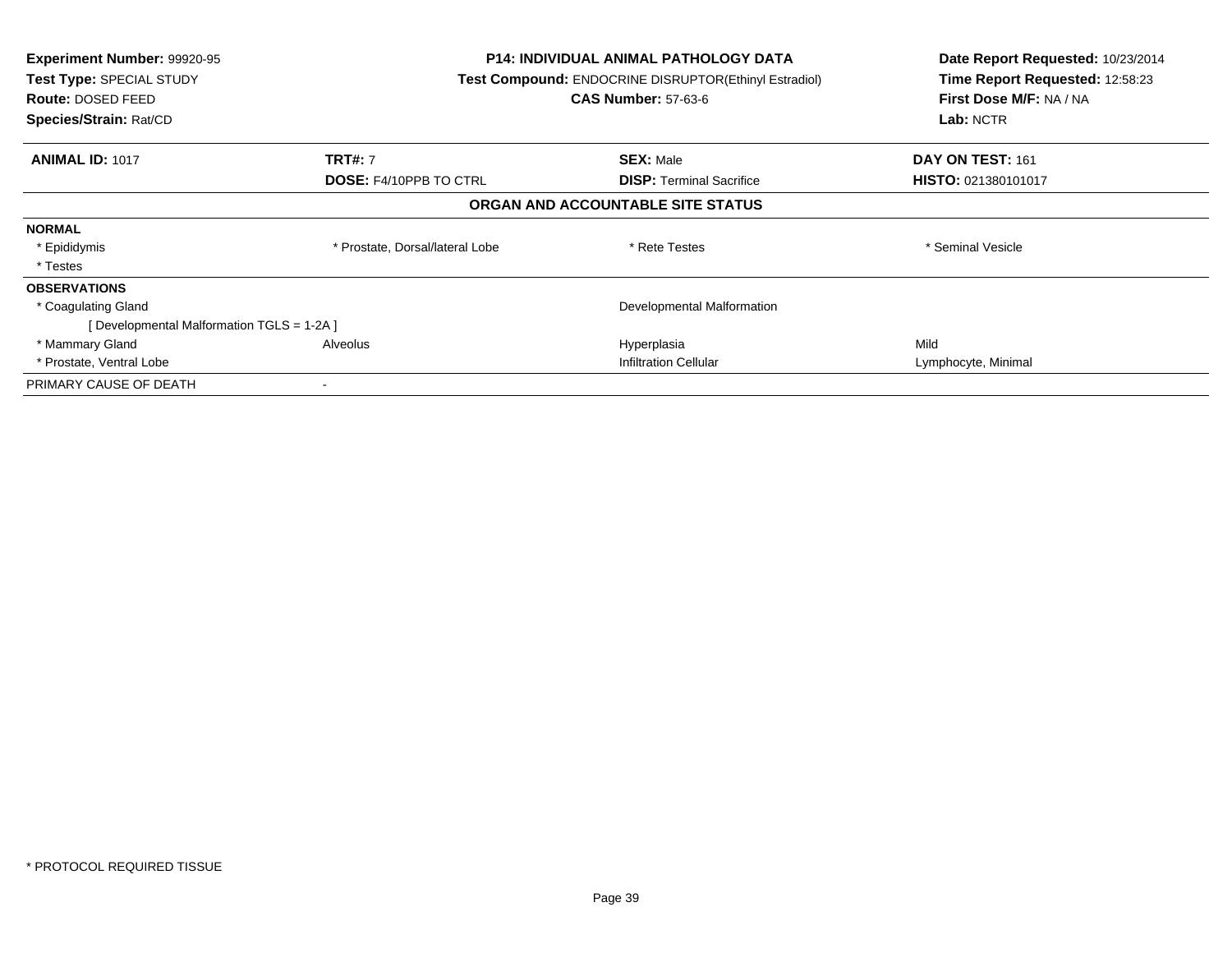| Experiment Number: 99920-95<br>Test Type: SPECIAL STUDY<br><b>Route: DOSED FEED</b><br>Species/Strain: Rat/CD |                               | <b>P14: INDIVIDUAL ANIMAL PATHOLOGY DATA</b><br>Test Compound: ENDOCRINE DISRUPTOR(Ethinyl Estradiol)<br><b>CAS Number: 57-63-6</b> |                            |
|---------------------------------------------------------------------------------------------------------------|-------------------------------|-------------------------------------------------------------------------------------------------------------------------------------|----------------------------|
| <b>ANIMAL ID: 1018</b>                                                                                        | <b>TRT#: 7</b>                | <b>SEX: Male</b>                                                                                                                    | DAY ON TEST: 160           |
|                                                                                                               | <b>DOSE: F4/10PPB TO CTRL</b> | <b>DISP:</b> Terminal Sacrifice                                                                                                     | <b>HISTO: 021380101018</b> |
|                                                                                                               |                               | ORGAN AND ACCOUNTABLE SITE STATUS                                                                                                   |                            |
| <b>NORMAL</b>                                                                                                 |                               |                                                                                                                                     |                            |
| * Coagulating Gland                                                                                           | * Epididymis                  | * Rete Testes                                                                                                                       | * Seminal Vesicle          |
| * Testes                                                                                                      |                               |                                                                                                                                     |                            |
| <b>OBSERVATIONS</b>                                                                                           |                               |                                                                                                                                     |                            |
| * Mammary Gland                                                                                               | Duct                          | Hyperplasia                                                                                                                         | Minimal                    |
| * Prostate, Dorsal/Lateral Lobe                                                                               |                               | Inflammation                                                                                                                        | Suppurative, Minimal       |
| * Prostate, Ventral Lobe                                                                                      | <b>Infiltration Cellular</b>  |                                                                                                                                     | Lymphocyte, Mild           |
| PRIMARY CAUSE OF DEATH                                                                                        |                               |                                                                                                                                     |                            |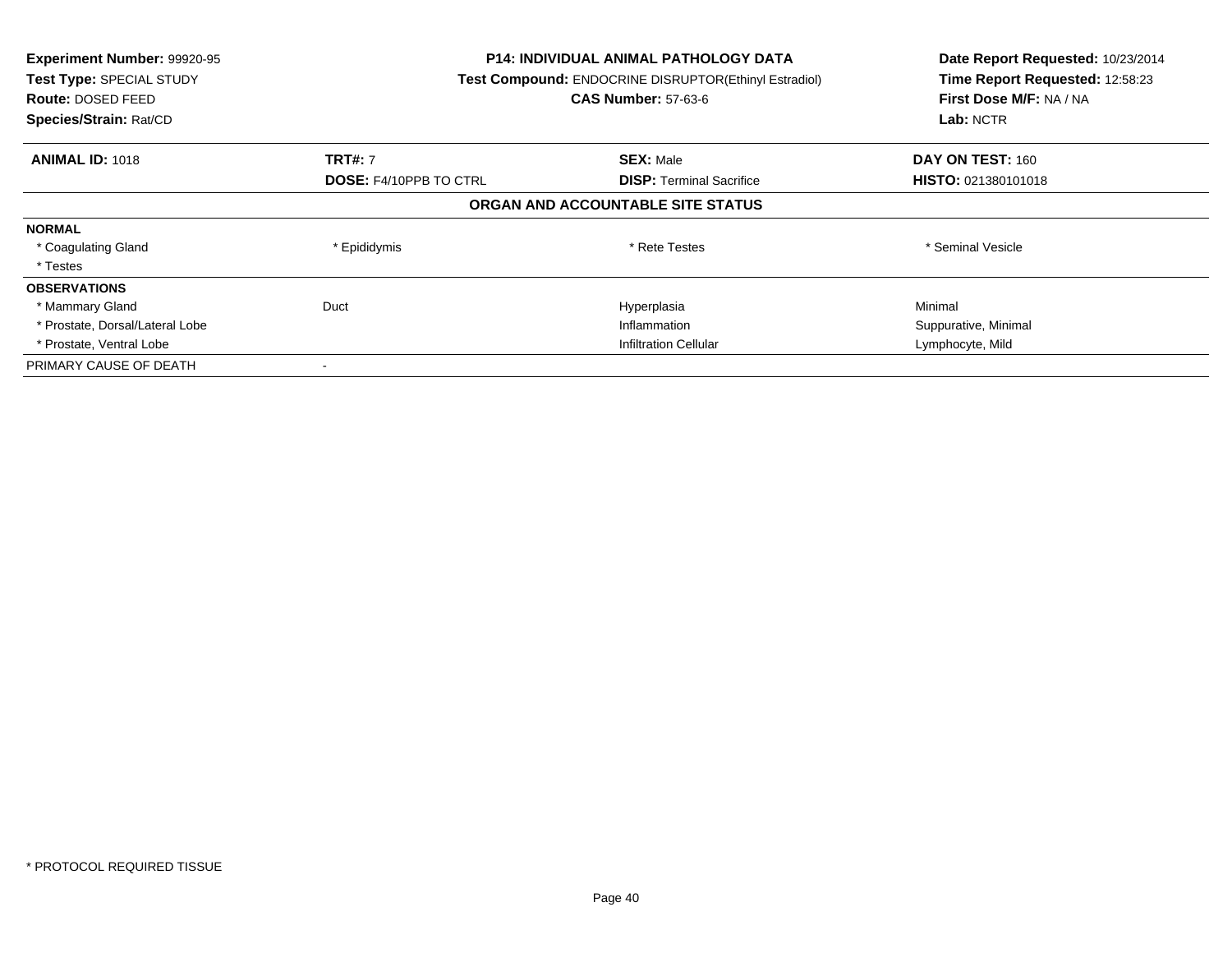| Experiment Number: 99920-95<br>Test Type: SPECIAL STUDY<br><b>Route: DOSED FEED</b><br>Species/Strain: Rat/CD | <b>P14: INDIVIDUAL ANIMAL PATHOLOGY DATA</b><br>Test Compound: ENDOCRINE DISRUPTOR(Ethinyl Estradiol)<br><b>CAS Number: 57-63-6</b> |                                   | Date Report Requested: 10/23/2014<br>Time Report Requested: 12:58:23<br>First Dose M/F: NA / NA<br>Lab: NCTR |
|---------------------------------------------------------------------------------------------------------------|-------------------------------------------------------------------------------------------------------------------------------------|-----------------------------------|--------------------------------------------------------------------------------------------------------------|
| <b>ANIMAL ID: 1019</b>                                                                                        | <b>TRT#: 7</b>                                                                                                                      | <b>SEX: Male</b>                  | DAY ON TEST: 160                                                                                             |
|                                                                                                               | <b>DOSE: F4/10PPB TO CTRL</b>                                                                                                       | <b>DISP:</b> Terminal Sacrifice   | <b>HISTO: 021380101019</b>                                                                                   |
|                                                                                                               |                                                                                                                                     | ORGAN AND ACCOUNTABLE SITE STATUS |                                                                                                              |
| <b>NORMAL</b>                                                                                                 |                                                                                                                                     |                                   |                                                                                                              |
| * Coagulating Gland                                                                                           | * Epididymis                                                                                                                        | * Mammary Gland                   | * Prostate, Ventral Lobe                                                                                     |
| * Rete Testes                                                                                                 | * Seminal Vesicle                                                                                                                   | * Testes                          |                                                                                                              |
| <b>OBSERVATIONS</b>                                                                                           |                                                                                                                                     |                                   |                                                                                                              |
| * Prostate, Dorsal/Lateral Lobe                                                                               | Inflammation                                                                                                                        |                                   | Suppurative, Minimal                                                                                         |
| PRIMARY CAUSE OF DEATH                                                                                        |                                                                                                                                     |                                   |                                                                                                              |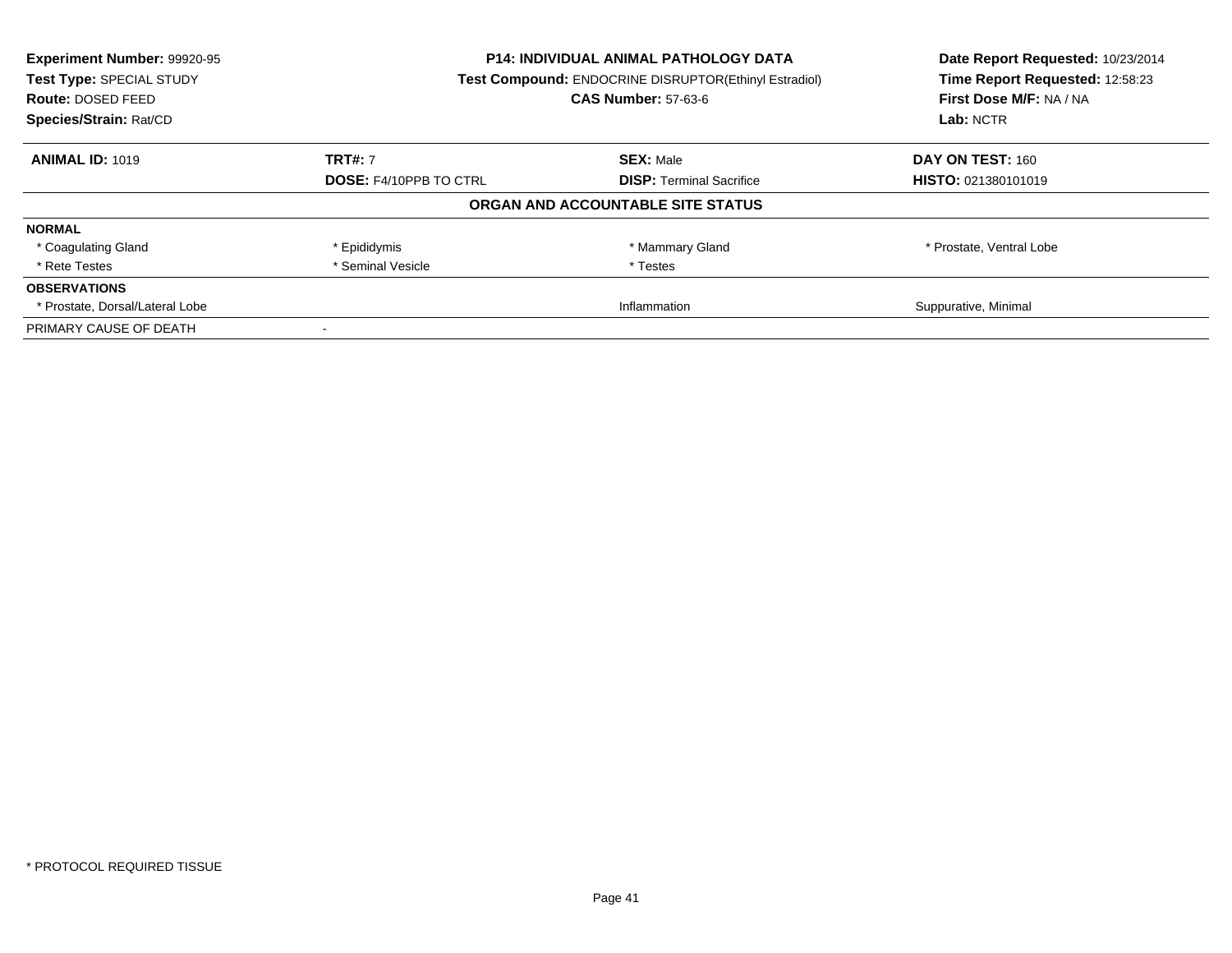| <b>Experiment Number: 99920-95</b><br><b>Test Type: SPECIAL STUDY</b><br><b>Route: DOSED FEED</b><br>Species/Strain: Rat/CD |                               | <b>P14: INDIVIDUAL ANIMAL PATHOLOGY DATA</b><br>Test Compound: ENDOCRINE DISRUPTOR(Ethinyl Estradiol)<br><b>CAS Number: 57-63-6</b> | Date Report Requested: 10/23/2014<br>Time Report Requested: 12:58:23<br>First Dose M/F: NA / NA<br>Lab: NCTR |
|-----------------------------------------------------------------------------------------------------------------------------|-------------------------------|-------------------------------------------------------------------------------------------------------------------------------------|--------------------------------------------------------------------------------------------------------------|
| <b>ANIMAL ID: 1020</b>                                                                                                      | TRT#: 8                       | <b>SEX: Male</b>                                                                                                                    | DAY ON TEST: 162                                                                                             |
|                                                                                                                             | <b>DOSE: F4/50PPB TO CTRL</b> | <b>DISP:</b> Terminal Sacrifice<br>ORGAN AND ACCOUNTABLE SITE STATUS                                                                | HISTO: 021380101020                                                                                          |
| <b>NORMAL</b>                                                                                                               |                               |                                                                                                                                     |                                                                                                              |
| * Adrenal Medulla                                                                                                           | * Bone                        | * Bone Marrow                                                                                                                       | * Epididymis                                                                                                 |
| * Liver                                                                                                                     | * Mammary Gland               | * Pituitary Gland                                                                                                                   | * Prostate, Dorsal/lateral Lobe                                                                              |
| * Prostate, Ventral Lobe                                                                                                    | * Rete Testes                 | * Seminal Vesicle                                                                                                                   | * Spleen                                                                                                     |
| * Testes                                                                                                                    | * Thymus                      | * Thyroid Gland                                                                                                                     |                                                                                                              |
| <b>OBSERVATIONS</b>                                                                                                         |                               |                                                                                                                                     |                                                                                                              |
| * Adrenal Cortex                                                                                                            |                               | Vacuolization Cytoplasmic                                                                                                           | Mild                                                                                                         |
| * Coagulating Gland                                                                                                         |                               | Developmental Malformation                                                                                                          |                                                                                                              |
| [ Developmental Malformation TGLS = 1-2A ]                                                                                  |                               |                                                                                                                                     |                                                                                                              |
| * Kidney                                                                                                                    | <b>Renal Tubule</b>           | Dilatation                                                                                                                          | Minimal                                                                                                      |
|                                                                                                                             | <b>Renal Tubule</b>           | Regeneration                                                                                                                        | Minimal                                                                                                      |
| PRIMARY CAUSE OF DEATH                                                                                                      |                               |                                                                                                                                     |                                                                                                              |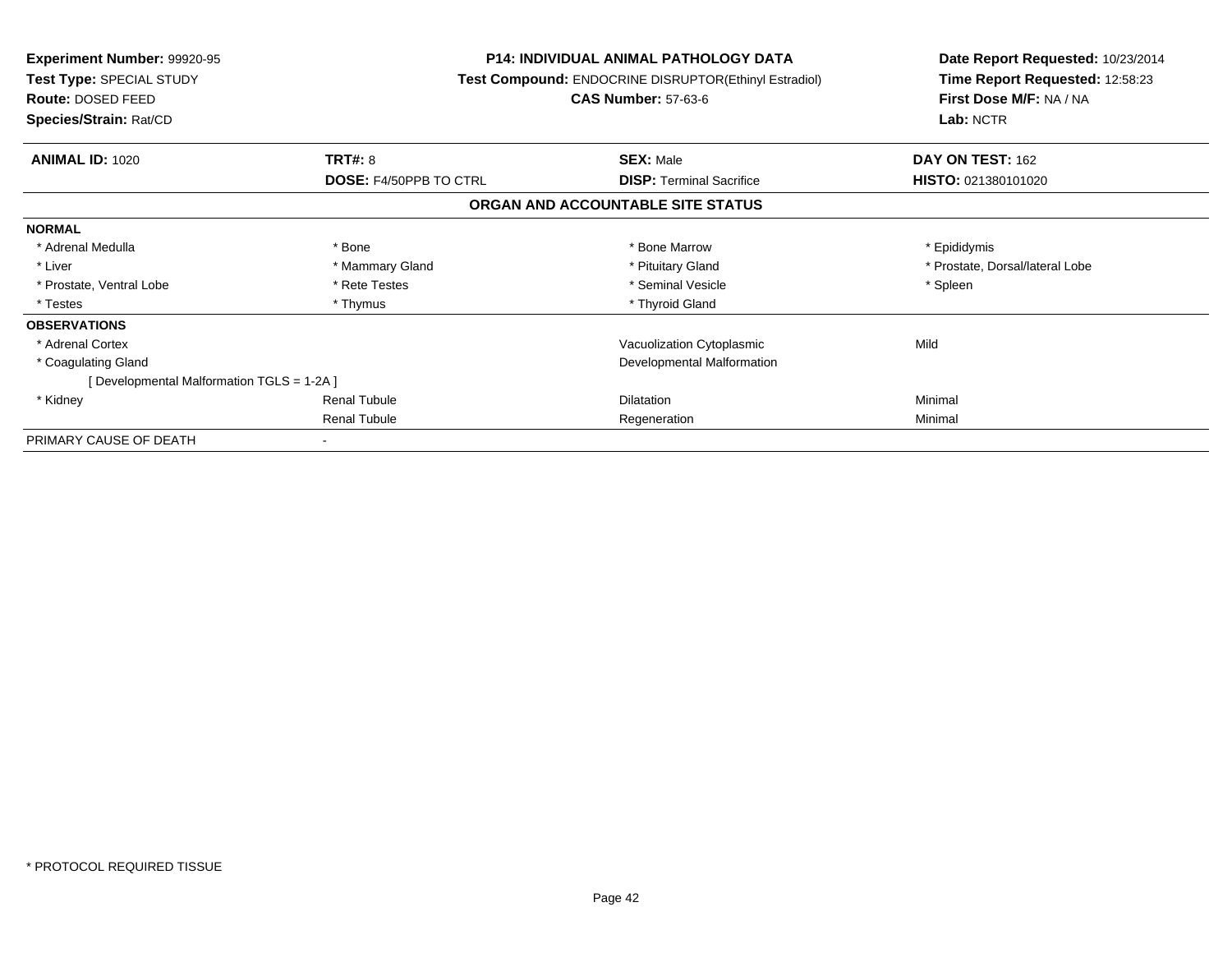| Experiment Number: 99920-95<br>Test Type: SPECIAL STUDY<br><b>Route: DOSED FEED</b><br>Species/Strain: Rat/CD |                          | P14: INDIVIDUAL ANIMAL PATHOLOGY DATA<br><b>Test Compound: ENDOCRINE DISRUPTOR(Ethinyl Estradiol)</b><br><b>CAS Number: 57-63-6</b> | Date Report Requested: 10/23/2014<br>Time Report Requested: 12:58:23<br>First Dose M/F: NA / NA<br>Lab: NCTR |
|---------------------------------------------------------------------------------------------------------------|--------------------------|-------------------------------------------------------------------------------------------------------------------------------------|--------------------------------------------------------------------------------------------------------------|
| <b>ANIMAL ID: 1021</b>                                                                                        | <b>TRT#: 8</b>           | <b>SEX: Male</b>                                                                                                                    | DAY ON TEST: 161                                                                                             |
|                                                                                                               | DOSE: F4/50PPB TO CTRL   | <b>DISP:</b> Terminal Sacrifice                                                                                                     | HISTO: 021380101021                                                                                          |
|                                                                                                               |                          | ORGAN AND ACCOUNTABLE SITE STATUS                                                                                                   |                                                                                                              |
| <b>NORMAL</b>                                                                                                 |                          |                                                                                                                                     |                                                                                                              |
| * Adrenal Cortex                                                                                              | * Adrenal Medulla        | * Bone                                                                                                                              | * Bone Marrow                                                                                                |
| * Coagulating Gland                                                                                           | * Epididymis             | * Mammary Gland                                                                                                                     | * Pituitary Gland                                                                                            |
| * Prostate, Dorsal/lateral Lobe                                                                               | * Prostate, Ventral Lobe | * Rete Testes                                                                                                                       | * Seminal Vesicle                                                                                            |
| * Spleen                                                                                                      | * Testes                 | * Thymus                                                                                                                            | * Thyroid Gland                                                                                              |
| <b>OBSERVATIONS</b>                                                                                           |                          |                                                                                                                                     |                                                                                                              |
| * Kidney                                                                                                      | <b>Renal Tubule</b>      | <b>Dilatation</b>                                                                                                                   | Mild                                                                                                         |
|                                                                                                               | <b>Renal Tubule</b>      | Regeneration                                                                                                                        | Minimal                                                                                                      |
| * Liver                                                                                                       |                          | Inflammation                                                                                                                        | Chronic Active, Minimal                                                                                      |
| PRIMARY CAUSE OF DEATH                                                                                        |                          |                                                                                                                                     |                                                                                                              |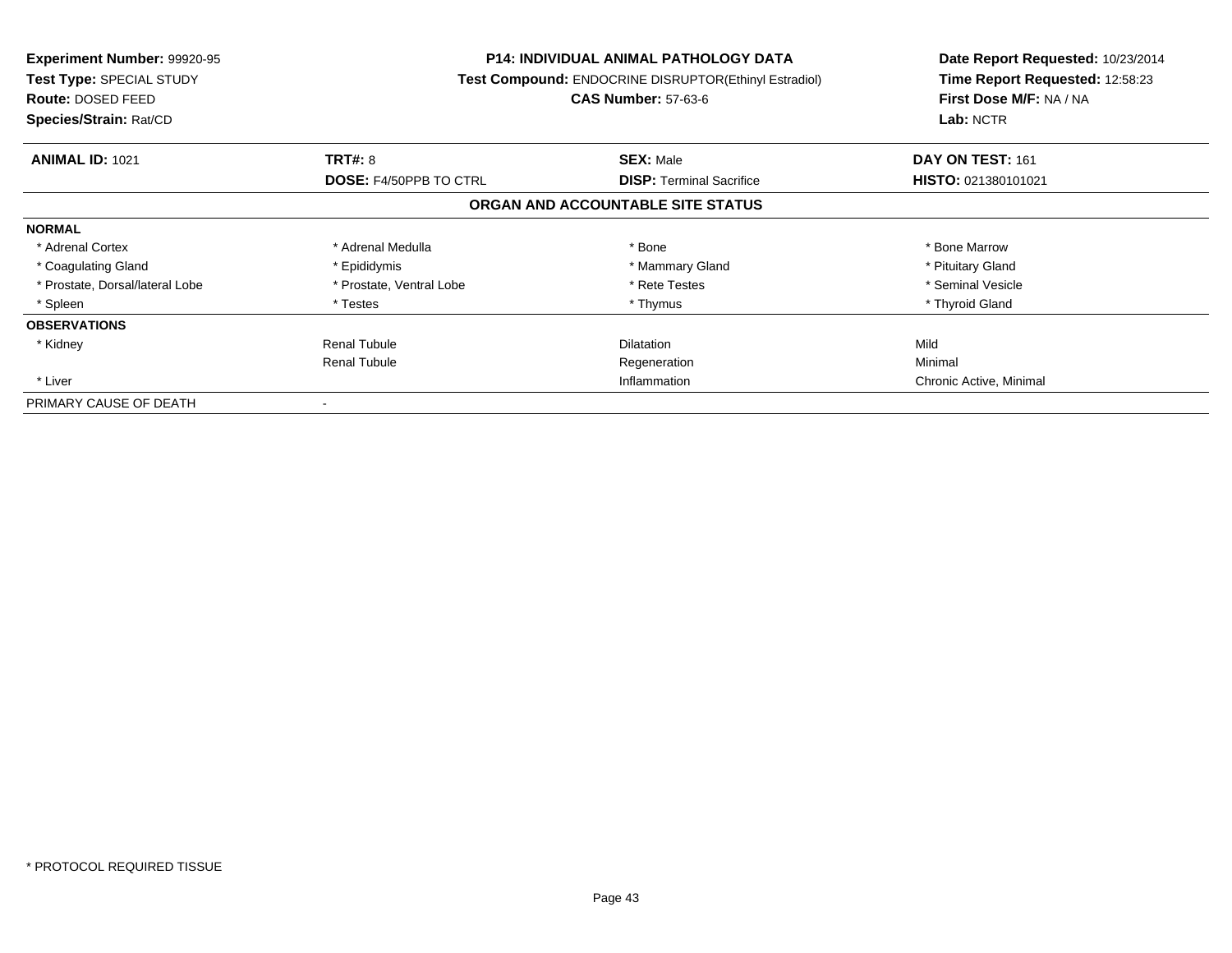| <b>Experiment Number: 99920-95</b><br>Test Type: SPECIAL STUDY<br>Route: DOSED FEED<br>Species/Strain: Rat/CD |                               | <b>P14: INDIVIDUAL ANIMAL PATHOLOGY DATA</b><br><b>Test Compound: ENDOCRINE DISRUPTOR(Ethinyl Estradiol)</b><br><b>CAS Number: 57-63-6</b> | Date Report Requested: 10/23/2014<br>Time Report Requested: 12:58:23<br>First Dose M/F: NA / NA<br>Lab: NCTR |
|---------------------------------------------------------------------------------------------------------------|-------------------------------|--------------------------------------------------------------------------------------------------------------------------------------------|--------------------------------------------------------------------------------------------------------------|
| <b>ANIMAL ID: 1022</b>                                                                                        | TRT#: 8                       | <b>SEX: Male</b>                                                                                                                           | DAY ON TEST: 161                                                                                             |
|                                                                                                               | <b>DOSE: F4/50PPB TO CTRL</b> | <b>DISP: Terminal Sacrifice</b>                                                                                                            | HISTO: 021380101022                                                                                          |
|                                                                                                               |                               | ORGAN AND ACCOUNTABLE SITE STATUS                                                                                                          |                                                                                                              |
| <b>NORMAL</b>                                                                                                 |                               |                                                                                                                                            |                                                                                                              |
| * Adrenal Cortex                                                                                              | * Adrenal Medulla             | * Bone                                                                                                                                     | * Bone Marrow                                                                                                |
| * Epididymis                                                                                                  | * Kidney                      | * Pituitary Gland                                                                                                                          | * Prostate, Dorsal/lateral Lobe                                                                              |
| * Prostate, Ventral Lobe                                                                                      | * Rete Testes                 | * Seminal Vesicle                                                                                                                          | * Spleen                                                                                                     |
| * Testes                                                                                                      | * Thymus                      | * Thyroid Gland                                                                                                                            |                                                                                                              |
| <b>OBSERVATIONS</b>                                                                                           |                               |                                                                                                                                            |                                                                                                              |
| * Coagulating Gland                                                                                           |                               | Developmental Malformation                                                                                                                 |                                                                                                              |
| [ Developmental Malformation TGLS = 1-2A ]                                                                    |                               |                                                                                                                                            |                                                                                                              |
| * Liver                                                                                                       |                               | Inflammation                                                                                                                               | Chronic Active, Minimal                                                                                      |
| * Mammary Gland                                                                                               | Alveolus                      | Hyperplasia                                                                                                                                | Minimal                                                                                                      |
| PRIMARY CAUSE OF DEATH                                                                                        |                               |                                                                                                                                            |                                                                                                              |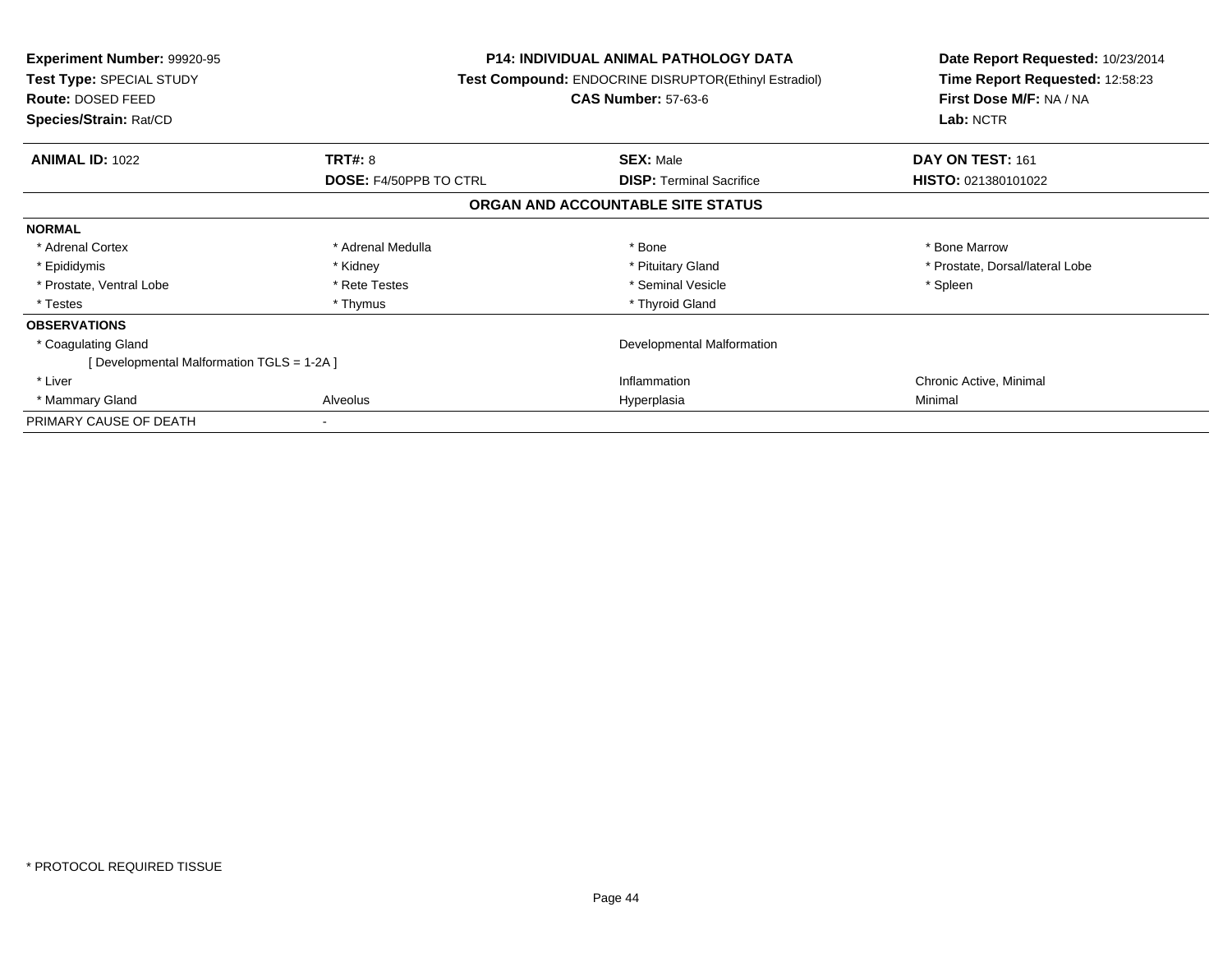| <b>Experiment Number: 99920-95</b><br>Test Type: SPECIAL STUDY<br>Route: DOSED FEED<br>Species/Strain: Rat/CD |                               | <b>P14: INDIVIDUAL ANIMAL PATHOLOGY DATA</b><br>Test Compound: ENDOCRINE DISRUPTOR(Ethinyl Estradiol)<br><b>CAS Number: 57-63-6</b> | Date Report Requested: 10/23/2014<br>Time Report Requested: 12:58:23<br>First Dose M/F: NA / NA<br>Lab: NCTR |
|---------------------------------------------------------------------------------------------------------------|-------------------------------|-------------------------------------------------------------------------------------------------------------------------------------|--------------------------------------------------------------------------------------------------------------|
| <b>ANIMAL ID: 1023</b>                                                                                        | <b>TRT#: 8</b>                | <b>SEX: Male</b>                                                                                                                    | DAY ON TEST: 161                                                                                             |
|                                                                                                               | <b>DOSE: F4/50PPB TO CTRL</b> | <b>DISP:</b> Terminal Sacrifice                                                                                                     | HISTO: 021380101023                                                                                          |
|                                                                                                               |                               | ORGAN AND ACCOUNTABLE SITE STATUS                                                                                                   |                                                                                                              |
| <b>NORMAL</b>                                                                                                 |                               |                                                                                                                                     |                                                                                                              |
| * Adrenal Cortex                                                                                              | * Adrenal Medulla             | * Bone                                                                                                                              | * Bone Marrow                                                                                                |
| * Coagulating Gland                                                                                           | * Epididymis                  | * Kidney                                                                                                                            | * Liver                                                                                                      |
| * Mammary Gland                                                                                               | * Pituitary Gland             | * Prostate, Dorsal/lateral Lobe                                                                                                     | * Rete Testes                                                                                                |
| * Seminal Vesicle                                                                                             | * Spleen                      | * Testes                                                                                                                            | * Thymus                                                                                                     |
| * Thyroid Gland                                                                                               |                               |                                                                                                                                     |                                                                                                              |
| <b>OBSERVATIONS</b>                                                                                           |                               |                                                                                                                                     |                                                                                                              |
| * Prostate, Ventral Lobe                                                                                      |                               | <b>Infiltration Cellular</b>                                                                                                        | Lymphocyte, Minimal                                                                                          |
| PRIMARY CAUSE OF DEATH                                                                                        |                               |                                                                                                                                     |                                                                                                              |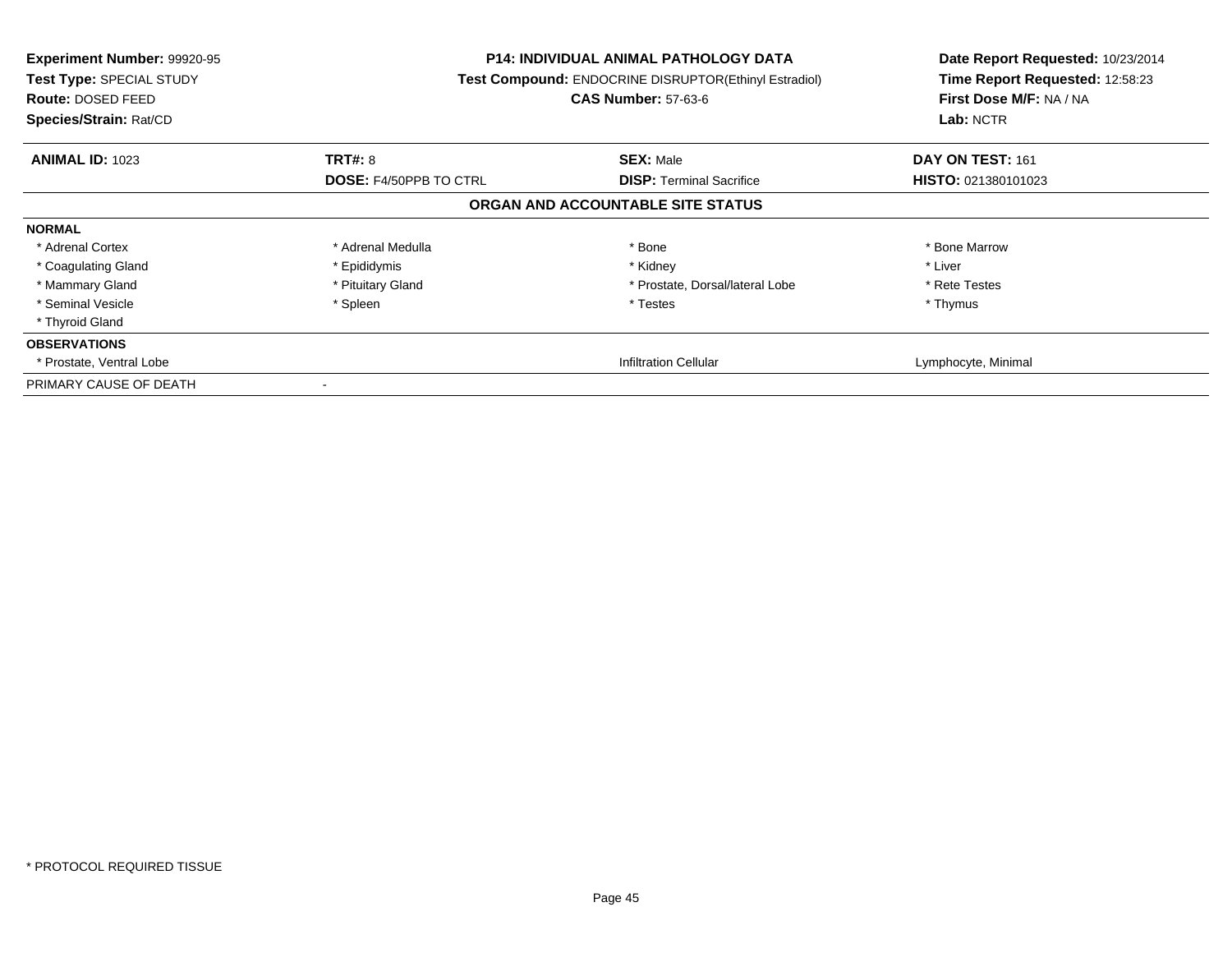| Experiment Number: 99920-95<br>Test Type: SPECIAL STUDY<br><b>Route: DOSED FEED</b><br>Species/Strain: Rat/CD |                        | <b>P14: INDIVIDUAL ANIMAL PATHOLOGY DATA</b><br>Test Compound: ENDOCRINE DISRUPTOR(Ethinyl Estradiol)<br><b>CAS Number: 57-63-6</b> | Date Report Requested: 10/23/2014<br>Time Report Requested: 12:58:23<br>First Dose M/F: NA / NA<br>Lab: NCTR |
|---------------------------------------------------------------------------------------------------------------|------------------------|-------------------------------------------------------------------------------------------------------------------------------------|--------------------------------------------------------------------------------------------------------------|
| <b>ANIMAL ID: 1024</b>                                                                                        | TRT#: 8                | <b>SEX: Male</b>                                                                                                                    | DAY ON TEST: 161                                                                                             |
|                                                                                                               | DOSE: F4/50PPB TO CTRL | <b>DISP: Terminal Sacrifice</b>                                                                                                     | HISTO: 021380101024                                                                                          |
|                                                                                                               |                        | ORGAN AND ACCOUNTABLE SITE STATUS                                                                                                   |                                                                                                              |
| <b>NORMAL</b>                                                                                                 |                        |                                                                                                                                     |                                                                                                              |
| * Adrenal Cortex                                                                                              | * Adrenal Medulla      | * Bone                                                                                                                              | * Bone Marrow                                                                                                |
| * Coagulating Gland                                                                                           | * Epididymis           | * Mammary Gland                                                                                                                     | * Prostate, Dorsal/lateral Lobe                                                                              |
| * Rete Testes                                                                                                 | * Seminal Vesicle      | * Spleen                                                                                                                            | * Testes                                                                                                     |
| * Thymus                                                                                                      | * Thyroid Gland        |                                                                                                                                     |                                                                                                              |
| <b>OBSERVATIONS</b>                                                                                           |                        |                                                                                                                                     |                                                                                                              |
| * Kidney                                                                                                      | Interstitium           | <b>Fibrosis</b>                                                                                                                     | Minimal                                                                                                      |
|                                                                                                               |                        | <b>Infiltration Cellular</b>                                                                                                        | Lymphocyte, Mild                                                                                             |
|                                                                                                               | <b>Renal Tubule</b>    | Regeneration                                                                                                                        | Minimal                                                                                                      |
| * Liver                                                                                                       |                        | Inflammation                                                                                                                        | Chronic Active, Minimal                                                                                      |
| * Pituitary Gland                                                                                             | Pars Distalis          | Cyst                                                                                                                                |                                                                                                              |
| * Prostate, Ventral Lobe                                                                                      |                        | <b>Infiltration Cellular</b>                                                                                                        | Lymphocyte, Mild                                                                                             |
| PRIMARY CAUSE OF DEATH                                                                                        |                        |                                                                                                                                     |                                                                                                              |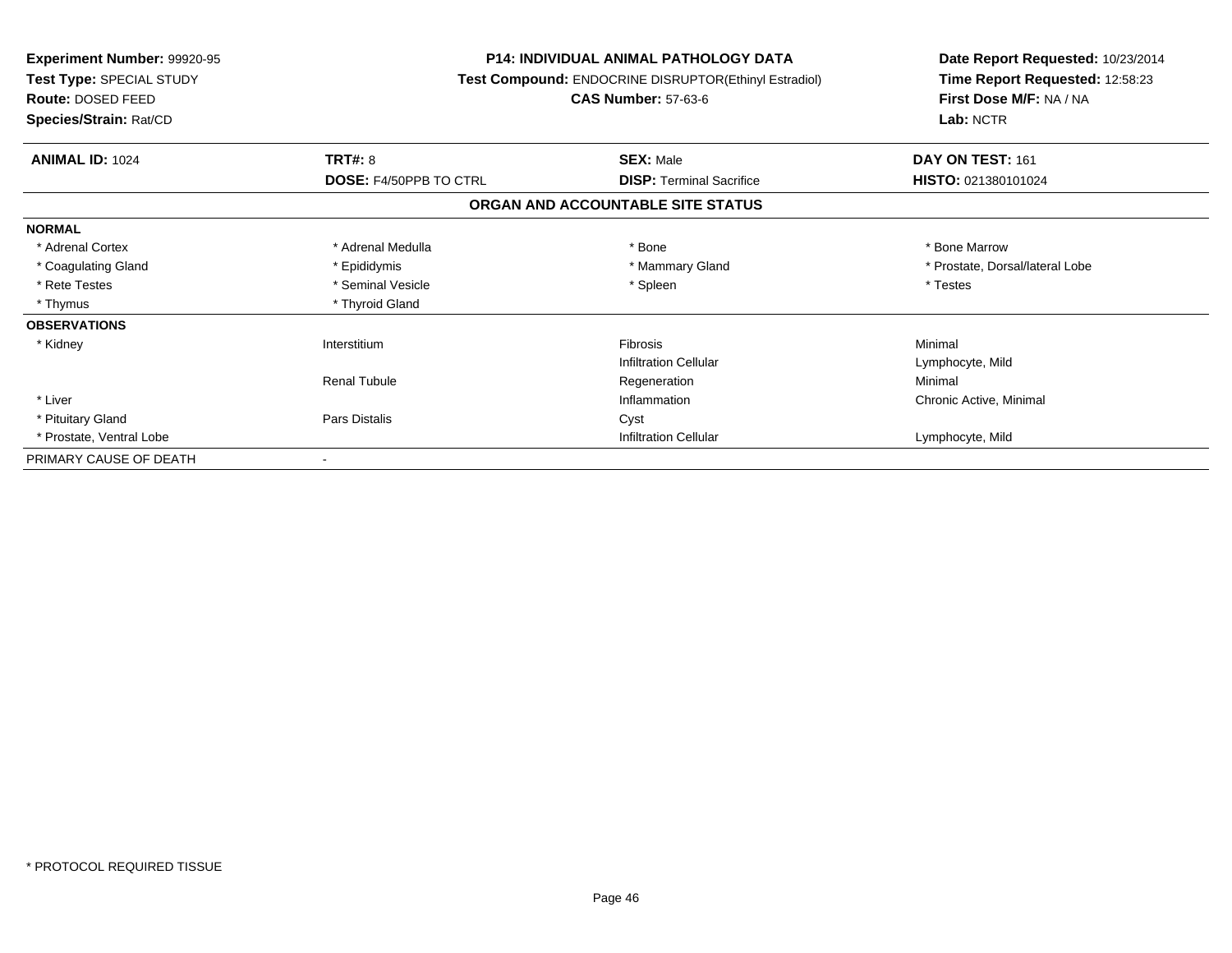| <b>Experiment Number: 99920-95</b><br>Test Type: SPECIAL STUDY<br>Route: DOSED FEED |                               | <b>P14: INDIVIDUAL ANIMAL PATHOLOGY DATA</b><br>Test Compound: ENDOCRINE DISRUPTOR(Ethinyl Estradiol)<br><b>CAS Number: 57-63-6</b> | Date Report Requested: 10/23/2014<br>Time Report Requested: 12:58:23<br>First Dose M/F: NA / NA |  |
|-------------------------------------------------------------------------------------|-------------------------------|-------------------------------------------------------------------------------------------------------------------------------------|-------------------------------------------------------------------------------------------------|--|
| Species/Strain: Rat/CD                                                              |                               |                                                                                                                                     | Lab: NCTR                                                                                       |  |
| <b>ANIMAL ID: 1025</b>                                                              | <b>TRT#: 8</b>                | <b>SEX: Male</b>                                                                                                                    | DAY ON TEST: 161                                                                                |  |
|                                                                                     | <b>DOSE: F4/50PPB TO CTRL</b> | <b>DISP: Terminal Sacrifice</b>                                                                                                     | HISTO: 021380101025                                                                             |  |
|                                                                                     |                               | ORGAN AND ACCOUNTABLE SITE STATUS                                                                                                   |                                                                                                 |  |
| <b>NORMAL</b>                                                                       |                               |                                                                                                                                     |                                                                                                 |  |
| * Adrenal Cortex                                                                    | * Adrenal Medulla             | * Bone                                                                                                                              | * Bone Marrow                                                                                   |  |
| * Epididymis                                                                        | * Mammary Gland               | * Pituitary Gland                                                                                                                   | * Prostate, Dorsal/lateral Lobe                                                                 |  |
| * Rete Testes                                                                       | * Seminal Vesicle             | * Spleen                                                                                                                            | * Testes                                                                                        |  |
| * Thymus                                                                            | * Thyroid Gland               |                                                                                                                                     |                                                                                                 |  |
| <b>OBSERVATIONS</b>                                                                 |                               |                                                                                                                                     |                                                                                                 |  |
| * Coagulating Gland                                                                 |                               | Developmental Malformation                                                                                                          |                                                                                                 |  |
| [Developmental Malformation TGLS = 1-2A]                                            |                               |                                                                                                                                     |                                                                                                 |  |
| * Kidney                                                                            | <b>Renal Tubule</b>           | Regeneration                                                                                                                        | Minimal                                                                                         |  |
| * Liver                                                                             |                               | Inflammation                                                                                                                        | Chronic Active, Minimal                                                                         |  |
| * Prostate, Ventral Lobe                                                            |                               | <b>Infiltration Cellular</b>                                                                                                        | Lymphocyte, Minimal                                                                             |  |
| PRIMARY CAUSE OF DEATH                                                              |                               |                                                                                                                                     |                                                                                                 |  |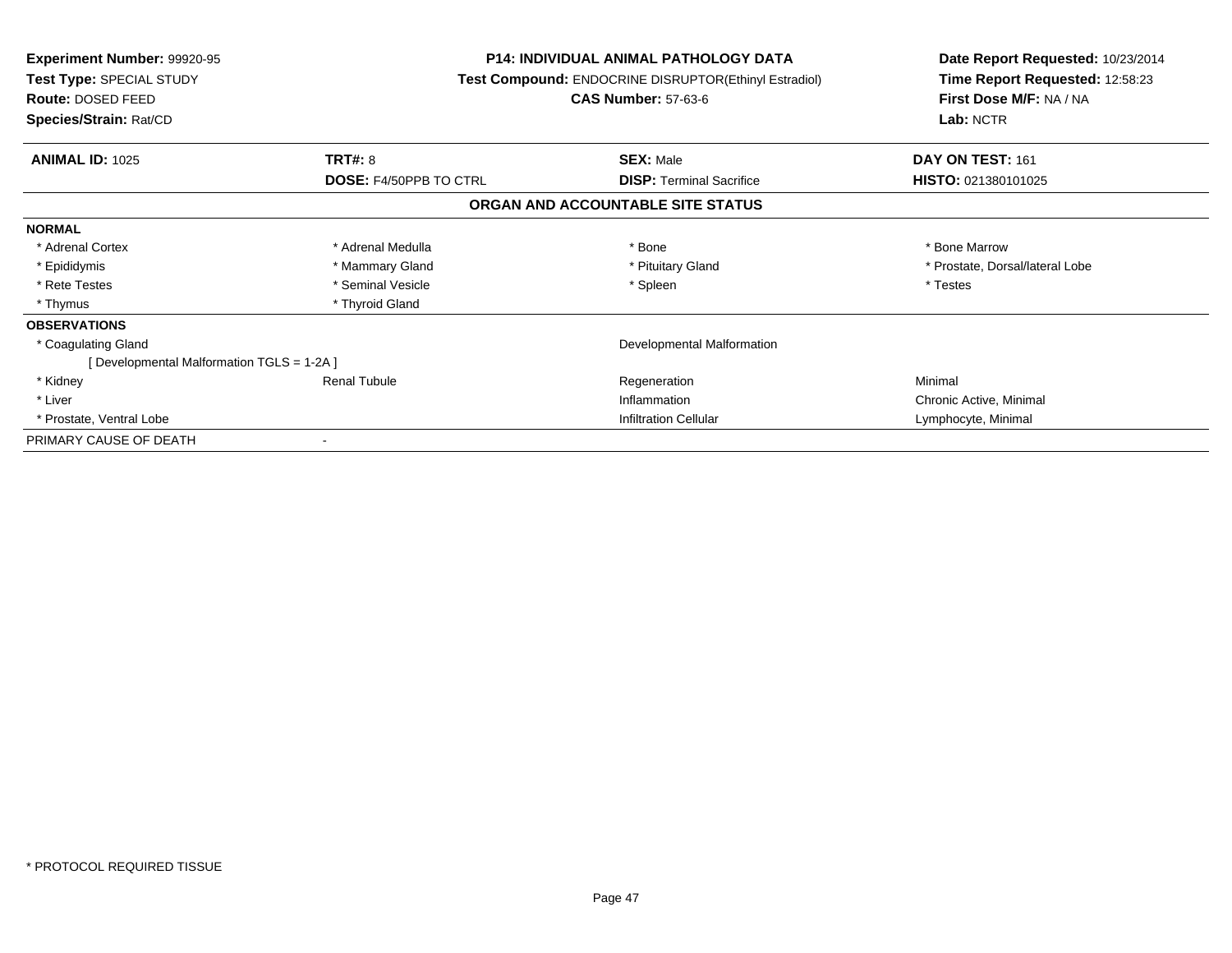| <b>Experiment Number: 99920-95</b><br><b>Test Type: SPECIAL STUDY</b><br>Route: DOSED FEED<br>Species/Strain: Rat/CD |                                   | <b>P14: INDIVIDUAL ANIMAL PATHOLOGY DATA</b><br><b>Test Compound: ENDOCRINE DISRUPTOR(Ethinyl Estradiol)</b><br><b>CAS Number: 57-63-6</b> | Date Report Requested: 10/23/2014<br>Time Report Requested: 12:58:23<br>First Dose M/F: NA / NA<br>Lab: NCTR |
|----------------------------------------------------------------------------------------------------------------------|-----------------------------------|--------------------------------------------------------------------------------------------------------------------------------------------|--------------------------------------------------------------------------------------------------------------|
| <b>ANIMAL ID: 1047</b>                                                                                               | TRT#: 5                           | <b>SEX: Male</b>                                                                                                                           | <b>DAY ON TEST: 162</b>                                                                                      |
|                                                                                                                      | <b>DOSE: F4</b><br><b>CONTROL</b> | <b>DISP:</b> Terminal Sacrifice                                                                                                            | <b>HISTO: 021380101047</b>                                                                                   |
|                                                                                                                      |                                   | ORGAN AND ACCOUNTABLE SITE STATUS                                                                                                          |                                                                                                              |
| <b>NORMAL</b>                                                                                                        |                                   |                                                                                                                                            |                                                                                                              |
| * Adrenal Cortex                                                                                                     | * Adrenal Medulla                 | * Bone                                                                                                                                     | * Bone Marrow                                                                                                |
| * Coagulating Gland                                                                                                  | * Epididymis                      | * Liver                                                                                                                                    | * Mammary Gland                                                                                              |
| * Pituitary Gland                                                                                                    | * Prostate, Dorsal/lateral Lobe   | * Rete Testes                                                                                                                              | * Seminal Vesicle                                                                                            |
| * Spleen                                                                                                             | * Testes                          | * Thymus                                                                                                                                   | * Thyroid Gland                                                                                              |
| <b>OBSERVATIONS</b>                                                                                                  |                                   |                                                                                                                                            |                                                                                                              |
| * Kidney                                                                                                             |                                   | <b>Infiltration Cellular</b>                                                                                                               | Lymphocyte, Minimal                                                                                          |
| * Prostate, Ventral Lobe                                                                                             | Infiltration Cellular             |                                                                                                                                            | Lymphocyte, Minimal                                                                                          |
| PRIMARY CAUSE OF DEATH                                                                                               |                                   |                                                                                                                                            |                                                                                                              |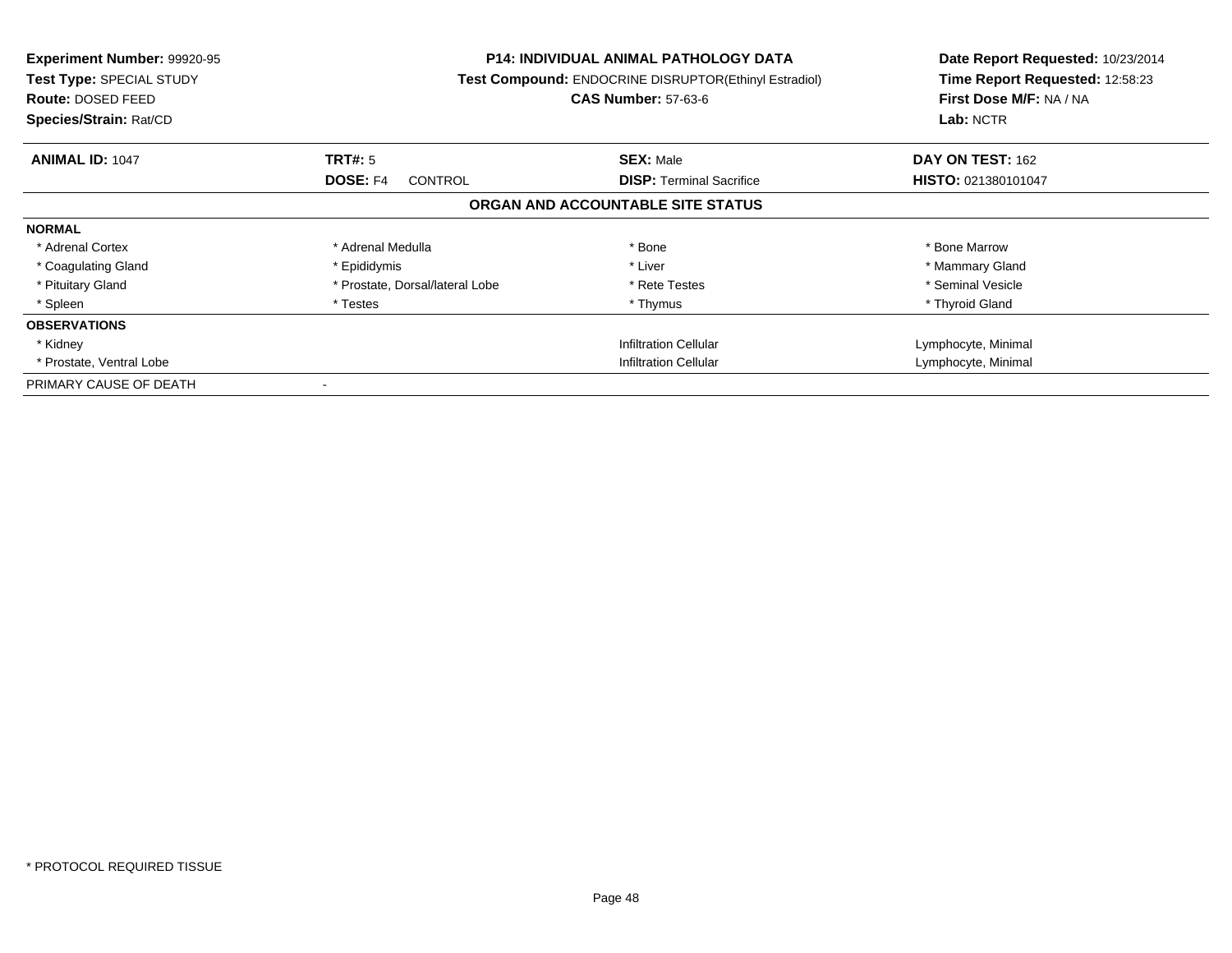| <b>Experiment Number: 99920-95</b><br>Test Type: SPECIAL STUDY<br>Route: DOSED FEED<br>Species/Strain: Rat/CD |                     | <b>P14: INDIVIDUAL ANIMAL PATHOLOGY DATA</b><br>Test Compound: ENDOCRINE DISRUPTOR(Ethinyl Estradiol)<br><b>CAS Number: 57-63-6</b> | Date Report Requested: 10/23/2014<br>Time Report Requested: 12:58:23<br>First Dose M/F: NA / NA<br>Lab: NCTR |
|---------------------------------------------------------------------------------------------------------------|---------------------|-------------------------------------------------------------------------------------------------------------------------------------|--------------------------------------------------------------------------------------------------------------|
| <b>ANIMAL ID: 1048</b>                                                                                        | TRT#: 5             | <b>SEX: Male</b>                                                                                                                    | DAY ON TEST: 161                                                                                             |
|                                                                                                               | DOSE: F4<br>CONTROL | <b>DISP:</b> Terminal Sacrifice                                                                                                     | HISTO: 021380101048                                                                                          |
|                                                                                                               |                     | ORGAN AND ACCOUNTABLE SITE STATUS                                                                                                   |                                                                                                              |
| <b>NORMAL</b>                                                                                                 |                     |                                                                                                                                     |                                                                                                              |
| * Adrenal Medulla                                                                                             | * Bone              | * Bone Marrow                                                                                                                       | * Coagulating Gland                                                                                          |
| * Epididymis                                                                                                  | * Mammary Gland     | * Pituitary Gland                                                                                                                   | * Prostate, Ventral Lobe                                                                                     |
| * Rete Testes                                                                                                 | * Seminal Vesicle   | * Spleen                                                                                                                            | * Testes                                                                                                     |
| * Thymus                                                                                                      | * Thyroid Gland     |                                                                                                                                     |                                                                                                              |
| <b>OBSERVATIONS</b>                                                                                           |                     |                                                                                                                                     |                                                                                                              |
| * Adrenal Cortex                                                                                              |                     | Vacuolization Cytoplasmic                                                                                                           | Minimal                                                                                                      |
| * Coagulat GI                                                                                                 |                     |                                                                                                                                     |                                                                                                              |
| Note: TGL 1 - NCL                                                                                             |                     |                                                                                                                                     |                                                                                                              |
| * Kidney                                                                                                      | <b>Renal Tubule</b> | Regeneration                                                                                                                        | Minimal                                                                                                      |
| * Liver                                                                                                       |                     | <b>Infiltration Cellular</b>                                                                                                        | Lymphocyte, Minimal                                                                                          |
| * Prostate, Dorsal/Lateral Lobe                                                                               |                     | Inflammation                                                                                                                        | Suppurative, Mild                                                                                            |
| PRIMARY CAUSE OF DEATH                                                                                        |                     |                                                                                                                                     |                                                                                                              |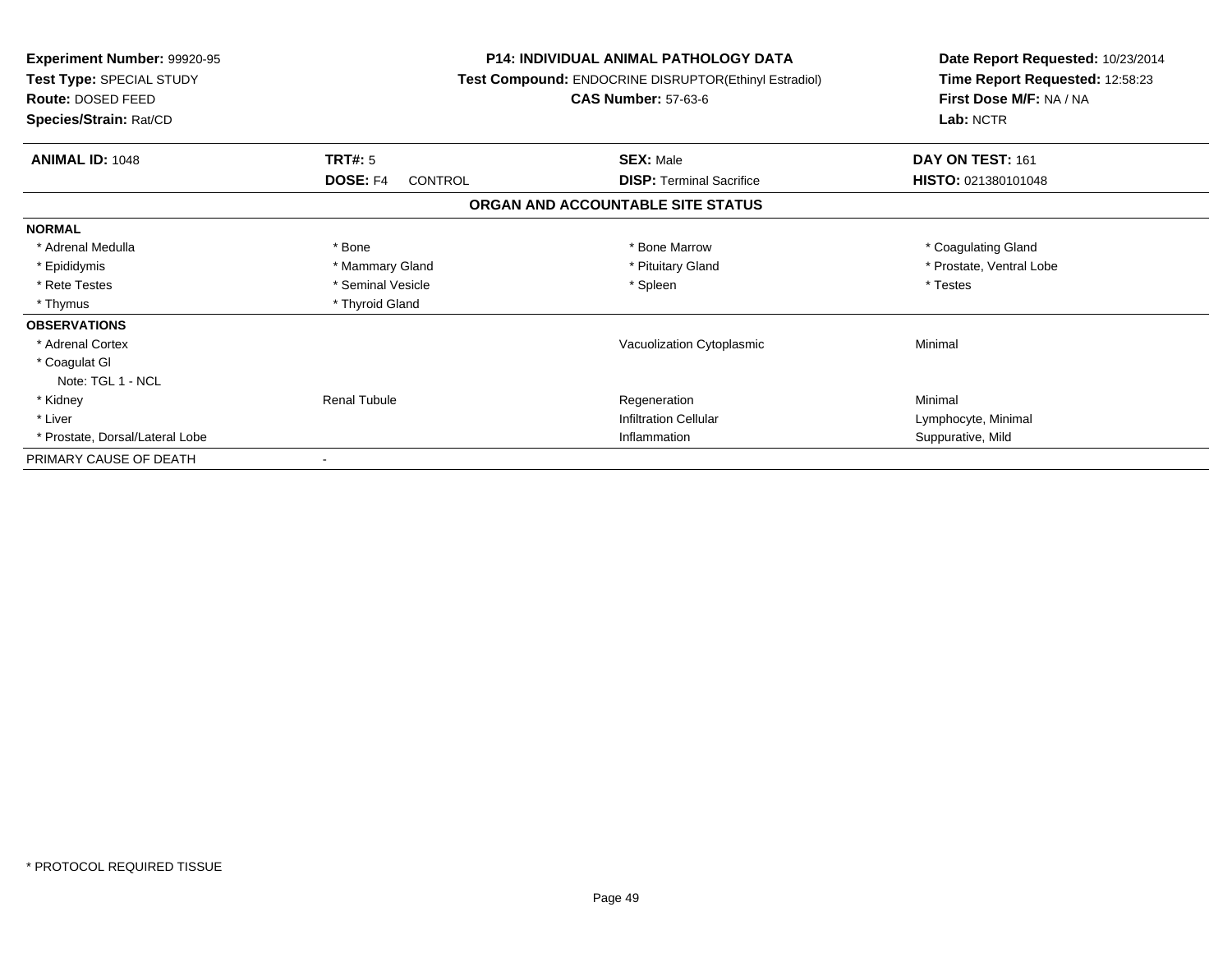| Experiment Number: 99920-95<br><b>Test Type: SPECIAL STUDY</b><br>Route: DOSED FEED<br>Species/Strain: Rat/CD |                     | <b>P14: INDIVIDUAL ANIMAL PATHOLOGY DATA</b><br>Test Compound: ENDOCRINE DISRUPTOR(Ethinyl Estradiol)<br><b>CAS Number: 57-63-6</b> | Date Report Requested: 10/23/2014<br>Time Report Requested: 12:58:23<br>First Dose M/F: NA / NA<br>Lab: NCTR |
|---------------------------------------------------------------------------------------------------------------|---------------------|-------------------------------------------------------------------------------------------------------------------------------------|--------------------------------------------------------------------------------------------------------------|
| <b>ANIMAL ID: 1049</b>                                                                                        | TRT#: 5             | <b>SEX: Male</b>                                                                                                                    | DAY ON TEST: 161                                                                                             |
|                                                                                                               | DOSE: F4<br>CONTROL | <b>DISP: Terminal Sacrifice</b>                                                                                                     | HISTO: 021380101049                                                                                          |
|                                                                                                               |                     | ORGAN AND ACCOUNTABLE SITE STATUS                                                                                                   |                                                                                                              |
| <b>NORMAL</b>                                                                                                 |                     |                                                                                                                                     |                                                                                                              |
| * Adrenal Cortex                                                                                              | * Adrenal Medulla   | * Bone                                                                                                                              | * Bone Marrow                                                                                                |
| * Coagulating Gland                                                                                           | * Epididymis        | * Mammary Gland                                                                                                                     | * Pituitary Gland                                                                                            |
| * Rete Testes                                                                                                 | * Seminal Vesicle   | * Spleen                                                                                                                            | * Testes                                                                                                     |
| * Thymus                                                                                                      | * Thyroid Gland     |                                                                                                                                     |                                                                                                              |
| <b>OBSERVATIONS</b>                                                                                           |                     |                                                                                                                                     |                                                                                                              |
| * Kidney                                                                                                      |                     | <b>Infiltration Cellular</b>                                                                                                        | Lymphocyte, Minimal                                                                                          |
|                                                                                                               | <b>Renal Tubule</b> | Regeneration                                                                                                                        | Minimal                                                                                                      |
| * Liver                                                                                                       |                     | Cyst                                                                                                                                |                                                                                                              |
| [ $Cyst TGLS = 1-5$ ]                                                                                         |                     |                                                                                                                                     |                                                                                                              |
| * Prostate, Dorsal/Lateral Lobe                                                                               |                     | Inflammation                                                                                                                        | Suppurative, Mild                                                                                            |
| * Prostate, Ventral Lobe                                                                                      |                     | Inflammation                                                                                                                        | Suppurative, Minimal                                                                                         |
| PRIMARY CAUSE OF DEATH                                                                                        |                     |                                                                                                                                     |                                                                                                              |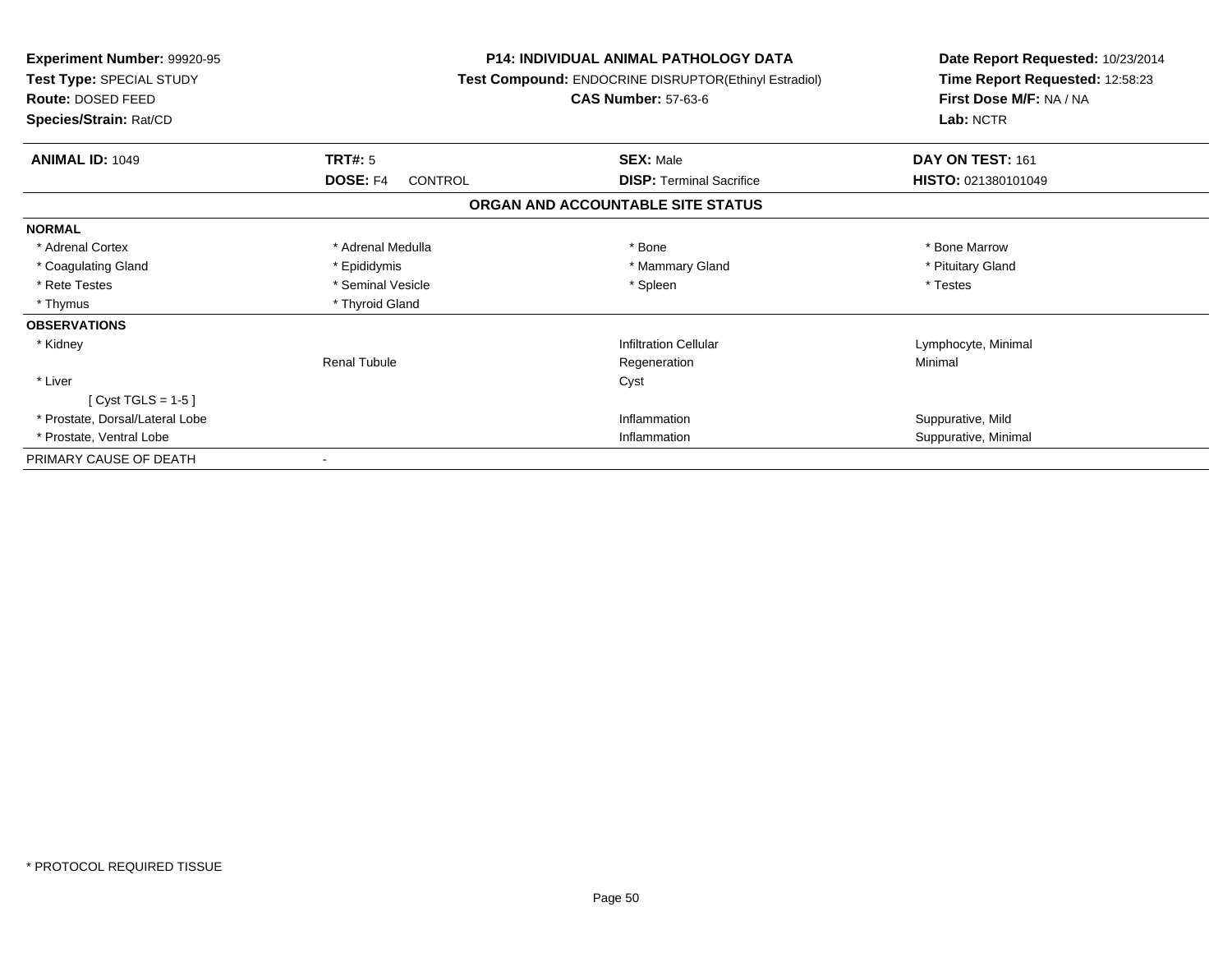| <b>Experiment Number: 99920-95</b><br><b>Test Type: SPECIAL STUDY</b><br><b>Route: DOSED FEED</b><br>Species/Strain: Rat/CD |                            | <b>P14: INDIVIDUAL ANIMAL PATHOLOGY DATA</b><br>Test Compound: ENDOCRINE DISRUPTOR(Ethinyl Estradiol)<br><b>CAS Number: 57-63-6</b> | Date Report Requested: 10/23/2014<br>Time Report Requested: 12:58:23<br>First Dose M/F: NA / NA<br>Lab: NCTR |
|-----------------------------------------------------------------------------------------------------------------------------|----------------------------|-------------------------------------------------------------------------------------------------------------------------------------|--------------------------------------------------------------------------------------------------------------|
| <b>ANIMAL ID: 1050</b>                                                                                                      | <b>TRT#: 5</b>             | <b>SEX: Male</b>                                                                                                                    | DAY ON TEST: 161                                                                                             |
|                                                                                                                             | <b>DOSE: F4</b><br>CONTROL | <b>DISP:</b> Terminal Sacrifice                                                                                                     | <b>HISTO: 021380101050</b>                                                                                   |
|                                                                                                                             |                            | ORGAN AND ACCOUNTABLE SITE STATUS                                                                                                   |                                                                                                              |
| <b>NORMAL</b>                                                                                                               |                            |                                                                                                                                     |                                                                                                              |
| * Adrenal Medulla                                                                                                           | * Bone                     | * Bone Marrow                                                                                                                       | * Epididymis                                                                                                 |
| * Mammary Gland                                                                                                             | * Pituitary Gland          | * Prostate, Dorsal/lateral Lobe                                                                                                     | * Prostate, Ventral Lobe                                                                                     |
| * Rete Testes                                                                                                               | * Seminal Vesicle          | * Spleen                                                                                                                            | * Testes                                                                                                     |
| * Thymus                                                                                                                    | * Thyroid Gland            |                                                                                                                                     |                                                                                                              |
| <b>OBSERVATIONS</b>                                                                                                         |                            |                                                                                                                                     |                                                                                                              |
| * Adrenal Cortex                                                                                                            |                            | Vacuolization Cytoplasmic                                                                                                           | Minimal                                                                                                      |
| * Coagulating Gland                                                                                                         |                            | Developmental Malformation                                                                                                          |                                                                                                              |
| [ Developmental Malformation TGLS = 1-2A ]                                                                                  |                            |                                                                                                                                     |                                                                                                              |
| * Kidney                                                                                                                    |                            | <b>Infiltration Cellular</b>                                                                                                        | Lymphocyte, Minimal                                                                                          |
| * Liver                                                                                                                     |                            | Inflammation                                                                                                                        | Chronic Active, Minimal                                                                                      |
| PRIMARY CAUSE OF DEATH                                                                                                      |                            |                                                                                                                                     |                                                                                                              |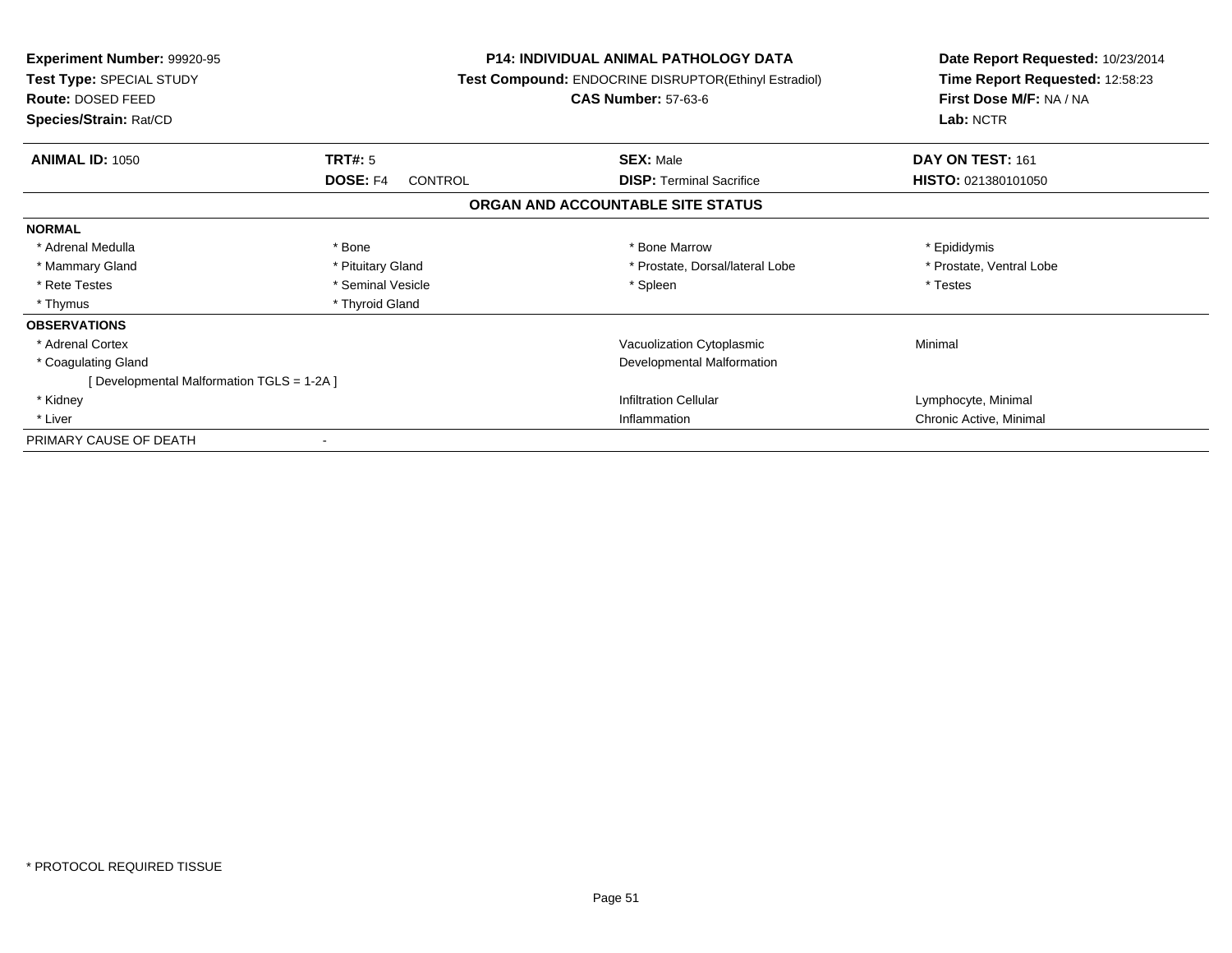| <b>Experiment Number: 99920-95</b><br><b>Test Type: SPECIAL STUDY</b><br>Route: DOSED FEED<br>Species/Strain: Rat/CD |                            | <b>P14: INDIVIDUAL ANIMAL PATHOLOGY DATA</b><br><b>Test Compound: ENDOCRINE DISRUPTOR(Ethinyl Estradiol)</b><br><b>CAS Number: 57-63-6</b> | Date Report Requested: 10/23/2014<br>Time Report Requested: 12:58:23<br>First Dose M/F: NA / NA<br>Lab: NCTR |
|----------------------------------------------------------------------------------------------------------------------|----------------------------|--------------------------------------------------------------------------------------------------------------------------------------------|--------------------------------------------------------------------------------------------------------------|
| <b>ANIMAL ID: 1051</b>                                                                                               | TRT#: 5                    | <b>SEX: Male</b>                                                                                                                           | DAY ON TEST: 160                                                                                             |
|                                                                                                                      | <b>DOSE: F4</b><br>CONTROL | <b>DISP: Terminal Sacrifice</b>                                                                                                            | HISTO: 021380101051                                                                                          |
|                                                                                                                      |                            | ORGAN AND ACCOUNTABLE SITE STATUS                                                                                                          |                                                                                                              |
| <b>NORMAL</b>                                                                                                        |                            |                                                                                                                                            |                                                                                                              |
| * Adrenal Medulla                                                                                                    | * Bone                     | * Bone Marrow                                                                                                                              | * Epididymis                                                                                                 |
| * Mammary Gland                                                                                                      | * Pituitary Gland          | * Rete Testes                                                                                                                              | * Seminal Vesicle                                                                                            |
| * Spleen                                                                                                             | * Testes                   | * Thymus                                                                                                                                   | * Thyroid Gland                                                                                              |
| <b>OBSERVATIONS</b>                                                                                                  |                            |                                                                                                                                            |                                                                                                              |
| * Adrenal Cortex                                                                                                     |                            | Vacuolization Cytoplasmic                                                                                                                  | Mild                                                                                                         |
| * Coagulating Gland                                                                                                  |                            | Developmental Malformation                                                                                                                 |                                                                                                              |
| * Kidney                                                                                                             |                            | <b>Infiltration Cellular</b>                                                                                                               | Lymphocyte, Minimal                                                                                          |
|                                                                                                                      | <b>Renal Tubule</b>        | Regeneration                                                                                                                               | Minimal                                                                                                      |
| * Liver                                                                                                              |                            | Inflammation                                                                                                                               | Chronic Active, Minimal                                                                                      |
| * Prostate, Dorsal/Lateral Lobe                                                                                      |                            | Inflammation                                                                                                                               | Suppurative, Minimal                                                                                         |
| * Prostate, Ventral Lobe                                                                                             |                            | <b>Infiltration Cellular</b>                                                                                                               | Lymphocyte, Minimal                                                                                          |
| PRIMARY CAUSE OF DEATH                                                                                               |                            |                                                                                                                                            |                                                                                                              |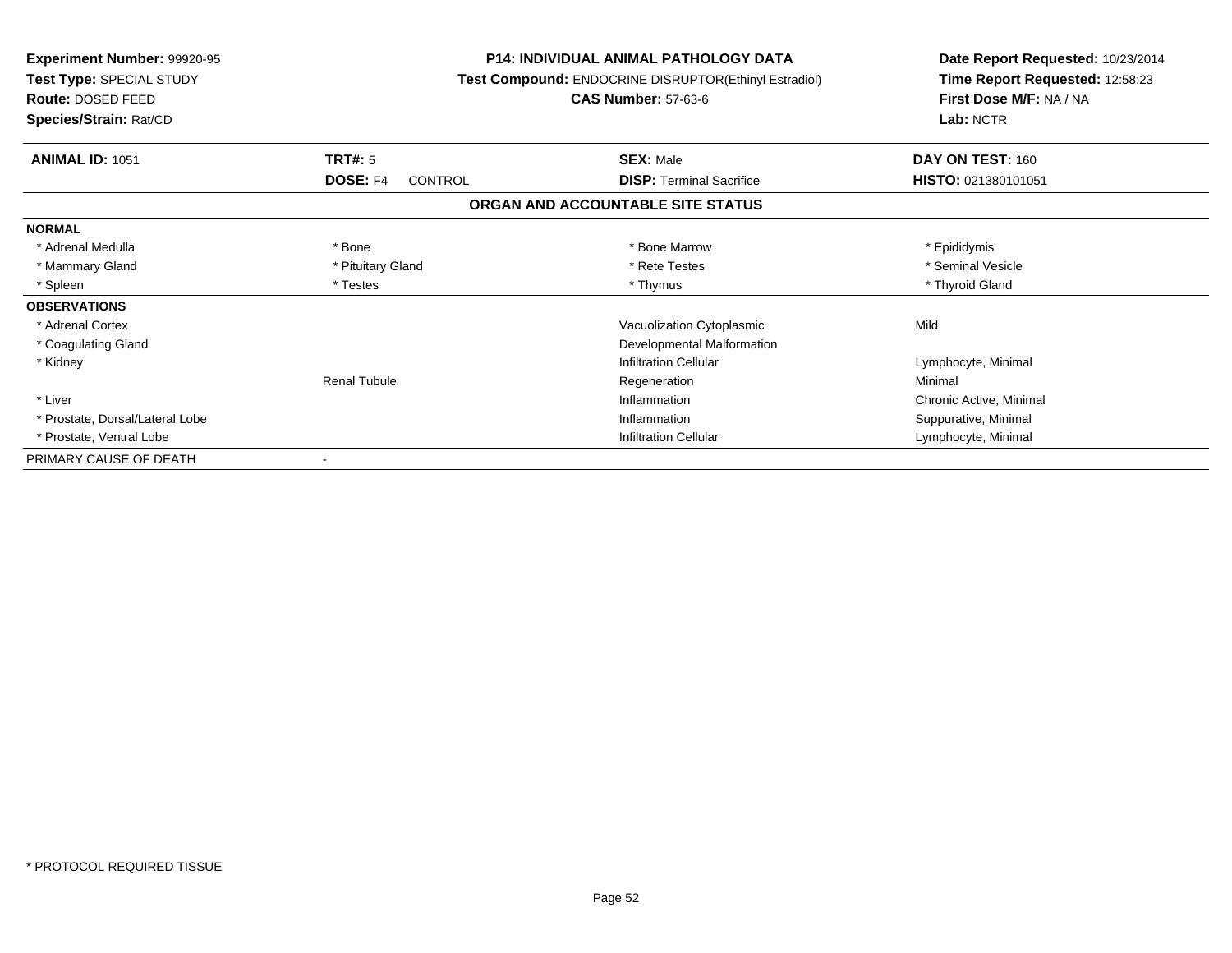| Experiment Number: 99920-95<br>Test Type: SPECIAL STUDY<br><b>Route: DOSED FEED</b><br>Species/Strain: Rat/CD | <b>P14: INDIVIDUAL ANIMAL PATHOLOGY DATA</b><br><b>Test Compound: ENDOCRINE DISRUPTOR(Ethinyl Estradiol)</b><br><b>CAS Number: 57-63-6</b> |                                   | Date Report Requested: 10/23/2014<br>Time Report Requested: 12:58:23<br>First Dose M/F: NA / NA<br>Lab: NCTR |
|---------------------------------------------------------------------------------------------------------------|--------------------------------------------------------------------------------------------------------------------------------------------|-----------------------------------|--------------------------------------------------------------------------------------------------------------|
| <b>ANIMAL ID: 1052</b>                                                                                        | <b>TRT#: 6</b>                                                                                                                             | <b>SEX: Male</b>                  | DAY ON TEST: 162                                                                                             |
|                                                                                                               | <b>DOSE: F4/2PPB TO CTRL</b>                                                                                                               | <b>DISP:</b> Terminal Sacrifice   | <b>HISTO: 021380101052</b>                                                                                   |
|                                                                                                               |                                                                                                                                            | ORGAN AND ACCOUNTABLE SITE STATUS |                                                                                                              |
| <b>NORMAL</b>                                                                                                 |                                                                                                                                            |                                   |                                                                                                              |
| * Coagulating Gland                                                                                           | * Epididymis                                                                                                                               | * Mammary Gland                   | * Rete Testes                                                                                                |
| * Seminal Vesicle                                                                                             | * Testes                                                                                                                                   |                                   |                                                                                                              |
| <b>OBSERVATIONS</b>                                                                                           |                                                                                                                                            |                                   |                                                                                                              |
| * Prostate, Dorsal/Lateral Lobe                                                                               |                                                                                                                                            | Inflammation                      | Suppurative, Minimal                                                                                         |
| * Prostate, Ventral Lobe                                                                                      | <b>Infiltration Cellular</b>                                                                                                               |                                   | Lymphocyte, Minimal                                                                                          |
| PRIMARY CAUSE OF DEATH                                                                                        |                                                                                                                                            |                                   |                                                                                                              |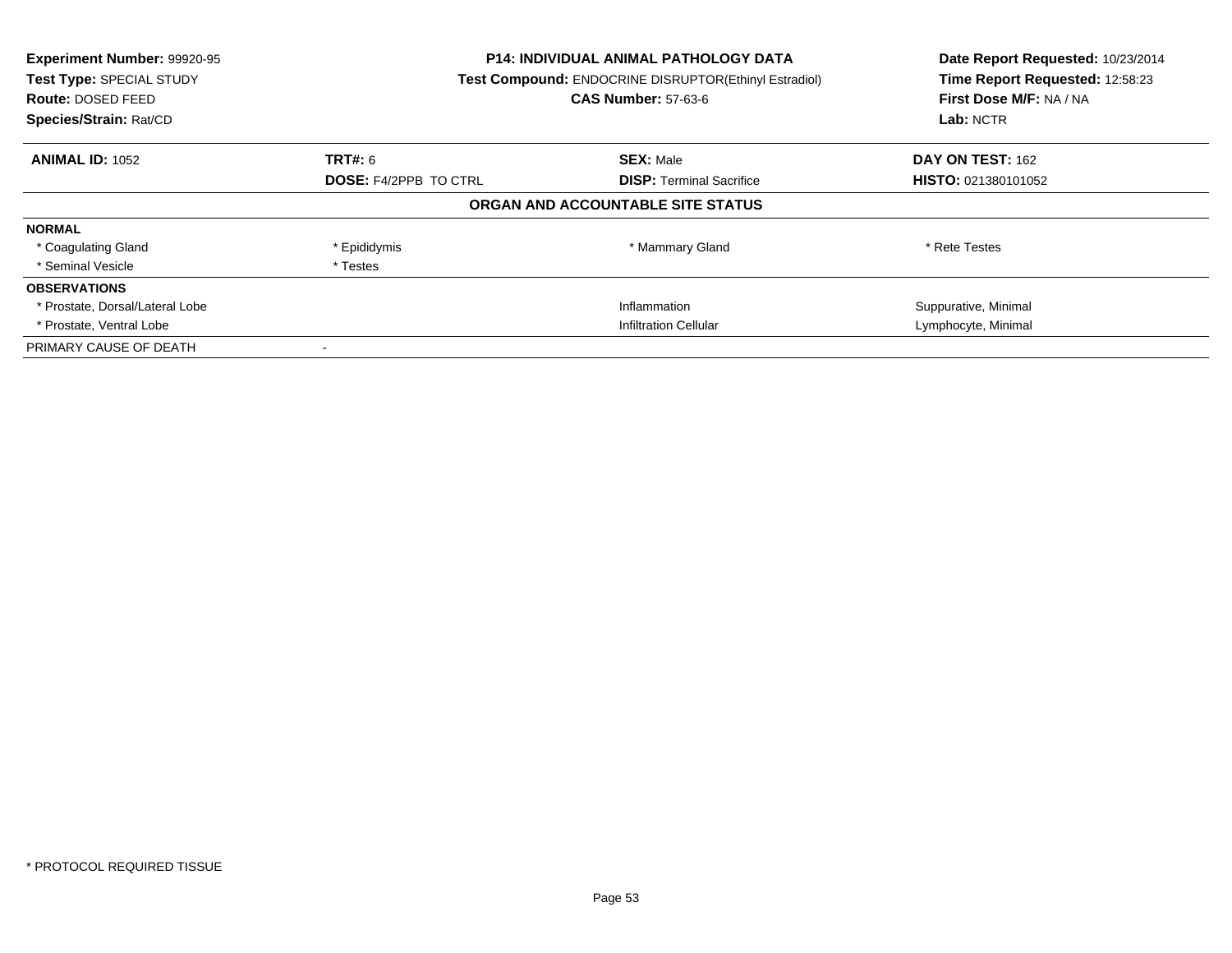| Experiment Number: 99920-95<br>Test Type: SPECIAL STUDY<br><b>Route: DOSED FEED</b><br>Species/Strain: Rat/CD | P14: INDIVIDUAL ANIMAL PATHOLOGY DATA<br>Test Compound: ENDOCRINE DISRUPTOR(Ethinyl Estradiol)<br><b>CAS Number: 57-63-6</b> |                                   | Date Report Requested: 10/23/2014<br>Time Report Requested: 12:58:23<br>First Dose M/F: NA / NA<br>Lab: NCTR |
|---------------------------------------------------------------------------------------------------------------|------------------------------------------------------------------------------------------------------------------------------|-----------------------------------|--------------------------------------------------------------------------------------------------------------|
| <b>ANIMAL ID: 1053</b>                                                                                        | <b>TRT#:</b> 6                                                                                                               | <b>SEX: Male</b>                  | DAY ON TEST: 162                                                                                             |
|                                                                                                               | <b>DOSE: F4/2PPB TO CTRL</b>                                                                                                 | <b>DISP: Terminal Sacrifice</b>   | <b>HISTO: 021380101053</b>                                                                                   |
|                                                                                                               |                                                                                                                              | ORGAN AND ACCOUNTABLE SITE STATUS |                                                                                                              |
| <b>NORMAL</b>                                                                                                 |                                                                                                                              |                                   |                                                                                                              |
| * Epididymis                                                                                                  | * Mammary Gland                                                                                                              | * Prostate, Dorsal/lateral Lobe   | * Prostate, Ventral Lobe                                                                                     |
| * Rete Testes                                                                                                 | * Seminal Vesicle                                                                                                            |                                   |                                                                                                              |
| <b>OBSERVATIONS</b>                                                                                           |                                                                                                                              |                                   |                                                                                                              |
| * Coagulating Gland                                                                                           | Developmental Malformation                                                                                                   |                                   |                                                                                                              |
| [Developmental Malformation TGLS = 1-2A]                                                                      |                                                                                                                              |                                   |                                                                                                              |
| * Testes                                                                                                      | Seminif Tub                                                                                                                  | Degeneration                      | Minimal                                                                                                      |
| PRIMARY CAUSE OF DEATH                                                                                        |                                                                                                                              |                                   |                                                                                                              |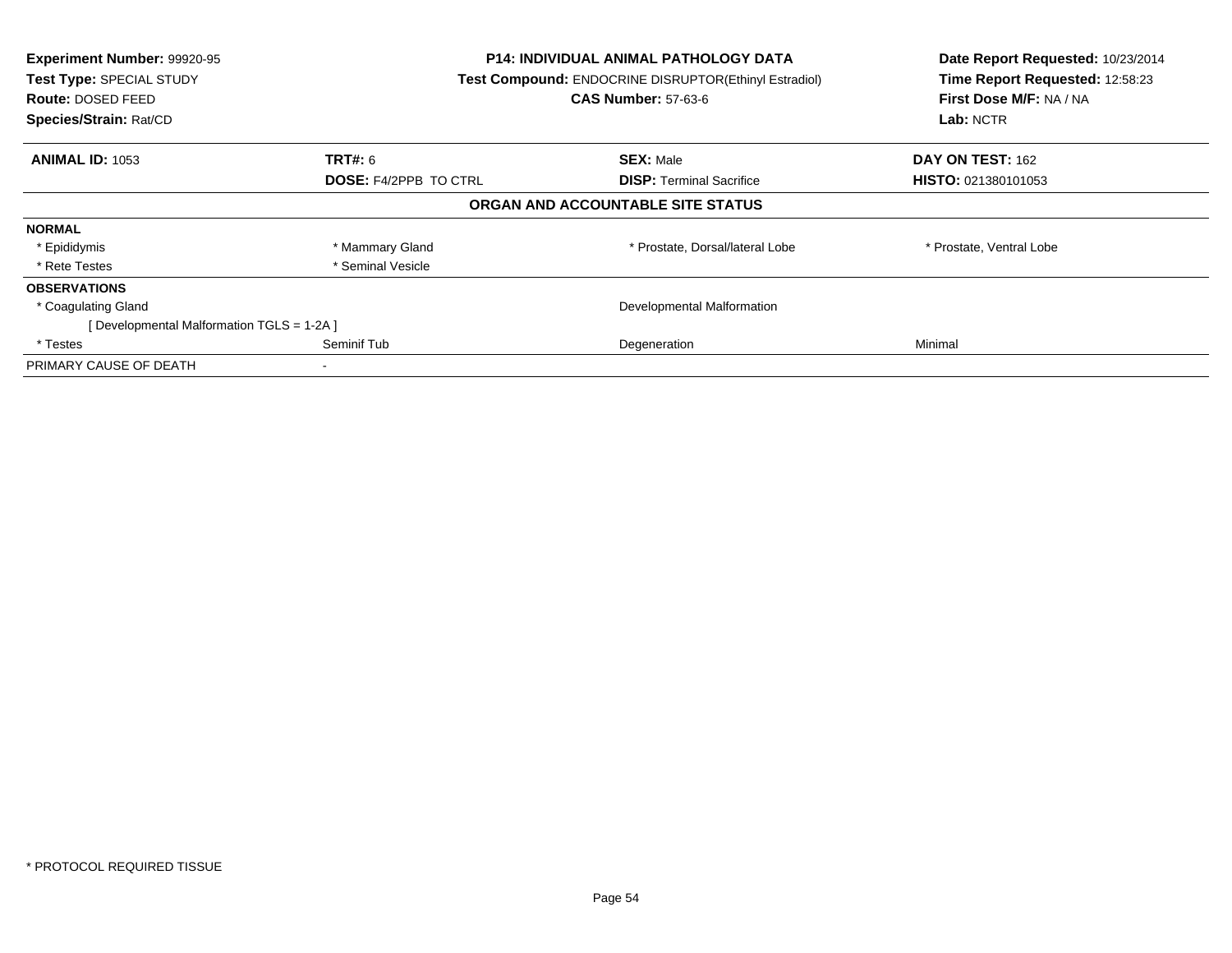| Experiment Number: 99920-95<br><b>Test Type: SPECIAL STUDY</b><br>Route: DOSED FEED<br>Species/Strain: Rat/CD | <b>P14: INDIVIDUAL ANIMAL PATHOLOGY DATA</b><br>Test Compound: ENDOCRINE DISRUPTOR(Ethinyl Estradiol)<br><b>CAS Number: 57-63-6</b> |                                   | Date Report Requested: 10/23/2014<br>Time Report Requested: 12:58:23<br>First Dose M/F: NA / NA<br>Lab: NCTR |
|---------------------------------------------------------------------------------------------------------------|-------------------------------------------------------------------------------------------------------------------------------------|-----------------------------------|--------------------------------------------------------------------------------------------------------------|
| <b>ANIMAL ID: 1054</b>                                                                                        | <b>TRT#: 6</b>                                                                                                                      | <b>SEX: Male</b>                  | <b>DAY ON TEST: 162</b>                                                                                      |
|                                                                                                               | <b>DOSE: F4/2PPB TO CTRL</b>                                                                                                        | <b>DISP:</b> Terminal Sacrifice   | HISTO: 021380101054                                                                                          |
|                                                                                                               |                                                                                                                                     | ORGAN AND ACCOUNTABLE SITE STATUS |                                                                                                              |
| <b>NORMAL</b>                                                                                                 |                                                                                                                                     |                                   |                                                                                                              |
| * Coagulating Gland                                                                                           | * Epididymis                                                                                                                        | * Prostate, Dorsal/lateral Lobe   | * Rete Testes                                                                                                |
| * Seminal Vesicle                                                                                             |                                                                                                                                     |                                   |                                                                                                              |
| <b>OBSERVATIONS</b>                                                                                           |                                                                                                                                     |                                   |                                                                                                              |
| * Mammary Gland                                                                                               | Alveolus                                                                                                                            | Hyperplasia                       | Minimal                                                                                                      |
| * Prostate, Ventral Lobe                                                                                      |                                                                                                                                     | <b>Infiltration Cellular</b>      | Lymphocyte, Minimal                                                                                          |
| * Testes                                                                                                      | Seminif Tub<br>Degeneration                                                                                                         |                                   | Minimal                                                                                                      |
| PRIMARY CAUSE OF DEATH                                                                                        |                                                                                                                                     |                                   |                                                                                                              |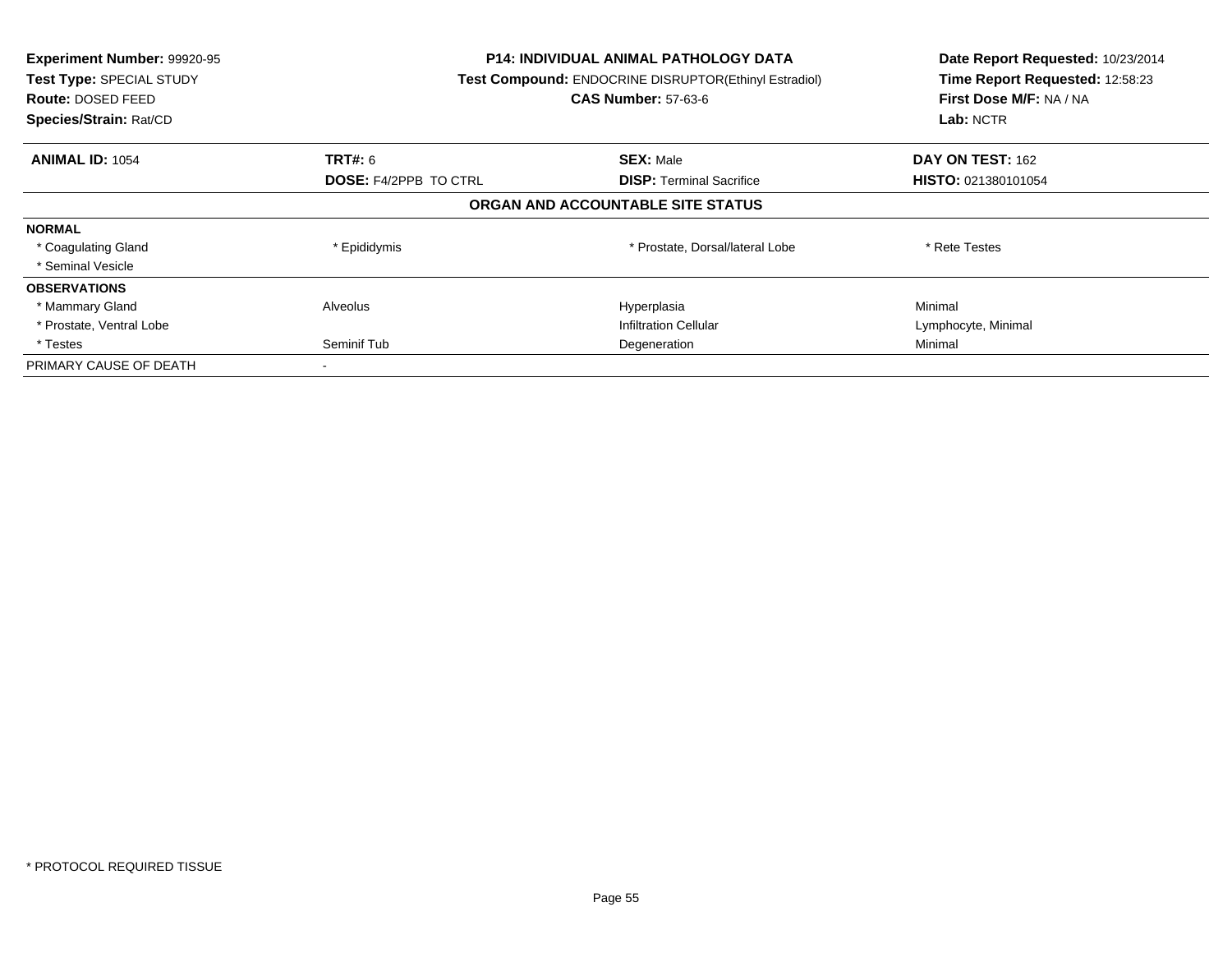| <b>Experiment Number: 99920-95</b><br>Test Type: SPECIAL STUDY<br>Route: DOSED FEED<br><b>Species/Strain: Rat/CD</b> |                              | <b>P14: INDIVIDUAL ANIMAL PATHOLOGY DATA</b><br>Test Compound: ENDOCRINE DISRUPTOR(Ethinyl Estradiol)<br><b>CAS Number: 57-63-6</b> | Date Report Requested: 10/23/2014<br>Time Report Requested: 12:58:23<br>First Dose M/F: NA / NA<br>Lab: NCTR |
|----------------------------------------------------------------------------------------------------------------------|------------------------------|-------------------------------------------------------------------------------------------------------------------------------------|--------------------------------------------------------------------------------------------------------------|
| <b>ANIMAL ID: 1055</b>                                                                                               | <b>TRT#: 6</b>               | <b>SEX: Male</b>                                                                                                                    | DAY ON TEST: 162                                                                                             |
|                                                                                                                      | <b>DOSE: F4/2PPB TO CTRL</b> | <b>DISP:</b> Terminal Sacrifice                                                                                                     | HISTO: 021380101055                                                                                          |
|                                                                                                                      |                              | ORGAN AND ACCOUNTABLE SITE STATUS                                                                                                   |                                                                                                              |
| <b>NORMAL</b>                                                                                                        |                              |                                                                                                                                     |                                                                                                              |
| * Coagulating Gland                                                                                                  | * Epididymis                 | * Mammary Gland                                                                                                                     | * Prostate, Dorsal/lateral Lobe                                                                              |
| * Seminal Vesicle                                                                                                    | * Testes                     |                                                                                                                                     |                                                                                                              |
| <b>INSUFFICIENT TISSUE</b>                                                                                           |                              |                                                                                                                                     |                                                                                                              |
| * Rete Testes                                                                                                        |                              |                                                                                                                                     |                                                                                                              |
| <b>OBSERVATIONS</b>                                                                                                  |                              |                                                                                                                                     |                                                                                                              |
| * Prostate, Ventral Lobe                                                                                             |                              | <b>Infiltration Cellular</b>                                                                                                        | Lymphocyte, Mild                                                                                             |
| * Rete Testes                                                                                                        |                              |                                                                                                                                     |                                                                                                              |
| Note: No RC/WT attempt per pathologist                                                                               |                              |                                                                                                                                     |                                                                                                              |
| PRIMARY CAUSE OF DEATH                                                                                               |                              |                                                                                                                                     |                                                                                                              |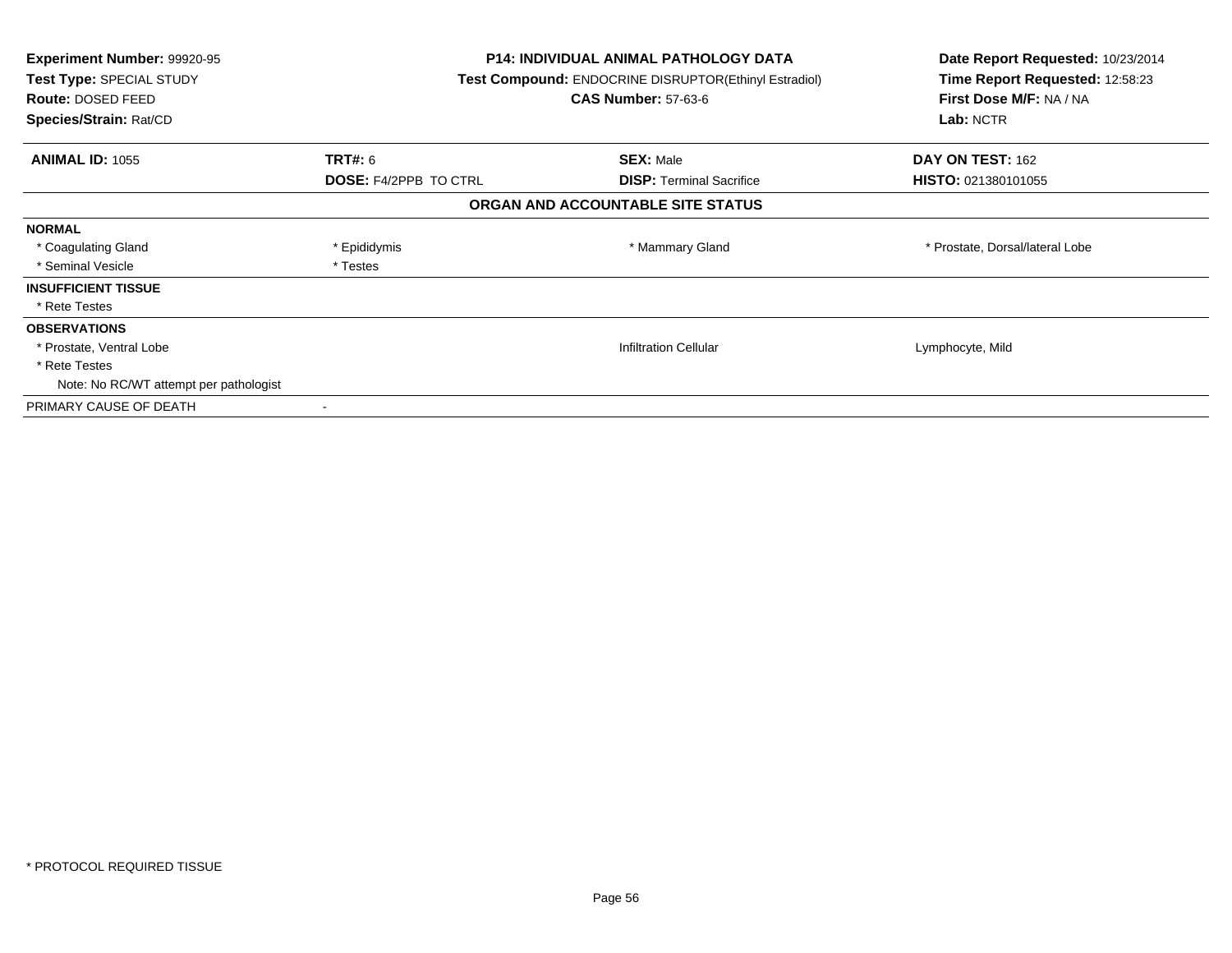| Experiment Number: 99920-95<br>Test Type: SPECIAL STUDY<br><b>Route: DOSED FEED</b><br>Species/Strain: Rat/CD | <b>P14: INDIVIDUAL ANIMAL PATHOLOGY DATA</b><br><b>Test Compound: ENDOCRINE DISRUPTOR(Ethinyl Estradiol)</b><br><b>CAS Number: 57-63-6</b> |                                   | Date Report Requested: 10/23/2014<br>Time Report Requested: 12:58:23<br>First Dose M/F: NA / NA<br>Lab: NCTR |
|---------------------------------------------------------------------------------------------------------------|--------------------------------------------------------------------------------------------------------------------------------------------|-----------------------------------|--------------------------------------------------------------------------------------------------------------|
| <b>ANIMAL ID: 1056</b>                                                                                        | <b>TRT#:</b> 6                                                                                                                             | <b>SEX: Male</b>                  | DAY ON TEST: 162                                                                                             |
|                                                                                                               | <b>DOSE: F4/2PPB TO CTRL</b>                                                                                                               | <b>DISP:</b> Terminal Sacrifice   | <b>HISTO: 021380101056</b>                                                                                   |
|                                                                                                               |                                                                                                                                            | ORGAN AND ACCOUNTABLE SITE STATUS |                                                                                                              |
| <b>NORMAL</b>                                                                                                 |                                                                                                                                            |                                   |                                                                                                              |
| * Epididymis                                                                                                  | * Mammary Gland                                                                                                                            | * Prostate, Dorsal/lateral Lobe   | * Prostate, Ventral Lobe                                                                                     |
| * Rete Testes                                                                                                 | * Seminal Vesicle                                                                                                                          | * Testes                          |                                                                                                              |
| <b>OBSERVATIONS</b>                                                                                           |                                                                                                                                            |                                   |                                                                                                              |
| * Coagulating Gland                                                                                           | Developmental Malformation                                                                                                                 |                                   |                                                                                                              |
| [Developmental Malformation TGLS = 1-2A]                                                                      |                                                                                                                                            |                                   |                                                                                                              |
| PRIMARY CAUSE OF DEATH                                                                                        |                                                                                                                                            |                                   |                                                                                                              |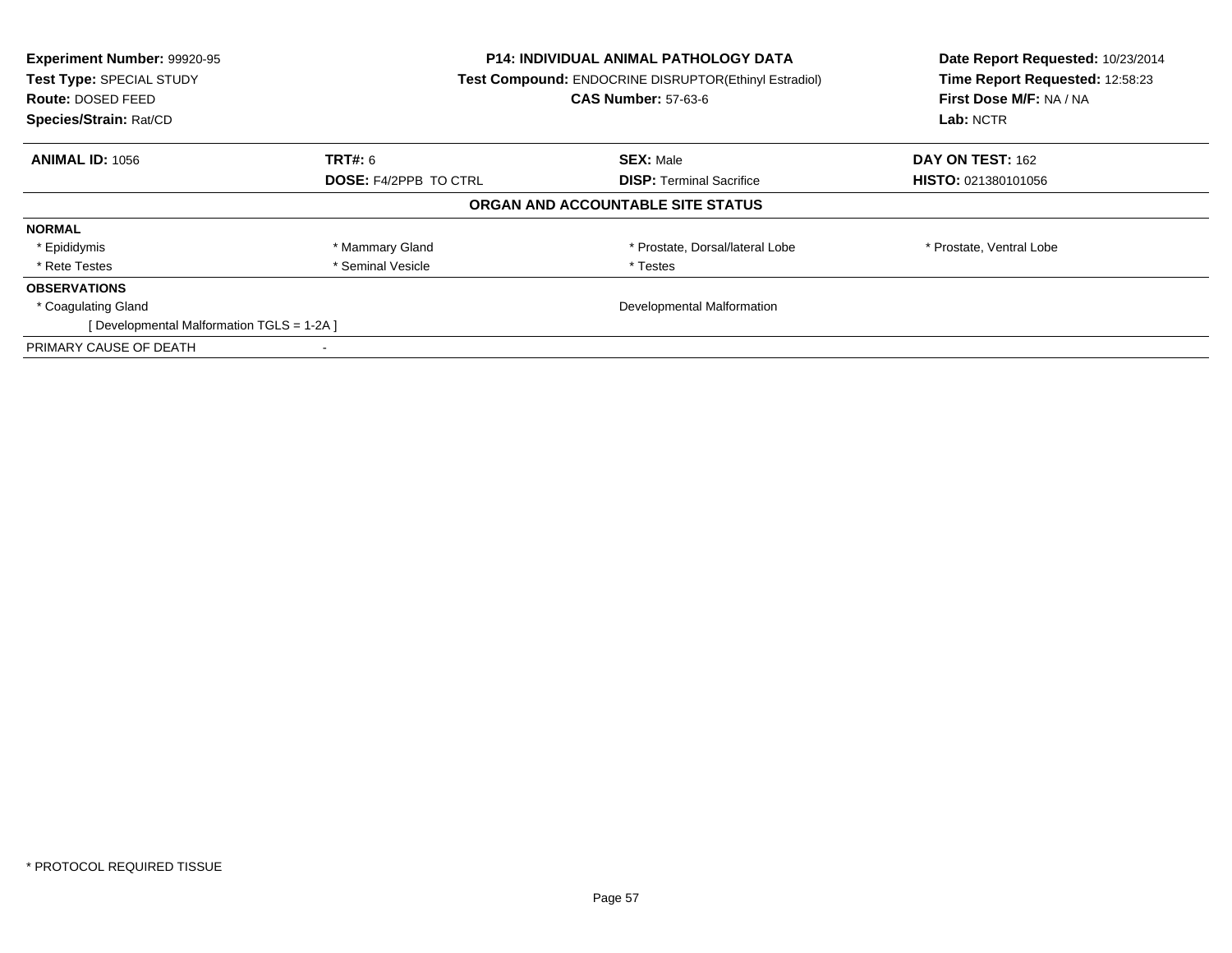| Experiment Number: 99920-95<br>Test Type: SPECIAL STUDY<br>Route: DOSED FEED<br>Species/Strain: Rat/CD | <b>P14: INDIVIDUAL ANIMAL PATHOLOGY DATA</b><br><b>Test Compound: ENDOCRINE DISRUPTOR(Ethinyl Estradiol)</b><br><b>CAS Number: 57-63-6</b> |                                   | Date Report Requested: 10/23/2014<br>Time Report Requested: 12:58:23<br>First Dose M/F: NA / NA<br>Lab: NCTR |
|--------------------------------------------------------------------------------------------------------|--------------------------------------------------------------------------------------------------------------------------------------------|-----------------------------------|--------------------------------------------------------------------------------------------------------------|
| <b>ANIMAL ID: 1057</b>                                                                                 | <b>TRT#: 7</b>                                                                                                                             | <b>SEX: Male</b>                  | DAY ON TEST: 162                                                                                             |
|                                                                                                        | <b>DOSE: F4/10PPB TO CTRL</b>                                                                                                              | <b>DISP:</b> Terminal Sacrifice   | <b>HISTO: 021380101057</b>                                                                                   |
|                                                                                                        |                                                                                                                                            | ORGAN AND ACCOUNTABLE SITE STATUS |                                                                                                              |
| <b>NORMAL</b>                                                                                          |                                                                                                                                            |                                   |                                                                                                              |
| * Epididymis                                                                                           | * Mammary Gland                                                                                                                            | * Prostate, Dorsal/lateral Lobe   | * Prostate, Ventral Lobe                                                                                     |
| * Rete Testes                                                                                          | * Seminal Vesicle                                                                                                                          | * Testes                          |                                                                                                              |
| <b>OBSERVATIONS</b>                                                                                    |                                                                                                                                            |                                   |                                                                                                              |
| * Coagulating Gland                                                                                    | Developmental Malformation                                                                                                                 |                                   |                                                                                                              |
| [Developmental Malformation TGLS = 1-2A]                                                               |                                                                                                                                            |                                   |                                                                                                              |
| PRIMARY CAUSE OF DEATH                                                                                 |                                                                                                                                            |                                   |                                                                                                              |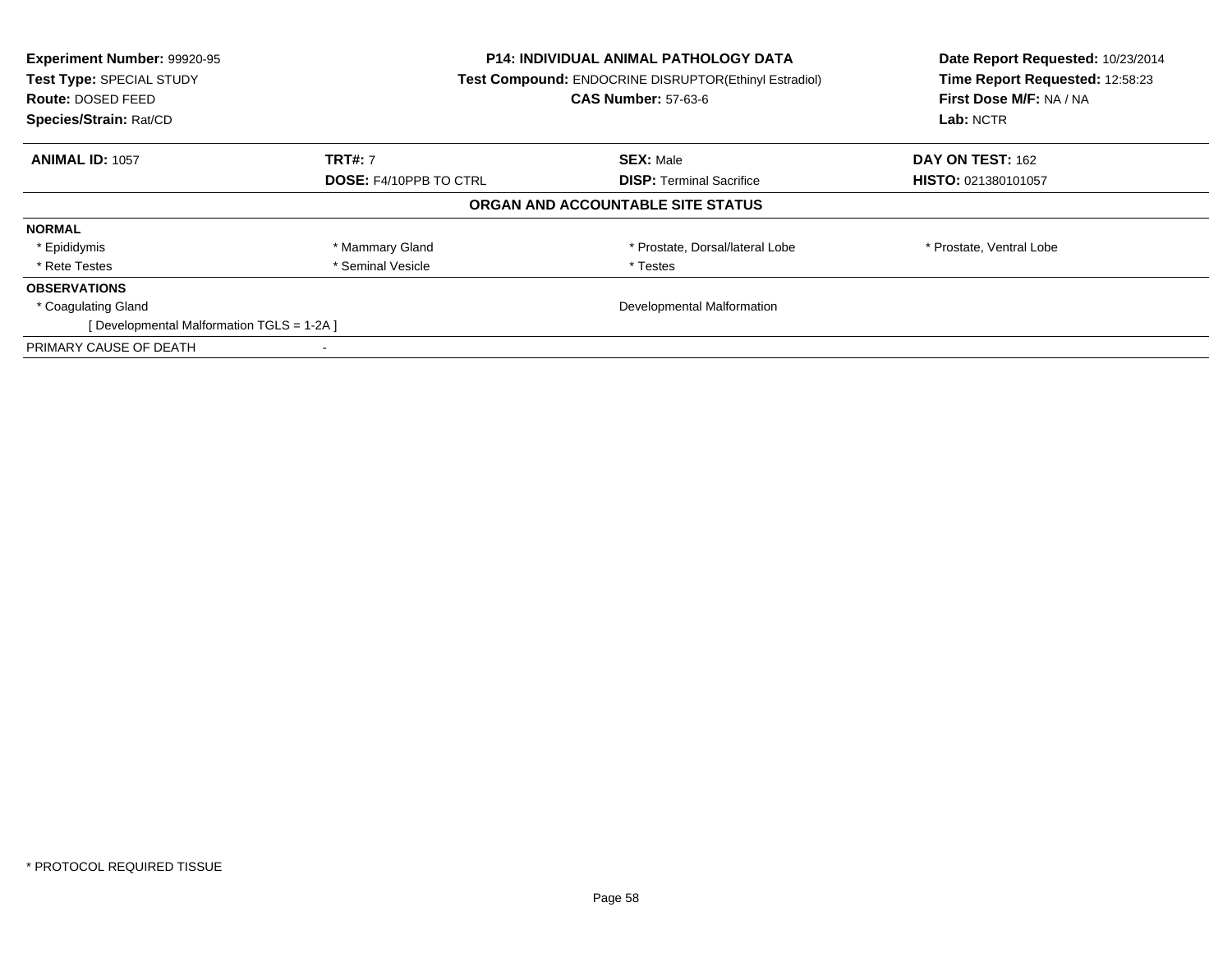| Experiment Number: 99920-95<br>Test Type: SPECIAL STUDY<br><b>Route: DOSED FEED</b><br>Species/Strain: Rat/CD | <b>P14: INDIVIDUAL ANIMAL PATHOLOGY DATA</b><br><b>Test Compound: ENDOCRINE DISRUPTOR(Ethinyl Estradiol)</b><br><b>CAS Number: 57-63-6</b> |                                   | Date Report Requested: 10/23/2014<br>Time Report Requested: 12:58:23<br>First Dose M/F: NA / NA<br>Lab: NCTR |
|---------------------------------------------------------------------------------------------------------------|--------------------------------------------------------------------------------------------------------------------------------------------|-----------------------------------|--------------------------------------------------------------------------------------------------------------|
| <b>ANIMAL ID: 1058</b>                                                                                        | <b>TRT#: 7</b>                                                                                                                             | <b>SEX: Male</b>                  | DAY ON TEST: 162                                                                                             |
|                                                                                                               | <b>DOSE: F4/10PPB TO CTRL</b>                                                                                                              | <b>DISP:</b> Terminal Sacrifice   | <b>HISTO: 021380101058</b>                                                                                   |
|                                                                                                               |                                                                                                                                            | ORGAN AND ACCOUNTABLE SITE STATUS |                                                                                                              |
| <b>NORMAL</b>                                                                                                 |                                                                                                                                            |                                   |                                                                                                              |
| * Coagulating Gland                                                                                           | * Epididymis                                                                                                                               | * Mammary Gland                   | * Prostate, Dorsal/lateral Lobe                                                                              |
| * Prostate, Ventral Lobe                                                                                      | * Rete Testes                                                                                                                              | * Seminal Vesicle                 | * Testes                                                                                                     |
| <b>OBSERVATIONS</b>                                                                                           |                                                                                                                                            |                                   |                                                                                                              |
| * Pituitary Gland                                                                                             | Pars Distalis                                                                                                                              | Cyst                              |                                                                                                              |
| [ Cyst TGLS = $1-3$ ]                                                                                         |                                                                                                                                            |                                   |                                                                                                              |
| PRIMARY CAUSE OF DEATH                                                                                        |                                                                                                                                            |                                   |                                                                                                              |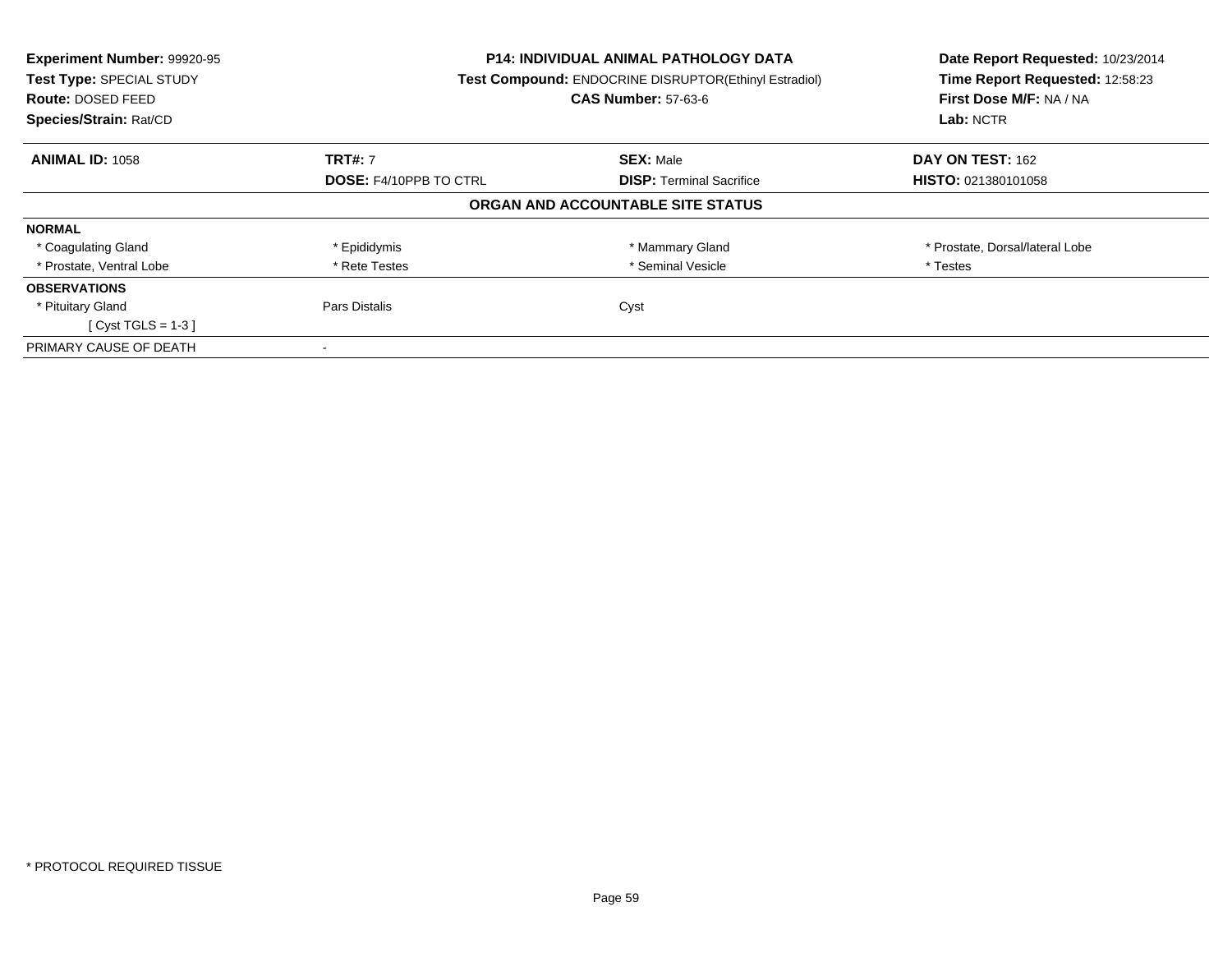| Experiment Number: 99920-95<br>Test Type: SPECIAL STUDY<br><b>Route: DOSED FEED</b><br>Species/Strain: Rat/CD | P14: INDIVIDUAL ANIMAL PATHOLOGY DATA<br>Test Compound: ENDOCRINE DISRUPTOR(Ethinyl Estradiol)<br><b>CAS Number: 57-63-6</b> |                                   | Date Report Requested: 10/23/2014<br>Time Report Requested: 12:58:23<br>First Dose M/F: NA / NA<br>Lab: NCTR |
|---------------------------------------------------------------------------------------------------------------|------------------------------------------------------------------------------------------------------------------------------|-----------------------------------|--------------------------------------------------------------------------------------------------------------|
| <b>ANIMAL ID: 1059</b>                                                                                        | <b>TRT#: 7</b>                                                                                                               | <b>SEX: Male</b>                  | DAY ON TEST: 161                                                                                             |
|                                                                                                               | <b>DOSE: F4/10PPB TO CTRL</b>                                                                                                | <b>DISP:</b> Terminal Sacrifice   | HISTO: 021380101059                                                                                          |
|                                                                                                               |                                                                                                                              | ORGAN AND ACCOUNTABLE SITE STATUS |                                                                                                              |
| <b>NORMAL</b>                                                                                                 |                                                                                                                              |                                   |                                                                                                              |
| * Coagulating Gland                                                                                           | * Epididymis                                                                                                                 | * Prostate, Dorsal/lateral Lobe   | * Rete Testes                                                                                                |
| * Seminal Vesicle                                                                                             | * Testes                                                                                                                     |                                   |                                                                                                              |
| <b>OBSERVATIONS</b>                                                                                           |                                                                                                                              |                                   |                                                                                                              |
| * Mammary Gland                                                                                               | Duct                                                                                                                         | Hyperplasia                       | Minimal                                                                                                      |
| * Prostate, Ventral Lobe                                                                                      | <b>Infiltration Cellular</b>                                                                                                 |                                   | Lymphocyte, Minimal                                                                                          |
| PRIMARY CAUSE OF DEATH                                                                                        |                                                                                                                              |                                   |                                                                                                              |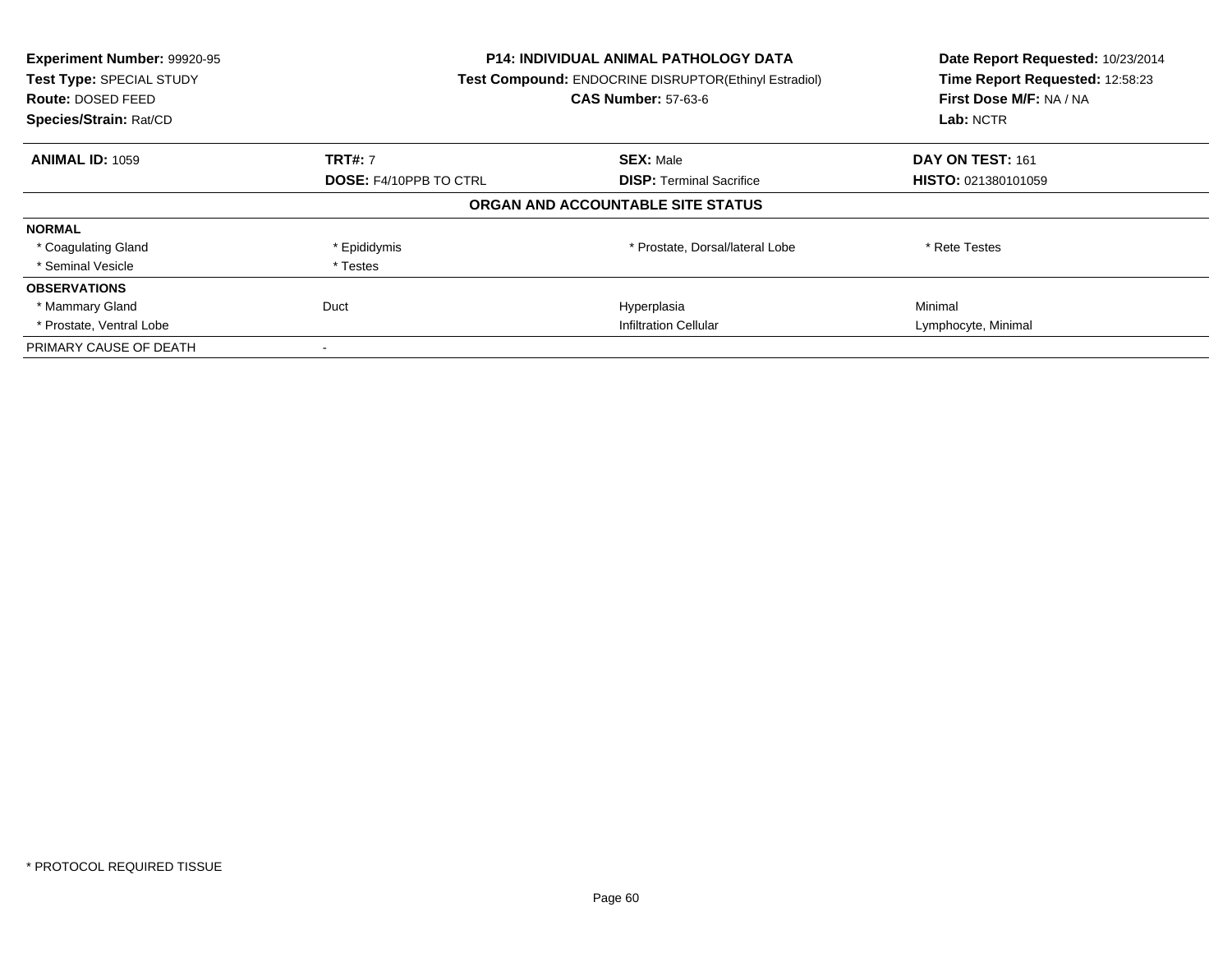| <b>Experiment Number: 99920-95</b><br>Test Type: SPECIAL STUDY<br><b>Route: DOSED FEED</b><br>Species/Strain: Rat/CD |                               | <b>P14: INDIVIDUAL ANIMAL PATHOLOGY DATA</b><br>Test Compound: ENDOCRINE DISRUPTOR(Ethinyl Estradiol)<br><b>CAS Number: 57-63-6</b> | Date Report Requested: 10/23/2014<br>Time Report Requested: 12:58:23<br>First Dose M/F: NA / NA<br>Lab: NCTR |
|----------------------------------------------------------------------------------------------------------------------|-------------------------------|-------------------------------------------------------------------------------------------------------------------------------------|--------------------------------------------------------------------------------------------------------------|
| <b>ANIMAL ID: 1060</b>                                                                                               | <b>TRT#: 7</b>                | <b>SEX: Male</b>                                                                                                                    | DAY ON TEST: 161                                                                                             |
|                                                                                                                      | <b>DOSE: F4/10PPB TO CTRL</b> | <b>DISP:</b> Terminal Sacrifice                                                                                                     | <b>HISTO: 021380101060</b>                                                                                   |
|                                                                                                                      |                               | ORGAN AND ACCOUNTABLE SITE STATUS                                                                                                   |                                                                                                              |
| <b>NORMAL</b>                                                                                                        |                               |                                                                                                                                     |                                                                                                              |
| * Epididymis                                                                                                         | * Rete Testes                 | * Seminal Vesicle                                                                                                                   | * Testes                                                                                                     |
| <b>OBSERVATIONS</b>                                                                                                  |                               |                                                                                                                                     |                                                                                                              |
| * Coagulating Gland                                                                                                  |                               | Developmental Malformation                                                                                                          |                                                                                                              |
| [ Developmental Malformation TGLS = 2-2A ]                                                                           |                               |                                                                                                                                     |                                                                                                              |
| * Mammary Gland                                                                                                      | Alveolus                      | Hyperplasia                                                                                                                         | Mild                                                                                                         |
| * Prostate, Dorsal/Lateral Lobe                                                                                      |                               | Inflammation                                                                                                                        | Suppurative, Mild                                                                                            |
| [Inflammation TGLS = $1-1$ ]                                                                                         |                               |                                                                                                                                     |                                                                                                              |
| * Prostate, Ventral Lobe                                                                                             |                               | <b>Infiltration Cellular</b>                                                                                                        | Lymphocyte, Mild                                                                                             |
| PRIMARY CAUSE OF DEATH                                                                                               |                               |                                                                                                                                     |                                                                                                              |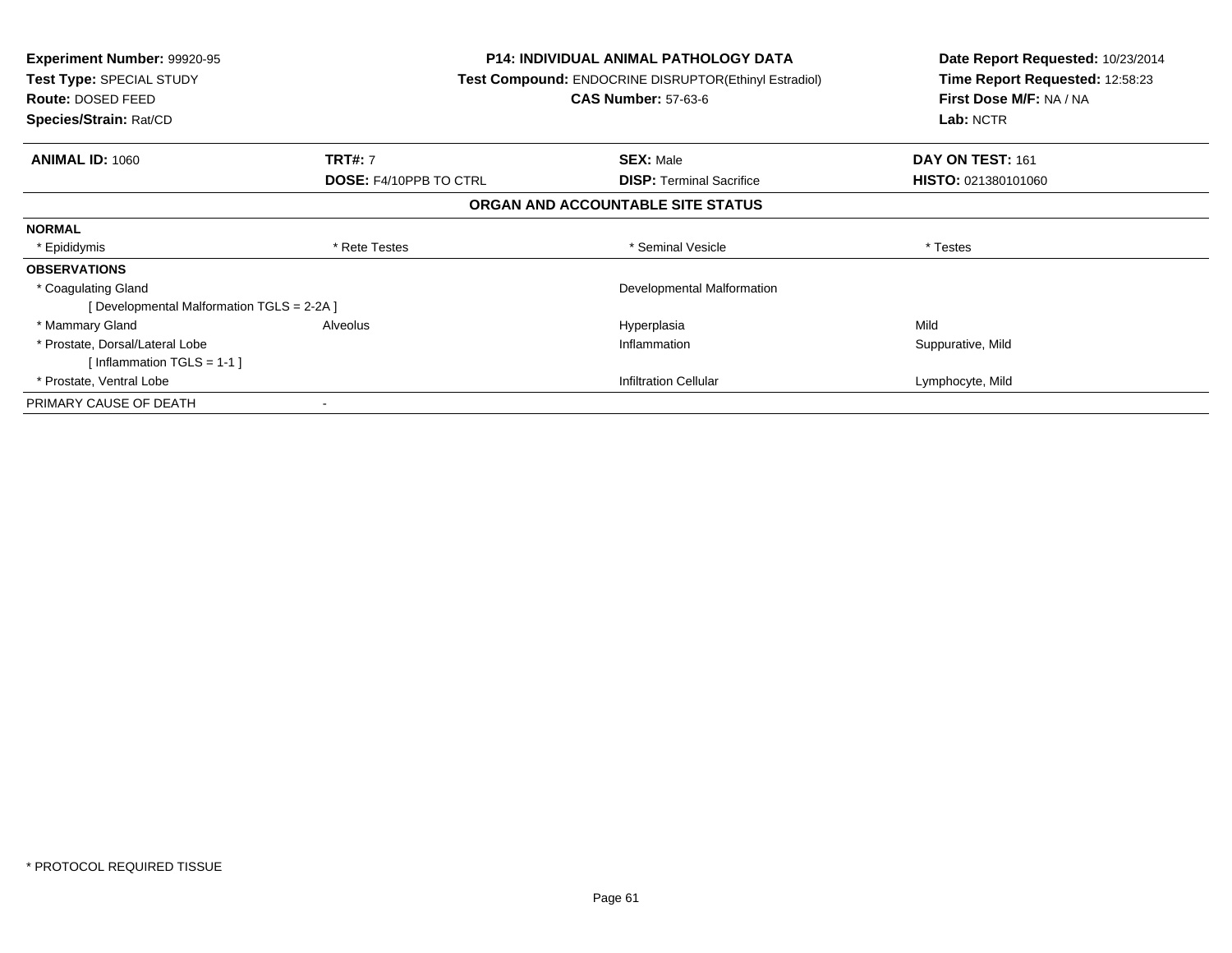| Experiment Number: 99920-95<br>Test Type: SPECIAL STUDY | <b>P14: INDIVIDUAL ANIMAL PATHOLOGY DATA</b><br>Test Compound: ENDOCRINE DISRUPTOR(Ethinyl Estradiol) |                                   | Date Report Requested: 10/23/2014<br>Time Report Requested: 12:58:23 |
|---------------------------------------------------------|-------------------------------------------------------------------------------------------------------|-----------------------------------|----------------------------------------------------------------------|
| Route: DOSED FEED                                       |                                                                                                       | <b>CAS Number: 57-63-6</b>        | First Dose M/F: NA / NA                                              |
| Species/Strain: Rat/CD                                  |                                                                                                       |                                   | Lab: NCTR                                                            |
| <b>ANIMAL ID: 1061</b>                                  | <b>TRT#: 7</b>                                                                                        | <b>SEX: Male</b>                  | DAY ON TEST: 160                                                     |
|                                                         | <b>DOSE: F4/10PPB TO CTRL</b><br><b>DISP:</b> Terminal Sacrifice                                      | <b>HISTO: 021380101061</b>        |                                                                      |
|                                                         |                                                                                                       | ORGAN AND ACCOUNTABLE SITE STATUS |                                                                      |
| <b>NORMAL</b>                                           |                                                                                                       |                                   |                                                                      |
| * Coagulating Gland                                     | * Epididymis                                                                                          | * Mammary Gland                   | * Prostate, Dorsal/lateral Lobe                                      |
| * Rete Testes                                           | * Seminal Vesicle                                                                                     | * Testes                          |                                                                      |
| <b>OBSERVATIONS</b>                                     |                                                                                                       |                                   |                                                                      |
| * Prostate, Ventral Lobe                                |                                                                                                       | <b>Infiltration Cellular</b>      | Lymphocyte, Mild                                                     |
| PRIMARY CAUSE OF DEATH                                  |                                                                                                       |                                   |                                                                      |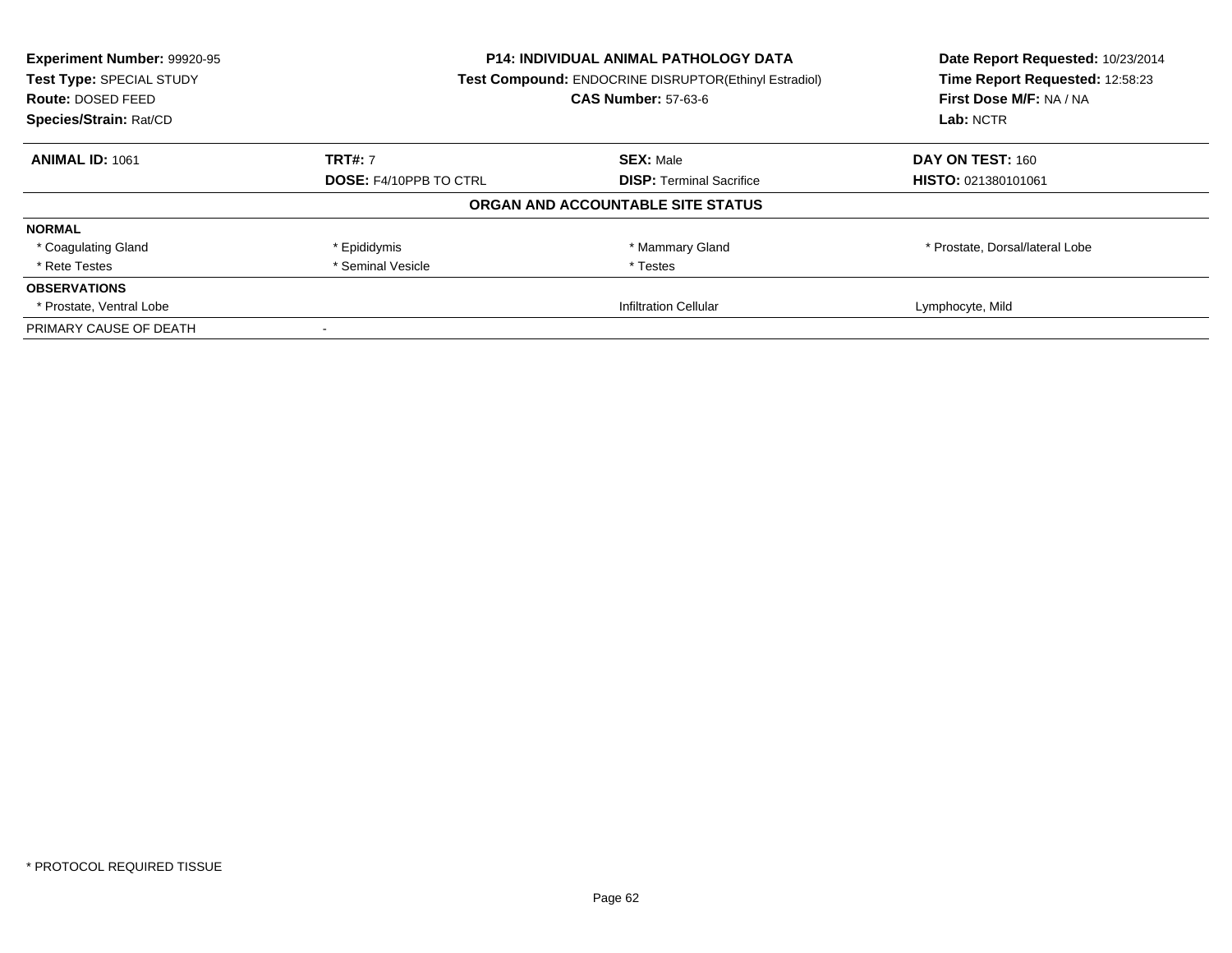| Experiment Number: 99920-95<br>Test Type: SPECIAL STUDY<br><b>Route: DOSED FEED</b><br>Species/Strain: Rat/CD |                               | <b>P14: INDIVIDUAL ANIMAL PATHOLOGY DATA</b><br>Test Compound: ENDOCRINE DISRUPTOR(Ethinyl Estradiol)<br><b>CAS Number: 57-63-6</b> | Date Report Requested: 10/23/2014<br>Time Report Requested: 12:58:23<br>First Dose M/F: NA / NA<br>Lab: NCTR |
|---------------------------------------------------------------------------------------------------------------|-------------------------------|-------------------------------------------------------------------------------------------------------------------------------------|--------------------------------------------------------------------------------------------------------------|
| <b>ANIMAL ID: 1062</b>                                                                                        | <b>TRT#: 8</b>                | <b>SEX: Male</b>                                                                                                                    | DAY ON TEST: 162                                                                                             |
|                                                                                                               | <b>DOSE: F4/50PPB TO CTRL</b> | <b>DISP: Terminal Sacrifice</b>                                                                                                     | HISTO: 021380101062                                                                                          |
|                                                                                                               |                               | ORGAN AND ACCOUNTABLE SITE STATUS                                                                                                   |                                                                                                              |
| <b>NORMAL</b>                                                                                                 |                               |                                                                                                                                     |                                                                                                              |
| * Adrenal Cortex                                                                                              | * Adrenal Medulla             | * Bone                                                                                                                              | * Bone Marrow                                                                                                |
| * Coagulating Gland                                                                                           | * Epididymis                  | * Kidney                                                                                                                            | * Pituitary Gland                                                                                            |
| * Prostate, Dorsal/lateral Lobe                                                                               | * Rete Testes                 | * Seminal Vesicle                                                                                                                   | * Spleen                                                                                                     |
| * Testes                                                                                                      | * Thymus                      |                                                                                                                                     |                                                                                                              |
| <b>OBSERVATIONS</b>                                                                                           |                               |                                                                                                                                     |                                                                                                              |
| * Coagulat GI                                                                                                 |                               |                                                                                                                                     |                                                                                                              |
| Note: TGL 1 - NCL                                                                                             |                               |                                                                                                                                     |                                                                                                              |
| * Liver                                                                                                       |                               | Inflammation                                                                                                                        | Chronic Active, Minimal                                                                                      |
| * Mammary Gland                                                                                               | Alveolus                      | Hyperplasia                                                                                                                         | Mild                                                                                                         |
| * Prostate, Ventral Lobe                                                                                      |                               | <b>Infiltration Cellular</b>                                                                                                        | Lymphocyte, Mild                                                                                             |
| * Thyroid Gland                                                                                               |                               | Cyst                                                                                                                                | Squamous                                                                                                     |
| PRIMARY CAUSE OF DEATH                                                                                        |                               |                                                                                                                                     |                                                                                                              |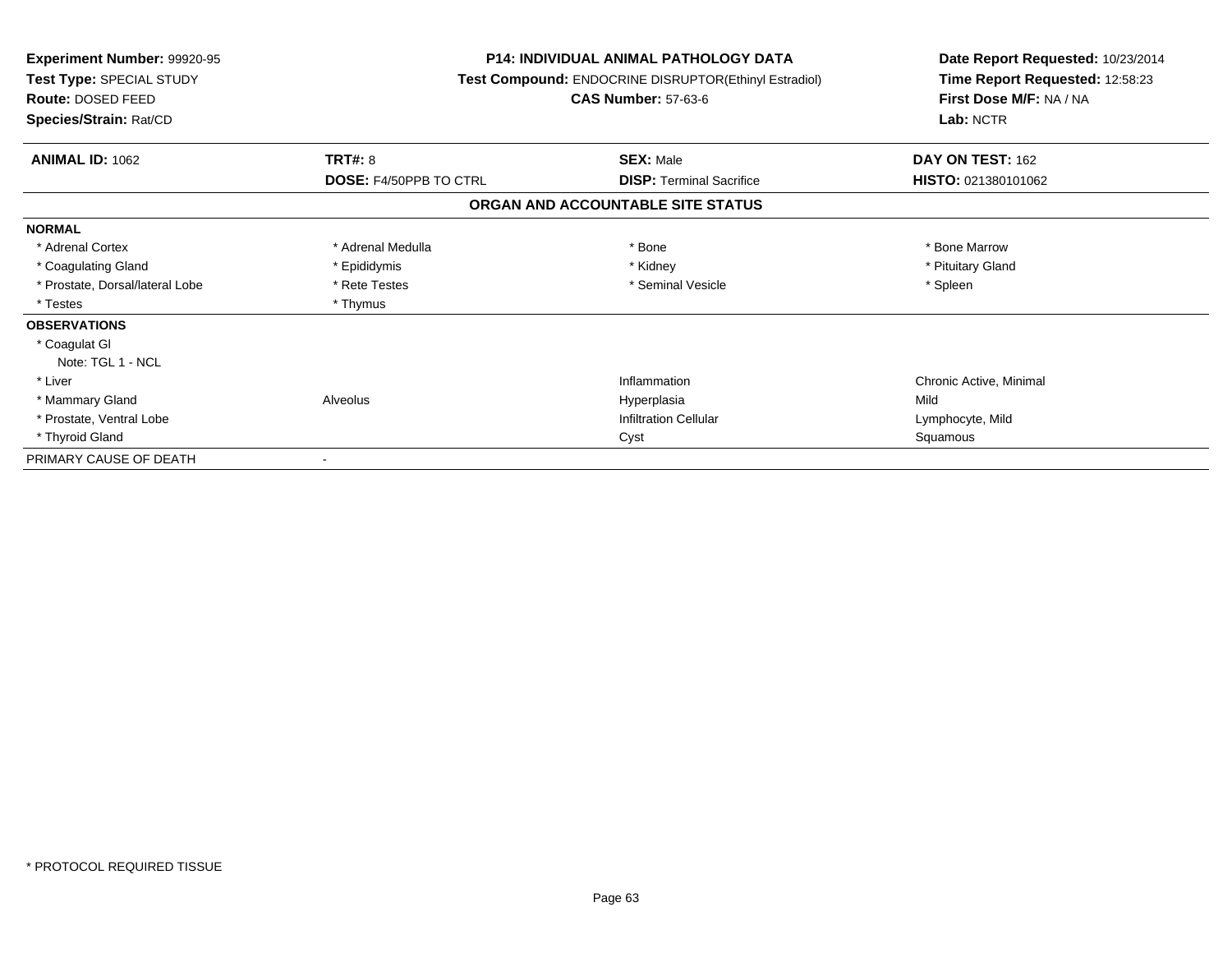| <b>Experiment Number: 99920-95</b><br>Test Type: SPECIAL STUDY<br>Route: DOSED FEED<br>Species/Strain: Rat/CD |                               | <b>P14: INDIVIDUAL ANIMAL PATHOLOGY DATA</b><br>Test Compound: ENDOCRINE DISRUPTOR(Ethinyl Estradiol)<br><b>CAS Number: 57-63-6</b> | Date Report Requested: 10/23/2014<br>Time Report Requested: 12:58:23<br>First Dose M/F: NA / NA<br>Lab: NCTR |
|---------------------------------------------------------------------------------------------------------------|-------------------------------|-------------------------------------------------------------------------------------------------------------------------------------|--------------------------------------------------------------------------------------------------------------|
| <b>ANIMAL ID: 1063</b>                                                                                        | <b>TRT#: 8</b>                | <b>SEX: Male</b>                                                                                                                    | DAY ON TEST: 162                                                                                             |
|                                                                                                               | <b>DOSE: F4/50PPB TO CTRL</b> | <b>DISP:</b> Terminal Sacrifice<br>ORGAN AND ACCOUNTABLE SITE STATUS                                                                | HISTO: 021380101063                                                                                          |
| <b>NORMAL</b>                                                                                                 |                               |                                                                                                                                     |                                                                                                              |
| * Adrenal Cortex                                                                                              | * Adrenal Medulla             | * Bone                                                                                                                              | * Bone Marrow                                                                                                |
| * Epididymis                                                                                                  | * Mammary Gland               | * Pituitary Gland                                                                                                                   | * Prostate, Dorsal/lateral Lobe                                                                              |
| * Prostate, Ventral Lobe                                                                                      | * Rete Testes                 | * Seminal Vesicle                                                                                                                   | * Spleen                                                                                                     |
| * Testes                                                                                                      | * Thymus                      | * Thyroid Gland                                                                                                                     |                                                                                                              |
| <b>OBSERVATIONS</b>                                                                                           |                               |                                                                                                                                     |                                                                                                              |
| * Coagulating Gland                                                                                           | <b>Bilateral</b>              | Developmental Malformation                                                                                                          |                                                                                                              |
| [ Developmental Malformation TGLS = 1-2A ]                                                                    |                               |                                                                                                                                     |                                                                                                              |
| * Kidney                                                                                                      | <b>Renal Tubule</b>           | <b>Dilatation</b>                                                                                                                   | Minimal                                                                                                      |
| * Liver                                                                                                       | <b>Bile Duct</b>              | Hyperplasia                                                                                                                         | Minimal                                                                                                      |
|                                                                                                               |                               | Inflammation                                                                                                                        | Chronic Active, Mild                                                                                         |
| PRIMARY CAUSE OF DEATH                                                                                        |                               |                                                                                                                                     |                                                                                                              |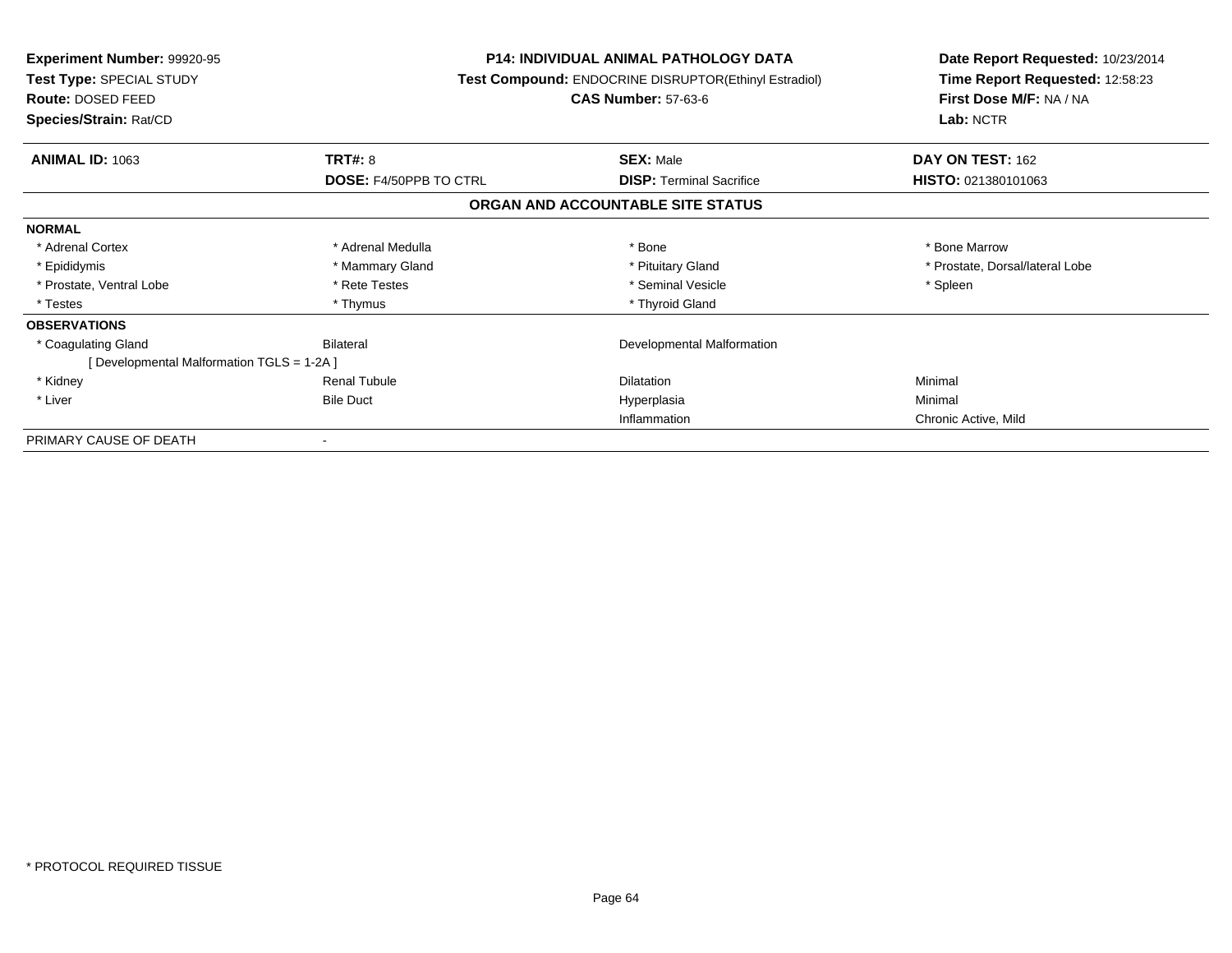| <b>Experiment Number: 99920-95</b><br>Test Type: SPECIAL STUDY<br><b>Route: DOSED FEED</b><br>Species/Strain: Rat/CD |                                 | <b>P14: INDIVIDUAL ANIMAL PATHOLOGY DATA</b><br><b>Test Compound: ENDOCRINE DISRUPTOR(Ethinyl Estradiol)</b><br><b>CAS Number: 57-63-6</b> | Date Report Requested: 10/23/2014<br>Time Report Requested: 12:58:23<br>First Dose M/F: NA / NA<br>Lab: NCTR |
|----------------------------------------------------------------------------------------------------------------------|---------------------------------|--------------------------------------------------------------------------------------------------------------------------------------------|--------------------------------------------------------------------------------------------------------------|
| <b>ANIMAL ID: 1064</b>                                                                                               | <b>TRT#: 8</b>                  | <b>SEX: Male</b>                                                                                                                           | DAY ON TEST: 161                                                                                             |
|                                                                                                                      | <b>DOSE: F4/50PPB TO CTRL</b>   | <b>DISP: Terminal Sacrifice</b>                                                                                                            | HISTO: 021380101064                                                                                          |
|                                                                                                                      |                                 | ORGAN AND ACCOUNTABLE SITE STATUS                                                                                                          |                                                                                                              |
| <b>NORMAL</b>                                                                                                        |                                 |                                                                                                                                            |                                                                                                              |
| * Adrenal Cortex                                                                                                     | * Adrenal Medulla               | * Bone                                                                                                                                     | * Bone Marrow                                                                                                |
| * Coagulating Gland                                                                                                  | * Epididymis                    | * Kidney                                                                                                                                   | * Mammary Gland                                                                                              |
| * Pituitary Gland                                                                                                    | * Prostate, Dorsal/lateral Lobe | * Rete Testes                                                                                                                              | * Seminal Vesicle                                                                                            |
| * Spleen                                                                                                             | * Testes                        | * Thymus                                                                                                                                   | * Thyroid Gland                                                                                              |
| <b>OBSERVATIONS</b>                                                                                                  |                                 |                                                                                                                                            |                                                                                                              |
| * Liver                                                                                                              |                                 | Inflammation                                                                                                                               | Chronic Active, Minimal                                                                                      |
| * Prostate, Ventral Lobe                                                                                             |                                 | <b>Infiltration Cellular</b>                                                                                                               | Lymphocyte, Minimal                                                                                          |
| PRIMARY CAUSE OF DEATH                                                                                               |                                 |                                                                                                                                            |                                                                                                              |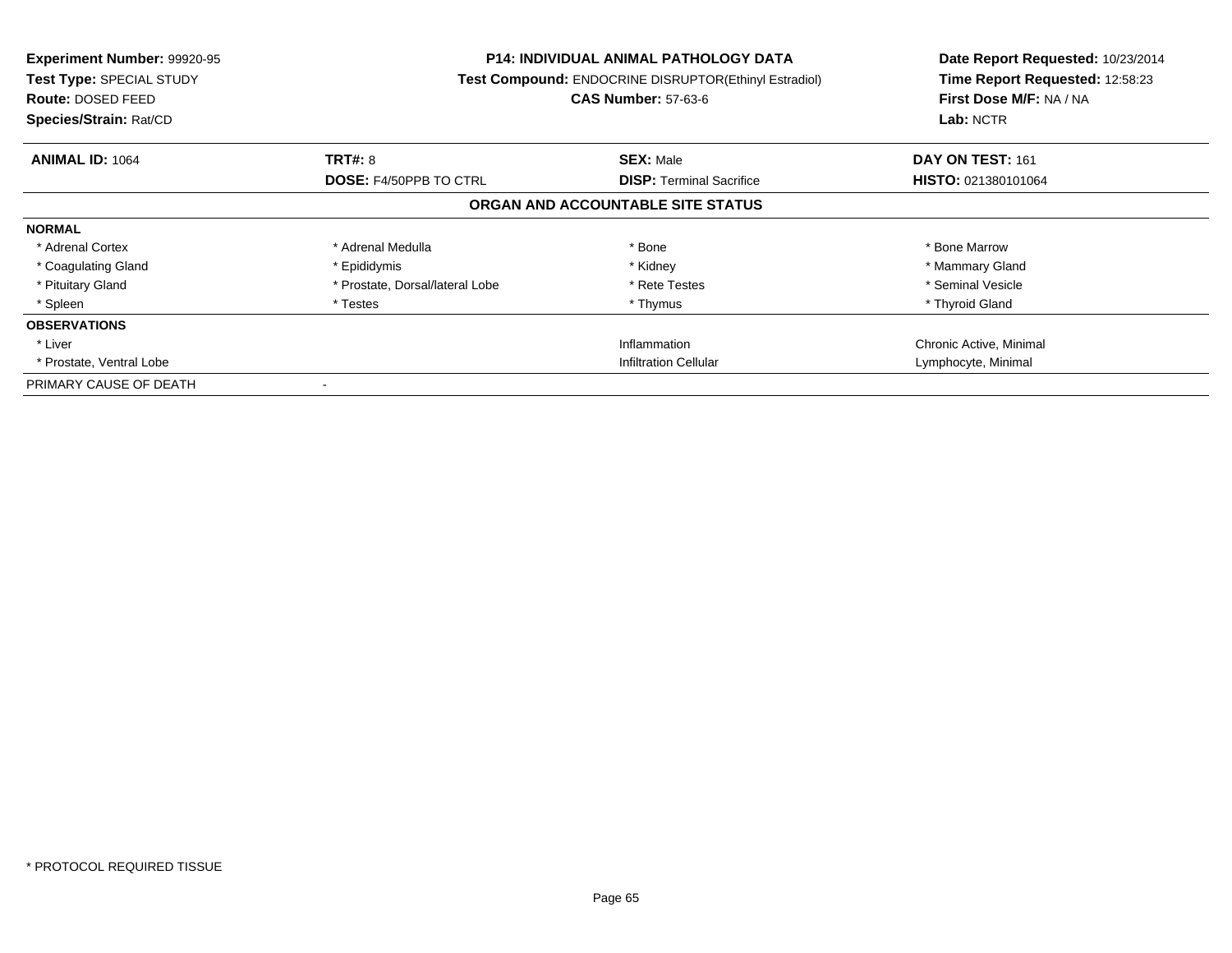| <b>Experiment Number: 99920-95</b><br>Test Type: SPECIAL STUDY<br>Route: DOSED FEED<br>Species/Strain: Rat/CD |                               | <b>P14: INDIVIDUAL ANIMAL PATHOLOGY DATA</b><br>Test Compound: ENDOCRINE DISRUPTOR(Ethinyl Estradiol)<br><b>CAS Number: 57-63-6</b> | Date Report Requested: 10/23/2014<br>Time Report Requested: 12:58:23<br>First Dose M/F: NA / NA<br>Lab: NCTR |
|---------------------------------------------------------------------------------------------------------------|-------------------------------|-------------------------------------------------------------------------------------------------------------------------------------|--------------------------------------------------------------------------------------------------------------|
| <b>ANIMAL ID: 1065</b>                                                                                        | TRT#: 8                       | <b>SEX: Male</b>                                                                                                                    | DAY ON TEST: 161                                                                                             |
|                                                                                                               | <b>DOSE: F4/50PPB TO CTRL</b> | <b>DISP: Terminal Sacrifice</b>                                                                                                     | HISTO: 021380101065                                                                                          |
|                                                                                                               |                               | ORGAN AND ACCOUNTABLE SITE STATUS                                                                                                   |                                                                                                              |
| <b>NORMAL</b>                                                                                                 |                               |                                                                                                                                     |                                                                                                              |
| * Adrenal Cortex                                                                                              | * Adrenal Medulla             | * Bone                                                                                                                              | * Bone Marrow                                                                                                |
| * Coagulating Gland                                                                                           | * Epididymis                  | * Liver                                                                                                                             | * Mammary Gland                                                                                              |
| * Pituitary Gland                                                                                             | * Rete Testes                 | * Seminal Vesicle                                                                                                                   | * Spleen                                                                                                     |
| * Testes                                                                                                      | * Thymus                      | * Thyroid Gland                                                                                                                     |                                                                                                              |
| <b>OBSERVATIONS</b>                                                                                           |                               |                                                                                                                                     |                                                                                                              |
| * Coagulat GI                                                                                                 |                               |                                                                                                                                     |                                                                                                              |
| Note: TGL 1 - NCL                                                                                             |                               |                                                                                                                                     |                                                                                                              |
| * Kidney                                                                                                      | Cortex                        | Cyst                                                                                                                                |                                                                                                              |
|                                                                                                               |                               | <b>Hyaline Droplet</b>                                                                                                              | Minimal                                                                                                      |
| * Prostate, Dorsal/Lateral Lobe                                                                               |                               | Inflammation                                                                                                                        | Suppurative, Minimal                                                                                         |
| * Prostate, Ventral Lobe                                                                                      |                               | <b>Infiltration Cellular</b>                                                                                                        | Lymphocyte, Mild                                                                                             |
| PRIMARY CAUSE OF DEATH                                                                                        |                               |                                                                                                                                     |                                                                                                              |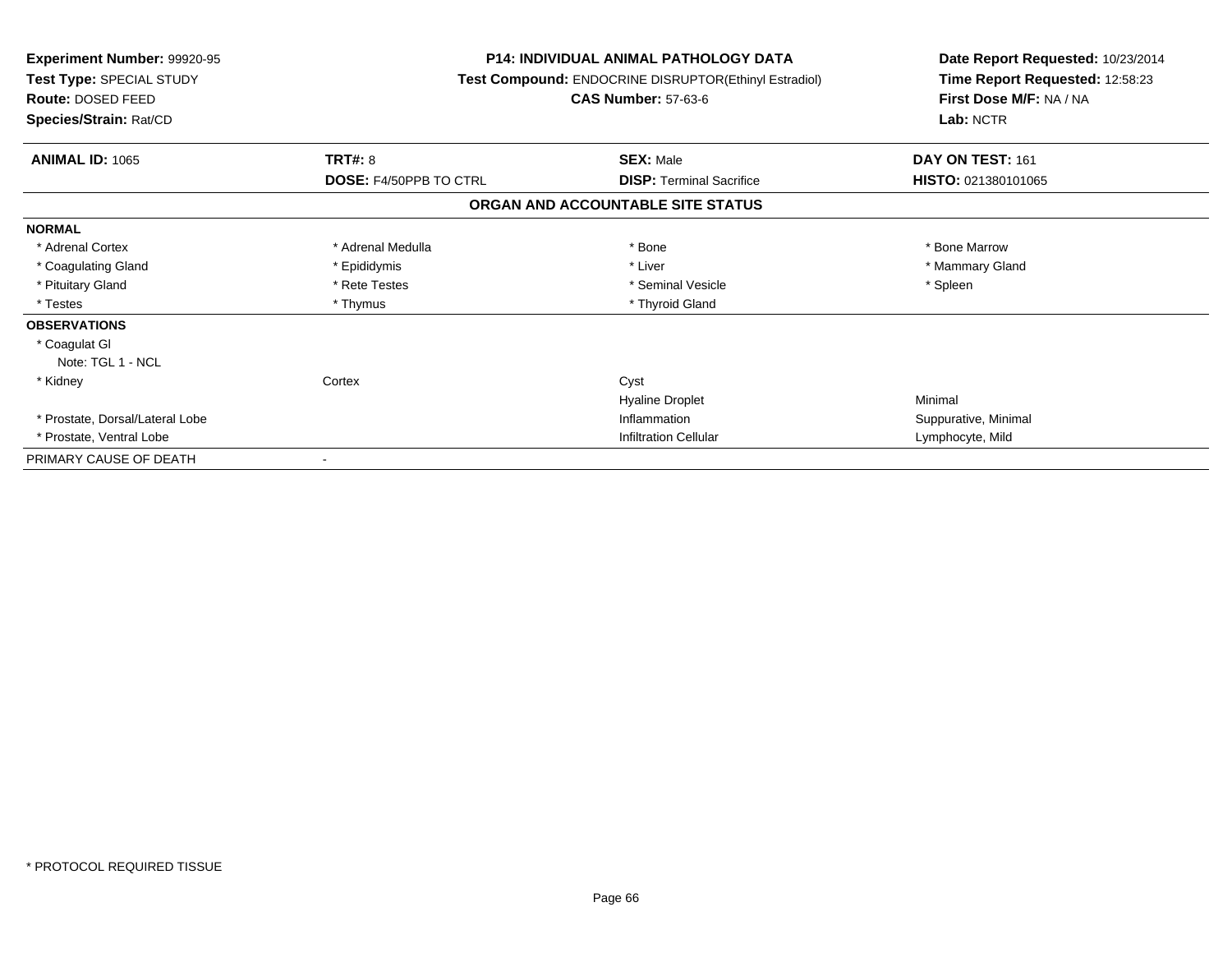| <b>Experiment Number: 99920-95</b><br>Test Type: SPECIAL STUDY<br>Route: DOSED FEED<br>Species/Strain: Rat/CD |                               | <b>P14: INDIVIDUAL ANIMAL PATHOLOGY DATA</b><br>Test Compound: ENDOCRINE DISRUPTOR(Ethinyl Estradiol)<br><b>CAS Number: 57-63-6</b> | Date Report Requested: 10/23/2014<br>Time Report Requested: 12:58:23<br>First Dose M/F: NA / NA<br>Lab: NCTR |  |
|---------------------------------------------------------------------------------------------------------------|-------------------------------|-------------------------------------------------------------------------------------------------------------------------------------|--------------------------------------------------------------------------------------------------------------|--|
| <b>ANIMAL ID: 1066</b>                                                                                        | <b>TRT#: 8</b>                | <b>SEX: Male</b>                                                                                                                    | DAY ON TEST: 160                                                                                             |  |
|                                                                                                               | <b>DOSE: F4/50PPB TO CTRL</b> | <b>DISP:</b> Terminal Sacrifice                                                                                                     | HISTO: 021380101066                                                                                          |  |
|                                                                                                               |                               | ORGAN AND ACCOUNTABLE SITE STATUS                                                                                                   |                                                                                                              |  |
| <b>NORMAL</b>                                                                                                 |                               |                                                                                                                                     |                                                                                                              |  |
| * Adrenal Medulla                                                                                             | * Bone                        | * Bone Marrow                                                                                                                       | * Epididymis                                                                                                 |  |
| * Liver                                                                                                       | * Mammary Gland               | * Pituitary Gland                                                                                                                   | * Prostate, Dorsal/lateral Lobe                                                                              |  |
| * Rete Testes                                                                                                 | * Seminal Vesicle             | * Testes                                                                                                                            | * Thymus                                                                                                     |  |
| * Thyroid Gland                                                                                               |                               |                                                                                                                                     |                                                                                                              |  |
| <b>OBSERVATIONS</b>                                                                                           |                               |                                                                                                                                     |                                                                                                              |  |
| * Adrenal Cortex                                                                                              |                               | Vacuolization Cytoplasmic                                                                                                           | Minimal                                                                                                      |  |
| * Coagulating Gland                                                                                           |                               | Developmental Malformation                                                                                                          |                                                                                                              |  |
| [ Developmental Malformation TGLS = 1-2A ]                                                                    |                               |                                                                                                                                     |                                                                                                              |  |
| * Kidney                                                                                                      | <b>Renal Tubule</b>           | <b>Dilatation</b>                                                                                                                   | Mild                                                                                                         |  |
|                                                                                                               |                               | <b>Hyaline Droplet</b>                                                                                                              | Minimal                                                                                                      |  |
|                                                                                                               |                               | <b>Infiltration Cellular</b>                                                                                                        | Lymphocyte, Minimal                                                                                          |  |
| * Prostate, Ventral Lobe                                                                                      |                               | <b>Infiltration Cellular</b>                                                                                                        | Lymphocyte, Minimal                                                                                          |  |
| * Spleen                                                                                                      |                               | Hyperplasia                                                                                                                         | Lymphoid, Mild                                                                                               |  |
| PRIMARY CAUSE OF DEATH                                                                                        |                               |                                                                                                                                     |                                                                                                              |  |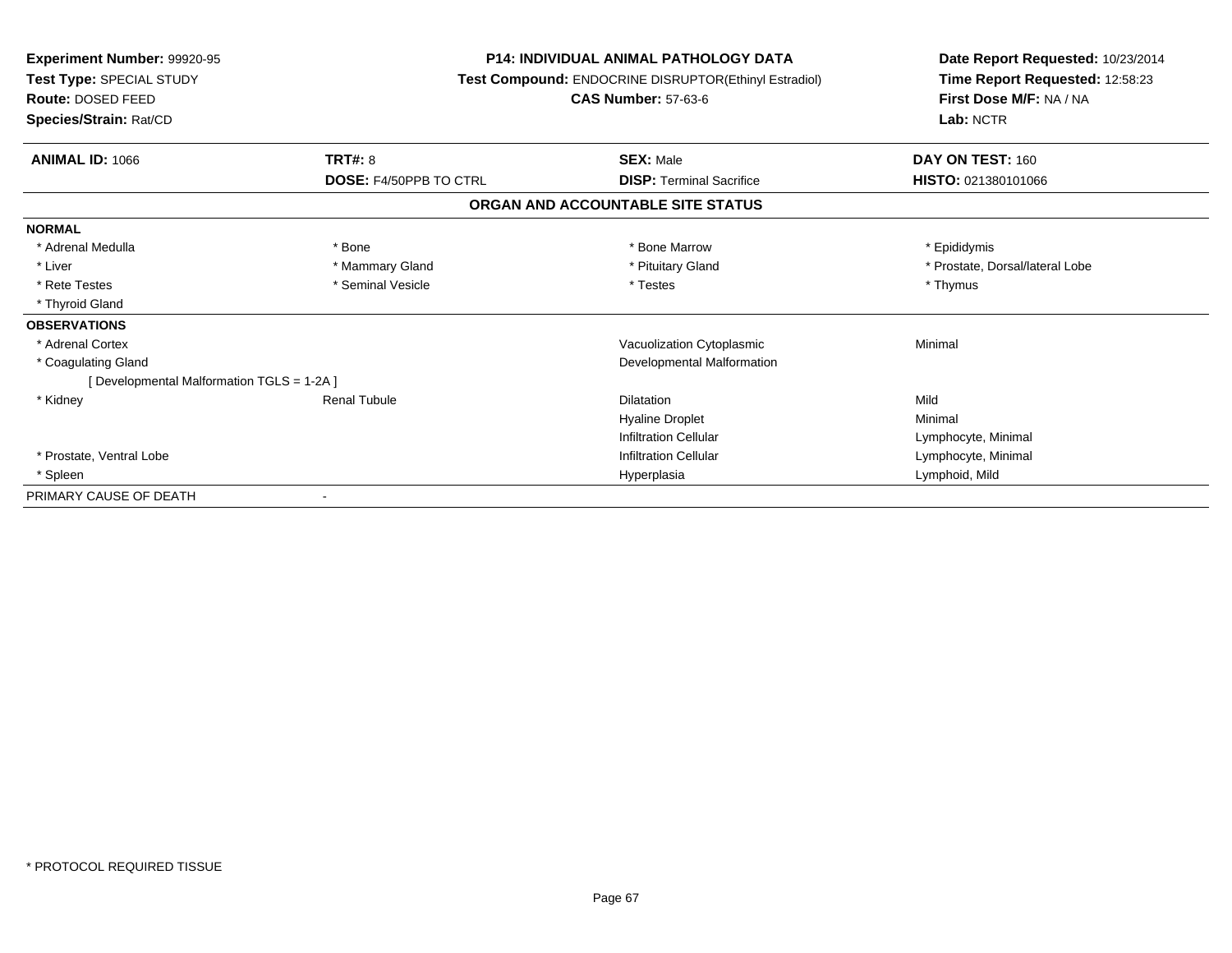| <b>Experiment Number: 99920-95</b><br>Test Type: SPECIAL STUDY<br>Route: DOSED FEED<br>Species/Strain: Rat/CD |                                   | <b>P14: INDIVIDUAL ANIMAL PATHOLOGY DATA</b><br><b>Test Compound: ENDOCRINE DISRUPTOR(Ethinyl Estradiol)</b><br><b>CAS Number: 57-63-6</b> | Date Report Requested: 10/23/2014<br>Time Report Requested: 12:58:23<br>First Dose M/F: NA / NA<br>Lab: NCTR |
|---------------------------------------------------------------------------------------------------------------|-----------------------------------|--------------------------------------------------------------------------------------------------------------------------------------------|--------------------------------------------------------------------------------------------------------------|
| <b>ANIMAL ID: 1089</b>                                                                                        | TRT#: 5                           | <b>SEX: Male</b>                                                                                                                           | DAY ON TEST: 162                                                                                             |
|                                                                                                               | <b>DOSE: F4</b><br><b>CONTROL</b> | <b>DISP:</b> Terminal Sacrifice                                                                                                            | HISTO: 021380101089                                                                                          |
|                                                                                                               |                                   | ORGAN AND ACCOUNTABLE SITE STATUS                                                                                                          |                                                                                                              |
| <b>NORMAL</b>                                                                                                 |                                   |                                                                                                                                            |                                                                                                              |
| * Adrenal Cortex                                                                                              | * Adrenal Medulla                 | * Bone                                                                                                                                     | * Bone Marrow                                                                                                |
| * Epididymis                                                                                                  | * Kidney                          | * Mammary Gland                                                                                                                            | * Pituitary Gland                                                                                            |
| * Prostate, Dorsal/lateral Lobe                                                                               | * Rete Testes                     | * Seminal Vesicle                                                                                                                          | * Spleen                                                                                                     |
| * Testes                                                                                                      | * Thymus                          | * Thyroid Gland                                                                                                                            |                                                                                                              |
| <b>OBSERVATIONS</b>                                                                                           |                                   |                                                                                                                                            |                                                                                                              |
| * Coagulating Gland                                                                                           | Developmental Malformation        |                                                                                                                                            |                                                                                                              |
| [Developmental Malformation TGLS = 1-2A]                                                                      |                                   |                                                                                                                                            |                                                                                                              |
| * Liver                                                                                                       |                                   | Inflammation                                                                                                                               | Chronic Active, Minimal                                                                                      |
| * Prostate, Ventral Lobe                                                                                      |                                   | <b>Infiltration Cellular</b>                                                                                                               | Lymphocyte, Minimal                                                                                          |
| PRIMARY CAUSE OF DEATH                                                                                        |                                   |                                                                                                                                            |                                                                                                              |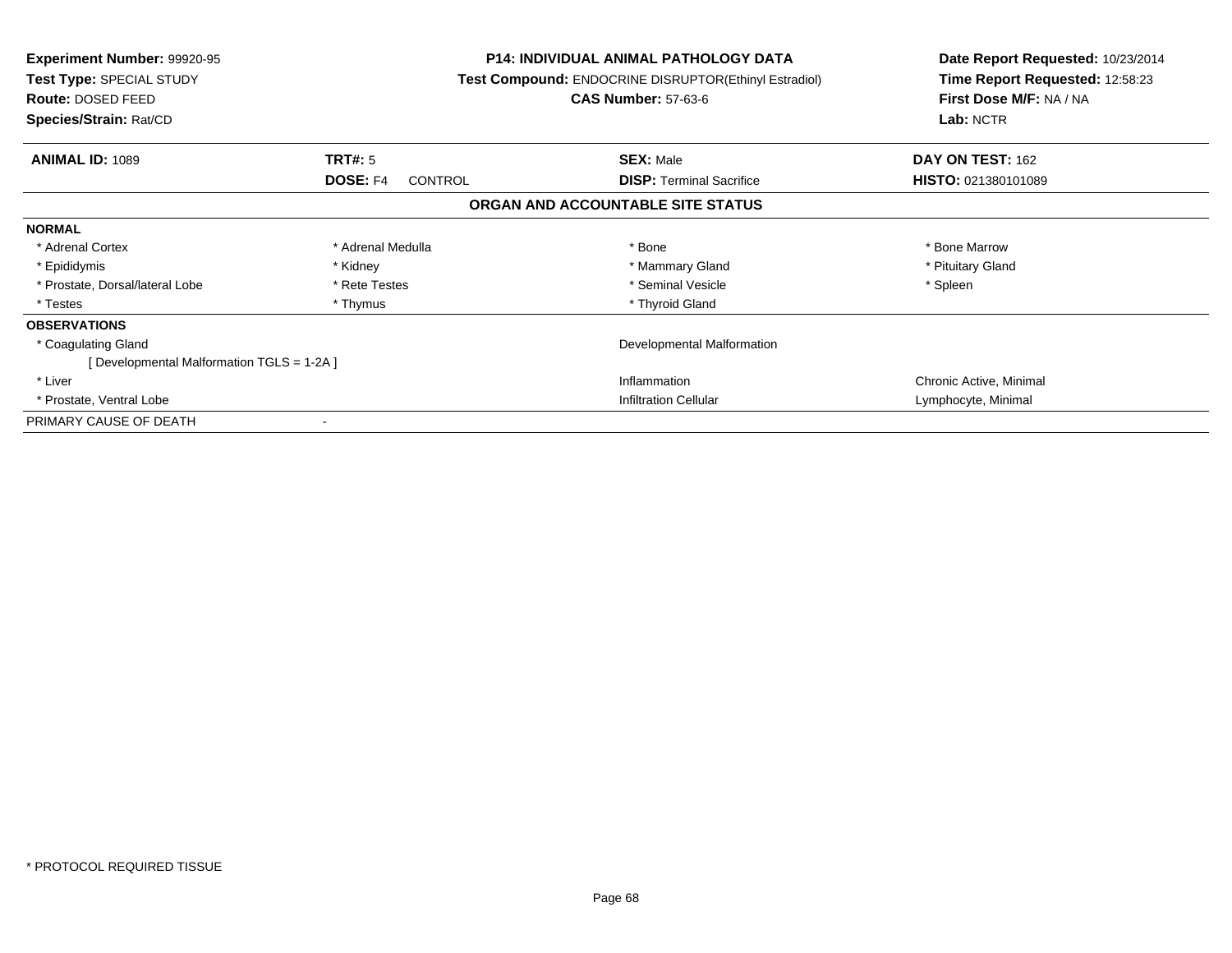| <b>Experiment Number: 99920-95</b><br>Test Type: SPECIAL STUDY<br>Route: DOSED FEED<br>Species/Strain: Rat/CD |                                   | <b>P14: INDIVIDUAL ANIMAL PATHOLOGY DATA</b><br><b>Test Compound: ENDOCRINE DISRUPTOR(Ethinyl Estradiol)</b><br><b>CAS Number: 57-63-6</b> | Date Report Requested: 10/23/2014<br>Time Report Requested: 12:58:23<br>First Dose M/F: NA / NA<br>Lab: NCTR |
|---------------------------------------------------------------------------------------------------------------|-----------------------------------|--------------------------------------------------------------------------------------------------------------------------------------------|--------------------------------------------------------------------------------------------------------------|
| <b>ANIMAL ID: 1090</b>                                                                                        | TRT#: 5                           | <b>SEX: Male</b>                                                                                                                           | DAY ON TEST: 162                                                                                             |
|                                                                                                               | <b>DOSE: F4</b><br><b>CONTROL</b> | <b>DISP:</b> Terminal Sacrifice                                                                                                            | HISTO: 021380101090                                                                                          |
|                                                                                                               |                                   | ORGAN AND ACCOUNTABLE SITE STATUS                                                                                                          |                                                                                                              |
| <b>NORMAL</b>                                                                                                 |                                   |                                                                                                                                            |                                                                                                              |
| * Adrenal Cortex                                                                                              | * Adrenal Medulla                 | * Bone                                                                                                                                     | * Bone Marrow                                                                                                |
| * Epididymis                                                                                                  | * Kidney                          | * Liver                                                                                                                                    | * Mammary Gland                                                                                              |
| * Pituitary Gland                                                                                             | * Rete Testes                     | * Seminal Vesicle                                                                                                                          | * Spleen                                                                                                     |
| * Testes                                                                                                      | * Thymus                          | * Thyroid Gland                                                                                                                            |                                                                                                              |
| <b>OBSERVATIONS</b>                                                                                           |                                   |                                                                                                                                            |                                                                                                              |
| * Coagulating Gland                                                                                           | Developmental Malformation        |                                                                                                                                            |                                                                                                              |
| [Developmental Malformation TGLS = 1-2A]                                                                      |                                   |                                                                                                                                            |                                                                                                              |
| * Prostate, Dorsal/Lateral Lobe                                                                               |                                   | Inflammation                                                                                                                               | Suppurative, Minimal                                                                                         |
| * Prostate, Ventral Lobe                                                                                      |                                   | <b>Infiltration Cellular</b>                                                                                                               | Lymphocyte, Mild                                                                                             |
| PRIMARY CAUSE OF DEATH                                                                                        |                                   |                                                                                                                                            |                                                                                                              |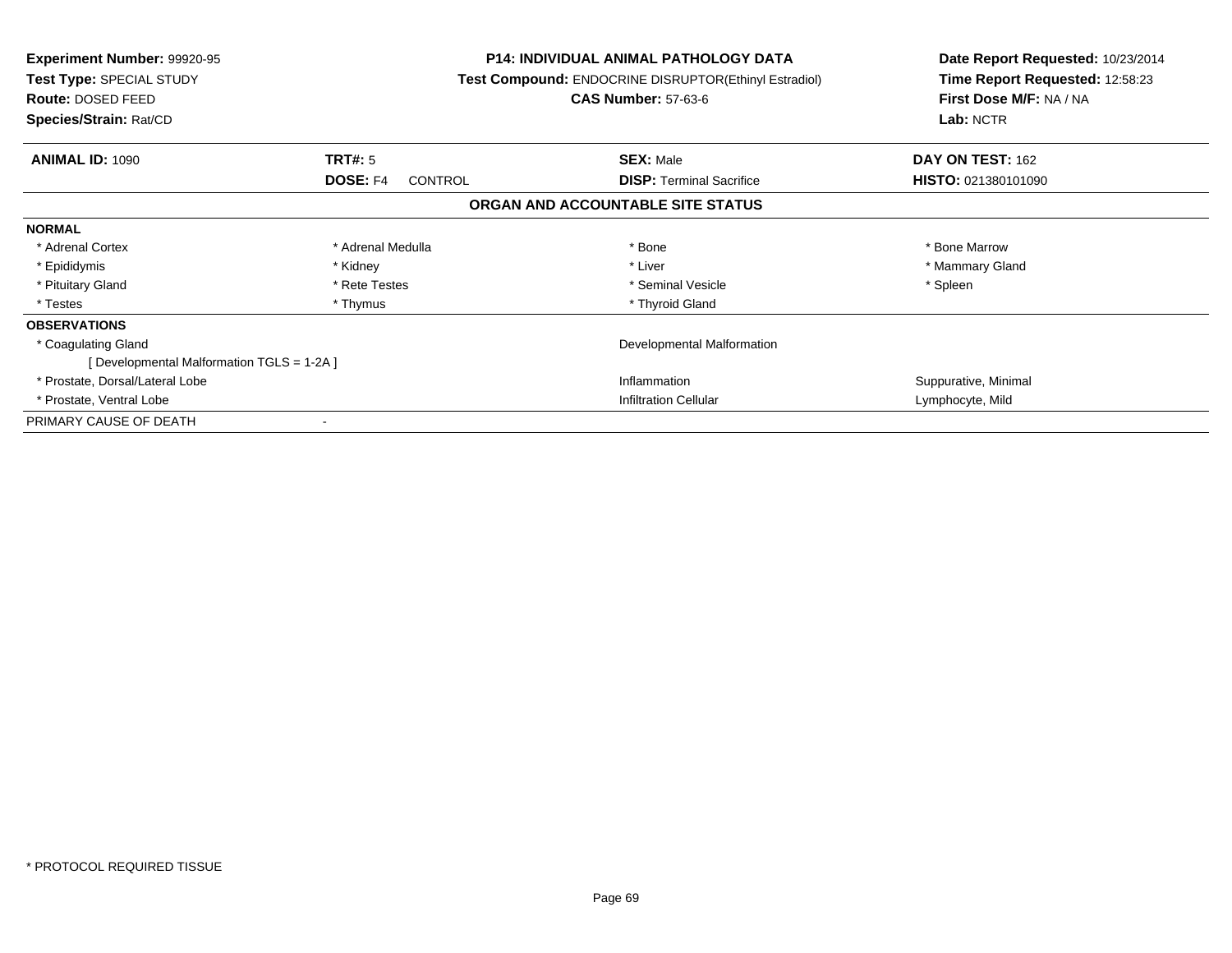| <b>Experiment Number: 99920-95</b><br>Test Type: SPECIAL STUDY<br>Route: DOSED FEED<br>Species/Strain: Rat/CD |                                   | <b>P14: INDIVIDUAL ANIMAL PATHOLOGY DATA</b><br><b>Test Compound: ENDOCRINE DISRUPTOR(Ethinyl Estradiol)</b><br><b>CAS Number: 57-63-6</b> | Date Report Requested: 10/23/2014<br>Time Report Requested: 12:58:23<br>First Dose M/F: NA / NA<br>Lab: NCTR |
|---------------------------------------------------------------------------------------------------------------|-----------------------------------|--------------------------------------------------------------------------------------------------------------------------------------------|--------------------------------------------------------------------------------------------------------------|
| <b>ANIMAL ID: 1091</b>                                                                                        | TRT#: 5                           | <b>SEX: Male</b>                                                                                                                           | DAY ON TEST: 161                                                                                             |
|                                                                                                               | <b>DOSE: F4</b><br><b>CONTROL</b> | <b>DISP: Terminal Sacrifice</b>                                                                                                            | HISTO: 021380101091                                                                                          |
|                                                                                                               |                                   | ORGAN AND ACCOUNTABLE SITE STATUS                                                                                                          |                                                                                                              |
| <b>NORMAL</b>                                                                                                 |                                   |                                                                                                                                            |                                                                                                              |
| * Adrenal Cortex                                                                                              | * Adrenal Medulla                 | * Bone                                                                                                                                     | * Bone Marrow                                                                                                |
| * Epididymis                                                                                                  | * Kidney                          | * Mammary Gland                                                                                                                            | * Pituitary Gland                                                                                            |
| * Prostate, Dorsal/lateral Lobe                                                                               | * Prostate, Ventral Lobe          | * Rete Testes                                                                                                                              | * Seminal Vesicle                                                                                            |
| * Spleen                                                                                                      | * Testes                          | * Thymus                                                                                                                                   |                                                                                                              |
| <b>OBSERVATIONS</b>                                                                                           |                                   |                                                                                                                                            |                                                                                                              |
| * Coagulating Gland                                                                                           |                                   | Developmental Malformation                                                                                                                 |                                                                                                              |
| [ Developmental Malformation TGLS = 1-2A ]                                                                    |                                   |                                                                                                                                            |                                                                                                              |
| * Liver                                                                                                       |                                   | Inflammation                                                                                                                               | Chronic Active, Minimal                                                                                      |
| * Thyroid Gland                                                                                               |                                   | Cyst                                                                                                                                       | Squamous                                                                                                     |
| PRIMARY CAUSE OF DEATH                                                                                        |                                   |                                                                                                                                            |                                                                                                              |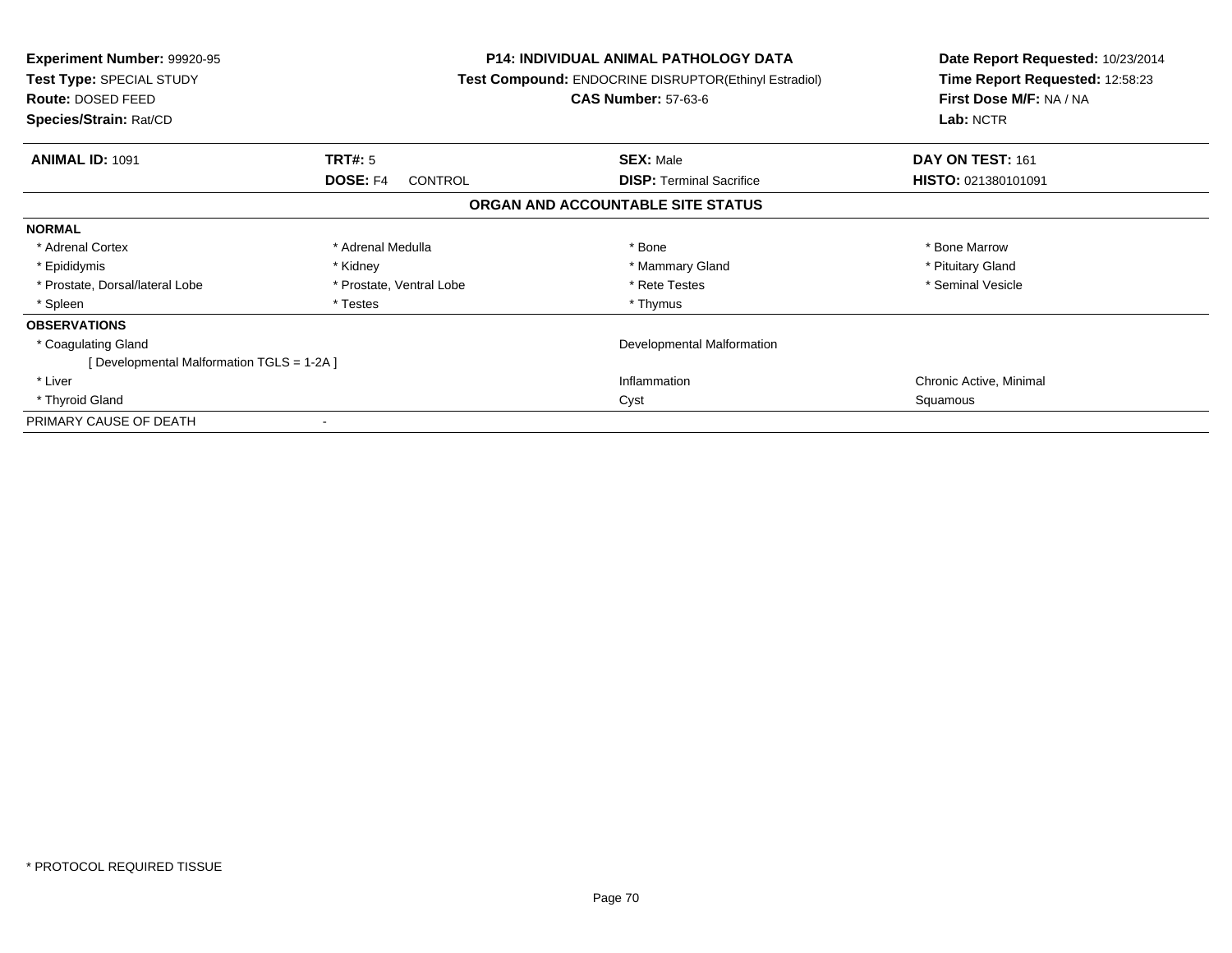| Experiment Number: 99920-95<br>Test Type: SPECIAL STUDY<br>Route: DOSED FEED<br>Species/Strain: Rat/CD |                                   | <b>P14: INDIVIDUAL ANIMAL PATHOLOGY DATA</b><br>Test Compound: ENDOCRINE DISRUPTOR(Ethinyl Estradiol)<br><b>CAS Number: 57-63-6</b> | Date Report Requested: 10/23/2014<br>Time Report Requested: 12:58:23<br>First Dose M/F: NA / NA<br>Lab: NCTR |
|--------------------------------------------------------------------------------------------------------|-----------------------------------|-------------------------------------------------------------------------------------------------------------------------------------|--------------------------------------------------------------------------------------------------------------|
| <b>ANIMAL ID: 1092</b>                                                                                 | TRT#: 5                           | <b>SEX: Male</b>                                                                                                                    | DAY ON TEST: 162                                                                                             |
|                                                                                                        | <b>DOSE: F4</b><br><b>CONTROL</b> | <b>DISP:</b> Terminal Sacrifice                                                                                                     | HISTO: 021380101092                                                                                          |
|                                                                                                        |                                   | ORGAN AND ACCOUNTABLE SITE STATUS                                                                                                   |                                                                                                              |
| <b>NORMAL</b>                                                                                          |                                   |                                                                                                                                     |                                                                                                              |
| * Adrenal Cortex                                                                                       | * Adrenal Medulla                 | * Bone                                                                                                                              | * Bone Marrow                                                                                                |
| * Coagulating Gland                                                                                    | * Epididymis                      | * Kidney                                                                                                                            | * Mammary Gland                                                                                              |
| * Pituitary Gland                                                                                      | * Prostate, Dorsal/lateral Lobe   | * Prostate, Ventral Lobe                                                                                                            | * Rete Testes                                                                                                |
| * Seminal Vesicle                                                                                      | * Spleen                          | * Testes                                                                                                                            | * Thymus                                                                                                     |
| * Thyroid Gland                                                                                        |                                   |                                                                                                                                     |                                                                                                              |
| <b>OBSERVATIONS</b>                                                                                    |                                   |                                                                                                                                     |                                                                                                              |
| * Coagulat GI                                                                                          |                                   |                                                                                                                                     |                                                                                                              |
| Note: TGL 1 - NCL                                                                                      |                                   |                                                                                                                                     |                                                                                                              |
| * Liver                                                                                                |                                   | Inflammation                                                                                                                        | Chronic Active, Minimal                                                                                      |
| PRIMARY CAUSE OF DEATH                                                                                 |                                   |                                                                                                                                     |                                                                                                              |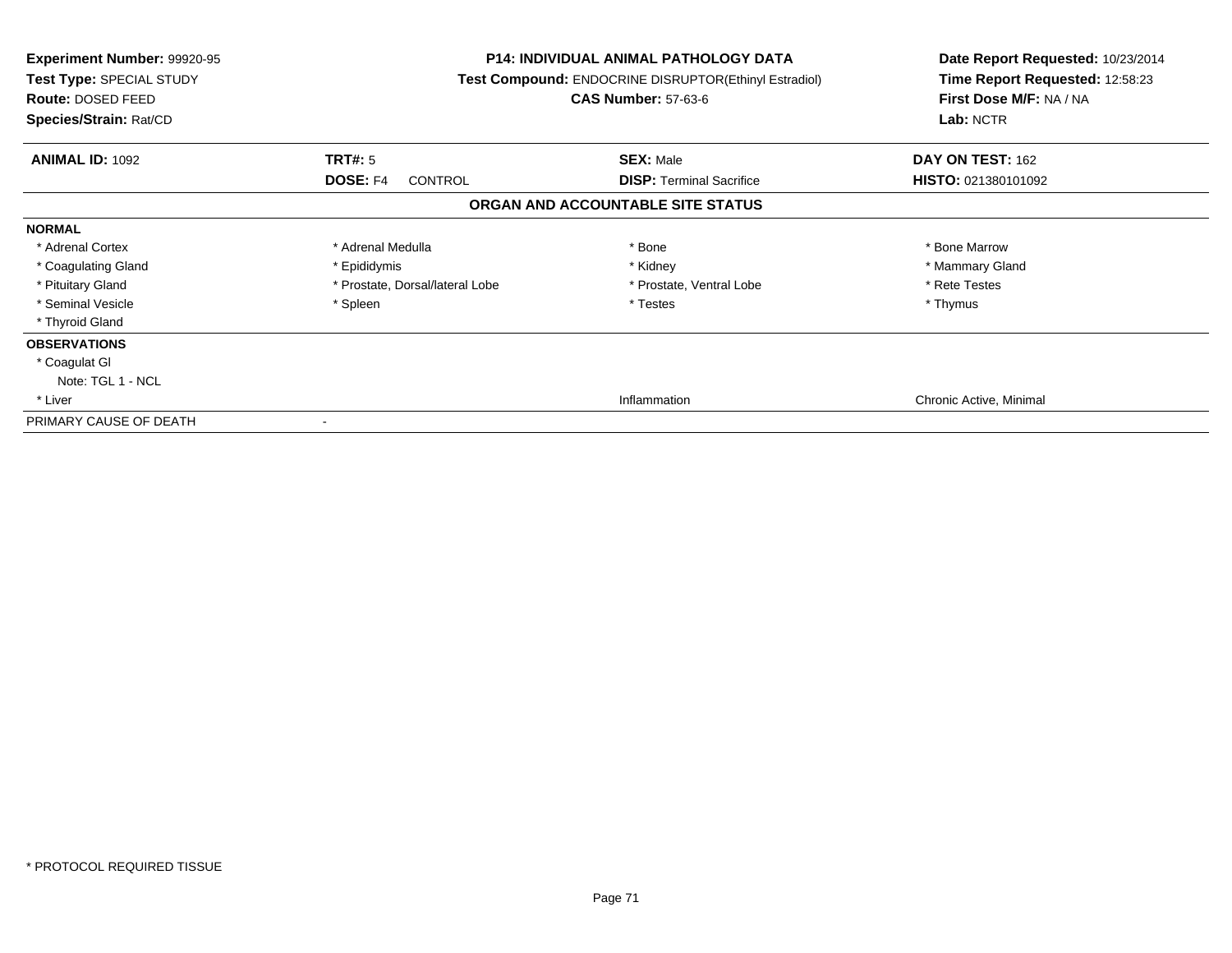| <b>Experiment Number: 99920-95</b><br>Test Type: SPECIAL STUDY<br>Route: DOSED FEED<br>Species/Strain: Rat/CD |                     | <b>P14: INDIVIDUAL ANIMAL PATHOLOGY DATA</b><br><b>Test Compound: ENDOCRINE DISRUPTOR(Ethinyl Estradiol)</b><br><b>CAS Number: 57-63-6</b> | Date Report Requested: 10/23/2014<br>Time Report Requested: 12:58:23<br>First Dose M/F: NA / NA<br>Lab: NCTR |
|---------------------------------------------------------------------------------------------------------------|---------------------|--------------------------------------------------------------------------------------------------------------------------------------------|--------------------------------------------------------------------------------------------------------------|
| <b>ANIMAL ID: 1093</b>                                                                                        | <b>TRT#: 5</b>      | <b>SEX: Male</b>                                                                                                                           | DAY ON TEST: 160                                                                                             |
|                                                                                                               | DOSE: F4<br>CONTROL | <b>DISP: Terminal Sacrifice</b>                                                                                                            | HISTO: 021380101093                                                                                          |
|                                                                                                               |                     | ORGAN AND ACCOUNTABLE SITE STATUS                                                                                                          |                                                                                                              |
| <b>NORMAL</b>                                                                                                 |                     |                                                                                                                                            |                                                                                                              |
| * Adrenal Medulla                                                                                             | * Bone              | * Bone Marrow                                                                                                                              | * Epididymis                                                                                                 |
| * Mammary Gland                                                                                               | * Pituitary Gland   | * Prostate, Dorsal/lateral Lobe                                                                                                            | * Rete Testes                                                                                                |
| * Seminal Vesicle                                                                                             | * Spleen            | * Testes                                                                                                                                   | * Thymus                                                                                                     |
| <b>OBSERVATIONS</b>                                                                                           |                     |                                                                                                                                            |                                                                                                              |
| * Adrenal Cortex                                                                                              |                     | Vacuolization Cytoplasmic                                                                                                                  | Minimal                                                                                                      |
| * Coagulating Gland                                                                                           |                     | <b>Developmental Malformation</b>                                                                                                          |                                                                                                              |
| [Developmental Malformation TGLS = 1-2A]                                                                      |                     |                                                                                                                                            |                                                                                                              |
| * Kidney                                                                                                      |                     | Inflammation                                                                                                                               | Chronic, Minimal                                                                                             |
| * Liver                                                                                                       |                     | Inflammation                                                                                                                               | Chronic Active, Minimal                                                                                      |
| * Prostate, Ventral Lobe                                                                                      |                     | <b>Infiltration Cellular</b>                                                                                                               | Lymphocyte, Mild                                                                                             |
| * Thyroid Gland                                                                                               |                     | Cyst                                                                                                                                       | Squamous                                                                                                     |
| PRIMARY CAUSE OF DEATH                                                                                        |                     |                                                                                                                                            |                                                                                                              |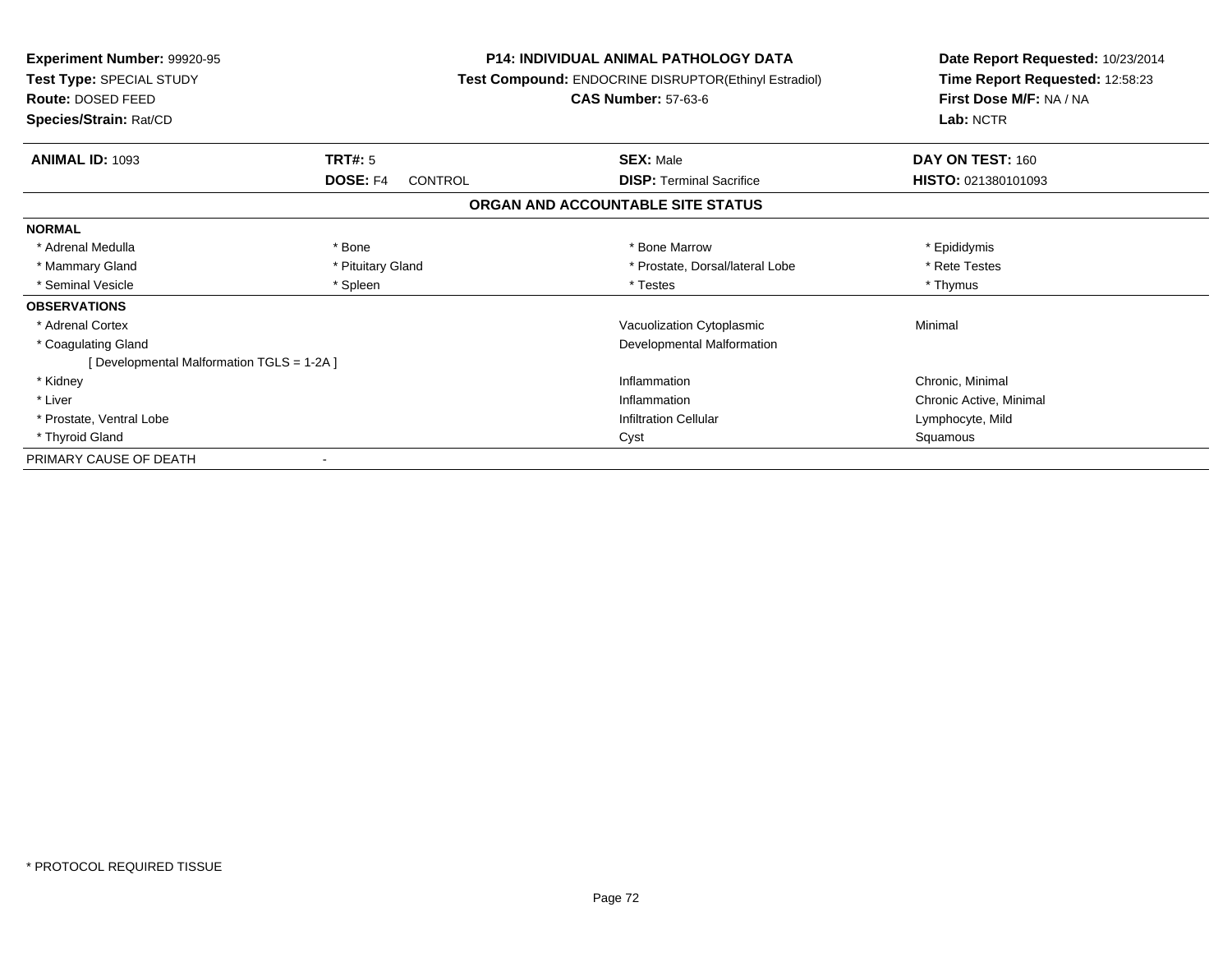| <b>Experiment Number: 99920-95</b><br>Test Type: SPECIAL STUDY<br>Route: DOSED FEED<br>Species/Strain: Rat/CD |                     | <b>P14: INDIVIDUAL ANIMAL PATHOLOGY DATA</b><br><b>Test Compound: ENDOCRINE DISRUPTOR(Ethinyl Estradiol)</b><br><b>CAS Number: 57-63-6</b> | Date Report Requested: 10/23/2014<br>Time Report Requested: 12:58:23<br>First Dose M/F: NA / NA<br>Lab: NCTR |
|---------------------------------------------------------------------------------------------------------------|---------------------|--------------------------------------------------------------------------------------------------------------------------------------------|--------------------------------------------------------------------------------------------------------------|
| <b>ANIMAL ID: 1094</b>                                                                                        | TRT#: 5             | <b>SEX: Male</b>                                                                                                                           | DAY ON TEST: 162                                                                                             |
|                                                                                                               | DOSE: F4<br>CONTROL | <b>DISP: Terminal Sacrifice</b>                                                                                                            | HISTO: 021380101094                                                                                          |
|                                                                                                               |                     | ORGAN AND ACCOUNTABLE SITE STATUS                                                                                                          |                                                                                                              |
| <b>NORMAL</b>                                                                                                 |                     |                                                                                                                                            |                                                                                                              |
| * Adrenal Cortex                                                                                              | * Adrenal Medulla   | * Bone                                                                                                                                     | * Bone Marrow                                                                                                |
| * Coagulating Gland                                                                                           | * Epididymis        | * Pituitary Gland                                                                                                                          | * Prostate, Dorsal/lateral Lobe                                                                              |
| * Rete Testes                                                                                                 | * Seminal Vesicle   | * Spleen                                                                                                                                   | * Testes                                                                                                     |
| * Thymus                                                                                                      | * Thyroid Gland     |                                                                                                                                            |                                                                                                              |
| <b>OBSERVATIONS</b>                                                                                           |                     |                                                                                                                                            |                                                                                                              |
| * Kidney                                                                                                      | <b>Renal Tubule</b> | <b>Dilatation</b>                                                                                                                          | Minimal                                                                                                      |
|                                                                                                               |                     | <b>Infiltration Cellular</b>                                                                                                               | Lymphocyte, Minimal                                                                                          |
|                                                                                                               | <b>Renal Tubule</b> | Regeneration                                                                                                                               | Minimal                                                                                                      |
| * Liver                                                                                                       |                     | Inflammation                                                                                                                               | Chronic Active, Minimal                                                                                      |
| * Mammary Gland                                                                                               | Alveolus            | Hyperplasia                                                                                                                                | Minimal                                                                                                      |
| * Prostate, Ventral Lobe                                                                                      |                     | <b>Infiltration Cellular</b>                                                                                                               | Lymphocyte, Mild                                                                                             |
| PRIMARY CAUSE OF DEATH                                                                                        |                     |                                                                                                                                            |                                                                                                              |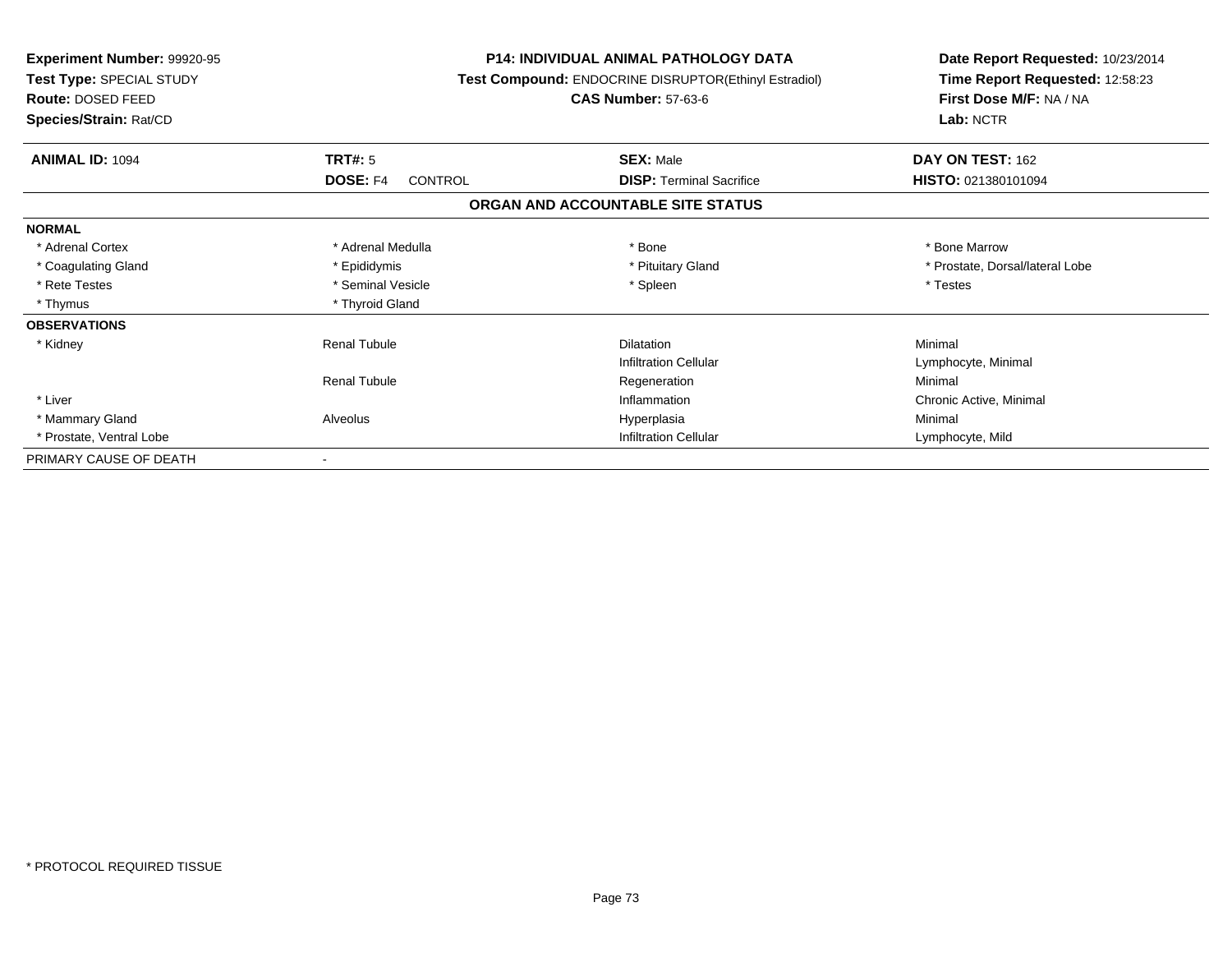| Experiment Number: 99920-95<br>Test Type: SPECIAL STUDY<br><b>Route: DOSED FEED</b><br>Species/Strain: Rat/CD | <b>P14: INDIVIDUAL ANIMAL PATHOLOGY DATA</b><br><b>Test Compound: ENDOCRINE DISRUPTOR(Ethinyl Estradiol)</b><br><b>CAS Number: 57-63-6</b> |                                   | Date Report Requested: 10/23/2014<br>Time Report Requested: 12:58:23<br>First Dose M/F: NA / NA<br>Lab: NCTR |
|---------------------------------------------------------------------------------------------------------------|--------------------------------------------------------------------------------------------------------------------------------------------|-----------------------------------|--------------------------------------------------------------------------------------------------------------|
| <b>ANIMAL ID: 1095</b>                                                                                        | <b>TRT#: 6</b>                                                                                                                             | <b>SEX: Male</b>                  | DAY ON TEST: 162                                                                                             |
|                                                                                                               | <b>DOSE: F4/2PPB TO CTRL</b>                                                                                                               | <b>DISP:</b> Terminal Sacrifice   | <b>HISTO: 021380101095</b>                                                                                   |
|                                                                                                               |                                                                                                                                            | ORGAN AND ACCOUNTABLE SITE STATUS |                                                                                                              |
| <b>NORMAL</b>                                                                                                 |                                                                                                                                            |                                   |                                                                                                              |
| * Coagulating Gland                                                                                           | * Epididymis                                                                                                                               | * Mammary Gland                   | * Rete Testes                                                                                                |
| * Seminal Vesicle                                                                                             | * Testes                                                                                                                                   |                                   |                                                                                                              |
| <b>OBSERVATIONS</b>                                                                                           |                                                                                                                                            |                                   |                                                                                                              |
| * Prostate, Dorsal/Lateral Lobe                                                                               |                                                                                                                                            | Inflammation                      | Suppurative, Mild                                                                                            |
| * Prostate, Ventral Lobe                                                                                      | Inflammation                                                                                                                               |                                   | Suppurative, Mild                                                                                            |
| PRIMARY CAUSE OF DEATH                                                                                        |                                                                                                                                            |                                   |                                                                                                              |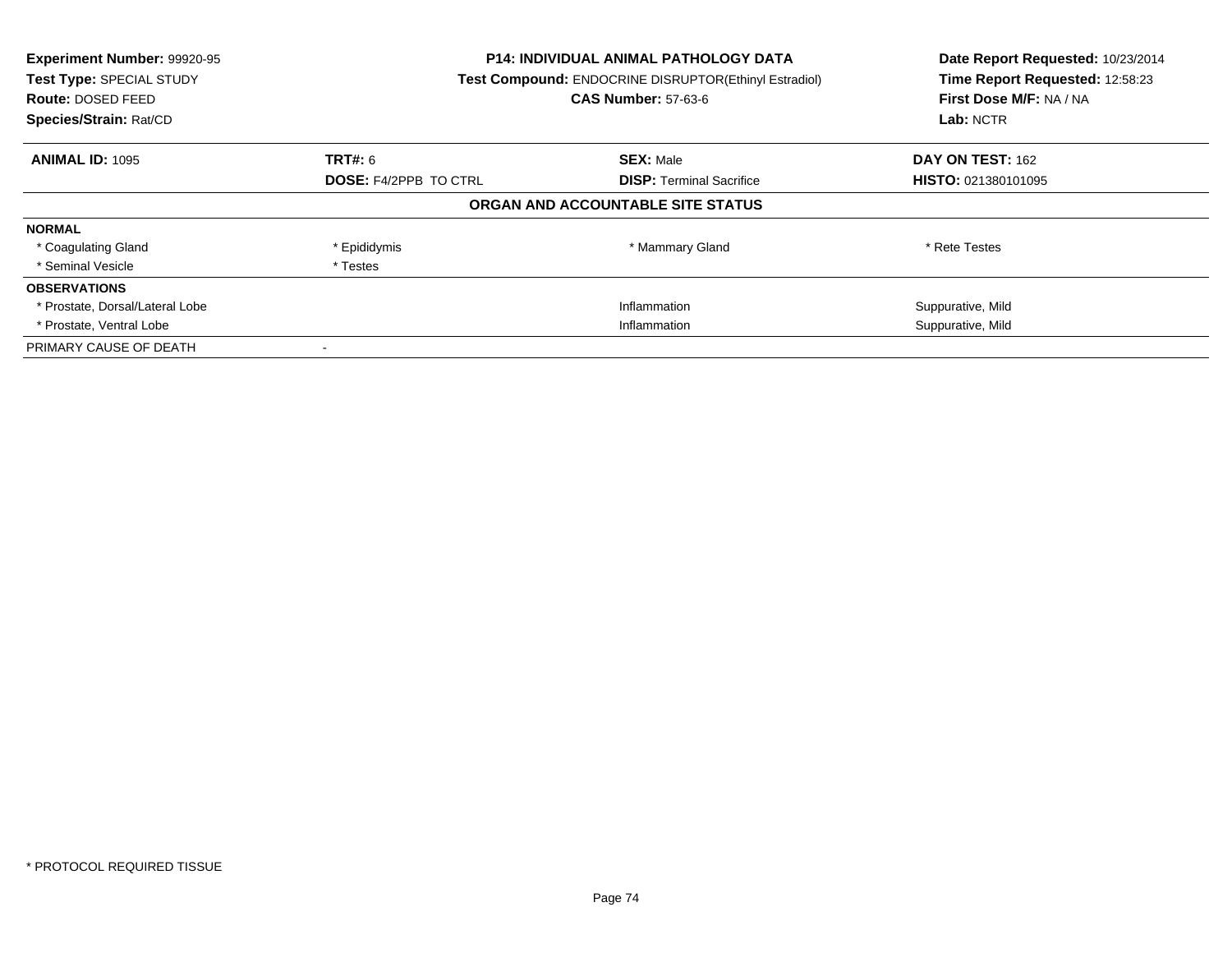| <b>Experiment Number: 99920-95</b><br>Test Type: SPECIAL STUDY<br><b>Route: DOSED FEED</b><br>Species/Strain: Rat/CD |                              | <b>P14: INDIVIDUAL ANIMAL PATHOLOGY DATA</b><br>Test Compound: ENDOCRINE DISRUPTOR(Ethinyl Estradiol)<br><b>CAS Number: 57-63-6</b> | Date Report Requested: 10/23/2014<br>Time Report Requested: 12:58:23<br>First Dose M/F: NA / NA<br>Lab: NCTR |
|----------------------------------------------------------------------------------------------------------------------|------------------------------|-------------------------------------------------------------------------------------------------------------------------------------|--------------------------------------------------------------------------------------------------------------|
| <b>ANIMAL ID: 1096</b>                                                                                               | <b>TRT#: 6</b>               | <b>SEX: Male</b>                                                                                                                    | DAY ON TEST: 162                                                                                             |
|                                                                                                                      | <b>DOSE: F4/2PPB TO CTRL</b> | <b>DISP:</b> Terminal Sacrifice                                                                                                     | <b>HISTO: 021380101096</b>                                                                                   |
|                                                                                                                      |                              | ORGAN AND ACCOUNTABLE SITE STATUS                                                                                                   |                                                                                                              |
| <b>NORMAL</b>                                                                                                        |                              |                                                                                                                                     |                                                                                                              |
| * Coagulating Gland                                                                                                  | * Epididymis                 | * Mammary Gland                                                                                                                     | * Rete Testes                                                                                                |
| * Seminal Vesicle                                                                                                    | * Testes                     |                                                                                                                                     |                                                                                                              |
| <b>OBSERVATIONS</b>                                                                                                  |                              |                                                                                                                                     |                                                                                                              |
| * Coagulat GI                                                                                                        |                              |                                                                                                                                     |                                                                                                              |
| Note: TGL 1 - NCL                                                                                                    |                              |                                                                                                                                     |                                                                                                              |
| * Prostate, Dorsal/Lateral Lobe                                                                                      |                              | Inflammation                                                                                                                        | Suppurative, Minimal                                                                                         |
| * Prostate, Ventral Lobe                                                                                             |                              | <b>Infiltration Cellular</b>                                                                                                        | Lymphocyte, Mild                                                                                             |
| PRIMARY CAUSE OF DEATH                                                                                               |                              |                                                                                                                                     |                                                                                                              |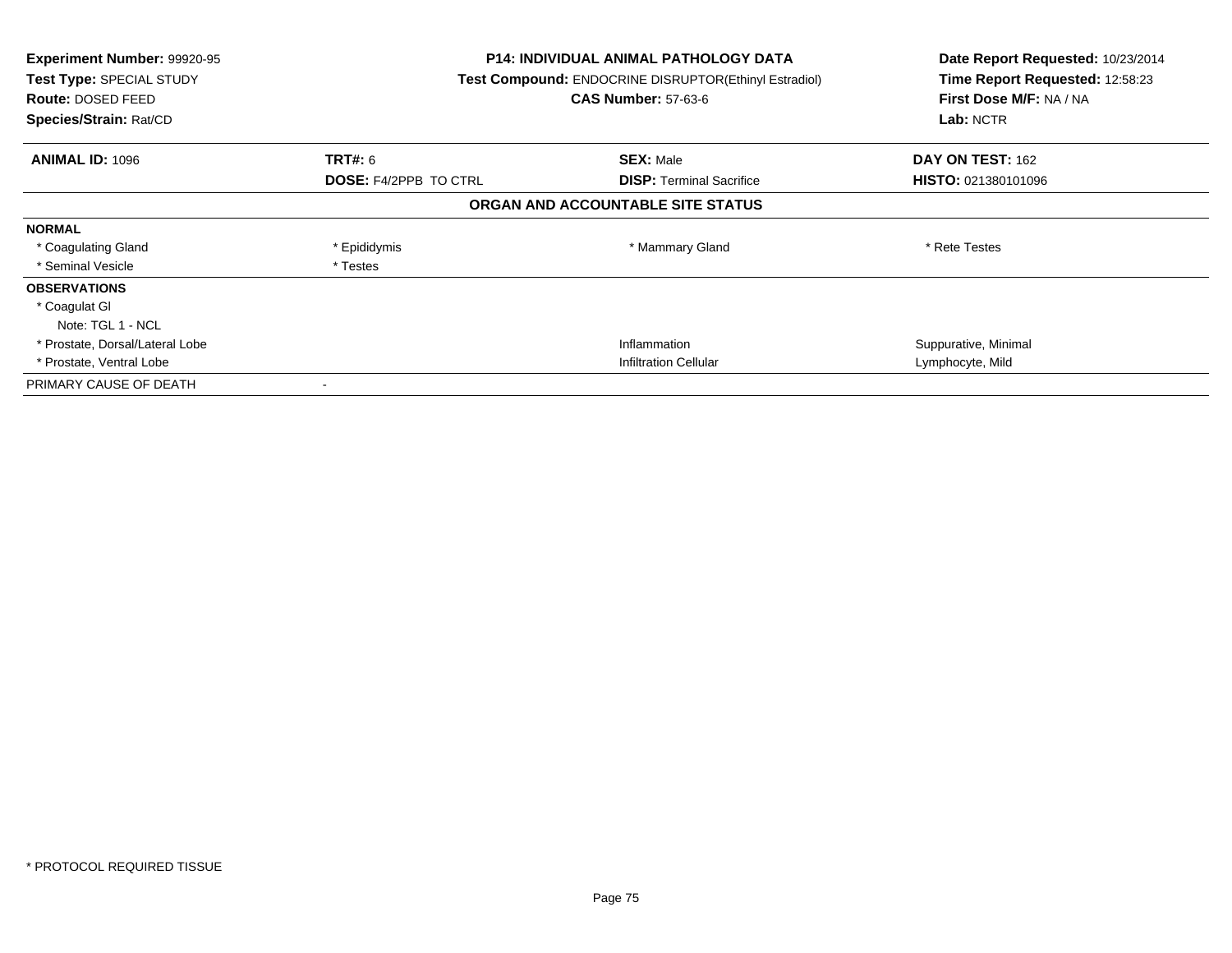| Experiment Number: 99920-95<br>Test Type: SPECIAL STUDY<br>Route: DOSED FEED<br>Species/Strain: Rat/CD | <b>P14: INDIVIDUAL ANIMAL PATHOLOGY DATA</b><br>Test Compound: ENDOCRINE DISRUPTOR(Ethinyl Estradiol)<br><b>CAS Number: 57-63-6</b> |                                   | Date Report Requested: 10/23/2014<br>Time Report Requested: 12:58:23<br>First Dose M/F: NA / NA<br>Lab: NCTR |
|--------------------------------------------------------------------------------------------------------|-------------------------------------------------------------------------------------------------------------------------------------|-----------------------------------|--------------------------------------------------------------------------------------------------------------|
|                                                                                                        |                                                                                                                                     |                                   |                                                                                                              |
| <b>ANIMAL ID: 1097</b>                                                                                 | TRT#: 6                                                                                                                             | <b>SEX: Male</b>                  | DAY ON TEST: 161                                                                                             |
|                                                                                                        | <b>DOSE: F4/2PPB TO CTRL</b>                                                                                                        | <b>DISP:</b> Terminal Sacrifice   | <b>HISTO: 021380101097</b>                                                                                   |
|                                                                                                        |                                                                                                                                     | ORGAN AND ACCOUNTABLE SITE STATUS |                                                                                                              |
| <b>NORMAL</b>                                                                                          |                                                                                                                                     |                                   |                                                                                                              |
| * Coagulating Gland                                                                                    | * Epididymis                                                                                                                        | * Prostate, Dorsal/lateral Lobe   | * Prostate, Ventral Lobe                                                                                     |
| * Rete Testes                                                                                          | * Seminal Vesicle                                                                                                                   | * Testes                          |                                                                                                              |
| <b>OBSERVATIONS</b>                                                                                    |                                                                                                                                     |                                   |                                                                                                              |
| * Mammary Gland                                                                                        | Hyperplasia<br>Alveolus                                                                                                             |                                   | Mild                                                                                                         |
| PRIMARY CAUSE OF DEATH                                                                                 |                                                                                                                                     |                                   |                                                                                                              |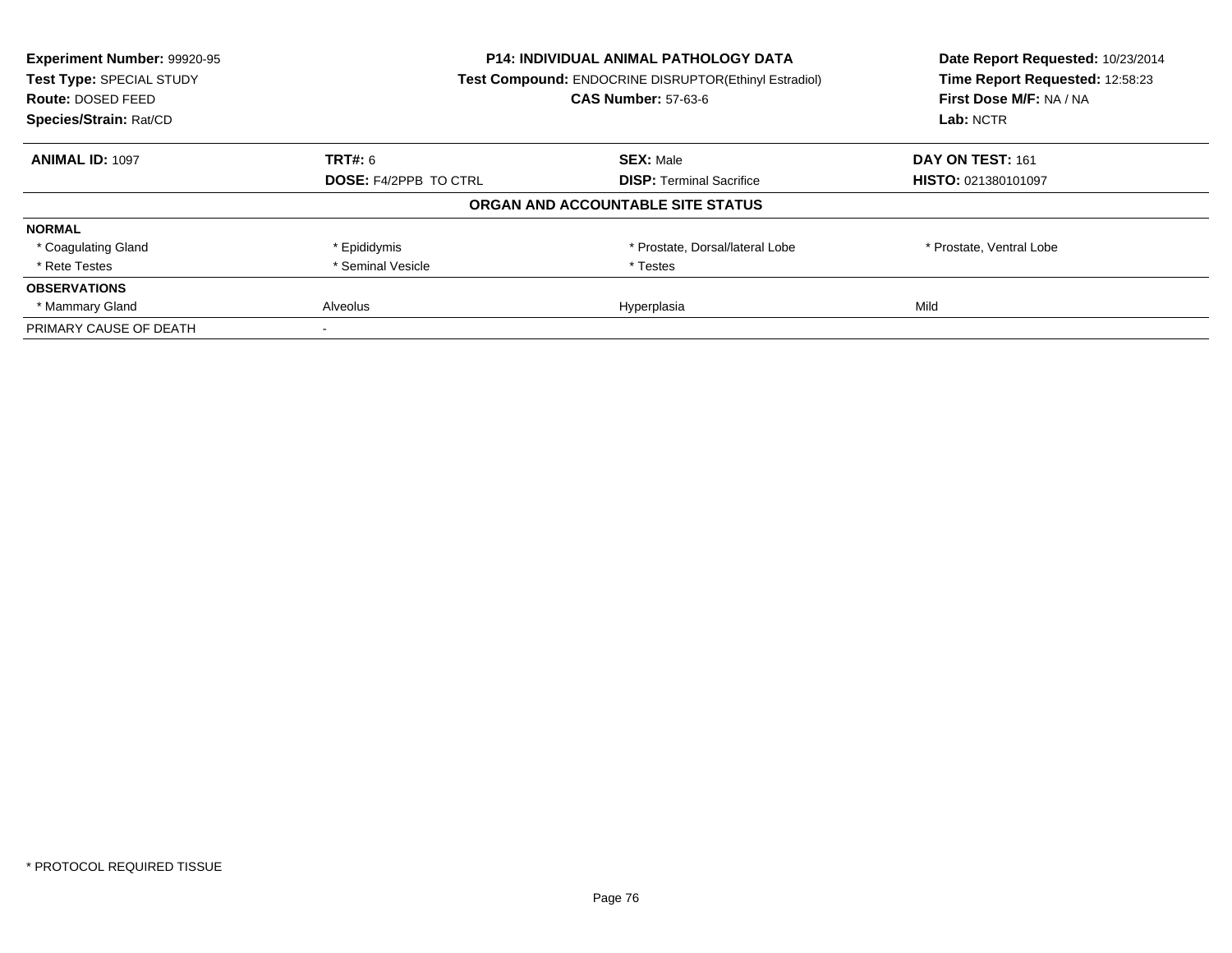| <b>Experiment Number: 99920-95</b><br>Test Type: SPECIAL STUDY<br>Route: DOSED FEED<br>Species/Strain: Rat/CD |                              | <b>P14: INDIVIDUAL ANIMAL PATHOLOGY DATA</b><br>Test Compound: ENDOCRINE DISRUPTOR(Ethinyl Estradiol)<br><b>CAS Number: 57-63-6</b> | Date Report Requested: 10/23/2014<br>Time Report Requested: 12:58:23<br>First Dose M/F: NA / NA<br>Lab: NCTR |
|---------------------------------------------------------------------------------------------------------------|------------------------------|-------------------------------------------------------------------------------------------------------------------------------------|--------------------------------------------------------------------------------------------------------------|
| <b>ANIMAL ID: 1098</b>                                                                                        | <b>TRT#: 6</b>               | <b>SEX: Male</b>                                                                                                                    | DAY ON TEST: 161                                                                                             |
|                                                                                                               | <b>DOSE: F4/2PPB TO CTRL</b> | <b>DISP:</b> Terminal Sacrifice                                                                                                     | HISTO: 021380101098                                                                                          |
|                                                                                                               |                              | ORGAN AND ACCOUNTABLE SITE STATUS                                                                                                   |                                                                                                              |
| <b>NORMAL</b>                                                                                                 |                              |                                                                                                                                     |                                                                                                              |
| * Epididymis                                                                                                  | * Mammary Gland              | * Prostate, Dorsal/lateral Lobe                                                                                                     | * Prostate, Ventral Lobe                                                                                     |
| * Rete Testes                                                                                                 | * Seminal Vesicle            | * Testes                                                                                                                            |                                                                                                              |
| <b>OBSERVATIONS</b>                                                                                           |                              |                                                                                                                                     |                                                                                                              |
| * Coagulating Gland                                                                                           |                              | Developmental Malformation                                                                                                          |                                                                                                              |
| [Developmental Malformation TGLS = 2-2A]                                                                      |                              |                                                                                                                                     |                                                                                                              |
| <b>Preputial Gland</b>                                                                                        | Duct                         | <b>Dilatation</b>                                                                                                                   | Moderate                                                                                                     |
|                                                                                                               |                              | Inflammation                                                                                                                        | Suppurative, Marked                                                                                          |
| [Dilatation TGLS = 1-2]                                                                                       |                              |                                                                                                                                     |                                                                                                              |
| [Inflammation TGLS = $1-2$ ]                                                                                  |                              |                                                                                                                                     |                                                                                                              |
| PRIMARY CAUSE OF DEATH                                                                                        |                              |                                                                                                                                     |                                                                                                              |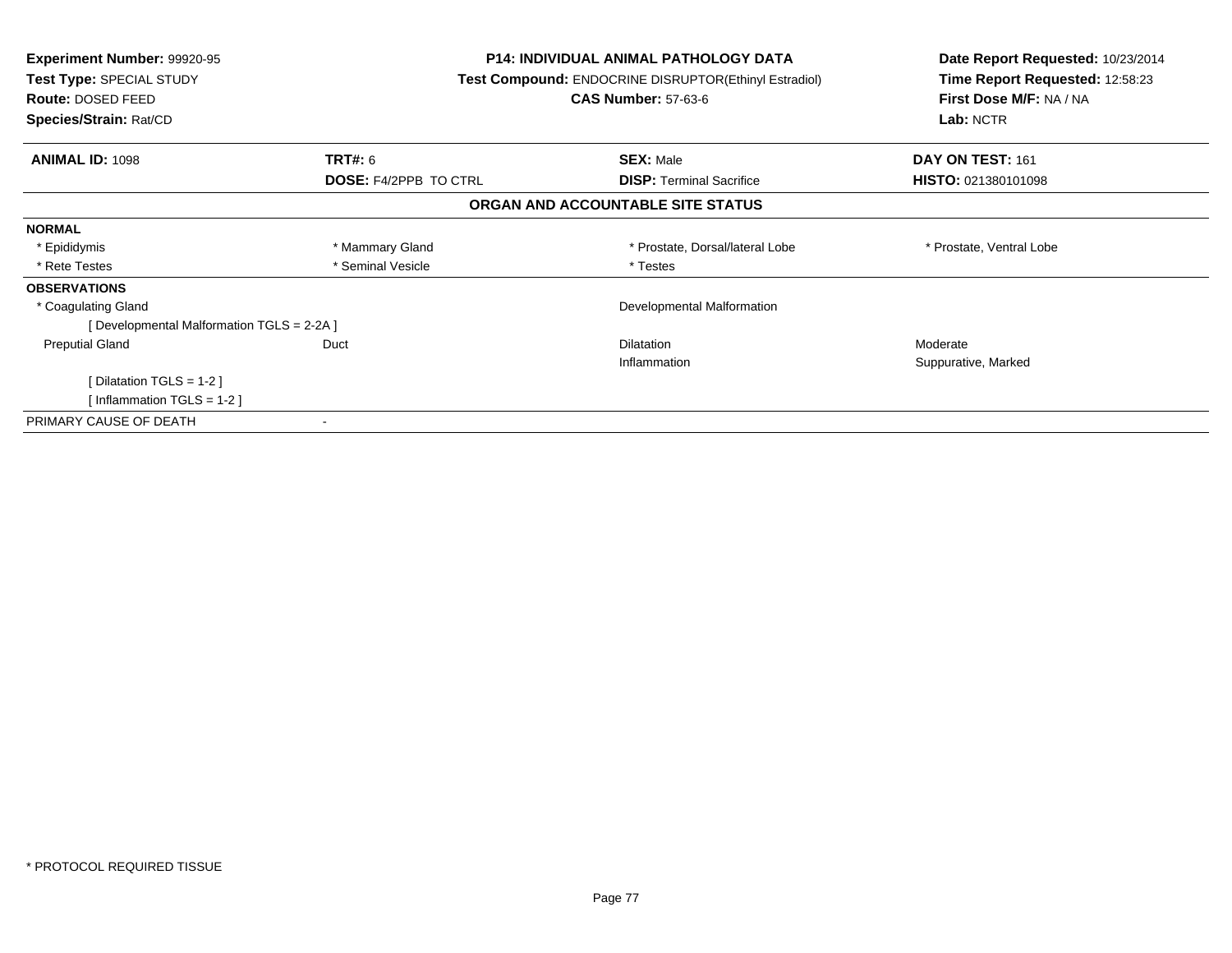| Experiment Number: 99920-95<br>Test Type: SPECIAL STUDY<br>Route: DOSED FEED<br>Species/Strain: Rat/CD | <b>P14: INDIVIDUAL ANIMAL PATHOLOGY DATA</b><br>Test Compound: ENDOCRINE DISRUPTOR(Ethinyl Estradiol)<br><b>CAS Number: 57-63-6</b> |                                   | Date Report Requested: 10/23/2014<br>Time Report Requested: 12:58:23<br>First Dose M/F: NA / NA<br>Lab: NCTR |
|--------------------------------------------------------------------------------------------------------|-------------------------------------------------------------------------------------------------------------------------------------|-----------------------------------|--------------------------------------------------------------------------------------------------------------|
| <b>ANIMAL ID: 1099</b>                                                                                 | <b>TRT#: 7</b>                                                                                                                      | <b>SEX: Male</b>                  | <b>DAY ON TEST: 162</b>                                                                                      |
|                                                                                                        | <b>DOSE: F4/10PPB TO CTRL</b>                                                                                                       | <b>DISP:</b> Terminal Sacrifice   | HISTO: 021380101099                                                                                          |
|                                                                                                        |                                                                                                                                     | ORGAN AND ACCOUNTABLE SITE STATUS |                                                                                                              |
| <b>NORMAL</b>                                                                                          |                                                                                                                                     |                                   |                                                                                                              |
| * Epididymis                                                                                           | * Prostate, Dorsal/lateral Lobe                                                                                                     | * Prostate, Ventral Lobe          | * Rete Testes                                                                                                |
| * Seminal Vesicle                                                                                      | * Testes                                                                                                                            |                                   |                                                                                                              |
| <b>OBSERVATIONS</b>                                                                                    |                                                                                                                                     |                                   |                                                                                                              |
| * Coagulating Gland                                                                                    |                                                                                                                                     | Developmental Malformation        |                                                                                                              |
| [ Developmental Malformation TGLS = 1-2A ]                                                             |                                                                                                                                     |                                   |                                                                                                              |
| * Mammary Gland                                                                                        | Alveolus                                                                                                                            | Hyperplasia                       | Mild                                                                                                         |
| PRIMARY CAUSE OF DEATH                                                                                 |                                                                                                                                     |                                   |                                                                                                              |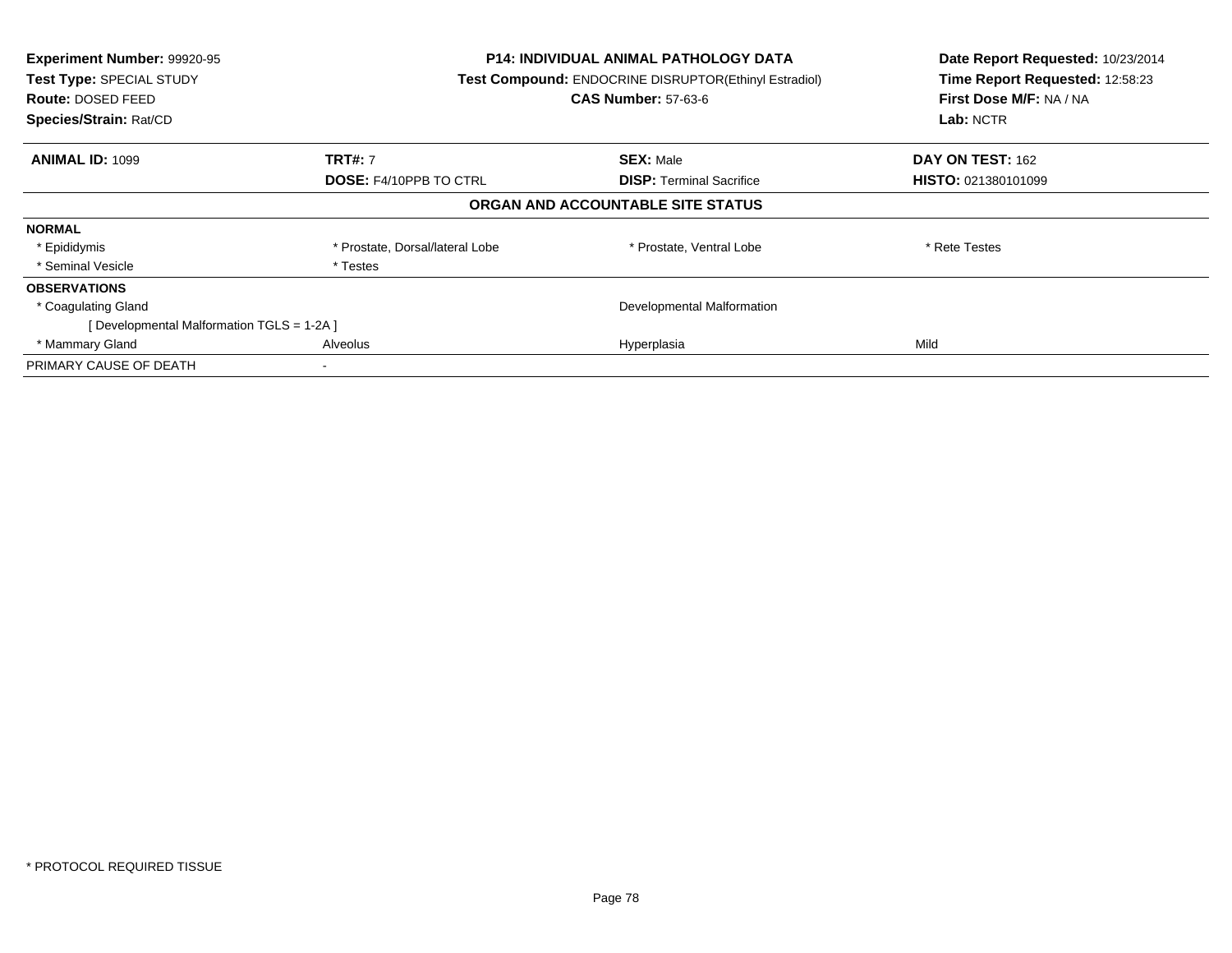| Experiment Number: 99920-95<br>Test Type: SPECIAL STUDY<br><b>Route: DOSED FEED</b><br>Species/Strain: Rat/CD | <b>P14: INDIVIDUAL ANIMAL PATHOLOGY DATA</b><br><b>Test Compound: ENDOCRINE DISRUPTOR(Ethinyl Estradiol)</b><br><b>CAS Number: 57-63-6</b> |                                   | Date Report Requested: 10/23/2014<br>Time Report Requested: 12:58:23<br>First Dose M/F: NA / NA<br>Lab: NCTR |
|---------------------------------------------------------------------------------------------------------------|--------------------------------------------------------------------------------------------------------------------------------------------|-----------------------------------|--------------------------------------------------------------------------------------------------------------|
| <b>ANIMAL ID: 1100</b>                                                                                        | <b>TRT#: 7</b>                                                                                                                             | <b>SEX: Male</b>                  | DAY ON TEST: 162                                                                                             |
|                                                                                                               | <b>DOSE: F4/10PPB TO CTRL</b>                                                                                                              | <b>DISP:</b> Terminal Sacrifice   | <b>HISTO: 021380101100</b>                                                                                   |
|                                                                                                               |                                                                                                                                            | ORGAN AND ACCOUNTABLE SITE STATUS |                                                                                                              |
| <b>NORMAL</b>                                                                                                 |                                                                                                                                            |                                   |                                                                                                              |
| * Coagulating Gland                                                                                           | * Epididymis                                                                                                                               | * Mammary Gland                   | * Rete Testes                                                                                                |
| * Seminal Vesicle                                                                                             | * Testes                                                                                                                                   |                                   |                                                                                                              |
| <b>OBSERVATIONS</b>                                                                                           |                                                                                                                                            |                                   |                                                                                                              |
| * Prostate, Dorsal/Lateral Lobe                                                                               |                                                                                                                                            | Inflammation                      | Suppurative, Mild                                                                                            |
| * Prostate, Ventral Lobe                                                                                      | <b>Infiltration Cellular</b>                                                                                                               |                                   | Lymphocyte, Mild                                                                                             |
| PRIMARY CAUSE OF DEATH                                                                                        |                                                                                                                                            |                                   |                                                                                                              |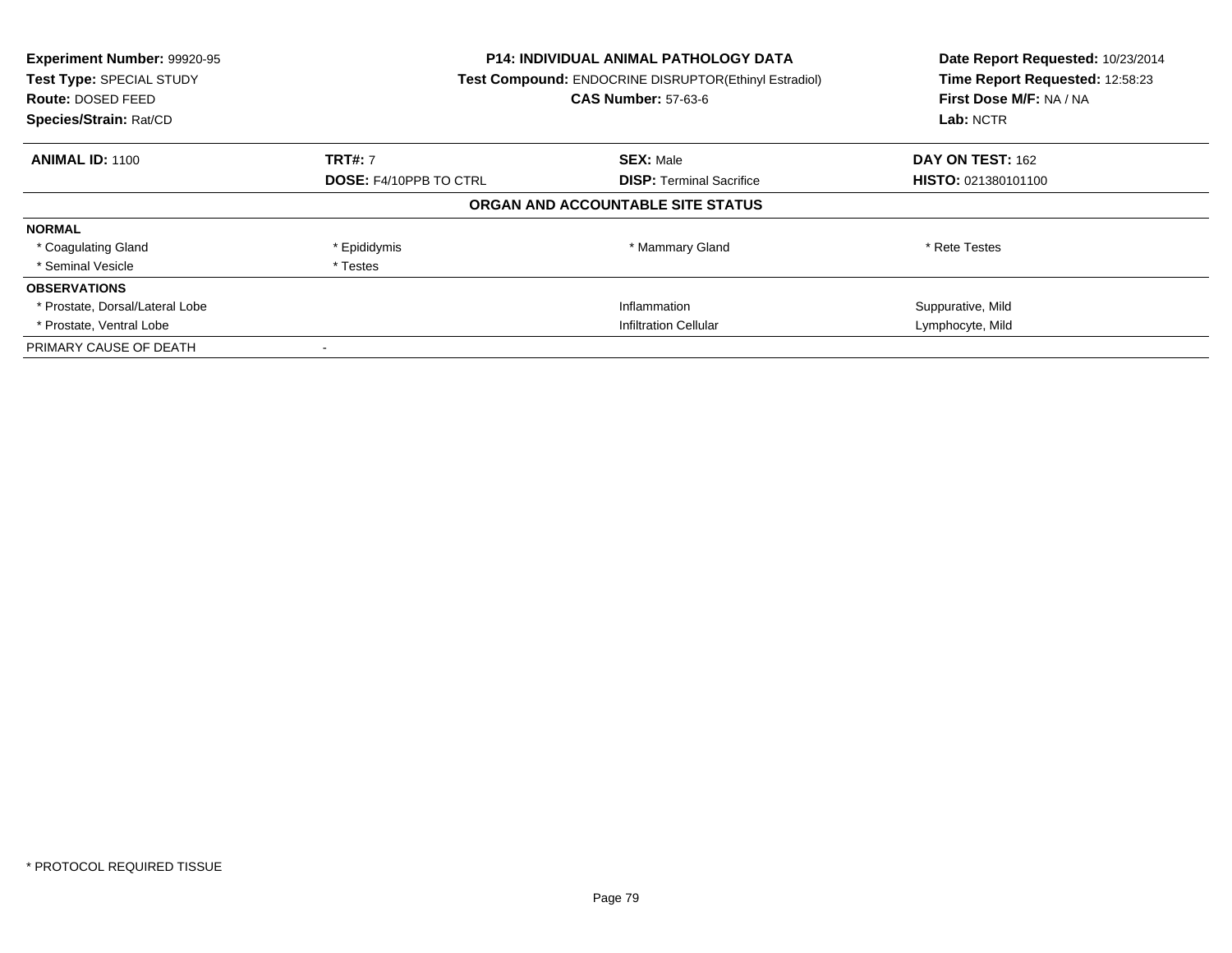| Experiment Number: 99920-95<br>Test Type: SPECIAL STUDY<br>Route: DOSED FEED<br>Species/Strain: Rat/CD | <b>P14: INDIVIDUAL ANIMAL PATHOLOGY DATA</b><br><b>Test Compound: ENDOCRINE DISRUPTOR(Ethinyl Estradiol)</b><br><b>CAS Number: 57-63-6</b> |                                   | Date Report Requested: 10/23/2014<br>Time Report Requested: 12:58:23<br>First Dose M/F: NA / NA<br>Lab: NCTR |
|--------------------------------------------------------------------------------------------------------|--------------------------------------------------------------------------------------------------------------------------------------------|-----------------------------------|--------------------------------------------------------------------------------------------------------------|
| <b>ANIMAL ID: 1101</b>                                                                                 | <b>TRT#: 7</b>                                                                                                                             | <b>SEX: Male</b>                  | DAY ON TEST: 162                                                                                             |
|                                                                                                        | <b>DOSE: F4/10PPB TO CTRL</b>                                                                                                              | <b>DISP:</b> Terminal Sacrifice   | <b>HISTO: 021380101101</b>                                                                                   |
|                                                                                                        |                                                                                                                                            | ORGAN AND ACCOUNTABLE SITE STATUS |                                                                                                              |
| <b>NORMAL</b>                                                                                          |                                                                                                                                            |                                   |                                                                                                              |
| * Epididymis                                                                                           | * Mammary Gland                                                                                                                            | * Prostate, Dorsal/lateral Lobe   | * Prostate, Ventral Lobe                                                                                     |
| * Rete Testes                                                                                          | * Seminal Vesicle                                                                                                                          | * Testes                          |                                                                                                              |
| <b>OBSERVATIONS</b>                                                                                    |                                                                                                                                            |                                   |                                                                                                              |
| * Coagulating Gland                                                                                    | Developmental Malformation                                                                                                                 |                                   |                                                                                                              |
| [Developmental Malformation TGLS = 1-2A]                                                               |                                                                                                                                            |                                   |                                                                                                              |
| PRIMARY CAUSE OF DEATH                                                                                 |                                                                                                                                            |                                   |                                                                                                              |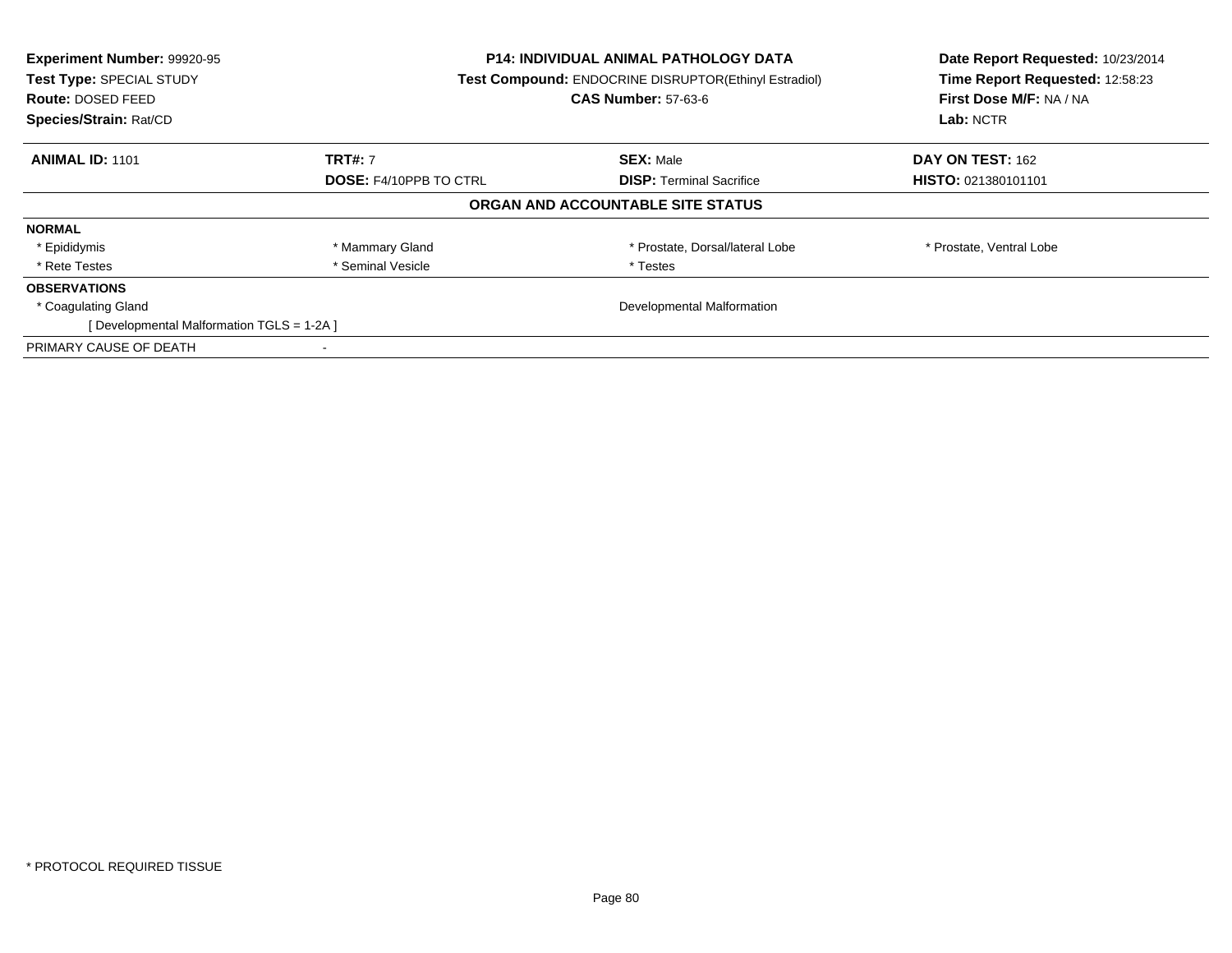| Experiment Number: 99920-95<br>Test Type: SPECIAL STUDY | <b>P14: INDIVIDUAL ANIMAL PATHOLOGY DATA</b><br>Test Compound: ENDOCRINE DISRUPTOR(Ethinyl Estradiol) |                                   | Date Report Requested: 10/23/2014<br>Time Report Requested: 12:58:23 |
|---------------------------------------------------------|-------------------------------------------------------------------------------------------------------|-----------------------------------|----------------------------------------------------------------------|
| Route: DOSED FEED                                       |                                                                                                       | <b>CAS Number: 57-63-6</b>        | First Dose M/F: NA / NA                                              |
| Species/Strain: Rat/CD                                  |                                                                                                       |                                   | Lab: NCTR                                                            |
| <b>ANIMAL ID: 1102</b>                                  | <b>TRT#: 7</b>                                                                                        | <b>SEX: Male</b>                  | DAY ON TEST: 161                                                     |
|                                                         | <b>DOSE: F4/10PPB TO CTRL</b>                                                                         | <b>DISP:</b> Terminal Sacrifice   | <b>HISTO: 021380101102</b>                                           |
|                                                         |                                                                                                       | ORGAN AND ACCOUNTABLE SITE STATUS |                                                                      |
| <b>NORMAL</b>                                           |                                                                                                       |                                   |                                                                      |
| * Coagulating Gland                                     | * Epididymis                                                                                          | * Mammary Gland                   | * Prostate, Dorsal/lateral Lobe                                      |
| * Rete Testes                                           | * Seminal Vesicle                                                                                     | * Testes                          |                                                                      |
| <b>OBSERVATIONS</b>                                     |                                                                                                       |                                   |                                                                      |
| * Prostate, Ventral Lobe                                | <b>Infiltration Cellular</b>                                                                          |                                   | Lymphocyte, Mild                                                     |
| PRIMARY CAUSE OF DEATH                                  |                                                                                                       |                                   |                                                                      |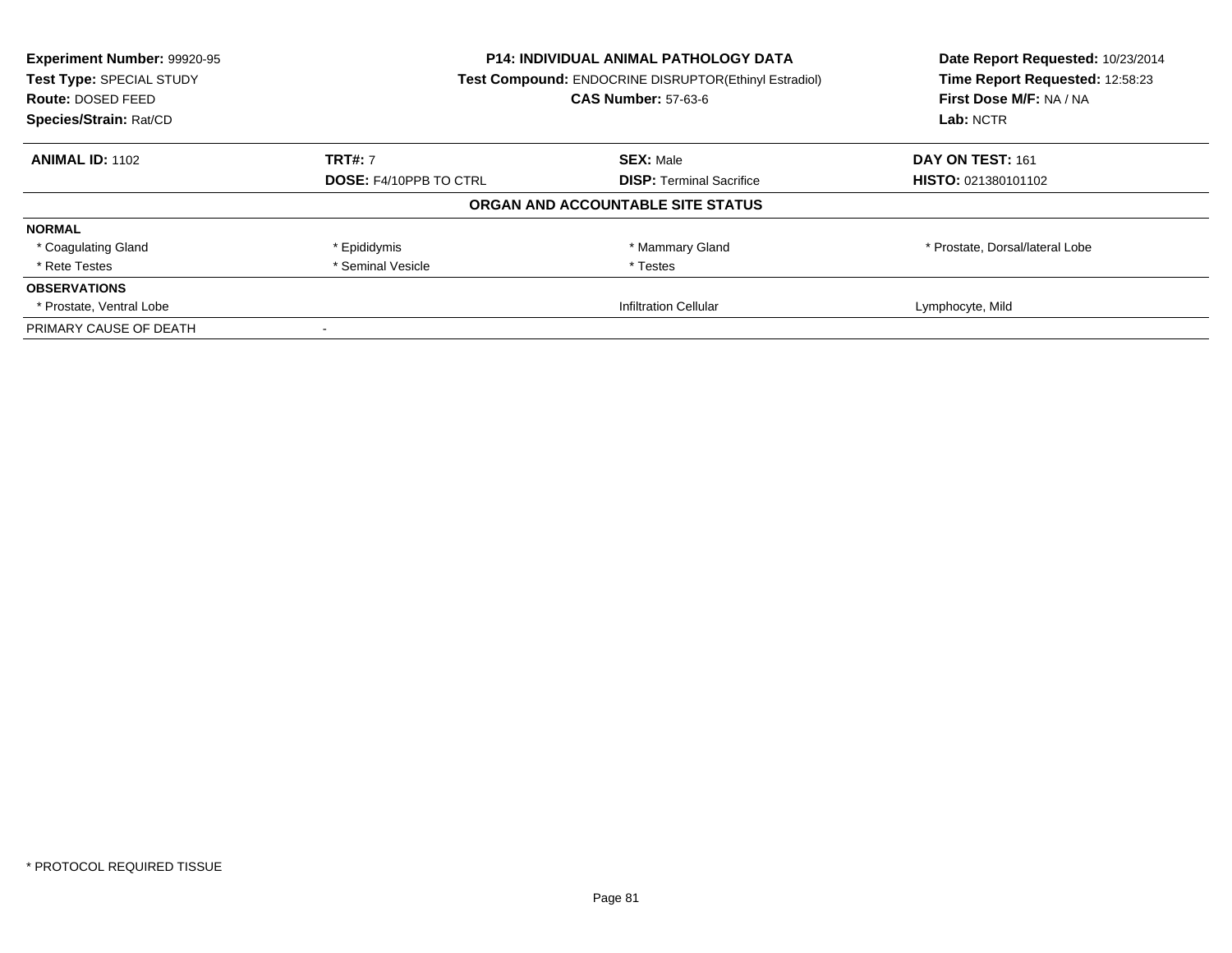| <b>Experiment Number: 99920-95</b><br>Test Type: SPECIAL STUDY<br>Route: DOSED FEED<br>Species/Strain: Rat/CD |                               | <b>P14: INDIVIDUAL ANIMAL PATHOLOGY DATA</b><br>Test Compound: ENDOCRINE DISRUPTOR(Ethinyl Estradiol)<br><b>CAS Number: 57-63-6</b> |                     |
|---------------------------------------------------------------------------------------------------------------|-------------------------------|-------------------------------------------------------------------------------------------------------------------------------------|---------------------|
| <b>ANIMAL ID: 1103</b>                                                                                        | <b>TRT#: 8</b>                | <b>SEX: Male</b>                                                                                                                    | DAY ON TEST: 163    |
|                                                                                                               | <b>DOSE: F4/50PPB TO CTRL</b> | <b>DISP:</b> Terminal Sacrifice                                                                                                     | HISTO: 021380101103 |
|                                                                                                               |                               | ORGAN AND ACCOUNTABLE SITE STATUS                                                                                                   |                     |
| <b>NORMAL</b>                                                                                                 |                               |                                                                                                                                     |                     |
| * Adrenal Cortex                                                                                              | * Adrenal Medulla             | * Bone                                                                                                                              | * Bone Marrow       |
| * Epididymis                                                                                                  | * Liver                       | * Mammary Gland                                                                                                                     | * Pituitary Gland   |
| * Prostate, Dorsal/lateral Lobe                                                                               | * Prostate, Ventral Lobe      | * Rete Testes                                                                                                                       | * Seminal Vesicle   |
| * Spleen                                                                                                      | * Testes                      | * Thymus                                                                                                                            | * Thyroid Gland     |
| <b>OBSERVATIONS</b>                                                                                           |                               |                                                                                                                                     |                     |
| * Coagulating Gland                                                                                           |                               | Developmental Malformation                                                                                                          |                     |
| [ Developmental Malformation TGLS = 1-2A ]                                                                    |                               |                                                                                                                                     |                     |
| * Kidney                                                                                                      | Cortex                        | Cyst                                                                                                                                |                     |
|                                                                                                               |                               | <b>Infiltration Cellular</b>                                                                                                        | Lymphocyte, Minimal |
|                                                                                                               | Renal Tubule                  | Regeneration                                                                                                                        | Minimal             |
| PRIMARY CAUSE OF DEATH                                                                                        |                               |                                                                                                                                     |                     |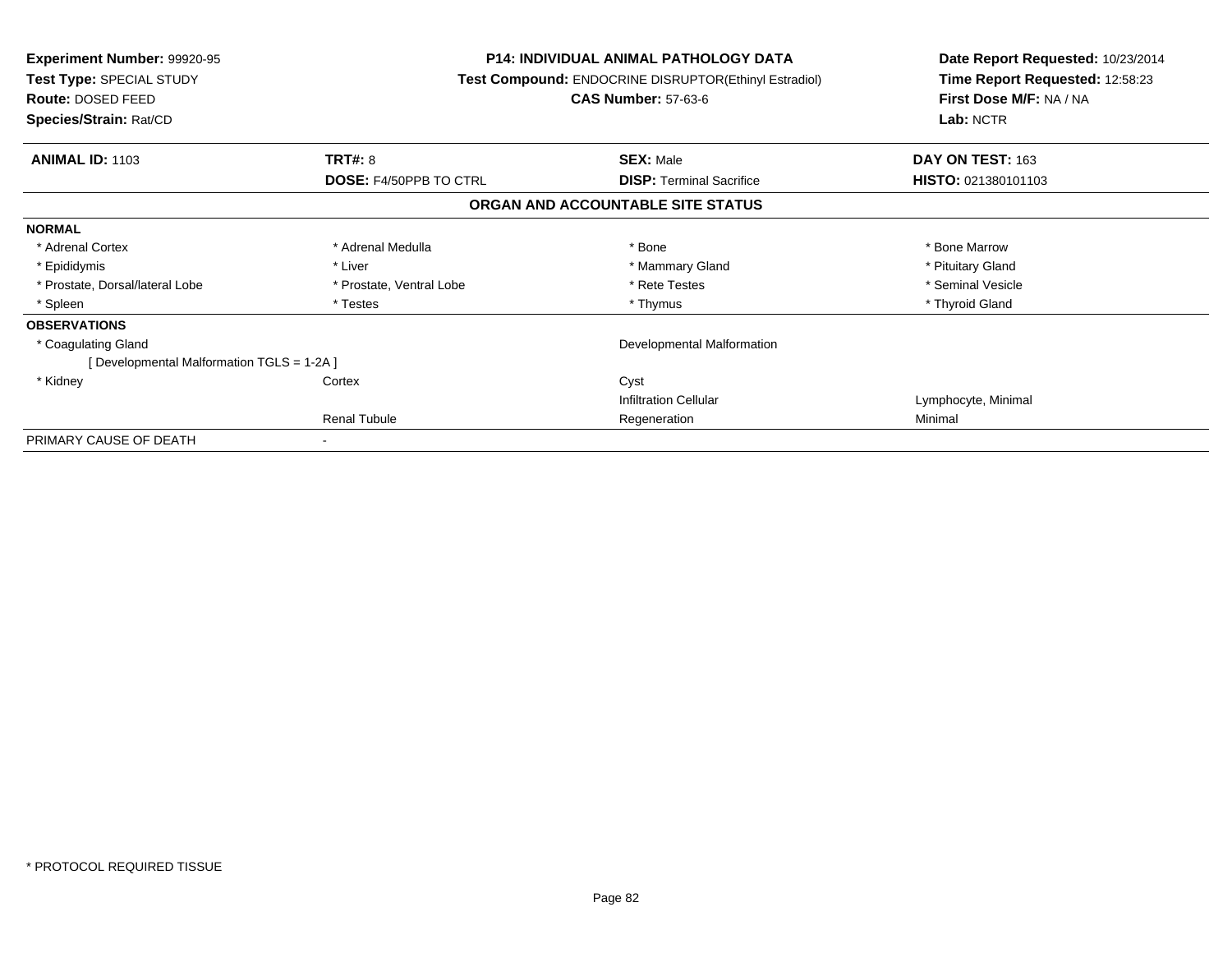| <b>Experiment Number: 99920-95</b><br>Test Type: SPECIAL STUDY<br><b>Route: DOSED FEED</b><br>Species/Strain: Rat/CD |                               | <b>P14: INDIVIDUAL ANIMAL PATHOLOGY DATA</b><br>Test Compound: ENDOCRINE DISRUPTOR(Ethinyl Estradiol)<br><b>CAS Number: 57-63-6</b> | Date Report Requested: 10/23/2014<br>Time Report Requested: 12:58:23<br>First Dose M/F: NA / NA<br>Lab: NCTR |
|----------------------------------------------------------------------------------------------------------------------|-------------------------------|-------------------------------------------------------------------------------------------------------------------------------------|--------------------------------------------------------------------------------------------------------------|
| <b>ANIMAL ID: 1104</b>                                                                                               | TRT#: 8                       | <b>SEX: Male</b>                                                                                                                    | DAY ON TEST: 162                                                                                             |
|                                                                                                                      | <b>DOSE: F4/50PPB TO CTRL</b> | <b>DISP: Terminal Sacrifice</b>                                                                                                     | HISTO: 021380101104                                                                                          |
|                                                                                                                      |                               | ORGAN AND ACCOUNTABLE SITE STATUS                                                                                                   |                                                                                                              |
| <b>NORMAL</b>                                                                                                        |                               |                                                                                                                                     |                                                                                                              |
| * Adrenal Cortex                                                                                                     | * Adrenal Medulla             | * Bone                                                                                                                              | * Bone Marrow                                                                                                |
| * Epididymis                                                                                                         | * Rete Testes                 | * Seminal Vesicle                                                                                                                   | * Spleen                                                                                                     |
| * Testes                                                                                                             | * Thymus                      | * Thyroid Gland                                                                                                                     |                                                                                                              |
| <b>OBSERVATIONS</b>                                                                                                  |                               |                                                                                                                                     |                                                                                                              |
| * Coagulating Gland                                                                                                  |                               | Developmental Malformation                                                                                                          |                                                                                                              |
| [ Developmental Malformation TGLS = 1-2A ]                                                                           |                               |                                                                                                                                     |                                                                                                              |
| * Kidney                                                                                                             | <b>Renal Tubule</b>           | Regeneration                                                                                                                        | Minimal                                                                                                      |
| * Liver                                                                                                              |                               | Inflammation                                                                                                                        | Chronic Active, Minimal                                                                                      |
| * Mammary Gland                                                                                                      | Alveolus                      | Hyperplasia                                                                                                                         | Minimal                                                                                                      |
| * Pituitary Gland                                                                                                    | <b>Pars Distalis</b>          | Cyst                                                                                                                                |                                                                                                              |
| * Prostate, Dorsal/Lateral Lobe                                                                                      |                               | Inflammation                                                                                                                        | Suppurative, Minimal                                                                                         |
| * Prostate, Ventral Lobe                                                                                             |                               | <b>Infiltration Cellular</b>                                                                                                        | Lymphocyte, Mild                                                                                             |
| PRIMARY CAUSE OF DEATH                                                                                               |                               |                                                                                                                                     |                                                                                                              |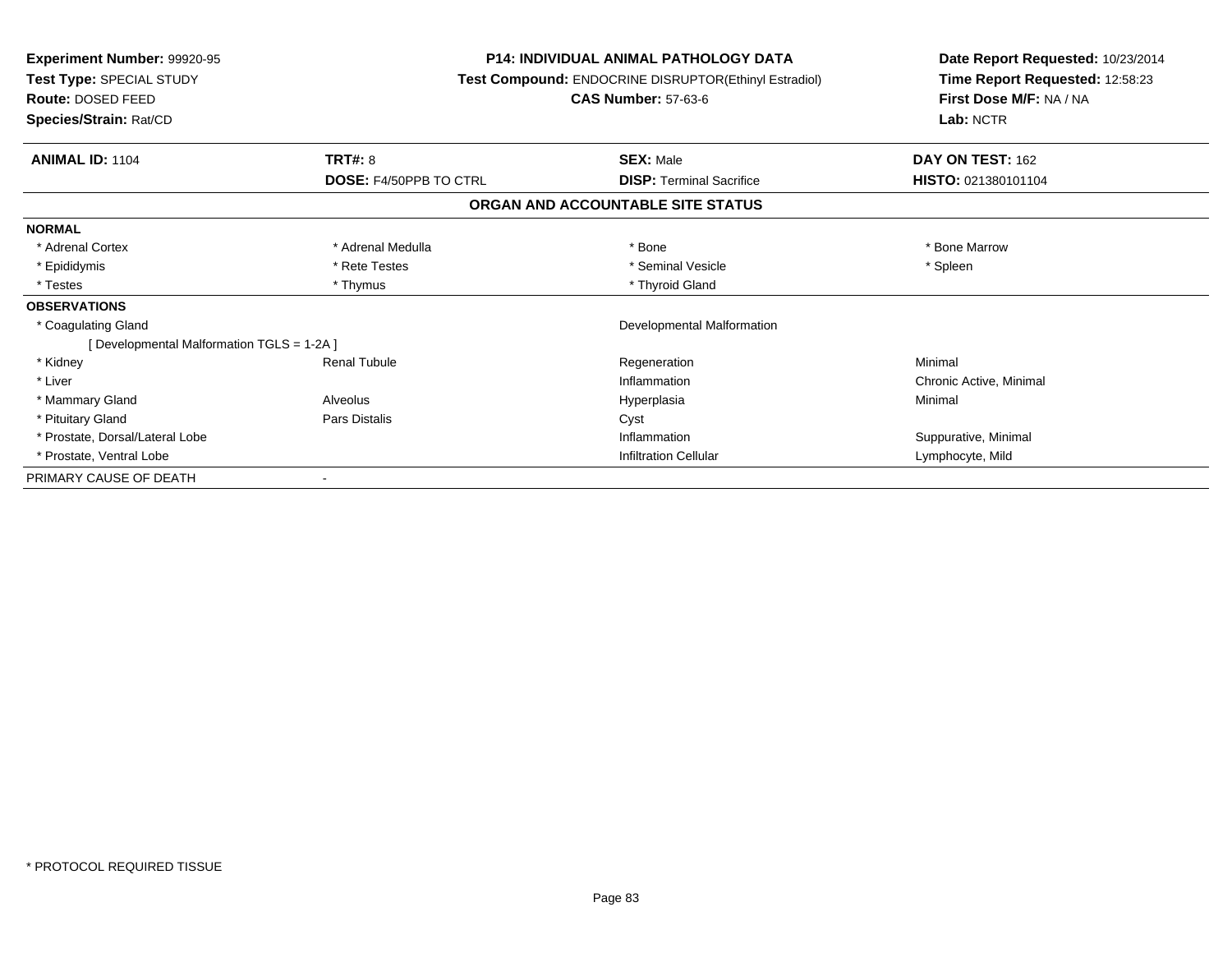| <b>Experiment Number: 99920-95</b><br>Test Type: SPECIAL STUDY<br>Route: DOSED FEED<br>Species/Strain: Rat/CD |                          | <b>P14: INDIVIDUAL ANIMAL PATHOLOGY DATA</b><br>Test Compound: ENDOCRINE DISRUPTOR(Ethinyl Estradiol)<br><b>CAS Number: 57-63-6</b> | Date Report Requested: 10/23/2014<br>Time Report Requested: 12:58:23<br>First Dose M/F: NA / NA<br>Lab: NCTR |
|---------------------------------------------------------------------------------------------------------------|--------------------------|-------------------------------------------------------------------------------------------------------------------------------------|--------------------------------------------------------------------------------------------------------------|
| <b>ANIMAL ID: 1105</b>                                                                                        | TRT#: 8                  | <b>SEX: Male</b>                                                                                                                    | DAY ON TEST: 161                                                                                             |
|                                                                                                               | DOSE: F4/50PPB TO CTRL   | <b>DISP:</b> Terminal Sacrifice                                                                                                     | <b>HISTO: 021380101105</b>                                                                                   |
|                                                                                                               |                          | ORGAN AND ACCOUNTABLE SITE STATUS                                                                                                   |                                                                                                              |
| <b>NORMAL</b>                                                                                                 |                          |                                                                                                                                     |                                                                                                              |
| * Adrenal Cortex                                                                                              | * Adrenal Medulla        | * Bone                                                                                                                              | * Bone Marrow                                                                                                |
| * Coagulating Gland                                                                                           | * Epididymis             | * Kidney                                                                                                                            | * Mammary Gland                                                                                              |
| * Pituitary Gland                                                                                             | * Prostate, Ventral Lobe | * Rete Testes                                                                                                                       | * Seminal Vesicle                                                                                            |
| * Spleen                                                                                                      | * Testes                 | * Thymus                                                                                                                            | * Thyroid Gland                                                                                              |
| <b>OBSERVATIONS</b>                                                                                           |                          |                                                                                                                                     |                                                                                                              |
| * Liver                                                                                                       |                          | Inflammation                                                                                                                        | Chronic Active, Minimal                                                                                      |
| * Prostate, Dorsal/Lateral Lobe                                                                               | Inflammation             |                                                                                                                                     | Suppurative, Mild                                                                                            |
| PRIMARY CAUSE OF DEATH                                                                                        |                          |                                                                                                                                     |                                                                                                              |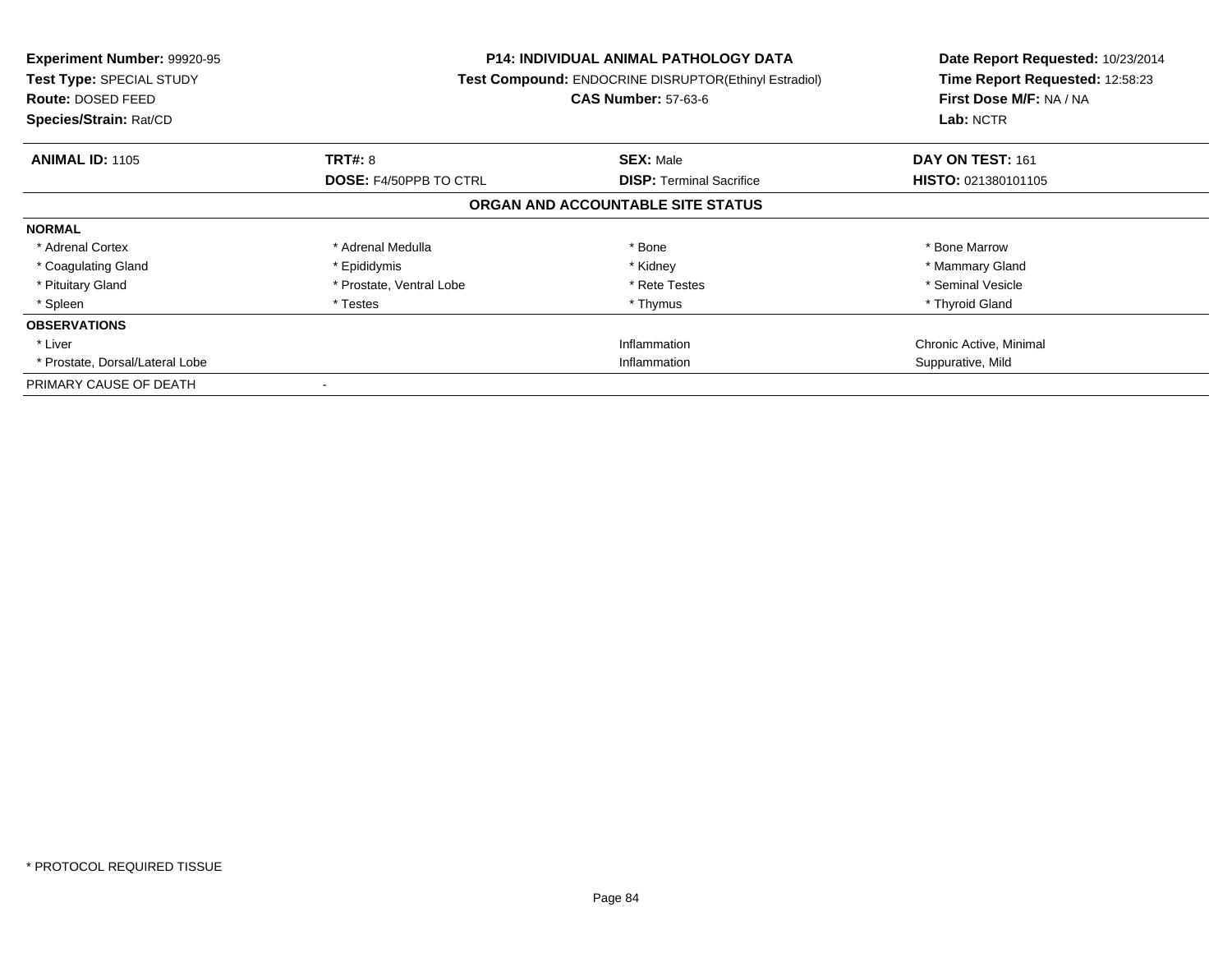| <b>Experiment Number: 99920-95</b><br>Test Type: SPECIAL STUDY<br><b>Route: DOSED FEED</b><br>Species/Strain: Rat/CD |                               | <b>P14: INDIVIDUAL ANIMAL PATHOLOGY DATA</b><br>Test Compound: ENDOCRINE DISRUPTOR(Ethinyl Estradiol)<br><b>CAS Number: 57-63-6</b> | Date Report Requested: 10/23/2014<br>Time Report Requested: 12:58:23<br>First Dose M/F: NA / NA<br>Lab: NCTR |
|----------------------------------------------------------------------------------------------------------------------|-------------------------------|-------------------------------------------------------------------------------------------------------------------------------------|--------------------------------------------------------------------------------------------------------------|
| <b>ANIMAL ID: 1106</b>                                                                                               | <b>TRT#: 8</b>                | <b>SEX: Male</b>                                                                                                                    | DAY ON TEST: 161                                                                                             |
|                                                                                                                      | <b>DOSE: F4/50PPB TO CTRL</b> | <b>DISP:</b> Terminal Sacrifice                                                                                                     | HISTO: 021380101106                                                                                          |
|                                                                                                                      |                               | ORGAN AND ACCOUNTABLE SITE STATUS                                                                                                   |                                                                                                              |
| <b>NORMAL</b>                                                                                                        |                               |                                                                                                                                     |                                                                                                              |
| * Adrenal Cortex                                                                                                     | * Adrenal Medulla             | * Bone                                                                                                                              | * Bone Marrow                                                                                                |
| * Epididymis                                                                                                         | * Liver                       | * Pituitary Gland                                                                                                                   | * Prostate, Dorsal/lateral Lobe                                                                              |
| * Rete Testes                                                                                                        | * Seminal Vesicle             | * Spleen                                                                                                                            | * Testes                                                                                                     |
| * Thymus                                                                                                             | * Thyroid Gland               |                                                                                                                                     |                                                                                                              |
| <b>OBSERVATIONS</b>                                                                                                  |                               |                                                                                                                                     |                                                                                                              |
| * Coagulating Gland                                                                                                  |                               | Developmental Malformation                                                                                                          |                                                                                                              |
| * Kidney                                                                                                             |                               | <b>Infiltration Cellular</b>                                                                                                        | Lymphocyte, Minimal                                                                                          |
|                                                                                                                      | Renal Tubule                  | Regeneration                                                                                                                        | Minimal                                                                                                      |
| * Mammary Gland                                                                                                      | Alveolus                      | Hyperplasia                                                                                                                         | Mild                                                                                                         |
| * Prostate, Ventral Lobe                                                                                             |                               | <b>Infiltration Cellular</b>                                                                                                        | Lymphocyte, Minimal                                                                                          |
| PRIMARY CAUSE OF DEATH                                                                                               |                               |                                                                                                                                     |                                                                                                              |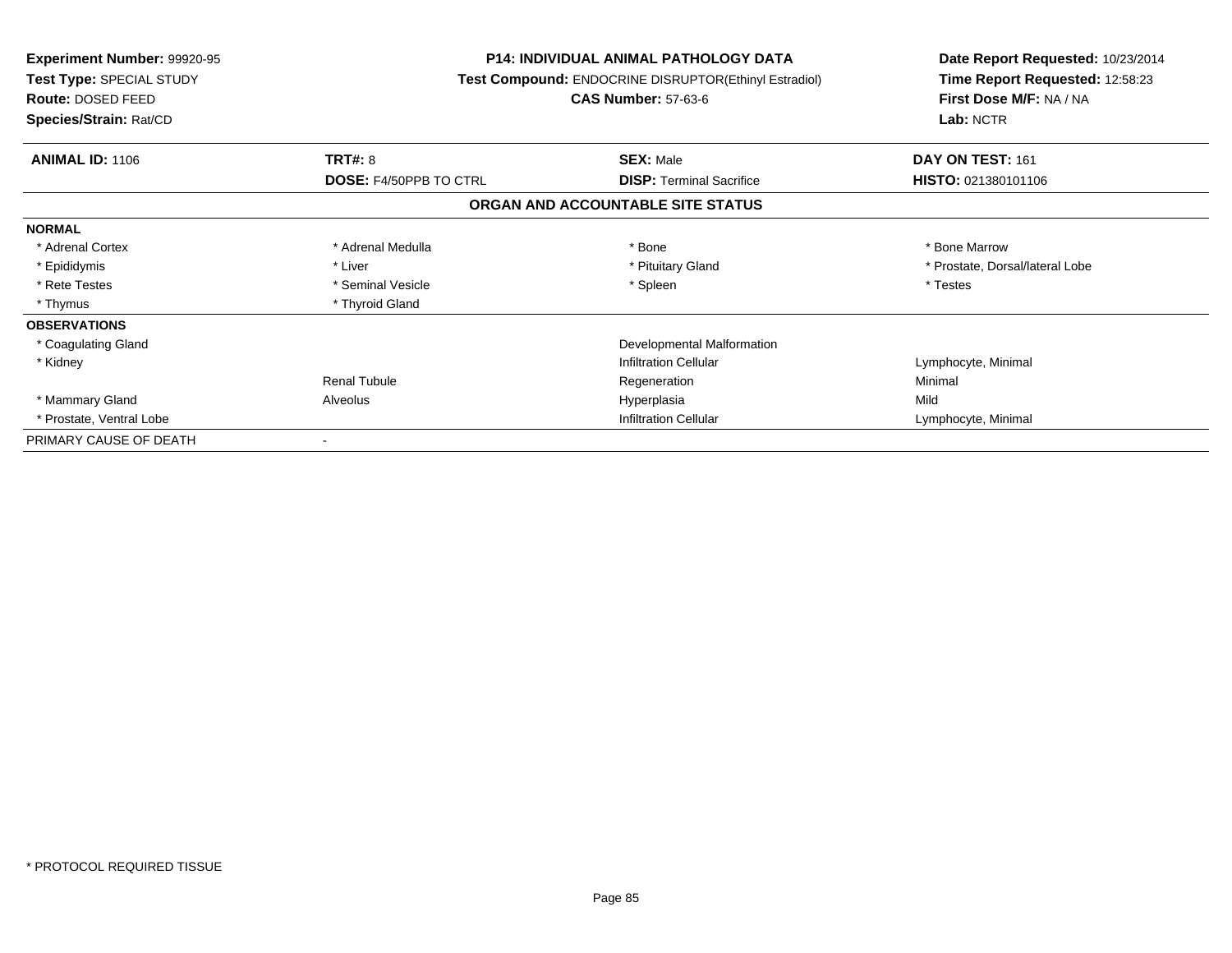| <b>Experiment Number: 99920-95</b><br>Test Type: SPECIAL STUDY<br>Route: DOSED FEED<br>Species/Strain: Rat/CD |                        | <b>P14: INDIVIDUAL ANIMAL PATHOLOGY DATA</b><br>Test Compound: ENDOCRINE DISRUPTOR(Ethinyl Estradiol)<br><b>CAS Number: 57-63-6</b> | Date Report Requested: 10/23/2014<br>Time Report Requested: 12:58:23<br>First Dose M/F: NA / NA<br>Lab: NCTR |
|---------------------------------------------------------------------------------------------------------------|------------------------|-------------------------------------------------------------------------------------------------------------------------------------|--------------------------------------------------------------------------------------------------------------|
| <b>ANIMAL ID: 1107</b>                                                                                        | <b>TRT#: 8</b>         | <b>SEX: Male</b>                                                                                                                    | DAY ON TEST: 161                                                                                             |
|                                                                                                               | DOSE: F4/50PPB TO CTRL | <b>DISP: Terminal Sacrifice</b>                                                                                                     | HISTO: 021380101107                                                                                          |
|                                                                                                               |                        | ORGAN AND ACCOUNTABLE SITE STATUS                                                                                                   |                                                                                                              |
| <b>NORMAL</b>                                                                                                 |                        |                                                                                                                                     |                                                                                                              |
| * Adrenal Cortex                                                                                              | * Adrenal Medulla      | * Bone                                                                                                                              | * Bone Marrow                                                                                                |
| * Epididymis                                                                                                  | * Pituitary Gland      | * Prostate, Dorsal/lateral Lobe                                                                                                     | * Rete Testes                                                                                                |
| * Seminal Vesicle                                                                                             | * Spleen               | * Testes                                                                                                                            | * Thymus                                                                                                     |
| * Thyroid Gland                                                                                               |                        |                                                                                                                                     |                                                                                                              |
| <b>OBSERVATIONS</b>                                                                                           |                        |                                                                                                                                     |                                                                                                              |
| * Coagulating Gland                                                                                           |                        | Developmental Malformation                                                                                                          |                                                                                                              |
| [ Developmental Malformation TGLS = 2-2A ]                                                                    |                        |                                                                                                                                     |                                                                                                              |
| * Kidney                                                                                                      | Cortex                 | Cyst                                                                                                                                |                                                                                                              |
|                                                                                                               |                        | <b>Infiltration Cellular</b>                                                                                                        | Lymphocyte, Minimal                                                                                          |
| [ $Cyst TGLS = 1-4$ ]                                                                                         |                        |                                                                                                                                     |                                                                                                              |
| * Liver                                                                                                       |                        | Inflammation                                                                                                                        | Chronic Active, Minimal                                                                                      |
| * Mammary Gland                                                                                               | Alveolus               | Hyperplasia                                                                                                                         | Mild                                                                                                         |
| * Prostate, Ventral Lobe                                                                                      |                        | <b>Infiltration Cellular</b>                                                                                                        | Lymphocyte, Minimal                                                                                          |
| PRIMARY CAUSE OF DEATH                                                                                        |                        |                                                                                                                                     |                                                                                                              |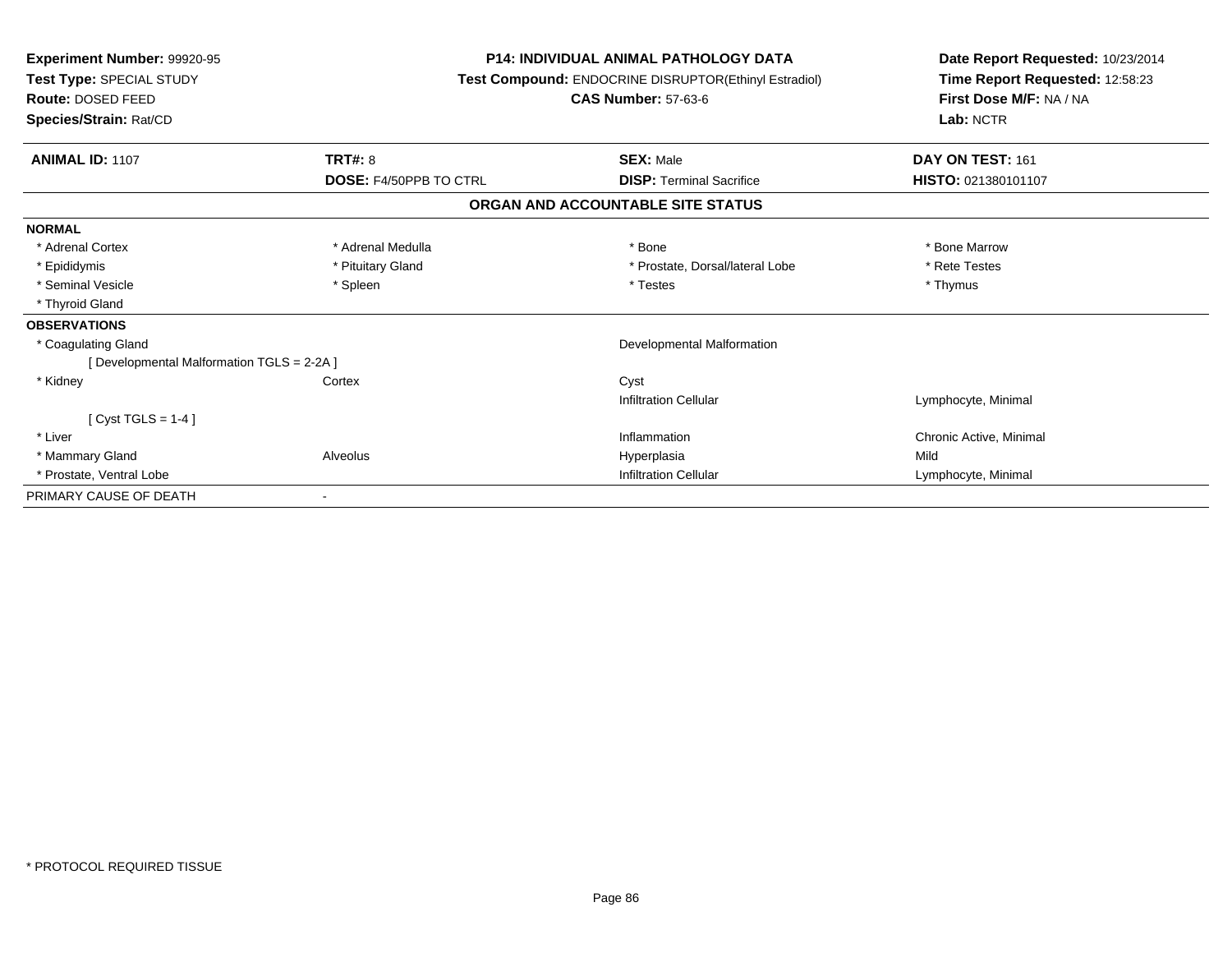| <b>Experiment Number: 99920-95</b><br>Test Type: SPECIAL STUDY<br>Route: DOSED FEED<br>Species/Strain: Rat/CD | <b>P14: INDIVIDUAL ANIMAL PATHOLOGY DATA</b><br>Test Compound: ENDOCRINE DISRUPTOR(Ethinyl Estradiol)<br><b>CAS Number: 57-63-6</b> |                                   | Date Report Requested: 10/23/2014<br>Time Report Requested: 12:58:23<br>First Dose M/F: NA / NA<br>Lab: NCTR |
|---------------------------------------------------------------------------------------------------------------|-------------------------------------------------------------------------------------------------------------------------------------|-----------------------------------|--------------------------------------------------------------------------------------------------------------|
| <b>ANIMAL ID: 1121</b>                                                                                        | TRT#: 5                                                                                                                             | <b>SEX: Male</b>                  | DAY ON TEST: 165                                                                                             |
|                                                                                                               | <b>DOSE: F4</b><br><b>CONTROL</b>                                                                                                   | <b>DISP:</b> Terminal Sacrifice   | HISTO: 021380101121                                                                                          |
|                                                                                                               |                                                                                                                                     | ORGAN AND ACCOUNTABLE SITE STATUS |                                                                                                              |
| <b>NORMAL</b>                                                                                                 |                                                                                                                                     |                                   |                                                                                                              |
| * Adrenal Cortex                                                                                              | * Adrenal Medulla                                                                                                                   | * Bone                            | * Bone Marrow                                                                                                |
| * Coagulating Gland                                                                                           | * Epididymis                                                                                                                        | * Mammary Gland                   | * Pituitary Gland                                                                                            |
| * Prostate, Dorsal/lateral Lobe                                                                               | * Prostate, Ventral Lobe                                                                                                            | * Rete Testes                     | * Seminal Vesicle                                                                                            |
| * Spleen                                                                                                      | * Testes                                                                                                                            | * Thymus                          |                                                                                                              |
| <b>OBSERVATIONS</b>                                                                                           |                                                                                                                                     |                                   |                                                                                                              |
| * Kidney                                                                                                      | <b>Renal Tubule</b>                                                                                                                 | <b>Dilatation</b>                 | Minimal                                                                                                      |
|                                                                                                               |                                                                                                                                     | <b>Infiltration Cellular</b>      | Lymphocyte, Minimal                                                                                          |
|                                                                                                               | <b>Renal Tubule</b>                                                                                                                 | Regeneration                      | Minimal                                                                                                      |
| * Liver                                                                                                       | Inflammation                                                                                                                        |                                   | Chronic Active, Minimal                                                                                      |
| * Thyroid Gland                                                                                               | Cyst                                                                                                                                |                                   | Squamous                                                                                                     |
| PRIMARY CAUSE OF DEATH                                                                                        |                                                                                                                                     |                                   |                                                                                                              |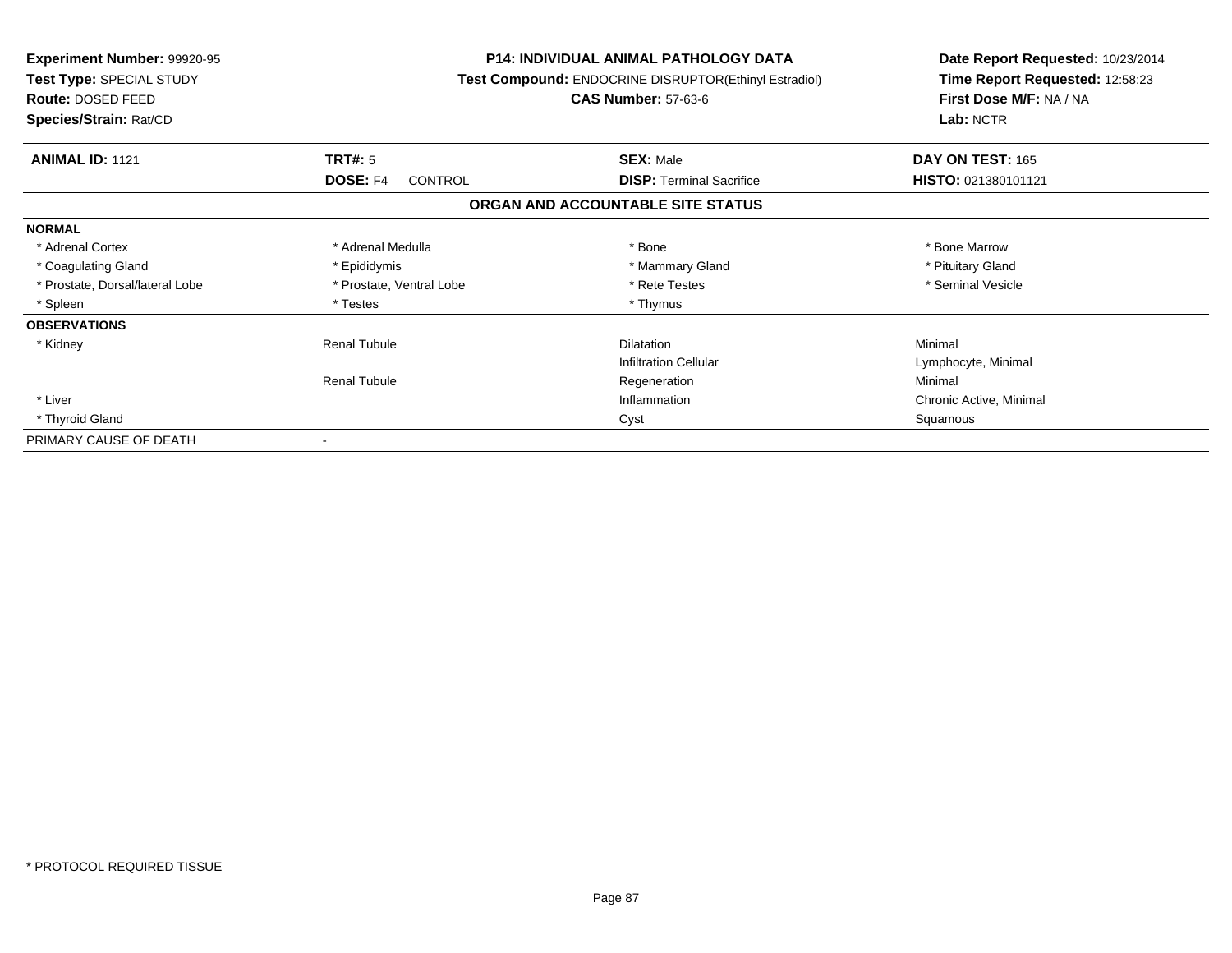| <b>Experiment Number: 99920-95</b><br>Test Type: SPECIAL STUDY<br>Route: DOSED FEED<br>Species/Strain: Rat/CD |                     | <b>P14: INDIVIDUAL ANIMAL PATHOLOGY DATA</b><br><b>Test Compound: ENDOCRINE DISRUPTOR(Ethinyl Estradiol)</b><br><b>CAS Number: 57-63-6</b> | Date Report Requested: 10/23/2014<br>Time Report Requested: 12:58:23<br>First Dose M/F: NA / NA<br>Lab: NCTR |
|---------------------------------------------------------------------------------------------------------------|---------------------|--------------------------------------------------------------------------------------------------------------------------------------------|--------------------------------------------------------------------------------------------------------------|
| <b>ANIMAL ID: 1122</b>                                                                                        | TRT#: 5             | <b>SEX: Male</b>                                                                                                                           | DAY ON TEST: 164                                                                                             |
|                                                                                                               | DOSE: F4<br>CONTROL | <b>DISP: Terminal Sacrifice</b>                                                                                                            | HISTO: 021380101122                                                                                          |
|                                                                                                               |                     | ORGAN AND ACCOUNTABLE SITE STATUS                                                                                                          |                                                                                                              |
| <b>NORMAL</b>                                                                                                 |                     |                                                                                                                                            |                                                                                                              |
| * Adrenal Medulla                                                                                             | * Bone              | * Bone Marrow                                                                                                                              | * Epididymis                                                                                                 |
| * Mammary Gland                                                                                               | * Pituitary Gland   | * Prostate, Dorsal/lateral Lobe                                                                                                            | * Rete Testes                                                                                                |
| * Seminal Vesicle                                                                                             | * Spleen            | * Testes                                                                                                                                   | * Thymus                                                                                                     |
| <b>OBSERVATIONS</b>                                                                                           |                     |                                                                                                                                            |                                                                                                              |
| * Adrenal Cortex                                                                                              |                     | <b>Accessory Adrenal Cortical Nodule</b>                                                                                                   |                                                                                                              |
| * Coagulating Gland                                                                                           | Bilateral           | Developmental Malformation                                                                                                                 |                                                                                                              |
| [ Developmental Malformation TGLS = 1-2A ]                                                                    |                     |                                                                                                                                            |                                                                                                              |
| * Kidney                                                                                                      |                     | <b>Infiltration Cellular</b>                                                                                                               | Lymphocyte, Minimal                                                                                          |
| * Liver                                                                                                       |                     | Inflammation                                                                                                                               |                                                                                                              |
| * Prostate, Ventral Lobe                                                                                      |                     | <b>Infiltration Cellular</b>                                                                                                               | Lymphocyte, Minimal                                                                                          |
| * Thyroid Gland                                                                                               |                     | Cyst                                                                                                                                       |                                                                                                              |
| PRIMARY CAUSE OF DEATH                                                                                        |                     |                                                                                                                                            |                                                                                                              |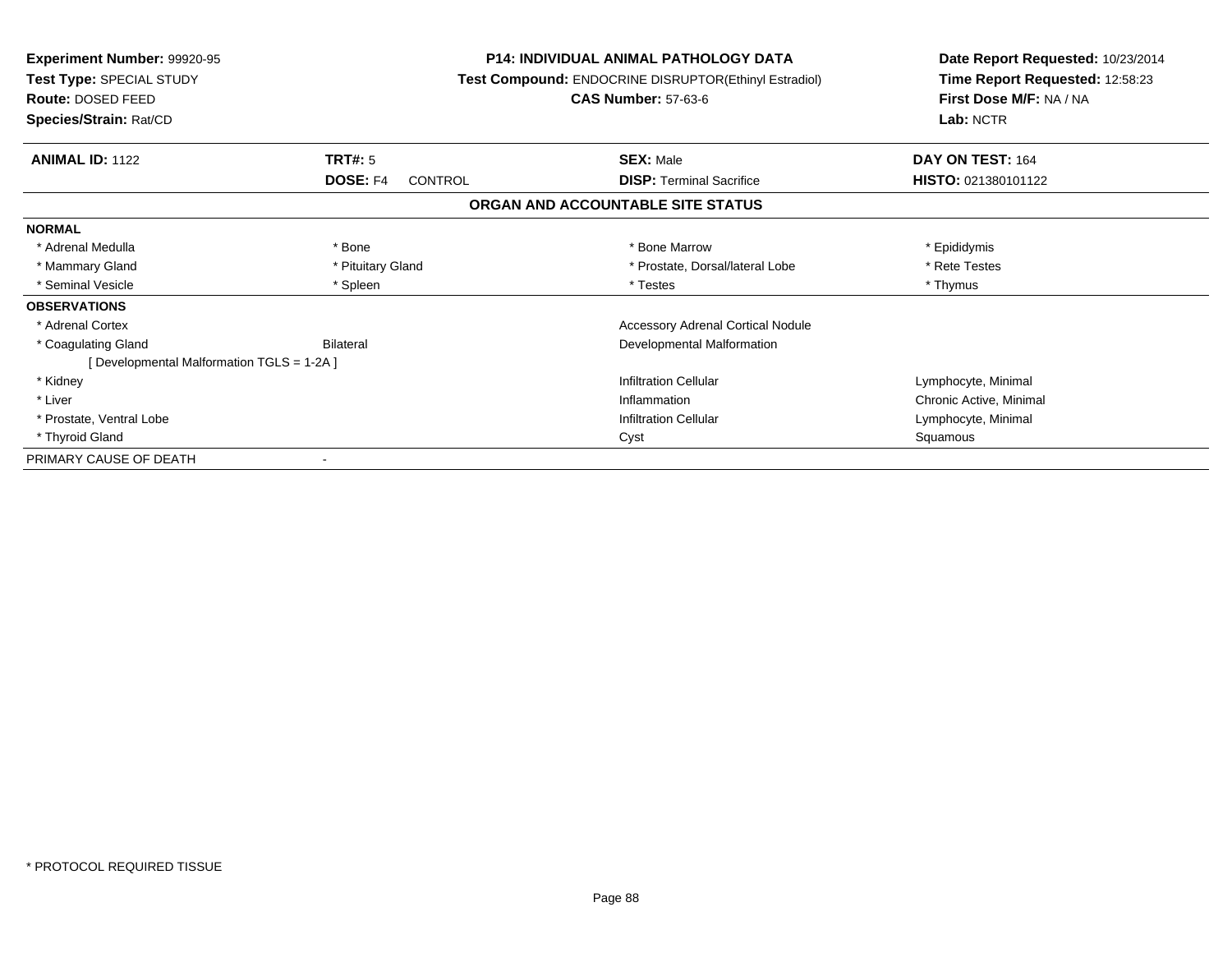| <b>Experiment Number: 99920-95</b><br>Test Type: SPECIAL STUDY<br><b>Route: DOSED FEED</b><br>Species/Strain: Rat/CD |                                   | <b>P14: INDIVIDUAL ANIMAL PATHOLOGY DATA</b><br>Test Compound: ENDOCRINE DISRUPTOR(Ethinyl Estradiol)<br><b>CAS Number: 57-63-6</b> | Date Report Requested: 10/23/2014<br>Time Report Requested: 12:58:23<br>First Dose M/F: NA / NA<br>Lab: NCTR |
|----------------------------------------------------------------------------------------------------------------------|-----------------------------------|-------------------------------------------------------------------------------------------------------------------------------------|--------------------------------------------------------------------------------------------------------------|
| <b>ANIMAL ID: 1123</b>                                                                                               | TRT#: 5                           | <b>SEX: Male</b>                                                                                                                    | DAY ON TEST: 162                                                                                             |
|                                                                                                                      | <b>DOSE: F4</b><br><b>CONTROL</b> | <b>DISP:</b> Terminal Sacrifice                                                                                                     | HISTO: 021380101123                                                                                          |
|                                                                                                                      |                                   | ORGAN AND ACCOUNTABLE SITE STATUS                                                                                                   |                                                                                                              |
| <b>NORMAL</b>                                                                                                        |                                   |                                                                                                                                     |                                                                                                              |
| * Adrenal Cortex                                                                                                     | * Adrenal Medulla                 | * Bone                                                                                                                              | * Bone Marrow                                                                                                |
| * Coagulating Gland                                                                                                  | * Epididymis                      | * Liver                                                                                                                             | * Pituitary Gland                                                                                            |
| * Prostate, Dorsal/lateral Lobe                                                                                      | * Prostate, Ventral Lobe          | * Rete Testes                                                                                                                       | * Seminal Vesicle                                                                                            |
| * Spleen                                                                                                             | * Testes                          | * Thymus                                                                                                                            | * Thyroid Gland                                                                                              |
| <b>OBSERVATIONS</b>                                                                                                  |                                   |                                                                                                                                     |                                                                                                              |
| * Kidney                                                                                                             |                                   | <b>Infiltration Cellular</b>                                                                                                        | Lymphocyte, Minimal                                                                                          |
| * Mammary Gland                                                                                                      | Alveolus<br>Hyperplasia           |                                                                                                                                     | Minimal                                                                                                      |
| PRIMARY CAUSE OF DEATH                                                                                               |                                   |                                                                                                                                     |                                                                                                              |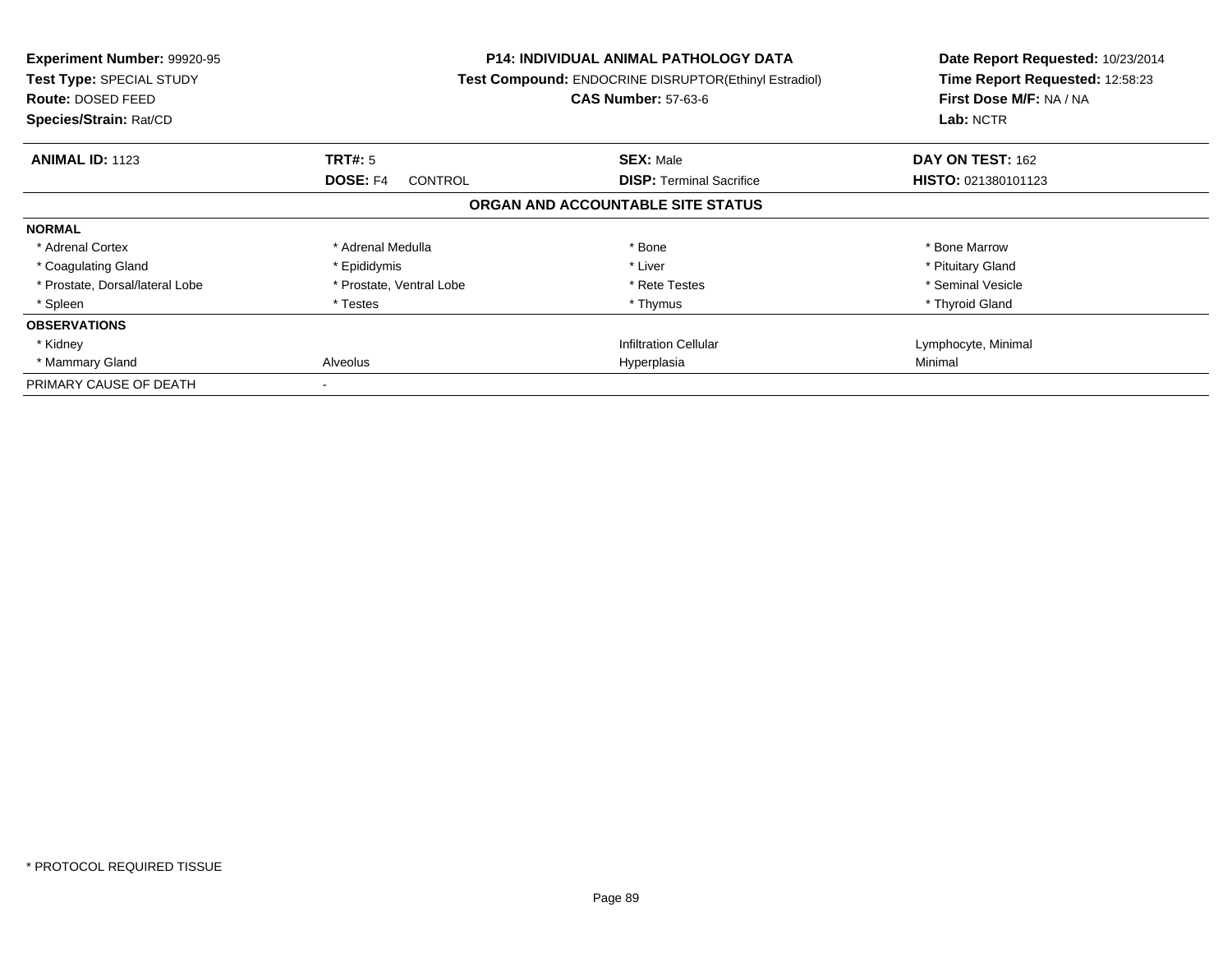| <b>Experiment Number: 99920-95</b><br>Test Type: SPECIAL STUDY<br>Route: DOSED FEED<br>Species/Strain: Rat/CD |                                   | <b>P14: INDIVIDUAL ANIMAL PATHOLOGY DATA</b><br><b>Test Compound: ENDOCRINE DISRUPTOR(Ethinyl Estradiol)</b><br><b>CAS Number: 57-63-6</b> | Date Report Requested: 10/23/2014<br>Time Report Requested: 12:58:23<br>First Dose M/F: NA / NA<br>Lab: NCTR |
|---------------------------------------------------------------------------------------------------------------|-----------------------------------|--------------------------------------------------------------------------------------------------------------------------------------------|--------------------------------------------------------------------------------------------------------------|
| <b>ANIMAL ID: 1124</b>                                                                                        | TRT#: 5                           | <b>SEX: Male</b>                                                                                                                           | DAY ON TEST: 162                                                                                             |
|                                                                                                               | <b>DOSE: F4</b><br><b>CONTROL</b> | <b>DISP:</b> Terminal Sacrifice                                                                                                            | <b>HISTO: 021380101124</b>                                                                                   |
|                                                                                                               |                                   | ORGAN AND ACCOUNTABLE SITE STATUS                                                                                                          |                                                                                                              |
| <b>NORMAL</b>                                                                                                 |                                   |                                                                                                                                            |                                                                                                              |
| * Adrenal Cortex                                                                                              | * Adrenal Medulla                 | * Bone                                                                                                                                     | * Bone Marrow                                                                                                |
| * Coagulating Gland                                                                                           | * Epididymis                      | * Liver                                                                                                                                    | * Mammary Gland                                                                                              |
| * Pituitary Gland                                                                                             | * Prostate, Dorsal/lateral Lobe   | * Rete Testes                                                                                                                              | * Seminal Vesicle                                                                                            |
| * Spleen                                                                                                      | * Testes                          | * Thymus                                                                                                                                   | * Thyroid Gland                                                                                              |
| <b>OBSERVATIONS</b>                                                                                           |                                   |                                                                                                                                            |                                                                                                              |
| * Kidney                                                                                                      |                                   | <b>Infiltration Cellular</b>                                                                                                               | Lymphocyte, Minimal                                                                                          |
| * Prostate, Ventral Lobe                                                                                      | <b>Infiltration Cellular</b>      |                                                                                                                                            | Lymphocyte, Mild                                                                                             |
| PRIMARY CAUSE OF DEATH                                                                                        |                                   |                                                                                                                                            |                                                                                                              |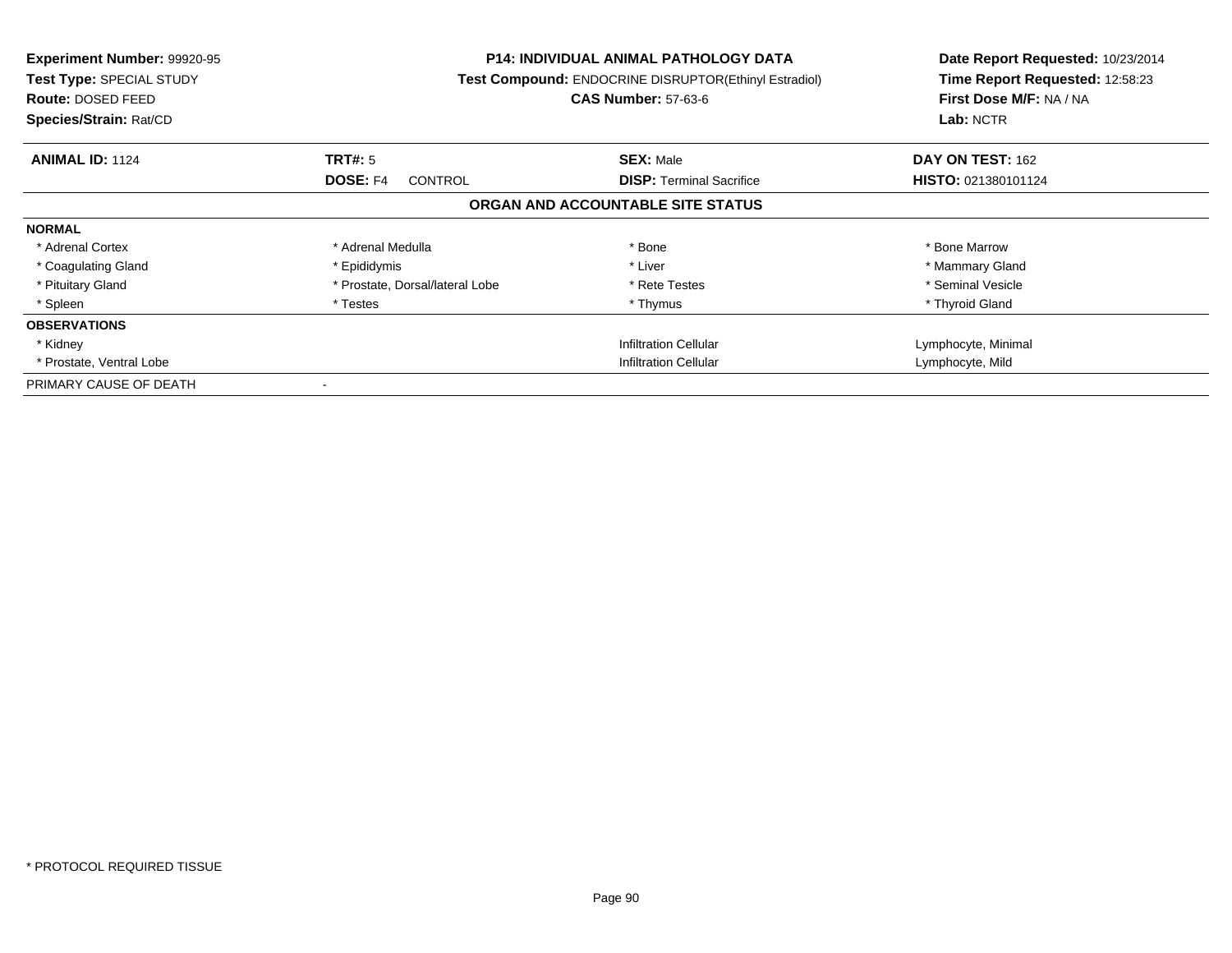| Experiment Number: 99920-95<br>Test Type: SPECIAL STUDY<br><b>Route: DOSED FEED</b><br>Species/Strain: Rat/CD | <b>P14: INDIVIDUAL ANIMAL PATHOLOGY DATA</b><br><b>Test Compound: ENDOCRINE DISRUPTOR(Ethinyl Estradiol)</b><br><b>CAS Number: 57-63-6</b> |                                   | Date Report Requested: 10/23/2014<br>Time Report Requested: 12:58:23<br>First Dose M/F: NA / NA<br>Lab: NCTR |
|---------------------------------------------------------------------------------------------------------------|--------------------------------------------------------------------------------------------------------------------------------------------|-----------------------------------|--------------------------------------------------------------------------------------------------------------|
| <b>ANIMAL ID: 1125</b>                                                                                        | <b>TRT#: 6</b>                                                                                                                             | <b>SEX: Male</b>                  | DAY ON TEST: 165                                                                                             |
|                                                                                                               | <b>DOSE: F4/2PPB TO CTRL</b>                                                                                                               | <b>DISP:</b> Terminal Sacrifice   | HISTO: 021380101125                                                                                          |
|                                                                                                               |                                                                                                                                            | ORGAN AND ACCOUNTABLE SITE STATUS |                                                                                                              |
| <b>NORMAL</b>                                                                                                 |                                                                                                                                            |                                   |                                                                                                              |
| * Coagulating Gland                                                                                           | * Epididymis                                                                                                                               | * Prostate, Dorsal/lateral Lobe   | * Rete Testes                                                                                                |
| * Seminal Vesicle                                                                                             | * Testes                                                                                                                                   |                                   |                                                                                                              |
| <b>OBSERVATIONS</b>                                                                                           |                                                                                                                                            |                                   |                                                                                                              |
| * Mammary Gland                                                                                               | Alveolus                                                                                                                                   | Hyperplasia                       | Moderate                                                                                                     |
| * Prostate, Ventral Lobe                                                                                      | Infiltration Cellular                                                                                                                      |                                   | Lymphocyte, Minimal                                                                                          |
| PRIMARY CAUSE OF DEATH                                                                                        |                                                                                                                                            |                                   |                                                                                                              |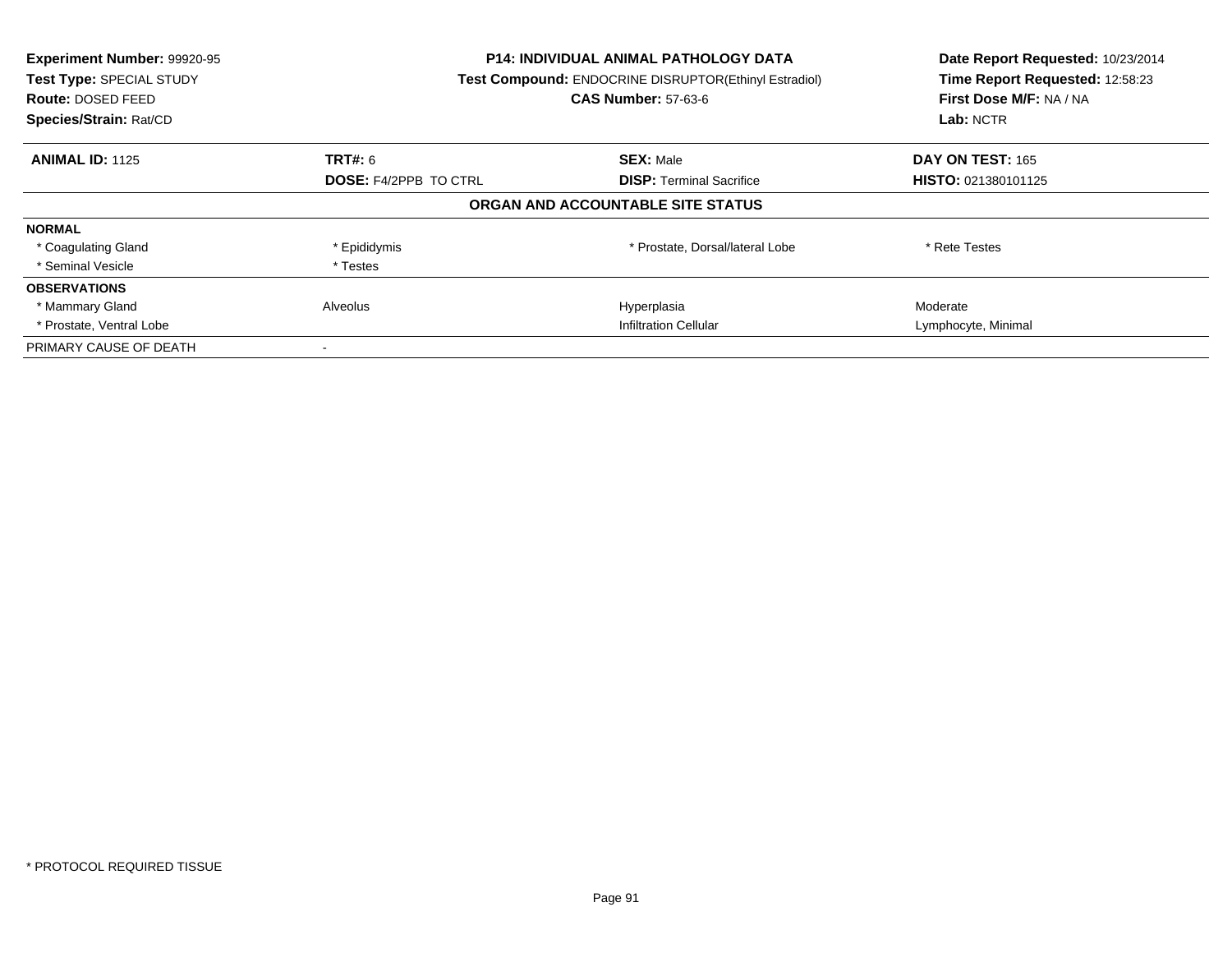| Experiment Number: 99920-95<br>Test Type: SPECIAL STUDY<br><b>Route: DOSED FEED</b><br>Species/Strain: Rat/CD | <b>P14: INDIVIDUAL ANIMAL PATHOLOGY DATA</b><br><b>Test Compound: ENDOCRINE DISRUPTOR(Ethinyl Estradiol)</b><br><b>CAS Number: 57-63-6</b> |                                   | Date Report Requested: 10/23/2014<br>Time Report Requested: 12:58:23<br>First Dose M/F: NA / NA<br>Lab: NCTR |
|---------------------------------------------------------------------------------------------------------------|--------------------------------------------------------------------------------------------------------------------------------------------|-----------------------------------|--------------------------------------------------------------------------------------------------------------|
| <b>ANIMAL ID: 1126</b>                                                                                        | <b>TRT#: 6</b>                                                                                                                             | <b>SEX: Male</b>                  | DAY ON TEST: 165                                                                                             |
|                                                                                                               | <b>DOSE: F4/2PPB TO CTRL</b>                                                                                                               | <b>DISP:</b> Terminal Sacrifice   | HISTO: 021380101126                                                                                          |
|                                                                                                               |                                                                                                                                            | ORGAN AND ACCOUNTABLE SITE STATUS |                                                                                                              |
| <b>NORMAL</b>                                                                                                 |                                                                                                                                            |                                   |                                                                                                              |
| * Coagulating Gland                                                                                           | * Epididymis                                                                                                                               | * Mammary Gland                   | * Rete Testes                                                                                                |
| * Seminal Vesicle                                                                                             | * Testes                                                                                                                                   |                                   |                                                                                                              |
| <b>OBSERVATIONS</b>                                                                                           |                                                                                                                                            |                                   |                                                                                                              |
| * Prostate, Dorsal/Lateral Lobe                                                                               |                                                                                                                                            | Inflammation                      | Suppurative, Minimal                                                                                         |
| * Prostate, Ventral Lobe                                                                                      | <b>Infiltration Cellular</b>                                                                                                               |                                   | Lymphocyte, Mild                                                                                             |
| PRIMARY CAUSE OF DEATH                                                                                        |                                                                                                                                            |                                   |                                                                                                              |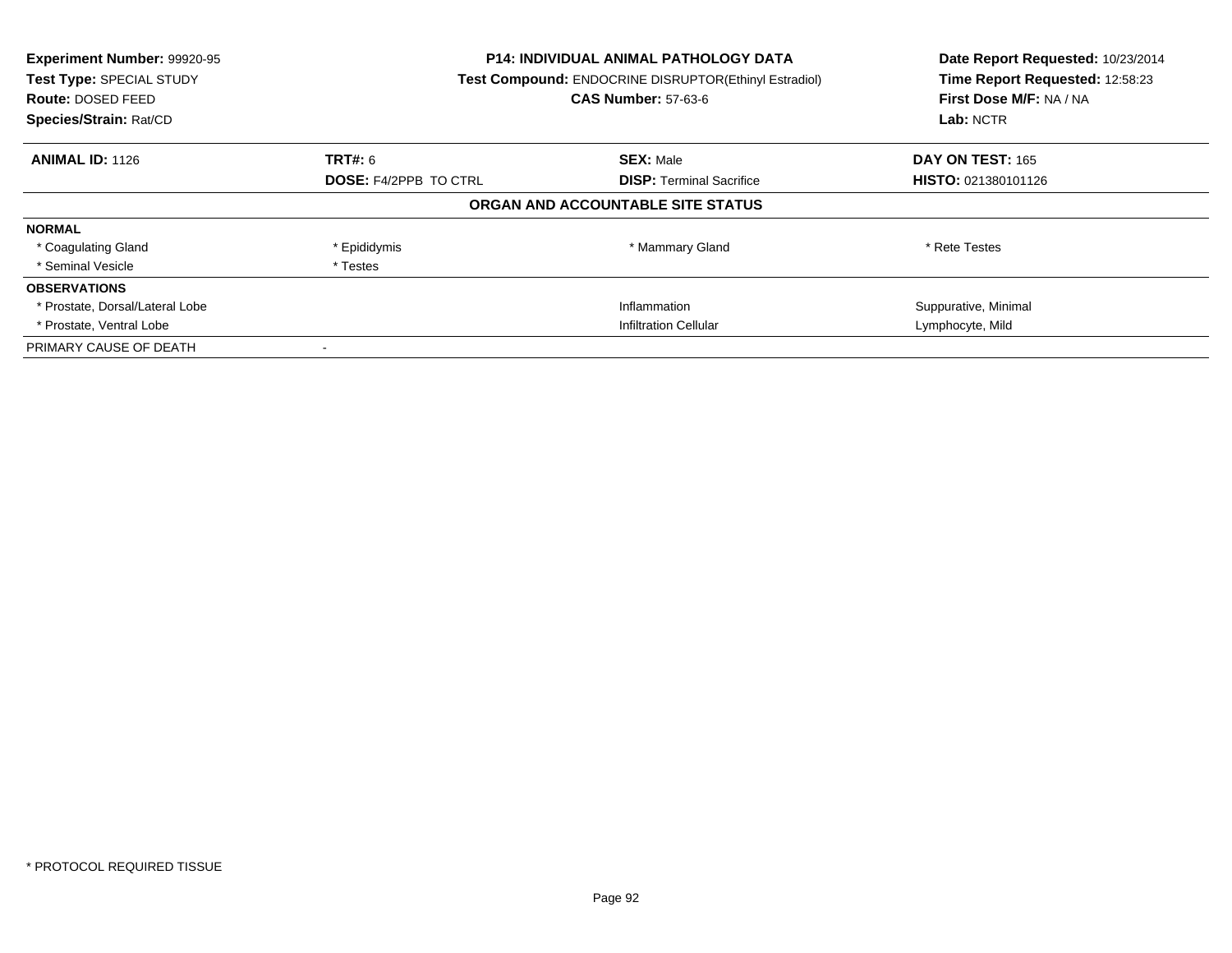| Experiment Number: 99920-95     | <b>P14: INDIVIDUAL ANIMAL PATHOLOGY DATA</b>                    |                                                       | Date Report Requested: 10/23/2014 |
|---------------------------------|-----------------------------------------------------------------|-------------------------------------------------------|-----------------------------------|
| Test Type: SPECIAL STUDY        |                                                                 | Test Compound: ENDOCRINE DISRUPTOR(Ethinyl Estradiol) | Time Report Requested: 12:58:23   |
| Route: DOSED FEED               |                                                                 | <b>CAS Number: 57-63-6</b>                            | First Dose M/F: NA / NA           |
| Species/Strain: Rat/CD          |                                                                 |                                                       | Lab: NCTR                         |
| <b>ANIMAL ID: 1127</b>          | TRT#: 6                                                         | <b>SEX: Male</b>                                      | DAY ON TEST: 164                  |
|                                 | <b>DOSE: F4/2PPB TO CTRL</b><br><b>DISP:</b> Terminal Sacrifice | <b>HISTO: 021380101127</b>                            |                                   |
|                                 |                                                                 | ORGAN AND ACCOUNTABLE SITE STATUS                     |                                   |
| <b>NORMAL</b>                   |                                                                 |                                                       |                                   |
| * Coagulating Gland             | * Epididymis                                                    | * Mammary Gland                                       | * Prostate, Ventral Lobe          |
| * Rete Testes                   | * Seminal Vesicle                                               | * Testes                                              |                                   |
| <b>OBSERVATIONS</b>             |                                                                 |                                                       |                                   |
| * Prostate, Dorsal/Lateral Lobe | Inflammation                                                    |                                                       | Suppurative, Minimal              |
| PRIMARY CAUSE OF DEATH          |                                                                 |                                                       |                                   |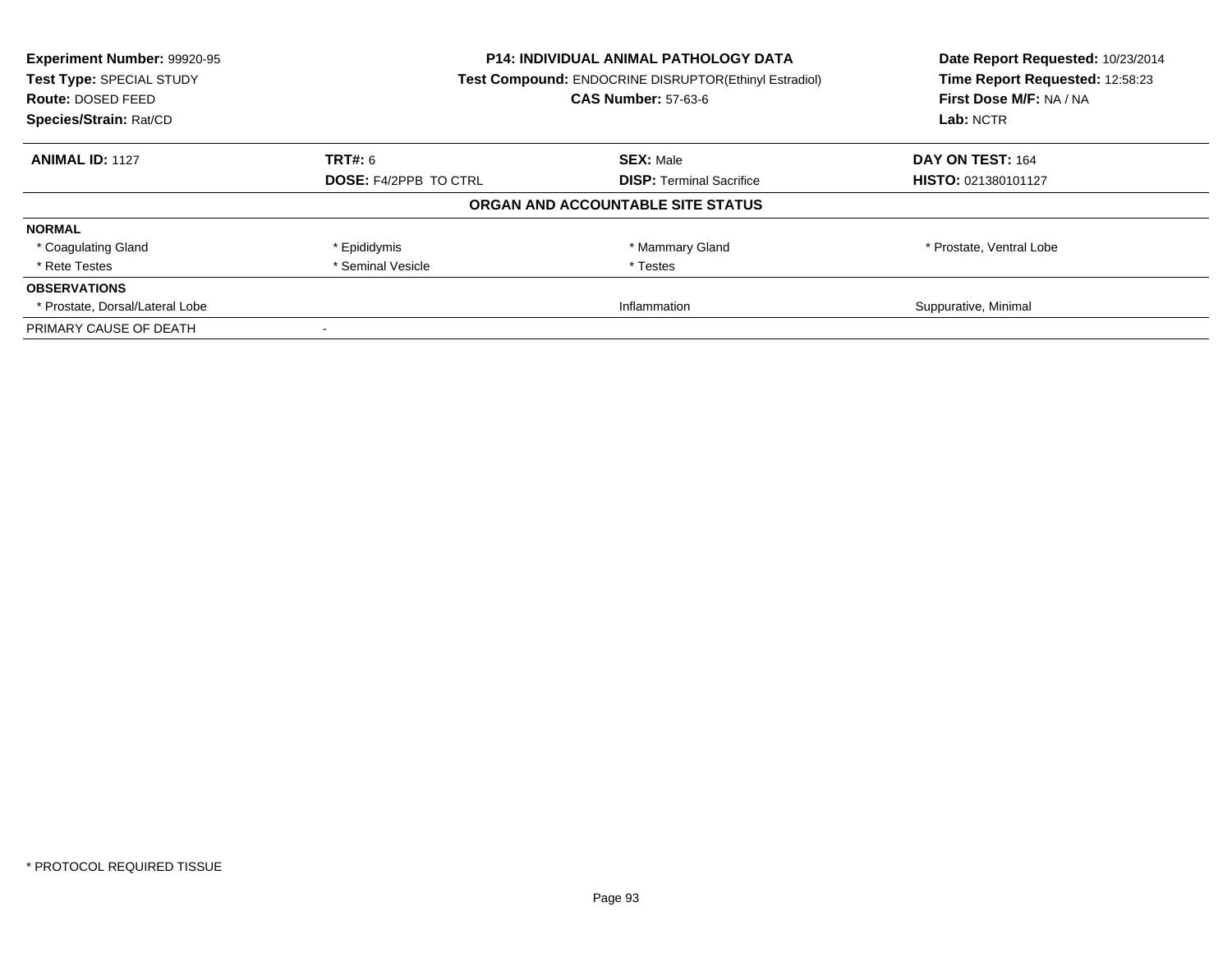| Experiment Number: 99920-95<br>Test Type: SPECIAL STUDY<br><b>Route: DOSED FEED</b><br>Species/Strain: Rat/CD | <b>P14: INDIVIDUAL ANIMAL PATHOLOGY DATA</b><br><b>Test Compound: ENDOCRINE DISRUPTOR(Ethinyl Estradiol)</b><br><b>CAS Number: 57-63-6</b> |                                   | Date Report Requested: 10/23/2014<br>Time Report Requested: 12:58:23<br>First Dose M/F: NA / NA<br>Lab: NCTR |
|---------------------------------------------------------------------------------------------------------------|--------------------------------------------------------------------------------------------------------------------------------------------|-----------------------------------|--------------------------------------------------------------------------------------------------------------|
| <b>ANIMAL ID: 1128</b>                                                                                        | TRT#: 6                                                                                                                                    | <b>SEX: Male</b>                  | DAY ON TEST: 160                                                                                             |
|                                                                                                               | <b>DOSE: F4/2PPB TO CTRL</b>                                                                                                               | <b>DISP:</b> Terminal Sacrifice   | <b>HISTO: 021380101128</b>                                                                                   |
|                                                                                                               |                                                                                                                                            | ORGAN AND ACCOUNTABLE SITE STATUS |                                                                                                              |
| <b>NORMAL</b>                                                                                                 |                                                                                                                                            |                                   |                                                                                                              |
| * Coagulating Gland                                                                                           | * Epididymis                                                                                                                               | * Mammary Gland                   | * Prostate, Dorsal/lateral Lobe                                                                              |
| * Prostate, Ventral Lobe                                                                                      | * Rete Testes                                                                                                                              | * Seminal Vesicle                 | * Testes                                                                                                     |
| <b>OBSERVATIONS</b>                                                                                           |                                                                                                                                            |                                   |                                                                                                              |
| * Coagulat GI                                                                                                 |                                                                                                                                            |                                   |                                                                                                              |
| Note: TGL 1 - NCL                                                                                             |                                                                                                                                            |                                   |                                                                                                              |
| PRIMARY CAUSE OF DEATH                                                                                        |                                                                                                                                            |                                   |                                                                                                              |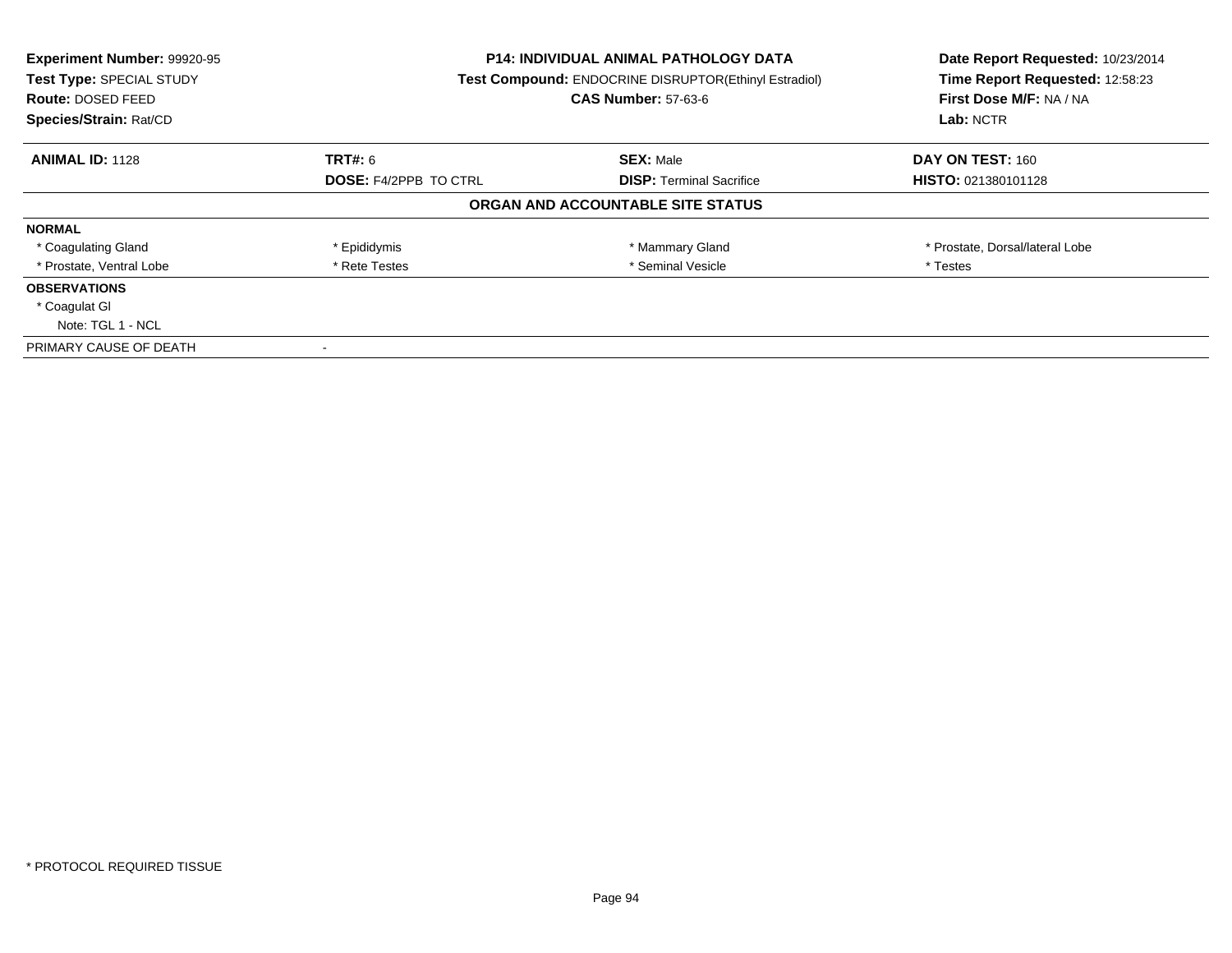| <b>Experiment Number: 99920-95</b><br>Test Type: SPECIAL STUDY | <b>P14: INDIVIDUAL ANIMAL PATHOLOGY DATA</b><br><b>Test Compound: ENDOCRINE DISRUPTOR(Ethinyl Estradiol)</b><br><b>CAS Number: 57-63-6</b> |                                   | Date Report Requested: 10/23/2014<br>Time Report Requested: 12:58:23 |  |
|----------------------------------------------------------------|--------------------------------------------------------------------------------------------------------------------------------------------|-----------------------------------|----------------------------------------------------------------------|--|
| <b>Route: DOSED FEED</b>                                       |                                                                                                                                            |                                   | First Dose M/F: NA / NA                                              |  |
| Species/Strain: Rat/CD                                         |                                                                                                                                            |                                   | Lab: NCTR                                                            |  |
| <b>ANIMAL ID: 1129</b>                                         | <b>TRT#: 7</b>                                                                                                                             | <b>SEX: Male</b>                  | DAY ON TEST: 165                                                     |  |
|                                                                | <b>DOSE: F4/10PPB TO CTRL</b><br><b>DISP:</b> Terminal Sacrifice                                                                           |                                   | <b>HISTO: 021380101129</b>                                           |  |
|                                                                |                                                                                                                                            | ORGAN AND ACCOUNTABLE SITE STATUS |                                                                      |  |
| <b>NORMAL</b>                                                  |                                                                                                                                            |                                   |                                                                      |  |
| * Coagulating Gland                                            | * Epididymis                                                                                                                               | * Mammary Gland                   | * Prostate, Dorsal/lateral Lobe                                      |  |
| * Prostate, Ventral Lobe                                       | * Seminal Vesicle<br>* Rete Testes                                                                                                         |                                   | * Testes                                                             |  |
| PRIMARY CAUSE OF DEATH                                         |                                                                                                                                            |                                   |                                                                      |  |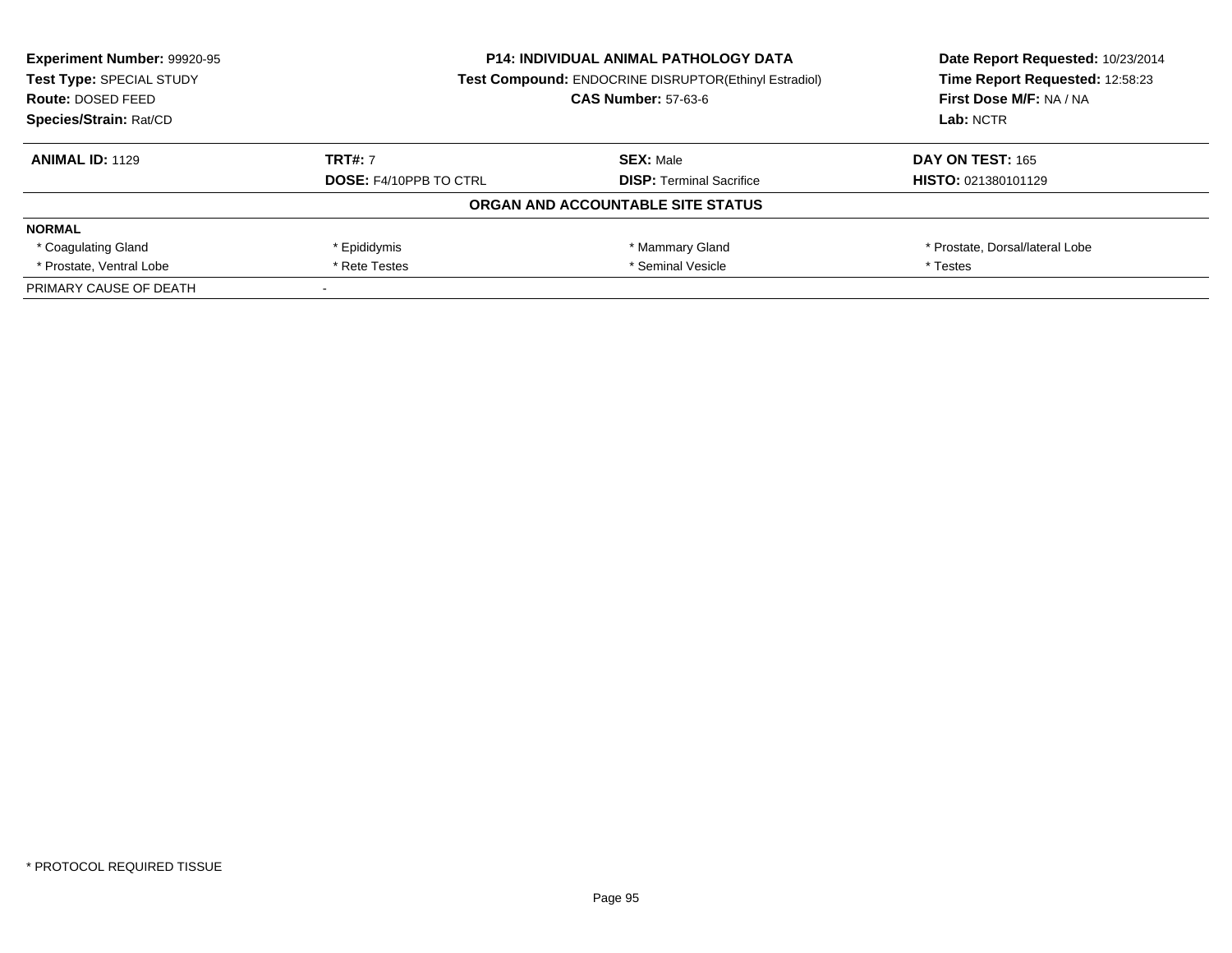| Experiment Number: 99920-95<br>Test Type: SPECIAL STUDY<br><b>Route: DOSED FEED</b><br>Species/Strain: Rat/CD | <b>P14: INDIVIDUAL ANIMAL PATHOLOGY DATA</b><br><b>Test Compound: ENDOCRINE DISRUPTOR(Ethinyl Estradiol)</b><br><b>CAS Number: 57-63-6</b> |                                   | Date Report Requested: 10/23/2014<br>Time Report Requested: 12:58:23<br>First Dose M/F: NA / NA<br>Lab: NCTR |
|---------------------------------------------------------------------------------------------------------------|--------------------------------------------------------------------------------------------------------------------------------------------|-----------------------------------|--------------------------------------------------------------------------------------------------------------|
| <b>ANIMAL ID: 1130</b>                                                                                        | <b>TRT#: 7</b>                                                                                                                             | <b>SEX: Male</b>                  | DAY ON TEST: 164                                                                                             |
|                                                                                                               | <b>DOSE: F4/10PPB TO CTRL</b><br><b>DISP:</b> Terminal Sacrifice                                                                           |                                   | <b>HISTO: 021380101130</b>                                                                                   |
|                                                                                                               |                                                                                                                                            | ORGAN AND ACCOUNTABLE SITE STATUS |                                                                                                              |
| <b>NORMAL</b>                                                                                                 |                                                                                                                                            |                                   |                                                                                                              |
| * Coagulating Gland                                                                                           | * Epididymis                                                                                                                               | * Mammary Gland                   | * Rete Testes                                                                                                |
| * Seminal Vesicle                                                                                             | * Testes                                                                                                                                   |                                   |                                                                                                              |
| <b>OBSERVATIONS</b>                                                                                           |                                                                                                                                            |                                   |                                                                                                              |
| * Prostate, Dorsal/Lateral Lobe                                                                               | Inflammation                                                                                                                               |                                   | Suppurative, Minimal                                                                                         |
| * Prostate, Ventral Lobe                                                                                      | <b>Infiltration Cellular</b>                                                                                                               |                                   | Lymphocyte, Minimal                                                                                          |
| PRIMARY CAUSE OF DEATH                                                                                        |                                                                                                                                            |                                   |                                                                                                              |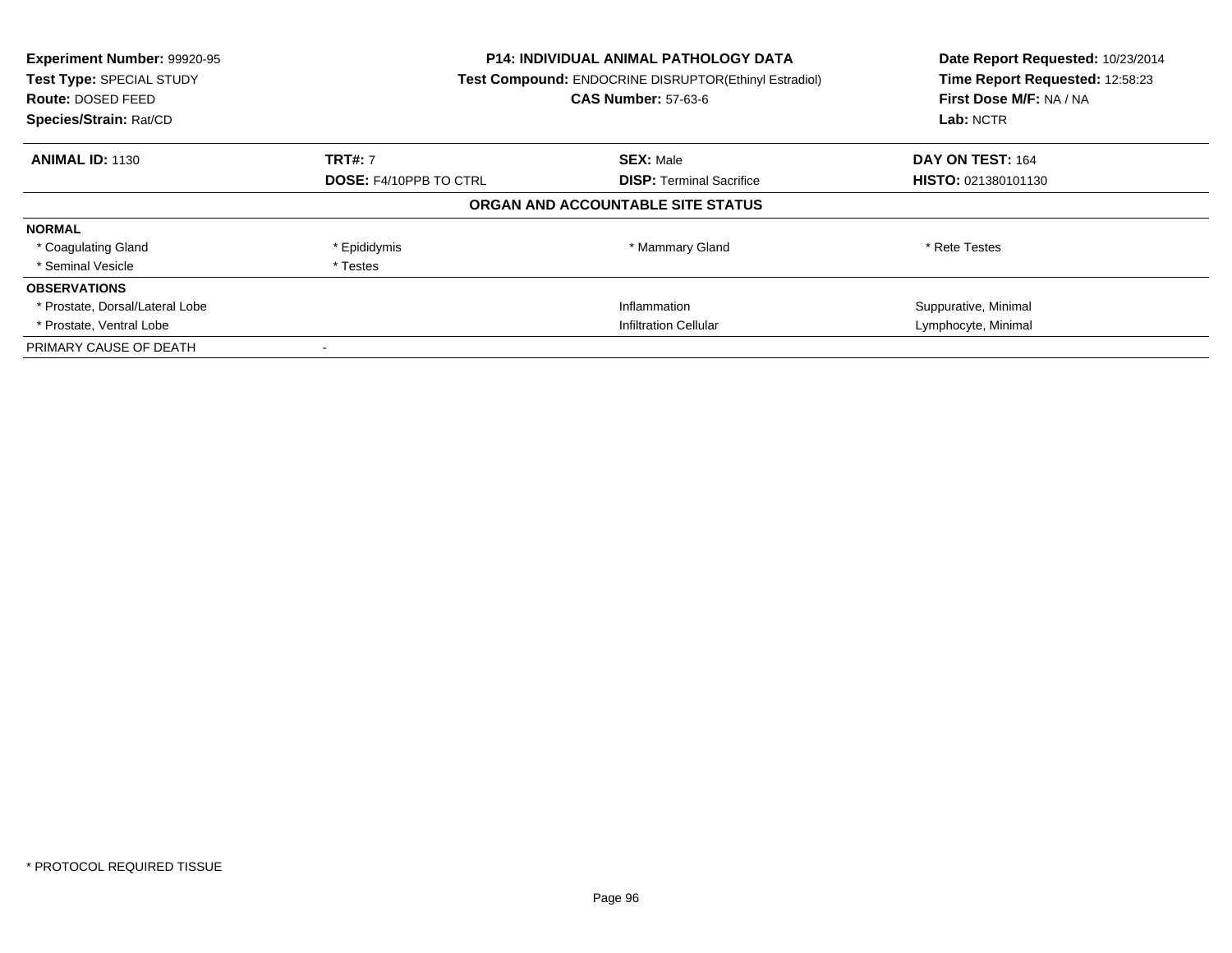| Experiment Number: 99920-95<br>Test Type: SPECIAL STUDY<br>Route: DOSED FEED<br>Species/Strain: Rat/CD | <b>P14: INDIVIDUAL ANIMAL PATHOLOGY DATA</b><br><b>Test Compound: ENDOCRINE DISRUPTOR(Ethinyl Estradiol)</b><br><b>CAS Number: 57-63-6</b> |                                   | Date Report Requested: 10/23/2014<br>Time Report Requested: 12:58:23<br>First Dose M/F: NA / NA<br>Lab: NCTR |
|--------------------------------------------------------------------------------------------------------|--------------------------------------------------------------------------------------------------------------------------------------------|-----------------------------------|--------------------------------------------------------------------------------------------------------------|
| <b>ANIMAL ID: 1131</b>                                                                                 | <b>TRT#: 7</b>                                                                                                                             | <b>SEX: Male</b>                  | DAY ON TEST: 164                                                                                             |
|                                                                                                        | <b>DOSE: F4/10PPB TO CTRL</b>                                                                                                              | <b>DISP:</b> Terminal Sacrifice   | <b>HISTO: 021380101131</b>                                                                                   |
|                                                                                                        |                                                                                                                                            | ORGAN AND ACCOUNTABLE SITE STATUS |                                                                                                              |
| <b>NORMAL</b>                                                                                          |                                                                                                                                            |                                   |                                                                                                              |
| * Epididymis                                                                                           | * Mammary Gland                                                                                                                            | * Prostate, Dorsal/lateral Lobe   | * Prostate, Ventral Lobe                                                                                     |
| * Rete Testes                                                                                          | * Seminal Vesicle                                                                                                                          | * Testes                          |                                                                                                              |
| <b>OBSERVATIONS</b>                                                                                    |                                                                                                                                            |                                   |                                                                                                              |
| * Coagulating Gland                                                                                    |                                                                                                                                            | Developmental Malformation        |                                                                                                              |
| [Developmental Malformation TGLS = 1-2A]                                                               |                                                                                                                                            |                                   |                                                                                                              |
| PRIMARY CAUSE OF DEATH                                                                                 |                                                                                                                                            |                                   |                                                                                                              |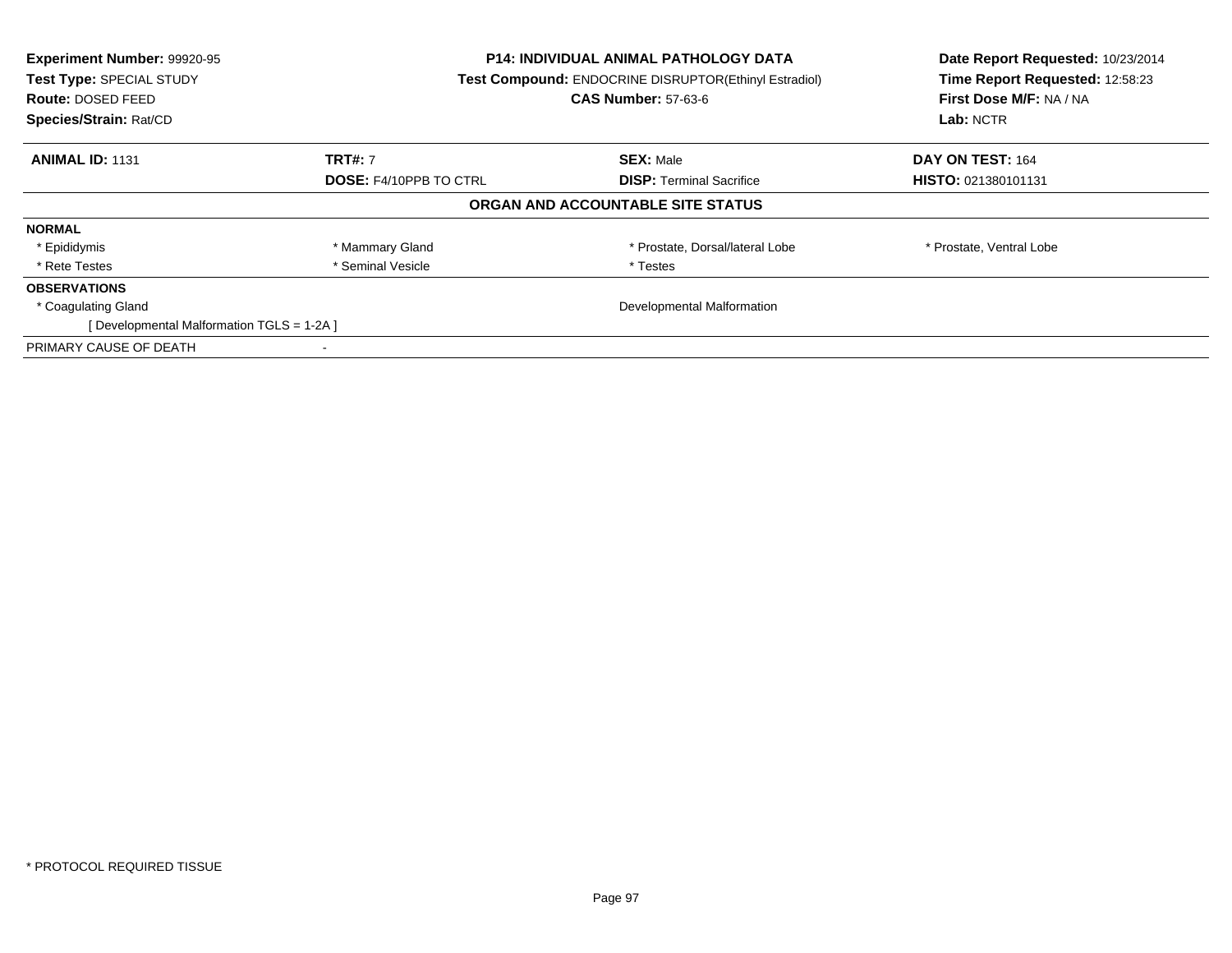| Experiment Number: 99920-95<br>Test Type: SPECIAL STUDY<br><b>Route: DOSED FEED</b><br>Species/Strain: Rat/CD | <b>P14: INDIVIDUAL ANIMAL PATHOLOGY DATA</b><br><b>Test Compound: ENDOCRINE DISRUPTOR(Ethinyl Estradiol)</b><br><b>CAS Number: 57-63-6</b> |                                   | Date Report Requested: 10/23/2014<br>Time Report Requested: 12:58:23<br>First Dose M/F: NA / NA<br>Lab: NCTR |
|---------------------------------------------------------------------------------------------------------------|--------------------------------------------------------------------------------------------------------------------------------------------|-----------------------------------|--------------------------------------------------------------------------------------------------------------|
| <b>ANIMAL ID: 1132</b>                                                                                        | <b>TRT#: 7</b>                                                                                                                             | <b>SEX: Male</b>                  | DAY ON TEST: 164                                                                                             |
|                                                                                                               | <b>DOSE: F4/10PPB TO CTRL</b>                                                                                                              | <b>DISP:</b> Terminal Sacrifice   | <b>HISTO: 021380101132</b>                                                                                   |
|                                                                                                               |                                                                                                                                            | ORGAN AND ACCOUNTABLE SITE STATUS |                                                                                                              |
| <b>NORMAL</b>                                                                                                 |                                                                                                                                            |                                   |                                                                                                              |
| * Coagulating Gland                                                                                           | * Epididymis                                                                                                                               | * Mammary Gland                   | * Rete Testes                                                                                                |
| * Seminal Vesicle                                                                                             | * Testes                                                                                                                                   |                                   |                                                                                                              |
| <b>OBSERVATIONS</b>                                                                                           |                                                                                                                                            |                                   |                                                                                                              |
| * Prostate, Dorsal/Lateral Lobe                                                                               |                                                                                                                                            | Inflammation                      | Suppurative, Minimal                                                                                         |
| * Prostate, Ventral Lobe                                                                                      | <b>Infiltration Cellular</b>                                                                                                               |                                   | Lymphocyte, Mild                                                                                             |
| PRIMARY CAUSE OF DEATH                                                                                        |                                                                                                                                            |                                   |                                                                                                              |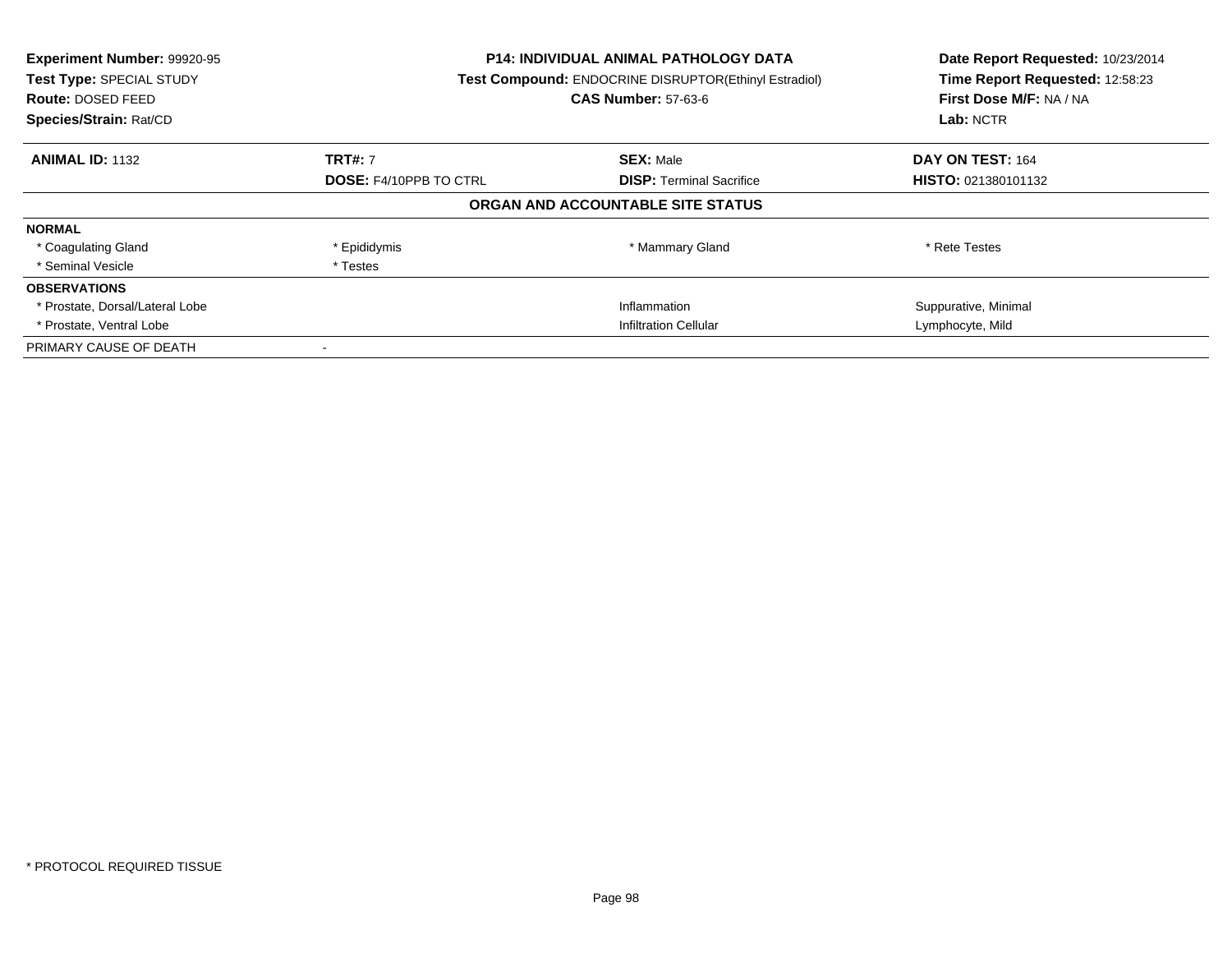| Experiment Number: 99920-95<br>Test Type: SPECIAL STUDY<br><b>Route: DOSED FEED</b><br>Species/Strain: Rat/CD |                               | <b>P14: INDIVIDUAL ANIMAL PATHOLOGY DATA</b><br>Test Compound: ENDOCRINE DISRUPTOR(Ethinyl Estradiol)<br><b>CAS Number: 57-63-6</b> | Date Report Requested: 10/23/2014<br>Time Report Requested: 12:58:23<br>First Dose M/F: NA / NA<br>Lab: NCTR |
|---------------------------------------------------------------------------------------------------------------|-------------------------------|-------------------------------------------------------------------------------------------------------------------------------------|--------------------------------------------------------------------------------------------------------------|
| <b>ANIMAL ID: 1133</b>                                                                                        | TRT#: 8                       | <b>SEX: Male</b>                                                                                                                    | DAY ON TEST: 164                                                                                             |
|                                                                                                               | <b>DOSE: F4/50PPB TO CTRL</b> | <b>DISP: Terminal Sacrifice</b>                                                                                                     | HISTO: 021380101133                                                                                          |
|                                                                                                               |                               | ORGAN AND ACCOUNTABLE SITE STATUS                                                                                                   |                                                                                                              |
| <b>NORMAL</b>                                                                                                 |                               |                                                                                                                                     |                                                                                                              |
| * Adrenal Cortex                                                                                              | * Adrenal Medulla             | * Bone                                                                                                                              | * Bone Marrow                                                                                                |
| * Coagulating Gland                                                                                           | * Liver                       | * Mammary Gland                                                                                                                     | * Pituitary Gland                                                                                            |
| * Prostate, Dorsal/lateral Lobe                                                                               | * Seminal Vesicle             | * Spleen                                                                                                                            | * Thymus                                                                                                     |
| * Thyroid Gland                                                                                               |                               |                                                                                                                                     |                                                                                                              |
| <b>OBSERVATIONS</b>                                                                                           |                               |                                                                                                                                     |                                                                                                              |
| * Epididymis                                                                                                  |                               | Atrophy                                                                                                                             | Mild                                                                                                         |
|                                                                                                               |                               | Hypospermia                                                                                                                         | Marked                                                                                                       |
| [Atrophy TGLS = 2-2]                                                                                          |                               |                                                                                                                                     |                                                                                                              |
| [Hypospermia TGLS = 2-2]                                                                                      |                               |                                                                                                                                     |                                                                                                              |
| * Kidney                                                                                                      |                               | <b>Infiltration Cellular</b>                                                                                                        | Lymphocyte, Minimal                                                                                          |
| * Prostate, Ventral Lobe                                                                                      |                               | <b>Infiltration Cellular</b>                                                                                                        | Lymphocyte, Minimal                                                                                          |
| * Rete Testes                                                                                                 |                               | Dilatation                                                                                                                          | Mild                                                                                                         |
| * Testes                                                                                                      | Seminif Tub                   | Degeneration                                                                                                                        | Marked                                                                                                       |
| [Degeneration TGLS = $1-7$ ]                                                                                  |                               |                                                                                                                                     |                                                                                                              |
| PRIMARY CAUSE OF DEATH                                                                                        |                               |                                                                                                                                     |                                                                                                              |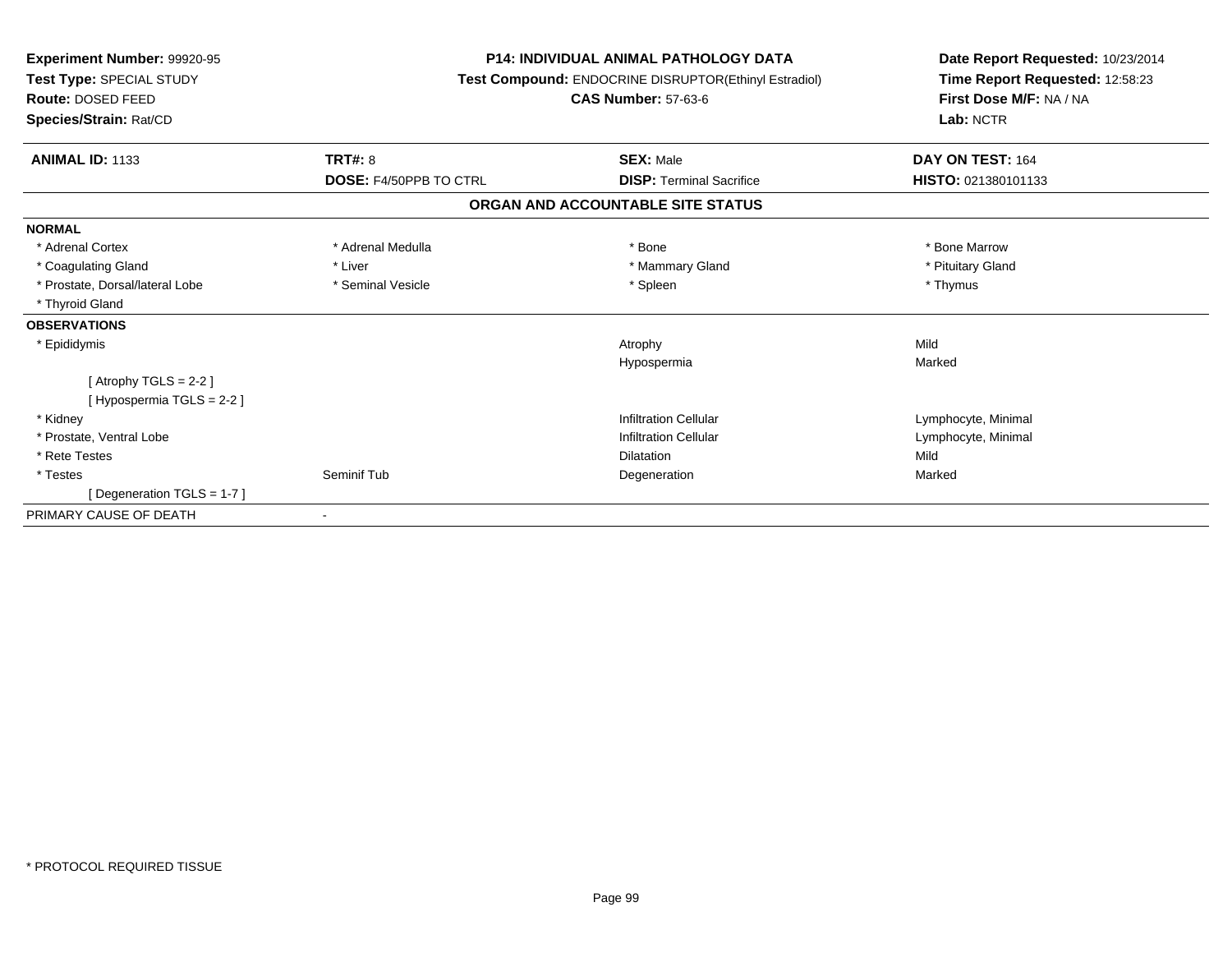| <b>Experiment Number: 99920-95</b><br>Test Type: SPECIAL STUDY<br>Route: DOSED FEED<br>Species/Strain: Rat/CD |                               | <b>P14: INDIVIDUAL ANIMAL PATHOLOGY DATA</b><br>Test Compound: ENDOCRINE DISRUPTOR(Ethinyl Estradiol)<br><b>CAS Number: 57-63-6</b> | Date Report Requested: 10/23/2014<br>Time Report Requested: 12:58:23<br>First Dose M/F: NA / NA<br>Lab: NCTR |
|---------------------------------------------------------------------------------------------------------------|-------------------------------|-------------------------------------------------------------------------------------------------------------------------------------|--------------------------------------------------------------------------------------------------------------|
| <b>ANIMAL ID: 1134</b>                                                                                        | <b>TRT#: 8</b>                | <b>SEX: Male</b>                                                                                                                    | DAY ON TEST: 162                                                                                             |
|                                                                                                               | <b>DOSE: F4/50PPB TO CTRL</b> | <b>DISP:</b> Terminal Sacrifice                                                                                                     | HISTO: 021380101134                                                                                          |
|                                                                                                               |                               | ORGAN AND ACCOUNTABLE SITE STATUS                                                                                                   |                                                                                                              |
| <b>NORMAL</b>                                                                                                 |                               |                                                                                                                                     |                                                                                                              |
| * Adrenal Cortex                                                                                              | * Adrenal Medulla             | * Bone                                                                                                                              | * Bone Marrow                                                                                                |
| * Coagulating Gland                                                                                           | * Epididymis                  | * Mammary Gland                                                                                                                     | * Pituitary Gland                                                                                            |
| * Prostate, Dorsal/lateral Lobe                                                                               | * Prostate, Ventral Lobe      | * Rete Testes                                                                                                                       | * Seminal Vesicle                                                                                            |
| * Spleen                                                                                                      | * Testes                      | * Thymus                                                                                                                            | * Thyroid Gland                                                                                              |
| <b>OBSERVATIONS</b>                                                                                           |                               |                                                                                                                                     |                                                                                                              |
| * Kidney                                                                                                      |                               | <b>Infiltration Cellular</b>                                                                                                        | Lymphocyte, Minimal                                                                                          |
| * Liver                                                                                                       | Infiltration Cellular         |                                                                                                                                     | Lymphocyte, Minimal                                                                                          |
| PRIMARY CAUSE OF DEATH                                                                                        |                               |                                                                                                                                     |                                                                                                              |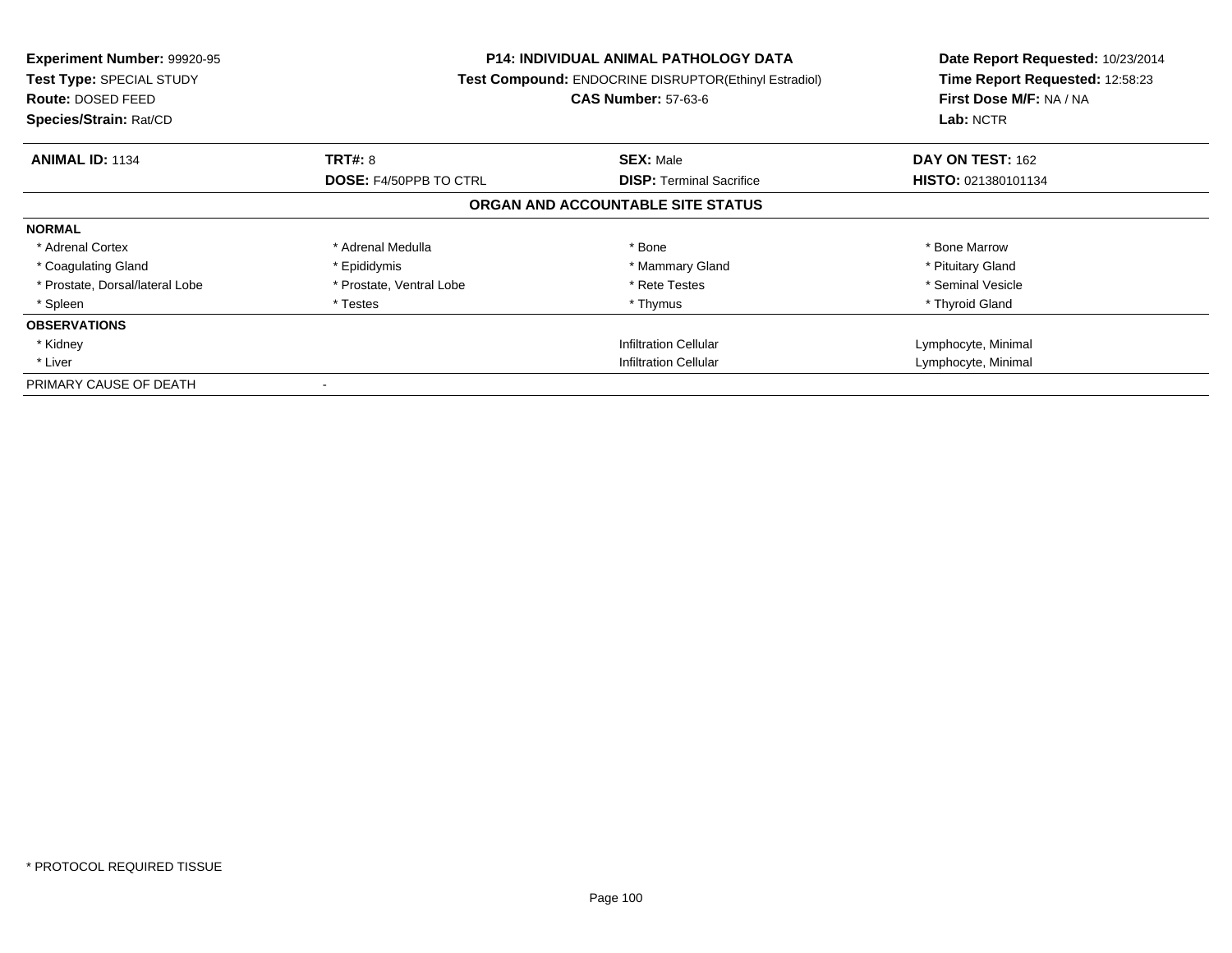| Experiment Number: 99920-95<br>Test Type: SPECIAL STUDY<br><b>Route: DOSED FEED</b><br>Species/Strain: Rat/CD |                        | <b>P14: INDIVIDUAL ANIMAL PATHOLOGY DATA</b><br>Test Compound: ENDOCRINE DISRUPTOR(Ethinyl Estradiol)<br><b>CAS Number: 57-63-6</b> | Date Report Requested: 10/23/2014<br>Time Report Requested: 12:58:23<br>First Dose M/F: NA / NA<br>Lab: NCTR |  |
|---------------------------------------------------------------------------------------------------------------|------------------------|-------------------------------------------------------------------------------------------------------------------------------------|--------------------------------------------------------------------------------------------------------------|--|
| <b>ANIMAL ID: 1135</b>                                                                                        | TRT#: 8                | <b>SEX: Male</b>                                                                                                                    | DAY ON TEST: 160                                                                                             |  |
|                                                                                                               | DOSE: F4/50PPB TO CTRL | <b>DISP: Terminal Sacrifice</b>                                                                                                     | HISTO: 021380101135                                                                                          |  |
|                                                                                                               |                        | ORGAN AND ACCOUNTABLE SITE STATUS                                                                                                   |                                                                                                              |  |
| <b>NORMAL</b>                                                                                                 |                        |                                                                                                                                     |                                                                                                              |  |
| * Adrenal Cortex                                                                                              | * Adrenal Medulla      | * Bone                                                                                                                              | * Bone Marrow                                                                                                |  |
| * Epididymis                                                                                                  | * Liver                | * Pituitary Gland                                                                                                                   | * Prostate, Dorsal/lateral Lobe                                                                              |  |
| * Rete Testes                                                                                                 | * Seminal Vesicle      | * Spleen                                                                                                                            | * Testes                                                                                                     |  |
| * Thymus                                                                                                      | * Thyroid Gland        |                                                                                                                                     |                                                                                                              |  |
| <b>INSUFFICIENT TISSUE</b>                                                                                    |                        |                                                                                                                                     |                                                                                                              |  |
| * Coagulating Gland                                                                                           |                        |                                                                                                                                     |                                                                                                              |  |
| <b>OBSERVATIONS</b>                                                                                           |                        |                                                                                                                                     |                                                                                                              |  |
| * Coagulat GI                                                                                                 |                        |                                                                                                                                     |                                                                                                              |  |
| Note: Recut attempted                                                                                         |                        |                                                                                                                                     |                                                                                                              |  |
| * Kidney                                                                                                      | Interstitium           | Fibrosis                                                                                                                            | Mild                                                                                                         |  |
|                                                                                                               | Epithelium, Pelvis     | Hyperplasia                                                                                                                         | Mild                                                                                                         |  |
|                                                                                                               |                        | <b>Infiltration Cellular</b>                                                                                                        | Lymphocyte, Mild                                                                                             |  |
| * Mammary Gland                                                                                               | Alveolus               | Hyperplasia                                                                                                                         | Moderate                                                                                                     |  |
| * Prostate, Ventral Lobe                                                                                      |                        | <b>Infiltration Cellular</b>                                                                                                        | Lymphocyte, Minimal                                                                                          |  |
| PRIMARY CAUSE OF DEATH                                                                                        |                        |                                                                                                                                     |                                                                                                              |  |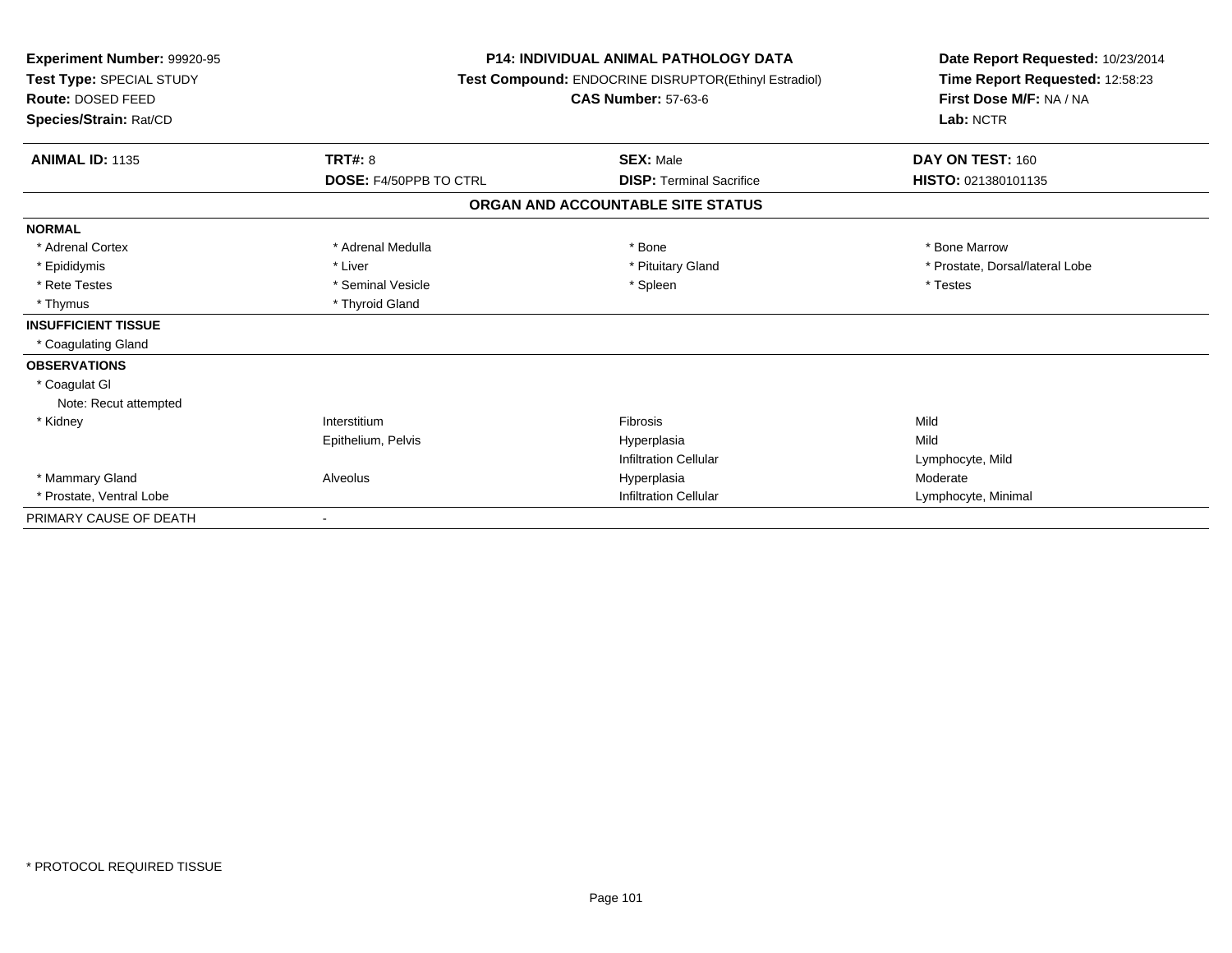| Experiment Number: 99920-95<br>Test Type: SPECIAL STUDY<br>Route: DOSED FEED<br>Species/Strain: Rat/CD |                            | <b>P14: INDIVIDUAL ANIMAL PATHOLOGY DATA</b><br>Test Compound: ENDOCRINE DISRUPTOR(Ethinyl Estradiol)<br><b>CAS Number: 57-63-6</b> |                            |
|--------------------------------------------------------------------------------------------------------|----------------------------|-------------------------------------------------------------------------------------------------------------------------------------|----------------------------|
| <b>ANIMAL ID: 1138</b>                                                                                 | TRT#: 5                    | <b>SEX: Male</b>                                                                                                                    | DAY ON TEST: 164           |
|                                                                                                        | <b>DOSE: F4</b><br>CONTROL | <b>DISP:</b> Terminal Sacrifice                                                                                                     | <b>HISTO: 021380101138</b> |
|                                                                                                        |                            | ORGAN AND ACCOUNTABLE SITE STATUS                                                                                                   |                            |
| <b>NORMAL</b>                                                                                          |                            |                                                                                                                                     |                            |
| * Adrenal Cortex                                                                                       | * Adrenal Medulla          | * Bone                                                                                                                              | * Bone Marrow              |
| * Coagulating Gland                                                                                    | * Epididymis               | * Kidney                                                                                                                            | * Liver                    |
| * Mammary Gland                                                                                        | * Pituitary Gland          | * Prostate, Dorsal/lateral Lobe                                                                                                     | * Prostate, Ventral Lobe   |
| * Rete Testes                                                                                          | * Seminal Vesicle          | * Spleen                                                                                                                            | * Testes                   |
| * Thymus                                                                                               | * Thyroid Gland            |                                                                                                                                     |                            |
| PRIMARY CAUSE OF DEATH                                                                                 |                            |                                                                                                                                     |                            |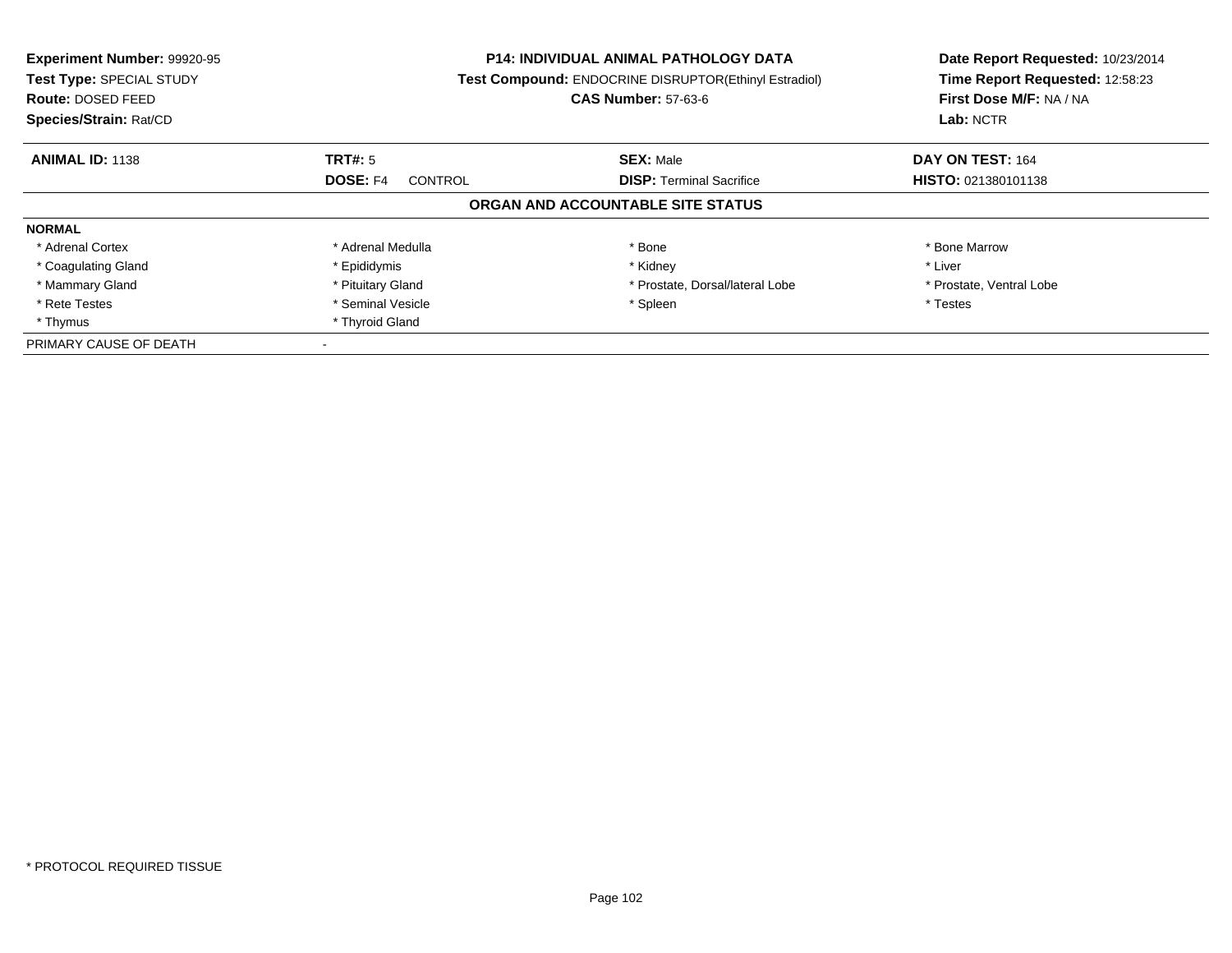| Experiment Number: 99920-95<br>Test Type: SPECIAL STUDY<br><b>Route: DOSED FEED</b><br>Species/Strain: Rat/CD | <b>P14: INDIVIDUAL ANIMAL PATHOLOGY DATA</b><br><b>Test Compound: ENDOCRINE DISRUPTOR(Ethinyl Estradiol)</b><br><b>CAS Number: 57-63-6</b> |                                   | Date Report Requested: 10/23/2014<br>Time Report Requested: 12:58:23<br>First Dose M/F: NA / NA<br>Lab: NCTR |
|---------------------------------------------------------------------------------------------------------------|--------------------------------------------------------------------------------------------------------------------------------------------|-----------------------------------|--------------------------------------------------------------------------------------------------------------|
| <b>ANIMAL ID: 1139</b>                                                                                        | <b>TRT#:</b> 6                                                                                                                             | <b>SEX: Male</b>                  | DAY ON TEST: 164                                                                                             |
|                                                                                                               | <b>DOSE: F4/2PPB TO CTRL</b>                                                                                                               | <b>DISP: Terminal Sacrifice</b>   | <b>HISTO: 021380101139</b>                                                                                   |
|                                                                                                               |                                                                                                                                            | ORGAN AND ACCOUNTABLE SITE STATUS |                                                                                                              |
| <b>NORMAL</b>                                                                                                 |                                                                                                                                            |                                   |                                                                                                              |
| * Coagulating Gland                                                                                           | * Epididymis                                                                                                                               | * Prostate, Dorsal/lateral Lobe   | * Prostate, Ventral Lobe                                                                                     |
| * Rete Testes                                                                                                 | * Seminal Vesicle                                                                                                                          |                                   |                                                                                                              |
| <b>OBSERVATIONS</b>                                                                                           |                                                                                                                                            |                                   |                                                                                                              |
| * Mammary Gland                                                                                               | Alveolus                                                                                                                                   | Hyperplasia                       | Moderate                                                                                                     |
| * Testes                                                                                                      | Seminif Tub<br>Degeneration                                                                                                                |                                   | Minimal                                                                                                      |
| PRIMARY CAUSE OF DEATH                                                                                        |                                                                                                                                            |                                   |                                                                                                              |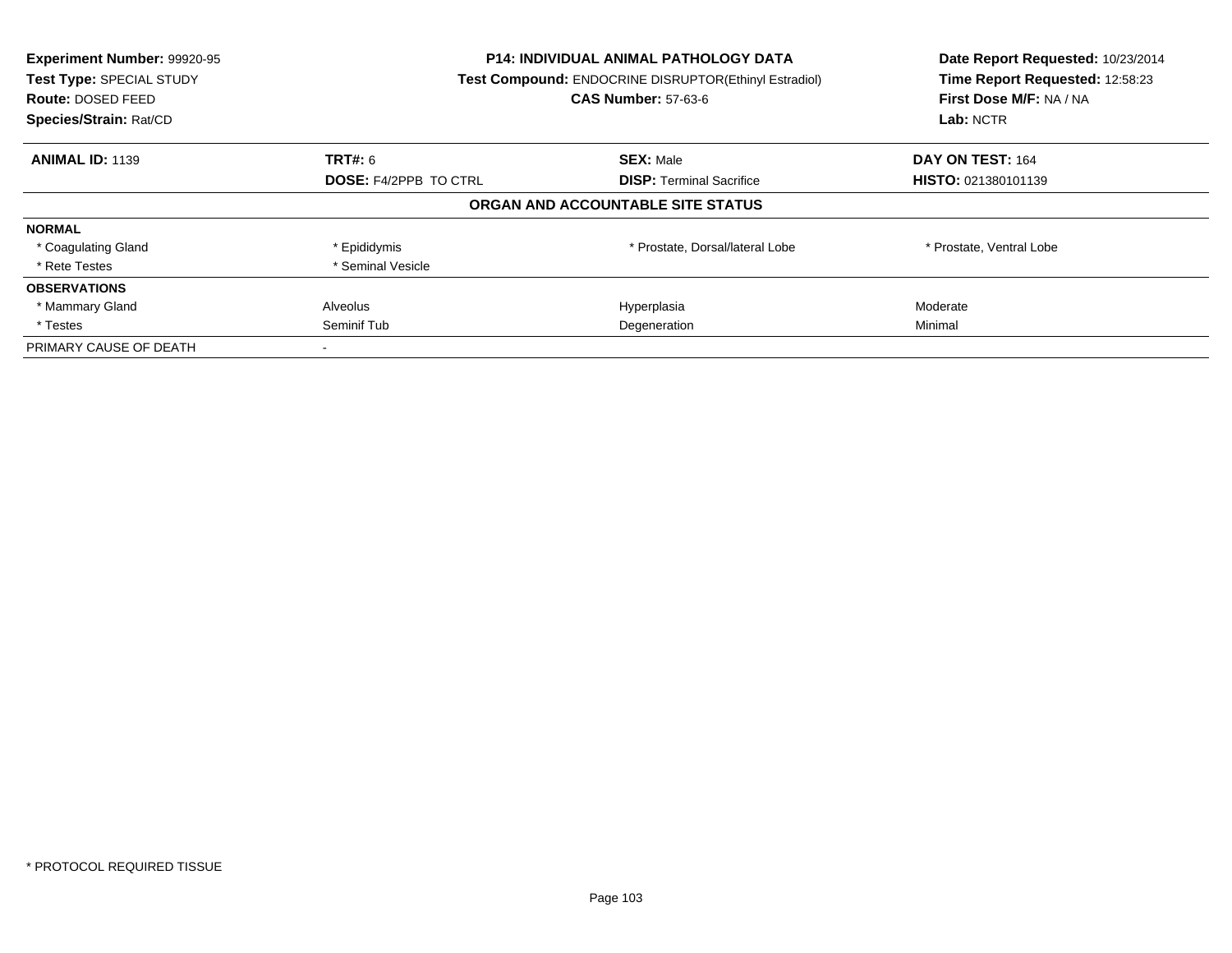| Experiment Number: 99920-95<br>Test Type: SPECIAL STUDY<br>Route: DOSED FEED<br>Species/Strain: Rat/CD |                               | P14: INDIVIDUAL ANIMAL PATHOLOGY DATA<br>Test Compound: ENDOCRINE DISRUPTOR(Ethinyl Estradiol)<br><b>CAS Number: 57-63-6</b> | Date Report Requested: 10/23/2014<br>Time Report Requested: 12:58:23<br>First Dose M/F: NA / NA<br>Lab: NCTR |
|--------------------------------------------------------------------------------------------------------|-------------------------------|------------------------------------------------------------------------------------------------------------------------------|--------------------------------------------------------------------------------------------------------------|
| <b>ANIMAL ID: 915</b>                                                                                  | <b>TRT#: 3</b>                | <b>SEX: Female</b>                                                                                                           | DAY ON TEST: 93                                                                                              |
|                                                                                                        | DOSE: F4/10PPB TO CTRL        | <b>DISP: Natural Death</b>                                                                                                   | HISTO: 021380100915                                                                                          |
|                                                                                                        |                               | ORGAN AND ACCOUNTABLE SITE STATUS                                                                                            |                                                                                                              |
| <b>NORMAL</b>                                                                                          |                               |                                                                                                                              |                                                                                                              |
| * Adrenal Cortex                                                                                       | * Adrenal Medulla             | * Blood Vessel                                                                                                               | * Bone                                                                                                       |
| * Brain                                                                                                | * Esophagus                   | * Heart                                                                                                                      | * Mammary Gland                                                                                              |
| * Oviduct                                                                                              | * Pituitary Gland             | * Skin                                                                                                                       | * Thyroid Gland                                                                                              |
| * Trachea                                                                                              |                               |                                                                                                                              |                                                                                                              |
| <b>MISSING</b>                                                                                         |                               |                                                                                                                              |                                                                                                              |
| * Clitoral Gland                                                                                       | * Spinal Cord                 | * Urinary Bladder                                                                                                            |                                                                                                              |
| <b>OBSERVATIONS</b>                                                                                    |                               |                                                                                                                              |                                                                                                              |
| * Bone Marrow                                                                                          |                               | Lymphoma Malignant                                                                                                           |                                                                                                              |
| * Clitoral GI                                                                                          |                               |                                                                                                                              |                                                                                                              |
| Note: No Recut per pathologist                                                                         |                               |                                                                                                                              |                                                                                                              |
| * Kidney                                                                                               |                               | Lymphoma Malignant                                                                                                           |                                                                                                              |
| * Liver                                                                                                |                               | Lymphoma Malignant                                                                                                           |                                                                                                              |
| * Lung                                                                                                 |                               | Lymphoma Malignant                                                                                                           |                                                                                                              |
| Lymph Node                                                                                             | Axillary                      | Lymphoma Malignant                                                                                                           |                                                                                                              |
| [ Lymphoma Malignant TGLS = 1-11 ]                                                                     |                               |                                                                                                                              |                                                                                                              |
| Lymph Node, Mandibular                                                                                 |                               | Lymphoma Malignant                                                                                                           |                                                                                                              |
| [ Lymphoma Malignant TGLS = 2-11A ]                                                                    |                               |                                                                                                                              |                                                                                                              |
| * Ovary                                                                                                |                               | Proestrus                                                                                                                    |                                                                                                              |
| * Pancreas                                                                                             |                               | Lymphoma Malignant                                                                                                           |                                                                                                              |
| * Spinal Cord                                                                                          |                               |                                                                                                                              |                                                                                                              |
| Note: No Recut per pathologist                                                                         |                               |                                                                                                                              |                                                                                                              |
| * Spleen                                                                                               |                               | Lymphoma Malignant                                                                                                           |                                                                                                              |
| * Thymus                                                                                               |                               | Lymphoma Malignant                                                                                                           |                                                                                                              |
| * Urin Bladder                                                                                         |                               |                                                                                                                              |                                                                                                              |
| Note: No Recut per pathologist                                                                         |                               |                                                                                                                              |                                                                                                              |
| * Uterus                                                                                               |                               | Proestrus                                                                                                                    |                                                                                                              |
| * Vagina                                                                                               |                               | Proestrus                                                                                                                    |                                                                                                              |
| PRIMARY CAUSE OF DEATH                                                                                 | - Pancreas Lymphoma Malignant |                                                                                                                              |                                                                                                              |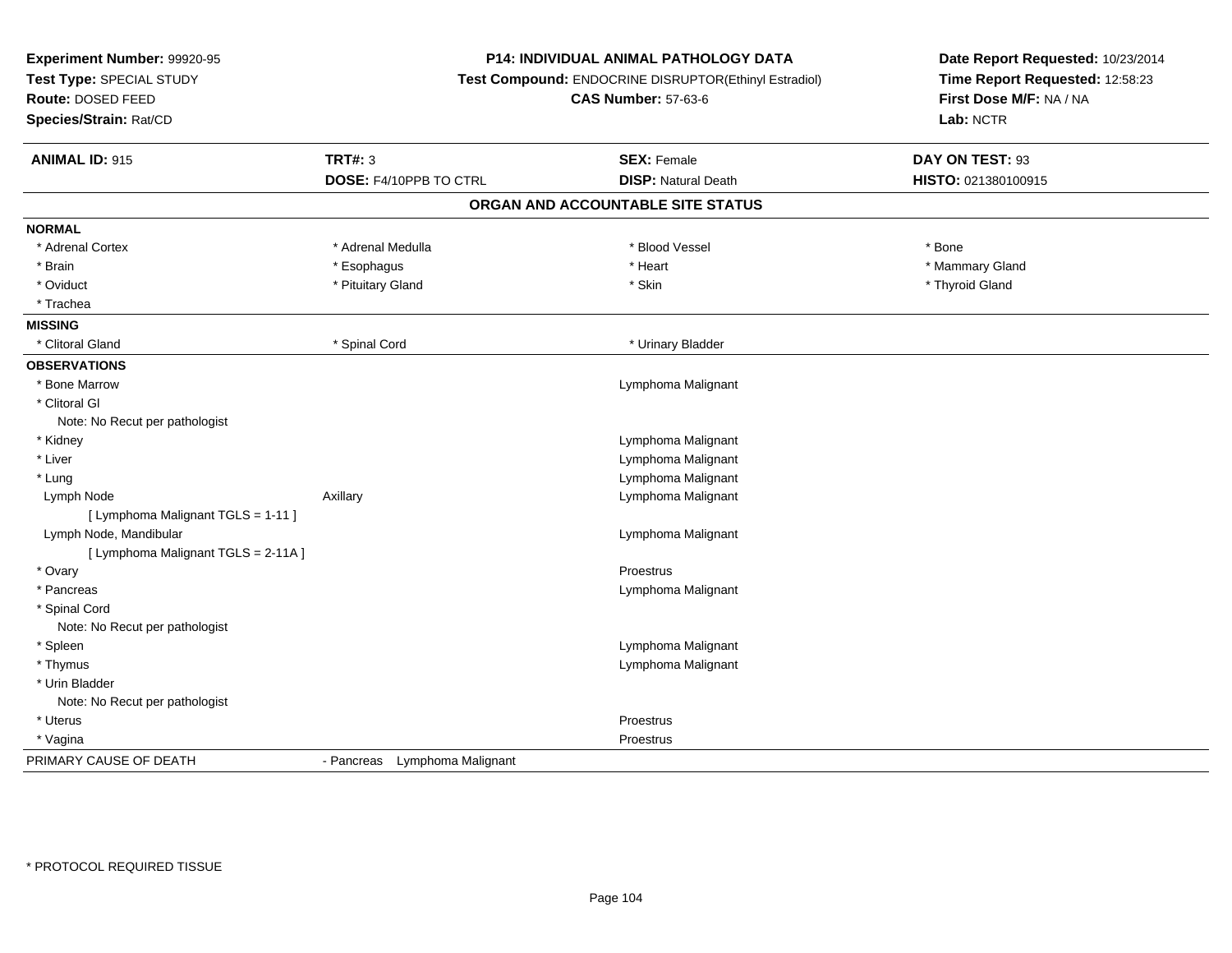| <b>Experiment Number: 99920-95</b><br>Test Type: SPECIAL STUDY<br>Route: DOSED FEED<br>Species/Strain: Rat/CD |                            | <b>P14: INDIVIDUAL ANIMAL PATHOLOGY DATA</b><br>Test Compound: ENDOCRINE DISRUPTOR(Ethinyl Estradiol)<br><b>CAS Number: 57-63-6</b> | Date Report Requested: 10/23/2014<br>Time Report Requested: 12:58:23<br>First Dose M/F: NA / NA<br>Lab: NCTR |
|---------------------------------------------------------------------------------------------------------------|----------------------------|-------------------------------------------------------------------------------------------------------------------------------------|--------------------------------------------------------------------------------------------------------------|
| <b>ANIMAL ID: 940</b>                                                                                         | <b>TRT#: 1</b>             | <b>SEX: Female</b>                                                                                                                  | DAY ON TEST: 161                                                                                             |
|                                                                                                               | <b>DOSE: F4</b><br>CONTROL | <b>DISP:</b> Terminal Sacrifice                                                                                                     | HISTO: 021380100940                                                                                          |
|                                                                                                               |                            | ORGAN AND ACCOUNTABLE SITE STATUS                                                                                                   |                                                                                                              |
| <b>NORMAL</b>                                                                                                 |                            |                                                                                                                                     |                                                                                                              |
| * Adrenal Cortex                                                                                              | * Adrenal Medulla          | * Bone                                                                                                                              | * Bone Marrow                                                                                                |
| * Liver                                                                                                       | * Oviduct                  | * Pituitary Gland                                                                                                                   | * Spleen                                                                                                     |
| * Thymus                                                                                                      | * Thyroid Gland            |                                                                                                                                     |                                                                                                              |
| <b>OBSERVATIONS</b>                                                                                           |                            |                                                                                                                                     |                                                                                                              |
| * Kidney                                                                                                      | <b>Renal Tubule</b>        | Mineralization                                                                                                                      | Minimal                                                                                                      |
| * Mammary Gland                                                                                               | Alveolus                   | Hyperplasia                                                                                                                         | Minimal                                                                                                      |
| * Ovary                                                                                                       |                            | <b>Diestrus</b>                                                                                                                     |                                                                                                              |
| * Uterus                                                                                                      |                            | <b>Metestrus</b>                                                                                                                    |                                                                                                              |
| * Vagina                                                                                                      |                            | Diestrus                                                                                                                            |                                                                                                              |
| PRIMARY CAUSE OF DEATH                                                                                        |                            |                                                                                                                                     |                                                                                                              |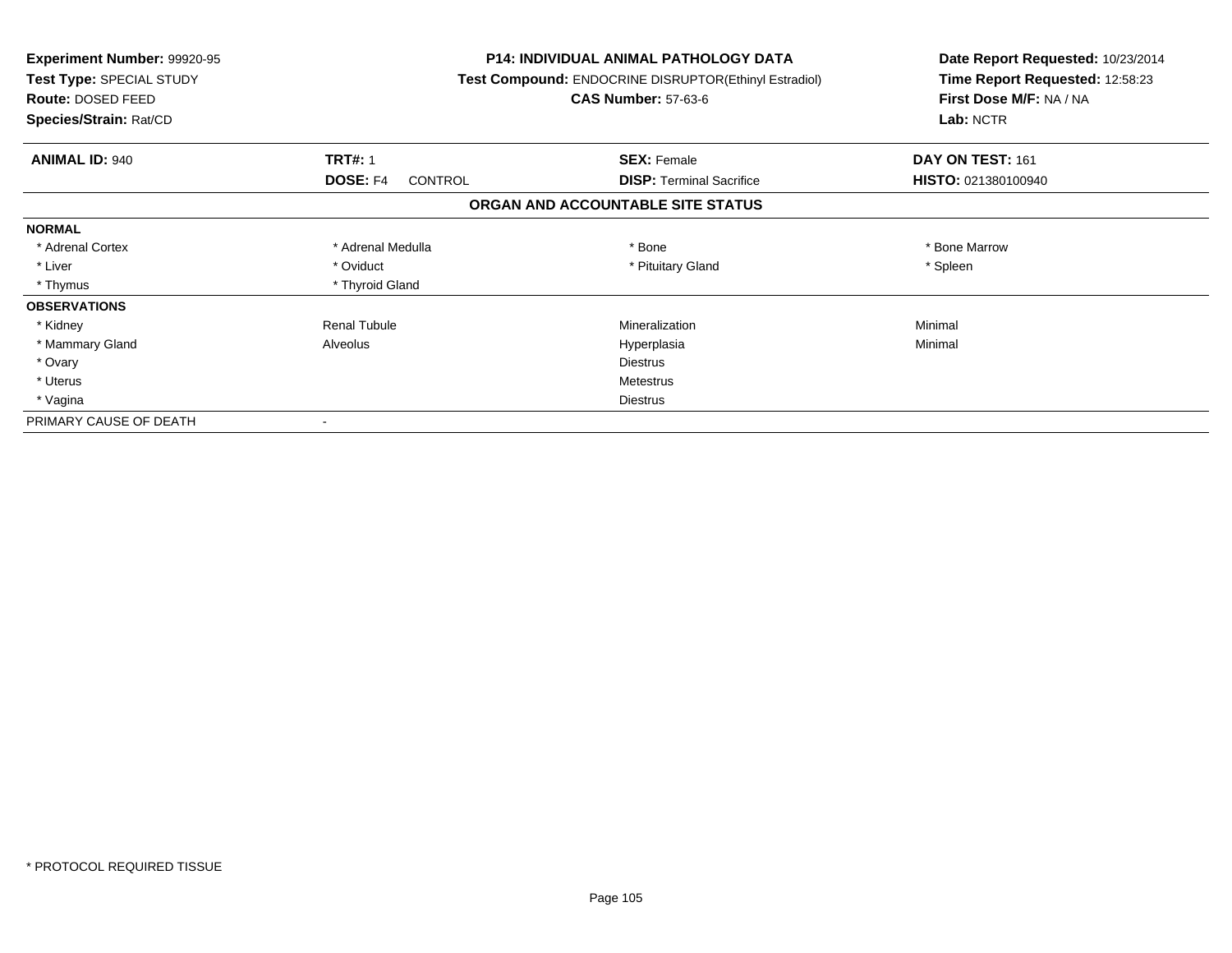| <b>Experiment Number: 99920-95</b><br>Test Type: SPECIAL STUDY<br>Route: DOSED FEED<br>Species/Strain: Rat/CD |                                   | <b>P14: INDIVIDUAL ANIMAL PATHOLOGY DATA</b><br>Test Compound: ENDOCRINE DISRUPTOR(Ethinyl Estradiol)<br><b>CAS Number: 57-63-6</b> | Date Report Requested: 10/23/2014<br>Time Report Requested: 12:58:23<br>First Dose M/F: NA / NA<br>Lab: NCTR |
|---------------------------------------------------------------------------------------------------------------|-----------------------------------|-------------------------------------------------------------------------------------------------------------------------------------|--------------------------------------------------------------------------------------------------------------|
| <b>ANIMAL ID: 941</b>                                                                                         | <b>TRT#: 1</b>                    | <b>SEX: Female</b>                                                                                                                  | DAY ON TEST: 161                                                                                             |
|                                                                                                               | <b>DOSE: F4</b><br><b>CONTROL</b> | <b>DISP:</b> Terminal Sacrifice                                                                                                     | HISTO: 021380100941                                                                                          |
|                                                                                                               |                                   | ORGAN AND ACCOUNTABLE SITE STATUS                                                                                                   |                                                                                                              |
| <b>NORMAL</b>                                                                                                 |                                   |                                                                                                                                     |                                                                                                              |
| * Adrenal Cortex                                                                                              | * Adrenal Medulla                 | * Bone                                                                                                                              | * Bone Marrow                                                                                                |
| * Liver                                                                                                       | * Mammary Gland                   | * Oviduct                                                                                                                           | * Pituitary Gland                                                                                            |
| * Spleen                                                                                                      | * Thymus                          | * Thyroid Gland                                                                                                                     |                                                                                                              |
| <b>OBSERVATIONS</b>                                                                                           |                                   |                                                                                                                                     |                                                                                                              |
| * Kidney                                                                                                      | Renal Tubule                      | Mineralization                                                                                                                      | Mild                                                                                                         |
| * Ovary                                                                                                       |                                   | Proestrus                                                                                                                           |                                                                                                              |
| * Uterus                                                                                                      |                                   | Proestrus                                                                                                                           |                                                                                                              |
| * Vagina                                                                                                      |                                   | Proestrus                                                                                                                           |                                                                                                              |
| PRIMARY CAUSE OF DEATH                                                                                        |                                   |                                                                                                                                     |                                                                                                              |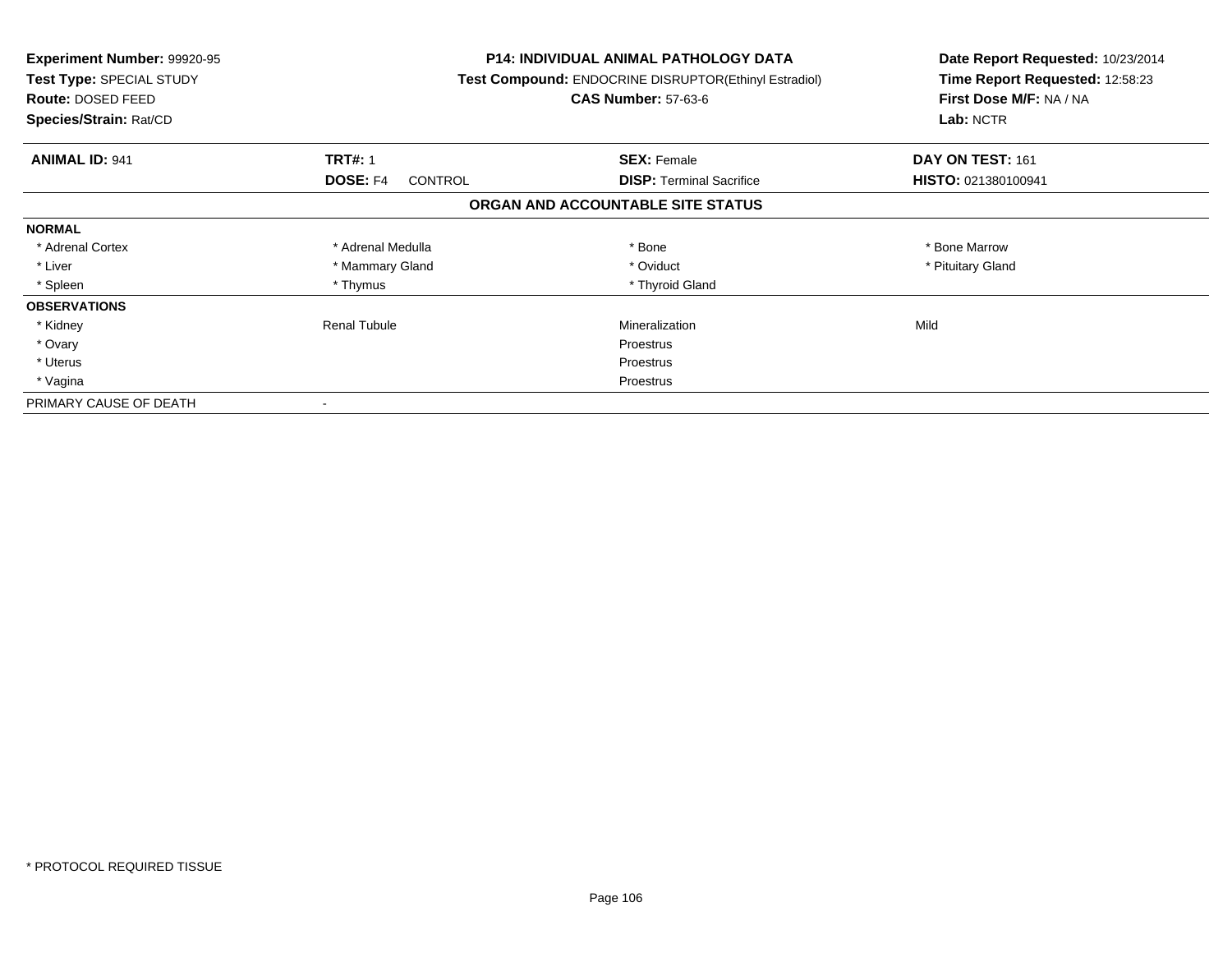| Experiment Number: 99920-95<br>Test Type: SPECIAL STUDY<br><b>Route: DOSED FEED</b><br>Species/Strain: Rat/CD |                                   | <b>P14: INDIVIDUAL ANIMAL PATHOLOGY DATA</b><br>Test Compound: ENDOCRINE DISRUPTOR(Ethinyl Estradiol)<br><b>CAS Number: 57-63-6</b> | Date Report Requested: 10/23/2014<br>Time Report Requested: 12:58:23<br>First Dose M/F: NA / NA<br>Lab: NCTR |
|---------------------------------------------------------------------------------------------------------------|-----------------------------------|-------------------------------------------------------------------------------------------------------------------------------------|--------------------------------------------------------------------------------------------------------------|
| <b>ANIMAL ID: 942</b>                                                                                         | <b>TRT#: 1</b>                    | <b>SEX: Female</b>                                                                                                                  | DAY ON TEST: 160                                                                                             |
|                                                                                                               | <b>DOSE: F4</b><br><b>CONTROL</b> | <b>DISP:</b> Terminal Sacrifice                                                                                                     | HISTO: 021380100942                                                                                          |
|                                                                                                               |                                   | ORGAN AND ACCOUNTABLE SITE STATUS                                                                                                   |                                                                                                              |
| <b>NORMAL</b>                                                                                                 |                                   |                                                                                                                                     |                                                                                                              |
| * Adrenal Cortex                                                                                              | * Adrenal Medulla                 | * Bone                                                                                                                              | * Bone Marrow                                                                                                |
| * Liver                                                                                                       | * Oviduct                         | * Pituitary Gland                                                                                                                   | * Spleen                                                                                                     |
| * Thymus                                                                                                      | * Thyroid Gland                   |                                                                                                                                     |                                                                                                              |
| <b>OBSERVATIONS</b>                                                                                           |                                   |                                                                                                                                     |                                                                                                              |
| * Clitoral Gland                                                                                              |                                   | Distended                                                                                                                           |                                                                                                              |
|                                                                                                               |                                   | Inflammation                                                                                                                        | Chronic Active, Moderate                                                                                     |
| [Inflammation TGLS = $1-9$ ]                                                                                  |                                   |                                                                                                                                     |                                                                                                              |
| * Kidney                                                                                                      | <b>Renal Tubule</b>               | Mineralization                                                                                                                      | Minimal                                                                                                      |
| * Mammary Gland                                                                                               | Alveolus                          | Hyperplasia                                                                                                                         | Minimal                                                                                                      |
| * Ovary                                                                                                       |                                   | <b>Diestrus</b>                                                                                                                     |                                                                                                              |
| * Uterus                                                                                                      |                                   | <b>Diestrus</b>                                                                                                                     |                                                                                                              |
| * Vagina                                                                                                      |                                   | <b>Diestrus</b>                                                                                                                     |                                                                                                              |
| PRIMARY CAUSE OF DEATH                                                                                        |                                   |                                                                                                                                     |                                                                                                              |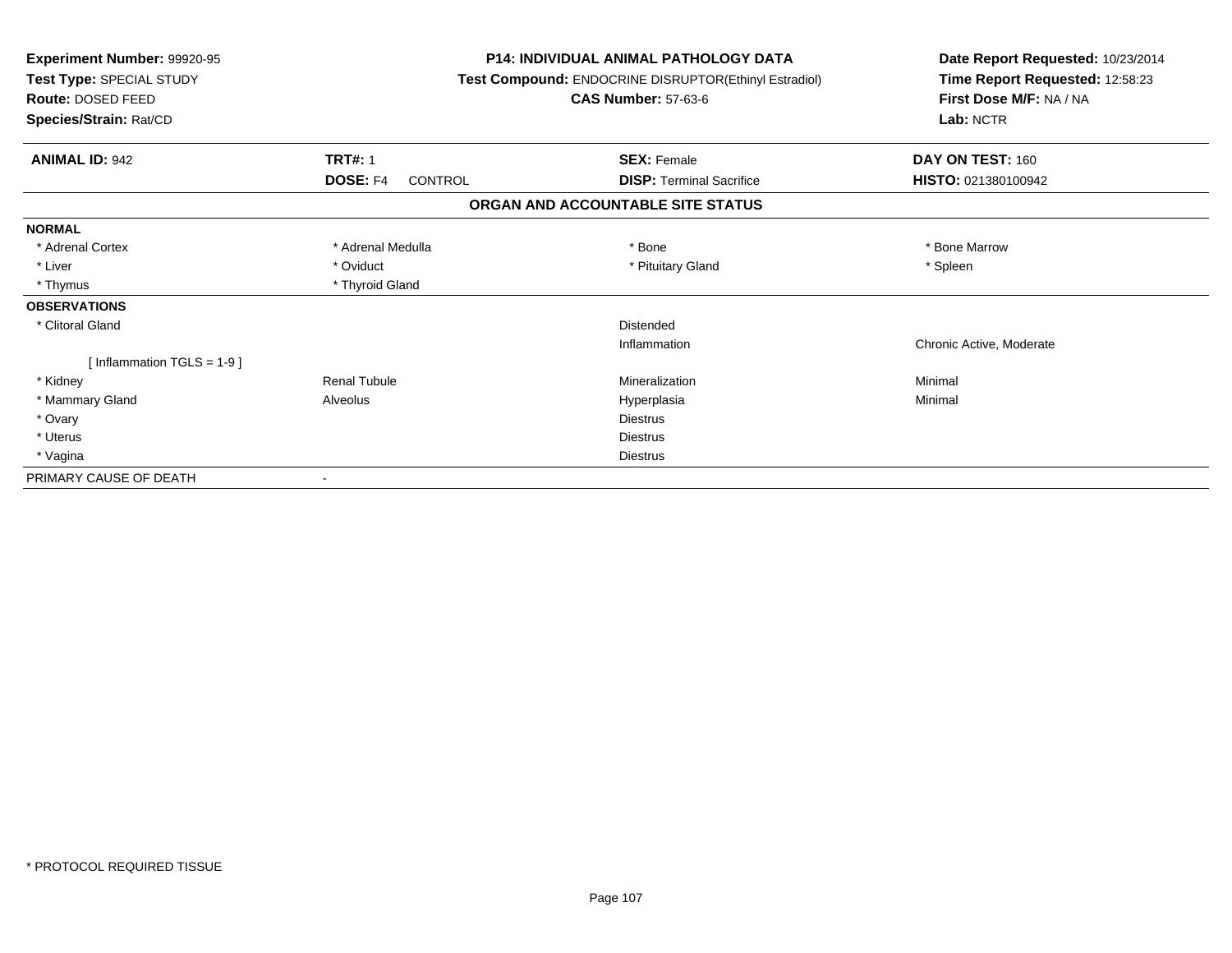| Experiment Number: 99920-95<br>Test Type: SPECIAL STUDY<br>Route: DOSED FEED<br>Species/Strain: Rat/CD |                            | <b>P14: INDIVIDUAL ANIMAL PATHOLOGY DATA</b><br>Test Compound: ENDOCRINE DISRUPTOR(Ethinyl Estradiol)<br><b>CAS Number: 57-63-6</b> | Date Report Requested: 10/23/2014<br>Time Report Requested: 12:58:23<br>First Dose M/F: NA / NA<br>Lab: NCTR |
|--------------------------------------------------------------------------------------------------------|----------------------------|-------------------------------------------------------------------------------------------------------------------------------------|--------------------------------------------------------------------------------------------------------------|
| <b>ANIMAL ID: 943</b>                                                                                  | <b>TRT#: 1</b>             | <b>SEX: Female</b>                                                                                                                  | DAY ON TEST: 160                                                                                             |
|                                                                                                        | DOSE: F4<br><b>CONTROL</b> | <b>DISP: Terminal Sacrifice</b>                                                                                                     | HISTO: 021380100943                                                                                          |
|                                                                                                        |                            | ORGAN AND ACCOUNTABLE SITE STATUS                                                                                                   |                                                                                                              |
| <b>NORMAL</b>                                                                                          |                            |                                                                                                                                     |                                                                                                              |
| * Adrenal Cortex                                                                                       | * Adrenal Medulla          | * Bone                                                                                                                              | * Bone Marrow                                                                                                |
| * Liver                                                                                                | * Oviduct                  | * Pituitary Gland                                                                                                                   | * Spleen                                                                                                     |
| * Thymus                                                                                               | * Thyroid Gland            |                                                                                                                                     |                                                                                                              |
| <b>OBSERVATIONS</b>                                                                                    |                            |                                                                                                                                     |                                                                                                              |
| * Kidney                                                                                               | Cortex                     | Cyst                                                                                                                                |                                                                                                              |
| * Mammary Gland                                                                                        | Alveolus                   | Hyperplasia                                                                                                                         | Minimal                                                                                                      |
|                                                                                                        | Lobules                    | Hyperplasia                                                                                                                         | Minimal                                                                                                      |
| * Ovary                                                                                                |                            | <b>Diestrus</b>                                                                                                                     |                                                                                                              |
| Note: late                                                                                             |                            |                                                                                                                                     |                                                                                                              |
| * Uterus                                                                                               |                            | <b>Diestrus</b>                                                                                                                     |                                                                                                              |
| Note: late                                                                                             |                            |                                                                                                                                     |                                                                                                              |
| * Vagina                                                                                               |                            | <b>Diestrus</b>                                                                                                                     |                                                                                                              |
| PRIMARY CAUSE OF DEATH                                                                                 |                            |                                                                                                                                     |                                                                                                              |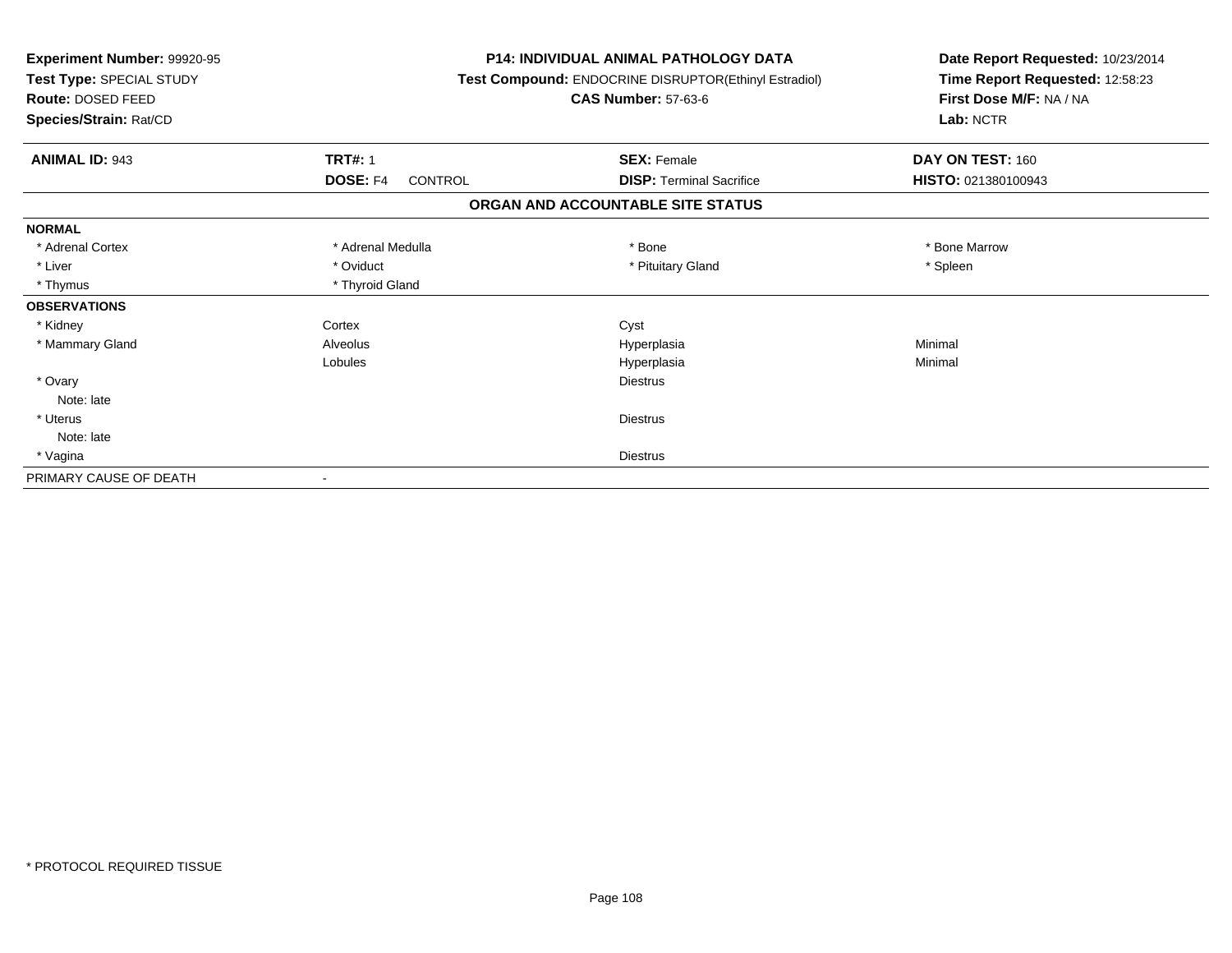| <b>Experiment Number: 99920-95</b><br>Test Type: SPECIAL STUDY<br><b>Route: DOSED FEED</b><br>Species/Strain: Rat/CD |                            | <b>P14: INDIVIDUAL ANIMAL PATHOLOGY DATA</b><br>Test Compound: ENDOCRINE DISRUPTOR(Ethinyl Estradiol)<br><b>CAS Number: 57-63-6</b> | Date Report Requested: 10/23/2014<br>Time Report Requested: 12:58:23<br>First Dose M/F: NA / NA<br>Lab: NCTR |
|----------------------------------------------------------------------------------------------------------------------|----------------------------|-------------------------------------------------------------------------------------------------------------------------------------|--------------------------------------------------------------------------------------------------------------|
| <b>ANIMAL ID: 944</b>                                                                                                | <b>TRT#: 1</b>             | <b>SEX: Female</b>                                                                                                                  | <b>DAY ON TEST: 159</b>                                                                                      |
|                                                                                                                      | DOSE: F4<br><b>CONTROL</b> | <b>DISP: Terminal Sacrifice</b>                                                                                                     | HISTO: 021380100944                                                                                          |
|                                                                                                                      |                            | ORGAN AND ACCOUNTABLE SITE STATUS                                                                                                   |                                                                                                              |
| <b>NORMAL</b>                                                                                                        |                            |                                                                                                                                     |                                                                                                              |
| * Adrenal Cortex                                                                                                     | * Adrenal Medulla          | * Bone                                                                                                                              | * Bone Marrow                                                                                                |
| * Liver                                                                                                              | * Oviduct                  | * Pituitary Gland                                                                                                                   | * Spleen                                                                                                     |
| * Thymus                                                                                                             | * Thyroid Gland            |                                                                                                                                     |                                                                                                              |
| <b>OBSERVATIONS</b>                                                                                                  |                            |                                                                                                                                     |                                                                                                              |
| * Kidney                                                                                                             | <b>Renal Tubule</b>        | Mineralization                                                                                                                      | Minimal                                                                                                      |
| * Mammary Gland                                                                                                      | Alveolus                   | Hyperplasia                                                                                                                         | Mild                                                                                                         |
| * Ovary                                                                                                              |                            | <b>Diestrus</b>                                                                                                                     |                                                                                                              |
| * Uterus                                                                                                             |                            | <b>Diestrus</b>                                                                                                                     |                                                                                                              |
| * Vagina                                                                                                             |                            | <b>Diestrus</b>                                                                                                                     |                                                                                                              |
| PRIMARY CAUSE OF DEATH                                                                                               |                            |                                                                                                                                     |                                                                                                              |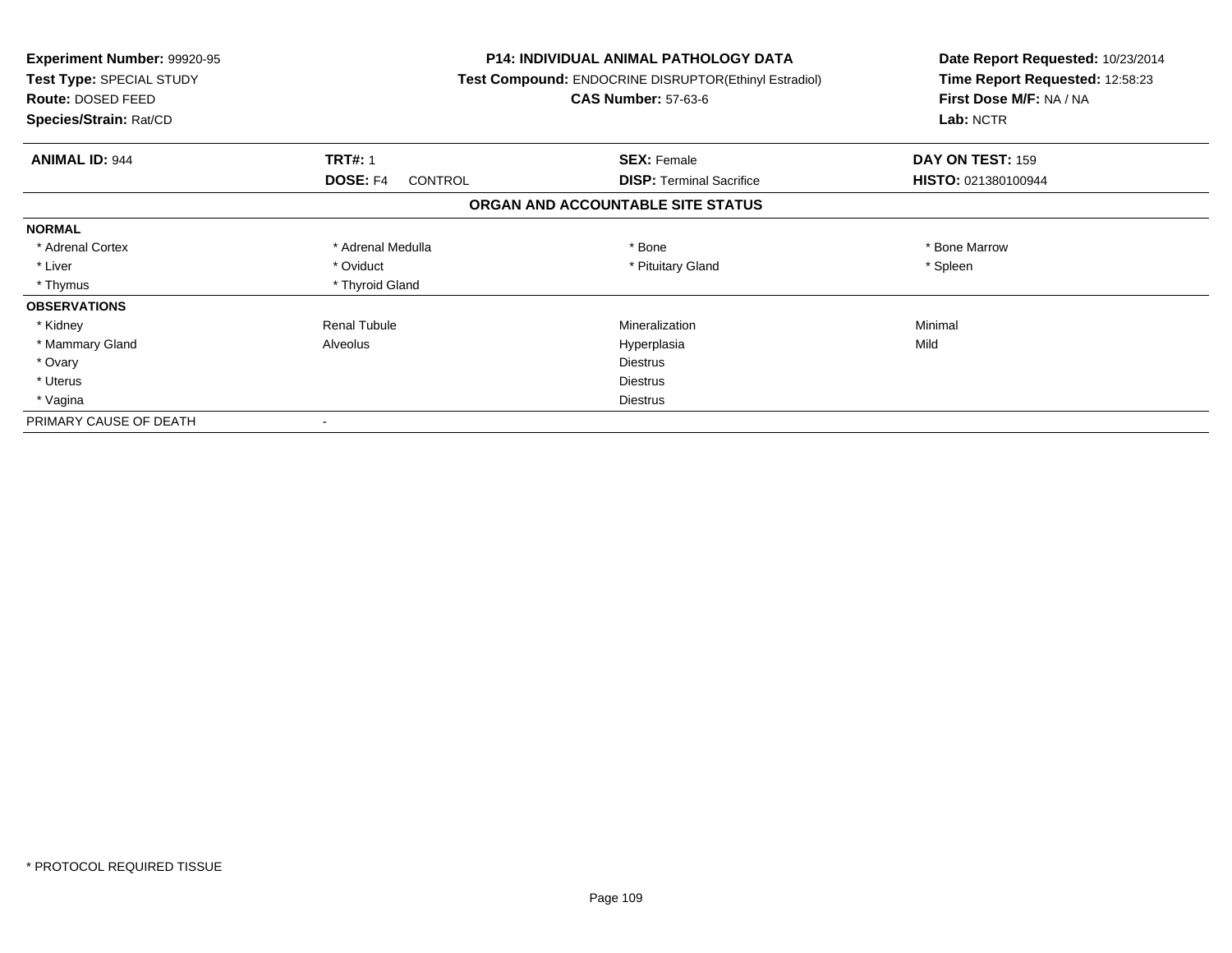| <b>Experiment Number: 99920-95</b><br>Test Type: SPECIAL STUDY<br>Route: DOSED FEED<br>Species/Strain: Rat/CD |                              | <b>P14: INDIVIDUAL ANIMAL PATHOLOGY DATA</b><br>Test Compound: ENDOCRINE DISRUPTOR(Ethinyl Estradiol)<br><b>CAS Number: 57-63-6</b> | Date Report Requested: 10/23/2014<br>Time Report Requested: 12:58:23<br>First Dose M/F: NA / NA<br>Lab: NCTR |
|---------------------------------------------------------------------------------------------------------------|------------------------------|-------------------------------------------------------------------------------------------------------------------------------------|--------------------------------------------------------------------------------------------------------------|
| <b>ANIMAL ID: 945</b>                                                                                         | <b>TRT#: 2</b>               | <b>SEX: Female</b>                                                                                                                  | DAY ON TEST: 161                                                                                             |
|                                                                                                               | <b>DOSE: F4/2PPB TO CTRL</b> | <b>DISP:</b> Terminal Sacrifice                                                                                                     | HISTO: 021380100945                                                                                          |
|                                                                                                               |                              | ORGAN AND ACCOUNTABLE SITE STATUS                                                                                                   |                                                                                                              |
| <b>NORMAL</b>                                                                                                 |                              |                                                                                                                                     |                                                                                                              |
| * Oviduct                                                                                                     |                              |                                                                                                                                     |                                                                                                              |
| <b>OBSERVATIONS</b>                                                                                           |                              |                                                                                                                                     |                                                                                                              |
| * Kidney                                                                                                      | <b>Renal Tubule</b>          | <b>Mineralization</b>                                                                                                               | Mild                                                                                                         |
| * Mammary Gland                                                                                               | Alveolus                     | Hyperplasia                                                                                                                         | Minimal                                                                                                      |
|                                                                                                               | Lobules                      | Hyperplasia                                                                                                                         | Minimal                                                                                                      |
| * Ovary                                                                                                       |                              | Estrus                                                                                                                              |                                                                                                              |
| * Uterus                                                                                                      |                              | Estrus                                                                                                                              |                                                                                                              |
| * Vagina                                                                                                      |                              | Metestrus                                                                                                                           |                                                                                                              |
| PRIMARY CAUSE OF DEATH                                                                                        |                              |                                                                                                                                     |                                                                                                              |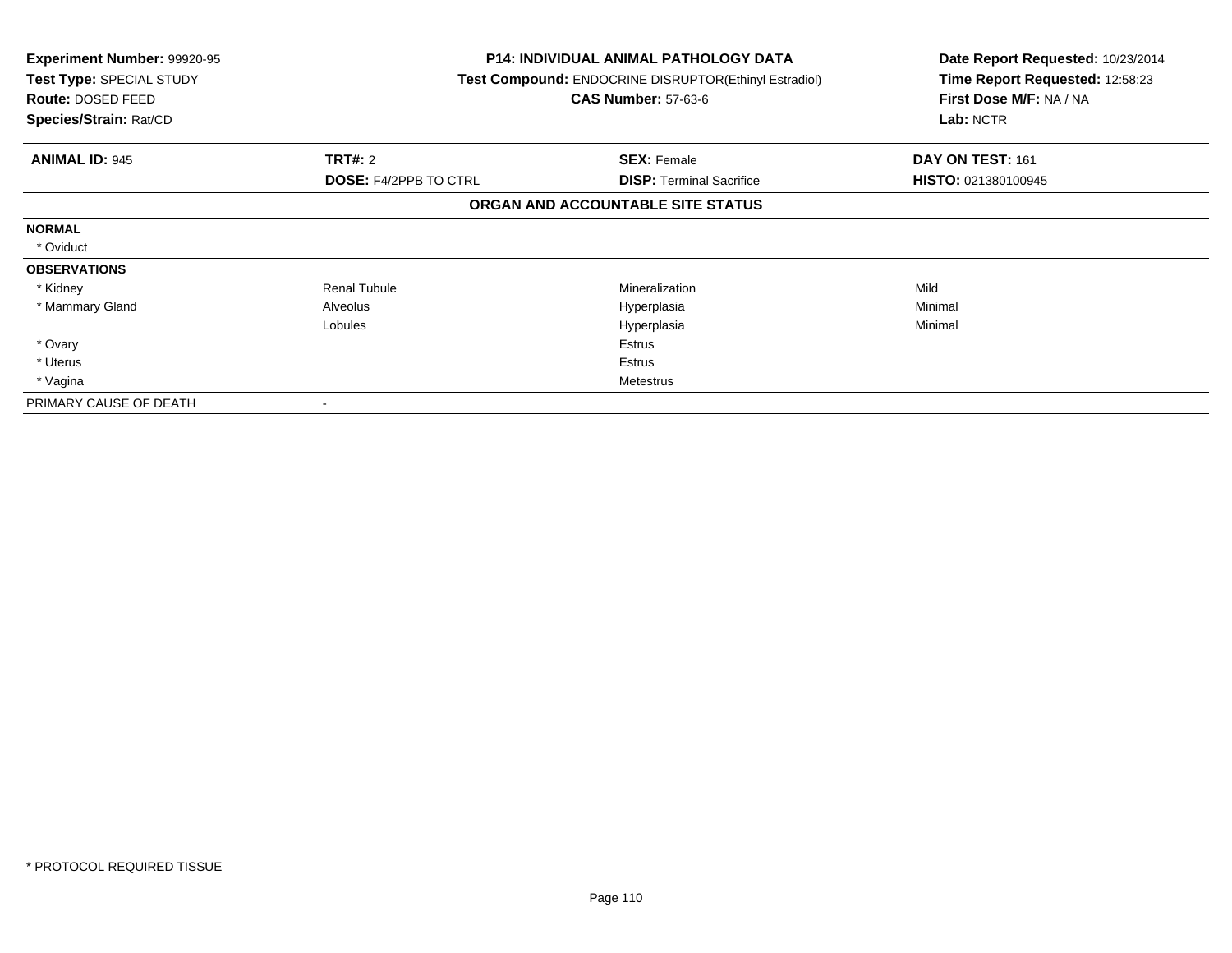| <b>Experiment Number: 99920-95</b><br>Test Type: SPECIAL STUDY<br>Route: DOSED FEED<br>Species/Strain: Rat/CD |                              | <b>P14: INDIVIDUAL ANIMAL PATHOLOGY DATA</b><br>Test Compound: ENDOCRINE DISRUPTOR(Ethinyl Estradiol)<br><b>CAS Number: 57-63-6</b> | Date Report Requested: 10/23/2014<br>Time Report Requested: 12:58:23<br>First Dose M/F: NA / NA<br>Lab: NCTR |
|---------------------------------------------------------------------------------------------------------------|------------------------------|-------------------------------------------------------------------------------------------------------------------------------------|--------------------------------------------------------------------------------------------------------------|
| <b>ANIMAL ID: 946</b>                                                                                         | <b>TRT#: 2</b>               | <b>SEX: Female</b>                                                                                                                  | DAY ON TEST: 161                                                                                             |
|                                                                                                               | <b>DOSE: F4/2PPB TO CTRL</b> | <b>DISP: Terminal Sacrifice</b>                                                                                                     | <b>HISTO: 021380100946</b>                                                                                   |
|                                                                                                               |                              | ORGAN AND ACCOUNTABLE SITE STATUS                                                                                                   |                                                                                                              |
| <b>NORMAL</b>                                                                                                 |                              |                                                                                                                                     |                                                                                                              |
| * Oviduct                                                                                                     |                              |                                                                                                                                     |                                                                                                              |
| <b>OBSERVATIONS</b>                                                                                           |                              |                                                                                                                                     |                                                                                                              |
| * Kidney                                                                                                      | <b>Renal Tubule</b>          | Mineralization                                                                                                                      | Minimal                                                                                                      |
| * Mammary Gland                                                                                               | Alveolus                     | Hyperplasia                                                                                                                         | Minimal                                                                                                      |
| * Ovary                                                                                                       |                              | <b>Diestrus</b>                                                                                                                     |                                                                                                              |
| * Uterus                                                                                                      |                              | <b>Diestrus</b>                                                                                                                     |                                                                                                              |
| * Vagina                                                                                                      |                              | <b>Diestrus</b>                                                                                                                     |                                                                                                              |
| PRIMARY CAUSE OF DEATH                                                                                        |                              |                                                                                                                                     |                                                                                                              |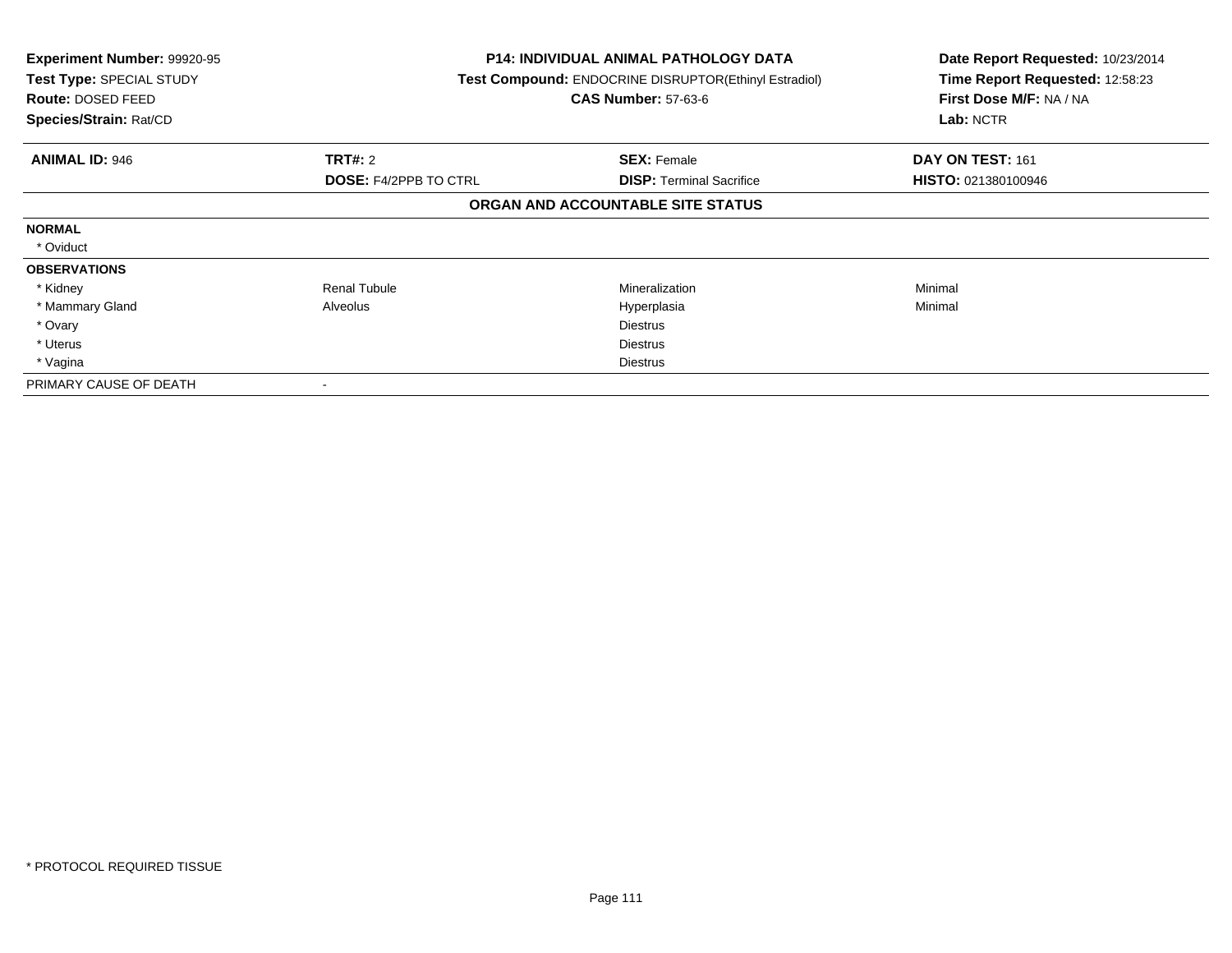| <b>Experiment Number: 99920-95</b><br>Test Type: SPECIAL STUDY<br>Route: DOSED FEED<br>Species/Strain: Rat/CD |                              | <b>P14: INDIVIDUAL ANIMAL PATHOLOGY DATA</b><br>Test Compound: ENDOCRINE DISRUPTOR(Ethinyl Estradiol)<br><b>CAS Number: 57-63-6</b> | Date Report Requested: 10/23/2014<br>Time Report Requested: 12:58:23<br>First Dose M/F: NA / NA<br>Lab: NCTR |
|---------------------------------------------------------------------------------------------------------------|------------------------------|-------------------------------------------------------------------------------------------------------------------------------------|--------------------------------------------------------------------------------------------------------------|
| <b>ANIMAL ID: 947</b>                                                                                         | <b>TRT#: 2</b>               | <b>SEX: Female</b>                                                                                                                  | DAY ON TEST: 161                                                                                             |
|                                                                                                               | <b>DOSE: F4/2PPB TO CTRL</b> | <b>DISP:</b> Terminal Sacrifice                                                                                                     | HISTO: 021380100947                                                                                          |
|                                                                                                               |                              | ORGAN AND ACCOUNTABLE SITE STATUS                                                                                                   |                                                                                                              |
| <b>NORMAL</b>                                                                                                 |                              |                                                                                                                                     |                                                                                                              |
| * Oviduct                                                                                                     |                              |                                                                                                                                     |                                                                                                              |
| <b>OBSERVATIONS</b>                                                                                           |                              |                                                                                                                                     |                                                                                                              |
| * Kidney                                                                                                      | <b>Renal Tubule</b>          | <b>Mineralization</b>                                                                                                               | Minimal                                                                                                      |
| * Mammary Gland                                                                                               | Alveolus                     | Hyperplasia                                                                                                                         | Mild                                                                                                         |
|                                                                                                               | Lobules                      | Hyperplasia                                                                                                                         | Minimal                                                                                                      |
| * Ovary                                                                                                       |                              | Estrus                                                                                                                              |                                                                                                              |
| * Uterus                                                                                                      |                              | Estrus                                                                                                                              |                                                                                                              |
| * Vagina                                                                                                      |                              | Estrus                                                                                                                              |                                                                                                              |
| PRIMARY CAUSE OF DEATH                                                                                        |                              |                                                                                                                                     |                                                                                                              |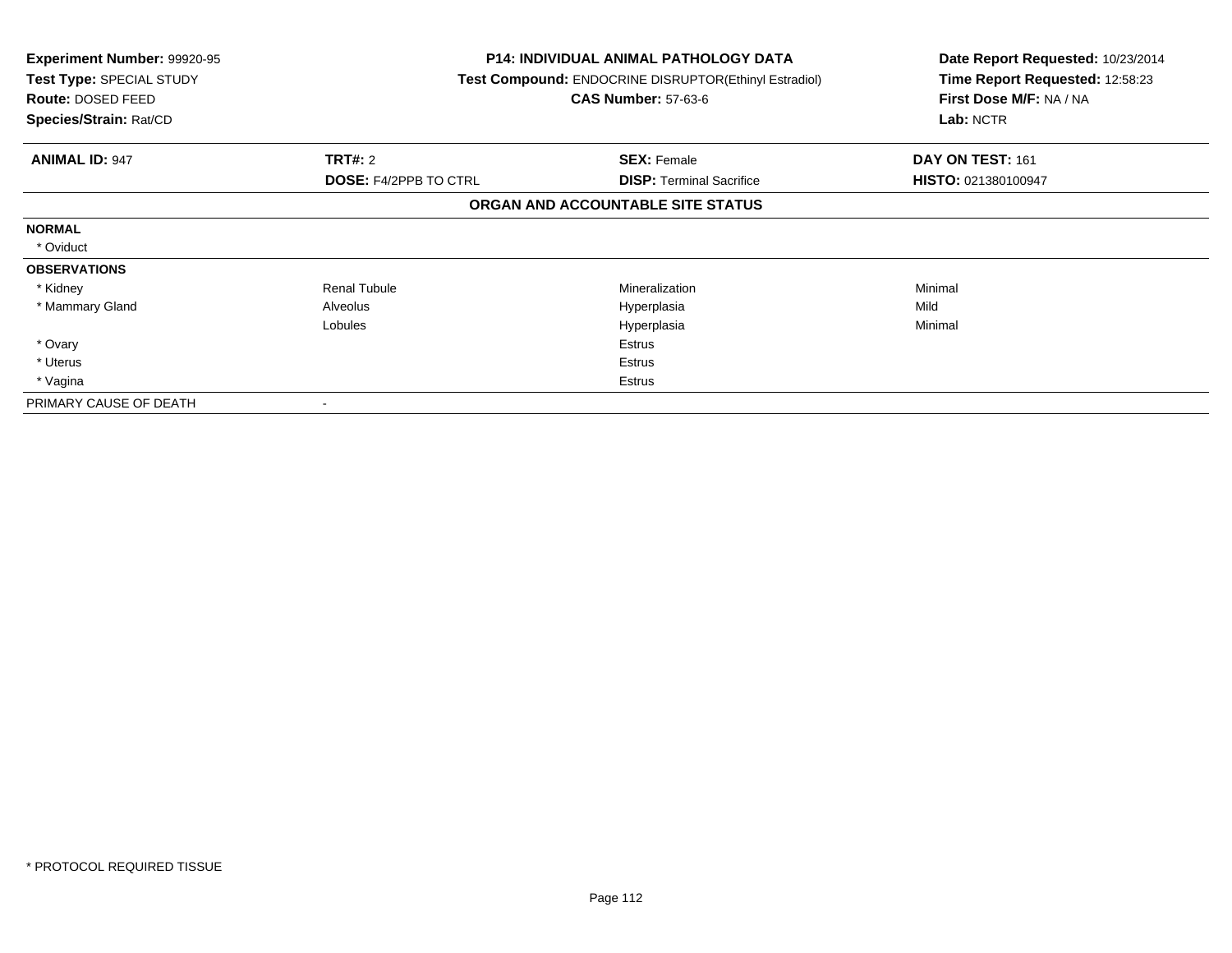| <b>Experiment Number: 99920-95</b><br>Test Type: SPECIAL STUDY<br>Route: DOSED FEED<br>Species/Strain: Rat/CD |                              | <b>P14: INDIVIDUAL ANIMAL PATHOLOGY DATA</b><br>Test Compound: ENDOCRINE DISRUPTOR(Ethinyl Estradiol)<br><b>CAS Number: 57-63-6</b> | Date Report Requested: 10/23/2014<br>Time Report Requested: 12:58:23<br>First Dose M/F: NA / NA<br>Lab: NCTR |
|---------------------------------------------------------------------------------------------------------------|------------------------------|-------------------------------------------------------------------------------------------------------------------------------------|--------------------------------------------------------------------------------------------------------------|
| <b>ANIMAL ID: 948</b>                                                                                         | <b>TRT#: 2</b>               | <b>SEX: Female</b>                                                                                                                  | DAY ON TEST: 161                                                                                             |
|                                                                                                               | <b>DOSE: F4/2PPB TO CTRL</b> | <b>DISP:</b> Terminal Sacrifice                                                                                                     | HISTO: 021380100948                                                                                          |
|                                                                                                               |                              | ORGAN AND ACCOUNTABLE SITE STATUS                                                                                                   |                                                                                                              |
| <b>NORMAL</b>                                                                                                 |                              |                                                                                                                                     |                                                                                                              |
| * Oviduct                                                                                                     |                              |                                                                                                                                     |                                                                                                              |
| <b>OBSERVATIONS</b>                                                                                           |                              |                                                                                                                                     |                                                                                                              |
| * Kidney                                                                                                      | <b>Renal Tubule</b>          | <b>Mineralization</b>                                                                                                               | Minimal                                                                                                      |
| * Mammary Gland                                                                                               | Alveolus                     | Hyperplasia                                                                                                                         | Mild                                                                                                         |
|                                                                                                               | Lobules                      | Hyperplasia                                                                                                                         | Minimal                                                                                                      |
| * Ovary                                                                                                       |                              | Estrus                                                                                                                              |                                                                                                              |
| * Uterus                                                                                                      |                              | Estrus                                                                                                                              |                                                                                                              |
| * Vagina                                                                                                      |                              | Estrus                                                                                                                              |                                                                                                              |
| PRIMARY CAUSE OF DEATH                                                                                        |                              |                                                                                                                                     |                                                                                                              |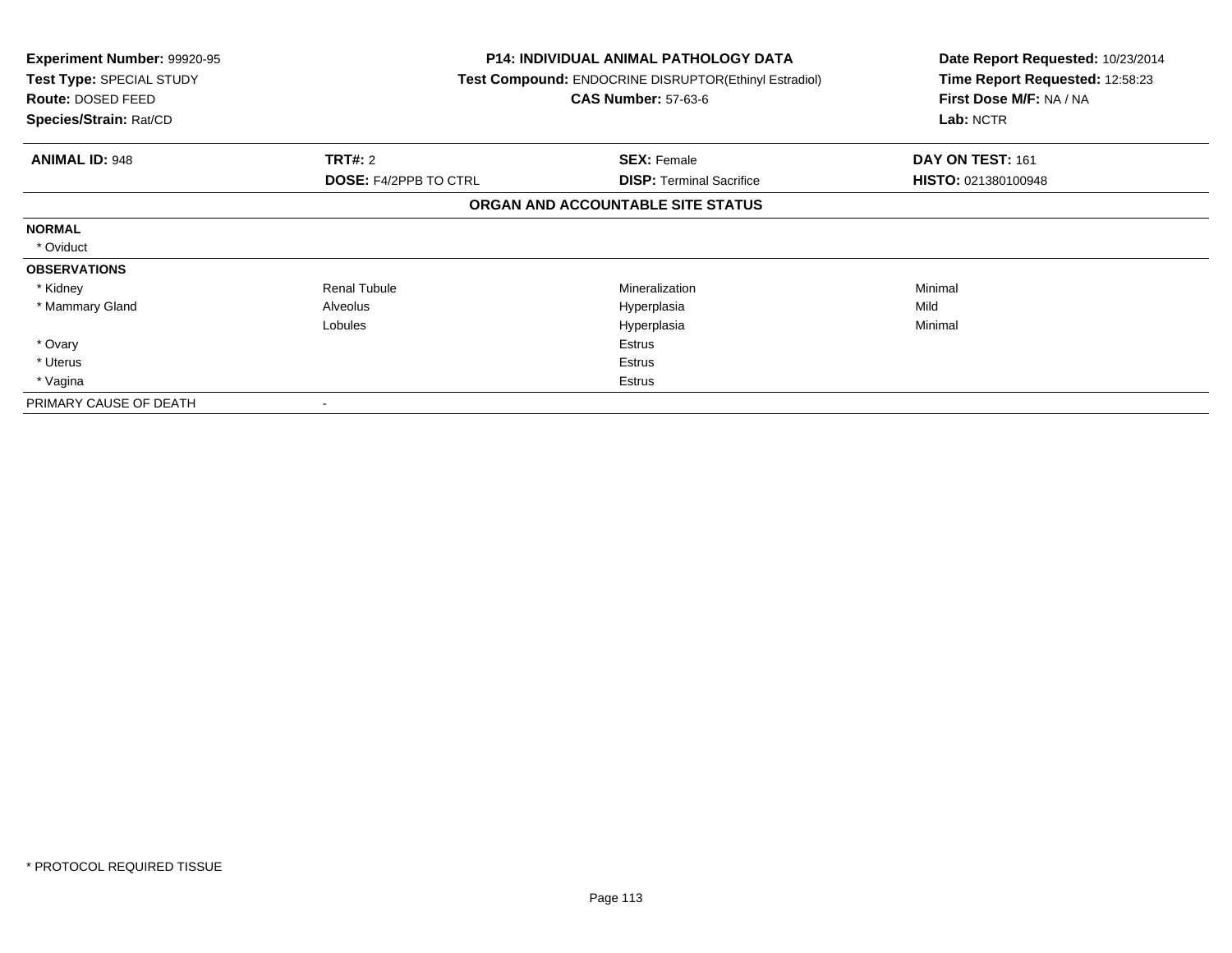| <b>Experiment Number: 99920-95</b><br>Test Type: SPECIAL STUDY<br>Route: DOSED FEED<br>Species/Strain: Rat/CD |                              | <b>P14: INDIVIDUAL ANIMAL PATHOLOGY DATA</b><br>Test Compound: ENDOCRINE DISRUPTOR(Ethinyl Estradiol)<br><b>CAS Number: 57-63-6</b> | Date Report Requested: 10/23/2014<br>Time Report Requested: 12:58:23<br>First Dose M/F: NA / NA<br>Lab: NCTR |
|---------------------------------------------------------------------------------------------------------------|------------------------------|-------------------------------------------------------------------------------------------------------------------------------------|--------------------------------------------------------------------------------------------------------------|
| <b>ANIMAL ID: 949</b>                                                                                         | <b>TRT#: 2</b>               | <b>SEX: Female</b>                                                                                                                  | DAY ON TEST: 161                                                                                             |
|                                                                                                               | <b>DOSE: F4/2PPB TO CTRL</b> | <b>DISP:</b> Terminal Sacrifice                                                                                                     | HISTO: 021380100949                                                                                          |
|                                                                                                               |                              | ORGAN AND ACCOUNTABLE SITE STATUS                                                                                                   |                                                                                                              |
| <b>NORMAL</b>                                                                                                 |                              |                                                                                                                                     |                                                                                                              |
| * Oviduct                                                                                                     |                              |                                                                                                                                     |                                                                                                              |
| <b>OBSERVATIONS</b>                                                                                           |                              |                                                                                                                                     |                                                                                                              |
| * Kidney                                                                                                      | <b>Renal Tubule</b>          | <b>Mineralization</b>                                                                                                               | Minimal                                                                                                      |
| * Mammary Gland                                                                                               | Alveolus                     | Hyperplasia                                                                                                                         | Mild                                                                                                         |
|                                                                                                               | Lobules                      | Hyperplasia                                                                                                                         | Minimal                                                                                                      |
| * Ovary                                                                                                       |                              | Estrus                                                                                                                              |                                                                                                              |
| * Uterus                                                                                                      |                              | Estrus                                                                                                                              |                                                                                                              |
| * Vagina                                                                                                      |                              | Estrus                                                                                                                              |                                                                                                              |
| PRIMARY CAUSE OF DEATH                                                                                        |                              |                                                                                                                                     |                                                                                                              |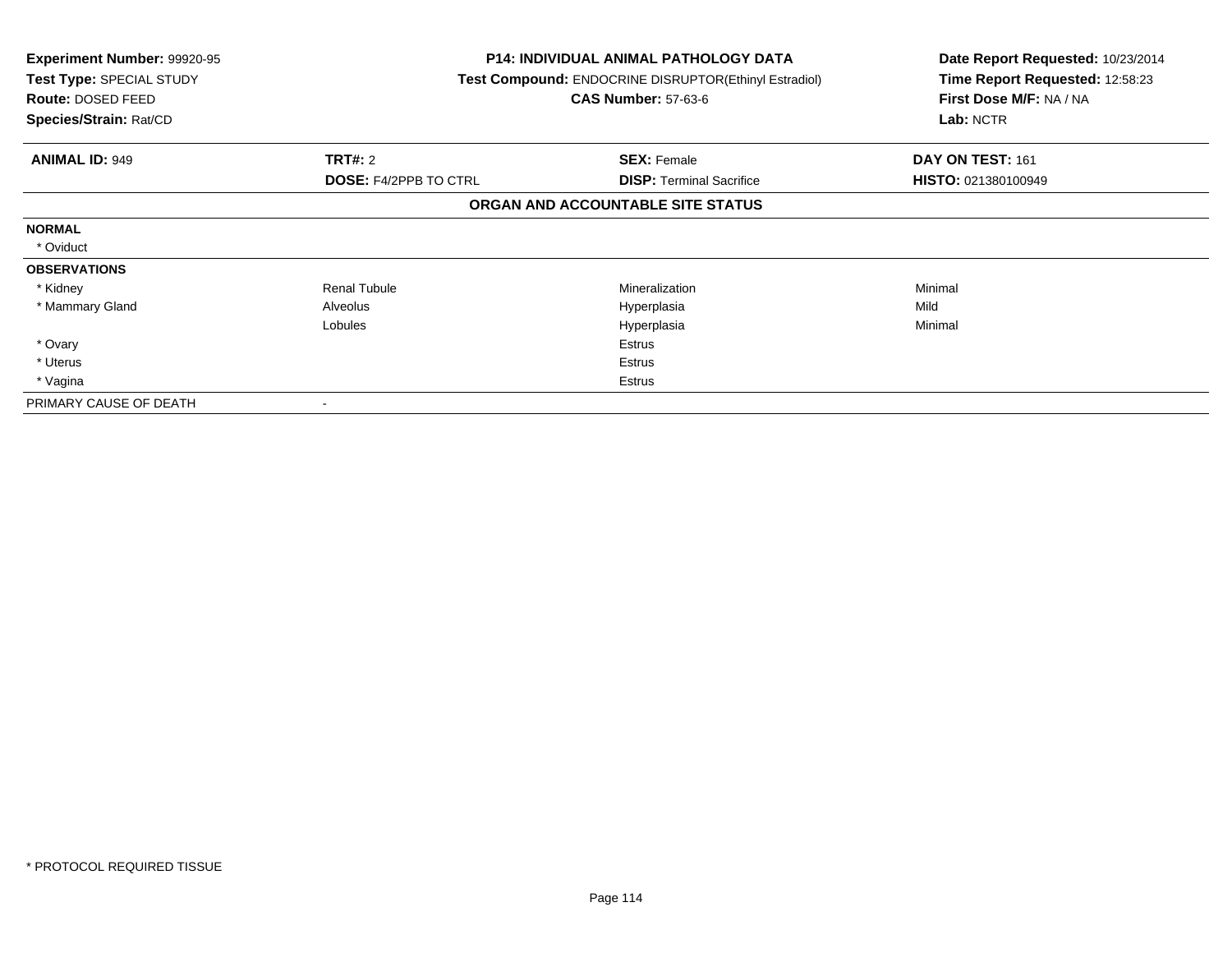| Experiment Number: 99920-95<br>Test Type: SPECIAL STUDY<br><b>Route: DOSED FEED</b><br>Species/Strain: Rat/CD |                               | <b>P14: INDIVIDUAL ANIMAL PATHOLOGY DATA</b><br>Test Compound: ENDOCRINE DISRUPTOR(Ethinyl Estradiol)<br><b>CAS Number: 57-63-6</b> | Date Report Requested: 10/23/2014<br>Time Report Requested: 12:58:23<br>First Dose M/F: NA / NA<br>Lab: NCTR |
|---------------------------------------------------------------------------------------------------------------|-------------------------------|-------------------------------------------------------------------------------------------------------------------------------------|--------------------------------------------------------------------------------------------------------------|
| <b>ANIMAL ID: 950</b>                                                                                         | TRT#: 3                       | <b>SEX: Female</b>                                                                                                                  | DAY ON TEST: 161                                                                                             |
|                                                                                                               | <b>DOSE: F4/10PPB TO CTRL</b> | <b>DISP:</b> Terminal Sacrifice                                                                                                     | <b>HISTO: 021380100950</b>                                                                                   |
|                                                                                                               |                               | ORGAN AND ACCOUNTABLE SITE STATUS                                                                                                   |                                                                                                              |
| <b>NORMAL</b>                                                                                                 |                               |                                                                                                                                     |                                                                                                              |
| * Mammary Gland                                                                                               | * Oviduct                     |                                                                                                                                     |                                                                                                              |
| <b>OBSERVATIONS</b>                                                                                           |                               |                                                                                                                                     |                                                                                                              |
| * Kidney                                                                                                      | Renal Tubule                  | Mineralization                                                                                                                      | Mild                                                                                                         |
| * Ovary                                                                                                       |                               | <b>Proestrus</b>                                                                                                                    |                                                                                                              |
| * Uterus                                                                                                      |                               | Proestrus                                                                                                                           |                                                                                                              |
| * Vagina                                                                                                      |                               | Proestrus                                                                                                                           |                                                                                                              |
| PRIMARY CAUSE OF DEATH                                                                                        |                               |                                                                                                                                     |                                                                                                              |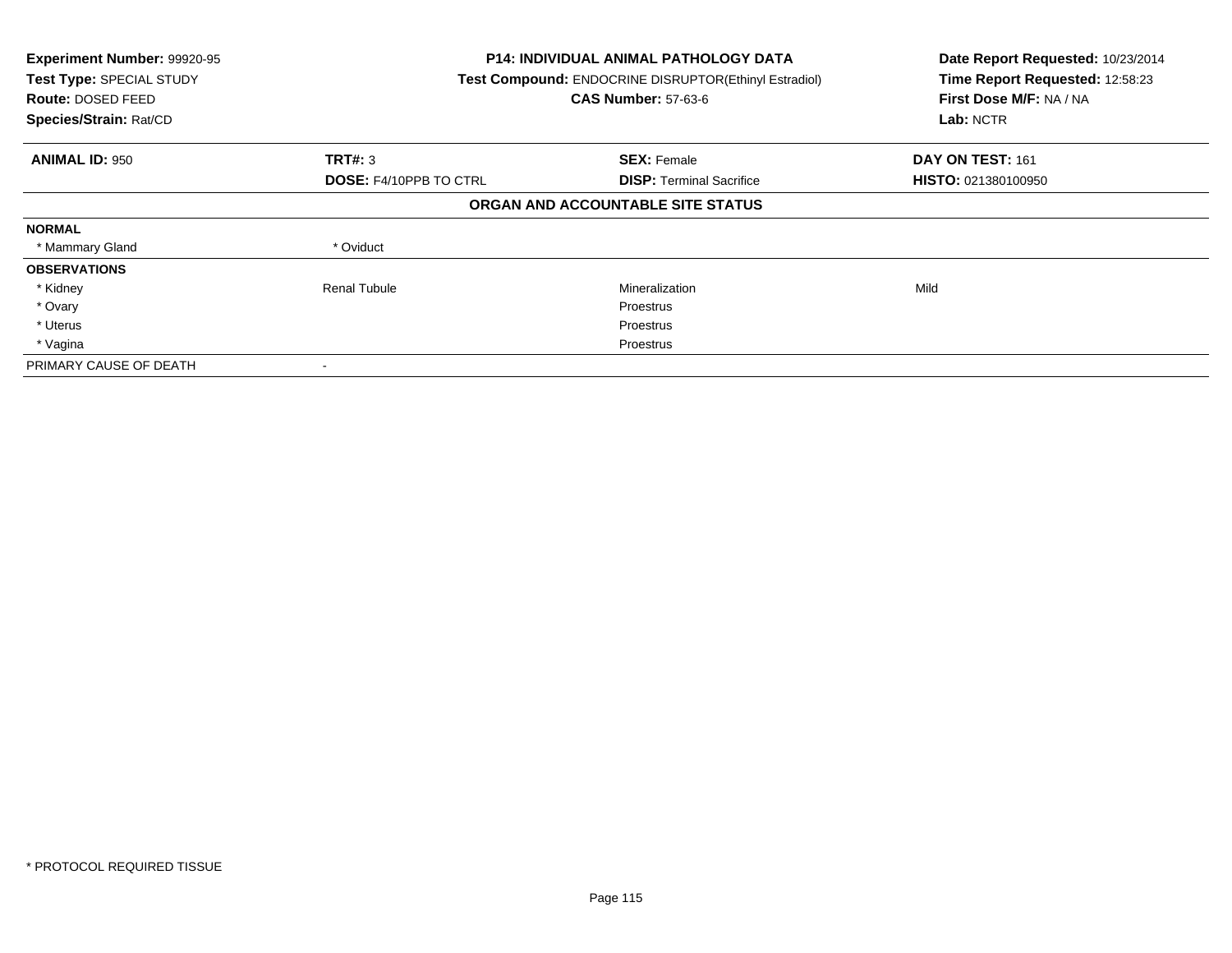| Experiment Number: 99920-95<br>Test Type: SPECIAL STUDY<br>Route: DOSED FEED<br>Species/Strain: Rat/CD |                               | <b>P14: INDIVIDUAL ANIMAL PATHOLOGY DATA</b><br>Test Compound: ENDOCRINE DISRUPTOR(Ethinyl Estradiol)<br><b>CAS Number: 57-63-6</b> |                            |
|--------------------------------------------------------------------------------------------------------|-------------------------------|-------------------------------------------------------------------------------------------------------------------------------------|----------------------------|
| <b>ANIMAL ID: 951</b>                                                                                  | <b>TRT#: 3</b>                | <b>SEX: Female</b>                                                                                                                  | DAY ON TEST: 161           |
|                                                                                                        | <b>DOSE: F4/10PPB TO CTRL</b> | <b>DISP:</b> Terminal Sacrifice                                                                                                     | <b>HISTO: 021380100951</b> |
|                                                                                                        |                               | ORGAN AND ACCOUNTABLE SITE STATUS                                                                                                   |                            |
| <b>NORMAL</b>                                                                                          |                               |                                                                                                                                     |                            |
| * Kidney                                                                                               | * Oviduct                     |                                                                                                                                     |                            |
| <b>OBSERVATIONS</b>                                                                                    |                               |                                                                                                                                     |                            |
| * Mammary Gland                                                                                        | Alveolus                      | Hyperplasia                                                                                                                         | Minimal                    |
| * Ovary                                                                                                |                               | <b>Diestrus</b>                                                                                                                     |                            |
| * Uterus                                                                                               |                               | Diestrus                                                                                                                            |                            |
| * Vagina                                                                                               |                               | <b>Diestrus</b>                                                                                                                     |                            |
| PRIMARY CAUSE OF DEATH                                                                                 |                               |                                                                                                                                     |                            |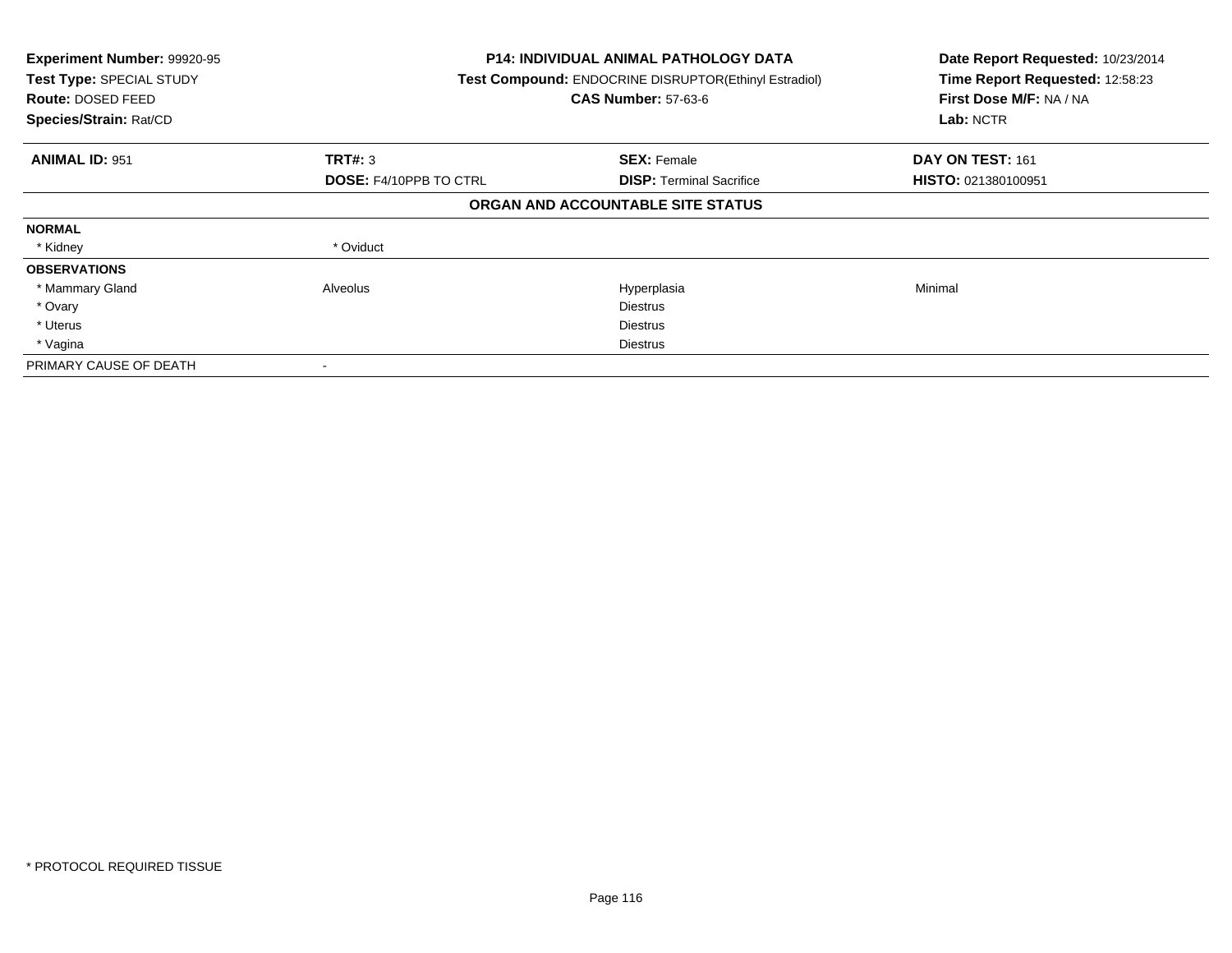| Experiment Number: 99920-95<br>Test Type: SPECIAL STUDY<br>Route: DOSED FEED<br>Species/Strain: Rat/CD |                               | <b>P14: INDIVIDUAL ANIMAL PATHOLOGY DATA</b><br>Test Compound: ENDOCRINE DISRUPTOR(Ethinyl Estradiol)<br><b>CAS Number: 57-63-6</b> | Date Report Requested: 10/23/2014<br>Time Report Requested: 12:58:23<br>First Dose M/F: NA / NA<br>Lab: NCTR |
|--------------------------------------------------------------------------------------------------------|-------------------------------|-------------------------------------------------------------------------------------------------------------------------------------|--------------------------------------------------------------------------------------------------------------|
| <b>ANIMAL ID: 952</b>                                                                                  | <b>TRT#: 3</b>                | <b>SEX: Female</b>                                                                                                                  | DAY ON TEST: 160                                                                                             |
|                                                                                                        | <b>DOSE: F4/10PPB TO CTRL</b> | <b>DISP: Terminal Sacrifice</b>                                                                                                     | HISTO: 021380100952                                                                                          |
|                                                                                                        |                               | ORGAN AND ACCOUNTABLE SITE STATUS                                                                                                   |                                                                                                              |
| <b>NORMAL</b>                                                                                          |                               |                                                                                                                                     |                                                                                                              |
| * Adrenal Cortex                                                                                       | * Adrenal Medulla             | * Mammary Gland                                                                                                                     | * Oviduct                                                                                                    |
| <b>OBSERVATIONS</b>                                                                                    |                               |                                                                                                                                     |                                                                                                              |
| * Adren Cortex                                                                                         |                               |                                                                                                                                     |                                                                                                              |
| Note: TGL 1 - NCL                                                                                      |                               |                                                                                                                                     |                                                                                                              |
| * Adren Medulla                                                                                        |                               |                                                                                                                                     |                                                                                                              |
| Note: TGL 1 - NCL                                                                                      |                               |                                                                                                                                     |                                                                                                              |
| * Kidney                                                                                               | <b>Renal Tubule</b>           | Mineralization                                                                                                                      | Mild                                                                                                         |
| * Ovary                                                                                                |                               | Estrus                                                                                                                              |                                                                                                              |
| * Uterus                                                                                               |                               | <b>Estrus</b>                                                                                                                       |                                                                                                              |
| * Vagina                                                                                               |                               | <b>Estrus</b>                                                                                                                       |                                                                                                              |
| PRIMARY CAUSE OF DEATH                                                                                 |                               |                                                                                                                                     |                                                                                                              |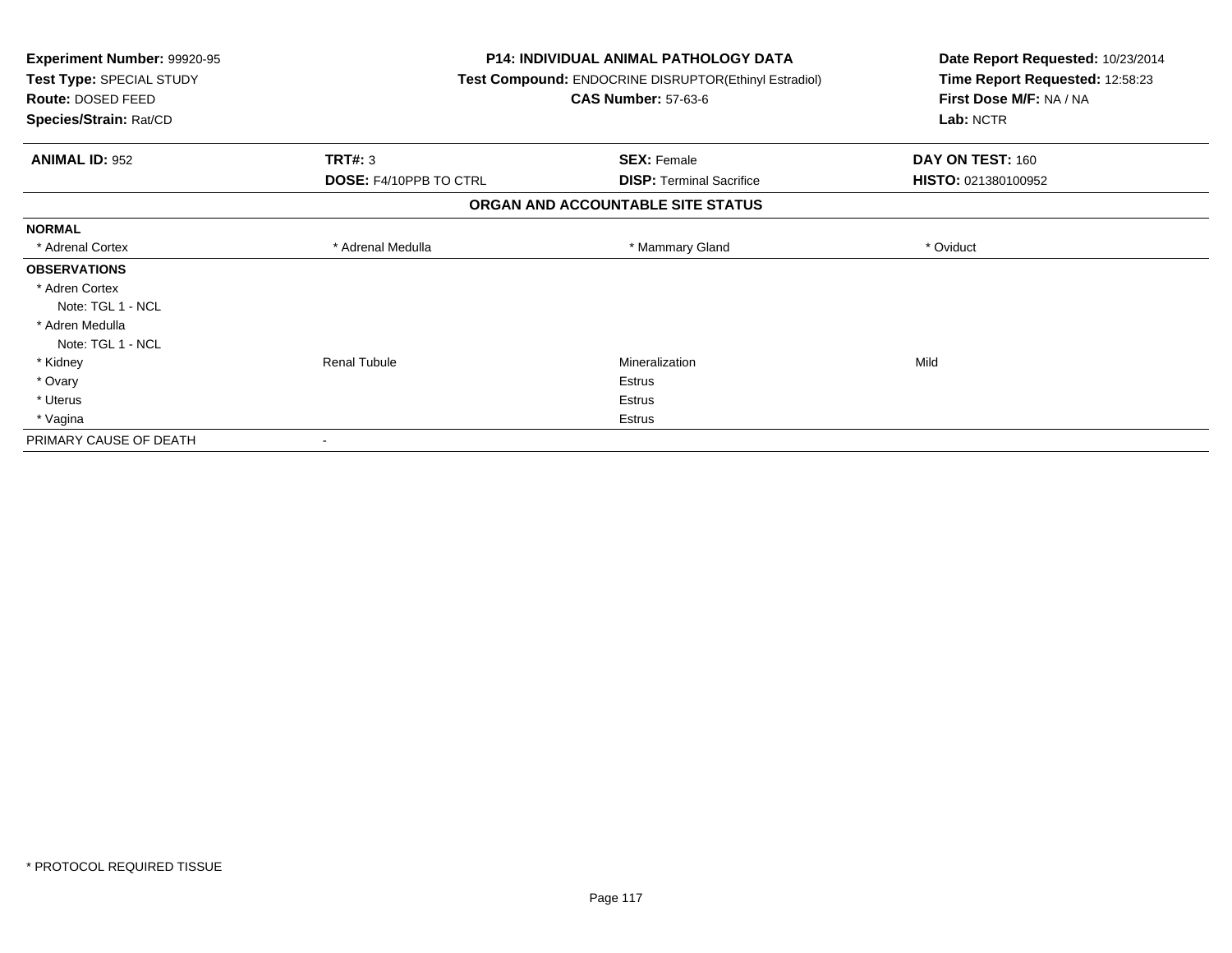| <b>Experiment Number: 99920-95</b><br>Test Type: SPECIAL STUDY<br>Route: DOSED FEED<br>Species/Strain: Rat/CD |                               | <b>P14: INDIVIDUAL ANIMAL PATHOLOGY DATA</b><br>Test Compound: ENDOCRINE DISRUPTOR(Ethinyl Estradiol)<br><b>CAS Number: 57-63-6</b> | Date Report Requested: 10/23/2014<br>Time Report Requested: 12:58:23<br>First Dose M/F: NA / NA<br>Lab: NCTR |
|---------------------------------------------------------------------------------------------------------------|-------------------------------|-------------------------------------------------------------------------------------------------------------------------------------|--------------------------------------------------------------------------------------------------------------|
| <b>ANIMAL ID: 953</b>                                                                                         | TRT#: 3                       | <b>SEX: Female</b>                                                                                                                  | DAY ON TEST: 159                                                                                             |
|                                                                                                               | <b>DOSE: F4/10PPB TO CTRL</b> | <b>DISP:</b> Terminal Sacrifice                                                                                                     | HISTO: 021380100953                                                                                          |
|                                                                                                               |                               | ORGAN AND ACCOUNTABLE SITE STATUS                                                                                                   |                                                                                                              |
| <b>NORMAL</b>                                                                                                 |                               |                                                                                                                                     |                                                                                                              |
| * Oviduct                                                                                                     |                               |                                                                                                                                     |                                                                                                              |
| <b>OBSERVATIONS</b>                                                                                           |                               |                                                                                                                                     |                                                                                                              |
| * Kidney                                                                                                      | <b>Renal Tubule</b>           | Mineralization                                                                                                                      | Mild                                                                                                         |
| * Mammary Gland                                                                                               | Alveolus                      | Hyperplasia                                                                                                                         | Mild                                                                                                         |
|                                                                                                               | Lobules                       | Hyperplasia                                                                                                                         | Minimal                                                                                                      |
| * Ovary                                                                                                       |                               | <b>Proestrus</b>                                                                                                                    |                                                                                                              |
| * Uterus                                                                                                      |                               | <b>Proestrus</b>                                                                                                                    |                                                                                                              |
| * Vagina                                                                                                      |                               | Proestrus                                                                                                                           |                                                                                                              |
| PRIMARY CAUSE OF DEATH                                                                                        |                               |                                                                                                                                     |                                                                                                              |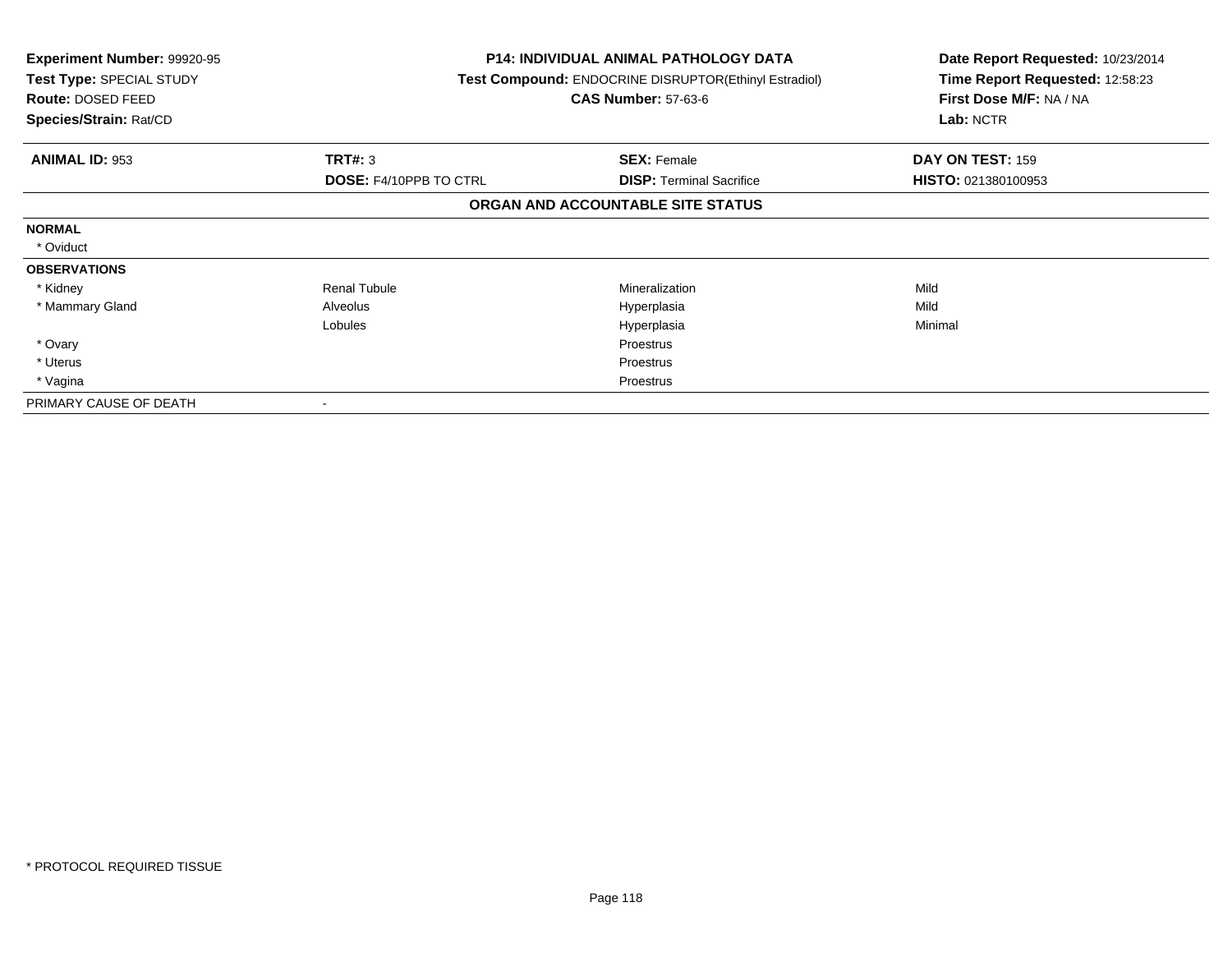| <b>Experiment Number: 99920-95</b><br>Test Type: SPECIAL STUDY<br>Route: DOSED FEED<br>Species/Strain: Rat/CD |                               | <b>P14: INDIVIDUAL ANIMAL PATHOLOGY DATA</b><br>Test Compound: ENDOCRINE DISRUPTOR(Ethinyl Estradiol)<br><b>CAS Number: 57-63-6</b> | Date Report Requested: 10/23/2014<br>Time Report Requested: 12:58:23<br>First Dose M/F: NA / NA<br>Lab: NCTR |
|---------------------------------------------------------------------------------------------------------------|-------------------------------|-------------------------------------------------------------------------------------------------------------------------------------|--------------------------------------------------------------------------------------------------------------|
| <b>ANIMAL ID: 954</b>                                                                                         | <b>TRT#: 3</b>                | <b>SEX: Female</b>                                                                                                                  | DAY ON TEST: 159                                                                                             |
|                                                                                                               | <b>DOSE: F4/10PPB TO CTRL</b> | <b>DISP: Terminal Sacrifice</b>                                                                                                     | <b>HISTO: 021380100954</b>                                                                                   |
|                                                                                                               |                               | ORGAN AND ACCOUNTABLE SITE STATUS                                                                                                   |                                                                                                              |
| <b>NORMAL</b>                                                                                                 |                               |                                                                                                                                     |                                                                                                              |
| * Oviduct                                                                                                     |                               |                                                                                                                                     |                                                                                                              |
| <b>OBSERVATIONS</b>                                                                                           |                               |                                                                                                                                     |                                                                                                              |
| * Kidney                                                                                                      | <b>Renal Tubule</b>           | Mineralization                                                                                                                      | Mild                                                                                                         |
| * Mammary Gland                                                                                               | Alveolus                      | Hyperplasia                                                                                                                         | Minimal                                                                                                      |
| * Ovary                                                                                                       |                               | <b>Diestrus</b>                                                                                                                     |                                                                                                              |
| * Uterus                                                                                                      |                               | <b>Diestrus</b>                                                                                                                     |                                                                                                              |
| * Vagina                                                                                                      |                               | <b>Diestrus</b>                                                                                                                     |                                                                                                              |
| PRIMARY CAUSE OF DEATH                                                                                        |                               |                                                                                                                                     |                                                                                                              |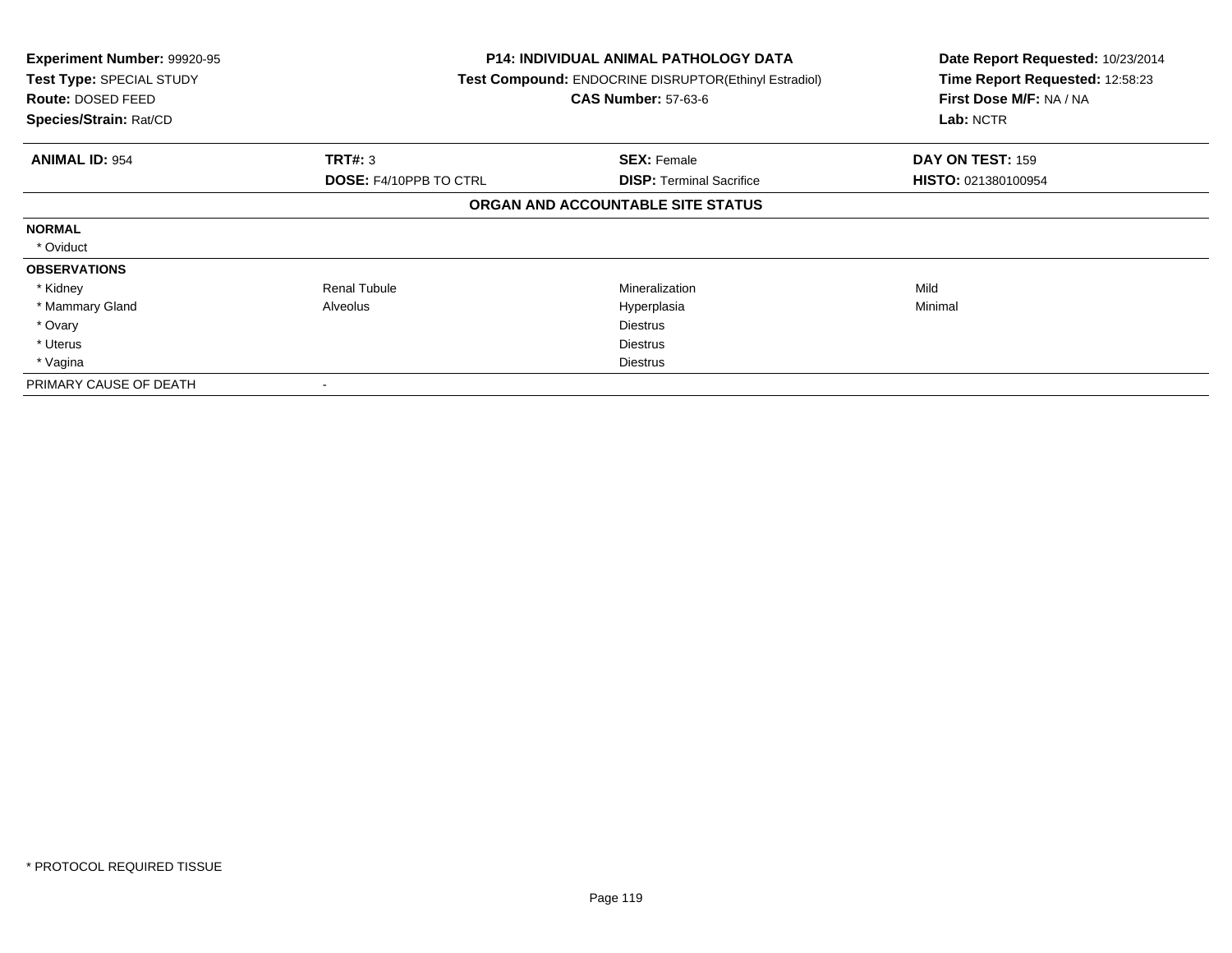| <b>Experiment Number: 99920-95</b><br>Test Type: SPECIAL STUDY<br><b>Route: DOSED FEED</b><br>Species/Strain: Rat/CD |                               | <b>P14: INDIVIDUAL ANIMAL PATHOLOGY DATA</b><br><b>Test Compound: ENDOCRINE DISRUPTOR(Ethinyl Estradiol)</b><br><b>CAS Number: 57-63-6</b> | Date Report Requested: 10/23/2014<br>Time Report Requested: 12:58:23<br>First Dose M/F: NA / NA<br>Lab: NCTR |
|----------------------------------------------------------------------------------------------------------------------|-------------------------------|--------------------------------------------------------------------------------------------------------------------------------------------|--------------------------------------------------------------------------------------------------------------|
| <b>ANIMAL ID: 955</b>                                                                                                | <b>TRT#: 4</b>                | <b>SEX: Female</b>                                                                                                                         | DAY ON TEST: 161                                                                                             |
|                                                                                                                      | <b>DOSE: F4/50PPB TO CTRL</b> | <b>DISP:</b> Terminal Sacrifice                                                                                                            | HISTO: 021380100955                                                                                          |
|                                                                                                                      |                               | ORGAN AND ACCOUNTABLE SITE STATUS                                                                                                          |                                                                                                              |
| <b>NORMAL</b>                                                                                                        |                               |                                                                                                                                            |                                                                                                              |
| * Adrenal Cortex                                                                                                     | * Adrenal Medulla             | * Bone                                                                                                                                     | * Bone Marrow                                                                                                |
| * Liver                                                                                                              | * Oviduct                     | * Pituitary Gland                                                                                                                          | * Spleen                                                                                                     |
| * Thymus                                                                                                             | * Thyroid Gland               |                                                                                                                                            |                                                                                                              |
| <b>OBSERVATIONS</b>                                                                                                  |                               |                                                                                                                                            |                                                                                                              |
| * Kidney                                                                                                             | <b>Renal Tubule</b>           | Mineralization                                                                                                                             | Minimal                                                                                                      |
| * Mammary Gland                                                                                                      | Alveolus                      | Hyperplasia                                                                                                                                | Minimal                                                                                                      |
| * Ovary                                                                                                              |                               | <b>Diestrus</b>                                                                                                                            |                                                                                                              |
| * Uterus                                                                                                             |                               | <b>Diestrus</b>                                                                                                                            |                                                                                                              |
| * Vagina                                                                                                             | Proestrus                     |                                                                                                                                            |                                                                                                              |
| PRIMARY CAUSE OF DEATH                                                                                               |                               |                                                                                                                                            |                                                                                                              |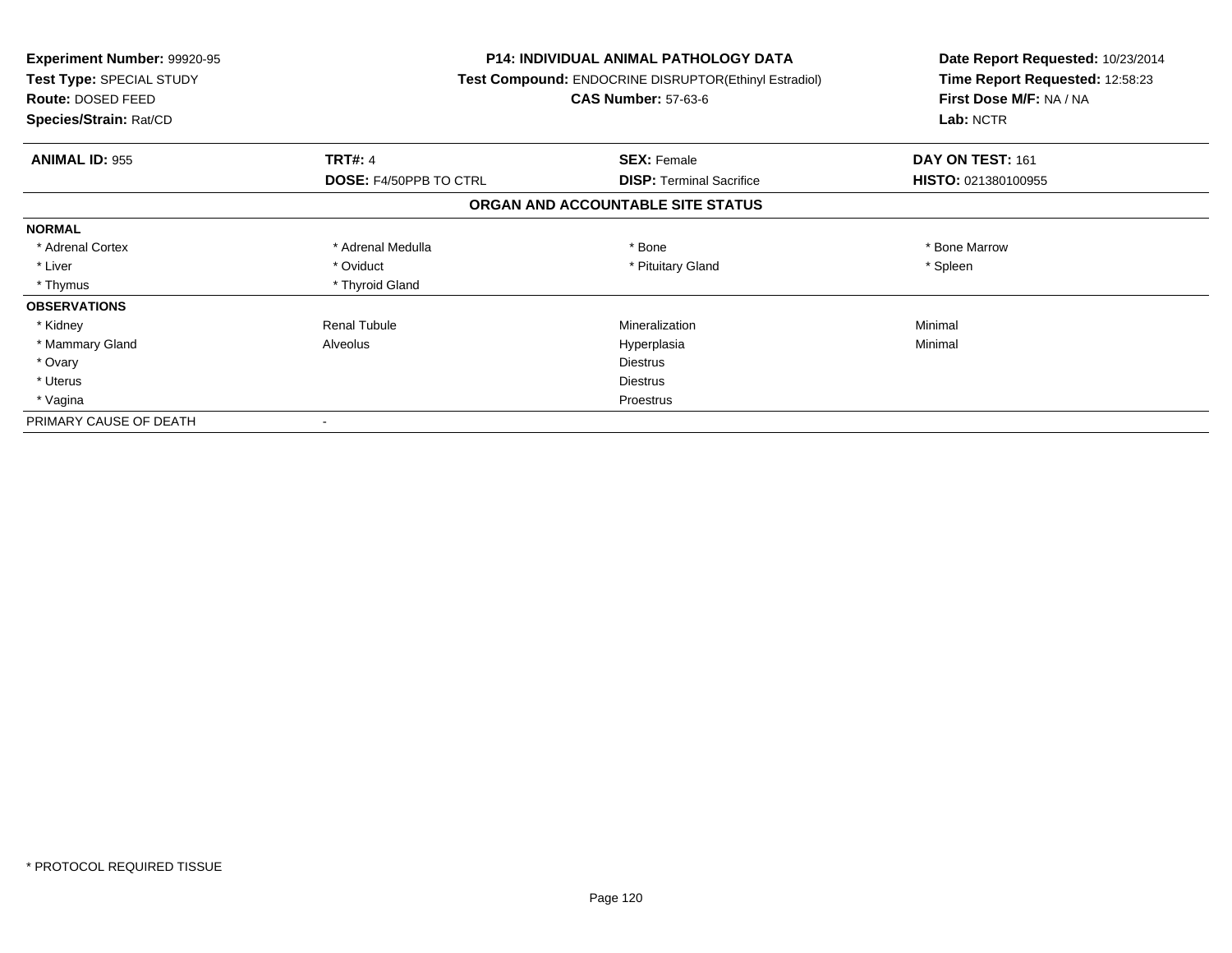| <b>Experiment Number: 99920-95</b><br>Test Type: SPECIAL STUDY<br><b>Route: DOSED FEED</b><br>Species/Strain: Rat/CD |                        | <b>P14: INDIVIDUAL ANIMAL PATHOLOGY DATA</b><br>Test Compound: ENDOCRINE DISRUPTOR(Ethinyl Estradiol)<br><b>CAS Number: 57-63-6</b> | Date Report Requested: 10/23/2014<br>Time Report Requested: 12:58:23<br>First Dose M/F: NA / NA<br>Lab: NCTR |
|----------------------------------------------------------------------------------------------------------------------|------------------------|-------------------------------------------------------------------------------------------------------------------------------------|--------------------------------------------------------------------------------------------------------------|
| <b>ANIMAL ID: 956</b>                                                                                                | <b>TRT#: 4</b>         | <b>SEX: Female</b>                                                                                                                  | DAY ON TEST: 161                                                                                             |
|                                                                                                                      | DOSE: F4/50PPB TO CTRL | <b>DISP: Terminal Sacrifice</b>                                                                                                     | HISTO: 021380100956                                                                                          |
|                                                                                                                      |                        | ORGAN AND ACCOUNTABLE SITE STATUS                                                                                                   |                                                                                                              |
| <b>NORMAL</b>                                                                                                        |                        |                                                                                                                                     |                                                                                                              |
| * Adrenal Cortex                                                                                                     | * Adrenal Medulla      | * Bone                                                                                                                              | * Bone Marrow                                                                                                |
| * Liver                                                                                                              | * Oviduct              | * Pituitary Gland                                                                                                                   | * Spleen                                                                                                     |
| * Thymus                                                                                                             | * Thyroid Gland        |                                                                                                                                     |                                                                                                              |
| <b>OBSERVATIONS</b>                                                                                                  |                        |                                                                                                                                     |                                                                                                              |
| * Kidney                                                                                                             | <b>Renal Tubule</b>    | Mineralization                                                                                                                      | Minimal                                                                                                      |
| * Mammary Gland                                                                                                      | Alveolus               | Hyperplasia                                                                                                                         | Mild                                                                                                         |
| * Ovary                                                                                                              |                        | Metestrus                                                                                                                           |                                                                                                              |
| * Uterus                                                                                                             |                        | Metestrus                                                                                                                           |                                                                                                              |
| * Vagina                                                                                                             |                        | Diestrus                                                                                                                            |                                                                                                              |
| PRIMARY CAUSE OF DEATH                                                                                               |                        |                                                                                                                                     |                                                                                                              |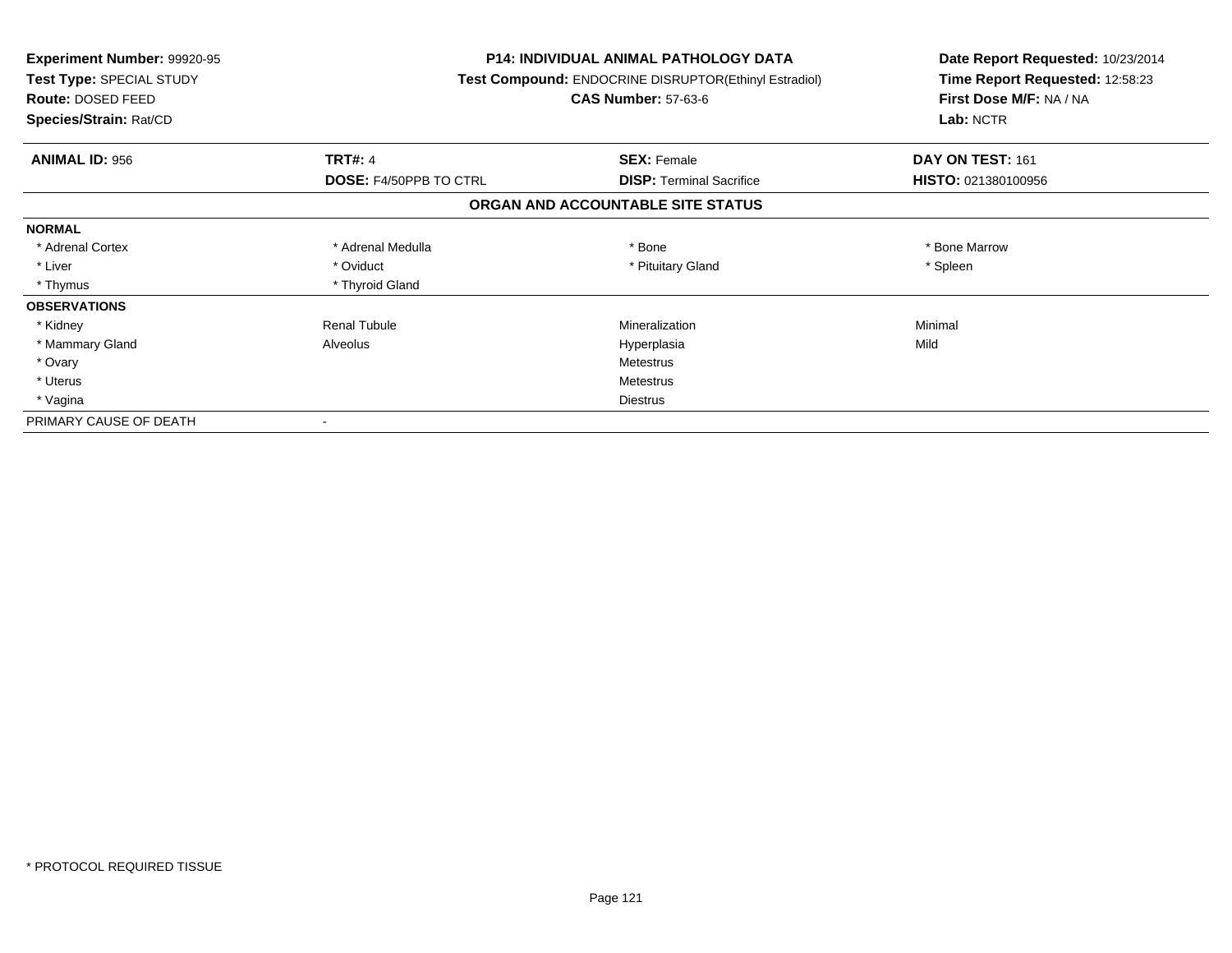| <b>Experiment Number: 99920-95</b><br>Test Type: SPECIAL STUDY<br>Route: DOSED FEED<br>Species/Strain: Rat/CD |                        | <b>P14: INDIVIDUAL ANIMAL PATHOLOGY DATA</b><br>Test Compound: ENDOCRINE DISRUPTOR(Ethinyl Estradiol)<br><b>CAS Number: 57-63-6</b> | Date Report Requested: 10/23/2014<br>Time Report Requested: 12:58:23<br>First Dose M/F: NA / NA<br>Lab: NCTR |
|---------------------------------------------------------------------------------------------------------------|------------------------|-------------------------------------------------------------------------------------------------------------------------------------|--------------------------------------------------------------------------------------------------------------|
| <b>ANIMAL ID: 957</b>                                                                                         | <b>TRT#: 4</b>         | <b>SEX: Female</b>                                                                                                                  | DAY ON TEST: 161                                                                                             |
|                                                                                                               | DOSE: F4/50PPB TO CTRL | <b>DISP: Terminal Sacrifice</b>                                                                                                     | HISTO: 021380100957                                                                                          |
|                                                                                                               |                        | ORGAN AND ACCOUNTABLE SITE STATUS                                                                                                   |                                                                                                              |
| <b>NORMAL</b>                                                                                                 |                        |                                                                                                                                     |                                                                                                              |
| * Adrenal Cortex                                                                                              | * Adrenal Medulla      | * Bone                                                                                                                              | * Bone Marrow                                                                                                |
| * Liver                                                                                                       | * Oviduct              | * Pituitary Gland                                                                                                                   | * Spleen                                                                                                     |
| * Thymus                                                                                                      | * Thyroid Gland        |                                                                                                                                     |                                                                                                              |
| <b>OBSERVATIONS</b>                                                                                           |                        |                                                                                                                                     |                                                                                                              |
| * Kidney                                                                                                      | Cortex                 | Cyst                                                                                                                                |                                                                                                              |
|                                                                                                               | <b>Renal Tubule</b>    | Mineralization                                                                                                                      | Mild                                                                                                         |
| * Mammary Gland                                                                                               | Alveolus               | Hyperplasia                                                                                                                         | Mild                                                                                                         |
|                                                                                                               | Lobules                | Hyperplasia                                                                                                                         | Minimal                                                                                                      |
| * Ovary                                                                                                       |                        | <b>Diestrus</b>                                                                                                                     |                                                                                                              |
| * Uterus                                                                                                      |                        | <b>Diestrus</b>                                                                                                                     |                                                                                                              |
| * Vagina                                                                                                      |                        | <b>Diestrus</b>                                                                                                                     |                                                                                                              |
| PRIMARY CAUSE OF DEATH                                                                                        |                        |                                                                                                                                     |                                                                                                              |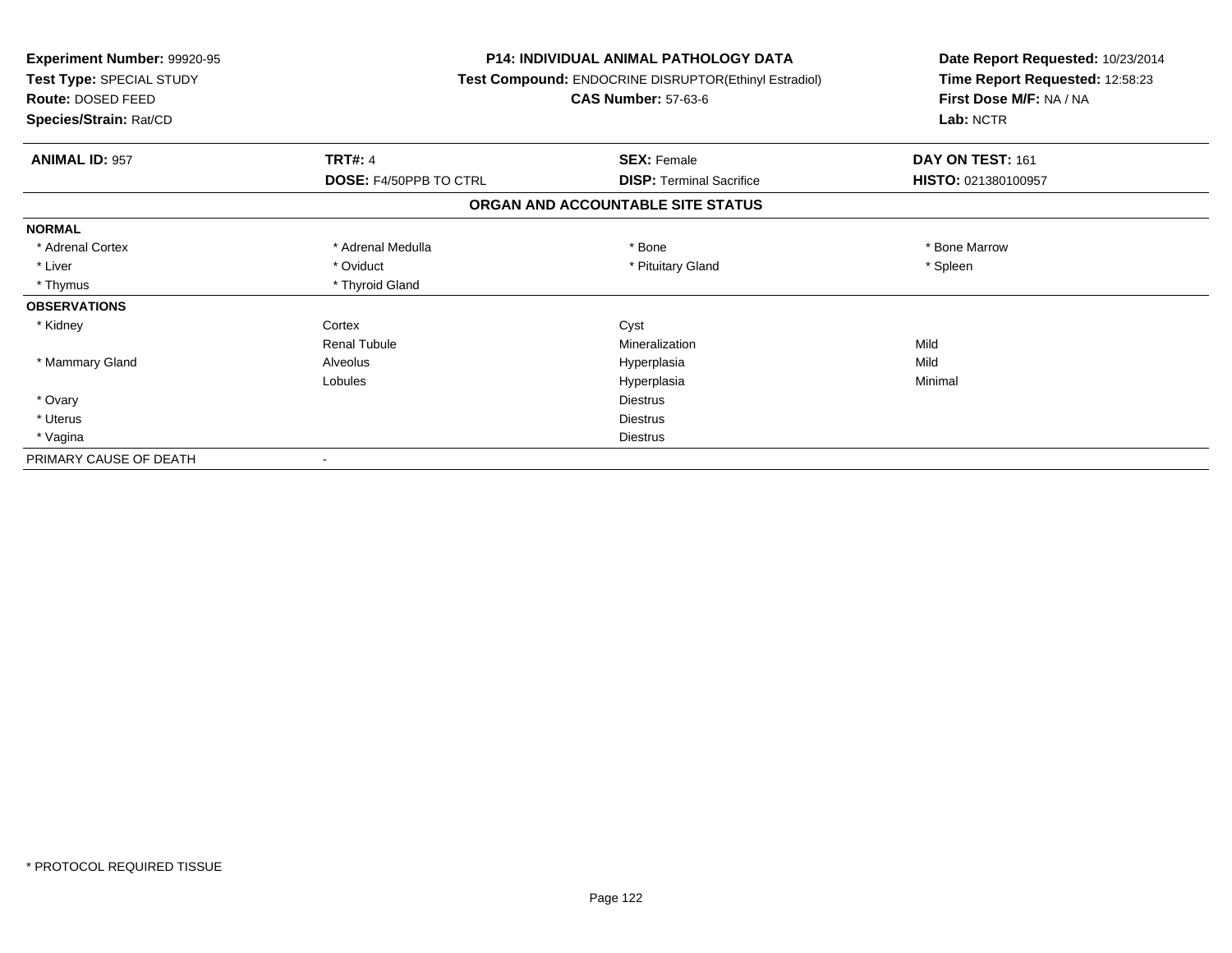| Experiment Number: 99920-95<br>Test Type: SPECIAL STUDY<br><b>Route: DOSED FEED</b> |                               | <b>P14: INDIVIDUAL ANIMAL PATHOLOGY DATA</b><br>Test Compound: ENDOCRINE DISRUPTOR(Ethinyl Estradiol)<br><b>CAS Number: 57-63-6</b> | Date Report Requested: 10/23/2014<br>Time Report Requested: 12:58:23<br>First Dose M/F: NA / NA |  |
|-------------------------------------------------------------------------------------|-------------------------------|-------------------------------------------------------------------------------------------------------------------------------------|-------------------------------------------------------------------------------------------------|--|
| Species/Strain: Rat/CD                                                              |                               |                                                                                                                                     | Lab: NCTR                                                                                       |  |
| <b>ANIMAL ID: 958</b>                                                               | <b>TRT#: 4</b>                | <b>SEX: Female</b>                                                                                                                  | DAY ON TEST: 160                                                                                |  |
|                                                                                     | <b>DOSE: F4/50PPB TO CTRL</b> | <b>DISP: Terminal Sacrifice</b>                                                                                                     | HISTO: 021380100958                                                                             |  |
|                                                                                     |                               | ORGAN AND ACCOUNTABLE SITE STATUS                                                                                                   |                                                                                                 |  |
| <b>NORMAL</b>                                                                       |                               |                                                                                                                                     |                                                                                                 |  |
| * Adrenal Cortex                                                                    | * Adrenal Medulla             | * Bone                                                                                                                              | * Bone Marrow                                                                                   |  |
| * Liver                                                                             | * Oviduct                     | * Pituitary Gland                                                                                                                   | * Spleen                                                                                        |  |
| * Thymus                                                                            | * Thyroid Gland               |                                                                                                                                     |                                                                                                 |  |
| <b>OBSERVATIONS</b>                                                                 |                               |                                                                                                                                     |                                                                                                 |  |
| * Kidney                                                                            | <b>Renal Tubule</b>           | Mineralization                                                                                                                      | Minimal                                                                                         |  |
| * Mammary Gland                                                                     | Alveolus                      | Hyperplasia                                                                                                                         | Minimal                                                                                         |  |
|                                                                                     | Lobules                       | Hyperplasia                                                                                                                         | Mild                                                                                            |  |
| * Ovary                                                                             |                               | <b>Diestrus</b>                                                                                                                     |                                                                                                 |  |
| * Uterus                                                                            |                               | <b>Diestrus</b>                                                                                                                     |                                                                                                 |  |
| * Vagina                                                                            |                               | <b>Diestrus</b>                                                                                                                     |                                                                                                 |  |
| PRIMARY CAUSE OF DEATH                                                              |                               |                                                                                                                                     |                                                                                                 |  |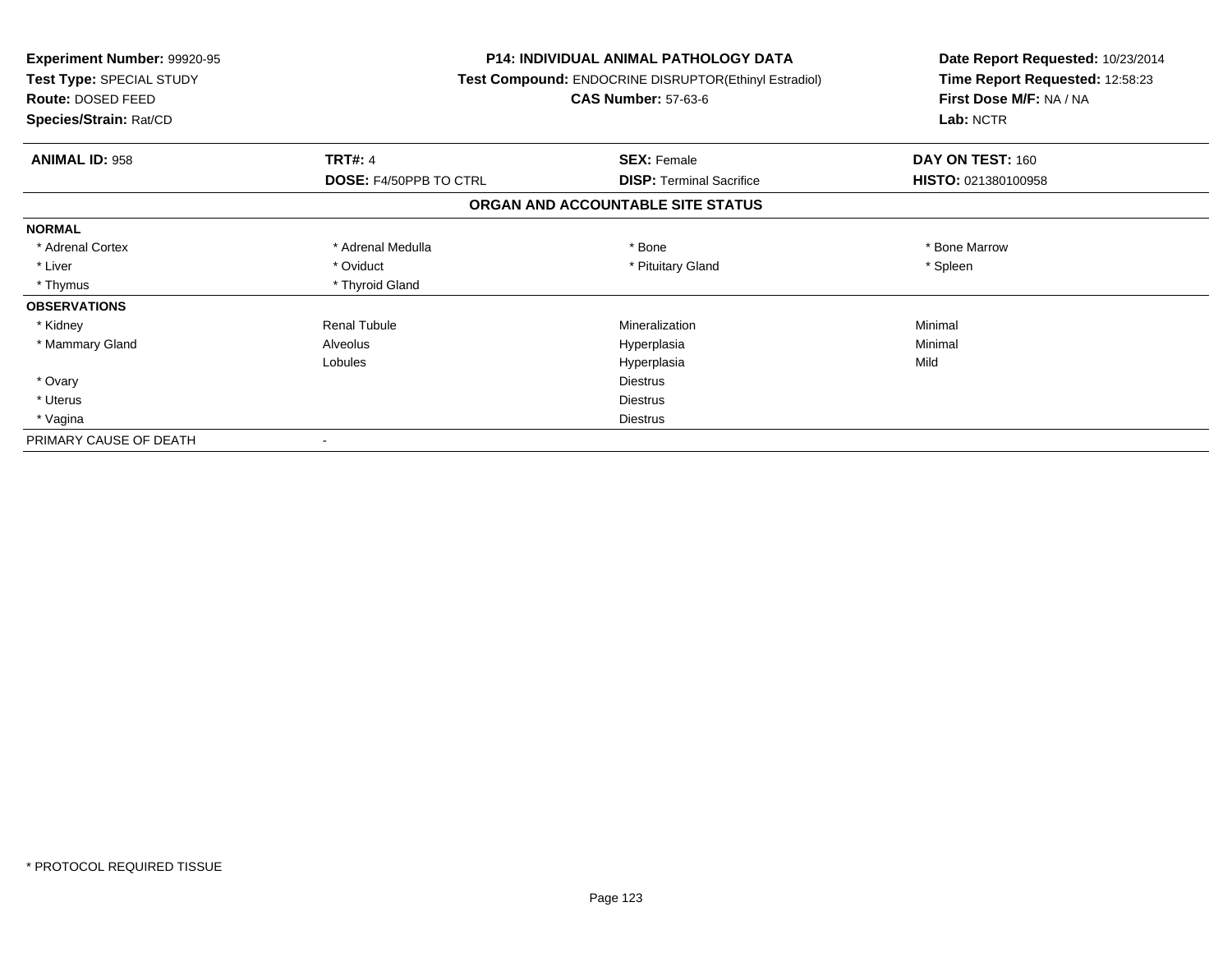| <b>Experiment Number: 99920-95</b><br>Test Type: SPECIAL STUDY<br><b>Route: DOSED FEED</b><br>Species/Strain: Rat/CD |                        | <b>P14: INDIVIDUAL ANIMAL PATHOLOGY DATA</b><br>Test Compound: ENDOCRINE DISRUPTOR(Ethinyl Estradiol)<br><b>CAS Number: 57-63-6</b> | Date Report Requested: 10/23/2014<br>Time Report Requested: 12:58:23<br>First Dose M/F: NA / NA<br>Lab: NCTR |
|----------------------------------------------------------------------------------------------------------------------|------------------------|-------------------------------------------------------------------------------------------------------------------------------------|--------------------------------------------------------------------------------------------------------------|
| <b>ANIMAL ID: 959</b>                                                                                                | <b>TRT#: 4</b>         | <b>SEX: Female</b>                                                                                                                  | DAY ON TEST: 160                                                                                             |
|                                                                                                                      | DOSE: F4/50PPB TO CTRL | <b>DISP: Terminal Sacrifice</b>                                                                                                     | HISTO: 021380100959                                                                                          |
|                                                                                                                      |                        | ORGAN AND ACCOUNTABLE SITE STATUS                                                                                                   |                                                                                                              |
| <b>NORMAL</b>                                                                                                        |                        |                                                                                                                                     |                                                                                                              |
| * Adrenal Cortex                                                                                                     | * Adrenal Medulla      | * Bone                                                                                                                              | * Bone Marrow                                                                                                |
| * Liver                                                                                                              | * Oviduct              | * Pituitary Gland                                                                                                                   | * Spleen                                                                                                     |
| * Thymus                                                                                                             | * Thyroid Gland        |                                                                                                                                     |                                                                                                              |
| <b>OBSERVATIONS</b>                                                                                                  |                        |                                                                                                                                     |                                                                                                              |
| * Kidney                                                                                                             | <b>Renal Tubule</b>    | Mineralization                                                                                                                      | Minimal                                                                                                      |
| * Mammary Gland                                                                                                      | Alveolus               | Hyperplasia                                                                                                                         | Minimal                                                                                                      |
| * Ovary                                                                                                              |                        | <b>Proestrus</b>                                                                                                                    |                                                                                                              |
| * Uterus                                                                                                             |                        | Proestrus                                                                                                                           |                                                                                                              |
| * Vagina                                                                                                             |                        | Proestrus                                                                                                                           |                                                                                                              |
| PRIMARY CAUSE OF DEATH                                                                                               |                        |                                                                                                                                     |                                                                                                              |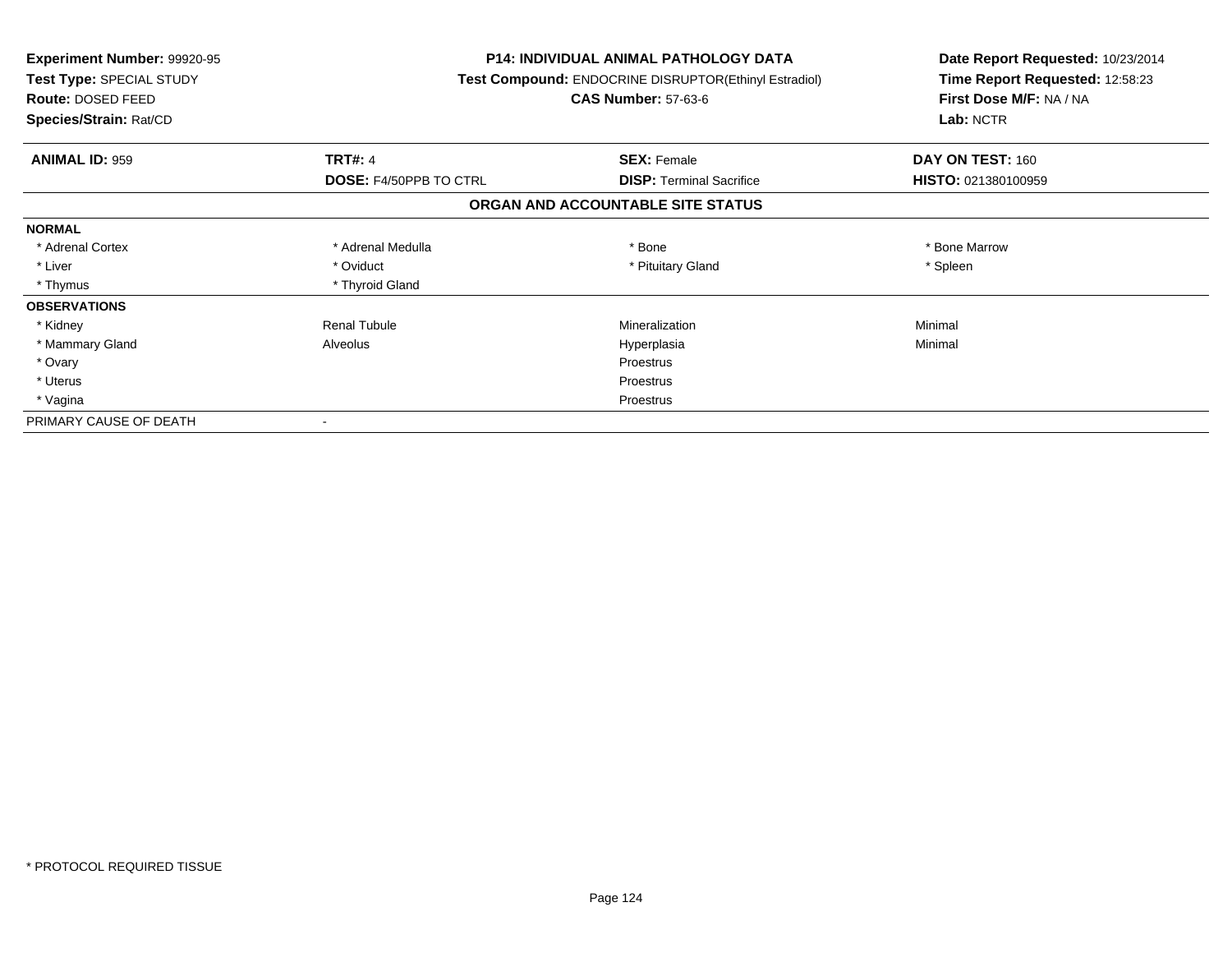| Experiment Number: 99920-95<br>Test Type: SPECIAL STUDY<br><b>Route: DOSED FEED</b><br>Species/Strain: Rat/CD |                               | <b>P14: INDIVIDUAL ANIMAL PATHOLOGY DATA</b><br>Test Compound: ENDOCRINE DISRUPTOR(Ethinyl Estradiol)<br><b>CAS Number: 57-63-6</b> | Date Report Requested: 10/23/2014<br>Time Report Requested: 12:58:23<br>First Dose M/F: NA / NA<br>Lab: NCTR |  |
|---------------------------------------------------------------------------------------------------------------|-------------------------------|-------------------------------------------------------------------------------------------------------------------------------------|--------------------------------------------------------------------------------------------------------------|--|
| <b>ANIMAL ID: 960</b>                                                                                         | <b>TRT#: 4</b>                | <b>SEX: Female</b>                                                                                                                  | DAY ON TEST: 160                                                                                             |  |
|                                                                                                               | <b>DOSE: F4/50PPB TO CTRL</b> | <b>DISP:</b> Terminal Sacrifice                                                                                                     | HISTO: 021380100960                                                                                          |  |
|                                                                                                               |                               | ORGAN AND ACCOUNTABLE SITE STATUS                                                                                                   |                                                                                                              |  |
| <b>NORMAL</b>                                                                                                 |                               |                                                                                                                                     |                                                                                                              |  |
| * Adrenal Cortex                                                                                              | * Adrenal Medulla             | * Bone                                                                                                                              | * Bone Marrow                                                                                                |  |
| * Liver                                                                                                       | * Oviduct                     | * Pituitary Gland                                                                                                                   | * Spleen                                                                                                     |  |
| * Thymus                                                                                                      |                               |                                                                                                                                     |                                                                                                              |  |
| <b>OBSERVATIONS</b>                                                                                           |                               |                                                                                                                                     |                                                                                                              |  |
| * Kidney                                                                                                      | Cortex                        | Cyst                                                                                                                                |                                                                                                              |  |
| * Mammary Gland                                                                                               | Alveolus                      | Hyperplasia                                                                                                                         | Mild                                                                                                         |  |
|                                                                                                               | Lobules                       | Hyperplasia                                                                                                                         | Minimal                                                                                                      |  |
| * Ovary                                                                                                       |                               | <b>Metestrus</b>                                                                                                                    |                                                                                                              |  |
| Note: Transitional from Estrus                                                                                |                               |                                                                                                                                     |                                                                                                              |  |
| * Thyroid Gland                                                                                               |                               | Keratin Cyst                                                                                                                        |                                                                                                              |  |
| * Uterus                                                                                                      |                               | <b>Metestrus</b>                                                                                                                    |                                                                                                              |  |
| * Vagina                                                                                                      |                               | Estrus                                                                                                                              |                                                                                                              |  |
| PRIMARY CAUSE OF DEATH                                                                                        |                               |                                                                                                                                     |                                                                                                              |  |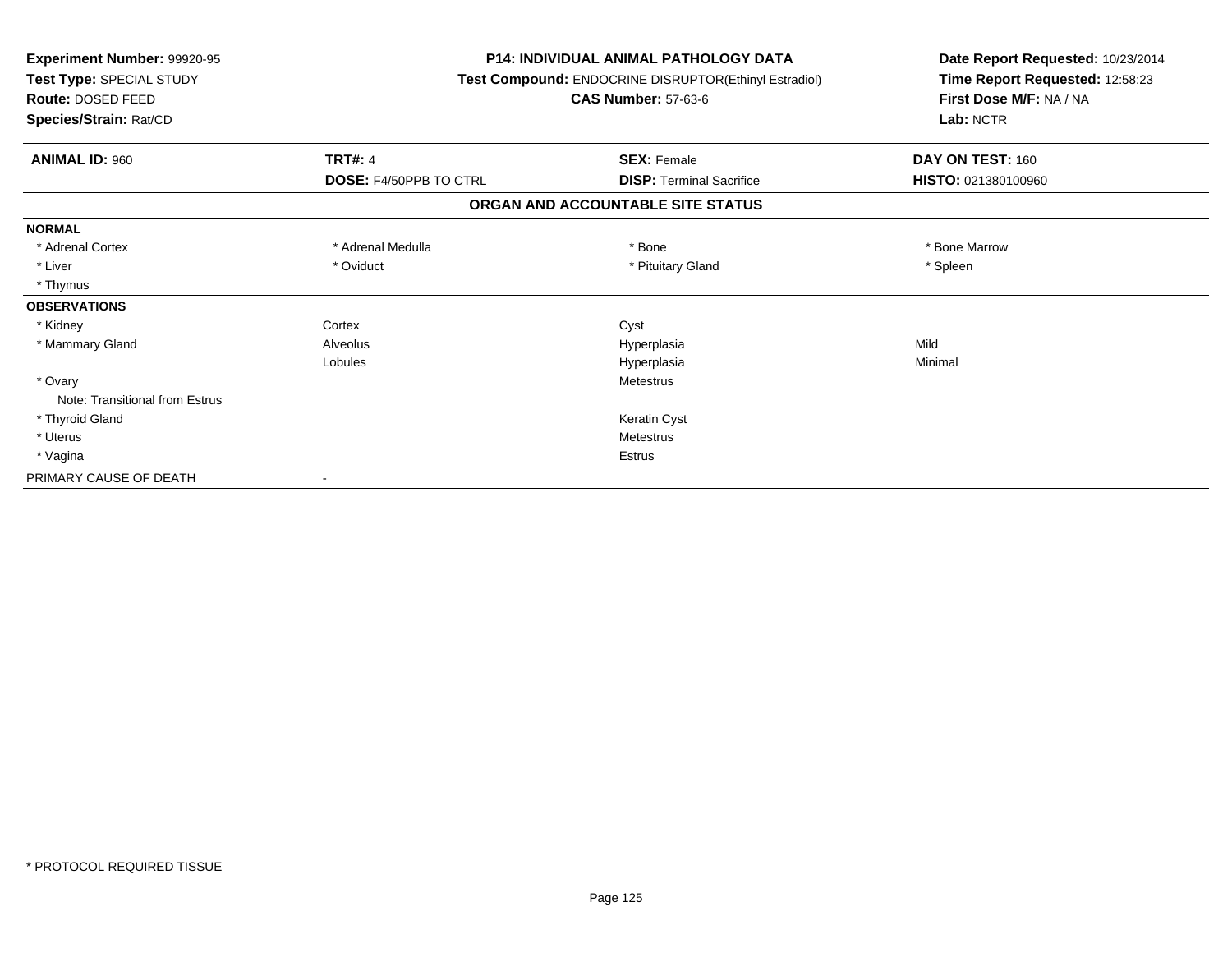| <b>Experiment Number: 99920-95</b><br>Test Type: SPECIAL STUDY<br>Route: DOSED FEED<br>Species/Strain: Rat/CD |                            | <b>P14: INDIVIDUAL ANIMAL PATHOLOGY DATA</b><br>Test Compound: ENDOCRINE DISRUPTOR(Ethinyl Estradiol)<br><b>CAS Number: 57-63-6</b> | Date Report Requested: 10/23/2014<br>Time Report Requested: 12:58:23<br>First Dose M/F: NA / NA<br>Lab: NCTR |
|---------------------------------------------------------------------------------------------------------------|----------------------------|-------------------------------------------------------------------------------------------------------------------------------------|--------------------------------------------------------------------------------------------------------------|
| <b>ANIMAL ID: 983</b>                                                                                         | <b>TRT#: 1</b>             | <b>SEX: Female</b>                                                                                                                  | DAY ON TEST: 160                                                                                             |
|                                                                                                               | DOSE: F4<br><b>CONTROL</b> | <b>DISP:</b> Terminal Sacrifice                                                                                                     | HISTO: 021380100983                                                                                          |
|                                                                                                               |                            | ORGAN AND ACCOUNTABLE SITE STATUS                                                                                                   |                                                                                                              |
| <b>NORMAL</b>                                                                                                 |                            |                                                                                                                                     |                                                                                                              |
| * Adrenal Cortex                                                                                              | * Adrenal Medulla          | * Bone                                                                                                                              | * Bone Marrow                                                                                                |
| * Liver                                                                                                       | * Oviduct                  | * Pituitary Gland                                                                                                                   | * Spleen                                                                                                     |
| * Thymus                                                                                                      | * Thyroid Gland            |                                                                                                                                     |                                                                                                              |
| <b>OBSERVATIONS</b>                                                                                           |                            |                                                                                                                                     |                                                                                                              |
| * Kidney                                                                                                      | <b>Renal Tubule</b>        | Mineralization                                                                                                                      | Minimal                                                                                                      |
| * Mammary Gland                                                                                               | Alveolus                   | Hyperplasia                                                                                                                         | Mild                                                                                                         |
| * Ovary                                                                                                       |                            | Estrus                                                                                                                              |                                                                                                              |
| * Uterus                                                                                                      |                            | Estrus                                                                                                                              |                                                                                                              |
| * Vagina                                                                                                      | Estrus                     |                                                                                                                                     |                                                                                                              |
| PRIMARY CAUSE OF DEATH                                                                                        |                            |                                                                                                                                     |                                                                                                              |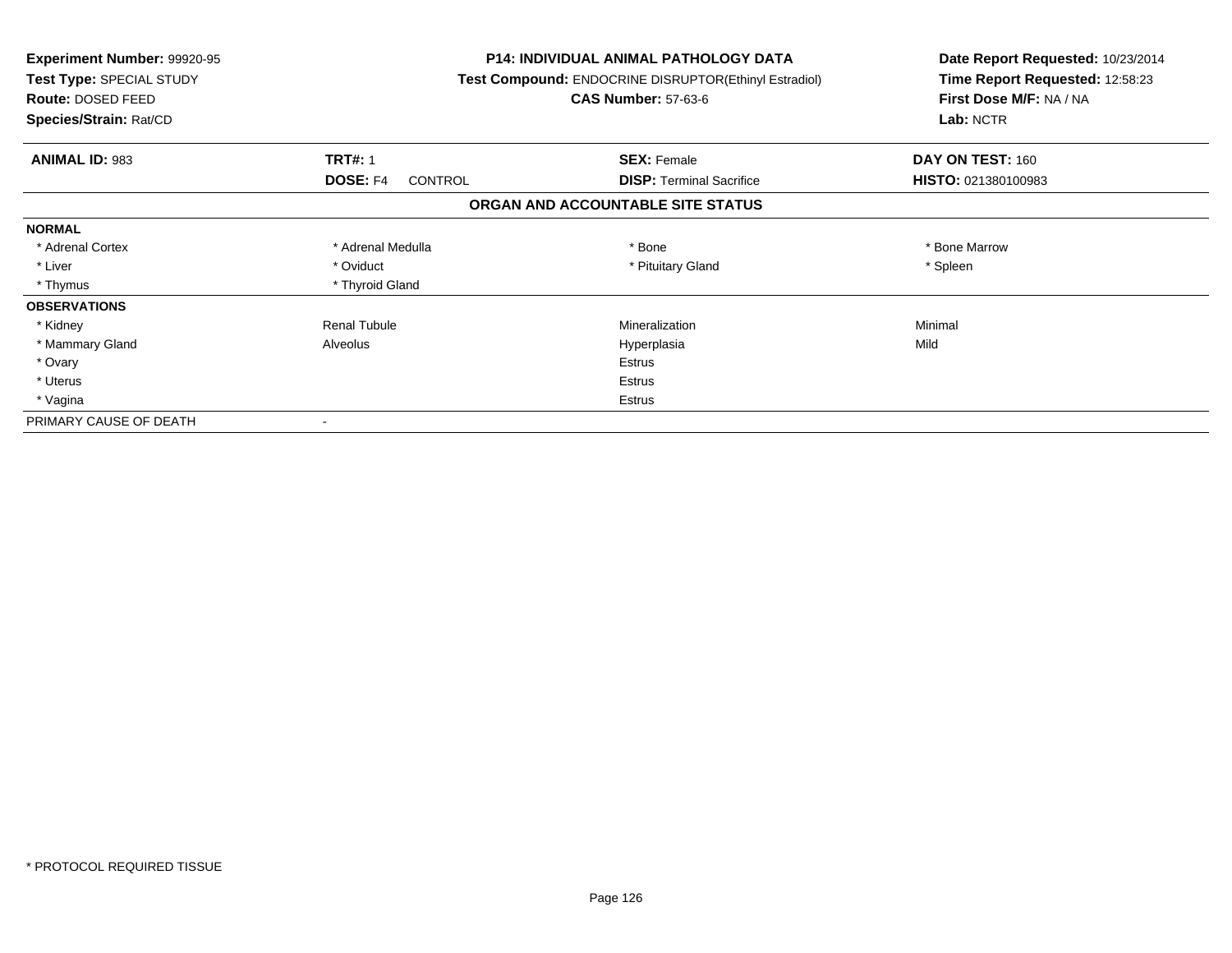| Experiment Number: 99920-95<br>Test Type: SPECIAL STUDY<br>Route: DOSED FEED<br>Species/Strain: Rat/CD |                            | <b>P14: INDIVIDUAL ANIMAL PATHOLOGY DATA</b><br>Test Compound: ENDOCRINE DISRUPTOR(Ethinyl Estradiol)<br><b>CAS Number: 57-63-6</b> | Date Report Requested: 10/23/2014<br>Time Report Requested: 12:58:23<br>First Dose M/F: NA / NA<br>Lab: NCTR |
|--------------------------------------------------------------------------------------------------------|----------------------------|-------------------------------------------------------------------------------------------------------------------------------------|--------------------------------------------------------------------------------------------------------------|
| <b>ANIMAL ID: 984</b>                                                                                  | <b>TRT#: 1</b>             | <b>SEX: Female</b>                                                                                                                  | DAY ON TEST: 160                                                                                             |
|                                                                                                        | DOSE: F4<br><b>CONTROL</b> | <b>DISP:</b> Terminal Sacrifice                                                                                                     | HISTO: 021380100984                                                                                          |
|                                                                                                        |                            | ORGAN AND ACCOUNTABLE SITE STATUS                                                                                                   |                                                                                                              |
| <b>NORMAL</b>                                                                                          |                            |                                                                                                                                     |                                                                                                              |
| * Adrenal Cortex                                                                                       | * Adrenal Medulla          | * Bone                                                                                                                              | * Bone Marrow                                                                                                |
| * Liver                                                                                                | * Oviduct                  | * Pituitary Gland                                                                                                                   | * Spleen                                                                                                     |
| * Thymus                                                                                               | * Thyroid Gland            |                                                                                                                                     |                                                                                                              |
| <b>OBSERVATIONS</b>                                                                                    |                            |                                                                                                                                     |                                                                                                              |
| * Kidney                                                                                               | <b>Renal Tubule</b>        | Mineralization                                                                                                                      | Mild                                                                                                         |
| * Mammary Gland                                                                                        | Alveolus                   | Hyperplasia                                                                                                                         | Mild                                                                                                         |
|                                                                                                        | Lobules                    | Hyperplasia                                                                                                                         | Minimal                                                                                                      |
| * Ovary                                                                                                |                            | <b>Estrus</b>                                                                                                                       |                                                                                                              |
| * Uterus                                                                                               |                            | <b>Estrus</b>                                                                                                                       |                                                                                                              |
| * Vagina                                                                                               |                            | <b>Estrus</b>                                                                                                                       |                                                                                                              |
| PRIMARY CAUSE OF DEATH                                                                                 |                            |                                                                                                                                     |                                                                                                              |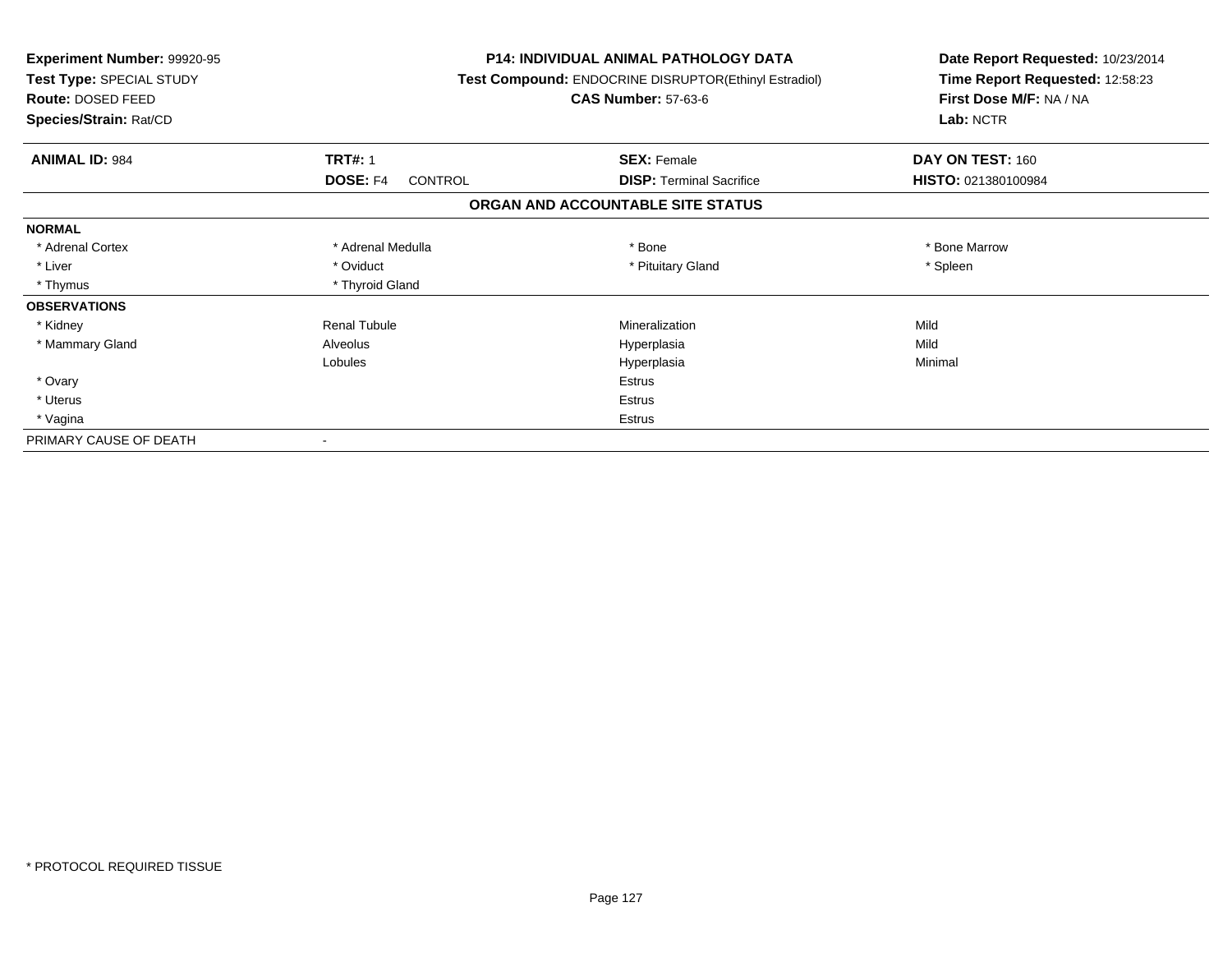| Experiment Number: 99920-95<br>Test Type: SPECIAL STUDY<br>Route: DOSED FEED<br>Species/Strain: Rat/CD |                                   | <b>P14: INDIVIDUAL ANIMAL PATHOLOGY DATA</b><br>Test Compound: ENDOCRINE DISRUPTOR(Ethinyl Estradiol)<br><b>CAS Number: 57-63-6</b> | Date Report Requested: 10/23/2014<br>Time Report Requested: 12:58:23<br>First Dose M/F: NA / NA<br>Lab: NCTR |
|--------------------------------------------------------------------------------------------------------|-----------------------------------|-------------------------------------------------------------------------------------------------------------------------------------|--------------------------------------------------------------------------------------------------------------|
| <b>ANIMAL ID: 985</b>                                                                                  | <b>TRT#: 1</b>                    | <b>SEX: Female</b>                                                                                                                  | DAY ON TEST: 160                                                                                             |
|                                                                                                        | <b>DOSE: F4</b><br><b>CONTROL</b> | <b>DISP: Terminal Sacrifice</b>                                                                                                     | HISTO: 021380100985                                                                                          |
|                                                                                                        |                                   | ORGAN AND ACCOUNTABLE SITE STATUS                                                                                                   |                                                                                                              |
| <b>NORMAL</b>                                                                                          |                                   |                                                                                                                                     |                                                                                                              |
| * Adrenal Cortex                                                                                       | * Adrenal Medulla                 | * Bone                                                                                                                              | * Bone Marrow                                                                                                |
| * Liver                                                                                                | * Oviduct                         | * Pituitary Gland                                                                                                                   | * Spleen                                                                                                     |
| * Thymus                                                                                               | * Thyroid Gland                   |                                                                                                                                     |                                                                                                              |
| <b>OBSERVATIONS</b>                                                                                    |                                   |                                                                                                                                     |                                                                                                              |
| * Kidney                                                                                               | Cortex                            | Cyst                                                                                                                                |                                                                                                              |
|                                                                                                        | <b>Renal Tubule</b>               | Mineralization                                                                                                                      | Mild                                                                                                         |
| * Mammary Gland                                                                                        | Alveolus                          | Hyperplasia                                                                                                                         | Minimal                                                                                                      |
| * Ovary                                                                                                |                                   | <b>Diestrus</b>                                                                                                                     |                                                                                                              |
| * Uterus                                                                                               |                                   | <b>Diestrus</b>                                                                                                                     |                                                                                                              |
| * Vagina                                                                                               |                                   | <b>Diestrus</b>                                                                                                                     |                                                                                                              |
| PRIMARY CAUSE OF DEATH                                                                                 |                                   |                                                                                                                                     |                                                                                                              |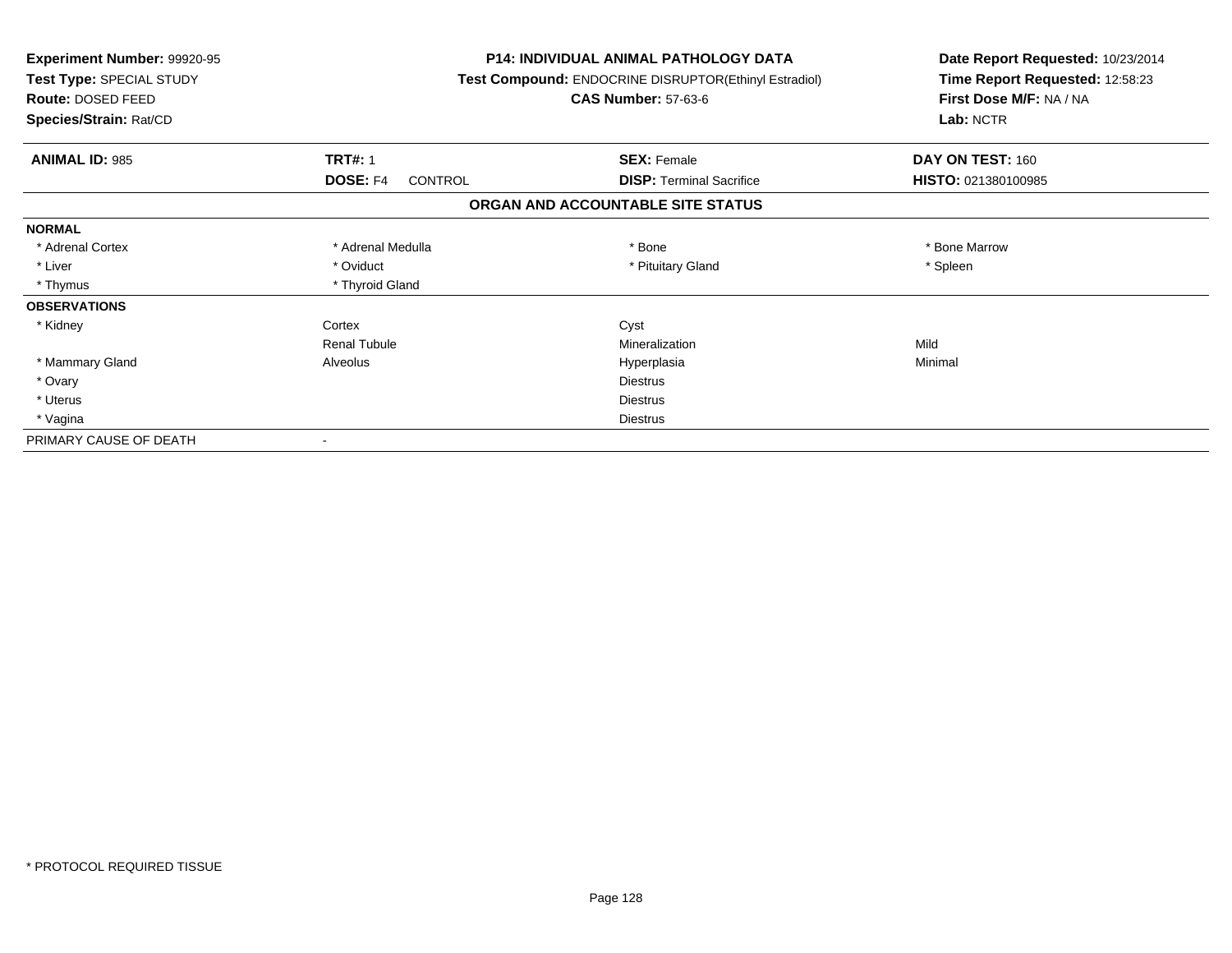| <b>Experiment Number: 99920-95</b><br>Test Type: SPECIAL STUDY<br><b>Route: DOSED FEED</b><br>Species/Strain: Rat/CD |                            | P14: INDIVIDUAL ANIMAL PATHOLOGY DATA<br>Test Compound: ENDOCRINE DISRUPTOR(Ethinyl Estradiol)<br><b>CAS Number: 57-63-6</b> | Date Report Requested: 10/23/2014<br>Time Report Requested: 12:58:23<br>First Dose M/F: NA / NA<br>Lab: NCTR |
|----------------------------------------------------------------------------------------------------------------------|----------------------------|------------------------------------------------------------------------------------------------------------------------------|--------------------------------------------------------------------------------------------------------------|
| <b>ANIMAL ID: 986</b>                                                                                                | <b>TRT#: 1</b>             | <b>SEX: Female</b>                                                                                                           | DAY ON TEST: 159                                                                                             |
|                                                                                                                      | DOSE: F4<br><b>CONTROL</b> | <b>DISP:</b> Terminal Sacrifice                                                                                              | HISTO: 021380100986                                                                                          |
|                                                                                                                      |                            | ORGAN AND ACCOUNTABLE SITE STATUS                                                                                            |                                                                                                              |
| <b>NORMAL</b>                                                                                                        |                            |                                                                                                                              |                                                                                                              |
| * Adrenal Cortex                                                                                                     | * Adrenal Medulla          | * Bone                                                                                                                       | * Bone Marrow                                                                                                |
| * Liver                                                                                                              | * Mammary Gland            | * Oviduct                                                                                                                    | * Pituitary Gland                                                                                            |
| * Spleen                                                                                                             | * Thymus                   | * Thyroid Gland                                                                                                              |                                                                                                              |
| <b>OBSERVATIONS</b>                                                                                                  |                            |                                                                                                                              |                                                                                                              |
| * Kidney                                                                                                             | <b>Renal Tubule</b>        | Mineralization                                                                                                               | Mild                                                                                                         |
| * Ovary                                                                                                              |                            | Proestrus                                                                                                                    |                                                                                                              |
| * Uterus                                                                                                             |                            | Proestrus                                                                                                                    |                                                                                                              |
| * Vagina                                                                                                             |                            | Proestrus                                                                                                                    |                                                                                                              |
| PRIMARY CAUSE OF DEATH                                                                                               |                            |                                                                                                                              |                                                                                                              |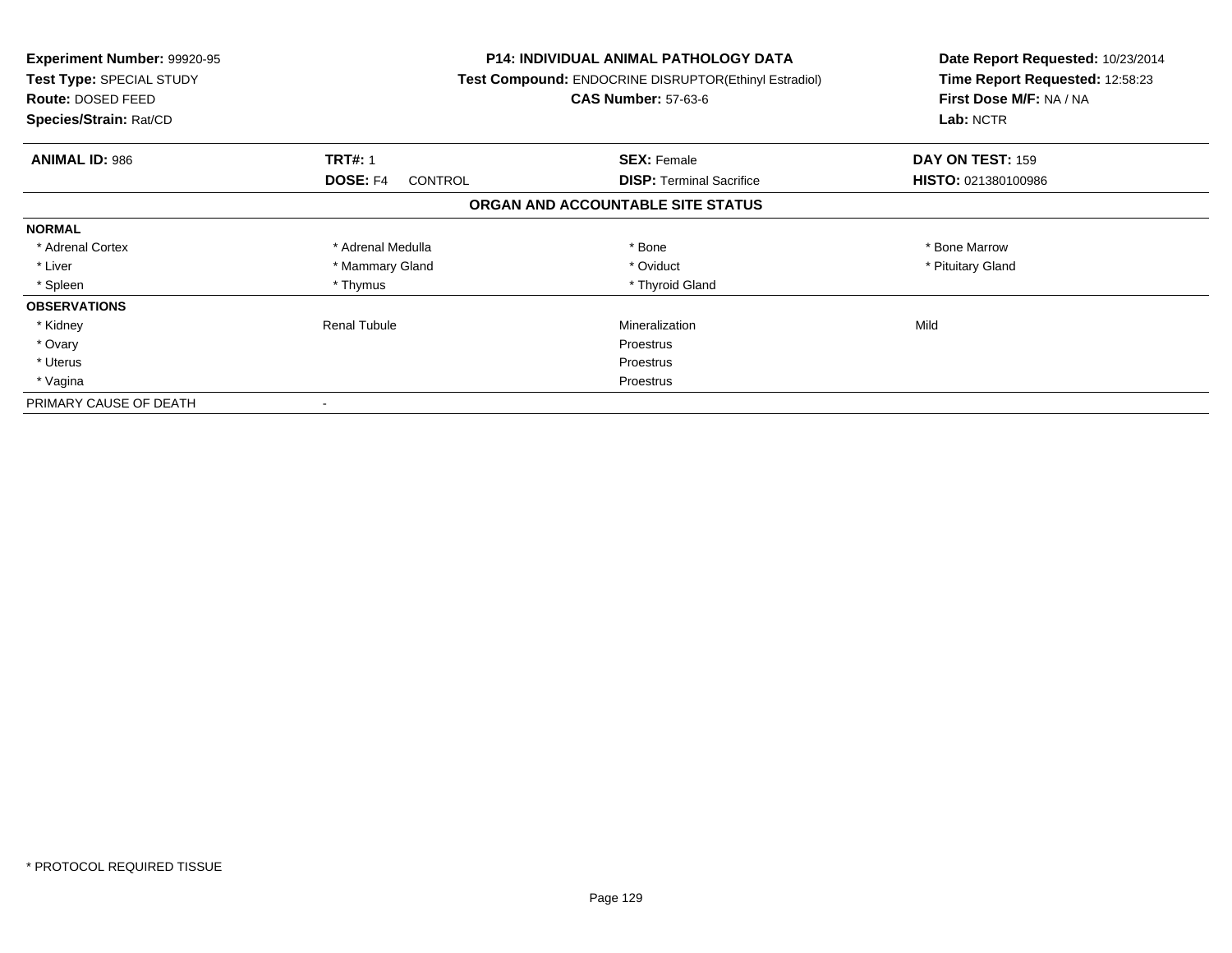| <b>Experiment Number: 99920-95</b><br>Test Type: SPECIAL STUDY<br>Route: DOSED FEED<br>Species/Strain: Rat/CD |                            | <b>P14: INDIVIDUAL ANIMAL PATHOLOGY DATA</b><br>Test Compound: ENDOCRINE DISRUPTOR(Ethinyl Estradiol)<br><b>CAS Number: 57-63-6</b> | Date Report Requested: 10/23/2014<br>Time Report Requested: 12:58:23<br>First Dose M/F: NA / NA<br>Lab: NCTR |
|---------------------------------------------------------------------------------------------------------------|----------------------------|-------------------------------------------------------------------------------------------------------------------------------------|--------------------------------------------------------------------------------------------------------------|
| <b>ANIMAL ID: 987</b>                                                                                         | <b>TRT#: 1</b>             | <b>SEX: Female</b>                                                                                                                  | DAY ON TEST: 159                                                                                             |
|                                                                                                               | <b>DOSE: F4</b><br>CONTROL | <b>DISP: Terminal Sacrifice</b>                                                                                                     | HISTO: 021380100987                                                                                          |
|                                                                                                               |                            | ORGAN AND ACCOUNTABLE SITE STATUS                                                                                                   |                                                                                                              |
| <b>NORMAL</b>                                                                                                 |                            |                                                                                                                                     |                                                                                                              |
| * Adrenal Cortex                                                                                              | * Adrenal Medulla          | * Bone                                                                                                                              | * Bone Marrow                                                                                                |
| * Liver                                                                                                       | * Oviduct                  | * Pituitary Gland                                                                                                                   | * Spleen                                                                                                     |
| * Thymus                                                                                                      | * Thyroid Gland            |                                                                                                                                     |                                                                                                              |
| <b>OBSERVATIONS</b>                                                                                           |                            |                                                                                                                                     |                                                                                                              |
| * Kidney                                                                                                      | <b>Renal Tubule</b>        | Mineralization                                                                                                                      | Moderate                                                                                                     |
| * Mammary Gland                                                                                               | Alveolus                   | Hyperplasia                                                                                                                         | Minimal                                                                                                      |
| * Ovary                                                                                                       |                            | <b>Estrus</b>                                                                                                                       |                                                                                                              |
| * Uterus                                                                                                      |                            | Estrus                                                                                                                              |                                                                                                              |
| * Vagina                                                                                                      |                            | Estrus                                                                                                                              |                                                                                                              |
| PRIMARY CAUSE OF DEATH                                                                                        |                            |                                                                                                                                     |                                                                                                              |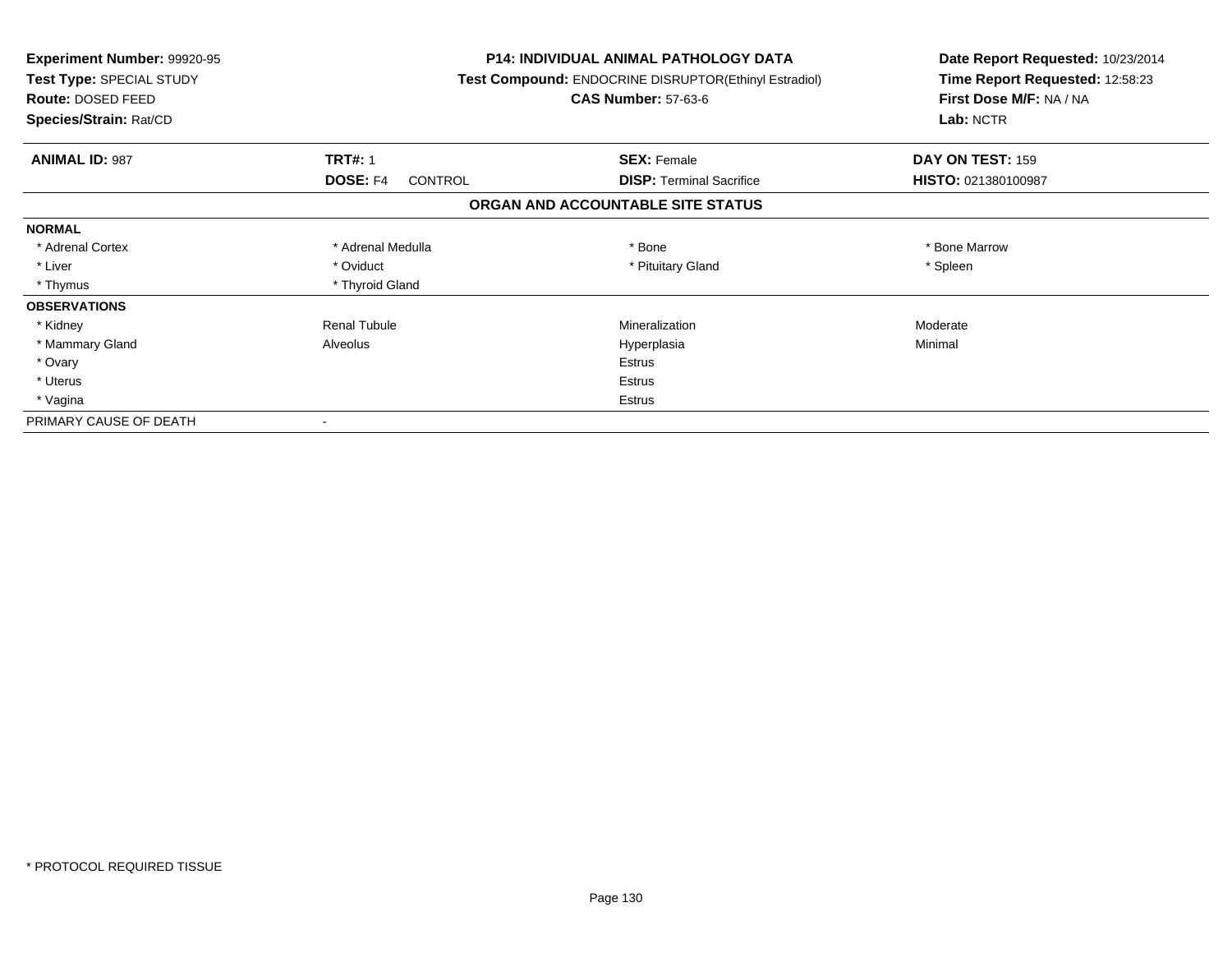| Experiment Number: 99920-95<br>Test Type: SPECIAL STUDY<br>Route: DOSED FEED<br>Species/Strain: Rat/CD | <b>P14: INDIVIDUAL ANIMAL PATHOLOGY DATA</b><br>Test Compound: ENDOCRINE DISRUPTOR(Ethinyl Estradiol)<br><b>CAS Number: 57-63-6</b> |                                   | Date Report Requested: 10/23/2014<br>Time Report Requested: 12:58:23<br>First Dose M/F: NA / NA<br>Lab: NCTR |
|--------------------------------------------------------------------------------------------------------|-------------------------------------------------------------------------------------------------------------------------------------|-----------------------------------|--------------------------------------------------------------------------------------------------------------|
| <b>ANIMAL ID: 988</b>                                                                                  | TRT#: 2                                                                                                                             | <b>SEX: Female</b>                | DAY ON TEST: 162                                                                                             |
|                                                                                                        | <b>DOSE: F4/2PPB TO CTRL</b>                                                                                                        | <b>DISP:</b> Terminal Sacrifice   | <b>HISTO: 021380100988</b>                                                                                   |
|                                                                                                        |                                                                                                                                     | ORGAN AND ACCOUNTABLE SITE STATUS |                                                                                                              |
| <b>NORMAL</b>                                                                                          |                                                                                                                                     |                                   |                                                                                                              |
| * Kidney                                                                                               | * Oviduct                                                                                                                           |                                   |                                                                                                              |
| <b>OBSERVATIONS</b>                                                                                    |                                                                                                                                     |                                   |                                                                                                              |
| * Mammary Gland                                                                                        | Alveolus                                                                                                                            | Hyperplasia                       | Minimal                                                                                                      |
| * Ovary                                                                                                |                                                                                                                                     | <b>Proestrus</b>                  |                                                                                                              |
| * Uterus                                                                                               |                                                                                                                                     | <b>Proestrus</b>                  |                                                                                                              |
| * Vagina                                                                                               |                                                                                                                                     | Proestrus                         |                                                                                                              |
| PRIMARY CAUSE OF DEATH                                                                                 |                                                                                                                                     |                                   |                                                                                                              |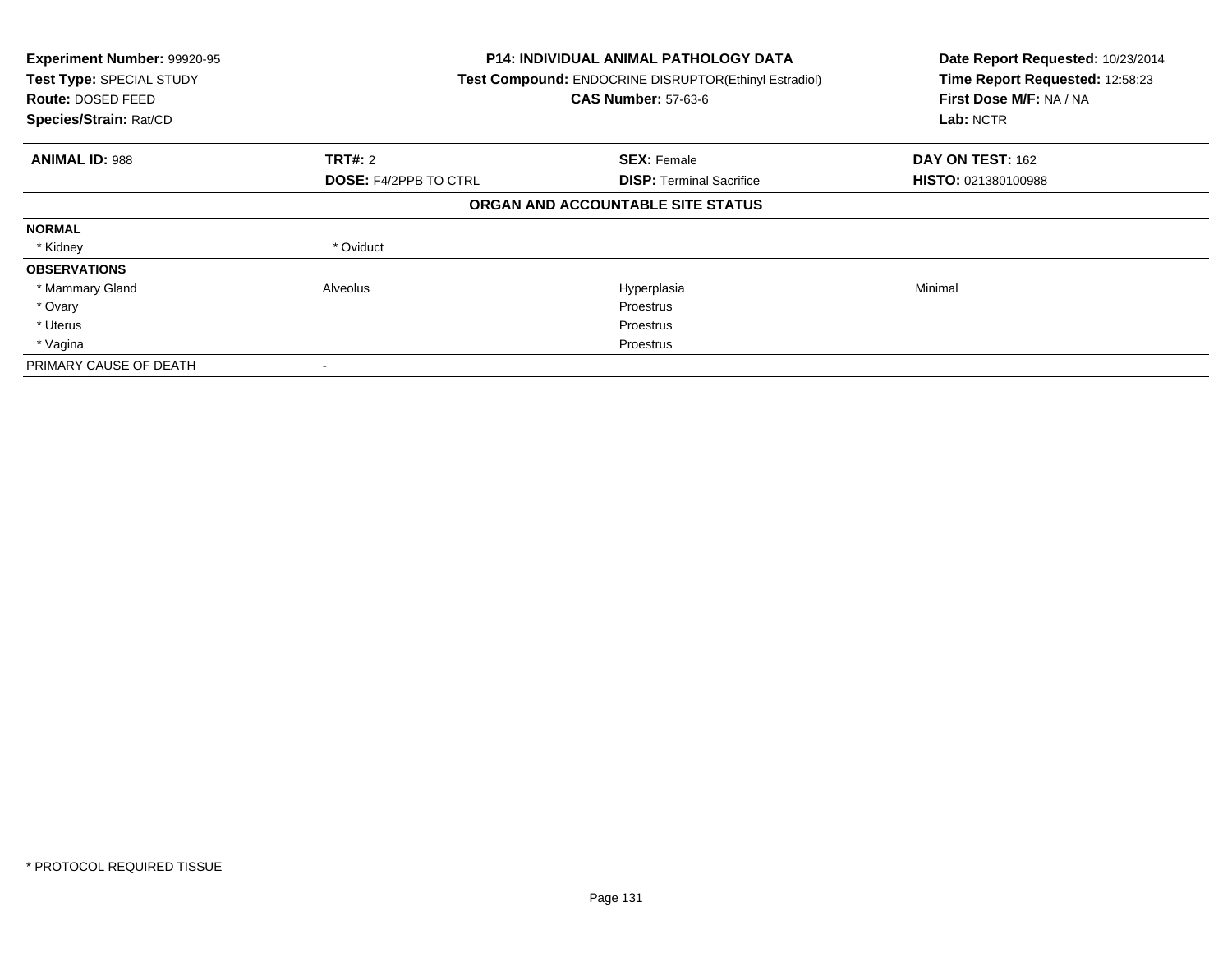| Experiment Number: 99920-95<br>Test Type: SPECIAL STUDY<br><b>Route: DOSED FEED</b><br>Species/Strain: Rat/CD | P14: INDIVIDUAL ANIMAL PATHOLOGY DATA<br>Test Compound: ENDOCRINE DISRUPTOR(Ethinyl Estradiol)<br><b>CAS Number: 57-63-6</b> |                                   | Date Report Requested: 10/23/2014<br>Time Report Requested: 12:58:23<br>First Dose M/F: NA / NA<br>Lab: NCTR |
|---------------------------------------------------------------------------------------------------------------|------------------------------------------------------------------------------------------------------------------------------|-----------------------------------|--------------------------------------------------------------------------------------------------------------|
| <b>ANIMAL ID: 989</b>                                                                                         | TRT#: 2                                                                                                                      | <b>SEX: Female</b>                | DAY ON TEST: 162                                                                                             |
|                                                                                                               | <b>DOSE: F4/2PPB TO CTRL</b>                                                                                                 | <b>DISP:</b> Terminal Sacrifice   | <b>HISTO: 021380100989</b>                                                                                   |
|                                                                                                               |                                                                                                                              | ORGAN AND ACCOUNTABLE SITE STATUS |                                                                                                              |
| <b>NORMAL</b>                                                                                                 |                                                                                                                              |                                   |                                                                                                              |
| * Mammary Gland                                                                                               | * Oviduct                                                                                                                    |                                   |                                                                                                              |
| <b>OBSERVATIONS</b>                                                                                           |                                                                                                                              |                                   |                                                                                                              |
| * Kidney                                                                                                      | Renal Tubule                                                                                                                 | Mineralization                    | Minimal                                                                                                      |
| * Ovary                                                                                                       |                                                                                                                              | Metestrus                         |                                                                                                              |
| * Uterus                                                                                                      |                                                                                                                              | Metestrus                         |                                                                                                              |
| * Vagina                                                                                                      |                                                                                                                              | Metestrus                         |                                                                                                              |
| PRIMARY CAUSE OF DEATH                                                                                        |                                                                                                                              |                                   |                                                                                                              |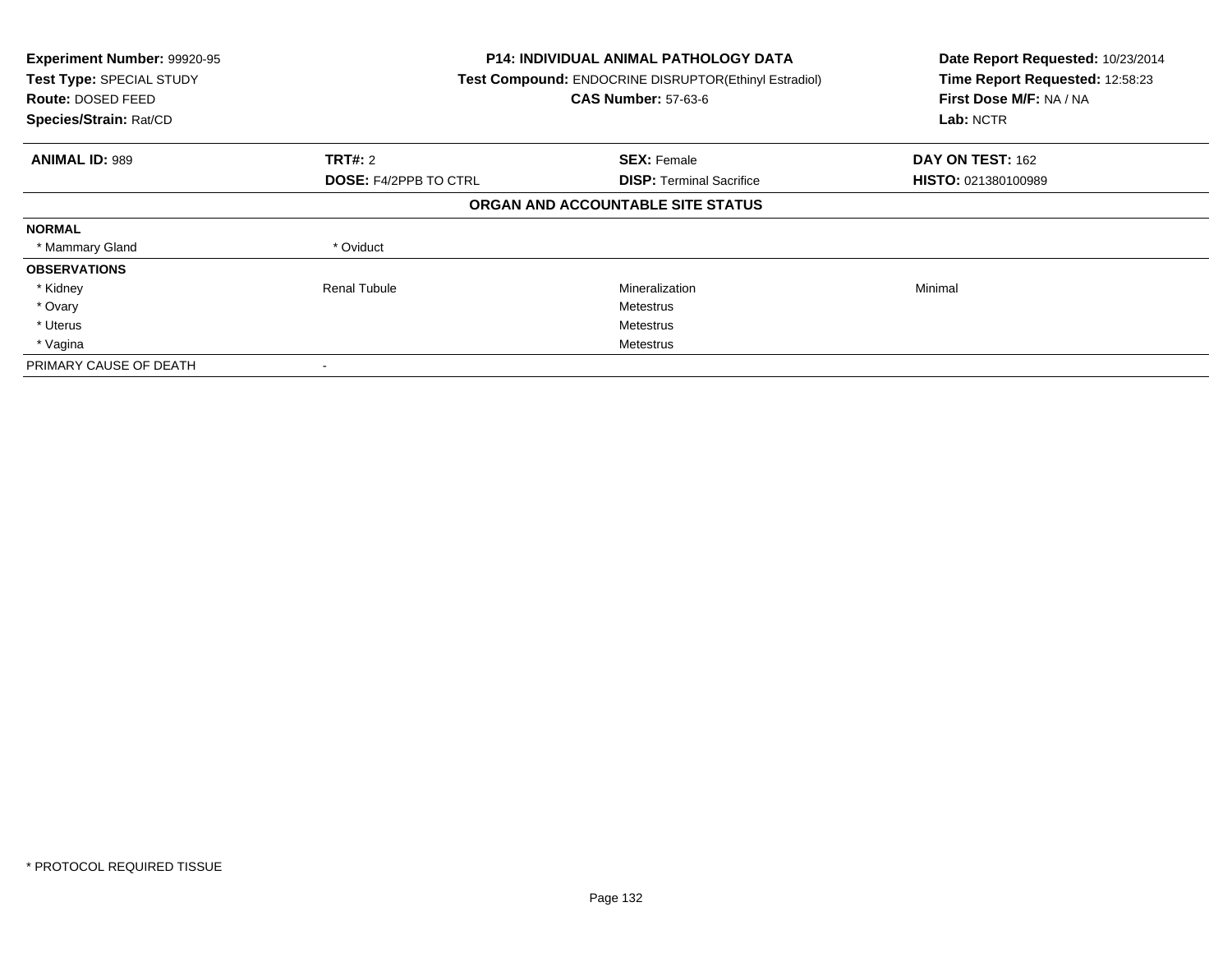| <b>Experiment Number: 99920-95</b><br>Test Type: SPECIAL STUDY<br>Route: DOSED FEED<br>Species/Strain: Rat/CD |                              | <b>P14: INDIVIDUAL ANIMAL PATHOLOGY DATA</b><br>Test Compound: ENDOCRINE DISRUPTOR(Ethinyl Estradiol)<br><b>CAS Number: 57-63-6</b> | Date Report Requested: 10/23/2014<br>Time Report Requested: 12:58:23<br>First Dose M/F: NA / NA<br>Lab: NCTR |
|---------------------------------------------------------------------------------------------------------------|------------------------------|-------------------------------------------------------------------------------------------------------------------------------------|--------------------------------------------------------------------------------------------------------------|
| <b>ANIMAL ID: 990</b>                                                                                         | <b>TRT#: 2</b>               | <b>SEX: Female</b>                                                                                                                  | DAY ON TEST: 161                                                                                             |
|                                                                                                               | <b>DOSE: F4/2PPB TO CTRL</b> | <b>DISP:</b> Terminal Sacrifice                                                                                                     | HISTO: 021380100990                                                                                          |
|                                                                                                               |                              | ORGAN AND ACCOUNTABLE SITE STATUS                                                                                                   |                                                                                                              |
| <b>NORMAL</b>                                                                                                 |                              |                                                                                                                                     |                                                                                                              |
| * Oviduct                                                                                                     |                              |                                                                                                                                     |                                                                                                              |
| <b>OBSERVATIONS</b>                                                                                           |                              |                                                                                                                                     |                                                                                                              |
| * Kidney                                                                                                      | <b>Renal Tubule</b>          | <b>Mineralization</b>                                                                                                               | Minimal                                                                                                      |
| * Mammary Gland                                                                                               | Alveolus                     | Hyperplasia                                                                                                                         | Minimal                                                                                                      |
|                                                                                                               | Lobules                      | Hyperplasia                                                                                                                         | Minimal                                                                                                      |
| * Ovary                                                                                                       |                              | Estrus                                                                                                                              |                                                                                                              |
| * Uterus                                                                                                      |                              | Estrus                                                                                                                              |                                                                                                              |
| * Vagina                                                                                                      |                              | Metestrus                                                                                                                           |                                                                                                              |
| PRIMARY CAUSE OF DEATH                                                                                        |                              |                                                                                                                                     |                                                                                                              |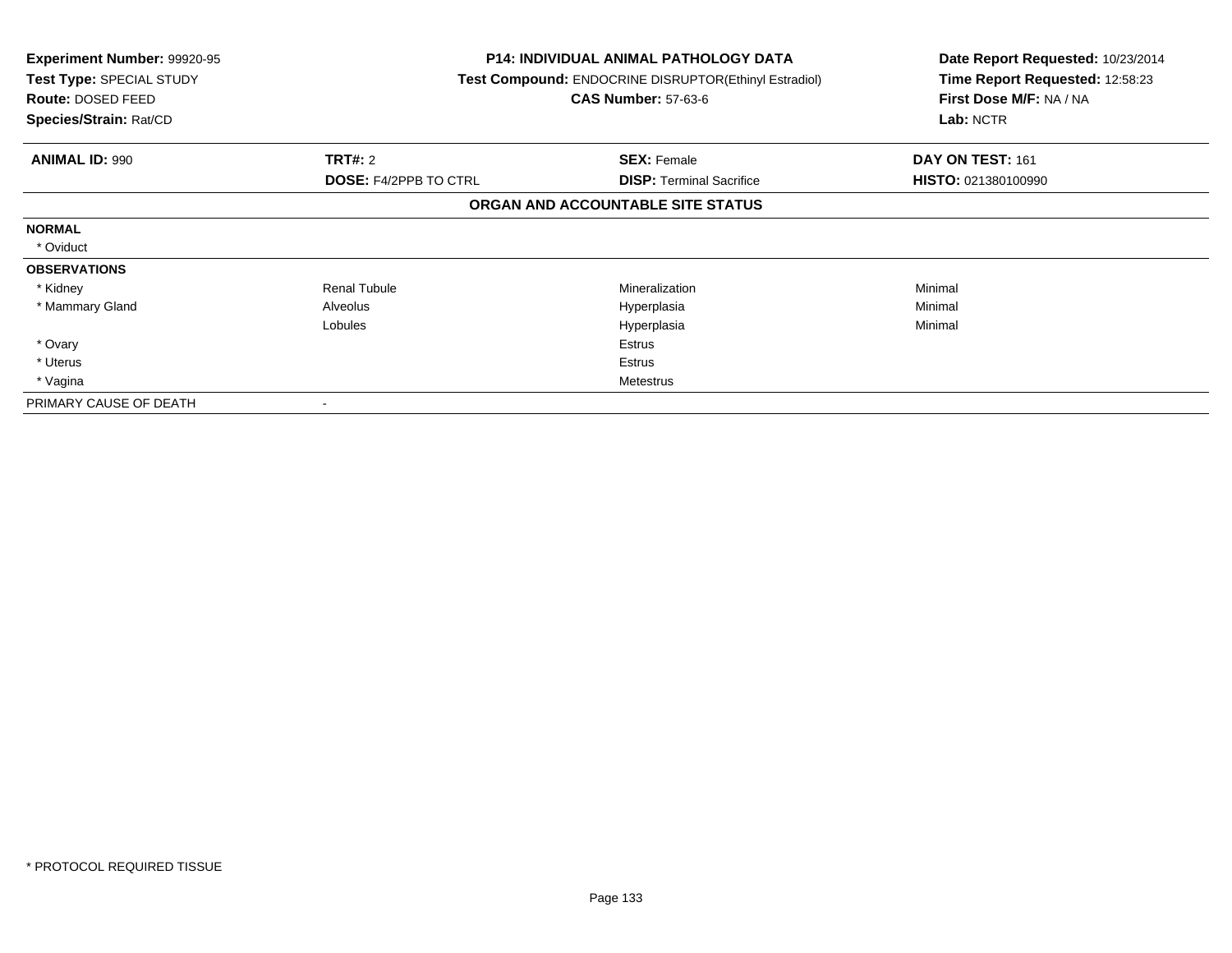| Experiment Number: 99920-95<br>Test Type: SPECIAL STUDY<br>Route: DOSED FEED<br>Species/Strain: Rat/CD |                              | <b>P14: INDIVIDUAL ANIMAL PATHOLOGY DATA</b><br><b>Test Compound: ENDOCRINE DISRUPTOR(Ethinyl Estradiol)</b><br><b>CAS Number: 57-63-6</b> | Date Report Requested: 10/23/2014<br>Time Report Requested: 12:58:23<br>First Dose M/F: NA / NA<br>Lab: NCTR |
|--------------------------------------------------------------------------------------------------------|------------------------------|--------------------------------------------------------------------------------------------------------------------------------------------|--------------------------------------------------------------------------------------------------------------|
| <b>ANIMAL ID: 991</b>                                                                                  | <b>TRT#: 2</b>               | <b>SEX: Female</b>                                                                                                                         | DAY ON TEST: 161                                                                                             |
|                                                                                                        | <b>DOSE: F4/2PPB TO CTRL</b> | <b>DISP:</b> Terminal Sacrifice                                                                                                            | HISTO: 021380100991                                                                                          |
|                                                                                                        |                              | ORGAN AND ACCOUNTABLE SITE STATUS                                                                                                          |                                                                                                              |
| <b>NORMAL</b>                                                                                          |                              |                                                                                                                                            |                                                                                                              |
| * Kidney                                                                                               | * Oviduct                    |                                                                                                                                            |                                                                                                              |
| <b>OBSERVATIONS</b>                                                                                    |                              |                                                                                                                                            |                                                                                                              |
| * Mammary Gland                                                                                        | Alveolus                     | Hyperplasia                                                                                                                                | Minimal                                                                                                      |
|                                                                                                        | Lobules                      | Hyperplasia                                                                                                                                | Mild                                                                                                         |
| * Ovary                                                                                                |                              | Estrus                                                                                                                                     |                                                                                                              |
| * Uterus                                                                                               |                              | Estrus                                                                                                                                     |                                                                                                              |
| * Vagina                                                                                               |                              | Metestrus                                                                                                                                  |                                                                                                              |
| PRIMARY CAUSE OF DEATH                                                                                 |                              |                                                                                                                                            |                                                                                                              |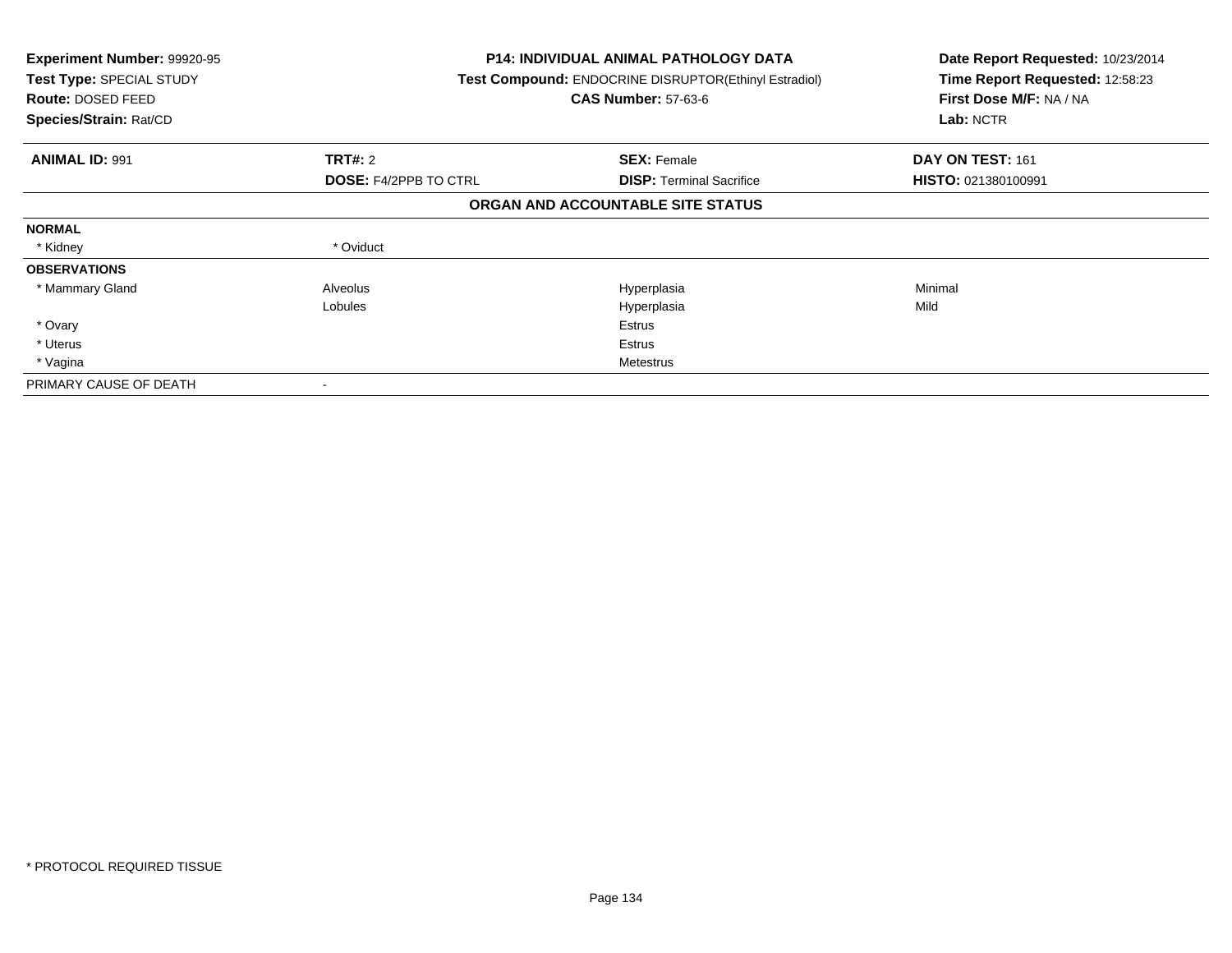| <b>Experiment Number: 99920-95</b><br>Test Type: SPECIAL STUDY<br><b>Route: DOSED FEED</b><br>Species/Strain: Rat/CD |                              | <b>P14: INDIVIDUAL ANIMAL PATHOLOGY DATA</b><br>Test Compound: ENDOCRINE DISRUPTOR(Ethinyl Estradiol)<br><b>CAS Number: 57-63-6</b> | Date Report Requested: 10/23/2014<br>Time Report Requested: 12:58:23<br>First Dose M/F: NA / NA<br>Lab: NCTR |
|----------------------------------------------------------------------------------------------------------------------|------------------------------|-------------------------------------------------------------------------------------------------------------------------------------|--------------------------------------------------------------------------------------------------------------|
| <b>ANIMAL ID: 992</b>                                                                                                | <b>TRT#: 2</b>               | <b>SEX: Female</b>                                                                                                                  | DAY ON TEST: 161                                                                                             |
|                                                                                                                      | <b>DOSE: F4/2PPB TO CTRL</b> | <b>DISP: Terminal Sacrifice</b>                                                                                                     | <b>HISTO: 021380100992</b>                                                                                   |
|                                                                                                                      |                              | ORGAN AND ACCOUNTABLE SITE STATUS                                                                                                   |                                                                                                              |
| <b>NORMAL</b>                                                                                                        |                              |                                                                                                                                     |                                                                                                              |
| * Oviduct                                                                                                            |                              |                                                                                                                                     |                                                                                                              |
| <b>OBSERVATIONS</b>                                                                                                  |                              |                                                                                                                                     |                                                                                                              |
| * Kidney                                                                                                             | <b>Renal Tubule</b>          | Mineralization                                                                                                                      | Mild                                                                                                         |
| * Mammary Gland                                                                                                      | Lobules                      | Hyperplasia                                                                                                                         | Mild                                                                                                         |
| * Ovary                                                                                                              |                              | Metestrus                                                                                                                           |                                                                                                              |
| * Uterus                                                                                                             |                              | Metestrus                                                                                                                           |                                                                                                              |
| * Vagina                                                                                                             |                              | Metestrus                                                                                                                           |                                                                                                              |
| PRIMARY CAUSE OF DEATH                                                                                               |                              |                                                                                                                                     |                                                                                                              |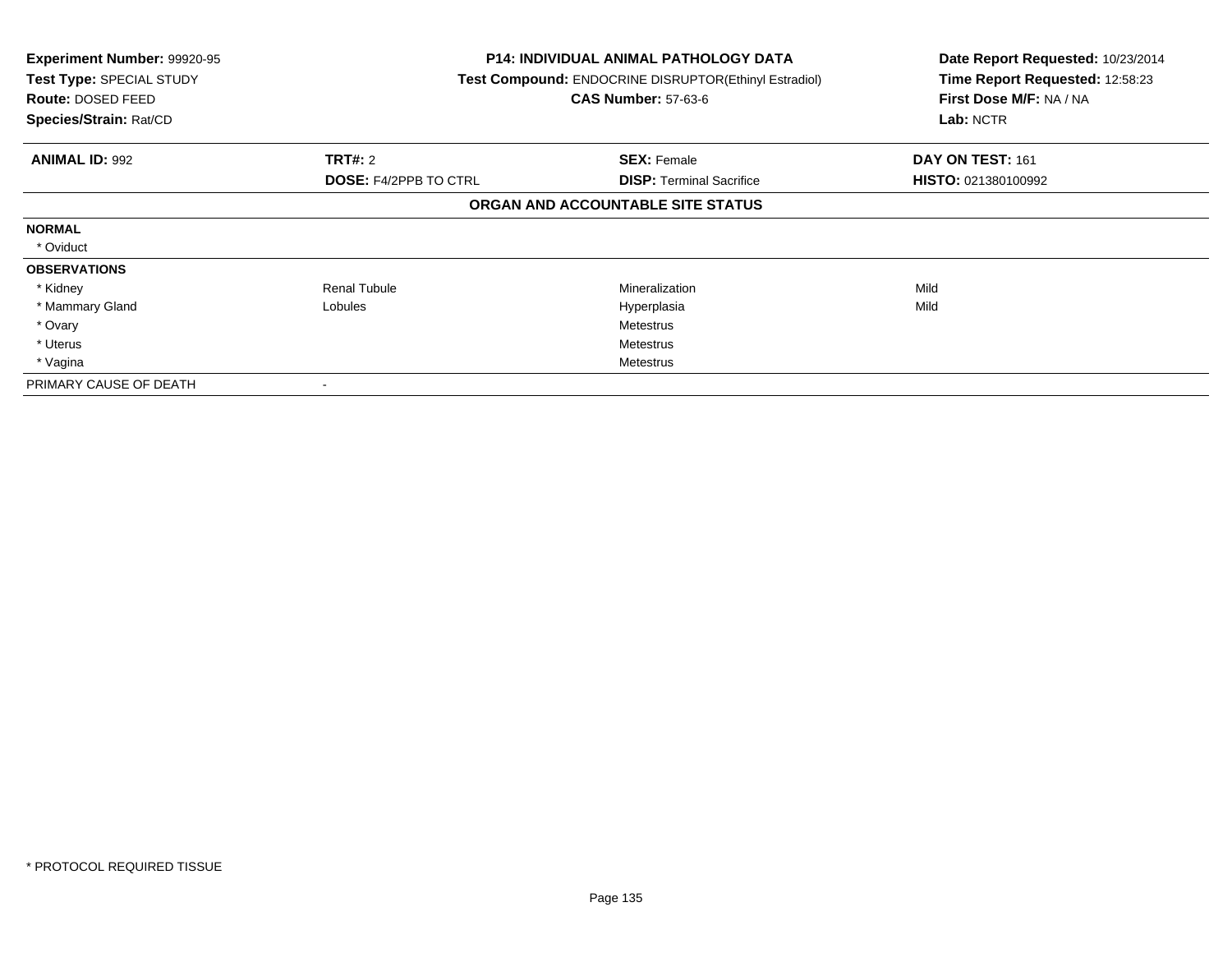| Experiment Number: 99920-95<br>Test Type: SPECIAL STUDY<br><b>Route: DOSED FEED</b><br>Species/Strain: Rat/CD | P14: INDIVIDUAL ANIMAL PATHOLOGY DATA<br>Test Compound: ENDOCRINE DISRUPTOR(Ethinyl Estradiol)<br><b>CAS Number: 57-63-6</b> |                                   | Date Report Requested: 10/23/2014<br>Time Report Requested: 12:58:23<br>First Dose M/F: NA / NA<br>Lab: NCTR |
|---------------------------------------------------------------------------------------------------------------|------------------------------------------------------------------------------------------------------------------------------|-----------------------------------|--------------------------------------------------------------------------------------------------------------|
| <b>ANIMAL ID: 993</b>                                                                                         | TRT#: 2                                                                                                                      | <b>SEX: Female</b>                | DAY ON TEST: 161                                                                                             |
|                                                                                                               | <b>DOSE: F4/2PPB TO CTRL</b>                                                                                                 | <b>DISP:</b> Terminal Sacrifice   | <b>HISTO: 021380100993</b>                                                                                   |
|                                                                                                               |                                                                                                                              | ORGAN AND ACCOUNTABLE SITE STATUS |                                                                                                              |
| <b>NORMAL</b>                                                                                                 |                                                                                                                              |                                   |                                                                                                              |
| * Mammary Gland                                                                                               | * Oviduct                                                                                                                    |                                   |                                                                                                              |
| <b>OBSERVATIONS</b>                                                                                           |                                                                                                                              |                                   |                                                                                                              |
| * Kidney                                                                                                      | Renal Tubule                                                                                                                 | Mineralization                    | Minimal                                                                                                      |
| * Ovary                                                                                                       |                                                                                                                              | <b>Diestrus</b>                   |                                                                                                              |
| * Uterus                                                                                                      |                                                                                                                              | <b>Diestrus</b>                   |                                                                                                              |
| * Vagina                                                                                                      |                                                                                                                              | <b>Diestrus</b>                   |                                                                                                              |
| PRIMARY CAUSE OF DEATH                                                                                        |                                                                                                                              |                                   |                                                                                                              |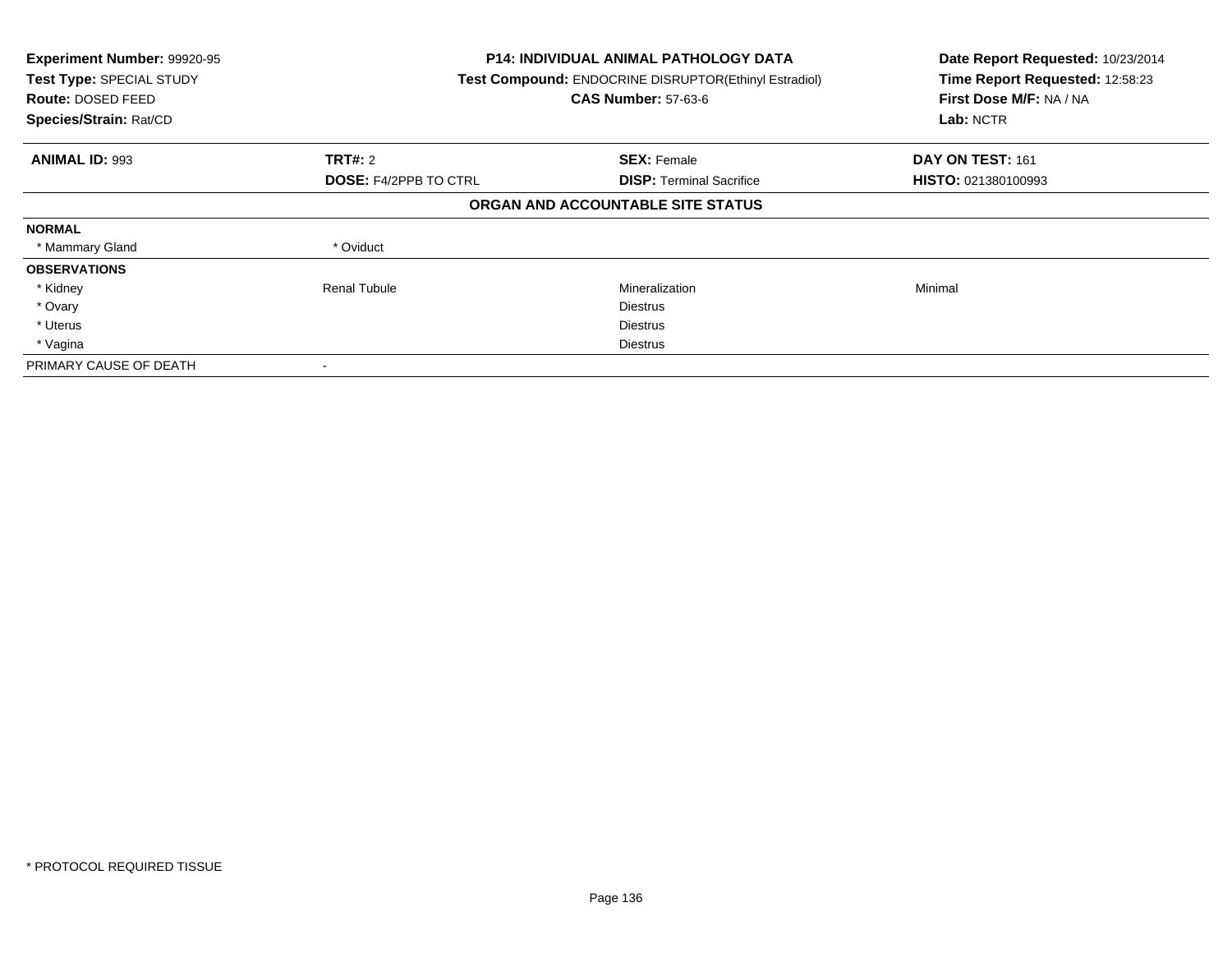| <b>Experiment Number: 99920-95</b><br>Test Type: SPECIAL STUDY<br>Route: DOSED FEED<br>Species/Strain: Rat/CD |                               | <b>P14: INDIVIDUAL ANIMAL PATHOLOGY DATA</b><br>Test Compound: ENDOCRINE DISRUPTOR(Ethinyl Estradiol)<br><b>CAS Number: 57-63-6</b> | Date Report Requested: 10/23/2014<br>Time Report Requested: 12:58:23<br>First Dose M/F: NA / NA<br>Lab: NCTR |
|---------------------------------------------------------------------------------------------------------------|-------------------------------|-------------------------------------------------------------------------------------------------------------------------------------|--------------------------------------------------------------------------------------------------------------|
| <b>ANIMAL ID: 994</b>                                                                                         | TRT#: 3                       | <b>SEX: Female</b>                                                                                                                  | DAY ON TEST: 160                                                                                             |
|                                                                                                               | <b>DOSE: F4/10PPB TO CTRL</b> | <b>DISP:</b> Terminal Sacrifice                                                                                                     | HISTO: 021380100994                                                                                          |
|                                                                                                               |                               | ORGAN AND ACCOUNTABLE SITE STATUS                                                                                                   |                                                                                                              |
| <b>NORMAL</b>                                                                                                 |                               |                                                                                                                                     |                                                                                                              |
| * Oviduct                                                                                                     |                               |                                                                                                                                     |                                                                                                              |
| <b>OBSERVATIONS</b>                                                                                           |                               |                                                                                                                                     |                                                                                                              |
| * Kidney                                                                                                      | <b>Renal Tubule</b>           | <b>Mineralization</b>                                                                                                               | Minimal                                                                                                      |
| * Mammary Gland                                                                                               | Alveolus                      | Hyperplasia                                                                                                                         | Minimal                                                                                                      |
|                                                                                                               | Lobules                       | Hyperplasia                                                                                                                         | Mild                                                                                                         |
| * Ovary                                                                                                       |                               | <b>Proestrus</b>                                                                                                                    |                                                                                                              |
| * Uterus                                                                                                      |                               | Proestrus                                                                                                                           |                                                                                                              |
| * Vagina                                                                                                      |                               | Estrus                                                                                                                              |                                                                                                              |
| PRIMARY CAUSE OF DEATH                                                                                        |                               |                                                                                                                                     |                                                                                                              |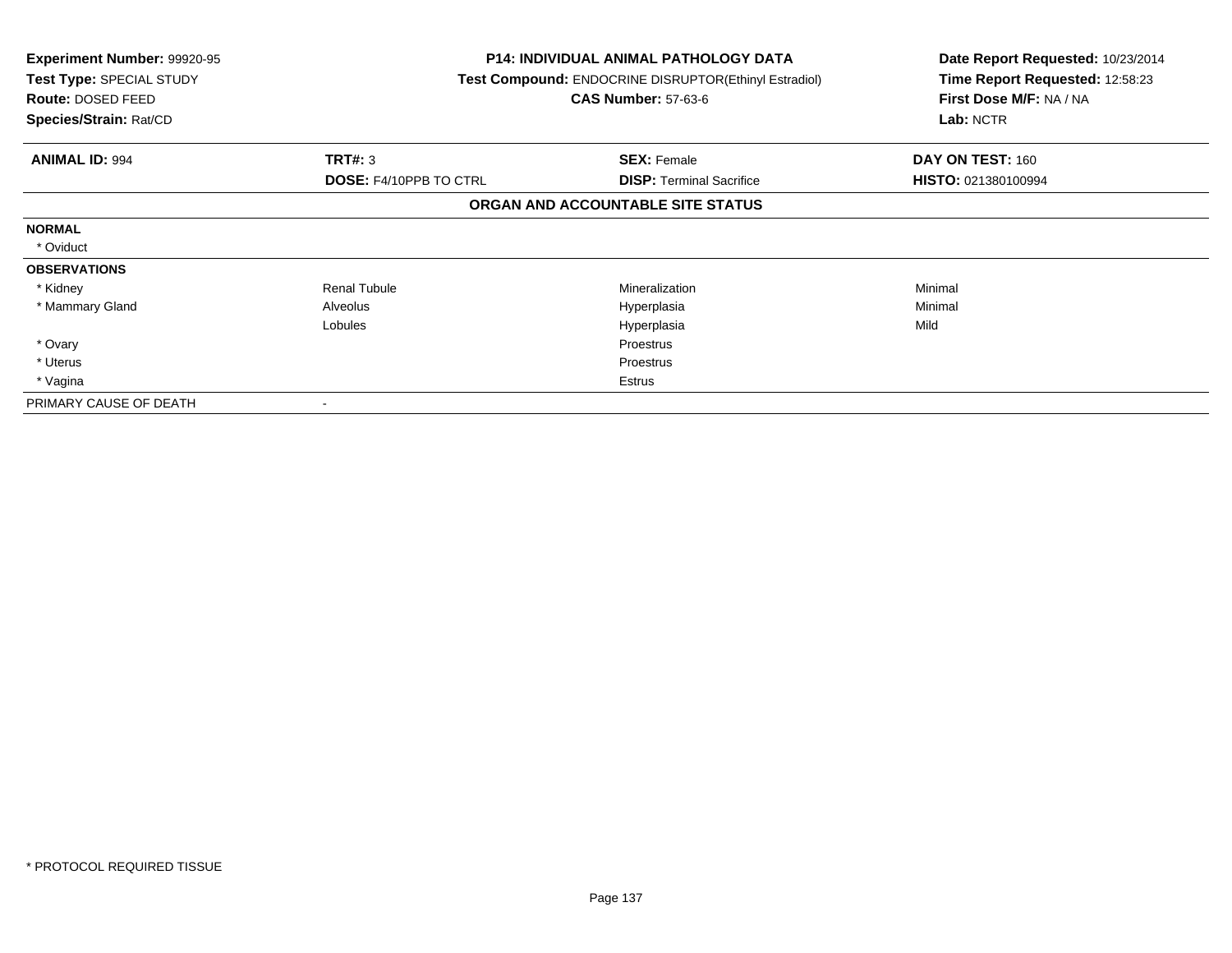| Experiment Number: 99920-95<br>Test Type: SPECIAL STUDY<br>Route: DOSED FEED<br>Species/Strain: Rat/CD |                               | <b>P14: INDIVIDUAL ANIMAL PATHOLOGY DATA</b><br>Test Compound: ENDOCRINE DISRUPTOR(Ethinyl Estradiol)<br><b>CAS Number: 57-63-6</b> | Date Report Requested: 10/23/2014<br>Time Report Requested: 12:58:23<br>First Dose M/F: NA / NA<br>Lab: NCTR |
|--------------------------------------------------------------------------------------------------------|-------------------------------|-------------------------------------------------------------------------------------------------------------------------------------|--------------------------------------------------------------------------------------------------------------|
| <b>ANIMAL ID: 995</b>                                                                                  | TRT#: 3                       | <b>SEX: Female</b>                                                                                                                  | DAY ON TEST: 160                                                                                             |
|                                                                                                        | <b>DOSE: F4/10PPB TO CTRL</b> | <b>DISP:</b> Terminal Sacrifice                                                                                                     | <b>HISTO: 021380100995</b>                                                                                   |
|                                                                                                        |                               | ORGAN AND ACCOUNTABLE SITE STATUS                                                                                                   |                                                                                                              |
| <b>NORMAL</b>                                                                                          |                               |                                                                                                                                     |                                                                                                              |
| * Kidney                                                                                               | * Oviduct                     |                                                                                                                                     |                                                                                                              |
| <b>OBSERVATIONS</b>                                                                                    |                               |                                                                                                                                     |                                                                                                              |
| * Mammary Gland                                                                                        | Alveolus                      | Hyperplasia                                                                                                                         | Minimal                                                                                                      |
| * Ovary                                                                                                |                               | <b>Proestrus</b>                                                                                                                    |                                                                                                              |
| * Uterus                                                                                               |                               | <b>Proestrus</b>                                                                                                                    |                                                                                                              |
| * Vagina                                                                                               |                               | Proestrus                                                                                                                           |                                                                                                              |
| PRIMARY CAUSE OF DEATH                                                                                 |                               |                                                                                                                                     |                                                                                                              |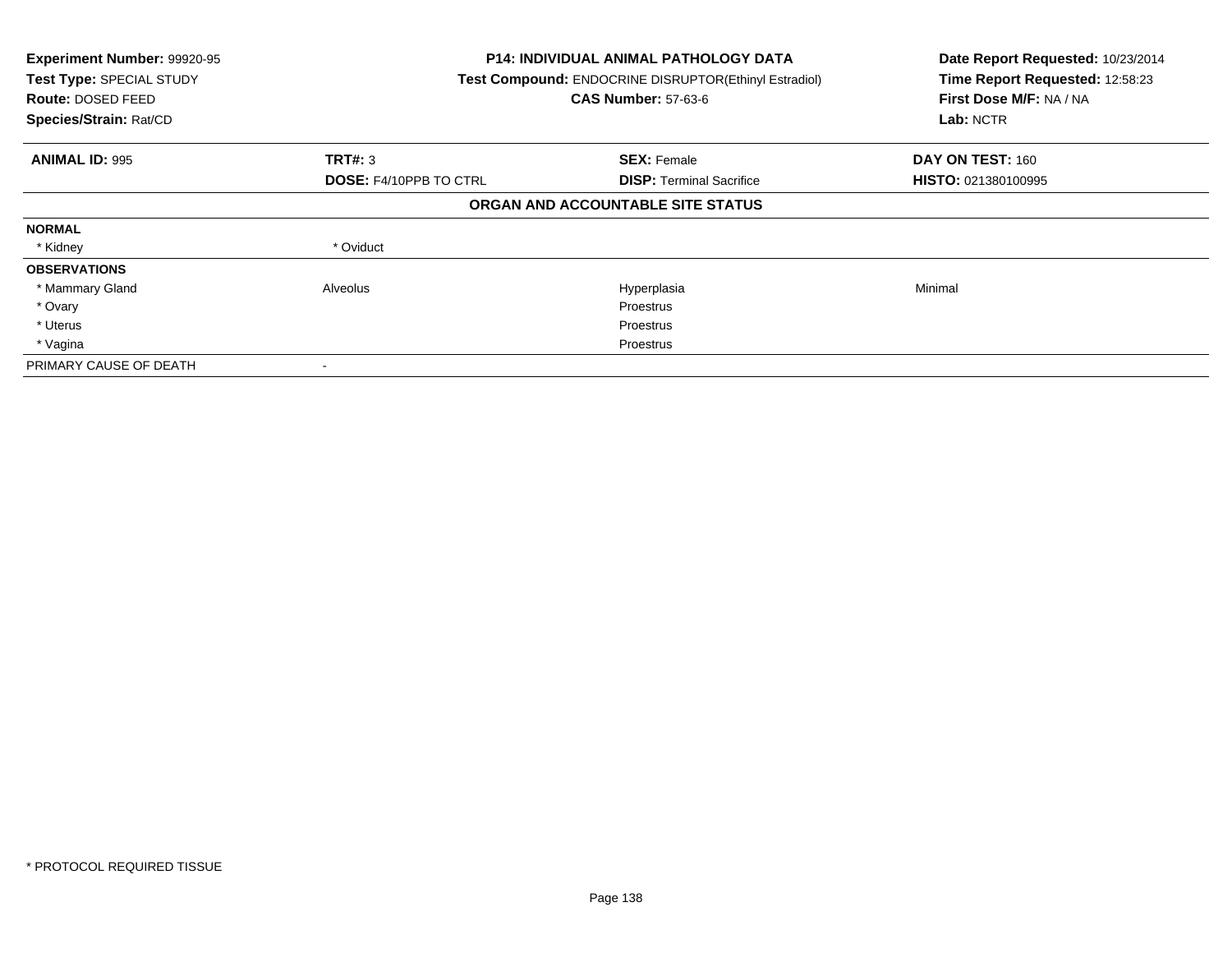| <b>Experiment Number: 99920-95</b><br>Test Type: SPECIAL STUDY<br>Route: DOSED FEED<br>Species/Strain: Rat/CD |                                          | <b>P14: INDIVIDUAL ANIMAL PATHOLOGY DATA</b><br>Test Compound: ENDOCRINE DISRUPTOR(Ethinyl Estradiol)<br><b>CAS Number: 57-63-6</b> | Date Report Requested: 10/23/2014<br>Time Report Requested: 12:58:23<br>First Dose M/F: NA / NA<br>Lab: NCTR |
|---------------------------------------------------------------------------------------------------------------|------------------------------------------|-------------------------------------------------------------------------------------------------------------------------------------|--------------------------------------------------------------------------------------------------------------|
| <b>ANIMAL ID: 996</b>                                                                                         | TRT#: 3<br><b>DOSE: F4/10PPB TO CTRL</b> | <b>SEX: Female</b><br><b>DISP: Terminal Sacrifice</b>                                                                               | DAY ON TEST: 160<br>HISTO: 021380100996                                                                      |
|                                                                                                               |                                          | ORGAN AND ACCOUNTABLE SITE STATUS                                                                                                   |                                                                                                              |
| <b>NORMAL</b>                                                                                                 |                                          |                                                                                                                                     |                                                                                                              |
| * Mammary Gland                                                                                               | * Oviduct                                | * Spleen                                                                                                                            |                                                                                                              |
| <b>OBSERVATIONS</b>                                                                                           |                                          |                                                                                                                                     |                                                                                                              |
| * Kidney                                                                                                      | <b>Renal Tubule</b>                      | Mineralization                                                                                                                      | Minimal                                                                                                      |
| * Ovary                                                                                                       |                                          | <b>Diestrus</b>                                                                                                                     |                                                                                                              |
| * Spleen                                                                                                      |                                          |                                                                                                                                     |                                                                                                              |
| Note: TGL 1 - NCL                                                                                             |                                          |                                                                                                                                     |                                                                                                              |
| * Uterus                                                                                                      |                                          | <b>Metestrus</b>                                                                                                                    |                                                                                                              |
| Note: Transitional to Diestrus                                                                                |                                          |                                                                                                                                     |                                                                                                              |
| * Vagina                                                                                                      |                                          | Metestrus                                                                                                                           |                                                                                                              |
| Note: Transitional to Diestrus                                                                                |                                          |                                                                                                                                     |                                                                                                              |
| PRIMARY CAUSE OF DEATH                                                                                        |                                          |                                                                                                                                     |                                                                                                              |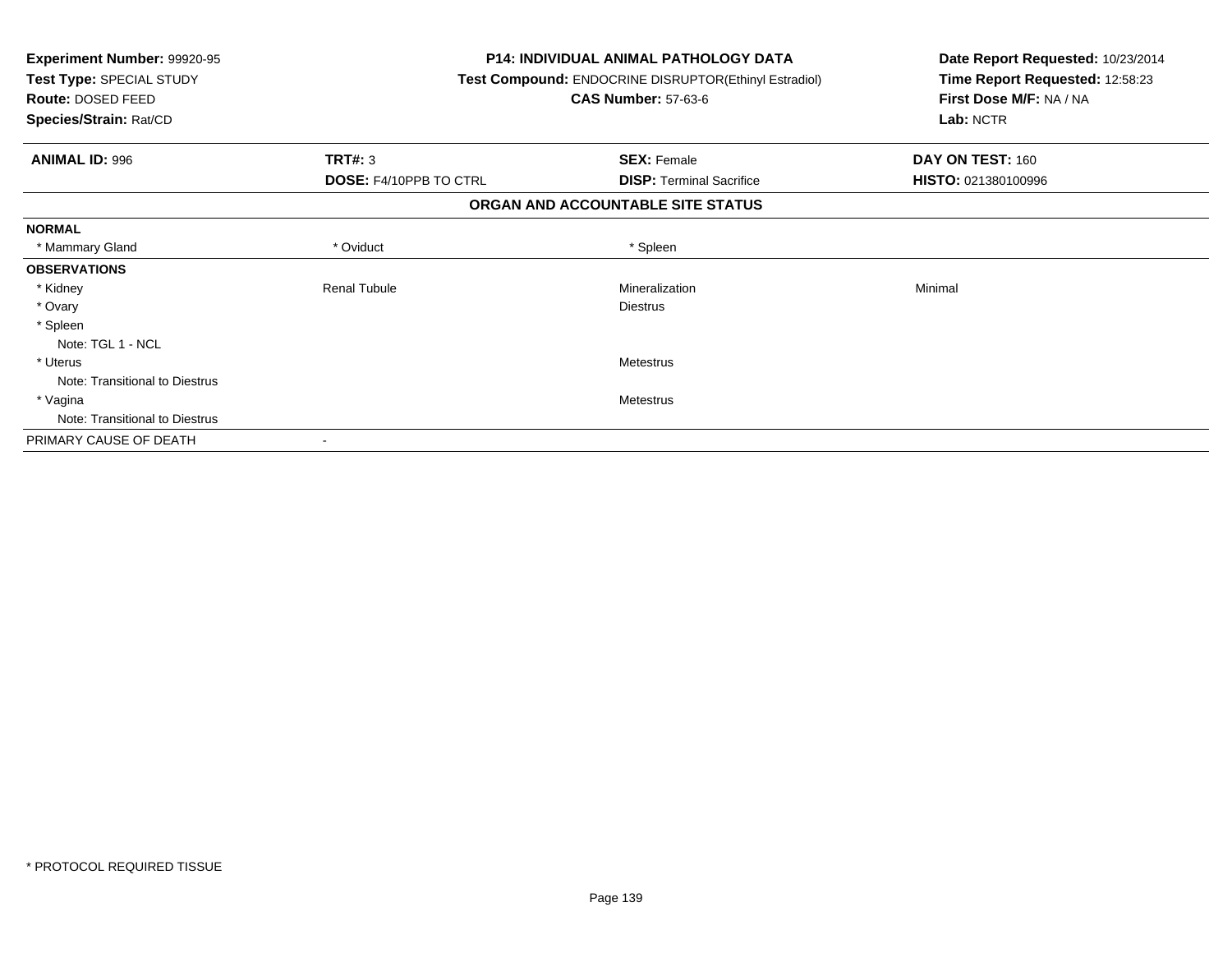| Experiment Number: 99920-95<br>Test Type: SPECIAL STUDY<br><b>Route: DOSED FEED</b><br>Species/Strain: Rat/CD |                               | <b>P14: INDIVIDUAL ANIMAL PATHOLOGY DATA</b><br>Test Compound: ENDOCRINE DISRUPTOR(Ethinyl Estradiol)<br><b>CAS Number: 57-63-6</b> |                     |
|---------------------------------------------------------------------------------------------------------------|-------------------------------|-------------------------------------------------------------------------------------------------------------------------------------|---------------------|
| <b>ANIMAL ID: 997</b>                                                                                         | TRT#: 3                       | <b>SEX: Female</b>                                                                                                                  | DAY ON TEST: 160    |
|                                                                                                               | <b>DOSE: F4/10PPB TO CTRL</b> | <b>DISP:</b> Terminal Sacrifice                                                                                                     | HISTO: 021380100997 |
|                                                                                                               |                               | ORGAN AND ACCOUNTABLE SITE STATUS                                                                                                   |                     |
| <b>NORMAL</b>                                                                                                 |                               |                                                                                                                                     |                     |
| * Mammary Gland                                                                                               | * Oviduct                     |                                                                                                                                     |                     |
| <b>OBSERVATIONS</b>                                                                                           |                               |                                                                                                                                     |                     |
| * Kidney                                                                                                      | <b>Renal Tubule</b>           | Mineralization                                                                                                                      | Minimal             |
| * Ovary                                                                                                       |                               | <b>Diestrus</b>                                                                                                                     |                     |
| * Uterus                                                                                                      |                               | <b>Diestrus</b>                                                                                                                     |                     |
| * Vagina                                                                                                      |                               | Diestrus                                                                                                                            |                     |
| PRIMARY CAUSE OF DEATH                                                                                        |                               |                                                                                                                                     |                     |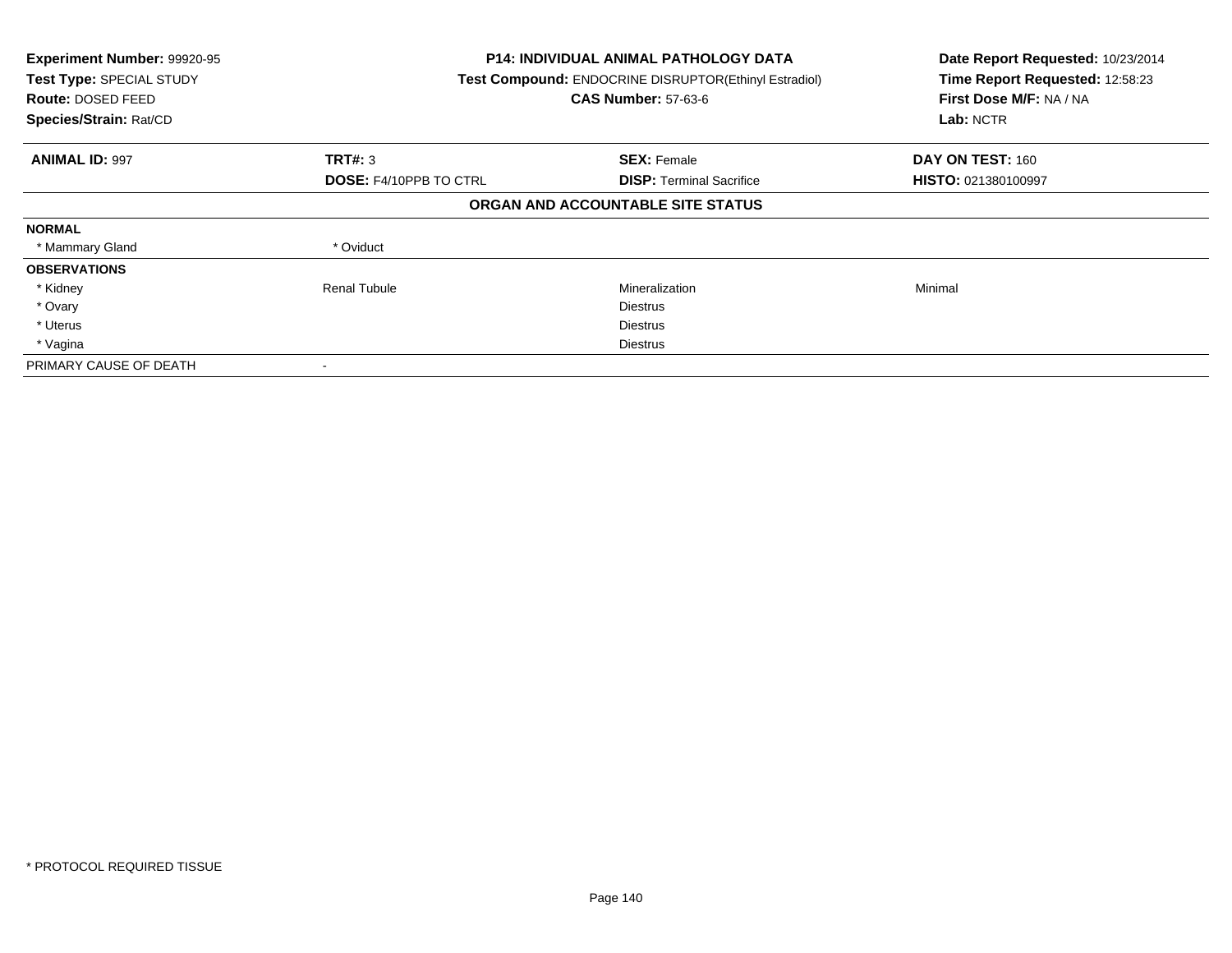| Experiment Number: 99920-95<br>Test Type: SPECIAL STUDY<br>Route: DOSED FEED<br>Species/Strain: Rat/CD | <b>P14: INDIVIDUAL ANIMAL PATHOLOGY DATA</b><br>Test Compound: ENDOCRINE DISRUPTOR(Ethinyl Estradiol)<br><b>CAS Number: 57-63-6</b> |                                   | Date Report Requested: 10/23/2014<br>Time Report Requested: 12:58:23<br>First Dose M/F: NA / NA<br>Lab: NCTR |
|--------------------------------------------------------------------------------------------------------|-------------------------------------------------------------------------------------------------------------------------------------|-----------------------------------|--------------------------------------------------------------------------------------------------------------|
| <b>ANIMAL ID: 998</b>                                                                                  | TRT#: 3                                                                                                                             | <b>SEX: Female</b>                | DAY ON TEST: 160                                                                                             |
|                                                                                                        | <b>DOSE: F4/10PPB TO CTRL</b>                                                                                                       | <b>DISP:</b> Terminal Sacrifice   | <b>HISTO: 021380100998</b>                                                                                   |
|                                                                                                        |                                                                                                                                     | ORGAN AND ACCOUNTABLE SITE STATUS |                                                                                                              |
| <b>NORMAL</b>                                                                                          |                                                                                                                                     |                                   |                                                                                                              |
| * Kidney                                                                                               | * Mammary Gland                                                                                                                     | * Oviduct                         |                                                                                                              |
| <b>OBSERVATIONS</b>                                                                                    |                                                                                                                                     |                                   |                                                                                                              |
| * Ovary                                                                                                |                                                                                                                                     | <b>Diestrus</b>                   |                                                                                                              |
| * Uterus                                                                                               |                                                                                                                                     | Diestrus                          |                                                                                                              |
| * Vagina                                                                                               | Diestrus                                                                                                                            |                                   |                                                                                                              |
| PRIMARY CAUSE OF DEATH                                                                                 |                                                                                                                                     |                                   |                                                                                                              |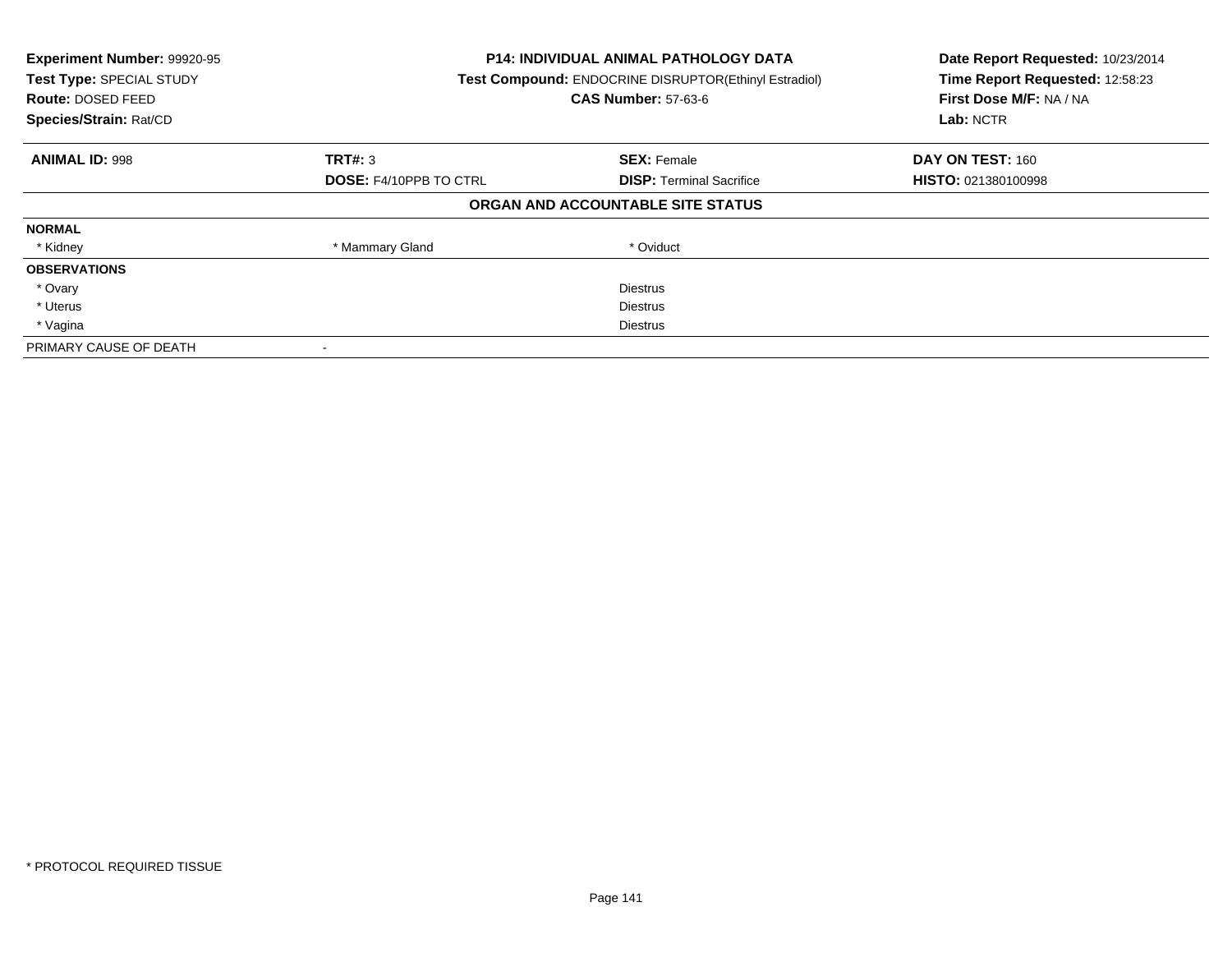| <b>Experiment Number: 99920-95</b><br>Test Type: SPECIAL STUDY<br>Route: DOSED FEED<br>Species/Strain: Rat/CD |                               | <b>P14: INDIVIDUAL ANIMAL PATHOLOGY DATA</b><br>Test Compound: ENDOCRINE DISRUPTOR(Ethinyl Estradiol)<br><b>CAS Number: 57-63-6</b> | Date Report Requested: 10/23/2014<br>Time Report Requested: 12:58:23<br>First Dose M/F: NA / NA<br>Lab: NCTR |
|---------------------------------------------------------------------------------------------------------------|-------------------------------|-------------------------------------------------------------------------------------------------------------------------------------|--------------------------------------------------------------------------------------------------------------|
| <b>ANIMAL ID: 999</b>                                                                                         | <b>TRT#: 4</b>                | <b>SEX: Female</b>                                                                                                                  | DAY ON TEST: 161                                                                                             |
|                                                                                                               | <b>DOSE: F4/50PPB TO CTRL</b> | <b>DISP:</b> Terminal Sacrifice                                                                                                     | <b>HISTO: 021380100999</b>                                                                                   |
|                                                                                                               |                               | ORGAN AND ACCOUNTABLE SITE STATUS                                                                                                   |                                                                                                              |
| <b>NORMAL</b>                                                                                                 |                               |                                                                                                                                     |                                                                                                              |
| * Adrenal Cortex                                                                                              | * Adrenal Medulla             | * Bone                                                                                                                              | * Bone Marrow                                                                                                |
| * Liver                                                                                                       | * Mammary Gland               | * Oviduct                                                                                                                           | * Pituitary Gland                                                                                            |
| * Spleen                                                                                                      | * Thymus                      | * Thyroid Gland                                                                                                                     |                                                                                                              |
| <b>OBSERVATIONS</b>                                                                                           |                               |                                                                                                                                     |                                                                                                              |
| * Kidney                                                                                                      | <b>Renal Tubule</b>           | Mineralization                                                                                                                      | Minimal                                                                                                      |
| * Ovary                                                                                                       |                               | <b>Diestrus</b>                                                                                                                     |                                                                                                              |
| * Uterus                                                                                                      |                               | <b>Diestrus</b>                                                                                                                     |                                                                                                              |
| * Vagina                                                                                                      |                               | <b>Diestrus</b>                                                                                                                     |                                                                                                              |
| Note: late diestrus, early proestrus                                                                          |                               |                                                                                                                                     |                                                                                                              |
| PRIMARY CAUSE OF DEATH                                                                                        |                               |                                                                                                                                     |                                                                                                              |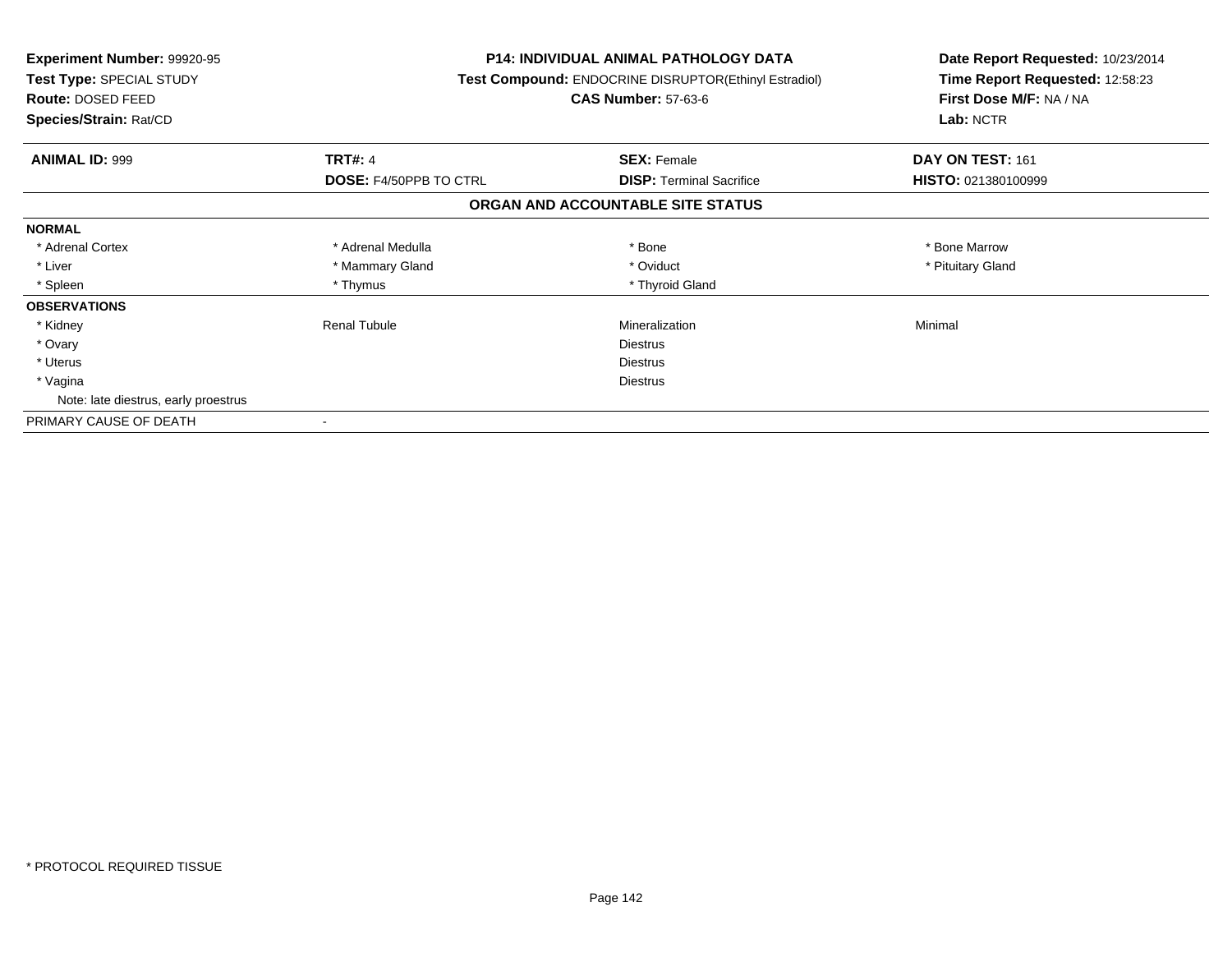| <b>Experiment Number: 99920-95</b><br>Test Type: SPECIAL STUDY<br><b>Route: DOSED FEED</b><br>Species/Strain: Rat/CD |                               | P14: INDIVIDUAL ANIMAL PATHOLOGY DATA<br>Test Compound: ENDOCRINE DISRUPTOR(Ethinyl Estradiol)<br><b>CAS Number: 57-63-6</b> | Date Report Requested: 10/23/2014<br>Time Report Requested: 12:58:23<br>First Dose M/F: NA / NA<br>Lab: NCTR |
|----------------------------------------------------------------------------------------------------------------------|-------------------------------|------------------------------------------------------------------------------------------------------------------------------|--------------------------------------------------------------------------------------------------------------|
| <b>ANIMAL ID: 1000</b>                                                                                               | <b>TRT#: 4</b>                | <b>SEX: Female</b>                                                                                                           | DAY ON TEST: 161                                                                                             |
|                                                                                                                      | <b>DOSE: F4/50PPB TO CTRL</b> | <b>DISP:</b> Terminal Sacrifice                                                                                              | HISTO: 021380101000                                                                                          |
|                                                                                                                      |                               | ORGAN AND ACCOUNTABLE SITE STATUS                                                                                            |                                                                                                              |
| <b>NORMAL</b>                                                                                                        |                               |                                                                                                                              |                                                                                                              |
| * Adrenal Cortex                                                                                                     | * Adrenal Medulla             | * Bone                                                                                                                       | * Bone Marrow                                                                                                |
| * Liver                                                                                                              | * Mammary Gland               | * Oviduct                                                                                                                    | * Pituitary Gland                                                                                            |
| * Spleen                                                                                                             | * Thymus                      | * Thyroid Gland                                                                                                              |                                                                                                              |
| <b>OBSERVATIONS</b>                                                                                                  |                               |                                                                                                                              |                                                                                                              |
| * Kidney                                                                                                             | Renal Tubule                  | Mineralization                                                                                                               | Minimal                                                                                                      |
| * Ovary                                                                                                              |                               | Proestrus                                                                                                                    |                                                                                                              |
| * Uterus                                                                                                             |                               | Proestrus                                                                                                                    |                                                                                                              |
| * Vagina                                                                                                             |                               | Estrus                                                                                                                       |                                                                                                              |
| PRIMARY CAUSE OF DEATH                                                                                               |                               |                                                                                                                              |                                                                                                              |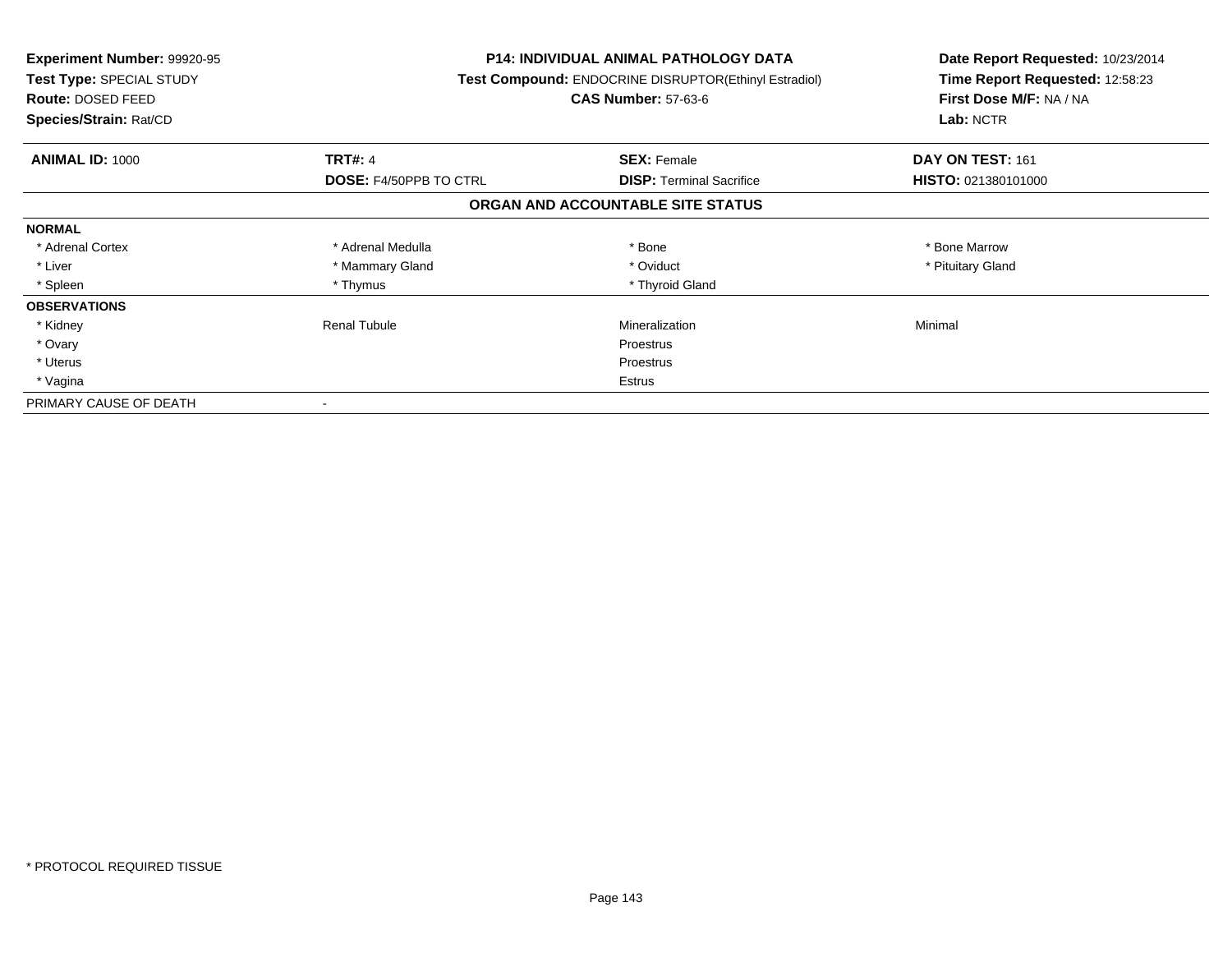| <b>Experiment Number: 99920-95</b><br>Test Type: SPECIAL STUDY<br><b>Route: DOSED FEED</b><br>Species/Strain: Rat/CD |                               | <b>P14: INDIVIDUAL ANIMAL PATHOLOGY DATA</b><br>Test Compound: ENDOCRINE DISRUPTOR(Ethinyl Estradiol)<br><b>CAS Number: 57-63-6</b> | Date Report Requested: 10/23/2014<br>Time Report Requested: 12:58:23<br>First Dose M/F: NA / NA<br>Lab: NCTR |
|----------------------------------------------------------------------------------------------------------------------|-------------------------------|-------------------------------------------------------------------------------------------------------------------------------------|--------------------------------------------------------------------------------------------------------------|
| <b>ANIMAL ID: 1001</b>                                                                                               | <b>TRT#: 4</b>                | <b>SEX: Female</b>                                                                                                                  | DAY ON TEST: 161                                                                                             |
|                                                                                                                      | <b>DOSE: F4/50PPB TO CTRL</b> | <b>DISP:</b> Terminal Sacrifice                                                                                                     | <b>HISTO: 021380101001</b>                                                                                   |
|                                                                                                                      |                               | ORGAN AND ACCOUNTABLE SITE STATUS                                                                                                   |                                                                                                              |
| <b>NORMAL</b>                                                                                                        |                               |                                                                                                                                     |                                                                                                              |
| * Adrenal Cortex                                                                                                     | * Adrenal Medulla             | * Bone                                                                                                                              | * Bone Marrow                                                                                                |
| * Kidney                                                                                                             | * Liver                       | * Mammary Gland                                                                                                                     | * Oviduct                                                                                                    |
| * Pituitary Gland                                                                                                    | * Spleen                      | * Thymus                                                                                                                            | * Thyroid Gland                                                                                              |
| <b>OBSERVATIONS</b>                                                                                                  |                               |                                                                                                                                     |                                                                                                              |
| * Ovary                                                                                                              |                               | Proestrus                                                                                                                           |                                                                                                              |
| * Uterus                                                                                                             | <b>Proestrus</b>              |                                                                                                                                     |                                                                                                              |
| * Vagina                                                                                                             | Estrus                        |                                                                                                                                     |                                                                                                              |
| Note: late proestrus, early estrus                                                                                   |                               |                                                                                                                                     |                                                                                                              |
| PRIMARY CAUSE OF DEATH                                                                                               |                               |                                                                                                                                     |                                                                                                              |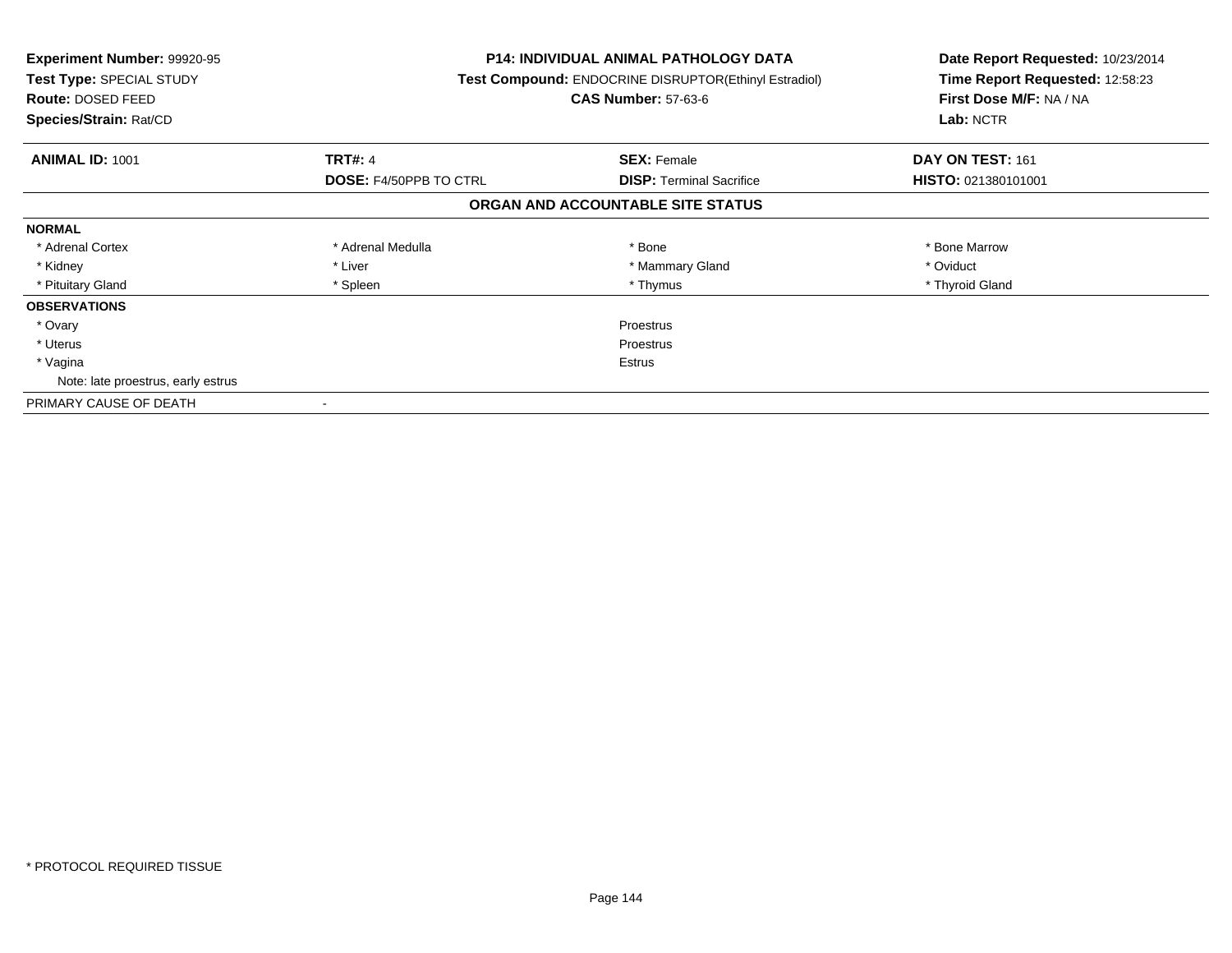| <b>Experiment Number: 99920-95</b><br>Test Type: SPECIAL STUDY<br>Route: DOSED FEED<br>Species/Strain: Rat/CD |                               | <b>P14: INDIVIDUAL ANIMAL PATHOLOGY DATA</b><br>Test Compound: ENDOCRINE DISRUPTOR(Ethinyl Estradiol)<br><b>CAS Number: 57-63-6</b> | Date Report Requested: 10/23/2014<br>Time Report Requested: 12:58:23<br>First Dose M/F: NA / NA<br>Lab: NCTR |
|---------------------------------------------------------------------------------------------------------------|-------------------------------|-------------------------------------------------------------------------------------------------------------------------------------|--------------------------------------------------------------------------------------------------------------|
| <b>ANIMAL ID: 1002</b>                                                                                        | <b>TRT#: 4</b>                | <b>SEX: Female</b>                                                                                                                  | DAY ON TEST: 160                                                                                             |
|                                                                                                               | <b>DOSE: F4/50PPB TO CTRL</b> | <b>DISP:</b> Terminal Sacrifice                                                                                                     | HISTO: 021380101002                                                                                          |
|                                                                                                               |                               | ORGAN AND ACCOUNTABLE SITE STATUS                                                                                                   |                                                                                                              |
| <b>NORMAL</b>                                                                                                 |                               |                                                                                                                                     |                                                                                                              |
| * Adrenal Cortex                                                                                              | * Adrenal Medulla             | * Bone                                                                                                                              | * Bone Marrow                                                                                                |
| * Liver                                                                                                       | * Mammary Gland               | * Oviduct                                                                                                                           | * Pituitary Gland                                                                                            |
| * Spleen                                                                                                      | * Thymus                      | * Thyroid Gland                                                                                                                     |                                                                                                              |
| <b>OBSERVATIONS</b>                                                                                           |                               |                                                                                                                                     |                                                                                                              |
| * Kidney                                                                                                      | <b>Renal Tubule</b>           | Mineralization                                                                                                                      | Minimal                                                                                                      |
| * Ovary                                                                                                       |                               | <b>Diestrus</b>                                                                                                                     |                                                                                                              |
| * Uterus                                                                                                      | Diestrus                      |                                                                                                                                     |                                                                                                              |
| * Vagina                                                                                                      | <b>Diestrus</b>               |                                                                                                                                     |                                                                                                              |
| Note: late diestrus, early proestrus                                                                          |                               |                                                                                                                                     |                                                                                                              |
| PRIMARY CAUSE OF DEATH                                                                                        |                               |                                                                                                                                     |                                                                                                              |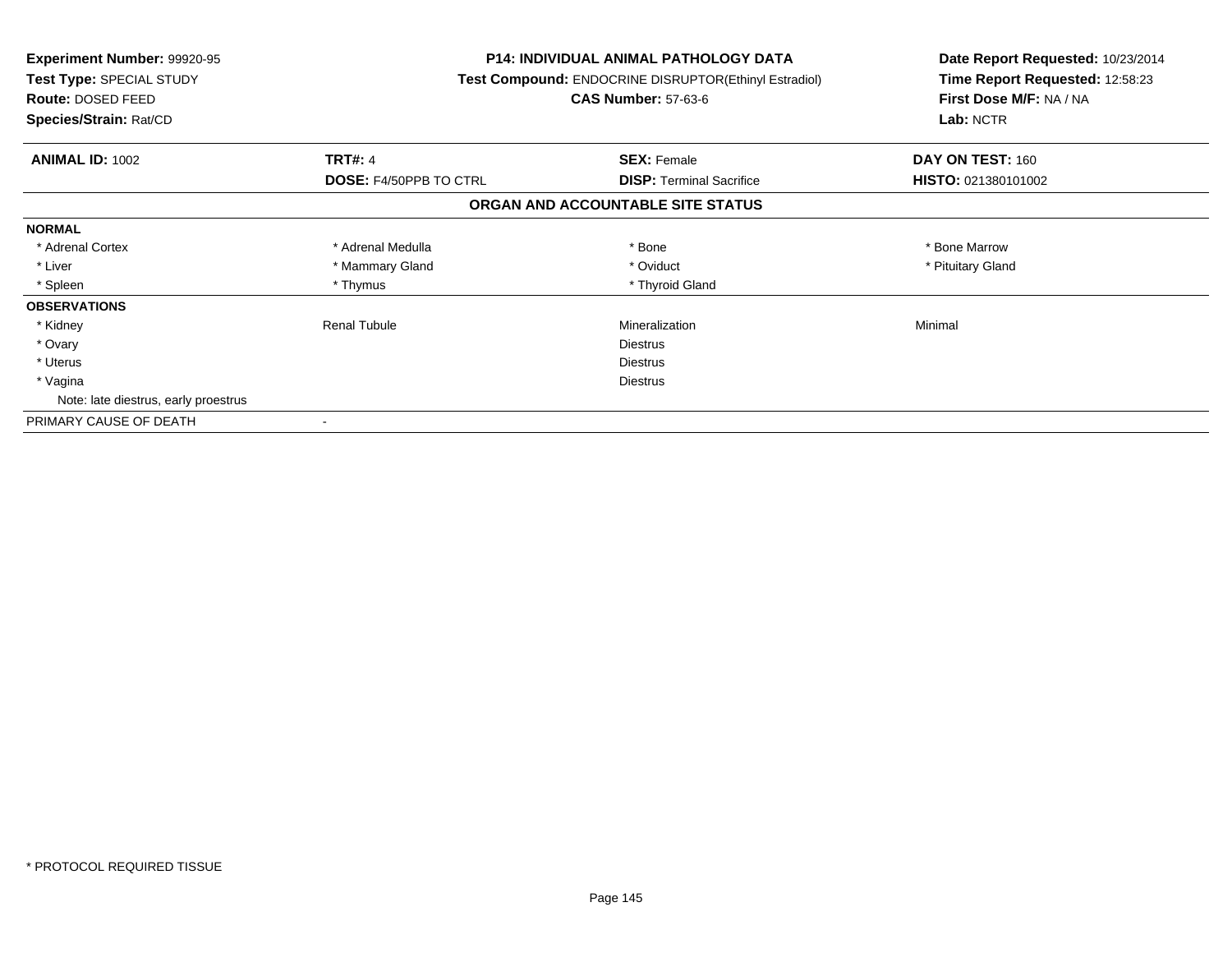| <b>Experiment Number: 99920-95</b><br>Test Type: SPECIAL STUDY<br>Route: DOSED FEED<br>Species/Strain: Rat/CD |                        | <b>P14: INDIVIDUAL ANIMAL PATHOLOGY DATA</b><br><b>Test Compound: ENDOCRINE DISRUPTOR(Ethinyl Estradiol)</b><br><b>CAS Number: 57-63-6</b> | Date Report Requested: 10/23/2014<br>Time Report Requested: 12:58:23<br>First Dose M/F: NA / NA<br>Lab: NCTR |
|---------------------------------------------------------------------------------------------------------------|------------------------|--------------------------------------------------------------------------------------------------------------------------------------------|--------------------------------------------------------------------------------------------------------------|
| <b>ANIMAL ID: 1003</b>                                                                                        | <b>TRT#: 4</b>         | <b>SEX: Female</b>                                                                                                                         | DAY ON TEST: 160                                                                                             |
|                                                                                                               | DOSE: F4/50PPB TO CTRL | <b>DISP: Terminal Sacrifice</b>                                                                                                            | HISTO: 021380101003                                                                                          |
|                                                                                                               |                        | ORGAN AND ACCOUNTABLE SITE STATUS                                                                                                          |                                                                                                              |
| <b>NORMAL</b>                                                                                                 |                        |                                                                                                                                            |                                                                                                              |
| * Adrenal Cortex                                                                                              | * Adrenal Medulla      | * Bone                                                                                                                                     | * Bone Marrow                                                                                                |
| * Liver                                                                                                       | * Oviduct              | * Pituitary Gland                                                                                                                          | * Spleen                                                                                                     |
| * Thymus                                                                                                      | * Thyroid Gland        |                                                                                                                                            |                                                                                                              |
| <b>OBSERVATIONS</b>                                                                                           |                        |                                                                                                                                            |                                                                                                              |
| * Kidney                                                                                                      | <b>Renal Tubule</b>    | Mineralization                                                                                                                             | Mild                                                                                                         |
|                                                                                                               |                        | Nephropathy                                                                                                                                | Minimal                                                                                                      |
| * Mammary Gland                                                                                               | Alveolus               | Hyperplasia                                                                                                                                | Minimal                                                                                                      |
| * Ovary                                                                                                       | Follicle               | Cyst                                                                                                                                       |                                                                                                              |
|                                                                                                               |                        | <b>Metestrus</b>                                                                                                                           |                                                                                                              |
| * Uterus                                                                                                      |                        | <b>Metestrus</b>                                                                                                                           |                                                                                                              |
| * Vagina                                                                                                      |                        | <b>Metestrus</b>                                                                                                                           |                                                                                                              |
| PRIMARY CAUSE OF DEATH                                                                                        |                        |                                                                                                                                            |                                                                                                              |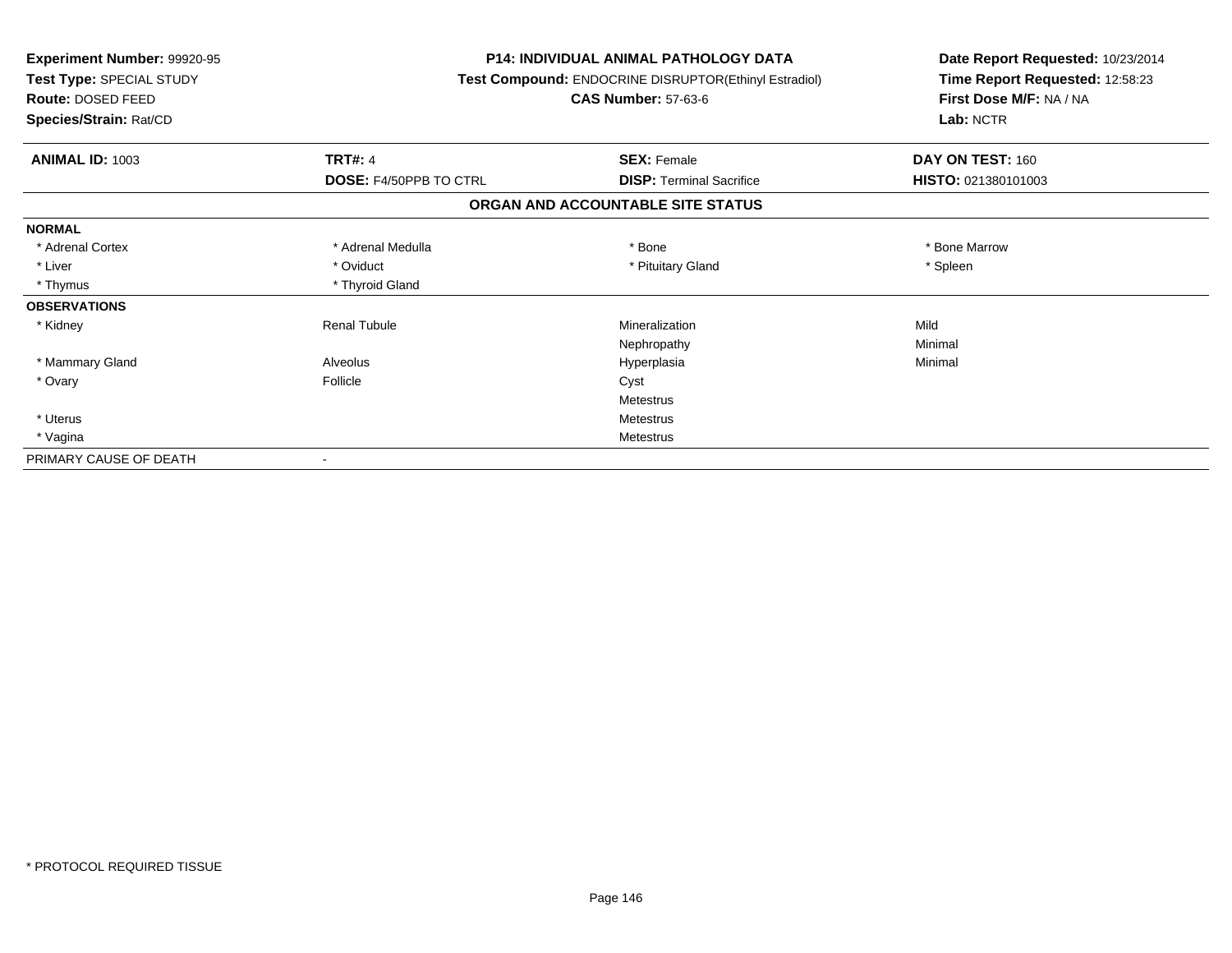| <b>Experiment Number: 99920-95</b><br>Test Type: SPECIAL STUDY<br>Route: DOSED FEED<br>Species/Strain: Rat/CD |                            | <b>P14: INDIVIDUAL ANIMAL PATHOLOGY DATA</b><br>Test Compound: ENDOCRINE DISRUPTOR(Ethinyl Estradiol)<br><b>CAS Number: 57-63-6</b> | Date Report Requested: 10/23/2014<br>Time Report Requested: 12:58:23<br>First Dose M/F: NA / NA<br>Lab: NCTR |
|---------------------------------------------------------------------------------------------------------------|----------------------------|-------------------------------------------------------------------------------------------------------------------------------------|--------------------------------------------------------------------------------------------------------------|
| <b>ANIMAL ID: 1026</b>                                                                                        | <b>TRT#: 1</b>             | <b>SEX: Female</b>                                                                                                                  | DAY ON TEST: 160                                                                                             |
|                                                                                                               | <b>DOSE: F4</b><br>CONTROL | <b>DISP: Terminal Sacrifice</b>                                                                                                     | HISTO: 021380101026                                                                                          |
|                                                                                                               |                            | ORGAN AND ACCOUNTABLE SITE STATUS                                                                                                   |                                                                                                              |
| <b>NORMAL</b>                                                                                                 |                            |                                                                                                                                     |                                                                                                              |
| * Adrenal Cortex                                                                                              | * Adrenal Medulla          | * Bone                                                                                                                              | * Bone Marrow                                                                                                |
| * Liver                                                                                                       | * Mammary Gland            | * Oviduct                                                                                                                           | * Pituitary Gland                                                                                            |
| * Spleen                                                                                                      | * Thymus                   |                                                                                                                                     |                                                                                                              |
| <b>OBSERVATIONS</b>                                                                                           |                            |                                                                                                                                     |                                                                                                              |
| * Kidney                                                                                                      | <b>Renal Tubule</b>        | Mineralization                                                                                                                      | Minimal                                                                                                      |
| * Ovary                                                                                                       |                            | Estrus                                                                                                                              |                                                                                                              |
| * Thyroid Gland                                                                                               | Bilateral                  | Keratin Cyst                                                                                                                        |                                                                                                              |
| * Uterus                                                                                                      |                            | Estrus                                                                                                                              |                                                                                                              |
| * Vagina                                                                                                      | Estrus                     |                                                                                                                                     |                                                                                                              |
| PRIMARY CAUSE OF DEATH                                                                                        |                            |                                                                                                                                     |                                                                                                              |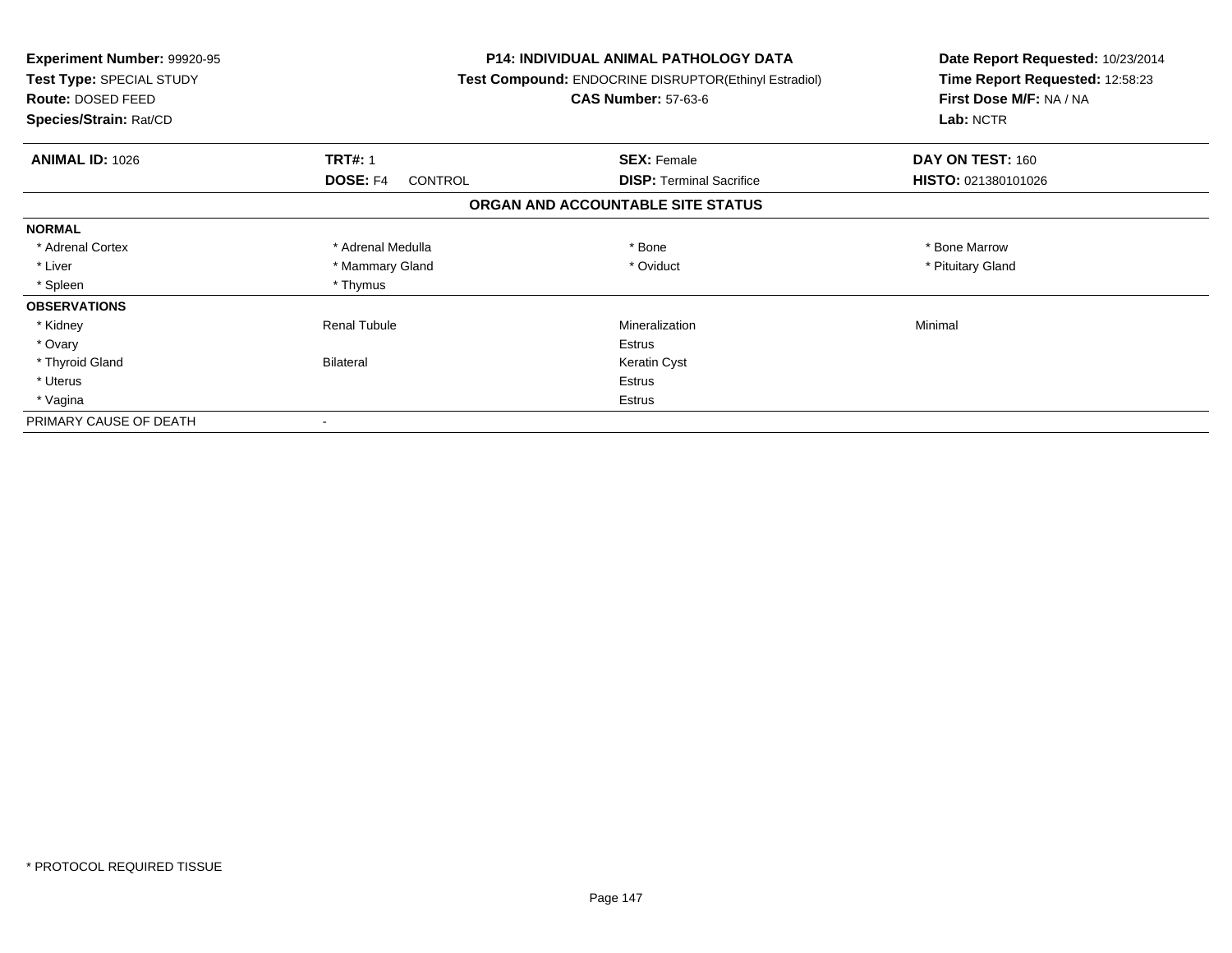| Experiment Number: 99920-95<br>Test Type: SPECIAL STUDY<br>Route: DOSED FEED<br>Species/Strain: Rat/CD |                     | <b>P14: INDIVIDUAL ANIMAL PATHOLOGY DATA</b><br>Test Compound: ENDOCRINE DISRUPTOR(Ethinyl Estradiol)<br><b>CAS Number: 57-63-6</b> | Date Report Requested: 10/23/2014<br>Time Report Requested: 12:58:23<br>First Dose M/F: NA / NA<br>Lab: NCTR |
|--------------------------------------------------------------------------------------------------------|---------------------|-------------------------------------------------------------------------------------------------------------------------------------|--------------------------------------------------------------------------------------------------------------|
| <b>ANIMAL ID: 1027</b>                                                                                 | <b>TRT#: 1</b>      | <b>SEX: Female</b>                                                                                                                  | DAY ON TEST: 160                                                                                             |
|                                                                                                        | DOSE: F4<br>CONTROL | <b>DISP:</b> Terminal Sacrifice                                                                                                     | HISTO: 021380101027                                                                                          |
|                                                                                                        |                     | ORGAN AND ACCOUNTABLE SITE STATUS                                                                                                   |                                                                                                              |
| <b>NORMAL</b>                                                                                          |                     |                                                                                                                                     |                                                                                                              |
| * Adrenal Cortex                                                                                       | * Adrenal Medulla   | * Bone                                                                                                                              | * Bone Marrow                                                                                                |
| * Liver                                                                                                | * Mammary Gland     | * Oviduct                                                                                                                           | * Pituitary Gland                                                                                            |
| * Spleen                                                                                               | * Thymus            | * Thyroid Gland                                                                                                                     |                                                                                                              |
| <b>OBSERVATIONS</b>                                                                                    |                     |                                                                                                                                     |                                                                                                              |
| * Kidney                                                                                               | <b>Renal Tubule</b> | Mineralization                                                                                                                      | Minimal                                                                                                      |
| * Ovary                                                                                                |                     | Metestrus                                                                                                                           |                                                                                                              |
| Note: Transitional to Diestrus                                                                         |                     |                                                                                                                                     |                                                                                                              |
| * Uterus                                                                                               |                     | Metestrus                                                                                                                           |                                                                                                              |
| Note: Transitional to Diestrus                                                                         |                     |                                                                                                                                     |                                                                                                              |
| * Vagina                                                                                               |                     | Metestrus                                                                                                                           |                                                                                                              |
| Note: Transitional to Diestrus                                                                         |                     |                                                                                                                                     |                                                                                                              |
| PRIMARY CAUSE OF DEATH                                                                                 |                     |                                                                                                                                     |                                                                                                              |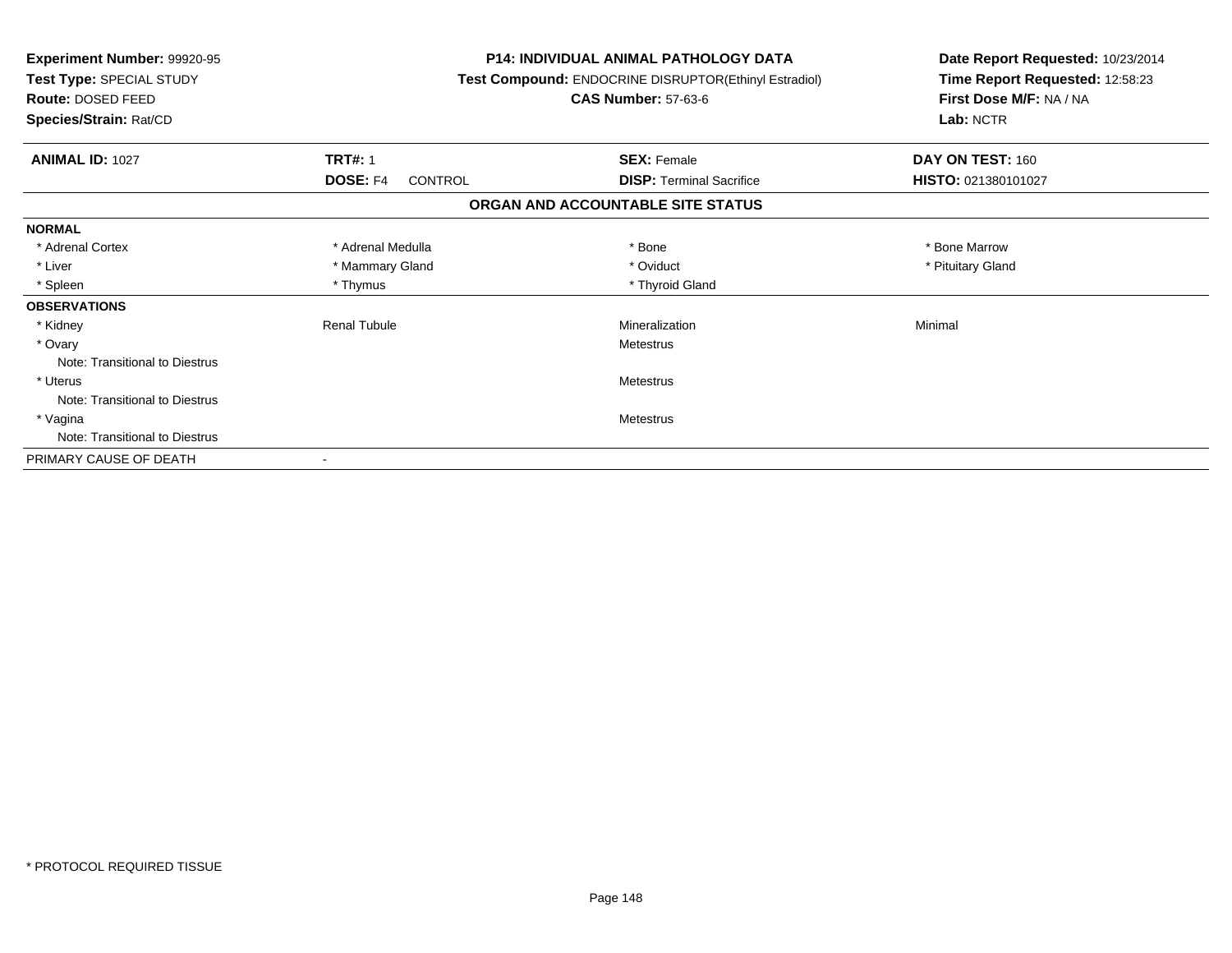| <b>Experiment Number: 99920-95</b><br>Test Type: SPECIAL STUDY<br><b>Route: DOSED FEED</b><br>Species/Strain: Rat/CD |                                   | <b>P14: INDIVIDUAL ANIMAL PATHOLOGY DATA</b><br>Test Compound: ENDOCRINE DISRUPTOR(Ethinyl Estradiol)<br><b>CAS Number: 57-63-6</b> | Date Report Requested: 10/23/2014<br>Time Report Requested: 12:58:23<br>First Dose M/F: NA / NA<br>Lab: NCTR |  |
|----------------------------------------------------------------------------------------------------------------------|-----------------------------------|-------------------------------------------------------------------------------------------------------------------------------------|--------------------------------------------------------------------------------------------------------------|--|
| <b>ANIMAL ID: 1028</b>                                                                                               | <b>TRT#: 1</b>                    | <b>SEX: Female</b>                                                                                                                  | DAY ON TEST: 160                                                                                             |  |
|                                                                                                                      | <b>DOSE: F4</b><br><b>CONTROL</b> | <b>DISP:</b> Terminal Sacrifice                                                                                                     | HISTO: 021380101028                                                                                          |  |
|                                                                                                                      |                                   | ORGAN AND ACCOUNTABLE SITE STATUS                                                                                                   |                                                                                                              |  |
| <b>NORMAL</b>                                                                                                        |                                   |                                                                                                                                     |                                                                                                              |  |
| * Adrenal Cortex                                                                                                     | * Adrenal Medulla                 | * Bone                                                                                                                              | * Bone Marrow                                                                                                |  |
| * Liver                                                                                                              | * Mammary Gland                   | * Oviduct                                                                                                                           | * Pituitary Gland                                                                                            |  |
| * Spleen                                                                                                             | * Thymus                          | * Thyroid Gland                                                                                                                     |                                                                                                              |  |
| <b>OBSERVATIONS</b>                                                                                                  |                                   |                                                                                                                                     |                                                                                                              |  |
| * Kidney                                                                                                             | <b>Renal Tubule</b>               | Mineralization                                                                                                                      | Minimal                                                                                                      |  |
| * Ovary                                                                                                              |                                   | Proestrus                                                                                                                           |                                                                                                              |  |
| * Uterus                                                                                                             |                                   | Proestrus                                                                                                                           |                                                                                                              |  |
| Note: TGL 1 - NCL                                                                                                    |                                   |                                                                                                                                     |                                                                                                              |  |
| Note: TGL 1 is normal proestrus                                                                                      |                                   |                                                                                                                                     |                                                                                                              |  |
| * Vagina                                                                                                             |                                   | Proestrus                                                                                                                           |                                                                                                              |  |
| PRIMARY CAUSE OF DEATH                                                                                               |                                   |                                                                                                                                     |                                                                                                              |  |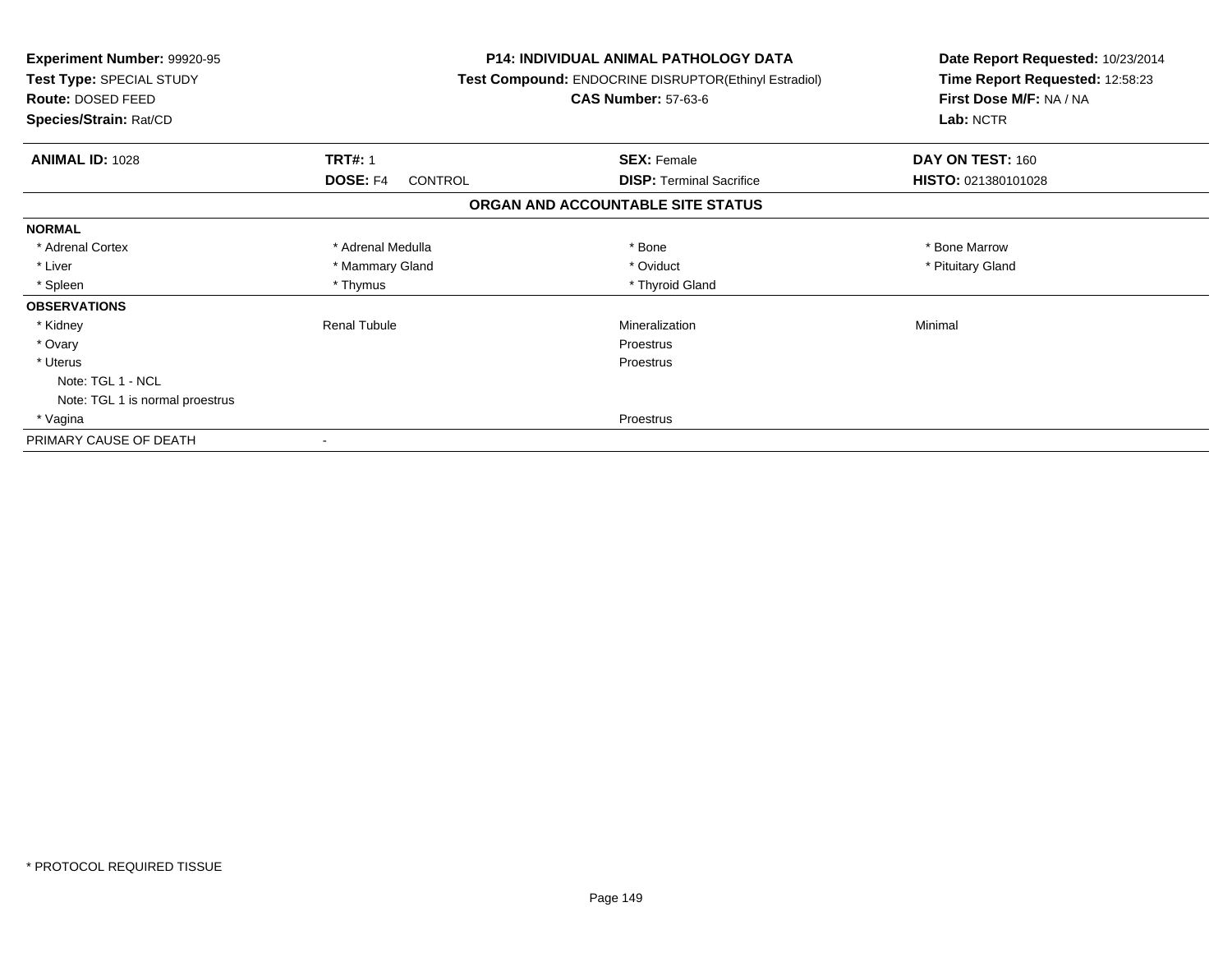| <b>Experiment Number: 99920-95</b><br>Test Type: SPECIAL STUDY<br>Route: DOSED FEED<br>Species/Strain: Rat/CD |                                   | <b>P14: INDIVIDUAL ANIMAL PATHOLOGY DATA</b><br><b>Test Compound: ENDOCRINE DISRUPTOR(Ethinyl Estradiol)</b><br><b>CAS Number: 57-63-6</b> | Date Report Requested: 10/23/2014<br>Time Report Requested: 12:58:23<br>First Dose M/F: NA / NA<br>Lab: NCTR |
|---------------------------------------------------------------------------------------------------------------|-----------------------------------|--------------------------------------------------------------------------------------------------------------------------------------------|--------------------------------------------------------------------------------------------------------------|
| <b>ANIMAL ID: 1029</b>                                                                                        | <b>TRT#: 1</b>                    | <b>SEX: Female</b>                                                                                                                         | DAY ON TEST: 160                                                                                             |
|                                                                                                               | <b>DOSE: F4</b><br><b>CONTROL</b> | <b>DISP: Terminal Sacrifice</b>                                                                                                            | HISTO: 021380101029                                                                                          |
|                                                                                                               |                                   | ORGAN AND ACCOUNTABLE SITE STATUS                                                                                                          |                                                                                                              |
| <b>NORMAL</b>                                                                                                 |                                   |                                                                                                                                            |                                                                                                              |
| * Adrenal Cortex                                                                                              | * Adrenal Medulla                 | * Bone                                                                                                                                     | * Bone Marrow                                                                                                |
| * Liver                                                                                                       | * Oviduct                         | * Pituitary Gland                                                                                                                          | * Spleen                                                                                                     |
| * Thymus                                                                                                      |                                   |                                                                                                                                            |                                                                                                              |
| <b>OBSERVATIONS</b>                                                                                           |                                   |                                                                                                                                            |                                                                                                              |
| * Kidney                                                                                                      | <b>Renal Tubule</b>               | Mineralization                                                                                                                             | Minimal                                                                                                      |
| * Mammary Gland                                                                                               | Alveolus                          | Hyperplasia                                                                                                                                | Mild                                                                                                         |
| * Ovary                                                                                                       |                                   | <b>Estrus</b>                                                                                                                              |                                                                                                              |
| * Thyroid Gland                                                                                               |                                   | Keratin Cyst                                                                                                                               |                                                                                                              |
| * Uterus                                                                                                      |                                   | Estrus                                                                                                                                     |                                                                                                              |
| * Vagina                                                                                                      |                                   | Estrus                                                                                                                                     |                                                                                                              |
| PRIMARY CAUSE OF DEATH                                                                                        |                                   |                                                                                                                                            |                                                                                                              |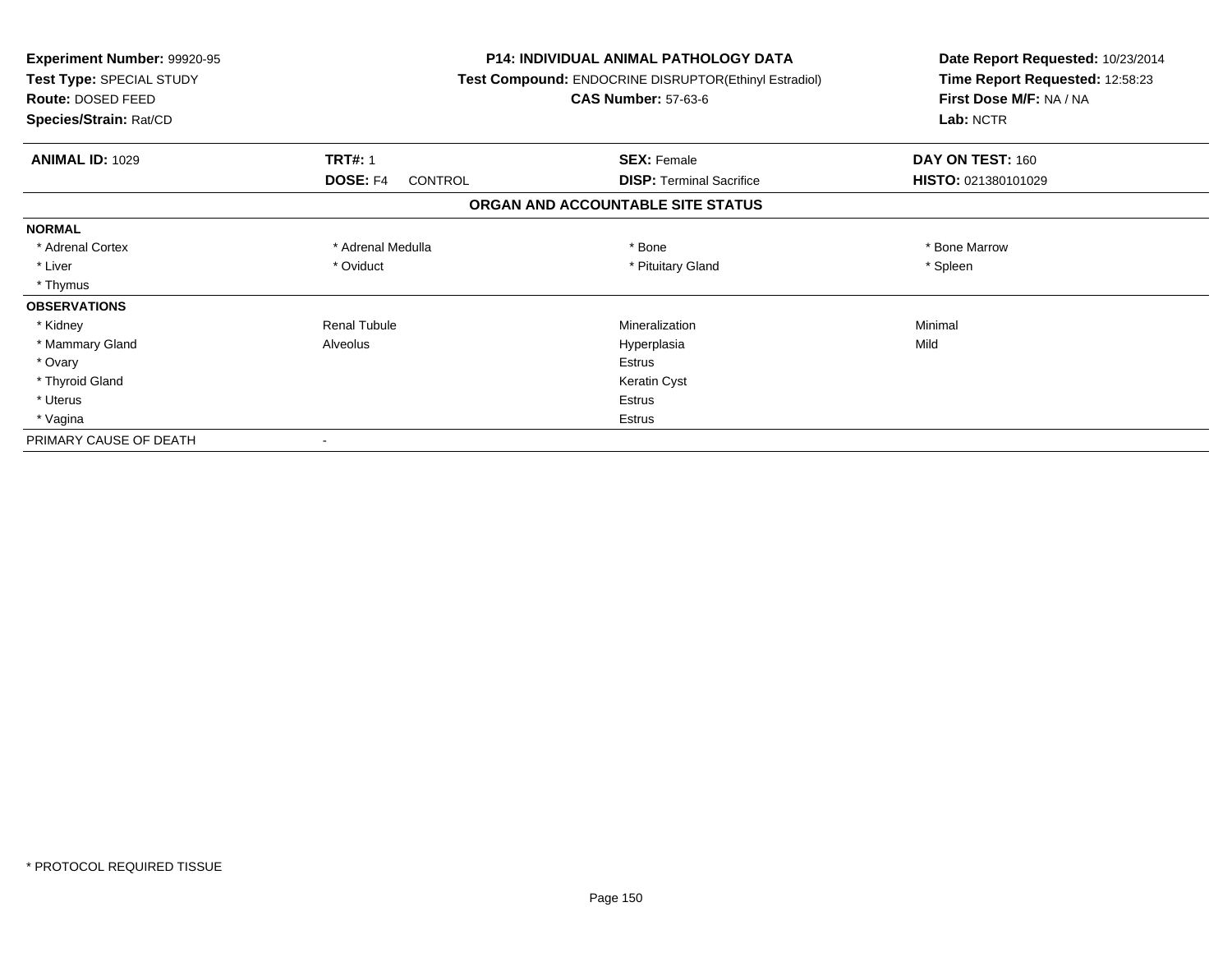| Experiment Number: 99920-95<br>Test Type: SPECIAL STUDY<br><b>Route: DOSED FEED</b><br>Species/Strain: Rat/CD | P14: INDIVIDUAL ANIMAL PATHOLOGY DATA<br><b>Test Compound: ENDOCRINE DISRUPTOR(Ethinyl Estradiol)</b><br><b>CAS Number: 57-63-6</b> |                                   | Date Report Requested: 10/23/2014<br>Time Report Requested: 12:58:23<br>First Dose M/F: NA / NA<br>Lab: NCTR |
|---------------------------------------------------------------------------------------------------------------|-------------------------------------------------------------------------------------------------------------------------------------|-----------------------------------|--------------------------------------------------------------------------------------------------------------|
| <b>ANIMAL ID: 1030</b>                                                                                        | TRT#: 2                                                                                                                             | <b>SEX: Female</b>                | DAY ON TEST: 161                                                                                             |
|                                                                                                               | <b>DOSE: F4/2PPB TO CTRL</b>                                                                                                        | <b>DISP:</b> Terminal Sacrifice   | <b>HISTO: 021380101030</b>                                                                                   |
|                                                                                                               |                                                                                                                                     | ORGAN AND ACCOUNTABLE SITE STATUS |                                                                                                              |
| <b>NORMAL</b>                                                                                                 |                                                                                                                                     |                                   |                                                                                                              |
| * Kidney                                                                                                      | * Mammary Gland                                                                                                                     | * Oviduct                         |                                                                                                              |
| <b>OBSERVATIONS</b>                                                                                           |                                                                                                                                     |                                   |                                                                                                              |
| * Ovary                                                                                                       |                                                                                                                                     | Estrus                            |                                                                                                              |
| * Uterus                                                                                                      | Estrus                                                                                                                              |                                   |                                                                                                              |
| * Vagina                                                                                                      | Estrus                                                                                                                              |                                   |                                                                                                              |
| PRIMARY CAUSE OF DEATH                                                                                        |                                                                                                                                     |                                   |                                                                                                              |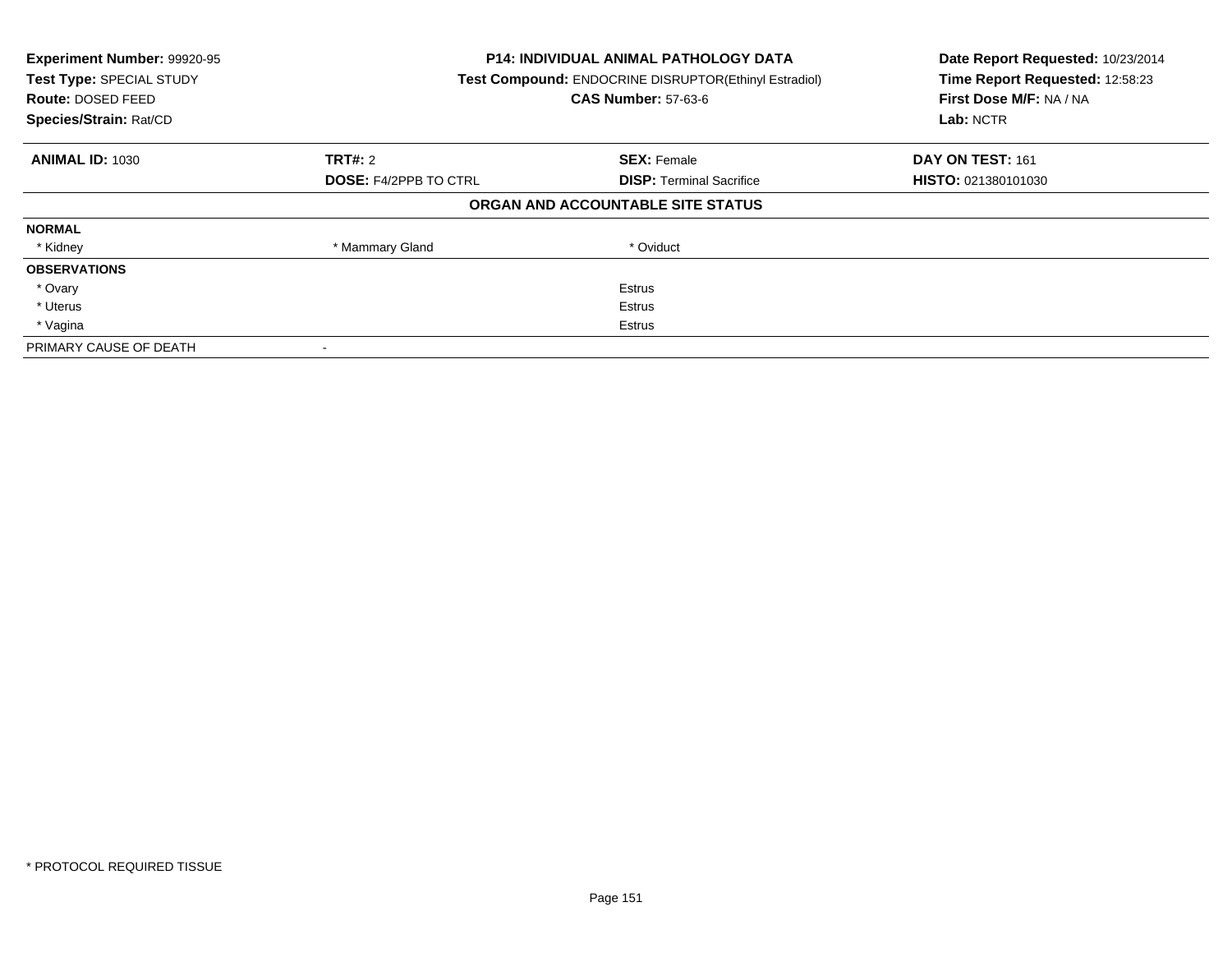| Experiment Number: 99920-95<br>Test Type: SPECIAL STUDY<br><b>Route: DOSED FEED</b><br>Species/Strain: Rat/CD | P14: INDIVIDUAL ANIMAL PATHOLOGY DATA<br><b>Test Compound: ENDOCRINE DISRUPTOR(Ethinyl Estradiol)</b><br><b>CAS Number: 57-63-6</b> |                                   | Date Report Requested: 10/23/2014<br>Time Report Requested: 12:58:23<br>First Dose M/F: NA / NA<br>Lab: NCTR |
|---------------------------------------------------------------------------------------------------------------|-------------------------------------------------------------------------------------------------------------------------------------|-----------------------------------|--------------------------------------------------------------------------------------------------------------|
| <b>ANIMAL ID: 1031</b>                                                                                        | TRT#: 2                                                                                                                             | <b>SEX: Female</b>                | DAY ON TEST: 161                                                                                             |
|                                                                                                               | <b>DOSE: F4/2PPB TO CTRL</b>                                                                                                        | <b>DISP:</b> Terminal Sacrifice   | <b>HISTO: 021380101031</b>                                                                                   |
|                                                                                                               |                                                                                                                                     | ORGAN AND ACCOUNTABLE SITE STATUS |                                                                                                              |
| <b>NORMAL</b>                                                                                                 |                                                                                                                                     |                                   |                                                                                                              |
| * Kidney                                                                                                      | * Mammary Gland                                                                                                                     | * Oviduct                         |                                                                                                              |
| <b>OBSERVATIONS</b>                                                                                           |                                                                                                                                     |                                   |                                                                                                              |
| * Ovary                                                                                                       |                                                                                                                                     | Estrus                            |                                                                                                              |
| * Uterus                                                                                                      | Estrus                                                                                                                              |                                   |                                                                                                              |
| * Vagina                                                                                                      | Estrus                                                                                                                              |                                   |                                                                                                              |
| PRIMARY CAUSE OF DEATH                                                                                        |                                                                                                                                     |                                   |                                                                                                              |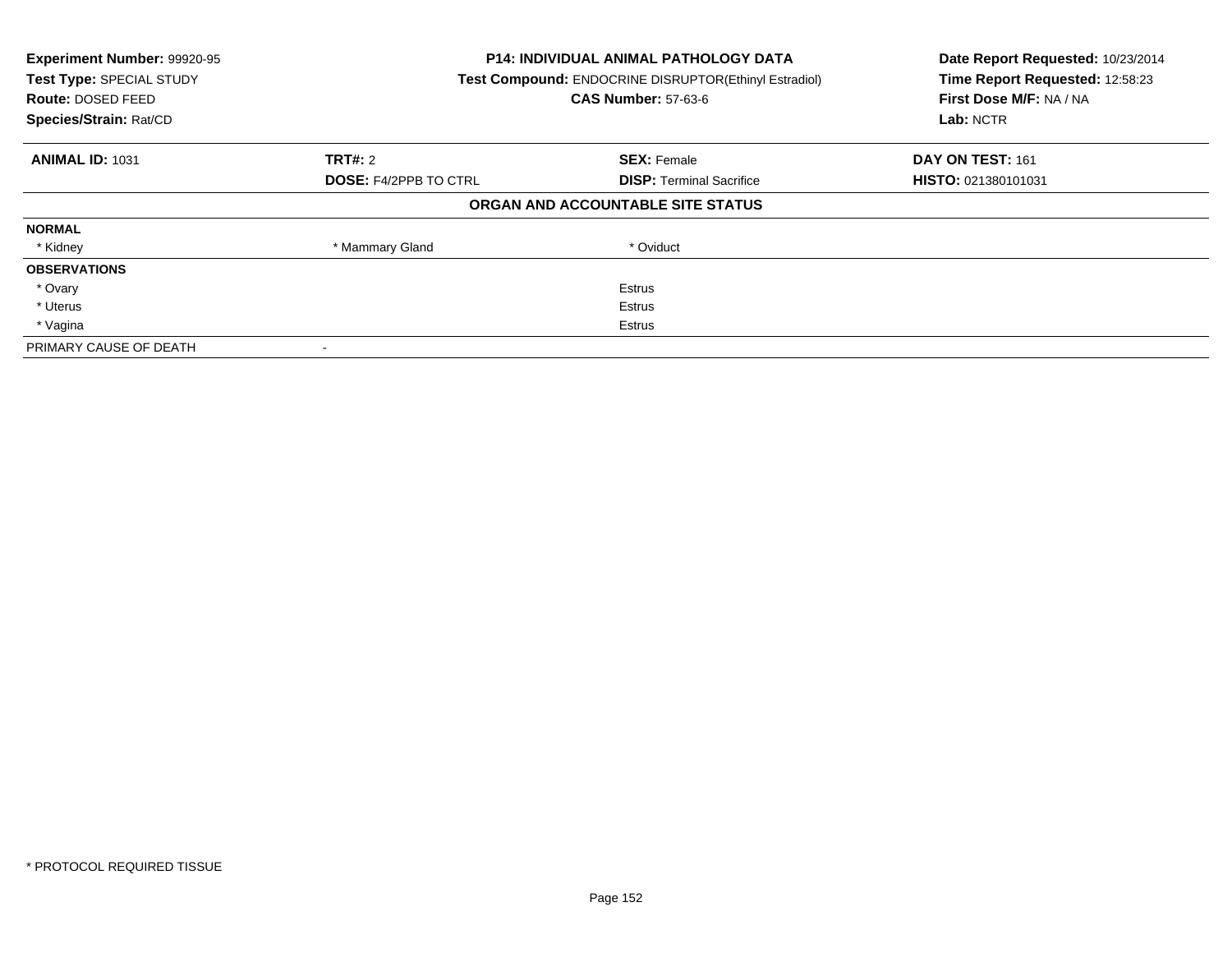| Experiment Number: 99920-95<br>Test Type: SPECIAL STUDY<br>Route: DOSED FEED<br>Species/Strain: Rat/CD | <b>P14: INDIVIDUAL ANIMAL PATHOLOGY DATA</b><br>Test Compound: ENDOCRINE DISRUPTOR(Ethinyl Estradiol)<br><b>CAS Number: 57-63-6</b> |                                   | Date Report Requested: 10/23/2014<br>Time Report Requested: 12:58:23<br>First Dose M/F: NA / NA<br>Lab: NCTR |
|--------------------------------------------------------------------------------------------------------|-------------------------------------------------------------------------------------------------------------------------------------|-----------------------------------|--------------------------------------------------------------------------------------------------------------|
| <b>ANIMAL ID: 1032</b>                                                                                 | TRT#: 2                                                                                                                             | <b>SEX: Female</b>                | DAY ON TEST: 161                                                                                             |
|                                                                                                        | <b>DOSE: F4/2PPB TO CTRL</b>                                                                                                        | <b>DISP:</b> Terminal Sacrifice   | HISTO: 021380101032                                                                                          |
|                                                                                                        |                                                                                                                                     | ORGAN AND ACCOUNTABLE SITE STATUS |                                                                                                              |
| <b>NORMAL</b>                                                                                          |                                                                                                                                     |                                   |                                                                                                              |
| * Kidney                                                                                               | * Mammary Gland                                                                                                                     | * Oviduct                         |                                                                                                              |
| <b>OBSERVATIONS</b>                                                                                    |                                                                                                                                     |                                   |                                                                                                              |
| * Ovary                                                                                                |                                                                                                                                     | Proestrus                         |                                                                                                              |
| * Uterus                                                                                               | Proestrus                                                                                                                           |                                   |                                                                                                              |
| * Vagina                                                                                               | Proestrus                                                                                                                           |                                   |                                                                                                              |
| PRIMARY CAUSE OF DEATH                                                                                 |                                                                                                                                     |                                   |                                                                                                              |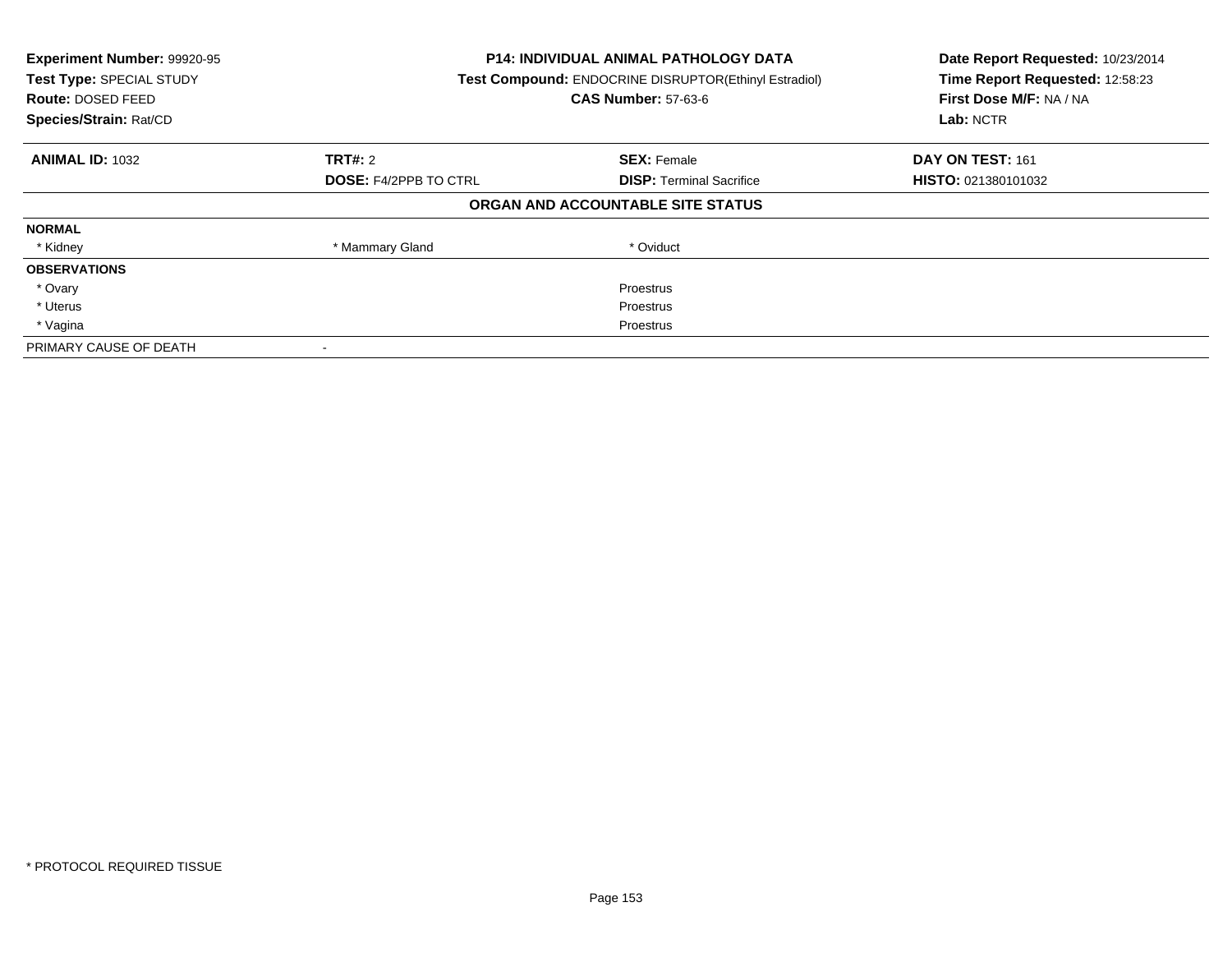| <b>Experiment Number: 99920-95</b><br>Test Type: SPECIAL STUDY<br><b>Route: DOSED FEED</b><br>Species/Strain: Rat/CD |                              | <b>P14: INDIVIDUAL ANIMAL PATHOLOGY DATA</b><br>Test Compound: ENDOCRINE DISRUPTOR(Ethinyl Estradiol)<br><b>CAS Number: 57-63-6</b> | Date Report Requested: 10/23/2014<br>Time Report Requested: 12:58:23<br>First Dose M/F: NA / NA<br>Lab: NCTR |
|----------------------------------------------------------------------------------------------------------------------|------------------------------|-------------------------------------------------------------------------------------------------------------------------------------|--------------------------------------------------------------------------------------------------------------|
| <b>ANIMAL ID: 1033</b>                                                                                               | <b>TRT#: 2</b>               | <b>SEX: Female</b>                                                                                                                  | DAY ON TEST: 161                                                                                             |
|                                                                                                                      | <b>DOSE: F4/2PPB TO CTRL</b> | <b>DISP:</b> Terminal Sacrifice                                                                                                     | HISTO: 021380101033                                                                                          |
|                                                                                                                      |                              | ORGAN AND ACCOUNTABLE SITE STATUS                                                                                                   |                                                                                                              |
| <b>NORMAL</b>                                                                                                        |                              |                                                                                                                                     |                                                                                                              |
| * Oviduct                                                                                                            |                              |                                                                                                                                     |                                                                                                              |
| <b>OBSERVATIONS</b>                                                                                                  |                              |                                                                                                                                     |                                                                                                              |
| * Kidney                                                                                                             | <b>Renal Tubule</b>          | Mineralization                                                                                                                      | Minimal                                                                                                      |
| * Mammary Gland                                                                                                      | Alveolus                     | Hyperplasia                                                                                                                         | Mild                                                                                                         |
|                                                                                                                      | Lobules                      | Hyperplasia                                                                                                                         | Minimal                                                                                                      |
| * Ovary                                                                                                              |                              | Cyst                                                                                                                                |                                                                                                              |
|                                                                                                                      |                              | Metestrus                                                                                                                           |                                                                                                              |
| * Uterus                                                                                                             | <b>Metestrus</b>             |                                                                                                                                     |                                                                                                              |
| * Vagina                                                                                                             | Metestrus                    |                                                                                                                                     |                                                                                                              |
| PRIMARY CAUSE OF DEATH                                                                                               |                              |                                                                                                                                     |                                                                                                              |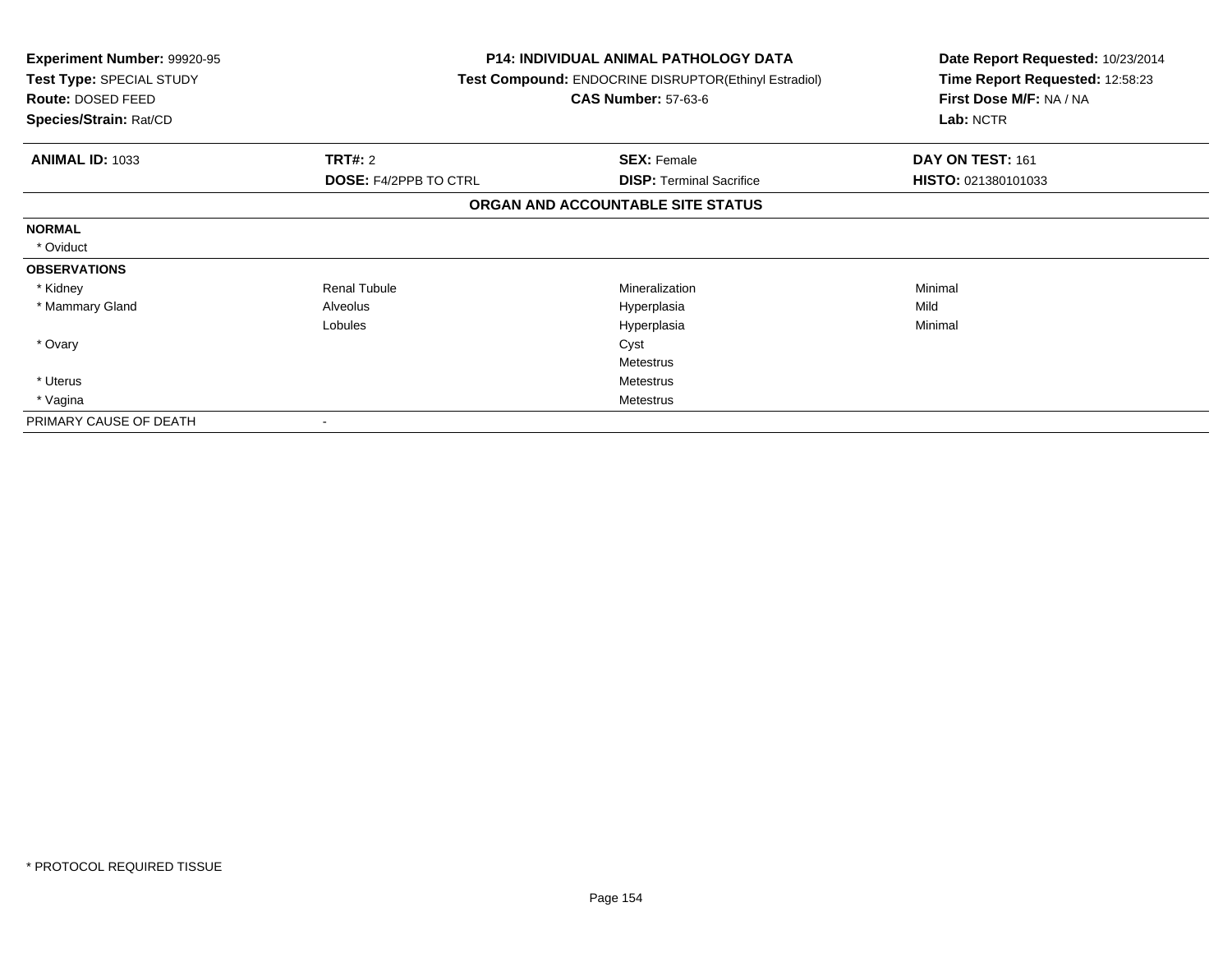| <b>Experiment Number: 99920-95</b><br>Test Type: SPECIAL STUDY<br>Route: DOSED FEED<br>Species/Strain: Rat/CD |                              | <b>P14: INDIVIDUAL ANIMAL PATHOLOGY DATA</b><br>Test Compound: ENDOCRINE DISRUPTOR(Ethinyl Estradiol)<br><b>CAS Number: 57-63-6</b> | Date Report Requested: 10/23/2014<br>Time Report Requested: 12:58:23<br>First Dose M/F: NA / NA<br>Lab: NCTR |
|---------------------------------------------------------------------------------------------------------------|------------------------------|-------------------------------------------------------------------------------------------------------------------------------------|--------------------------------------------------------------------------------------------------------------|
| <b>ANIMAL ID: 1034</b>                                                                                        | TRT#: 2                      | <b>SEX: Female</b>                                                                                                                  | DAY ON TEST: 160                                                                                             |
|                                                                                                               | <b>DOSE: F4/2PPB TO CTRL</b> | <b>DISP: Terminal Sacrifice</b>                                                                                                     | <b>HISTO: 021380101034</b>                                                                                   |
|                                                                                                               |                              | ORGAN AND ACCOUNTABLE SITE STATUS                                                                                                   |                                                                                                              |
| <b>NORMAL</b>                                                                                                 |                              |                                                                                                                                     |                                                                                                              |
| * Oviduct                                                                                                     |                              |                                                                                                                                     |                                                                                                              |
| <b>OBSERVATIONS</b>                                                                                           |                              |                                                                                                                                     |                                                                                                              |
| * Kidney                                                                                                      | <b>Renal Tubule</b>          | Mineralization                                                                                                                      | Minimal                                                                                                      |
| * Mammary Gland                                                                                               | Alveolus                     | Hyperplasia                                                                                                                         | Mild                                                                                                         |
| * Ovary                                                                                                       |                              | Proestrus                                                                                                                           |                                                                                                              |
| * Uterus                                                                                                      |                              | Proestrus                                                                                                                           |                                                                                                              |
| * Vagina                                                                                                      |                              | Proestrus                                                                                                                           |                                                                                                              |
| PRIMARY CAUSE OF DEATH                                                                                        |                              |                                                                                                                                     |                                                                                                              |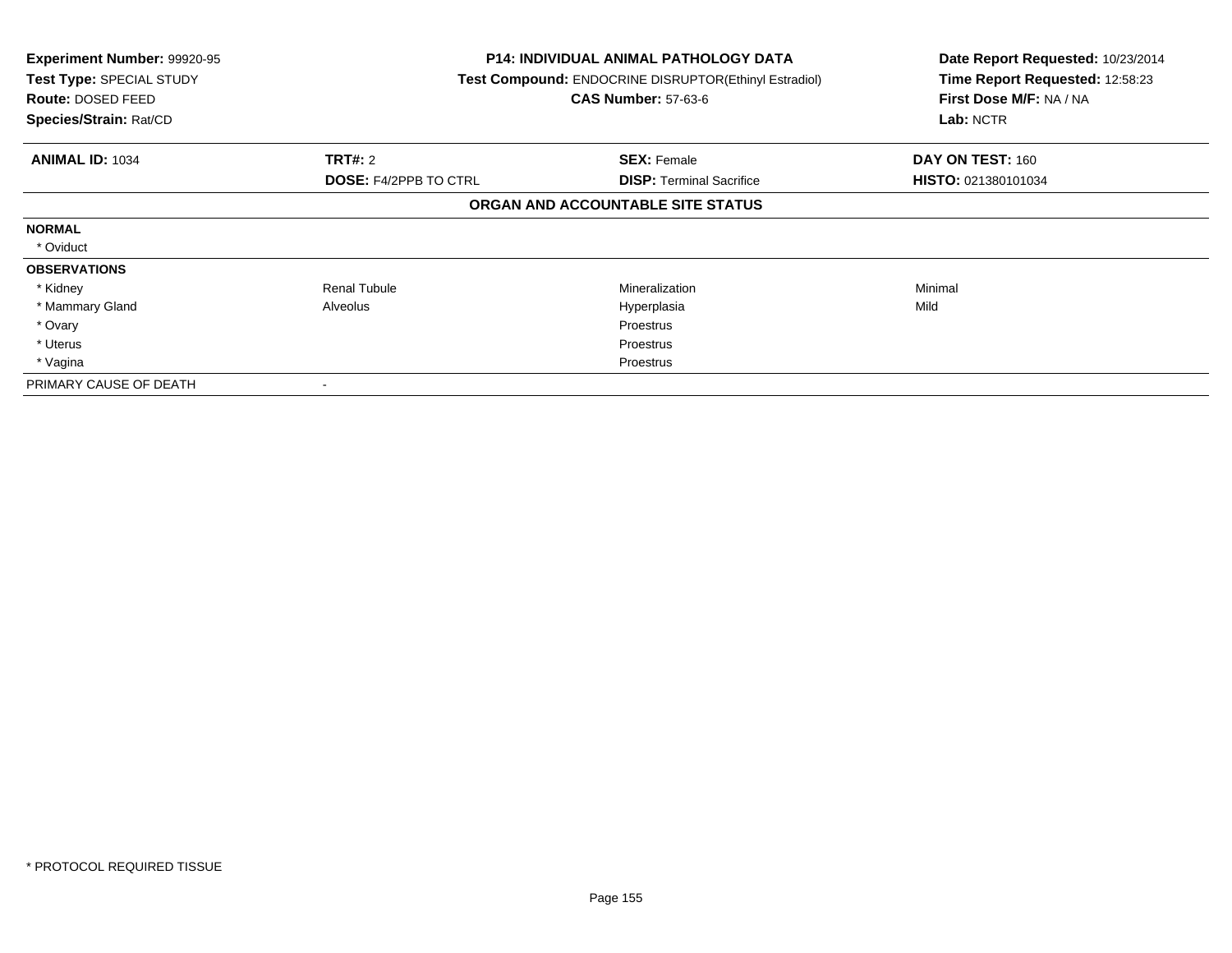| Experiment Number: 99920-95<br>Test Type: SPECIAL STUDY<br><b>Route: DOSED FEED</b><br>Species/Strain: Rat/CD |                              | <b>P14: INDIVIDUAL ANIMAL PATHOLOGY DATA</b><br>Test Compound: ENDOCRINE DISRUPTOR(Ethinyl Estradiol)<br><b>CAS Number: 57-63-6</b> | Date Report Requested: 10/23/2014<br>Time Report Requested: 12:58:23<br>First Dose M/F: NA / NA<br>Lab: NCTR |
|---------------------------------------------------------------------------------------------------------------|------------------------------|-------------------------------------------------------------------------------------------------------------------------------------|--------------------------------------------------------------------------------------------------------------|
| <b>ANIMAL ID: 1035</b>                                                                                        | TRT#: 2                      | <b>SEX: Female</b>                                                                                                                  | DAY ON TEST: 160                                                                                             |
|                                                                                                               | <b>DOSE: F4/2PPB TO CTRL</b> | <b>DISP:</b> Terminal Sacrifice                                                                                                     | <b>HISTO: 021380101035</b>                                                                                   |
|                                                                                                               |                              | ORGAN AND ACCOUNTABLE SITE STATUS                                                                                                   |                                                                                                              |
| <b>NORMAL</b>                                                                                                 |                              |                                                                                                                                     |                                                                                                              |
| * Mammary Gland                                                                                               | * Oviduct                    |                                                                                                                                     |                                                                                                              |
| <b>OBSERVATIONS</b>                                                                                           |                              |                                                                                                                                     |                                                                                                              |
| * Kidney                                                                                                      | <b>Renal Tubule</b>          | Mineralization                                                                                                                      | Moderate                                                                                                     |
| * Ovary                                                                                                       |                              | Estrus                                                                                                                              |                                                                                                              |
| * Uterus                                                                                                      |                              | Estrus                                                                                                                              |                                                                                                              |
| * Vagina                                                                                                      |                              | Estrus                                                                                                                              |                                                                                                              |
| PRIMARY CAUSE OF DEATH                                                                                        |                              |                                                                                                                                     |                                                                                                              |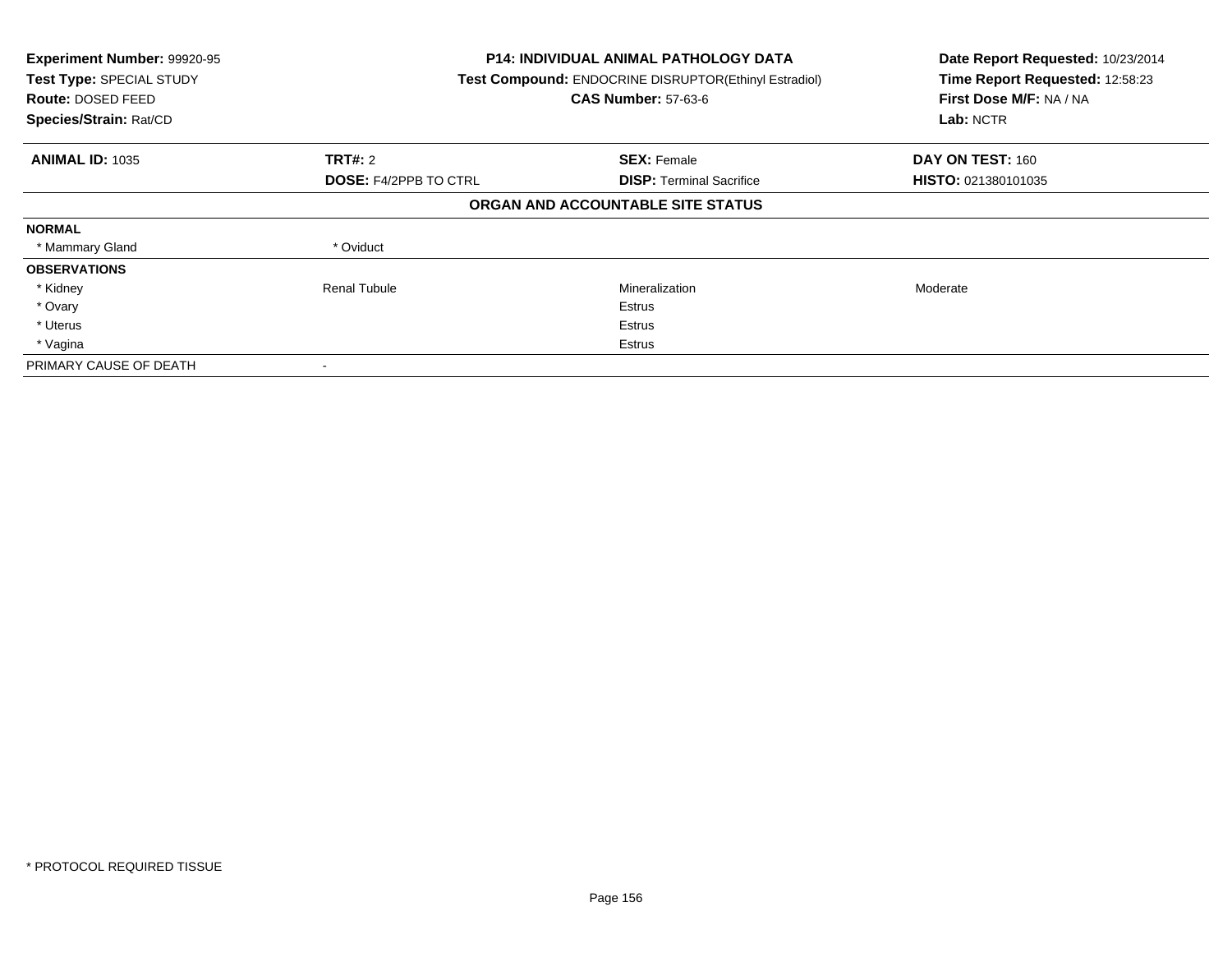| Experiment Number: 99920-95<br>Test Type: SPECIAL STUDY<br><b>Route: DOSED FEED</b><br>Species/Strain: Rat/CD | <b>P14: INDIVIDUAL ANIMAL PATHOLOGY DATA</b><br>Test Compound: ENDOCRINE DISRUPTOR(Ethinyl Estradiol)<br><b>CAS Number: 57-63-6</b> |                                   | Date Report Requested: 10/23/2014<br>Time Report Requested: 12:58:23<br>First Dose M/F: NA / NA<br>Lab: NCTR |
|---------------------------------------------------------------------------------------------------------------|-------------------------------------------------------------------------------------------------------------------------------------|-----------------------------------|--------------------------------------------------------------------------------------------------------------|
| <b>ANIMAL ID: 1036</b>                                                                                        | TRT#: 3                                                                                                                             | <b>SEX: Female</b>                | DAY ON TEST: 161                                                                                             |
|                                                                                                               | <b>DOSE: F4/10PPB TO CTRL</b>                                                                                                       | <b>DISP:</b> Terminal Sacrifice   | HISTO: 021380101036                                                                                          |
|                                                                                                               |                                                                                                                                     | ORGAN AND ACCOUNTABLE SITE STATUS |                                                                                                              |
| <b>NORMAL</b>                                                                                                 |                                                                                                                                     |                                   |                                                                                                              |
| * Mammary Gland                                                                                               | * Oviduct                                                                                                                           |                                   |                                                                                                              |
| <b>OBSERVATIONS</b>                                                                                           |                                                                                                                                     |                                   |                                                                                                              |
| * Kidney                                                                                                      | Renal Tubule                                                                                                                        | Mineralization                    | Minimal                                                                                                      |
| * Ovary                                                                                                       |                                                                                                                                     | <b>Proestrus</b>                  |                                                                                                              |
| * Uterus                                                                                                      |                                                                                                                                     | Proestrus                         |                                                                                                              |
| * Vagina                                                                                                      |                                                                                                                                     | Proestrus                         |                                                                                                              |
| PRIMARY CAUSE OF DEATH                                                                                        |                                                                                                                                     |                                   |                                                                                                              |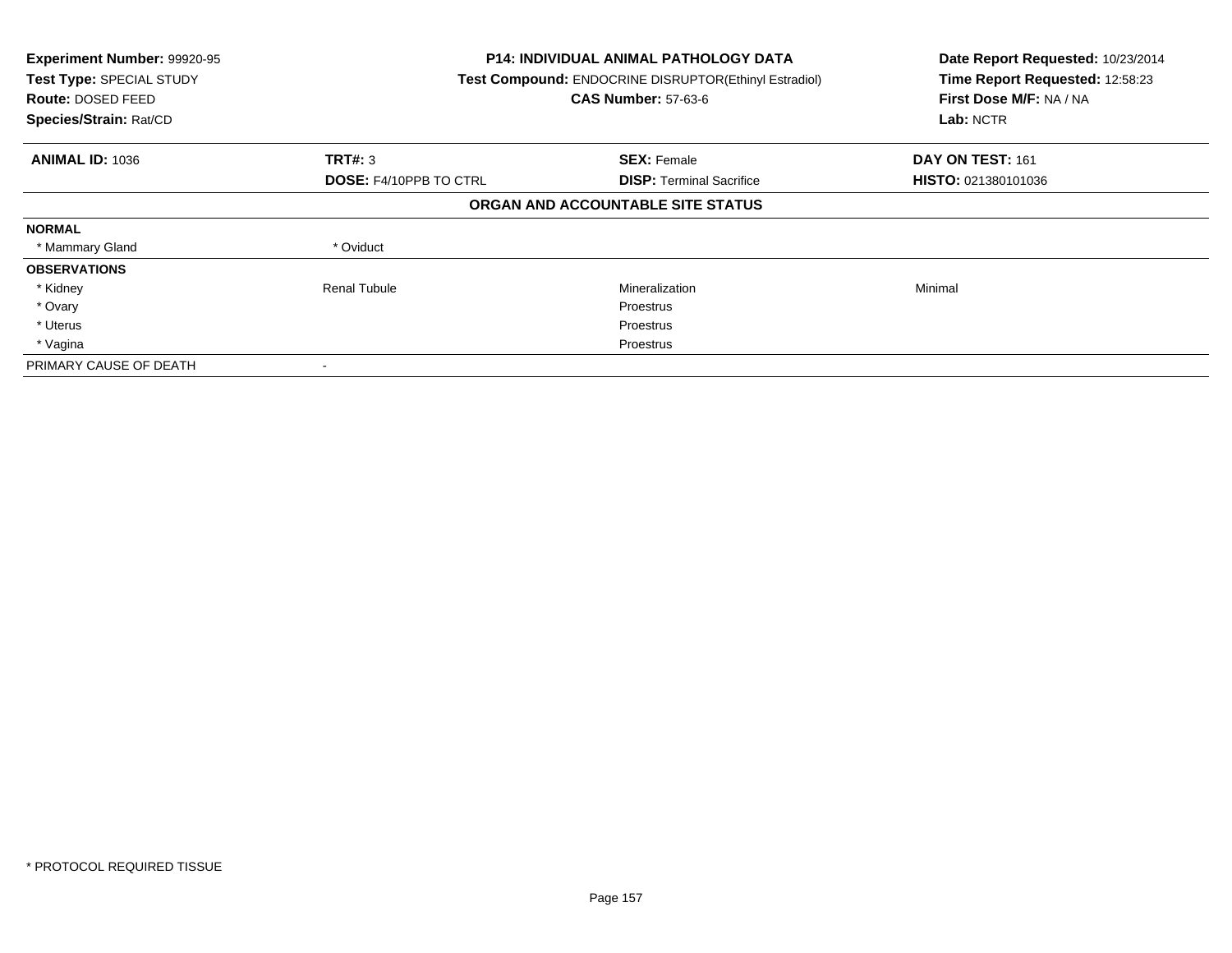| <b>Experiment Number: 99920-95</b><br>Test Type: SPECIAL STUDY<br>Route: DOSED FEED<br>Species/Strain: Rat/CD |                               | <b>P14: INDIVIDUAL ANIMAL PATHOLOGY DATA</b><br>Test Compound: ENDOCRINE DISRUPTOR(Ethinyl Estradiol)<br><b>CAS Number: 57-63-6</b> | Date Report Requested: 10/23/2014<br>Time Report Requested: 12:58:23<br>First Dose M/F: NA / NA<br>Lab: NCTR |
|---------------------------------------------------------------------------------------------------------------|-------------------------------|-------------------------------------------------------------------------------------------------------------------------------------|--------------------------------------------------------------------------------------------------------------|
| <b>ANIMAL ID: 1037</b>                                                                                        | TRT#: 3                       | <b>SEX: Female</b>                                                                                                                  | DAY ON TEST: 161                                                                                             |
|                                                                                                               | <b>DOSE: F4/10PPB TO CTRL</b> | <b>DISP:</b> Terminal Sacrifice                                                                                                     | HISTO: 021380101037                                                                                          |
|                                                                                                               |                               | ORGAN AND ACCOUNTABLE SITE STATUS                                                                                                   |                                                                                                              |
| <b>NORMAL</b>                                                                                                 |                               |                                                                                                                                     |                                                                                                              |
| * Oviduct                                                                                                     |                               |                                                                                                                                     |                                                                                                              |
| <b>OBSERVATIONS</b>                                                                                           |                               |                                                                                                                                     |                                                                                                              |
| * Kidney                                                                                                      | <b>Renal Tubule</b>           | Mineralization                                                                                                                      | Moderate                                                                                                     |
| * Mammary Gland                                                                                               | Alveolus                      | Hyperplasia                                                                                                                         | Minimal                                                                                                      |
| * Ovary                                                                                                       |                               | Metestrus                                                                                                                           |                                                                                                              |
| * Uterus                                                                                                      |                               | <b>Metestrus</b>                                                                                                                    |                                                                                                              |
| * Vagina                                                                                                      | Metestrus                     |                                                                                                                                     |                                                                                                              |
| Note: Transitional to Diestrus                                                                                |                               |                                                                                                                                     |                                                                                                              |
| PRIMARY CAUSE OF DEATH                                                                                        |                               |                                                                                                                                     |                                                                                                              |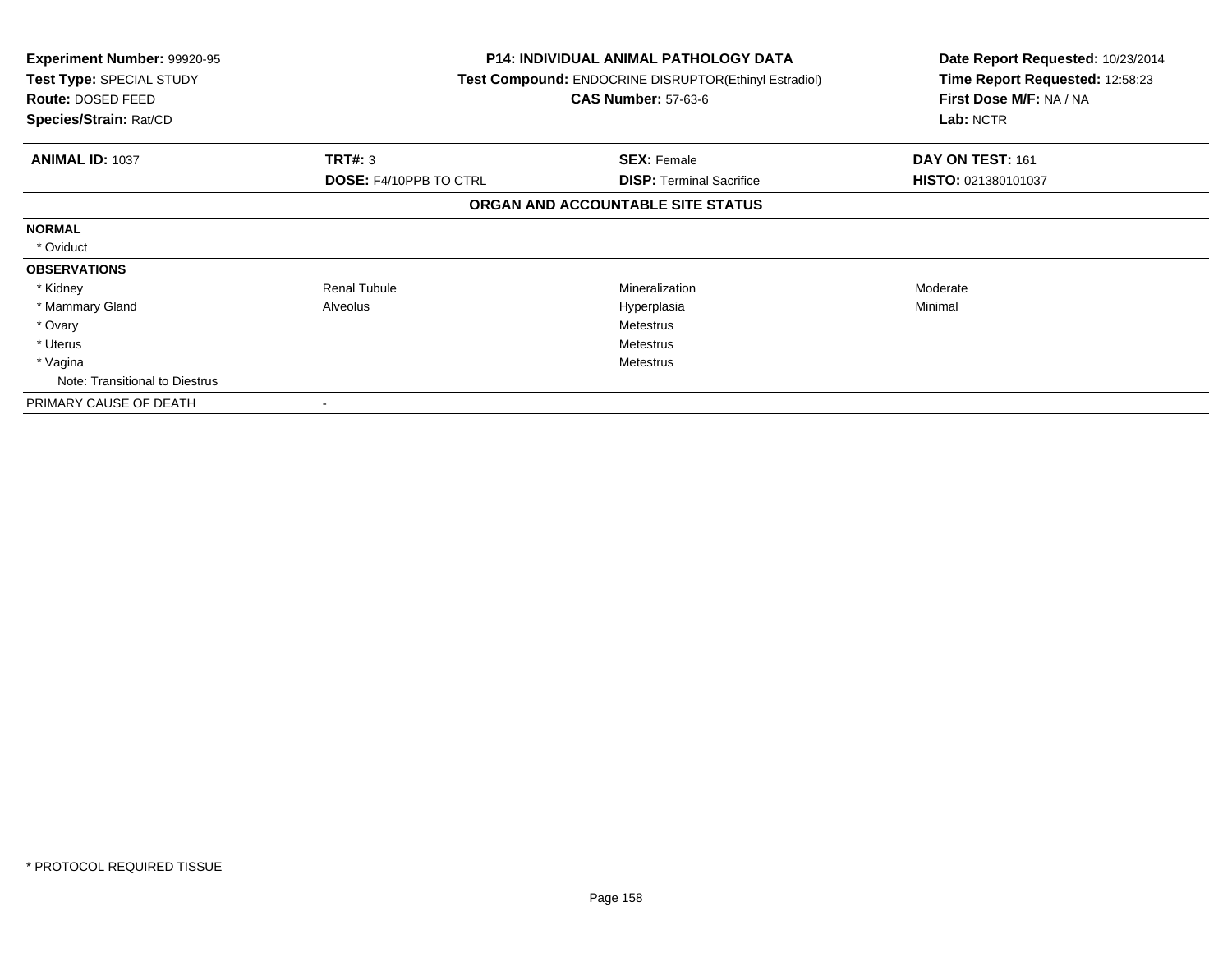| Experiment Number: 99920-95<br>Test Type: SPECIAL STUDY<br>Route: DOSED FEED<br>Species/Strain: Rat/CD |                               | <b>P14: INDIVIDUAL ANIMAL PATHOLOGY DATA</b><br>Test Compound: ENDOCRINE DISRUPTOR(Ethinyl Estradiol)<br><b>CAS Number: 57-63-6</b> |                            |
|--------------------------------------------------------------------------------------------------------|-------------------------------|-------------------------------------------------------------------------------------------------------------------------------------|----------------------------|
| <b>ANIMAL ID: 1038</b>                                                                                 | TRT#: 3                       | <b>SEX: Female</b>                                                                                                                  | DAY ON TEST: 161           |
|                                                                                                        | <b>DOSE: F4/10PPB TO CTRL</b> | <b>DISP: Terminal Sacrifice</b>                                                                                                     | <b>HISTO: 021380101038</b> |
|                                                                                                        |                               | ORGAN AND ACCOUNTABLE SITE STATUS                                                                                                   |                            |
| <b>NORMAL</b>                                                                                          |                               |                                                                                                                                     |                            |
| * Kidney                                                                                               | * Oviduct                     |                                                                                                                                     |                            |
| <b>OBSERVATIONS</b>                                                                                    |                               |                                                                                                                                     |                            |
| * Mammary Gland                                                                                        | Alveolus                      | Hyperplasia                                                                                                                         | Minimal                    |
| * Ovary                                                                                                |                               | Estrus                                                                                                                              |                            |
| * Uterus                                                                                               |                               | Estrus                                                                                                                              |                            |
| * Vagina                                                                                               |                               | Estrus                                                                                                                              |                            |
| PRIMARY CAUSE OF DEATH                                                                                 |                               |                                                                                                                                     |                            |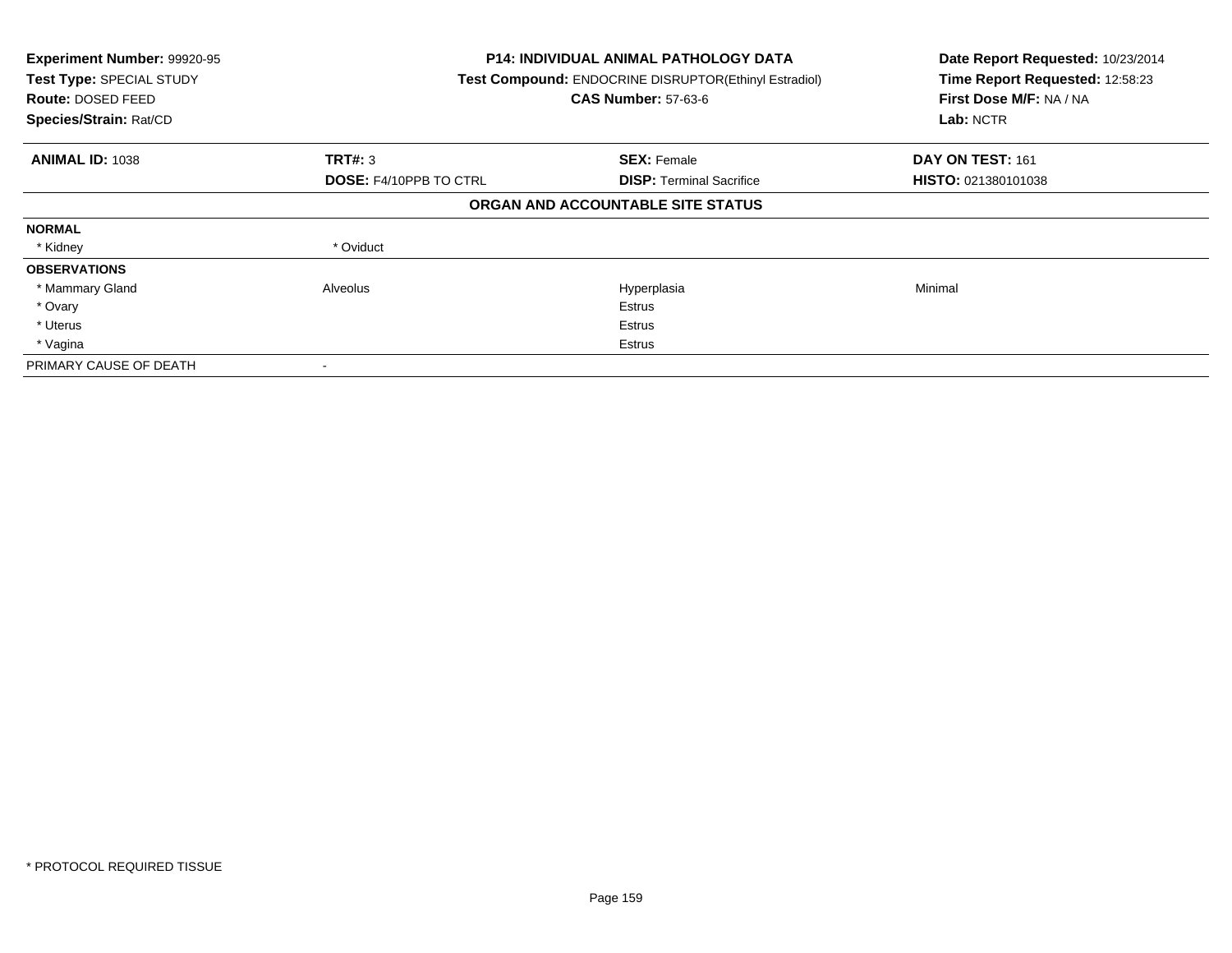| Experiment Number: 99920-95<br>Test Type: SPECIAL STUDY<br>Route: DOSED FEED<br>Species/Strain: Rat/CD | <b>P14: INDIVIDUAL ANIMAL PATHOLOGY DATA</b><br>Test Compound: ENDOCRINE DISRUPTOR(Ethinyl Estradiol)<br><b>CAS Number: 57-63-6</b> |                                   | Date Report Requested: 10/23/2014<br>Time Report Requested: 12:58:23<br>First Dose M/F: NA / NA<br>Lab: NCTR |
|--------------------------------------------------------------------------------------------------------|-------------------------------------------------------------------------------------------------------------------------------------|-----------------------------------|--------------------------------------------------------------------------------------------------------------|
| <b>ANIMAL ID: 1039</b>                                                                                 | <b>TRT#: 3</b>                                                                                                                      | <b>SEX: Female</b>                | DAY ON TEST: 161                                                                                             |
|                                                                                                        | <b>DOSE: F4/10PPB TO CTRL</b>                                                                                                       | <b>DISP:</b> Terminal Sacrifice   | <b>HISTO: 021380101039</b>                                                                                   |
|                                                                                                        |                                                                                                                                     | ORGAN AND ACCOUNTABLE SITE STATUS |                                                                                                              |
| <b>NORMAL</b>                                                                                          |                                                                                                                                     |                                   |                                                                                                              |
| * Kidney                                                                                               | * Mammary Gland                                                                                                                     | * Oviduct                         |                                                                                                              |
| <b>OBSERVATIONS</b>                                                                                    |                                                                                                                                     |                                   |                                                                                                              |
| * Ovary                                                                                                |                                                                                                                                     | <b>Diestrus</b>                   |                                                                                                              |
| * Uterus                                                                                               |                                                                                                                                     | Diestrus                          |                                                                                                              |
| * Vagina                                                                                               | Diestrus                                                                                                                            |                                   |                                                                                                              |
| PRIMARY CAUSE OF DEATH                                                                                 |                                                                                                                                     |                                   |                                                                                                              |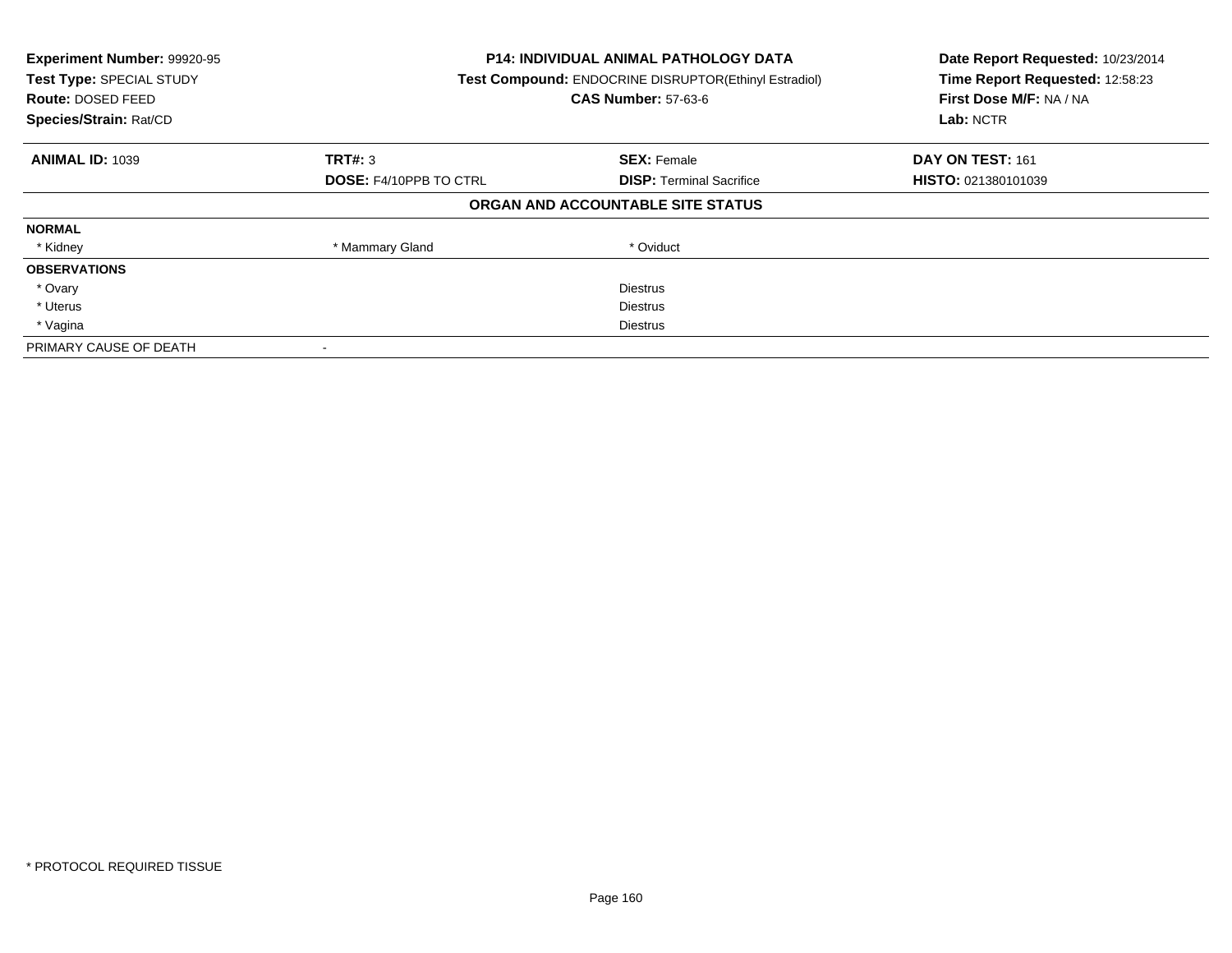| <b>Experiment Number: 99920-95</b><br>Test Type: SPECIAL STUDY<br><b>Route: DOSED FEED</b><br>Species/Strain: Rat/CD |                               | <b>P14: INDIVIDUAL ANIMAL PATHOLOGY DATA</b><br><b>Test Compound: ENDOCRINE DISRUPTOR(Ethinyl Estradiol)</b><br><b>CAS Number: 57-63-6</b> | Date Report Requested: 10/23/2014<br>Time Report Requested: 12:58:23<br>First Dose M/F: NA / NA<br>Lab: NCTR |
|----------------------------------------------------------------------------------------------------------------------|-------------------------------|--------------------------------------------------------------------------------------------------------------------------------------------|--------------------------------------------------------------------------------------------------------------|
| <b>ANIMAL ID: 1040</b>                                                                                               | <b>TRT#: 3</b>                | <b>SEX: Female</b>                                                                                                                         | DAY ON TEST: 161                                                                                             |
|                                                                                                                      | <b>DOSE: F4/10PPB TO CTRL</b> | <b>DISP:</b> Terminal Sacrifice                                                                                                            | HISTO: 021380101040                                                                                          |
|                                                                                                                      |                               | ORGAN AND ACCOUNTABLE SITE STATUS                                                                                                          |                                                                                                              |
| <b>NORMAL</b>                                                                                                        |                               |                                                                                                                                            |                                                                                                              |
| * Mammary Gland                                                                                                      | * Oviduct                     |                                                                                                                                            |                                                                                                              |
| <b>OBSERVATIONS</b>                                                                                                  |                               |                                                                                                                                            |                                                                                                              |
| * Kidney                                                                                                             |                               | Cyst                                                                                                                                       |                                                                                                              |
|                                                                                                                      | <b>Renal Tubule</b>           | Mineralization                                                                                                                             | Moderate                                                                                                     |
|                                                                                                                      |                               | Nephropathy                                                                                                                                | Minimal                                                                                                      |
| * Ovary                                                                                                              |                               | Metestrus                                                                                                                                  |                                                                                                              |
| * Uterus                                                                                                             |                               | Metestrus                                                                                                                                  |                                                                                                              |
| * Vagina                                                                                                             |                               | Metestrus                                                                                                                                  |                                                                                                              |
| PRIMARY CAUSE OF DEATH                                                                                               |                               |                                                                                                                                            |                                                                                                              |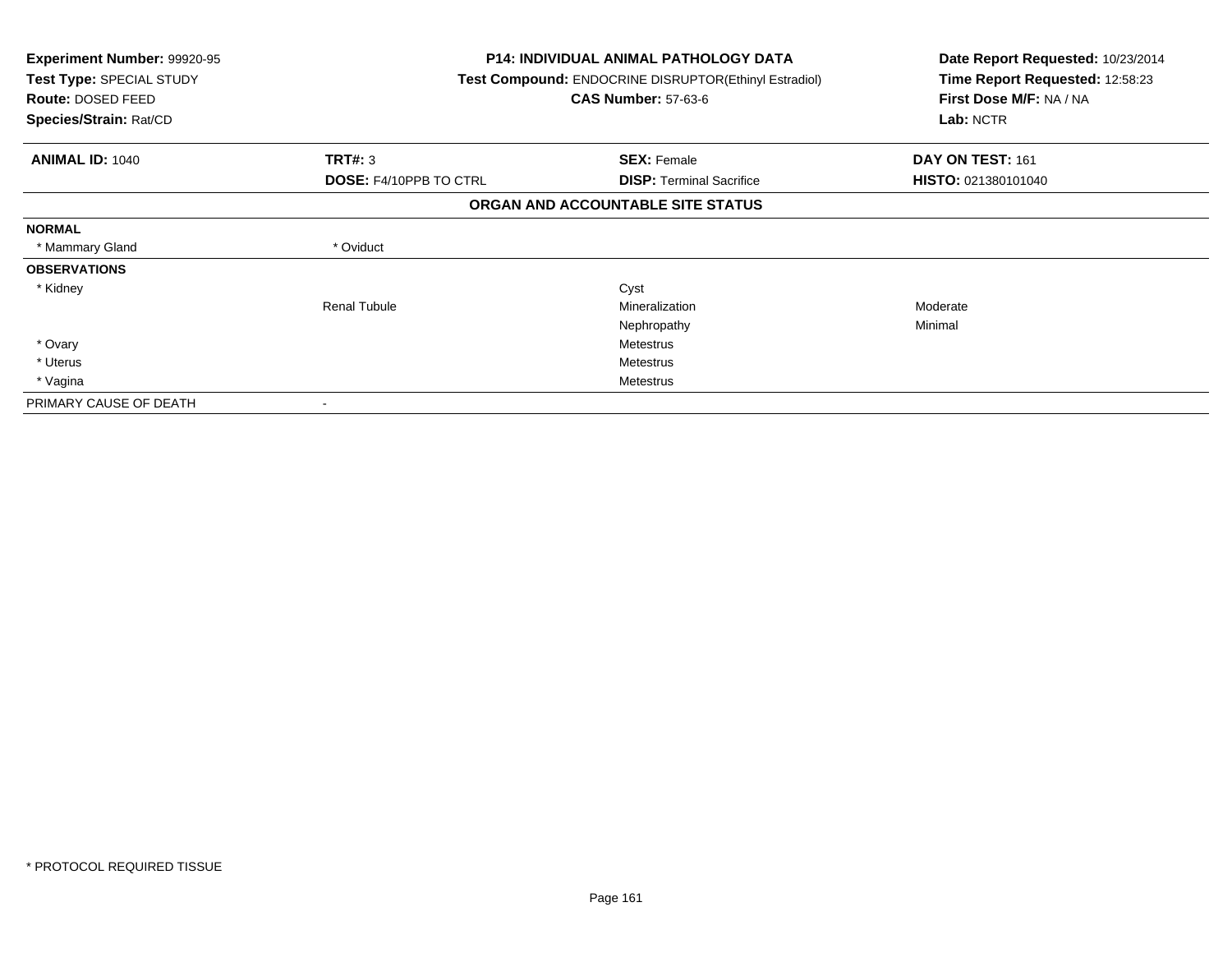| Experiment Number: 99920-95<br>Test Type: SPECIAL STUDY<br><b>Route: DOSED FEED</b><br>Species/Strain: Rat/CD | <b>P14: INDIVIDUAL ANIMAL PATHOLOGY DATA</b><br>Test Compound: ENDOCRINE DISRUPTOR(Ethinyl Estradiol)<br><b>CAS Number: 57-63-6</b> |                                   | Date Report Requested: 10/23/2014<br>Time Report Requested: 12:58:23<br>First Dose M/F: NA / NA<br>Lab: NCTR |
|---------------------------------------------------------------------------------------------------------------|-------------------------------------------------------------------------------------------------------------------------------------|-----------------------------------|--------------------------------------------------------------------------------------------------------------|
| <b>ANIMAL ID: 1041</b>                                                                                        | TRT#: 3                                                                                                                             | <b>SEX: Female</b>                | DAY ON TEST: 161                                                                                             |
|                                                                                                               | <b>DOSE: F4/10PPB TO CTRL</b>                                                                                                       | <b>DISP:</b> Terminal Sacrifice   | <b>HISTO: 021380101041</b>                                                                                   |
|                                                                                                               |                                                                                                                                     | ORGAN AND ACCOUNTABLE SITE STATUS |                                                                                                              |
| <b>NORMAL</b>                                                                                                 |                                                                                                                                     |                                   |                                                                                                              |
| * Mammary Gland                                                                                               | * Oviduct                                                                                                                           |                                   |                                                                                                              |
| <b>OBSERVATIONS</b>                                                                                           |                                                                                                                                     |                                   |                                                                                                              |
| * Kidney                                                                                                      | Renal Tubule                                                                                                                        | Mineralization                    | Mild                                                                                                         |
| * Ovary                                                                                                       |                                                                                                                                     | <b>Diestrus</b>                   |                                                                                                              |
| * Uterus                                                                                                      |                                                                                                                                     | <b>Diestrus</b>                   |                                                                                                              |
| * Vagina                                                                                                      |                                                                                                                                     | Diestrus                          |                                                                                                              |
| PRIMARY CAUSE OF DEATH                                                                                        |                                                                                                                                     |                                   |                                                                                                              |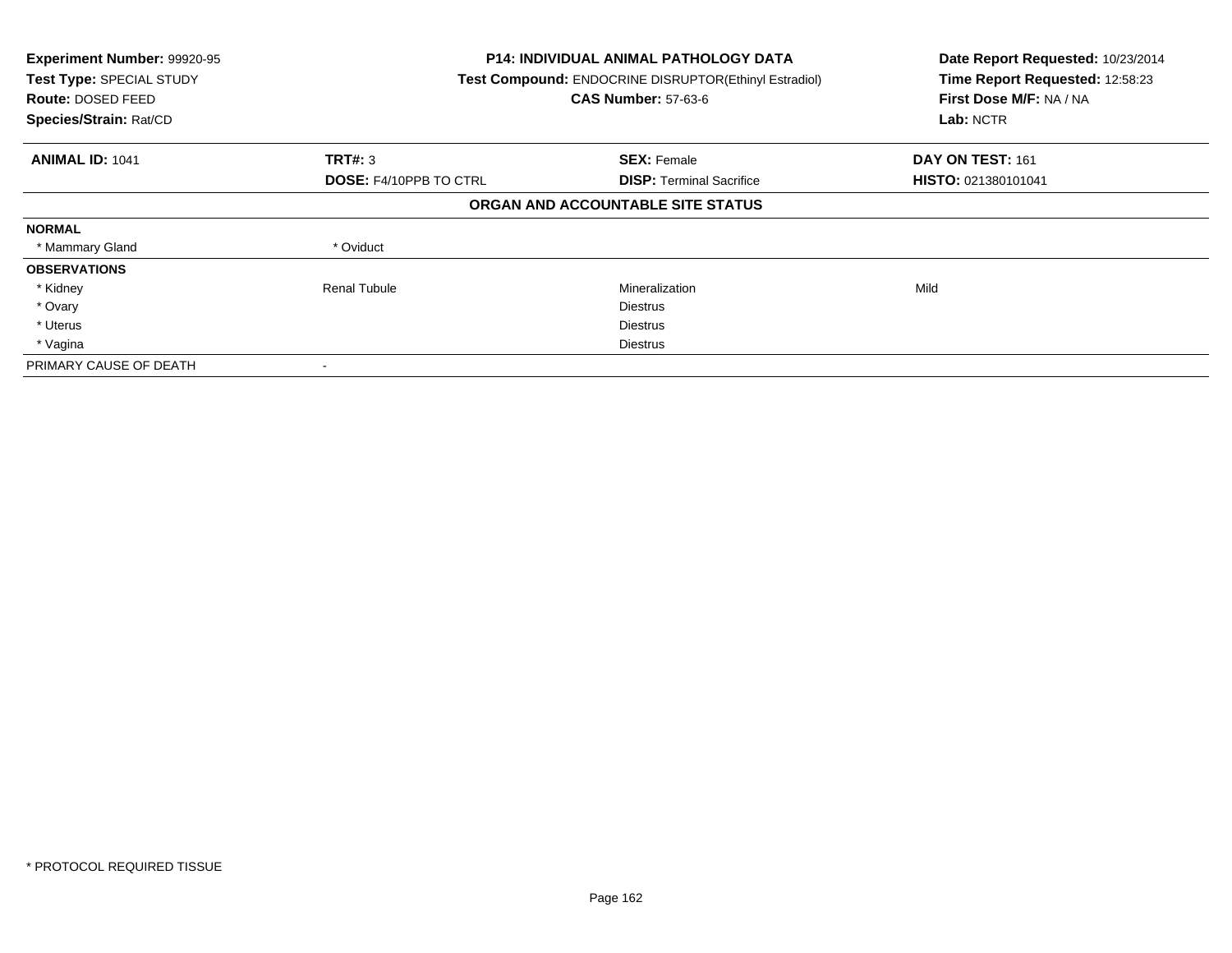| <b>Experiment Number: 99920-95</b><br>Test Type: SPECIAL STUDY<br><b>Route: DOSED FEED</b><br>Species/Strain: Rat/CD |                        | <b>P14: INDIVIDUAL ANIMAL PATHOLOGY DATA</b><br>Test Compound: ENDOCRINE DISRUPTOR(Ethinyl Estradiol)<br><b>CAS Number: 57-63-6</b> | Date Report Requested: 10/23/2014<br>Time Report Requested: 12:58:23<br>First Dose M/F: NA / NA<br>Lab: NCTR |
|----------------------------------------------------------------------------------------------------------------------|------------------------|-------------------------------------------------------------------------------------------------------------------------------------|--------------------------------------------------------------------------------------------------------------|
| <b>ANIMAL ID: 1042</b>                                                                                               | <b>TRT#: 4</b>         | <b>SEX: Female</b>                                                                                                                  | DAY ON TEST: 161                                                                                             |
|                                                                                                                      | DOSE: F4/50PPB TO CTRL | <b>DISP: Terminal Sacrifice</b>                                                                                                     | HISTO: 021380101042                                                                                          |
|                                                                                                                      |                        | ORGAN AND ACCOUNTABLE SITE STATUS                                                                                                   |                                                                                                              |
| <b>NORMAL</b>                                                                                                        |                        |                                                                                                                                     |                                                                                                              |
| * Adrenal Cortex                                                                                                     | * Adrenal Medulla      | * Bone                                                                                                                              | * Bone Marrow                                                                                                |
| * Liver                                                                                                              | * Oviduct              | * Pituitary Gland                                                                                                                   | * Spleen                                                                                                     |
| * Thymus                                                                                                             | * Thyroid Gland        |                                                                                                                                     |                                                                                                              |
| <b>OBSERVATIONS</b>                                                                                                  |                        |                                                                                                                                     |                                                                                                              |
| * Kidney                                                                                                             | <b>Renal Tubule</b>    | Mineralization                                                                                                                      | Minimal                                                                                                      |
| * Mammary Gland                                                                                                      | Lobules                | Hyperplasia                                                                                                                         | Minimal                                                                                                      |
| * Ovary                                                                                                              |                        | Metestrus                                                                                                                           |                                                                                                              |
| * Uterus                                                                                                             |                        | Metestrus                                                                                                                           |                                                                                                              |
| * Vagina                                                                                                             |                        | Metestrus                                                                                                                           |                                                                                                              |
| PRIMARY CAUSE OF DEATH                                                                                               |                        |                                                                                                                                     |                                                                                                              |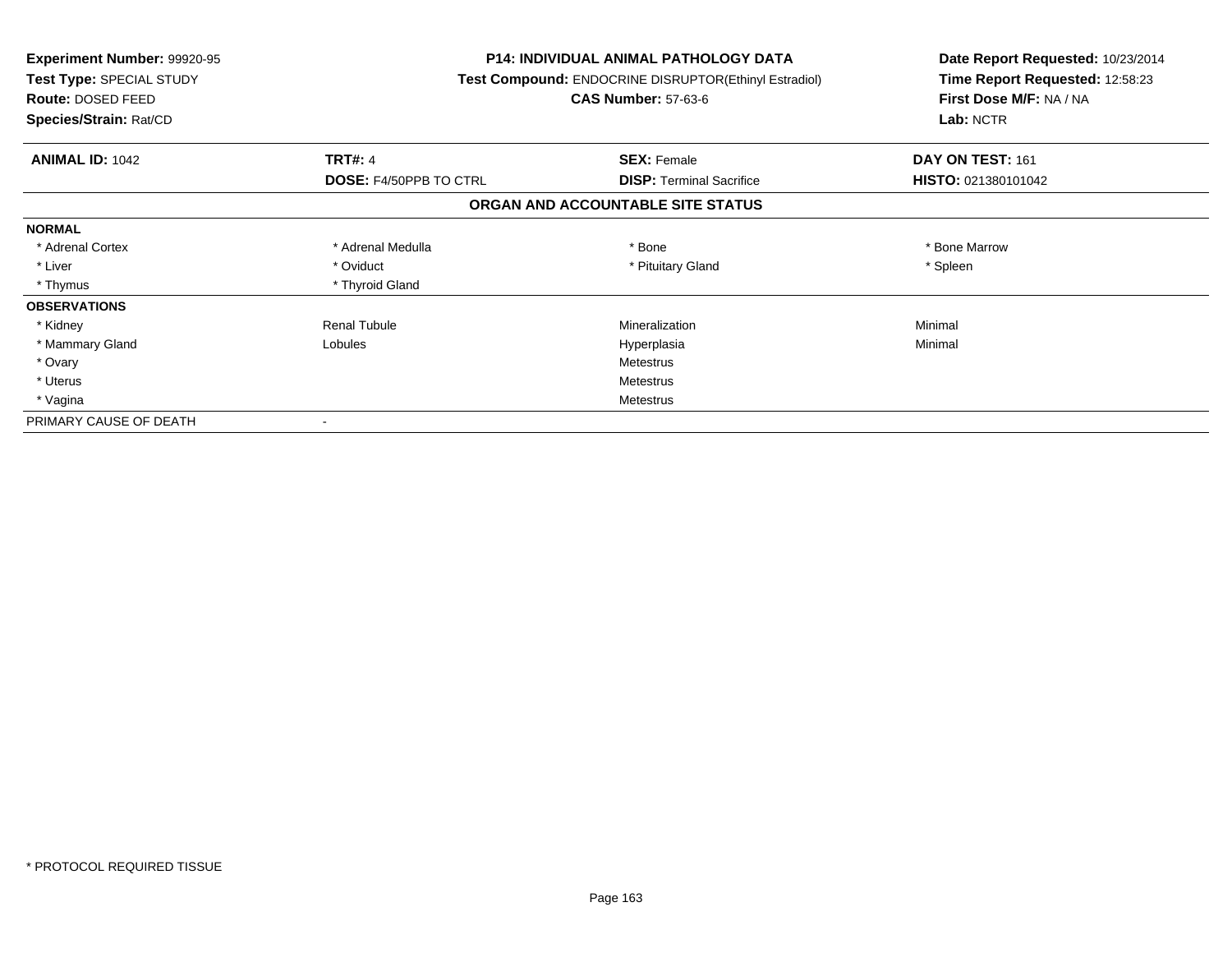| <b>Experiment Number: 99920-95</b><br>Test Type: SPECIAL STUDY<br><b>Route: DOSED FEED</b><br>Species/Strain: Rat/CD |                               | P14: INDIVIDUAL ANIMAL PATHOLOGY DATA<br>Test Compound: ENDOCRINE DISRUPTOR(Ethinyl Estradiol)<br><b>CAS Number: 57-63-6</b> | Date Report Requested: 10/23/2014<br>Time Report Requested: 12:58:23<br>First Dose M/F: NA / NA<br>Lab: NCTR |
|----------------------------------------------------------------------------------------------------------------------|-------------------------------|------------------------------------------------------------------------------------------------------------------------------|--------------------------------------------------------------------------------------------------------------|
| <b>ANIMAL ID: 1043</b>                                                                                               | <b>TRT#: 4</b>                | <b>SEX: Female</b>                                                                                                           | DAY ON TEST: 161                                                                                             |
|                                                                                                                      | <b>DOSE: F4/50PPB TO CTRL</b> | <b>DISP:</b> Terminal Sacrifice                                                                                              | HISTO: 021380101043                                                                                          |
|                                                                                                                      |                               | ORGAN AND ACCOUNTABLE SITE STATUS                                                                                            |                                                                                                              |
| <b>NORMAL</b>                                                                                                        |                               |                                                                                                                              |                                                                                                              |
| * Adrenal Cortex                                                                                                     | * Adrenal Medulla             | * Bone                                                                                                                       | * Bone Marrow                                                                                                |
| * Liver                                                                                                              | * Mammary Gland               | * Oviduct                                                                                                                    | * Pituitary Gland                                                                                            |
| * Spleen                                                                                                             | * Thymus                      | * Thyroid Gland                                                                                                              |                                                                                                              |
| <b>OBSERVATIONS</b>                                                                                                  |                               |                                                                                                                              |                                                                                                              |
| * Kidney                                                                                                             | Renal Tubule                  | Mineralization                                                                                                               | Minimal                                                                                                      |
| * Ovary                                                                                                              |                               | Proestrus                                                                                                                    |                                                                                                              |
| * Uterus                                                                                                             |                               | Proestrus                                                                                                                    |                                                                                                              |
| * Vagina                                                                                                             | Proestrus                     |                                                                                                                              |                                                                                                              |
| PRIMARY CAUSE OF DEATH                                                                                               |                               |                                                                                                                              |                                                                                                              |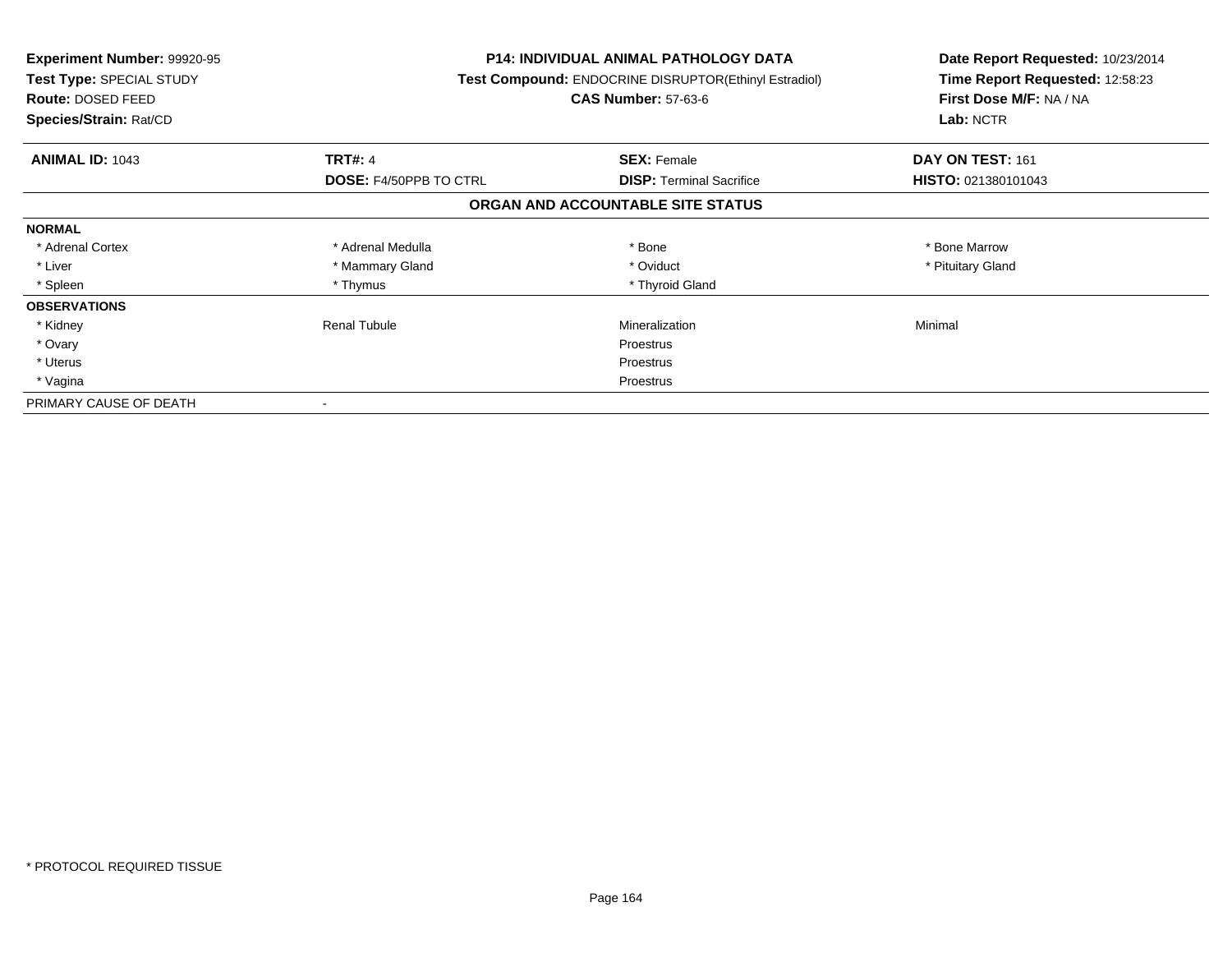| <b>Experiment Number: 99920-95</b><br>Test Type: SPECIAL STUDY<br><b>Route: DOSED FEED</b><br>Species/Strain: Rat/CD |                               | <b>P14: INDIVIDUAL ANIMAL PATHOLOGY DATA</b><br><b>Test Compound: ENDOCRINE DISRUPTOR(Ethinyl Estradiol)</b><br><b>CAS Number: 57-63-6</b> | Date Report Requested: 10/23/2014<br>Time Report Requested: 12:58:23<br>First Dose M/F: NA / NA<br>Lab: NCTR |
|----------------------------------------------------------------------------------------------------------------------|-------------------------------|--------------------------------------------------------------------------------------------------------------------------------------------|--------------------------------------------------------------------------------------------------------------|
| <b>ANIMAL ID: 1044</b>                                                                                               | <b>TRT#: 4</b>                | <b>SEX: Female</b>                                                                                                                         | DAY ON TEST: 161                                                                                             |
|                                                                                                                      | <b>DOSE: F4/50PPB TO CTRL</b> | <b>DISP:</b> Terminal Sacrifice                                                                                                            | HISTO: 021380101044                                                                                          |
|                                                                                                                      |                               | ORGAN AND ACCOUNTABLE SITE STATUS                                                                                                          |                                                                                                              |
| <b>NORMAL</b>                                                                                                        |                               |                                                                                                                                            |                                                                                                              |
| * Adrenal Cortex                                                                                                     | * Adrenal Medulla             | * Bone                                                                                                                                     | * Bone Marrow                                                                                                |
| * Liver                                                                                                              | * Oviduct                     | * Pituitary Gland                                                                                                                          | * Spleen                                                                                                     |
| * Thymus                                                                                                             | * Thyroid Gland               |                                                                                                                                            |                                                                                                              |
| <b>OBSERVATIONS</b>                                                                                                  |                               |                                                                                                                                            |                                                                                                              |
| * Kidney                                                                                                             |                               | Nephropathy                                                                                                                                | Minimal                                                                                                      |
| * Mammary Gland                                                                                                      | Alveolus                      | Hyperplasia                                                                                                                                | Mild                                                                                                         |
| * Ovary                                                                                                              |                               | <b>Estrus</b>                                                                                                                              |                                                                                                              |
| * Uterus                                                                                                             |                               | Estrus                                                                                                                                     |                                                                                                              |
| * Vagina                                                                                                             |                               | Estrus                                                                                                                                     |                                                                                                              |
| PRIMARY CAUSE OF DEATH                                                                                               |                               |                                                                                                                                            |                                                                                                              |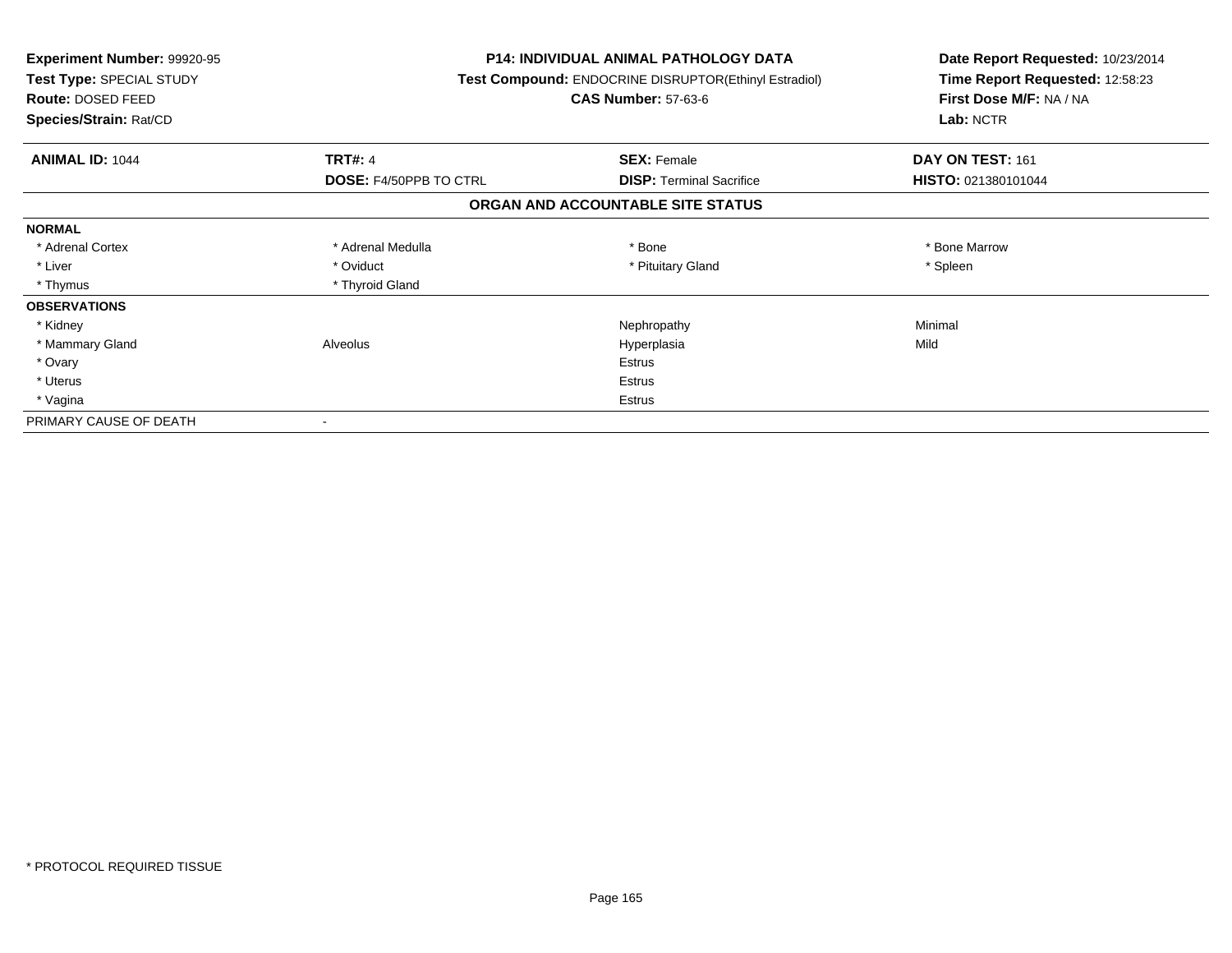| <b>Experiment Number: 99920-95</b><br>Test Type: SPECIAL STUDY<br>Route: DOSED FEED<br>Species/Strain: Rat/CD |                               | <b>P14: INDIVIDUAL ANIMAL PATHOLOGY DATA</b><br>Test Compound: ENDOCRINE DISRUPTOR(Ethinyl Estradiol)<br><b>CAS Number: 57-63-6</b> | Date Report Requested: 10/23/2014<br>Time Report Requested: 12:58:23<br>First Dose M/F: NA / NA<br>Lab: NCTR |
|---------------------------------------------------------------------------------------------------------------|-------------------------------|-------------------------------------------------------------------------------------------------------------------------------------|--------------------------------------------------------------------------------------------------------------|
| <b>ANIMAL ID: 1045</b>                                                                                        | <b>TRT#: 4</b>                | <b>SEX: Female</b>                                                                                                                  | DAY ON TEST: 160                                                                                             |
|                                                                                                               | <b>DOSE: F4/50PPB TO CTRL</b> | <b>DISP:</b> Terminal Sacrifice                                                                                                     | HISTO: 021380101045                                                                                          |
|                                                                                                               |                               | ORGAN AND ACCOUNTABLE SITE STATUS                                                                                                   |                                                                                                              |
| <b>NORMAL</b>                                                                                                 |                               |                                                                                                                                     |                                                                                                              |
| * Adrenal Cortex                                                                                              | * Adrenal Medulla             | * Bone                                                                                                                              | * Bone Marrow                                                                                                |
| * Kidney                                                                                                      | * Liver                       | * Oviduct                                                                                                                           | * Pituitary Gland                                                                                            |
| * Spleen                                                                                                      | * Thymus                      | * Thyroid Gland                                                                                                                     |                                                                                                              |
| <b>OBSERVATIONS</b>                                                                                           |                               |                                                                                                                                     |                                                                                                              |
| * Mammary Gland                                                                                               | Alveolus                      | Hyperplasia                                                                                                                         | Minimal                                                                                                      |
| * Ovary                                                                                                       | Corpus Luteum                 | Cyst                                                                                                                                |                                                                                                              |
|                                                                                                               |                               | Metestrus                                                                                                                           |                                                                                                              |
| * Uterus                                                                                                      |                               | Metestrus                                                                                                                           |                                                                                                              |
| * Vagina                                                                                                      | <b>Metestrus</b>              |                                                                                                                                     |                                                                                                              |
| PRIMARY CAUSE OF DEATH                                                                                        |                               |                                                                                                                                     |                                                                                                              |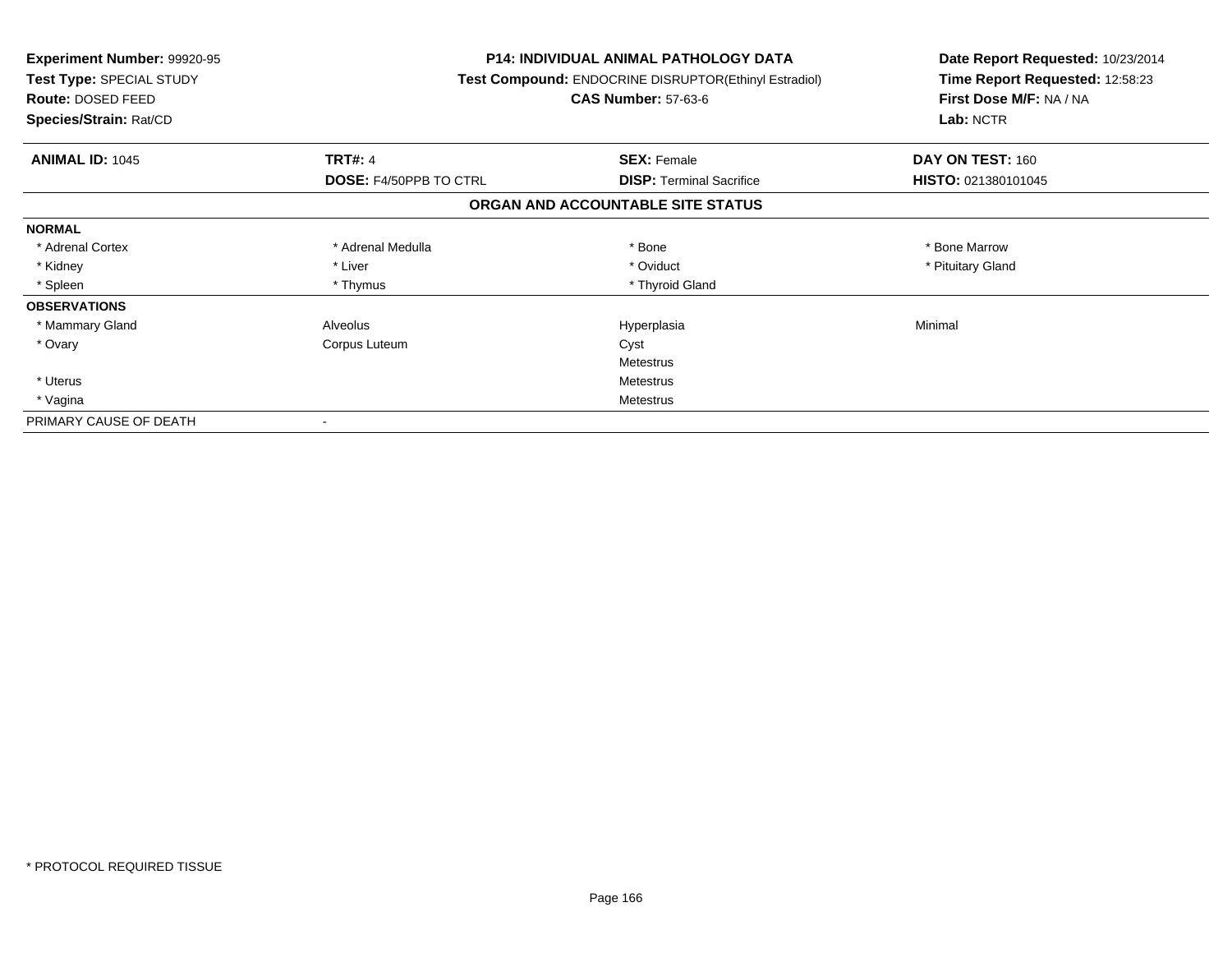| <b>Experiment Number: 99920-95</b><br>Test Type: SPECIAL STUDY<br><b>Route: DOSED FEED</b><br>Species/Strain: Rat/CD |                               | <b>P14: INDIVIDUAL ANIMAL PATHOLOGY DATA</b><br>Test Compound: ENDOCRINE DISRUPTOR(Ethinyl Estradiol)<br><b>CAS Number: 57-63-6</b> | Date Report Requested: 10/23/2014<br>Time Report Requested: 12:58:24<br>First Dose M/F: NA / NA<br>Lab: NCTR |
|----------------------------------------------------------------------------------------------------------------------|-------------------------------|-------------------------------------------------------------------------------------------------------------------------------------|--------------------------------------------------------------------------------------------------------------|
| <b>ANIMAL ID: 1046</b>                                                                                               | <b>TRT#: 4</b>                | <b>SEX: Female</b>                                                                                                                  | DAY ON TEST: 160                                                                                             |
|                                                                                                                      | <b>DOSE: F4/50PPB TO CTRL</b> | <b>DISP:</b> Terminal Sacrifice                                                                                                     | HISTO: 021380101046                                                                                          |
|                                                                                                                      |                               | ORGAN AND ACCOUNTABLE SITE STATUS                                                                                                   |                                                                                                              |
| <b>NORMAL</b>                                                                                                        |                               |                                                                                                                                     |                                                                                                              |
| * Adrenal Cortex                                                                                                     | * Adrenal Medulla             | * Bone                                                                                                                              | * Bone Marrow                                                                                                |
| * Liver                                                                                                              | * Mammary Gland               | * Oviduct                                                                                                                           | * Pituitary Gland                                                                                            |
| * Spleen                                                                                                             | * Thymus                      | * Thyroid Gland                                                                                                                     |                                                                                                              |
| <b>OBSERVATIONS</b>                                                                                                  |                               |                                                                                                                                     |                                                                                                              |
| * Kidney                                                                                                             | <b>Renal Tubule</b>           | Mineralization                                                                                                                      | Minimal                                                                                                      |
| * Ovary                                                                                                              |                               | Diestrus                                                                                                                            |                                                                                                              |
| * Uterus                                                                                                             |                               | Diestrus                                                                                                                            |                                                                                                              |
| * Vagina                                                                                                             | Diestrus                      |                                                                                                                                     |                                                                                                              |
| PRIMARY CAUSE OF DEATH                                                                                               |                               |                                                                                                                                     |                                                                                                              |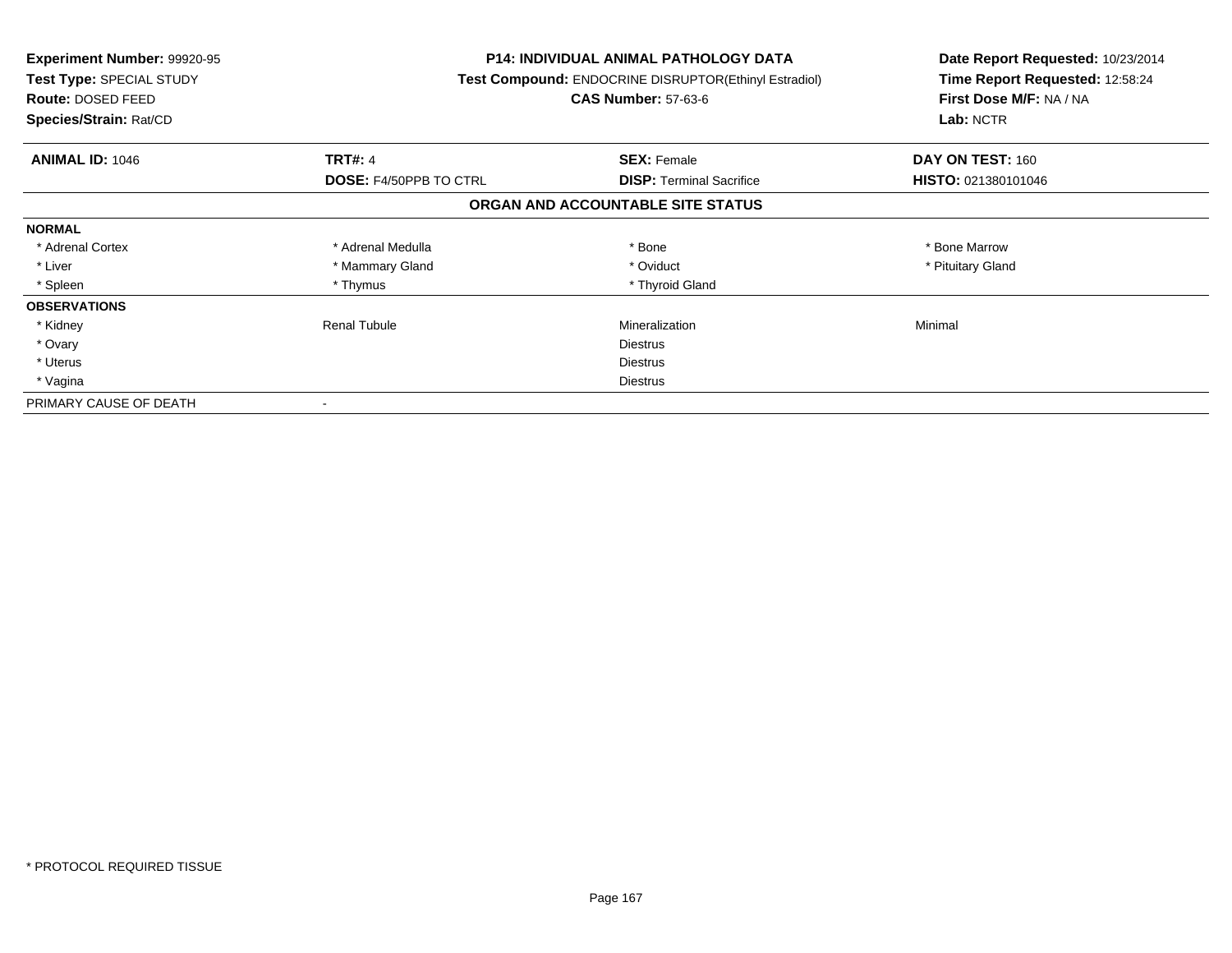| Experiment Number: 99920-95<br>Test Type: SPECIAL STUDY<br>Route: DOSED FEED<br>Species/Strain: Rat/CD |                            | <b>P14: INDIVIDUAL ANIMAL PATHOLOGY DATA</b><br>Test Compound: ENDOCRINE DISRUPTOR(Ethinyl Estradiol)<br><b>CAS Number: 57-63-6</b> | Date Report Requested: 10/23/2014<br>Time Report Requested: 12:58:24<br>First Dose M/F: NA / NA<br>Lab: NCTR |
|--------------------------------------------------------------------------------------------------------|----------------------------|-------------------------------------------------------------------------------------------------------------------------------------|--------------------------------------------------------------------------------------------------------------|
| ANIMAL ID: 1067                                                                                        | <b>TRT#: 1</b>             | <b>SEX: Female</b>                                                                                                                  | DAY ON TEST: 161                                                                                             |
|                                                                                                        | DOSE: F4<br><b>CONTROL</b> | <b>DISP: Terminal Sacrifice</b>                                                                                                     | HISTO: 021380101067                                                                                          |
|                                                                                                        |                            | ORGAN AND ACCOUNTABLE SITE STATUS                                                                                                   |                                                                                                              |
| <b>NORMAL</b>                                                                                          |                            |                                                                                                                                     |                                                                                                              |
| * Adrenal Cortex                                                                                       | * Adrenal Medulla          | * Bone                                                                                                                              | * Bone Marrow                                                                                                |
| * Liver                                                                                                | * Mammary Gland            | * Oviduct                                                                                                                           | * Pituitary Gland                                                                                            |
| * Spleen                                                                                               | * Thymus                   | * Thyroid Gland                                                                                                                     |                                                                                                              |
| <b>OBSERVATIONS</b>                                                                                    |                            |                                                                                                                                     |                                                                                                              |
| * Clitoral Gland                                                                                       |                            | Distended                                                                                                                           |                                                                                                              |
|                                                                                                        |                            | Inflammation                                                                                                                        | Chronic Active, Moderate                                                                                     |
| [Distended TGLS = $1-9$ ]                                                                              |                            |                                                                                                                                     |                                                                                                              |
| [Inflammation TGLS = $1-9$ ]                                                                           |                            |                                                                                                                                     |                                                                                                              |
| * Kidney                                                                                               | <b>Renal Tubule</b>        | Mineralization                                                                                                                      | Minimal                                                                                                      |
| * Ovary                                                                                                |                            | Proestrus                                                                                                                           |                                                                                                              |
| * Uterus                                                                                               |                            | Proestrus                                                                                                                           |                                                                                                              |
| * Vagina                                                                                               |                            | Proestrus                                                                                                                           |                                                                                                              |
| PRIMARY CAUSE OF DEATH                                                                                 |                            |                                                                                                                                     |                                                                                                              |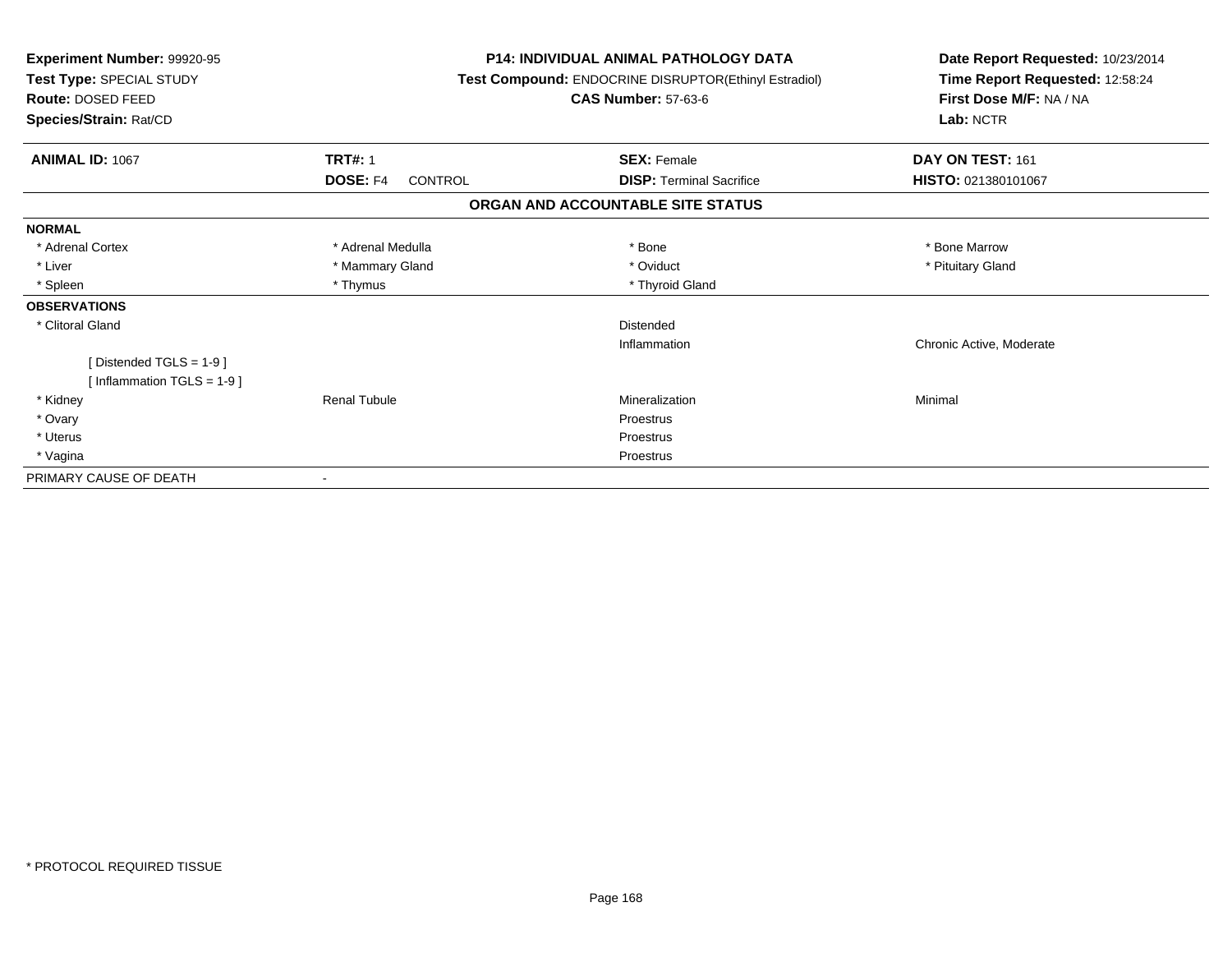| <b>Experiment Number: 99920-95</b><br>Test Type: SPECIAL STUDY<br>Route: DOSED FEED<br>Species/Strain: Rat/CD |                                   | <b>P14: INDIVIDUAL ANIMAL PATHOLOGY DATA</b><br>Test Compound: ENDOCRINE DISRUPTOR(Ethinyl Estradiol)<br><b>CAS Number: 57-63-6</b> | Date Report Requested: 10/23/2014<br>Time Report Requested: 12:58:24<br>First Dose M/F: NA / NA<br>Lab: NCTR |
|---------------------------------------------------------------------------------------------------------------|-----------------------------------|-------------------------------------------------------------------------------------------------------------------------------------|--------------------------------------------------------------------------------------------------------------|
| <b>ANIMAL ID: 1068</b>                                                                                        | <b>TRT#: 1</b>                    | <b>SEX: Female</b>                                                                                                                  | DAY ON TEST: 160                                                                                             |
|                                                                                                               | <b>DOSE: F4</b><br><b>CONTROL</b> | <b>DISP:</b> Terminal Sacrifice                                                                                                     | HISTO: 021380101068                                                                                          |
|                                                                                                               |                                   | ORGAN AND ACCOUNTABLE SITE STATUS                                                                                                   |                                                                                                              |
| <b>NORMAL</b>                                                                                                 |                                   |                                                                                                                                     |                                                                                                              |
| * Adrenal Cortex                                                                                              | * Adrenal Medulla                 | * Bone                                                                                                                              | * Bone Marrow                                                                                                |
| * Liver                                                                                                       | * Mammary Gland                   | * Oviduct                                                                                                                           | * Pituitary Gland                                                                                            |
| * Spleen                                                                                                      | * Thymus                          | * Thyroid Gland                                                                                                                     |                                                                                                              |
| <b>OBSERVATIONS</b>                                                                                           |                                   |                                                                                                                                     |                                                                                                              |
| * Kidney                                                                                                      | Renal Tubule                      | Mineralization                                                                                                                      | Mild                                                                                                         |
| * Ovary                                                                                                       |                                   | Proestrus                                                                                                                           |                                                                                                              |
| * Uterus                                                                                                      |                                   | Proestrus                                                                                                                           |                                                                                                              |
| * Vagina                                                                                                      |                                   | Estrus                                                                                                                              |                                                                                                              |
| PRIMARY CAUSE OF DEATH                                                                                        |                                   |                                                                                                                                     |                                                                                                              |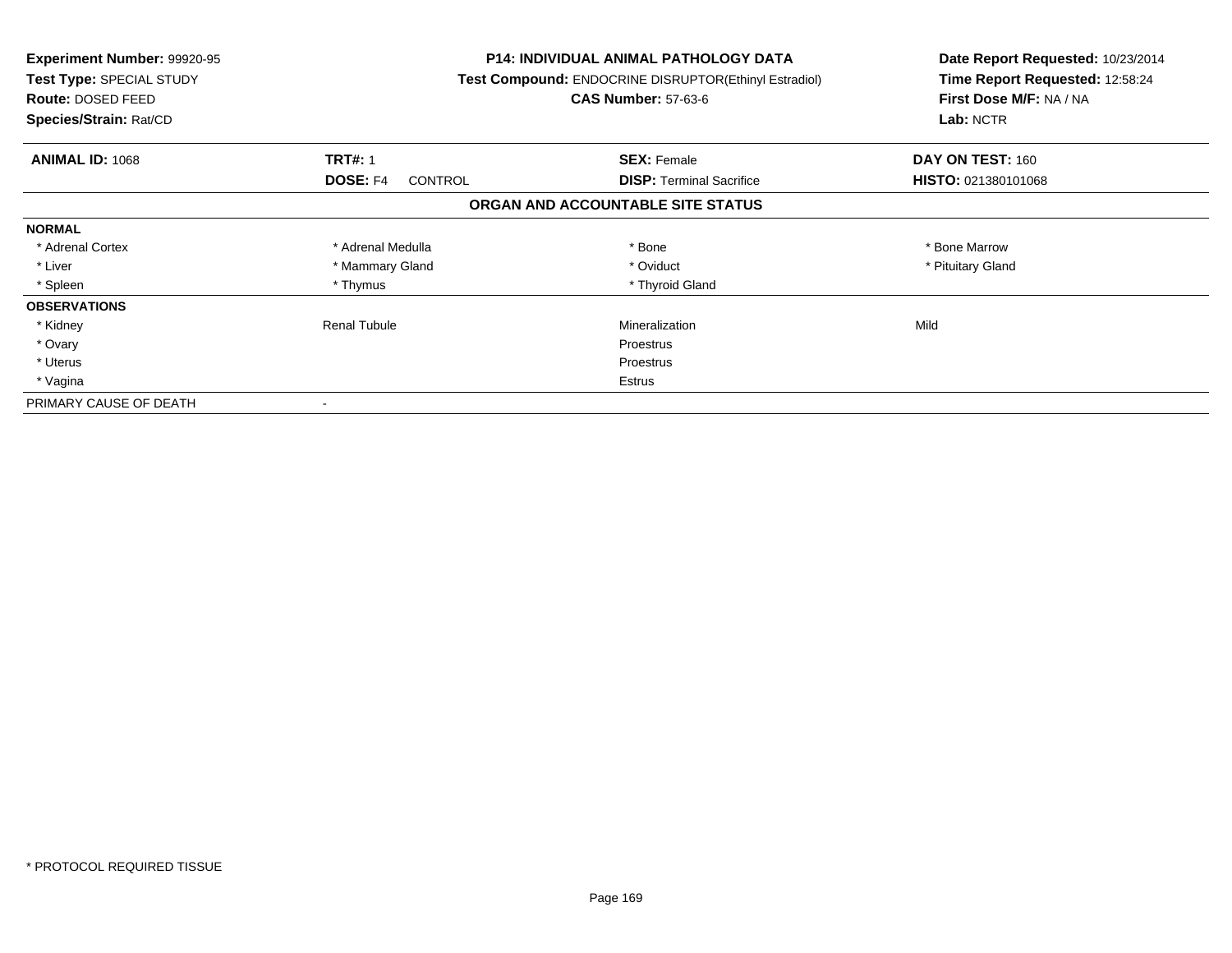| <b>Experiment Number: 99920-95</b><br>Test Type: SPECIAL STUDY<br><b>Route: DOSED FEED</b><br>Species/Strain: Rat/CD |                                   | <b>P14: INDIVIDUAL ANIMAL PATHOLOGY DATA</b><br>Test Compound: ENDOCRINE DISRUPTOR(Ethinyl Estradiol)<br><b>CAS Number: 57-63-6</b> | Date Report Requested: 10/23/2014<br>Time Report Requested: 12:58:24<br>First Dose M/F: NA / NA<br>Lab: NCTR |
|----------------------------------------------------------------------------------------------------------------------|-----------------------------------|-------------------------------------------------------------------------------------------------------------------------------------|--------------------------------------------------------------------------------------------------------------|
| <b>ANIMAL ID: 1069</b>                                                                                               | <b>TRT#: 1</b>                    | <b>SEX: Female</b>                                                                                                                  | DAY ON TEST: 160                                                                                             |
|                                                                                                                      | <b>DOSE: F4</b><br><b>CONTROL</b> | <b>DISP:</b> Terminal Sacrifice                                                                                                     | HISTO: 021380101069                                                                                          |
|                                                                                                                      |                                   | ORGAN AND ACCOUNTABLE SITE STATUS                                                                                                   |                                                                                                              |
| <b>NORMAL</b>                                                                                                        |                                   |                                                                                                                                     |                                                                                                              |
| * Adrenal Cortex                                                                                                     | * Adrenal Medulla                 | * Bone                                                                                                                              | * Bone Marrow                                                                                                |
| * Liver                                                                                                              | * Mammary Gland                   | * Oviduct                                                                                                                           | * Pituitary Gland                                                                                            |
| * Spleen                                                                                                             | * Thymus                          | * Thyroid Gland                                                                                                                     |                                                                                                              |
| <b>OBSERVATIONS</b>                                                                                                  |                                   |                                                                                                                                     |                                                                                                              |
| * Kidney                                                                                                             | Renal Tubule                      | Mineralization                                                                                                                      | Moderate                                                                                                     |
| * Ovary                                                                                                              |                                   | Metestrus                                                                                                                           |                                                                                                              |
| * Uterus                                                                                                             |                                   | Metestrus                                                                                                                           |                                                                                                              |
| * Vagina                                                                                                             |                                   | Metestrus                                                                                                                           |                                                                                                              |
| PRIMARY CAUSE OF DEATH                                                                                               |                                   |                                                                                                                                     |                                                                                                              |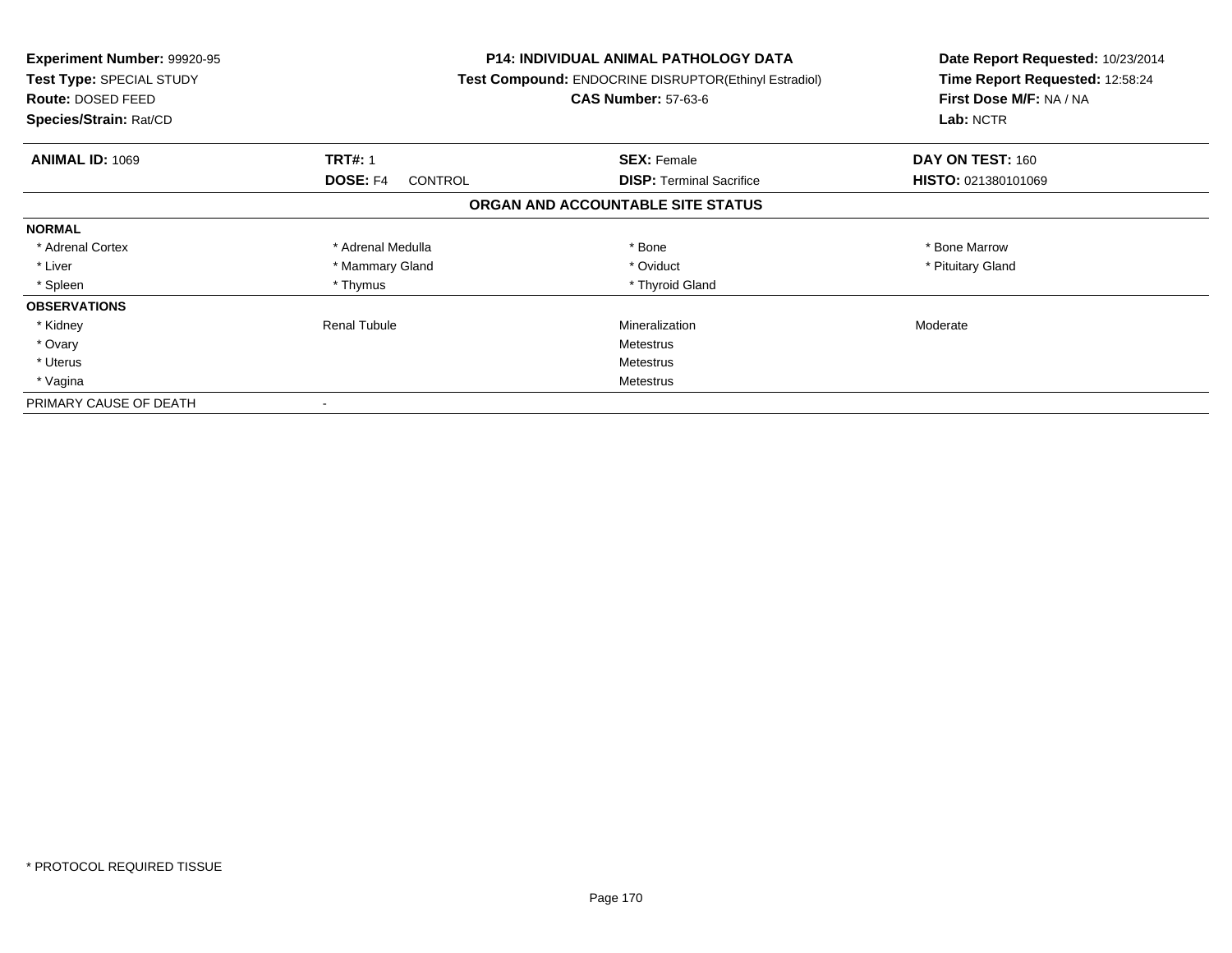| <b>Experiment Number: 99920-95</b><br>Test Type: SPECIAL STUDY<br><b>Route: DOSED FEED</b><br>Species/Strain: Rat/CD |                                   | <b>P14: INDIVIDUAL ANIMAL PATHOLOGY DATA</b><br>Test Compound: ENDOCRINE DISRUPTOR(Ethinyl Estradiol)<br><b>CAS Number: 57-63-6</b> | Date Report Requested: 10/23/2014<br>Time Report Requested: 12:58:24<br>First Dose M/F: NA / NA<br>Lab: NCTR |
|----------------------------------------------------------------------------------------------------------------------|-----------------------------------|-------------------------------------------------------------------------------------------------------------------------------------|--------------------------------------------------------------------------------------------------------------|
| <b>ANIMAL ID: 1070</b>                                                                                               | <b>TRT#: 1</b>                    | <b>SEX: Female</b>                                                                                                                  | DAY ON TEST: 160                                                                                             |
|                                                                                                                      | <b>DOSE: F4</b><br><b>CONTROL</b> | <b>DISP:</b> Terminal Sacrifice                                                                                                     | HISTO: 021380101070                                                                                          |
|                                                                                                                      |                                   | ORGAN AND ACCOUNTABLE SITE STATUS                                                                                                   |                                                                                                              |
| <b>NORMAL</b>                                                                                                        |                                   |                                                                                                                                     |                                                                                                              |
| * Adrenal Cortex                                                                                                     | * Adrenal Medulla                 | * Bone                                                                                                                              | * Bone Marrow                                                                                                |
| * Liver                                                                                                              | * Mammary Gland                   | * Oviduct                                                                                                                           | * Pituitary Gland                                                                                            |
| * Spleen                                                                                                             | * Thymus                          | * Thyroid Gland                                                                                                                     |                                                                                                              |
| <b>OBSERVATIONS</b>                                                                                                  |                                   |                                                                                                                                     |                                                                                                              |
| * Kidney                                                                                                             | Renal Tubule                      | Mineralization                                                                                                                      | Mild                                                                                                         |
| * Ovary                                                                                                              |                                   | Proestrus                                                                                                                           |                                                                                                              |
| * Uterus                                                                                                             |                                   | Proestrus                                                                                                                           |                                                                                                              |
| * Vagina                                                                                                             |                                   | Proestrus                                                                                                                           |                                                                                                              |
| PRIMARY CAUSE OF DEATH                                                                                               |                                   |                                                                                                                                     |                                                                                                              |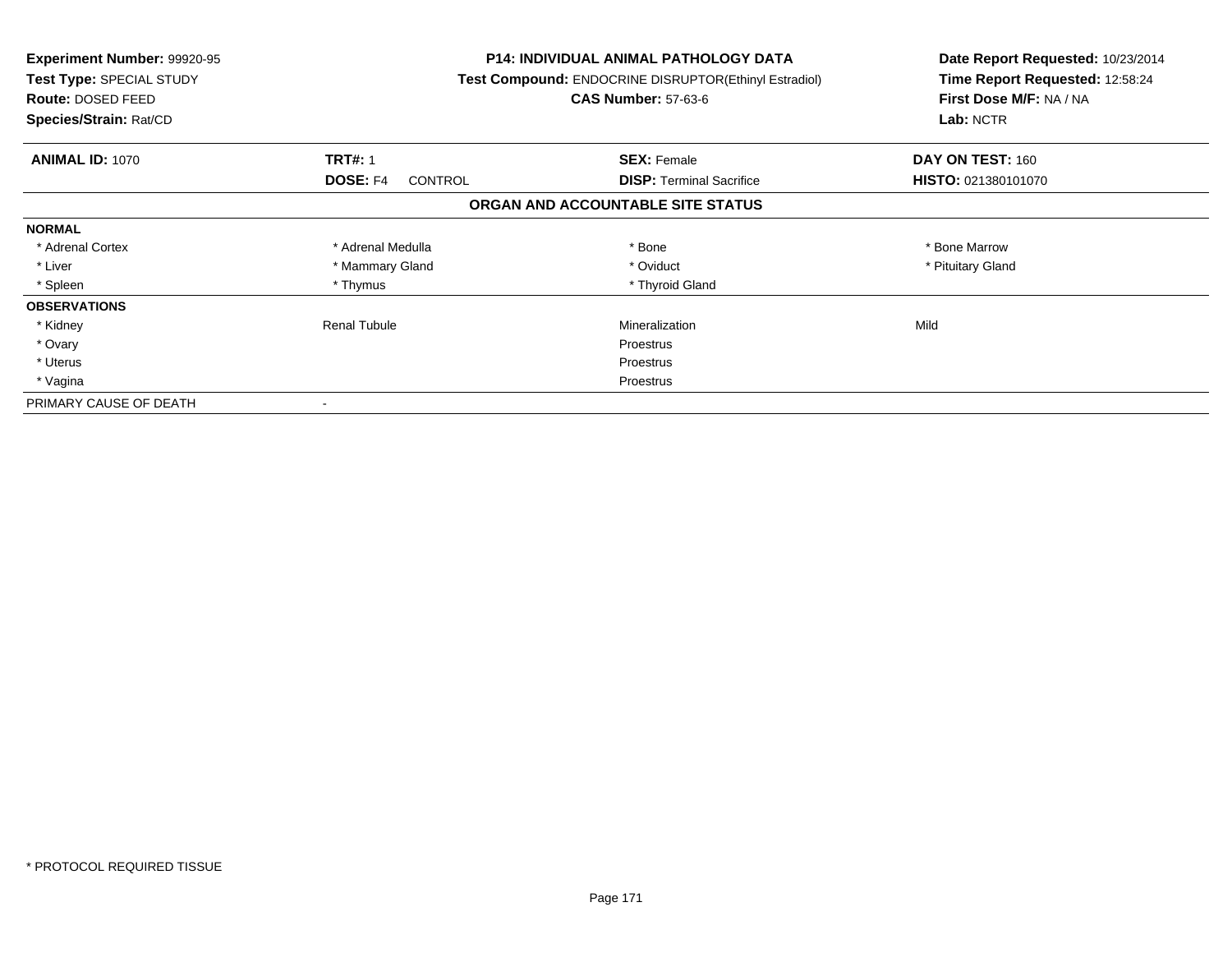| <b>Experiment Number: 99920-95</b><br>Test Type: SPECIAL STUDY<br>Route: DOSED FEED<br>Species/Strain: Rat/CD |                     | <b>P14: INDIVIDUAL ANIMAL PATHOLOGY DATA</b><br><b>Test Compound: ENDOCRINE DISRUPTOR(Ethinyl Estradiol)</b><br><b>CAS Number: 57-63-6</b> | Date Report Requested: 10/23/2014<br>Time Report Requested: 12:58:24<br>First Dose M/F: NA / NA<br>Lab: NCTR |
|---------------------------------------------------------------------------------------------------------------|---------------------|--------------------------------------------------------------------------------------------------------------------------------------------|--------------------------------------------------------------------------------------------------------------|
| <b>ANIMAL ID: 1071</b>                                                                                        | <b>TRT#: 1</b>      | <b>SEX: Female</b>                                                                                                                         | DAY ON TEST: 160                                                                                             |
|                                                                                                               | DOSE: F4<br>CONTROL | <b>DISP:</b> Terminal Sacrifice                                                                                                            | HISTO: 021380101071                                                                                          |
|                                                                                                               |                     | ORGAN AND ACCOUNTABLE SITE STATUS                                                                                                          |                                                                                                              |
| <b>NORMAL</b>                                                                                                 |                     |                                                                                                                                            |                                                                                                              |
| * Adrenal Cortex                                                                                              | * Adrenal Medulla   | * Bone                                                                                                                                     | * Bone Marrow                                                                                                |
| * Liver                                                                                                       | * Mammary Gland     | * Oviduct                                                                                                                                  | * Pituitary Gland                                                                                            |
| * Spleen                                                                                                      | * Thymus            | * Thyroid Gland                                                                                                                            |                                                                                                              |
| <b>OBSERVATIONS</b>                                                                                           |                     |                                                                                                                                            |                                                                                                              |
| * Kidney                                                                                                      | <b>Renal Tubule</b> | Mineralization                                                                                                                             | Minimal                                                                                                      |
| * Ovary                                                                                                       |                     | Cyst                                                                                                                                       |                                                                                                              |
|                                                                                                               |                     | Proestrus                                                                                                                                  |                                                                                                              |
| * Uterus                                                                                                      |                     | Proestrus                                                                                                                                  |                                                                                                              |
| * Vagina                                                                                                      | Proestrus           |                                                                                                                                            |                                                                                                              |
| PRIMARY CAUSE OF DEATH                                                                                        |                     |                                                                                                                                            |                                                                                                              |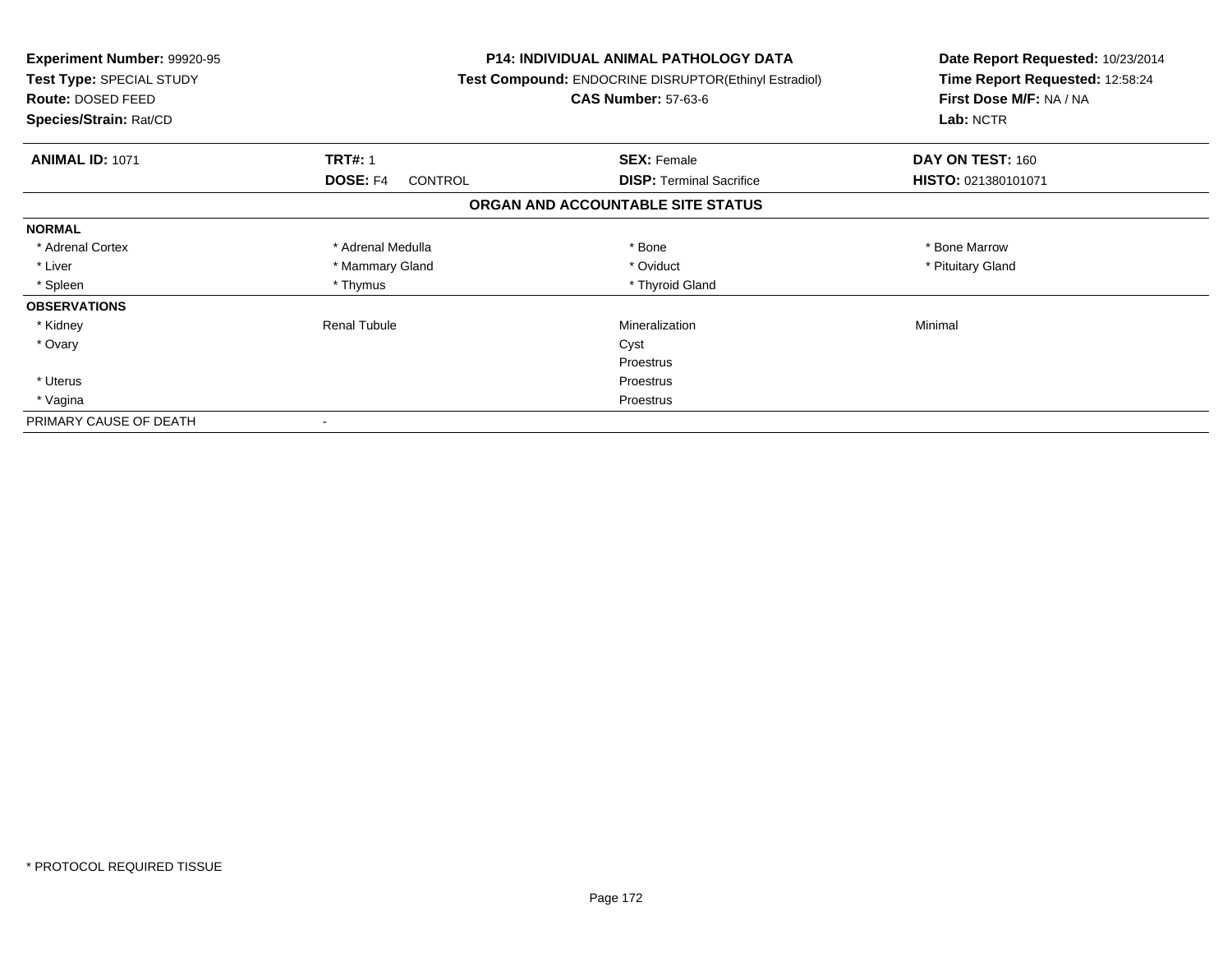| <b>Experiment Number: 99920-95</b><br>Test Type: SPECIAL STUDY<br>Route: DOSED FEED<br>Species/Strain: Rat/CD |                     | <b>P14: INDIVIDUAL ANIMAL PATHOLOGY DATA</b><br><b>Test Compound: ENDOCRINE DISRUPTOR(Ethinyl Estradiol)</b><br><b>CAS Number: 57-63-6</b> | Date Report Requested: 10/23/2014<br>Time Report Requested: 12:58:24<br>First Dose M/F: NA / NA<br>Lab: NCTR |
|---------------------------------------------------------------------------------------------------------------|---------------------|--------------------------------------------------------------------------------------------------------------------------------------------|--------------------------------------------------------------------------------------------------------------|
| <b>ANIMAL ID: 1072</b>                                                                                        | <b>TRT#: 1</b>      | <b>SEX: Female</b>                                                                                                                         | DAY ON TEST: 160                                                                                             |
|                                                                                                               | DOSE: F4<br>CONTROL | <b>DISP:</b> Terminal Sacrifice                                                                                                            | HISTO: 021380101072                                                                                          |
|                                                                                                               |                     | ORGAN AND ACCOUNTABLE SITE STATUS                                                                                                          |                                                                                                              |
| <b>NORMAL</b>                                                                                                 |                     |                                                                                                                                            |                                                                                                              |
| * Adrenal Cortex                                                                                              | * Adrenal Medulla   | * Bone                                                                                                                                     | * Bone Marrow                                                                                                |
| * Liver                                                                                                       | * Mammary Gland     | * Oviduct                                                                                                                                  | * Pituitary Gland                                                                                            |
| * Spleen                                                                                                      | * Thymus            | * Thyroid Gland                                                                                                                            |                                                                                                              |
| <b>OBSERVATIONS</b>                                                                                           |                     |                                                                                                                                            |                                                                                                              |
| * Kidney                                                                                                      | <b>Renal Tubule</b> | Mineralization                                                                                                                             | Minimal                                                                                                      |
| * Ovary                                                                                                       |                     | Cyst                                                                                                                                       |                                                                                                              |
|                                                                                                               |                     | <b>Estrus</b>                                                                                                                              |                                                                                                              |
| * Uterus                                                                                                      |                     | Estrus                                                                                                                                     |                                                                                                              |
| * Vagina                                                                                                      | Estrus              |                                                                                                                                            |                                                                                                              |
| PRIMARY CAUSE OF DEATH                                                                                        |                     |                                                                                                                                            |                                                                                                              |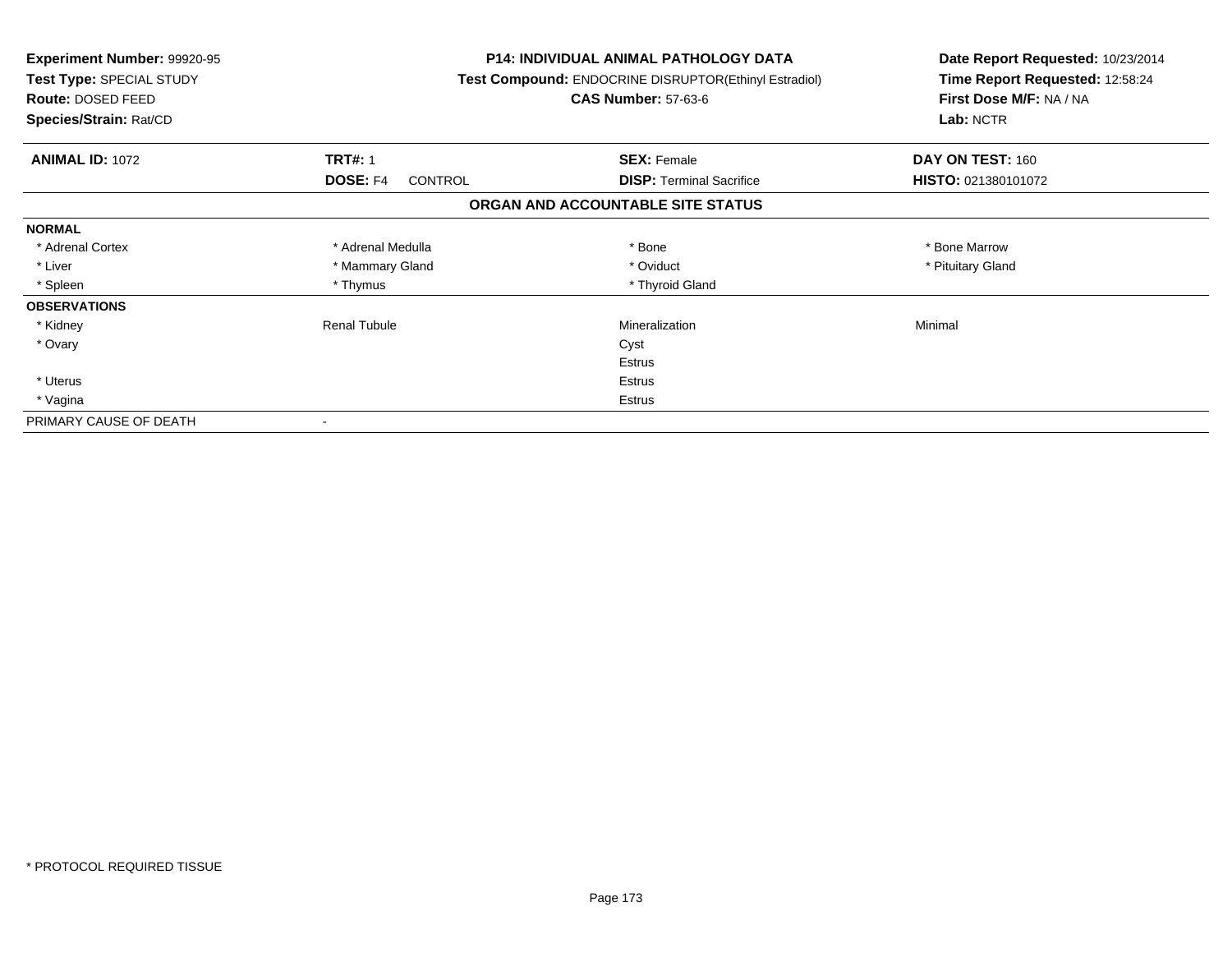| <b>Experiment Number: 99920-95</b><br>Test Type: SPECIAL STUDY<br>Route: DOSED FEED<br>Species/Strain: Rat/CD |                              | <b>P14: INDIVIDUAL ANIMAL PATHOLOGY DATA</b><br>Test Compound: ENDOCRINE DISRUPTOR(Ethinyl Estradiol)<br><b>CAS Number: 57-63-6</b> | Date Report Requested: 10/23/2014<br>Time Report Requested: 12:58:24<br>First Dose M/F: NA / NA<br>Lab: NCTR |
|---------------------------------------------------------------------------------------------------------------|------------------------------|-------------------------------------------------------------------------------------------------------------------------------------|--------------------------------------------------------------------------------------------------------------|
| <b>ANIMAL ID: 1073</b>                                                                                        | <b>TRT#: 2</b>               | <b>SEX: Female</b>                                                                                                                  | DAY ON TEST: 161                                                                                             |
|                                                                                                               | <b>DOSE: F4/2PPB TO CTRL</b> | <b>DISP:</b> Terminal Sacrifice                                                                                                     | HISTO: 021380101073                                                                                          |
|                                                                                                               |                              | ORGAN AND ACCOUNTABLE SITE STATUS                                                                                                   |                                                                                                              |
| <b>NORMAL</b>                                                                                                 |                              |                                                                                                                                     |                                                                                                              |
| * Oviduct                                                                                                     |                              |                                                                                                                                     |                                                                                                              |
| <b>OBSERVATIONS</b>                                                                                           |                              |                                                                                                                                     |                                                                                                              |
| * Kidney                                                                                                      | <b>Renal Tubule</b>          | <b>Mineralization</b>                                                                                                               | Mild                                                                                                         |
| * Mammary Gland                                                                                               | Alveolus                     | Hyperplasia                                                                                                                         | Minimal                                                                                                      |
|                                                                                                               | Lobules                      | Hyperplasia                                                                                                                         | Minimal                                                                                                      |
| * Ovary                                                                                                       |                              | Diestrus                                                                                                                            |                                                                                                              |
| * Uterus                                                                                                      |                              | <b>Diestrus</b>                                                                                                                     |                                                                                                              |
| * Vagina                                                                                                      |                              | <b>Diestrus</b>                                                                                                                     |                                                                                                              |
| PRIMARY CAUSE OF DEATH                                                                                        |                              |                                                                                                                                     |                                                                                                              |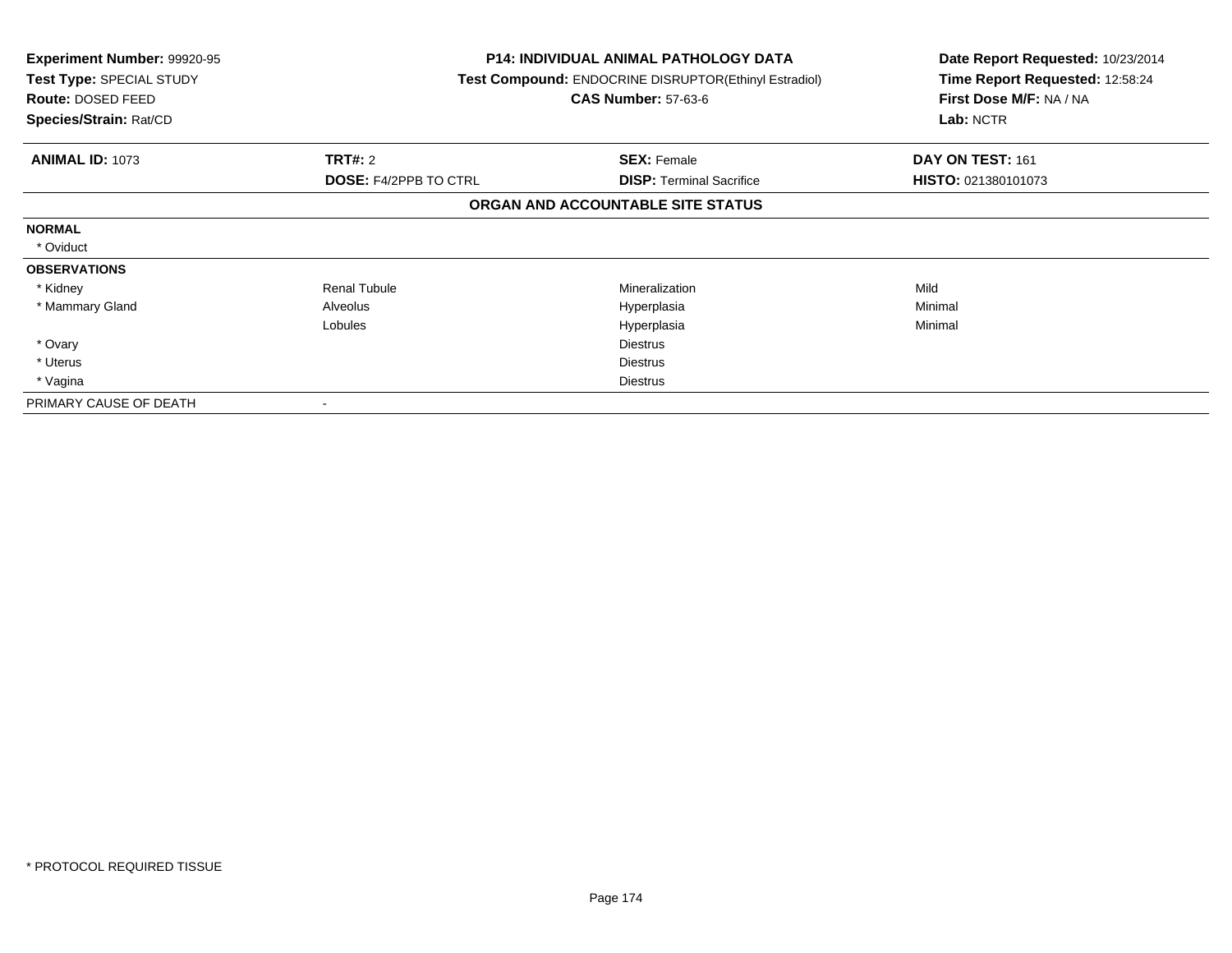| Experiment Number: 99920-95<br>Test Type: SPECIAL STUDY<br><b>Route: DOSED FEED</b><br>Species/Strain: Rat/CD |                              | <b>P14: INDIVIDUAL ANIMAL PATHOLOGY DATA</b><br>Test Compound: ENDOCRINE DISRUPTOR(Ethinyl Estradiol)<br><b>CAS Number: 57-63-6</b> | Date Report Requested: 10/23/2014<br>Time Report Requested: 12:58:24<br>First Dose M/F: NA / NA<br>Lab: NCTR |
|---------------------------------------------------------------------------------------------------------------|------------------------------|-------------------------------------------------------------------------------------------------------------------------------------|--------------------------------------------------------------------------------------------------------------|
| <b>ANIMAL ID: 1074</b>                                                                                        | TRT#: 2                      | <b>SEX: Female</b>                                                                                                                  | DAY ON TEST: 161                                                                                             |
|                                                                                                               | <b>DOSE: F4/2PPB TO CTRL</b> | <b>DISP: Terminal Sacrifice</b>                                                                                                     | HISTO: 021380101074                                                                                          |
|                                                                                                               |                              | ORGAN AND ACCOUNTABLE SITE STATUS                                                                                                   |                                                                                                              |
| <b>NORMAL</b>                                                                                                 |                              |                                                                                                                                     |                                                                                                              |
| * Oviduct                                                                                                     |                              |                                                                                                                                     |                                                                                                              |
| <b>OBSERVATIONS</b>                                                                                           |                              |                                                                                                                                     |                                                                                                              |
| * Kidney                                                                                                      | <b>Renal Tubule</b>          | Mineralization                                                                                                                      | Minimal                                                                                                      |
|                                                                                                               |                              | Nephropathy                                                                                                                         | Minimal                                                                                                      |
| * Mammary Gland                                                                                               | Alveolus                     | Hyperplasia                                                                                                                         | Minimal                                                                                                      |
| * Ovary                                                                                                       |                              | Proestrus                                                                                                                           |                                                                                                              |
| * Uterus                                                                                                      |                              | Proestrus                                                                                                                           |                                                                                                              |
| Note: early                                                                                                   |                              |                                                                                                                                     |                                                                                                              |
| * Vagina                                                                                                      |                              | Proestrus                                                                                                                           |                                                                                                              |
| PRIMARY CAUSE OF DEATH                                                                                        |                              |                                                                                                                                     |                                                                                                              |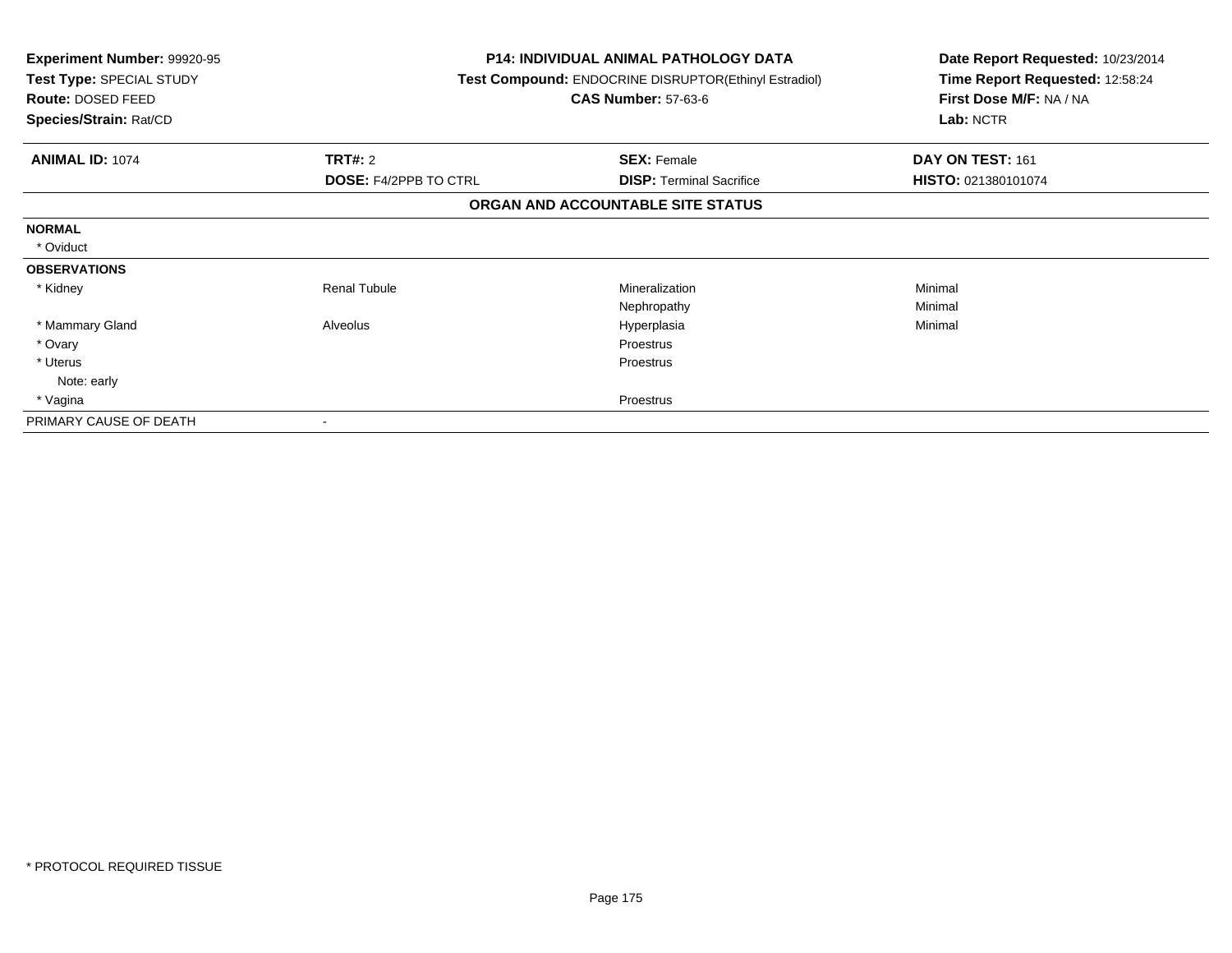| Experiment Number: 99920-95<br>Test Type: SPECIAL STUDY<br>Route: DOSED FEED<br>Species/Strain: Rat/CD |                              | <b>P14: INDIVIDUAL ANIMAL PATHOLOGY DATA</b><br>Test Compound: ENDOCRINE DISRUPTOR(Ethinyl Estradiol)<br><b>CAS Number: 57-63-6</b> | Date Report Requested: 10/23/2014<br>Time Report Requested: 12:58:24<br>First Dose M/F: NA / NA<br>Lab: NCTR |
|--------------------------------------------------------------------------------------------------------|------------------------------|-------------------------------------------------------------------------------------------------------------------------------------|--------------------------------------------------------------------------------------------------------------|
| <b>ANIMAL ID: 1075</b>                                                                                 | TRT#: 2                      | <b>SEX: Female</b>                                                                                                                  | DAY ON TEST: 161                                                                                             |
|                                                                                                        | <b>DOSE: F4/2PPB TO CTRL</b> | <b>DISP:</b> Terminal Sacrifice                                                                                                     | HISTO: 021380101075                                                                                          |
|                                                                                                        |                              | ORGAN AND ACCOUNTABLE SITE STATUS                                                                                                   |                                                                                                              |
| <b>NORMAL</b>                                                                                          |                              |                                                                                                                                     |                                                                                                              |
| * Mammary Gland                                                                                        | * Oviduct                    |                                                                                                                                     |                                                                                                              |
| <b>OBSERVATIONS</b>                                                                                    |                              |                                                                                                                                     |                                                                                                              |
| * Kidney                                                                                               | <b>Renal Tubule</b>          | Mineralization                                                                                                                      | Minimal                                                                                                      |
| * Ovary                                                                                                |                              | <b>Diestrus</b>                                                                                                                     |                                                                                                              |
| * Uterus                                                                                               |                              | Metestrus                                                                                                                           |                                                                                                              |
| * Vagina                                                                                               |                              | Metestrus                                                                                                                           |                                                                                                              |
| Note: Transitional to Diestrus                                                                         |                              |                                                                                                                                     |                                                                                                              |
| PRIMARY CAUSE OF DEATH                                                                                 |                              |                                                                                                                                     |                                                                                                              |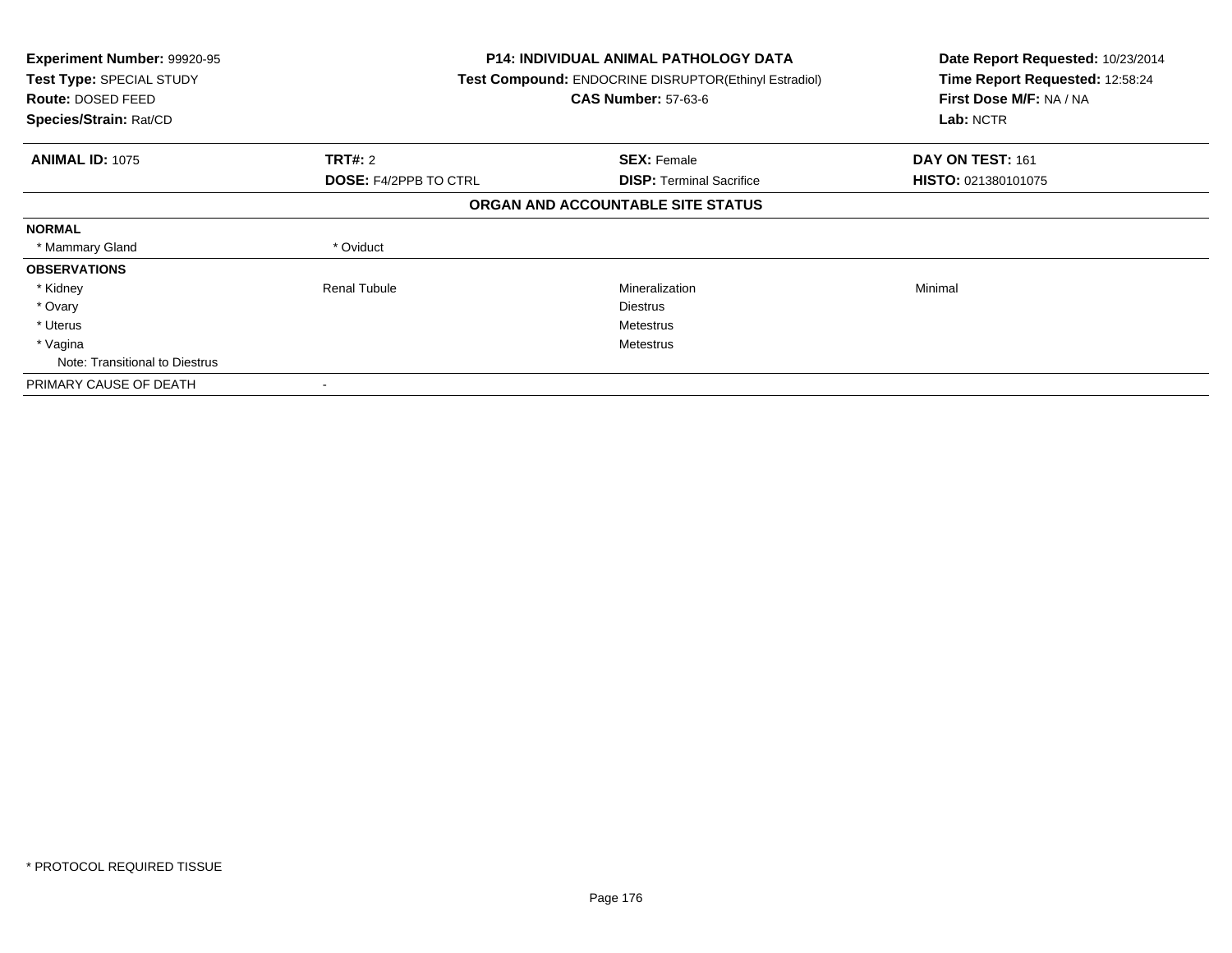| Experiment Number: 99920-95<br>Test Type: SPECIAL STUDY<br>Route: DOSED FEED<br>Species/Strain: Rat/CD |                              | <b>P14: INDIVIDUAL ANIMAL PATHOLOGY DATA</b><br>Test Compound: ENDOCRINE DISRUPTOR(Ethinyl Estradiol)<br><b>CAS Number: 57-63-6</b> | Date Report Requested: 10/23/2014<br>Time Report Requested: 12:58:24<br>First Dose M/F: NA / NA<br>Lab: NCTR |
|--------------------------------------------------------------------------------------------------------|------------------------------|-------------------------------------------------------------------------------------------------------------------------------------|--------------------------------------------------------------------------------------------------------------|
| <b>ANIMAL ID: 1076</b>                                                                                 | TRT#: 2                      | <b>SEX: Female</b>                                                                                                                  | DAY ON TEST: 161                                                                                             |
|                                                                                                        | <b>DOSE: F4/2PPB TO CTRL</b> | <b>DISP: Terminal Sacrifice</b>                                                                                                     | <b>HISTO: 021380101076</b>                                                                                   |
|                                                                                                        |                              | ORGAN AND ACCOUNTABLE SITE STATUS                                                                                                   |                                                                                                              |
| <b>NORMAL</b>                                                                                          |                              |                                                                                                                                     |                                                                                                              |
| * Oviduct                                                                                              |                              |                                                                                                                                     |                                                                                                              |
| <b>OBSERVATIONS</b>                                                                                    |                              |                                                                                                                                     |                                                                                                              |
| * Kidney                                                                                               | <b>Renal Tubule</b>          | Mineralization                                                                                                                      | Minimal                                                                                                      |
| * Mammary Gland                                                                                        | Alveolus                     | Hyperplasia                                                                                                                         | Minimal                                                                                                      |
| * Ovary                                                                                                |                              | Estrus                                                                                                                              |                                                                                                              |
| * Uterus                                                                                               |                              | Estrus                                                                                                                              |                                                                                                              |
| * Vagina                                                                                               |                              | Metestrus                                                                                                                           |                                                                                                              |
| PRIMARY CAUSE OF DEATH                                                                                 | $\overline{\phantom{a}}$     |                                                                                                                                     |                                                                                                              |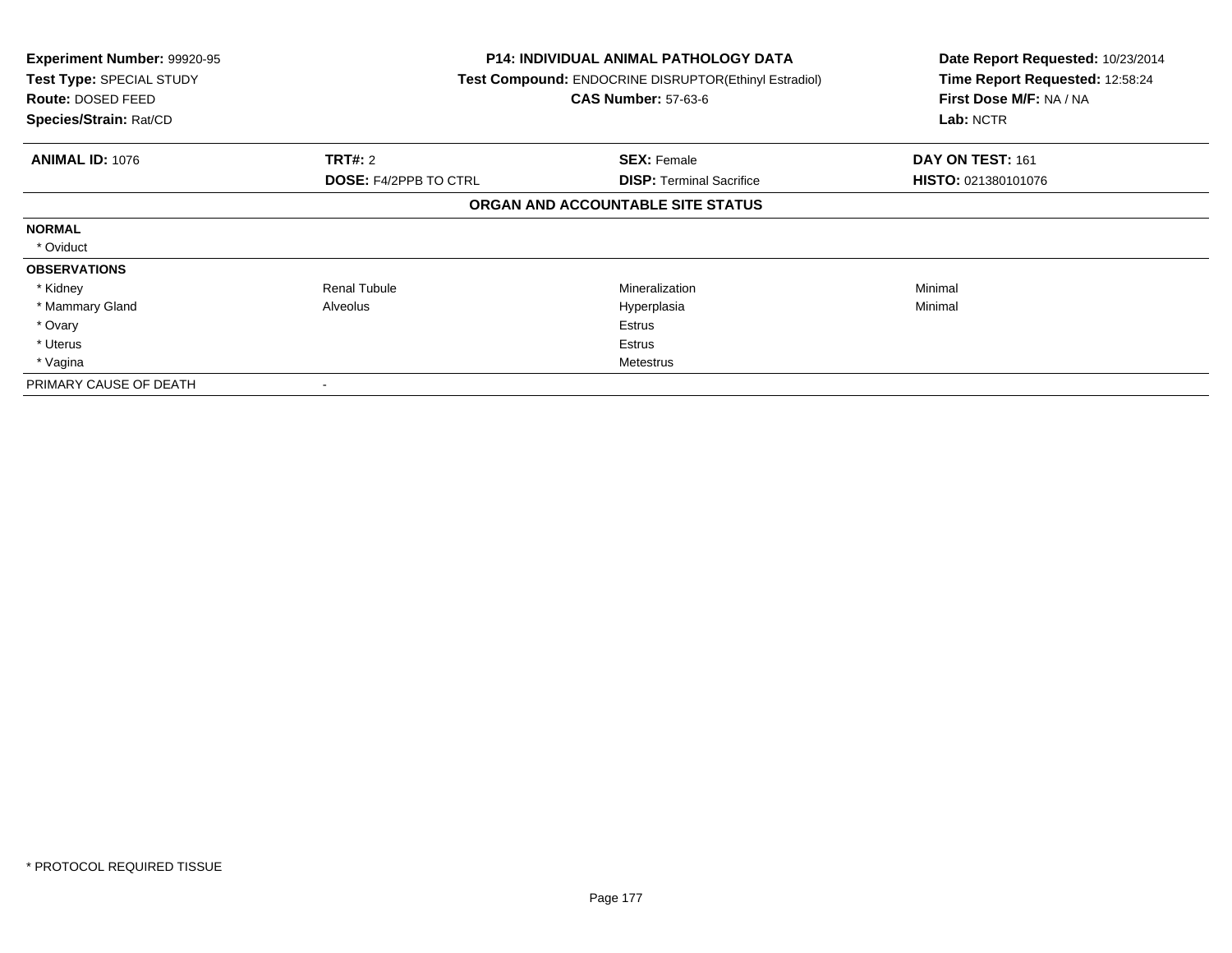| <b>Experiment Number: 99920-95</b><br>Test Type: SPECIAL STUDY<br>Route: DOSED FEED<br>Species/Strain: Rat/CD |                              | <b>P14: INDIVIDUAL ANIMAL PATHOLOGY DATA</b><br>Test Compound: ENDOCRINE DISRUPTOR(Ethinyl Estradiol)<br><b>CAS Number: 57-63-6</b> | Date Report Requested: 10/23/2014<br>Time Report Requested: 12:58:24<br>First Dose M/F: NA / NA<br>Lab: NCTR |
|---------------------------------------------------------------------------------------------------------------|------------------------------|-------------------------------------------------------------------------------------------------------------------------------------|--------------------------------------------------------------------------------------------------------------|
| <b>ANIMAL ID: 1077</b>                                                                                        | <b>TRT#: 2</b>               | <b>SEX: Female</b>                                                                                                                  | DAY ON TEST: 161                                                                                             |
|                                                                                                               | <b>DOSE: F4/2PPB TO CTRL</b> | <b>DISP: Terminal Sacrifice</b>                                                                                                     | HISTO: 021380101077                                                                                          |
|                                                                                                               |                              | ORGAN AND ACCOUNTABLE SITE STATUS                                                                                                   |                                                                                                              |
| <b>NORMAL</b>                                                                                                 |                              |                                                                                                                                     |                                                                                                              |
| * Oviduct                                                                                                     |                              |                                                                                                                                     |                                                                                                              |
| <b>OBSERVATIONS</b>                                                                                           |                              |                                                                                                                                     |                                                                                                              |
| * Kidney                                                                                                      | <b>Renal Tubule</b>          | <b>Mineralization</b>                                                                                                               | Minimal                                                                                                      |
| * Mammary Gland                                                                                               | Alveolus                     | Hyperplasia                                                                                                                         | Mild                                                                                                         |
|                                                                                                               | Lobules                      | Hyperplasia                                                                                                                         | Mild                                                                                                         |
| * Ovary                                                                                                       |                              | Estrus                                                                                                                              |                                                                                                              |
| * Uterus                                                                                                      |                              | Estrus                                                                                                                              |                                                                                                              |
| * Vagina                                                                                                      |                              | Estrus                                                                                                                              |                                                                                                              |
| PRIMARY CAUSE OF DEATH                                                                                        |                              |                                                                                                                                     |                                                                                                              |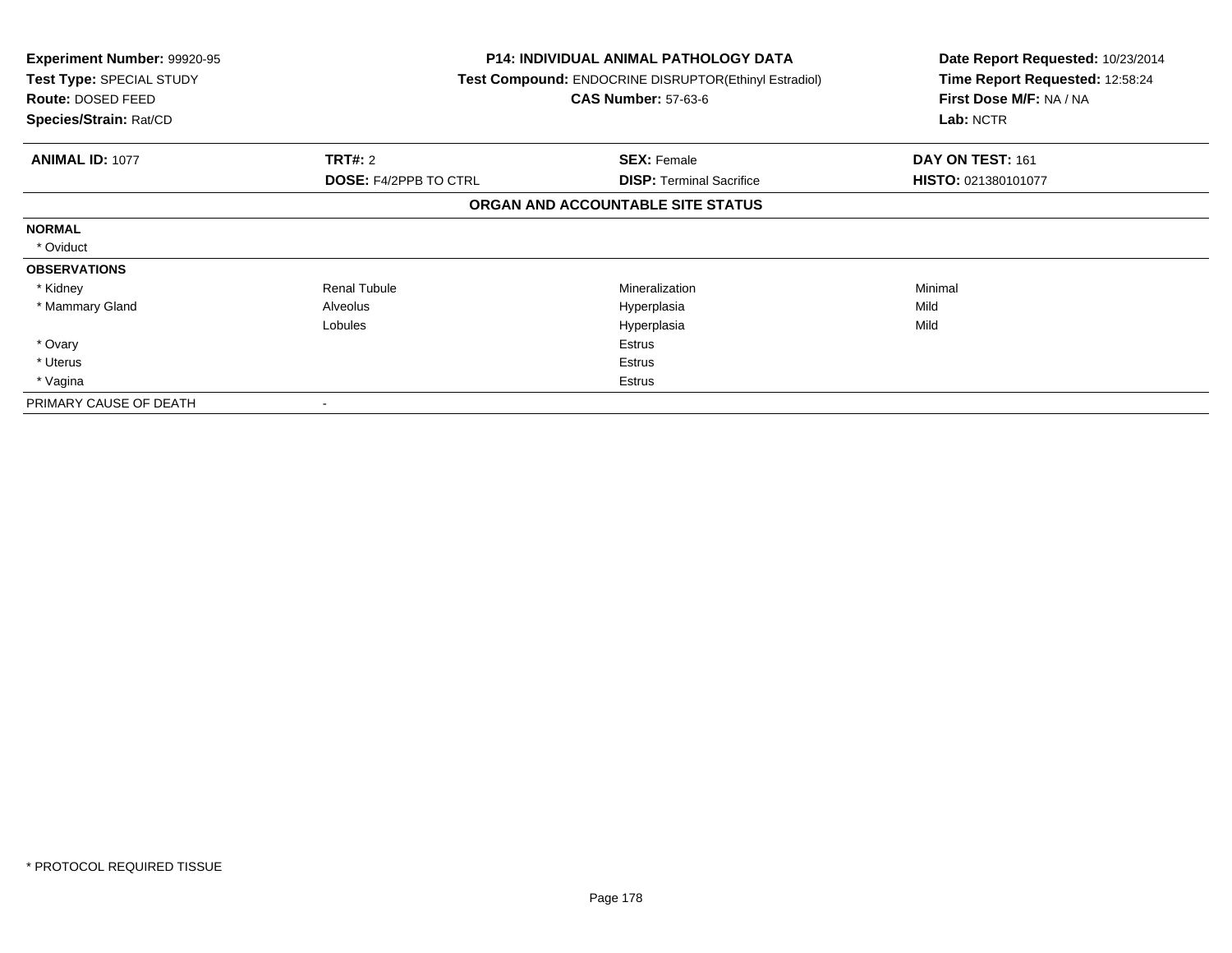| <b>Experiment Number: 99920-95</b><br>Test Type: SPECIAL STUDY<br>Route: DOSED FEED<br>Species/Strain: Rat/CD |                               | <b>P14: INDIVIDUAL ANIMAL PATHOLOGY DATA</b><br><b>Test Compound: ENDOCRINE DISRUPTOR(Ethinyl Estradiol)</b><br><b>CAS Number: 57-63-6</b> | Date Report Requested: 10/23/2014<br>Time Report Requested: 12:58:24<br>First Dose M/F: NA / NA<br>Lab: NCTR |
|---------------------------------------------------------------------------------------------------------------|-------------------------------|--------------------------------------------------------------------------------------------------------------------------------------------|--------------------------------------------------------------------------------------------------------------|
| <b>ANIMAL ID: 1078</b>                                                                                        | TRT#: 3                       | <b>SEX: Female</b>                                                                                                                         | DAY ON TEST: 162                                                                                             |
|                                                                                                               | <b>DOSE: F4/10PPB TO CTRL</b> | <b>DISP:</b> Terminal Sacrifice                                                                                                            | HISTO: 021380101078                                                                                          |
|                                                                                                               |                               | ORGAN AND ACCOUNTABLE SITE STATUS                                                                                                          |                                                                                                              |
| <b>NORMAL</b>                                                                                                 |                               |                                                                                                                                            |                                                                                                              |
| * Mammary Gland                                                                                               | * Oviduct                     |                                                                                                                                            |                                                                                                              |
| <b>OBSERVATIONS</b>                                                                                           |                               |                                                                                                                                            |                                                                                                              |
| * Kidney                                                                                                      | <b>Renal Tubule</b>           | <b>Mineralization</b>                                                                                                                      | Mild                                                                                                         |
| * Ovary                                                                                                       |                               | Proestrus                                                                                                                                  |                                                                                                              |
| * Uterus                                                                                                      |                               | <b>Proestrus</b>                                                                                                                           |                                                                                                              |
| Note: TGL 1 is normal proestrus                                                                               |                               |                                                                                                                                            |                                                                                                              |
| Note: TGL 1 - NCL                                                                                             |                               |                                                                                                                                            |                                                                                                              |
| * Vagina                                                                                                      |                               | <b>Proestrus</b>                                                                                                                           |                                                                                                              |
| PRIMARY CAUSE OF DEATH                                                                                        |                               |                                                                                                                                            |                                                                                                              |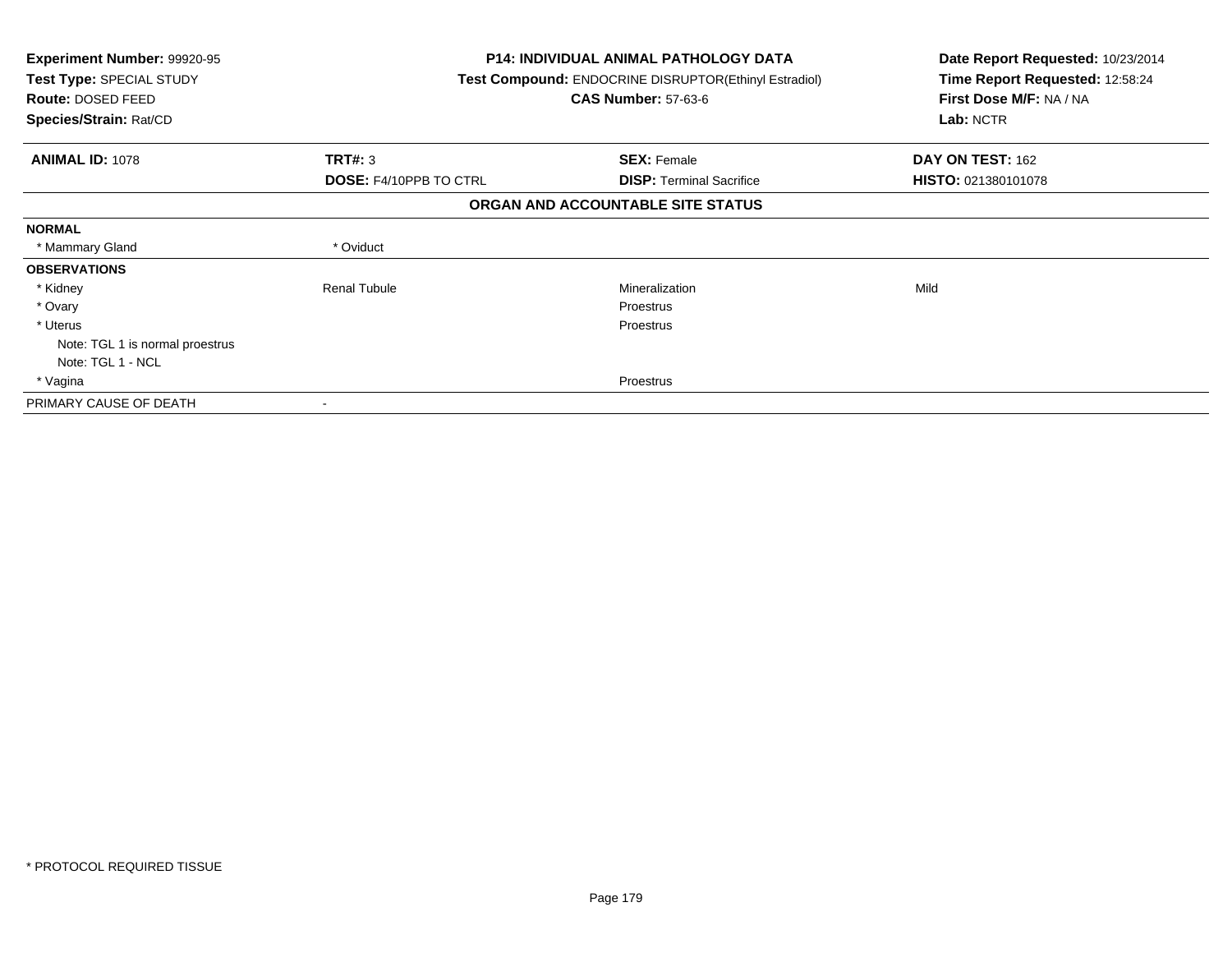| Experiment Number: 99920-95<br>Test Type: SPECIAL STUDY<br><b>Route: DOSED FEED</b><br>Species/Strain: Rat/CD |                               | <b>P14: INDIVIDUAL ANIMAL PATHOLOGY DATA</b><br>Test Compound: ENDOCRINE DISRUPTOR(Ethinyl Estradiol)<br><b>CAS Number: 57-63-6</b> |                     |
|---------------------------------------------------------------------------------------------------------------|-------------------------------|-------------------------------------------------------------------------------------------------------------------------------------|---------------------|
| <b>ANIMAL ID: 1079</b>                                                                                        | TRT#: 3                       | <b>SEX: Female</b>                                                                                                                  | DAY ON TEST: 162    |
|                                                                                                               | <b>DOSE: F4/10PPB TO CTRL</b> | <b>DISP:</b> Terminal Sacrifice                                                                                                     | HISTO: 021380101079 |
|                                                                                                               |                               | ORGAN AND ACCOUNTABLE SITE STATUS                                                                                                   |                     |
| <b>NORMAL</b>                                                                                                 |                               |                                                                                                                                     |                     |
| * Mammary Gland                                                                                               | * Oviduct                     |                                                                                                                                     |                     |
| <b>OBSERVATIONS</b>                                                                                           |                               |                                                                                                                                     |                     |
| * Kidney                                                                                                      | Renal Tubule                  | Mineralization                                                                                                                      | Minimal             |
| * Ovary                                                                                                       |                               | <b>Proestrus</b>                                                                                                                    |                     |
| * Uterus                                                                                                      |                               | Proestrus                                                                                                                           |                     |
| * Vagina                                                                                                      |                               | Proestrus                                                                                                                           |                     |
| PRIMARY CAUSE OF DEATH                                                                                        |                               |                                                                                                                                     |                     |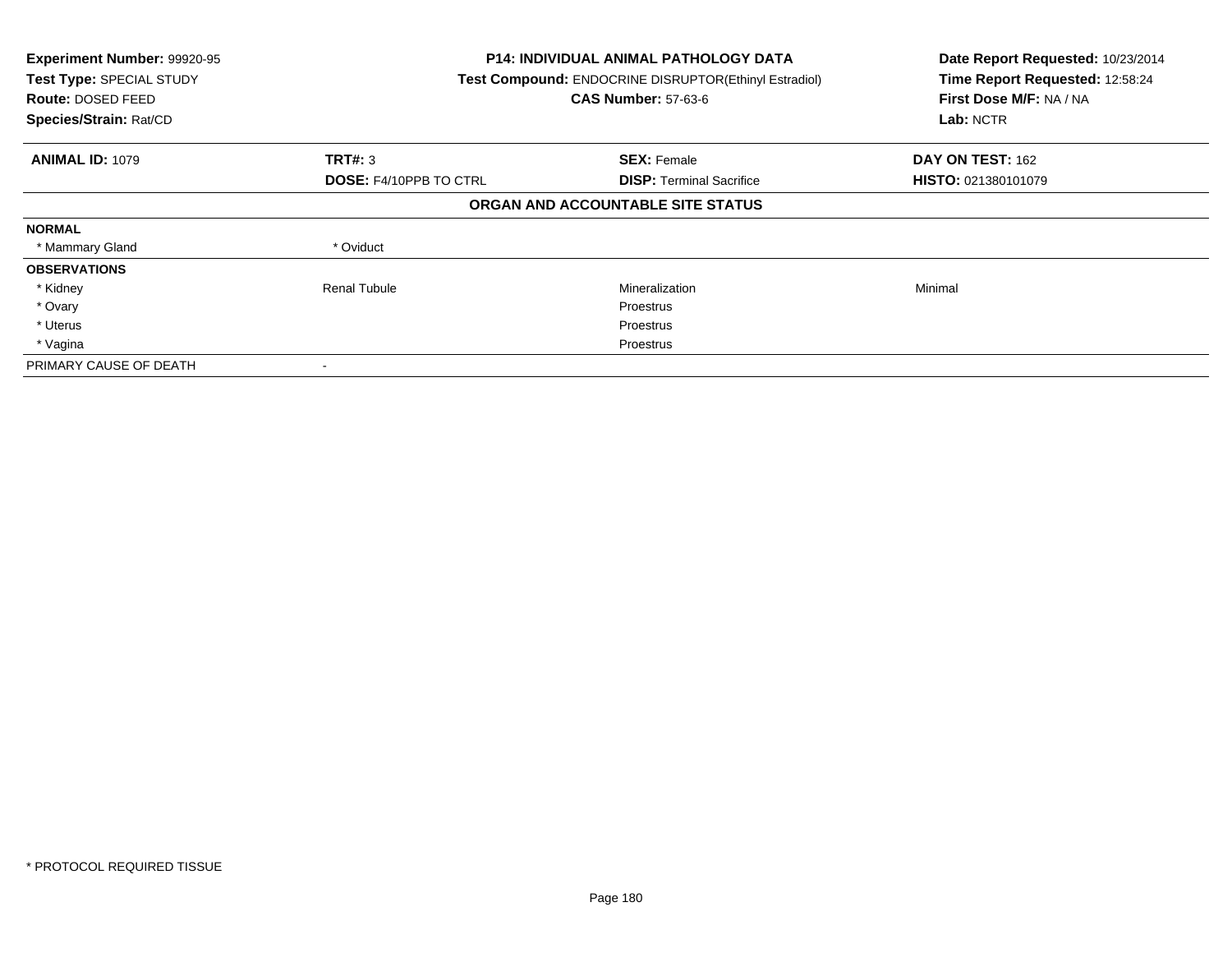| <b>Experiment Number: 99920-95</b><br>Test Type: SPECIAL STUDY<br><b>Route: DOSED FEED</b><br>Species/Strain: Rat/CD |                               | <b>P14: INDIVIDUAL ANIMAL PATHOLOGY DATA</b><br>Test Compound: ENDOCRINE DISRUPTOR(Ethinyl Estradiol)<br><b>CAS Number: 57-63-6</b> | Date Report Requested: 10/23/2014<br>Time Report Requested: 12:58:24<br>First Dose M/F: NA / NA<br>Lab: NCTR |
|----------------------------------------------------------------------------------------------------------------------|-------------------------------|-------------------------------------------------------------------------------------------------------------------------------------|--------------------------------------------------------------------------------------------------------------|
| <b>ANIMAL ID: 1080</b>                                                                                               | TRT#: 3                       | <b>SEX: Female</b>                                                                                                                  | DAY ON TEST: 162                                                                                             |
|                                                                                                                      | <b>DOSE: F4/10PPB TO CTRL</b> | <b>DISP:</b> Terminal Sacrifice                                                                                                     | <b>HISTO: 021380101080</b>                                                                                   |
|                                                                                                                      |                               | ORGAN AND ACCOUNTABLE SITE STATUS                                                                                                   |                                                                                                              |
| <b>NORMAL</b>                                                                                                        |                               |                                                                                                                                     |                                                                                                              |
| * Mammary Gland                                                                                                      | * Oviduct                     |                                                                                                                                     |                                                                                                              |
| <b>OBSERVATIONS</b>                                                                                                  |                               |                                                                                                                                     |                                                                                                              |
| * Kidney                                                                                                             | <b>Renal Tubule</b>           | Mineralization                                                                                                                      | Minimal                                                                                                      |
| * Ovary                                                                                                              |                               | <b>Proestrus</b>                                                                                                                    |                                                                                                              |
| * Uterus                                                                                                             |                               | Proestrus                                                                                                                           |                                                                                                              |
| Note: early                                                                                                          |                               |                                                                                                                                     |                                                                                                              |
| * Vagina                                                                                                             |                               | Proestrus                                                                                                                           |                                                                                                              |
| PRIMARY CAUSE OF DEATH                                                                                               |                               |                                                                                                                                     |                                                                                                              |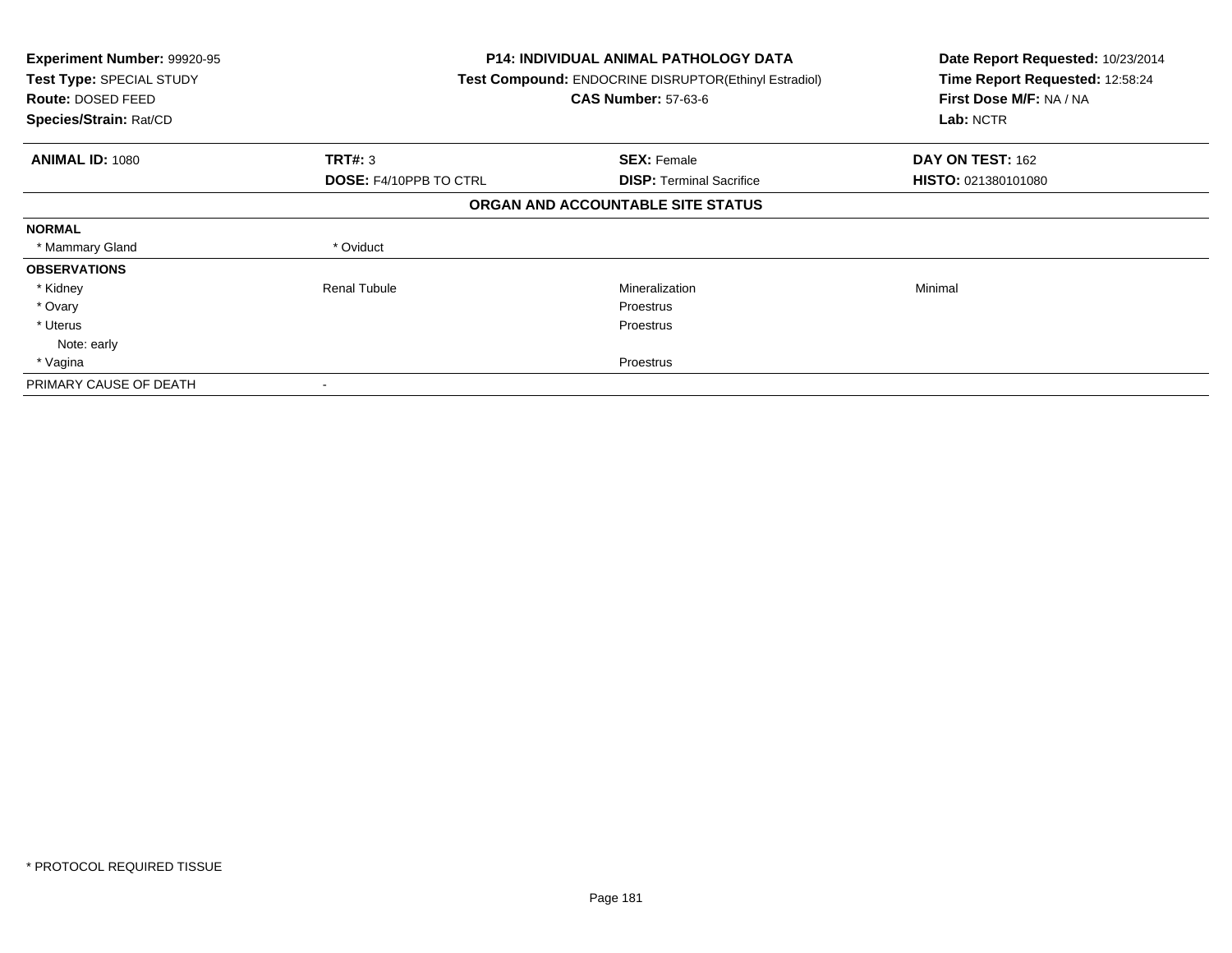| Experiment Number: 99920-95<br>Test Type: SPECIAL STUDY<br><b>Route: DOSED FEED</b><br>Species/Strain: Rat/CD |                               | <b>P14: INDIVIDUAL ANIMAL PATHOLOGY DATA</b><br>Test Compound: ENDOCRINE DISRUPTOR(Ethinyl Estradiol)<br><b>CAS Number: 57-63-6</b> | Date Report Requested: 10/23/2014<br>Time Report Requested: 12:58:24<br>First Dose M/F: NA / NA<br>Lab: NCTR |
|---------------------------------------------------------------------------------------------------------------|-------------------------------|-------------------------------------------------------------------------------------------------------------------------------------|--------------------------------------------------------------------------------------------------------------|
| <b>ANIMAL ID: 1081</b>                                                                                        | TRT#: 3                       | <b>SEX: Female</b>                                                                                                                  | DAY ON TEST: 162                                                                                             |
|                                                                                                               | <b>DOSE: F4/10PPB TO CTRL</b> | <b>DISP:</b> Terminal Sacrifice                                                                                                     | <b>HISTO: 021380101081</b>                                                                                   |
|                                                                                                               |                               | ORGAN AND ACCOUNTABLE SITE STATUS                                                                                                   |                                                                                                              |
| <b>NORMAL</b>                                                                                                 |                               |                                                                                                                                     |                                                                                                              |
| * Mammary Gland                                                                                               | * Oviduct                     |                                                                                                                                     |                                                                                                              |
| <b>OBSERVATIONS</b>                                                                                           |                               |                                                                                                                                     |                                                                                                              |
| * Kidney                                                                                                      | <b>Renal Tubule</b>           | Mineralization                                                                                                                      | Minimal                                                                                                      |
| * Ovary                                                                                                       |                               | Proestrus                                                                                                                           |                                                                                                              |
| * Uterus                                                                                                      |                               | Proestrus                                                                                                                           |                                                                                                              |
| * Vagina                                                                                                      |                               | Estrus                                                                                                                              |                                                                                                              |
| PRIMARY CAUSE OF DEATH                                                                                        |                               |                                                                                                                                     |                                                                                                              |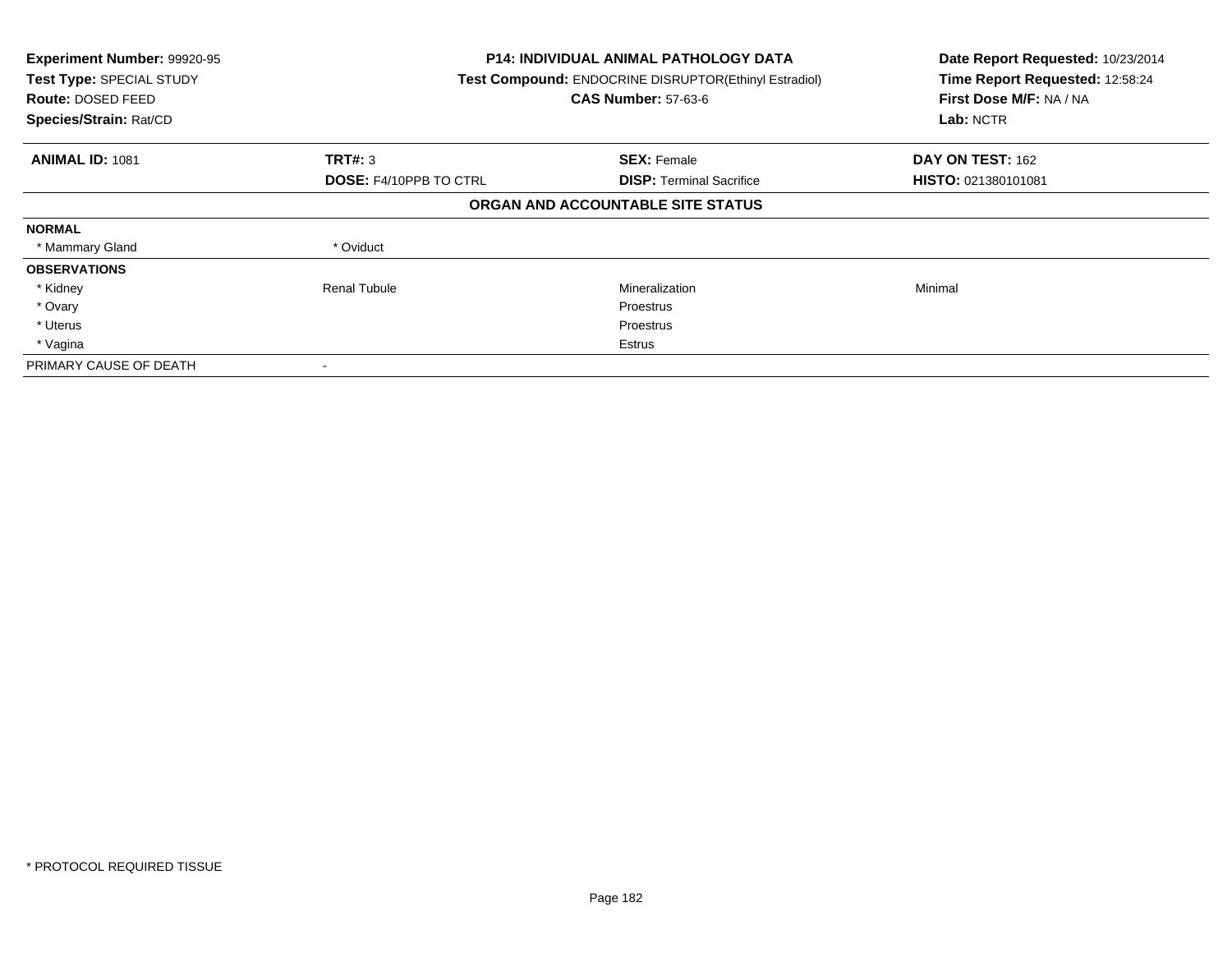| Experiment Number: 99920-95<br>Test Type: SPECIAL STUDY<br><b>Route: DOSED FEED</b><br>Species/Strain: Rat/CD |                               | <b>P14: INDIVIDUAL ANIMAL PATHOLOGY DATA</b><br>Test Compound: ENDOCRINE DISRUPTOR(Ethinyl Estradiol)<br><b>CAS Number: 57-63-6</b> |                            |
|---------------------------------------------------------------------------------------------------------------|-------------------------------|-------------------------------------------------------------------------------------------------------------------------------------|----------------------------|
| <b>ANIMAL ID: 1082</b>                                                                                        | TRT#: 3                       | <b>SEX: Female</b>                                                                                                                  | DAY ON TEST: 161           |
|                                                                                                               | <b>DOSE: F4/10PPB TO CTRL</b> | <b>DISP:</b> Terminal Sacrifice                                                                                                     | <b>HISTO: 021380101082</b> |
|                                                                                                               |                               | ORGAN AND ACCOUNTABLE SITE STATUS                                                                                                   |                            |
| <b>NORMAL</b>                                                                                                 |                               |                                                                                                                                     |                            |
| * Mammary Gland                                                                                               | * Oviduct                     |                                                                                                                                     |                            |
| <b>OBSERVATIONS</b>                                                                                           |                               |                                                                                                                                     |                            |
| * Kidney                                                                                                      | Renal Tubule                  | Mineralization                                                                                                                      | Minimal                    |
| * Ovary                                                                                                       |                               | <b>Proestrus</b>                                                                                                                    |                            |
| * Uterus                                                                                                      |                               | Proestrus                                                                                                                           |                            |
| * Vagina                                                                                                      |                               | Proestrus                                                                                                                           |                            |
| PRIMARY CAUSE OF DEATH                                                                                        |                               |                                                                                                                                     |                            |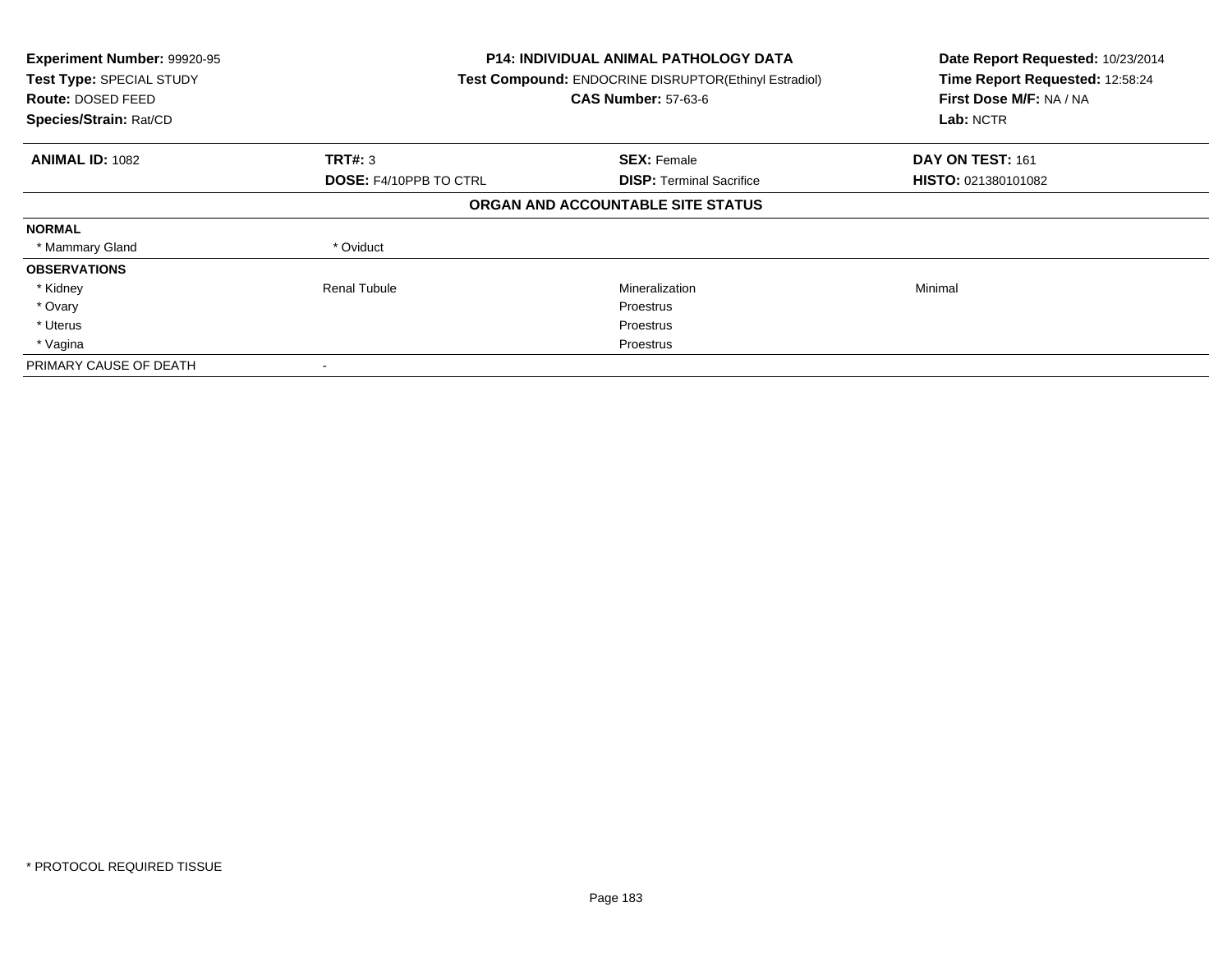| Experiment Number: 99920-95<br>Test Type: SPECIAL STUDY<br><b>Route: DOSED FEED</b><br>Species/Strain: Rat/CD |                               | <b>P14: INDIVIDUAL ANIMAL PATHOLOGY DATA</b><br>Test Compound: ENDOCRINE DISRUPTOR(Ethinyl Estradiol)<br><b>CAS Number: 57-63-6</b> |                            |
|---------------------------------------------------------------------------------------------------------------|-------------------------------|-------------------------------------------------------------------------------------------------------------------------------------|----------------------------|
| <b>ANIMAL ID: 1083</b>                                                                                        | TRT#: 3                       | <b>SEX: Female</b>                                                                                                                  | DAY ON TEST: 161           |
|                                                                                                               | <b>DOSE: F4/10PPB TO CTRL</b> | <b>DISP:</b> Terminal Sacrifice                                                                                                     | <b>HISTO: 021380101083</b> |
|                                                                                                               |                               | ORGAN AND ACCOUNTABLE SITE STATUS                                                                                                   |                            |
| <b>NORMAL</b>                                                                                                 |                               |                                                                                                                                     |                            |
| * Mammary Gland                                                                                               | * Oviduct                     |                                                                                                                                     |                            |
| <b>OBSERVATIONS</b>                                                                                           |                               |                                                                                                                                     |                            |
| * Kidney                                                                                                      | Renal Tubule                  | Mineralization                                                                                                                      | Minimal                    |
| * Ovary                                                                                                       |                               | Metestrus                                                                                                                           |                            |
| * Uterus                                                                                                      |                               | Metestrus                                                                                                                           |                            |
| * Vagina                                                                                                      |                               | Metestrus                                                                                                                           |                            |
| PRIMARY CAUSE OF DEATH                                                                                        |                               |                                                                                                                                     |                            |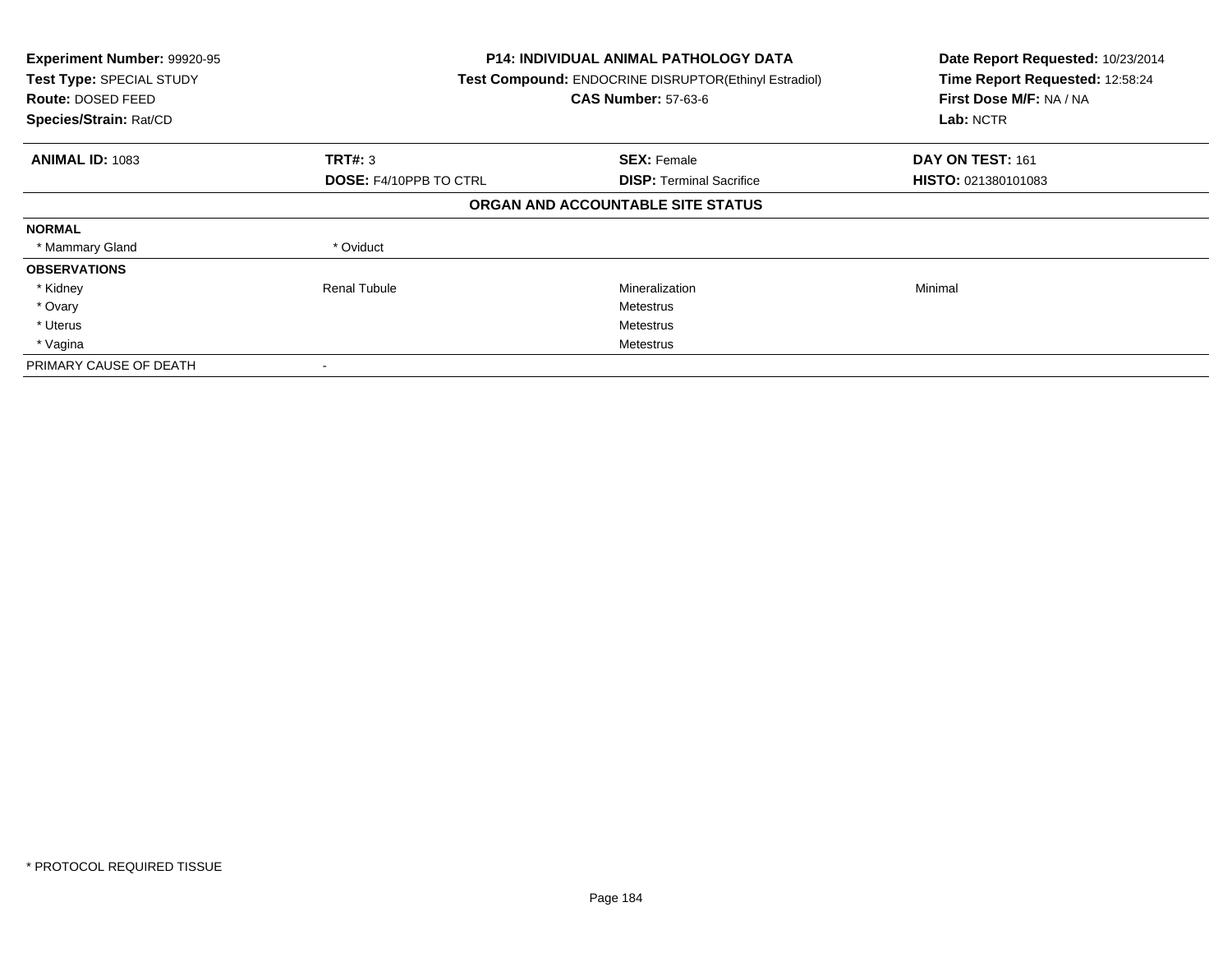| <b>Experiment Number: 99920-95</b><br>Test Type: SPECIAL STUDY<br><b>Route: DOSED FEED</b><br>Species/Strain: Rat/CD |                               | P14: INDIVIDUAL ANIMAL PATHOLOGY DATA<br>Test Compound: ENDOCRINE DISRUPTOR(Ethinyl Estradiol)<br><b>CAS Number: 57-63-6</b> | Date Report Requested: 10/23/2014<br>Time Report Requested: 12:58:24<br>First Dose M/F: NA / NA<br>Lab: NCTR |
|----------------------------------------------------------------------------------------------------------------------|-------------------------------|------------------------------------------------------------------------------------------------------------------------------|--------------------------------------------------------------------------------------------------------------|
| <b>ANIMAL ID: 1084</b>                                                                                               | <b>TRT#: 4</b>                | <b>SEX: Female</b>                                                                                                           | DAY ON TEST: 161                                                                                             |
|                                                                                                                      | <b>DOSE: F4/50PPB TO CTRL</b> | <b>DISP:</b> Terminal Sacrifice                                                                                              | HISTO: 021380101084                                                                                          |
|                                                                                                                      |                               | ORGAN AND ACCOUNTABLE SITE STATUS                                                                                            |                                                                                                              |
| <b>NORMAL</b>                                                                                                        |                               |                                                                                                                              |                                                                                                              |
| * Adrenal Cortex                                                                                                     | * Adrenal Medulla             | * Bone                                                                                                                       | * Bone Marrow                                                                                                |
| * Liver                                                                                                              | * Mammary Gland               | * Oviduct                                                                                                                    | * Pituitary Gland                                                                                            |
| * Spleen                                                                                                             | * Thymus                      | * Thyroid Gland                                                                                                              |                                                                                                              |
| <b>OBSERVATIONS</b>                                                                                                  |                               |                                                                                                                              |                                                                                                              |
| * Kidney                                                                                                             | Renal Tubule                  | Mineralization                                                                                                               | Moderate                                                                                                     |
| * Ovary                                                                                                              |                               | Metestrus                                                                                                                    |                                                                                                              |
| * Uterus                                                                                                             |                               | Metestrus                                                                                                                    |                                                                                                              |
| * Vagina                                                                                                             |                               | Metestrus                                                                                                                    |                                                                                                              |
| PRIMARY CAUSE OF DEATH                                                                                               |                               |                                                                                                                              |                                                                                                              |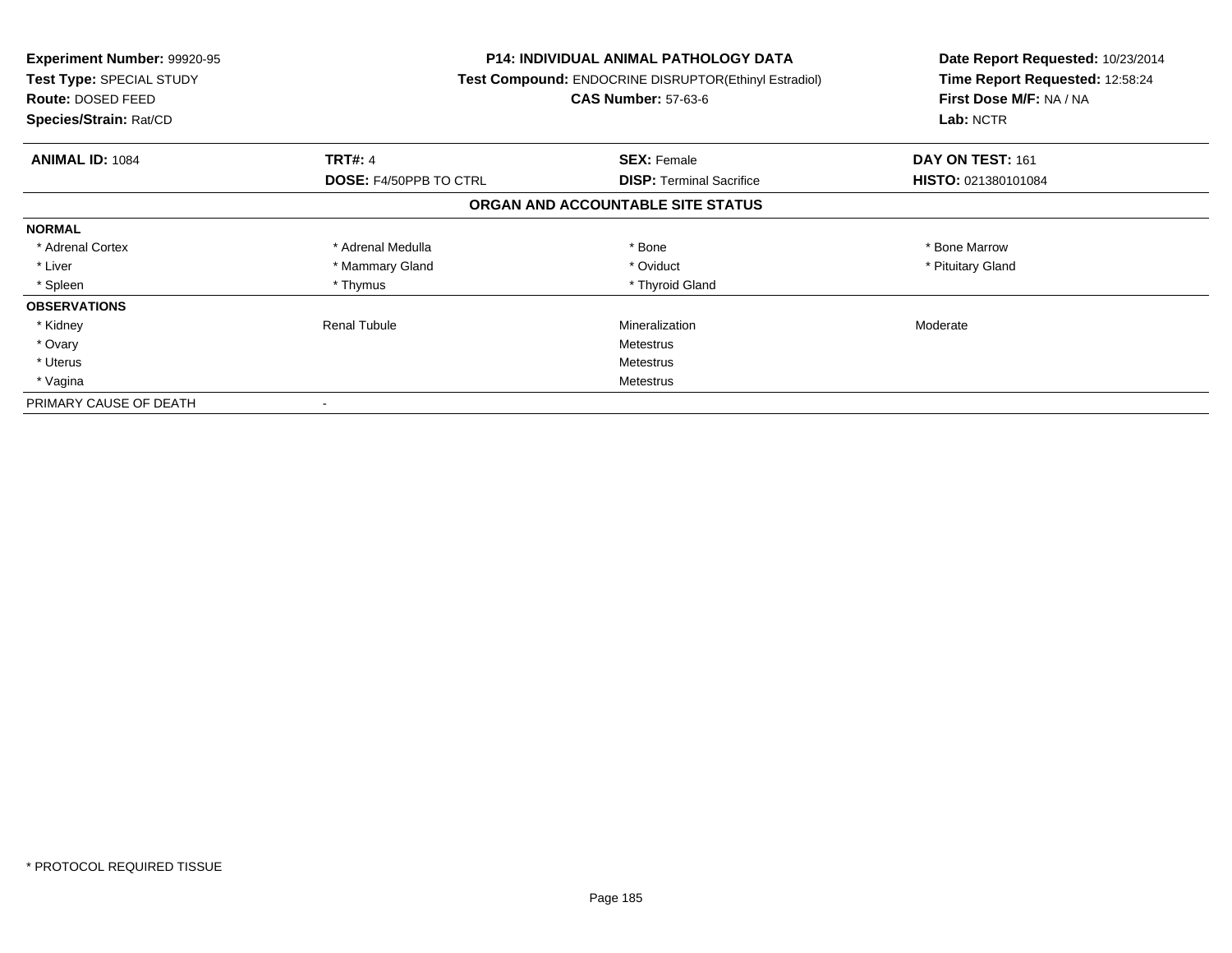| <b>Experiment Number: 99920-95</b><br>Test Type: SPECIAL STUDY<br><b>Route: DOSED FEED</b><br>Species/Strain: Rat/CD |                               | <b>P14: INDIVIDUAL ANIMAL PATHOLOGY DATA</b><br>Test Compound: ENDOCRINE DISRUPTOR(Ethinyl Estradiol)<br><b>CAS Number: 57-63-6</b> | Date Report Requested: 10/23/2014<br>Time Report Requested: 12:58:24<br>First Dose M/F: NA / NA<br>Lab: NCTR |
|----------------------------------------------------------------------------------------------------------------------|-------------------------------|-------------------------------------------------------------------------------------------------------------------------------------|--------------------------------------------------------------------------------------------------------------|
| <b>ANIMAL ID: 1085</b>                                                                                               | <b>TRT#: 4</b>                | <b>SEX: Female</b>                                                                                                                  | DAY ON TEST: 161                                                                                             |
|                                                                                                                      | <b>DOSE: F4/50PPB TO CTRL</b> | <b>DISP:</b> Terminal Sacrifice                                                                                                     | HISTO: 021380101085                                                                                          |
|                                                                                                                      |                               | ORGAN AND ACCOUNTABLE SITE STATUS                                                                                                   |                                                                                                              |
| <b>NORMAL</b>                                                                                                        |                               |                                                                                                                                     |                                                                                                              |
| * Adrenal Cortex                                                                                                     | * Adrenal Medulla             | * Bone                                                                                                                              | * Bone Marrow                                                                                                |
| * Liver                                                                                                              | * Mammary Gland               | * Oviduct                                                                                                                           | * Pituitary Gland                                                                                            |
| * Spleen                                                                                                             | * Thymus                      | * Thyroid Gland                                                                                                                     |                                                                                                              |
| <b>OBSERVATIONS</b>                                                                                                  |                               |                                                                                                                                     |                                                                                                              |
| * Kidney                                                                                                             | <b>Renal Tubule</b>           | Mineralization                                                                                                                      | Minimal                                                                                                      |
| * Ovary                                                                                                              |                               | Proestrus                                                                                                                           |                                                                                                              |
| * Uterus                                                                                                             |                               | Proestrus                                                                                                                           |                                                                                                              |
| * Vagina                                                                                                             |                               | Proestrus                                                                                                                           |                                                                                                              |
| PRIMARY CAUSE OF DEATH                                                                                               |                               |                                                                                                                                     |                                                                                                              |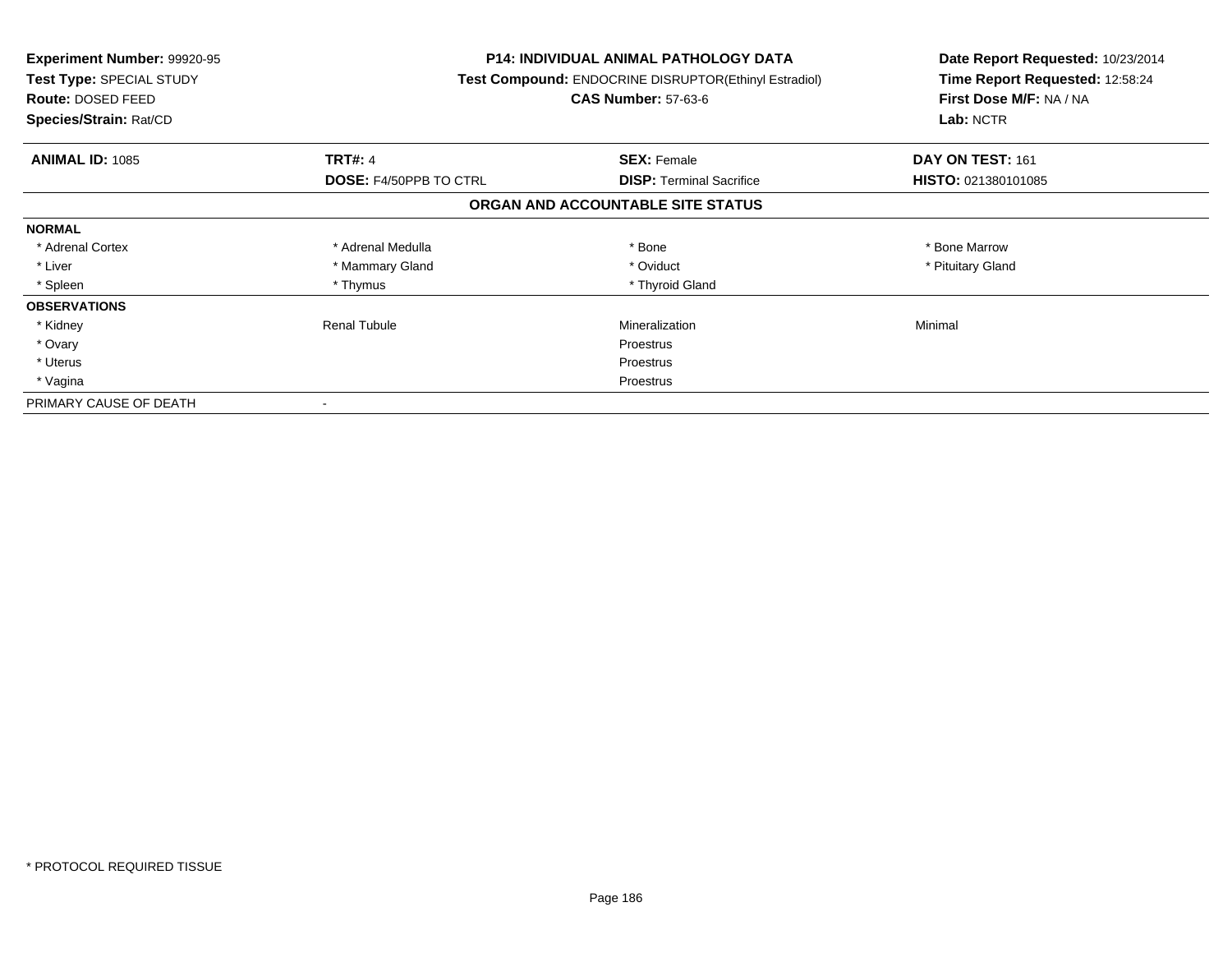| <b>Experiment Number: 99920-95</b><br>Test Type: SPECIAL STUDY<br><b>Route: DOSED FEED</b><br>Species/Strain: Rat/CD |                               | P14: INDIVIDUAL ANIMAL PATHOLOGY DATA<br>Test Compound: ENDOCRINE DISRUPTOR(Ethinyl Estradiol)<br><b>CAS Number: 57-63-6</b> | Date Report Requested: 10/23/2014<br>Time Report Requested: 12:58:24<br>First Dose M/F: NA / NA<br>Lab: NCTR |
|----------------------------------------------------------------------------------------------------------------------|-------------------------------|------------------------------------------------------------------------------------------------------------------------------|--------------------------------------------------------------------------------------------------------------|
| <b>ANIMAL ID: 1086</b>                                                                                               | <b>TRT#: 4</b>                | <b>SEX: Female</b>                                                                                                           | DAY ON TEST: 161                                                                                             |
|                                                                                                                      | <b>DOSE: F4/50PPB TO CTRL</b> | <b>DISP:</b> Terminal Sacrifice                                                                                              | <b>HISTO: 021380101086</b>                                                                                   |
|                                                                                                                      |                               | ORGAN AND ACCOUNTABLE SITE STATUS                                                                                            |                                                                                                              |
| <b>NORMAL</b>                                                                                                        |                               |                                                                                                                              |                                                                                                              |
| * Adrenal Cortex                                                                                                     | * Adrenal Medulla             | * Bone                                                                                                                       | * Bone Marrow                                                                                                |
| * Liver                                                                                                              | * Mammary Gland               | * Oviduct                                                                                                                    | * Pituitary Gland                                                                                            |
| * Spleen                                                                                                             | * Thymus                      | * Thyroid Gland                                                                                                              |                                                                                                              |
| <b>OBSERVATIONS</b>                                                                                                  |                               |                                                                                                                              |                                                                                                              |
| * Kidney                                                                                                             | Renal Tubule                  | Mineralization                                                                                                               | Mild                                                                                                         |
| * Ovary                                                                                                              |                               | Proestrus                                                                                                                    |                                                                                                              |
| * Uterus                                                                                                             |                               | Proestrus                                                                                                                    |                                                                                                              |
| * Vagina                                                                                                             |                               | Proestrus                                                                                                                    |                                                                                                              |
| PRIMARY CAUSE OF DEATH                                                                                               |                               |                                                                                                                              |                                                                                                              |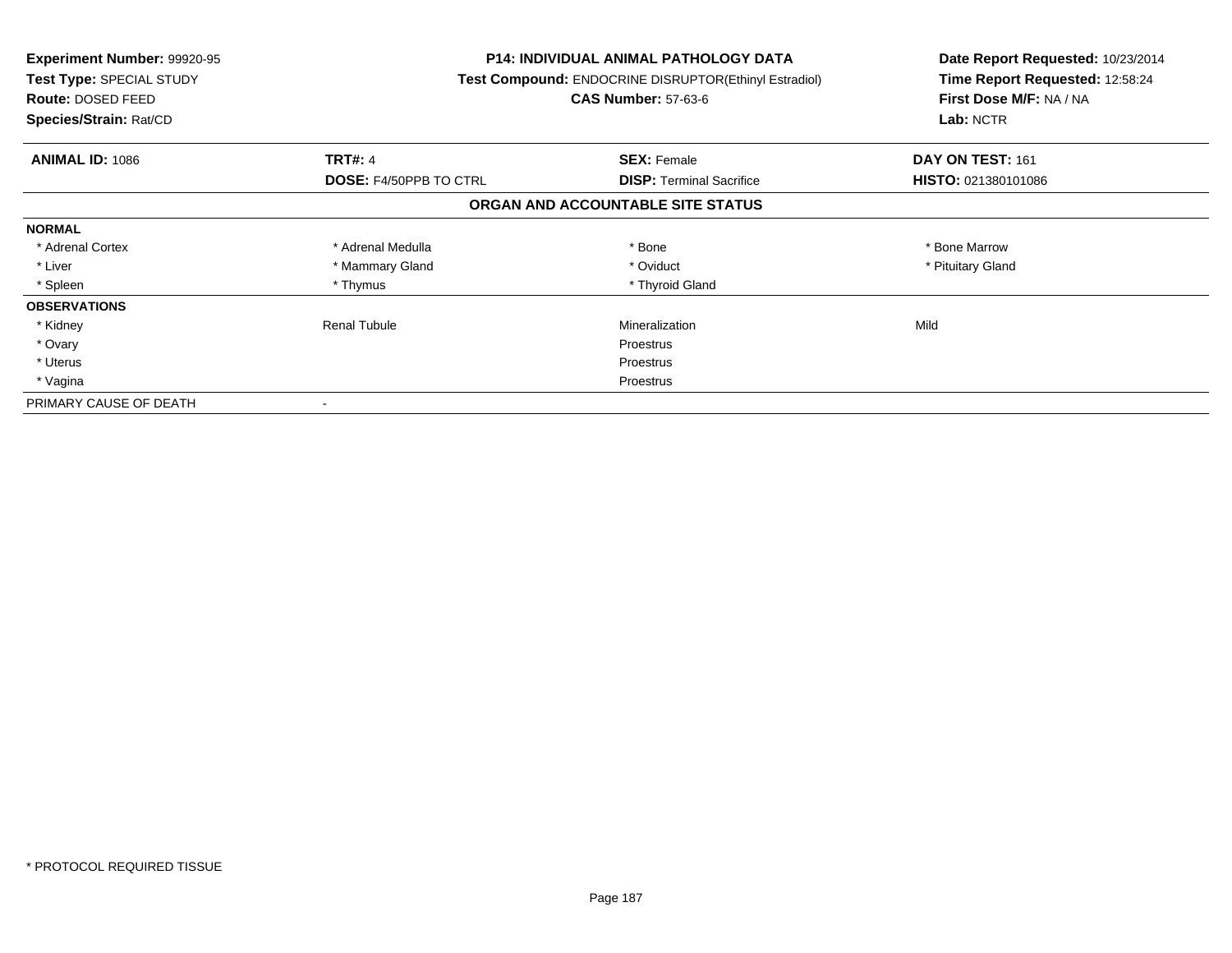| Experiment Number: 99920-95<br>Test Type: SPECIAL STUDY<br><b>Route: DOSED FEED</b><br>Species/Strain: Rat/CD |                               | <b>P14: INDIVIDUAL ANIMAL PATHOLOGY DATA</b><br>Test Compound: ENDOCRINE DISRUPTOR(Ethinyl Estradiol)<br><b>CAS Number: 57-63-6</b> | Date Report Requested: 10/23/2014<br>Time Report Requested: 12:58:24<br>First Dose M/F: NA / NA<br>Lab: NCTR |
|---------------------------------------------------------------------------------------------------------------|-------------------------------|-------------------------------------------------------------------------------------------------------------------------------------|--------------------------------------------------------------------------------------------------------------|
| <b>ANIMAL ID: 1087</b>                                                                                        | <b>TRT#: 4</b>                | <b>SEX: Female</b>                                                                                                                  | DAY ON TEST: 161                                                                                             |
|                                                                                                               | <b>DOSE: F4/50PPB TO CTRL</b> | <b>DISP:</b> Terminal Sacrifice                                                                                                     | HISTO: 021380101087                                                                                          |
|                                                                                                               |                               | ORGAN AND ACCOUNTABLE SITE STATUS                                                                                                   |                                                                                                              |
| <b>NORMAL</b>                                                                                                 |                               |                                                                                                                                     |                                                                                                              |
| * Adrenal Cortex                                                                                              | * Adrenal Medulla             | * Bone                                                                                                                              | * Bone Marrow                                                                                                |
| * Kidney                                                                                                      | * Liver                       | * Mammary Gland                                                                                                                     | * Oviduct                                                                                                    |
| * Pituitary Gland                                                                                             | * Spleen                      | * Thymus                                                                                                                            | * Thyroid Gland                                                                                              |
| <b>OBSERVATIONS</b>                                                                                           |                               |                                                                                                                                     |                                                                                                              |
| * Ovary                                                                                                       |                               | Proestrus                                                                                                                           |                                                                                                              |
| * Uterus                                                                                                      | <b>Proestrus</b>              |                                                                                                                                     |                                                                                                              |
| Note: early                                                                                                   |                               |                                                                                                                                     |                                                                                                              |
| * Vagina                                                                                                      | Proestrus                     |                                                                                                                                     |                                                                                                              |
| PRIMARY CAUSE OF DEATH                                                                                        |                               |                                                                                                                                     |                                                                                                              |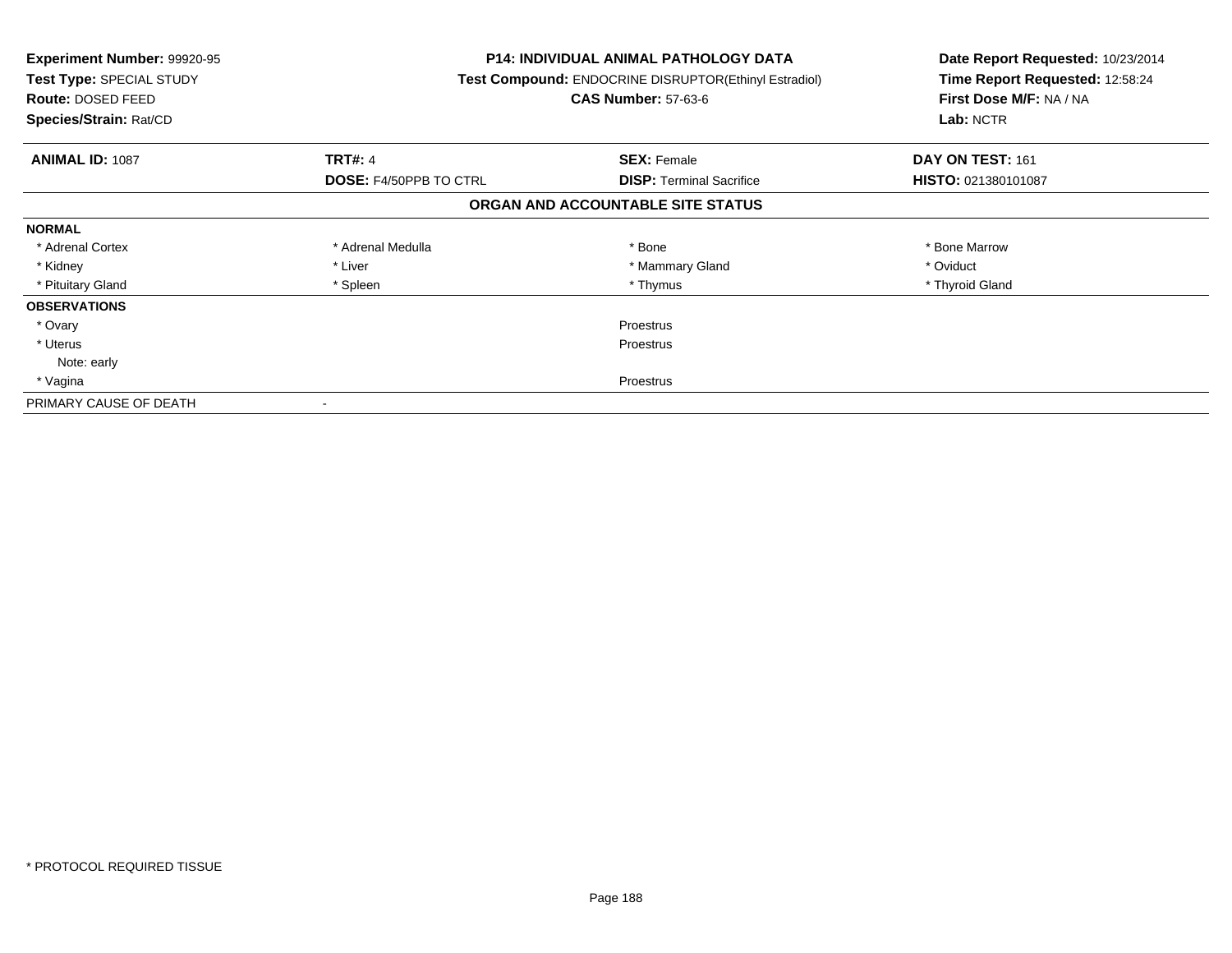| <b>Experiment Number: 99920-95</b><br>Test Type: SPECIAL STUDY<br><b>Route: DOSED FEED</b><br>Species/Strain: Rat/CD |                               | P14: INDIVIDUAL ANIMAL PATHOLOGY DATA<br>Test Compound: ENDOCRINE DISRUPTOR(Ethinyl Estradiol)<br><b>CAS Number: 57-63-6</b> | Date Report Requested: 10/23/2014<br>Time Report Requested: 12:58:24<br>First Dose M/F: NA / NA<br>Lab: NCTR |
|----------------------------------------------------------------------------------------------------------------------|-------------------------------|------------------------------------------------------------------------------------------------------------------------------|--------------------------------------------------------------------------------------------------------------|
| <b>ANIMAL ID: 1088</b>                                                                                               | <b>TRT#: 4</b>                | <b>SEX: Female</b>                                                                                                           | DAY ON TEST: 161                                                                                             |
|                                                                                                                      | <b>DOSE: F4/50PPB TO CTRL</b> | <b>DISP:</b> Terminal Sacrifice                                                                                              | <b>HISTO: 021380101088</b>                                                                                   |
|                                                                                                                      |                               | ORGAN AND ACCOUNTABLE SITE STATUS                                                                                            |                                                                                                              |
| <b>NORMAL</b>                                                                                                        |                               |                                                                                                                              |                                                                                                              |
| * Adrenal Cortex                                                                                                     | * Adrenal Medulla             | * Bone                                                                                                                       | * Bone Marrow                                                                                                |
| * Liver                                                                                                              | * Mammary Gland               | * Oviduct                                                                                                                    | * Pituitary Gland                                                                                            |
| * Spleen                                                                                                             | * Thymus                      | * Thyroid Gland                                                                                                              |                                                                                                              |
| <b>OBSERVATIONS</b>                                                                                                  |                               |                                                                                                                              |                                                                                                              |
| * Kidney                                                                                                             | Renal Tubule                  | Mineralization                                                                                                               | Mild                                                                                                         |
| * Ovary                                                                                                              |                               | Proestrus                                                                                                                    |                                                                                                              |
| * Uterus                                                                                                             |                               | Proestrus                                                                                                                    |                                                                                                              |
| * Vagina                                                                                                             |                               | Proestrus                                                                                                                    |                                                                                                              |
| PRIMARY CAUSE OF DEATH                                                                                               |                               |                                                                                                                              |                                                                                                              |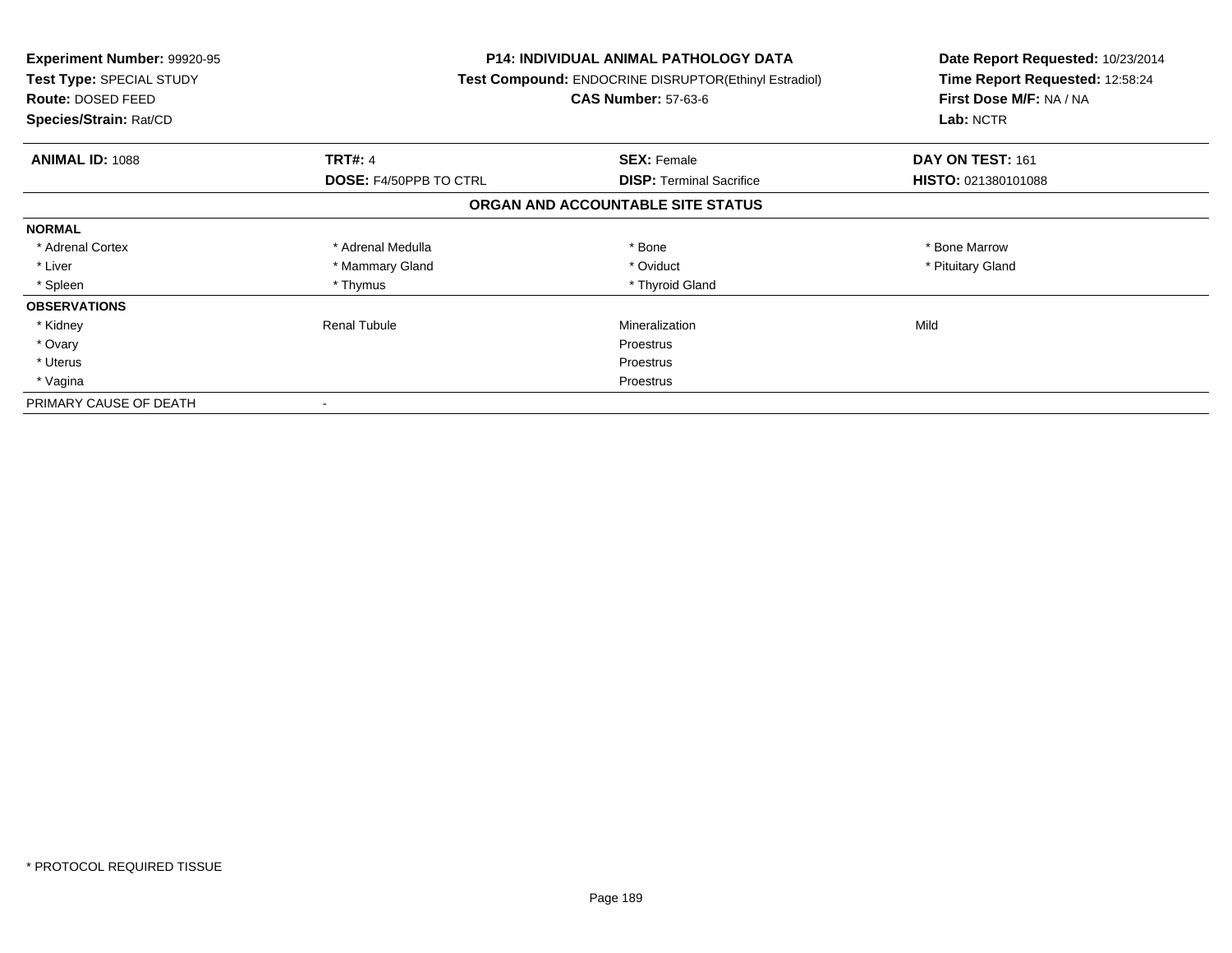| <b>Experiment Number: 99920-95</b><br>Test Type: SPECIAL STUDY<br><b>Route: DOSED FEED</b><br>Species/Strain: Rat/CD |                     | <b>P14: INDIVIDUAL ANIMAL PATHOLOGY DATA</b><br>Test Compound: ENDOCRINE DISRUPTOR(Ethinyl Estradiol)<br><b>CAS Number: 57-63-6</b> | Date Report Requested: 10/23/2014<br>Time Report Requested: 12:58:24<br>First Dose M/F: NA / NA<br>Lab: NCTR |
|----------------------------------------------------------------------------------------------------------------------|---------------------|-------------------------------------------------------------------------------------------------------------------------------------|--------------------------------------------------------------------------------------------------------------|
| <b>ANIMAL ID: 1108</b>                                                                                               | <b>TRT#: 1</b>      | <b>SEX: Female</b>                                                                                                                  | DAY ON TEST: 162                                                                                             |
|                                                                                                                      | DOSE: F4<br>CONTROL | <b>DISP:</b> Terminal Sacrifice                                                                                                     | HISTO: 021380101108                                                                                          |
|                                                                                                                      |                     | ORGAN AND ACCOUNTABLE SITE STATUS                                                                                                   |                                                                                                              |
| <b>NORMAL</b>                                                                                                        |                     |                                                                                                                                     |                                                                                                              |
| * Adrenal Cortex                                                                                                     | * Adrenal Medulla   | * Bone                                                                                                                              | * Bone Marrow                                                                                                |
| * Liver                                                                                                              | * Mammary Gland     | * Oviduct                                                                                                                           | * Pituitary Gland                                                                                            |
| * Spleen                                                                                                             | * Thymus            | * Thyroid Gland                                                                                                                     |                                                                                                              |
| <b>OBSERVATIONS</b>                                                                                                  |                     |                                                                                                                                     |                                                                                                              |
| * Kidney                                                                                                             | <b>Renal Tubule</b> | Mineralization                                                                                                                      | Minimal                                                                                                      |
| * Ovary                                                                                                              |                     | Proestrus                                                                                                                           |                                                                                                              |
| * Uterus                                                                                                             |                     | Proestrus                                                                                                                           |                                                                                                              |
| * Vagina                                                                                                             |                     | Proestrus                                                                                                                           |                                                                                                              |
| PRIMARY CAUSE OF DEATH                                                                                               |                     |                                                                                                                                     |                                                                                                              |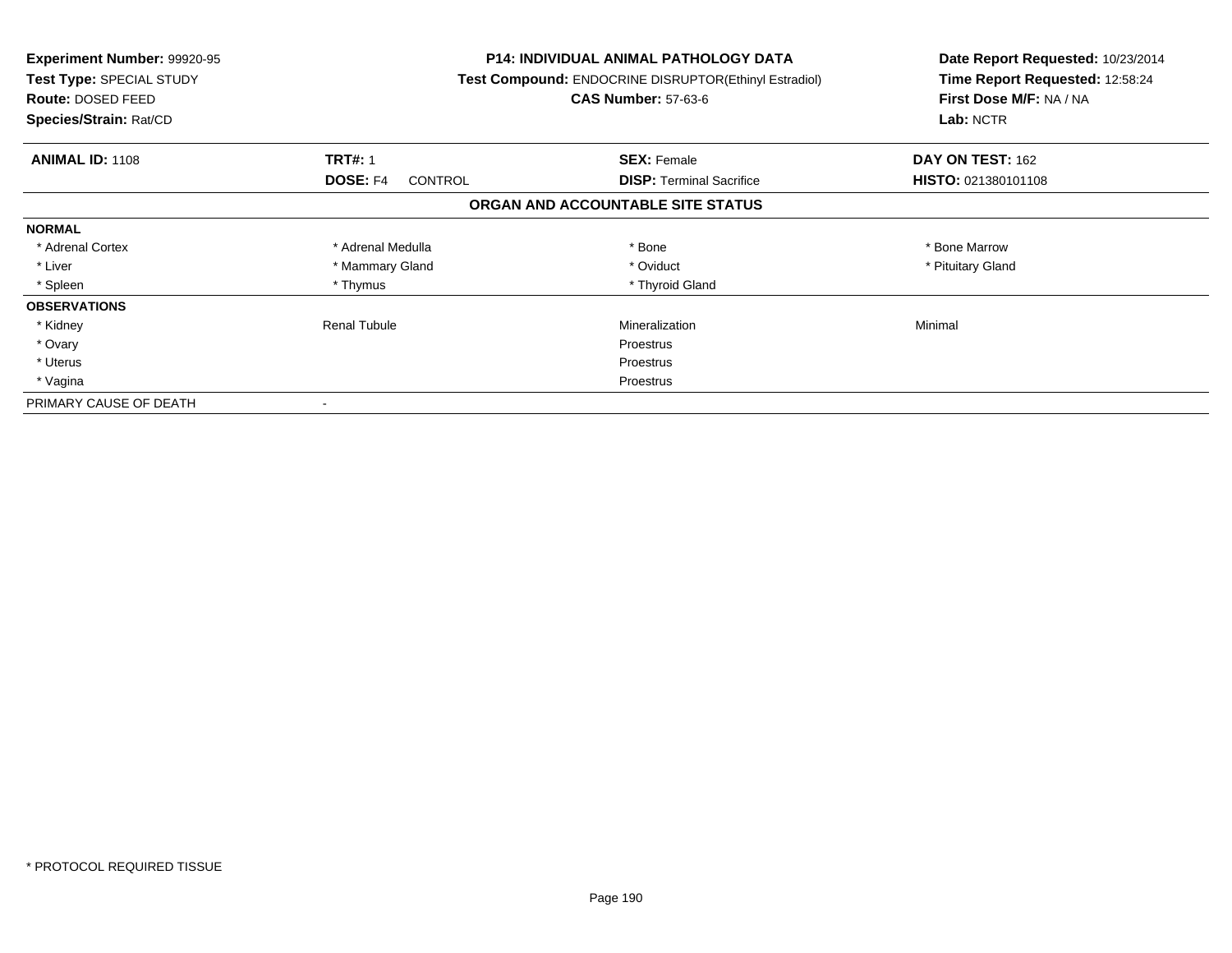| Experiment Number: 99920-95<br>Test Type: SPECIAL STUDY<br>Route: DOSED FEED<br>Species/Strain: Rat/CD |                            | <b>P14: INDIVIDUAL ANIMAL PATHOLOGY DATA</b><br>Test Compound: ENDOCRINE DISRUPTOR(Ethinyl Estradiol)<br><b>CAS Number: 57-63-6</b> | Date Report Requested: 10/23/2014<br>Time Report Requested: 12:58:24<br>First Dose M/F: NA / NA<br>Lab: NCTR |
|--------------------------------------------------------------------------------------------------------|----------------------------|-------------------------------------------------------------------------------------------------------------------------------------|--------------------------------------------------------------------------------------------------------------|
| <b>ANIMAL ID: 1109</b>                                                                                 | <b>TRT#: 1</b>             | <b>SEX: Female</b>                                                                                                                  | DAY ON TEST: 162                                                                                             |
|                                                                                                        | <b>DOSE: F4</b><br>CONTROL | <b>DISP:</b> Terminal Sacrifice                                                                                                     | HISTO: 021380101109                                                                                          |
|                                                                                                        |                            | ORGAN AND ACCOUNTABLE SITE STATUS                                                                                                   |                                                                                                              |
| <b>NORMAL</b>                                                                                          |                            |                                                                                                                                     |                                                                                                              |
| * Adrenal Cortex                                                                                       | * Adrenal Medulla          | * Bone                                                                                                                              | * Bone Marrow                                                                                                |
| * Liver                                                                                                | * Oviduct                  | * Pituitary Gland                                                                                                                   | * Spleen                                                                                                     |
| * Thymus                                                                                               | * Thyroid Gland            |                                                                                                                                     |                                                                                                              |
| <b>OBSERVATIONS</b>                                                                                    |                            |                                                                                                                                     |                                                                                                              |
| * Kidney                                                                                               | <b>Renal Tubule</b>        | Mineralization                                                                                                                      | Minimal                                                                                                      |
| * Mammary Gland                                                                                        | Alveolus                   | Hyperplasia                                                                                                                         | Moderate                                                                                                     |
|                                                                                                        | Lobules                    | Hyperplasia                                                                                                                         | Minimal                                                                                                      |
| * Ovary                                                                                                |                            | <b>Estrus</b>                                                                                                                       |                                                                                                              |
| * Uterus                                                                                               |                            | Estrus                                                                                                                              |                                                                                                              |
| * Vagina                                                                                               |                            | <b>Estrus</b>                                                                                                                       |                                                                                                              |
| PRIMARY CAUSE OF DEATH                                                                                 |                            |                                                                                                                                     |                                                                                                              |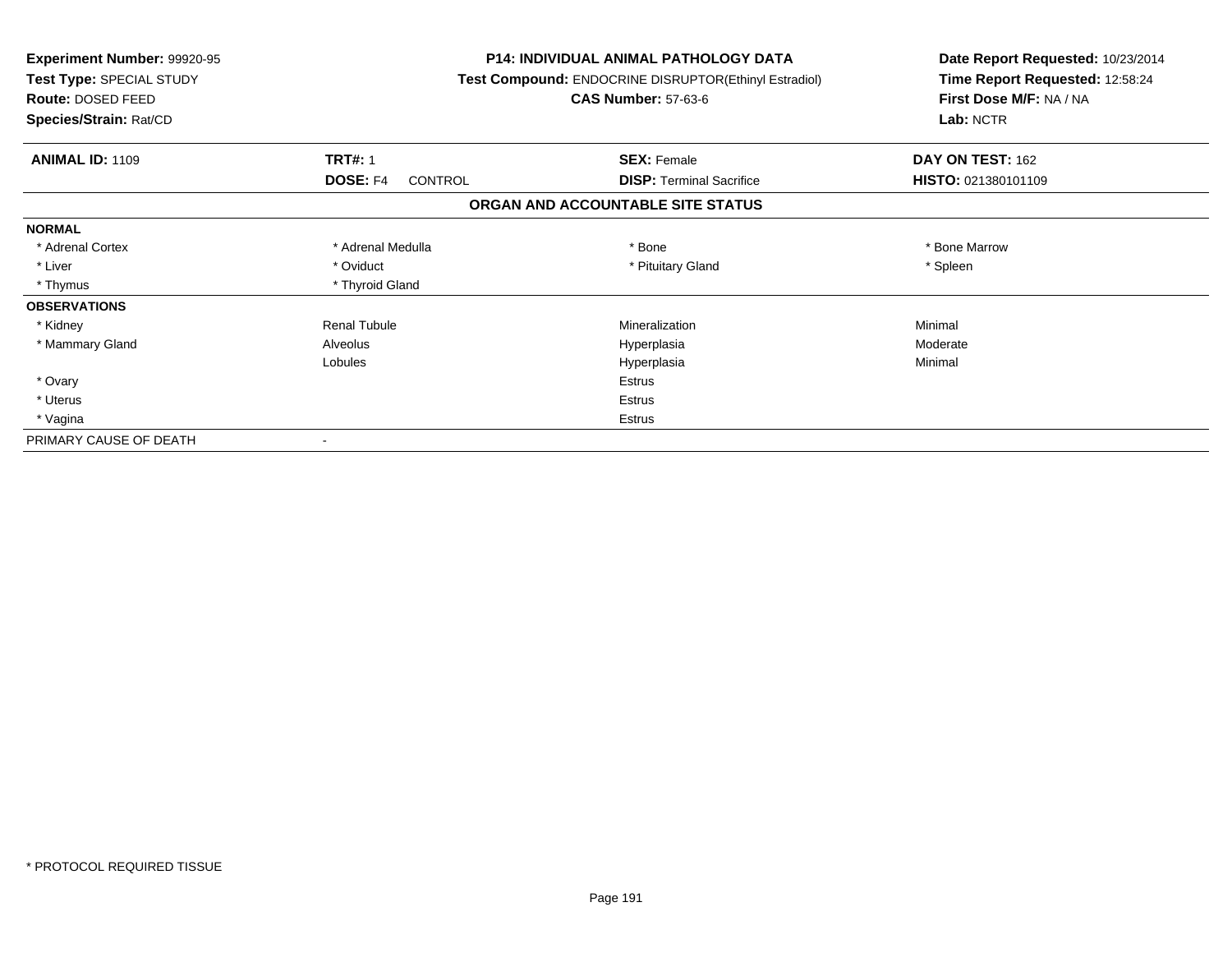| Experiment Number: 99920-95<br>Test Type: SPECIAL STUDY<br>Route: DOSED FEED<br>Species/Strain: Rat/CD |                     | <b>P14: INDIVIDUAL ANIMAL PATHOLOGY DATA</b><br>Test Compound: ENDOCRINE DISRUPTOR(Ethinyl Estradiol)<br><b>CAS Number: 57-63-6</b> | Date Report Requested: 10/23/2014<br>Time Report Requested: 12:58:24<br>First Dose M/F: NA / NA<br>Lab: NCTR |
|--------------------------------------------------------------------------------------------------------|---------------------|-------------------------------------------------------------------------------------------------------------------------------------|--------------------------------------------------------------------------------------------------------------|
| <b>ANIMAL ID: 1110</b>                                                                                 | <b>TRT#: 1</b>      | <b>SEX: Female</b>                                                                                                                  | DAY ON TEST: 162                                                                                             |
|                                                                                                        | DOSE: F4<br>CONTROL | <b>DISP: Terminal Sacrifice</b>                                                                                                     | HISTO: 021380101110                                                                                          |
|                                                                                                        |                     | ORGAN AND ACCOUNTABLE SITE STATUS                                                                                                   |                                                                                                              |
| <b>NORMAL</b>                                                                                          |                     |                                                                                                                                     |                                                                                                              |
| * Adrenal Cortex                                                                                       | * Adrenal Medulla   | * Bone                                                                                                                              | * Bone Marrow                                                                                                |
| * Oviduct                                                                                              | * Pituitary Gland   | * Spleen                                                                                                                            | * Thymus                                                                                                     |
| * Thyroid Gland                                                                                        |                     |                                                                                                                                     |                                                                                                              |
| <b>OBSERVATIONS</b>                                                                                    |                     |                                                                                                                                     |                                                                                                              |
| * Kidney                                                                                               | <b>Renal Tubule</b> | Mineralization                                                                                                                      | Minimal                                                                                                      |
| * Liver                                                                                                |                     | Developmental Malformation                                                                                                          |                                                                                                              |
| [ Developmental Malformation TGLS = 1-5 ]                                                              |                     |                                                                                                                                     |                                                                                                              |
| * Mammary Gland                                                                                        | Alveolus            | Hyperplasia                                                                                                                         | Moderate                                                                                                     |
|                                                                                                        | Lobules             | Hyperplasia                                                                                                                         | Minimal                                                                                                      |
| * Ovary                                                                                                |                     | <b>Metestrus</b>                                                                                                                    |                                                                                                              |
| * Uterus                                                                                               |                     | <b>Metestrus</b>                                                                                                                    |                                                                                                              |
| * Vagina                                                                                               |                     | Metestrus                                                                                                                           |                                                                                                              |
| PRIMARY CAUSE OF DEATH                                                                                 |                     |                                                                                                                                     |                                                                                                              |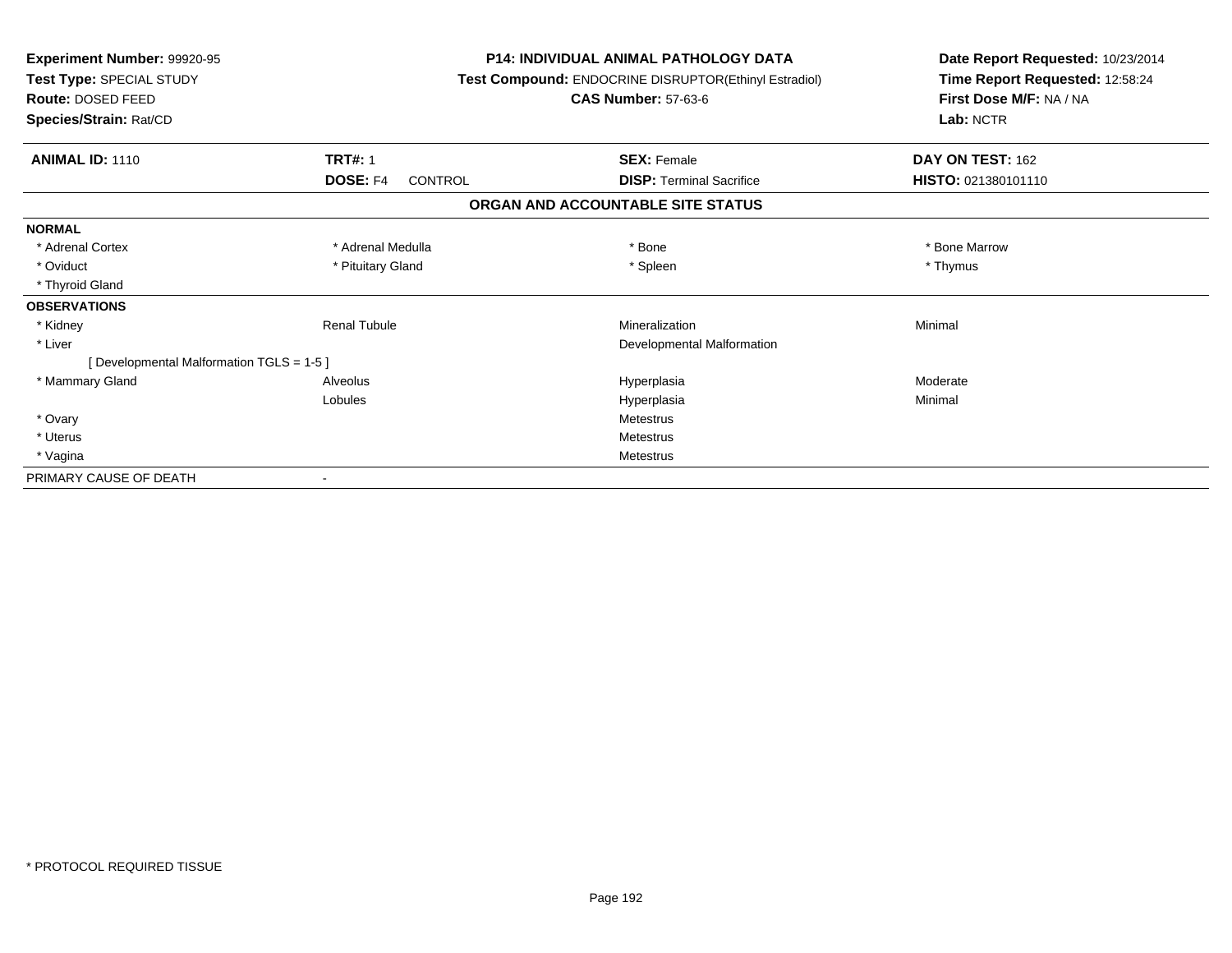| Experiment Number: 99920-95<br>Test Type: SPECIAL STUDY<br><b>Route: DOSED FEED</b><br>Species/Strain: Rat/CD |                              | <b>P14: INDIVIDUAL ANIMAL PATHOLOGY DATA</b><br>Test Compound: ENDOCRINE DISRUPTOR(Ethinyl Estradiol)<br><b>CAS Number: 57-63-6</b> |                     |
|---------------------------------------------------------------------------------------------------------------|------------------------------|-------------------------------------------------------------------------------------------------------------------------------------|---------------------|
| <b>ANIMAL ID: 1111</b>                                                                                        | TRT#: 2                      | <b>SEX: Female</b>                                                                                                                  | DAY ON TEST: 165    |
|                                                                                                               | <b>DOSE: F4/2PPB TO CTRL</b> | <b>DISP:</b> Terminal Sacrifice                                                                                                     | HISTO: 021380101111 |
|                                                                                                               |                              | ORGAN AND ACCOUNTABLE SITE STATUS                                                                                                   |                     |
| <b>NORMAL</b>                                                                                                 |                              |                                                                                                                                     |                     |
| * Mammary Gland                                                                                               | * Oviduct                    |                                                                                                                                     |                     |
| <b>OBSERVATIONS</b>                                                                                           |                              |                                                                                                                                     |                     |
| * Kidney                                                                                                      | <b>Renal Tubule</b>          | Mineralization                                                                                                                      | Minimal             |
| * Ovary                                                                                                       |                              | <b>Diestrus</b>                                                                                                                     |                     |
| * Uterus                                                                                                      |                              | <b>Diestrus</b>                                                                                                                     |                     |
| * Vagina                                                                                                      |                              | Diestrus                                                                                                                            |                     |
| PRIMARY CAUSE OF DEATH                                                                                        |                              |                                                                                                                                     |                     |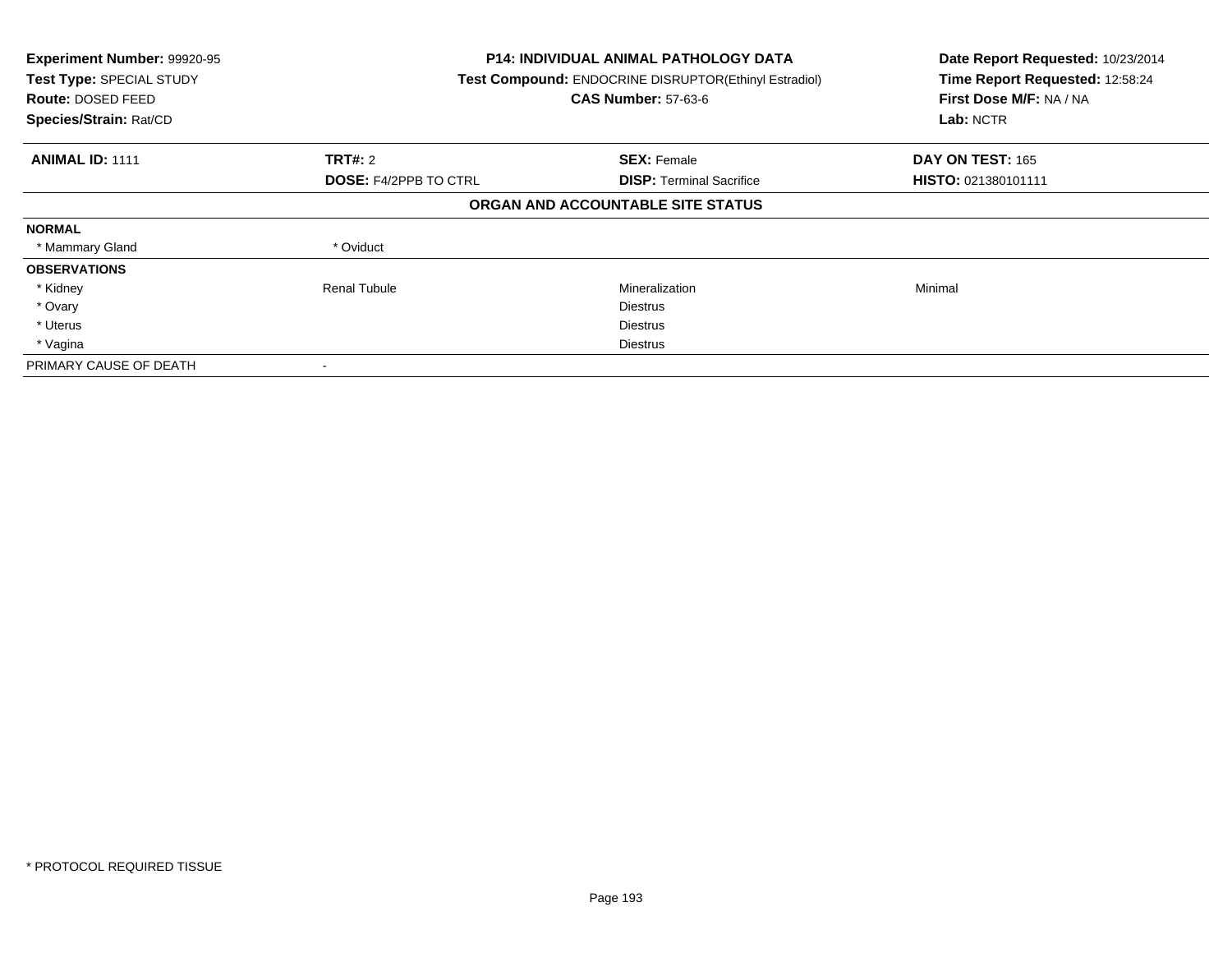| Experiment Number: 99920-95<br>Test Type: SPECIAL STUDY<br><b>Route: DOSED FEED</b><br>Species/Strain: Rat/CD | <b>P14: INDIVIDUAL ANIMAL PATHOLOGY DATA</b><br>Test Compound: ENDOCRINE DISRUPTOR(Ethinyl Estradiol)<br><b>CAS Number: 57-63-6</b> |                                   | Date Report Requested: 10/23/2014<br>Time Report Requested: 12:58:24<br>First Dose M/F: NA / NA<br>Lab: NCTR |
|---------------------------------------------------------------------------------------------------------------|-------------------------------------------------------------------------------------------------------------------------------------|-----------------------------------|--------------------------------------------------------------------------------------------------------------|
| <b>ANIMAL ID: 1112</b>                                                                                        | TRT#: 2                                                                                                                             | <b>SEX: Female</b>                | DAY ON TEST: 165                                                                                             |
|                                                                                                               | <b>DOSE: F4/2PPB TO CTRL</b>                                                                                                        | <b>DISP:</b> Terminal Sacrifice   | HISTO: 021380101112                                                                                          |
|                                                                                                               |                                                                                                                                     | ORGAN AND ACCOUNTABLE SITE STATUS |                                                                                                              |
| <b>NORMAL</b>                                                                                                 |                                                                                                                                     |                                   |                                                                                                              |
| * Kidney                                                                                                      | * Mammary Gland                                                                                                                     | * Oviduct                         |                                                                                                              |
| <b>OBSERVATIONS</b>                                                                                           |                                                                                                                                     |                                   |                                                                                                              |
| * Ovary                                                                                                       |                                                                                                                                     | <b>Diestrus</b>                   |                                                                                                              |
| * Uterus                                                                                                      |                                                                                                                                     | <b>Diestrus</b>                   |                                                                                                              |
| * Vagina                                                                                                      | <b>Diestrus</b>                                                                                                                     |                                   |                                                                                                              |
| PRIMARY CAUSE OF DEATH                                                                                        |                                                                                                                                     |                                   |                                                                                                              |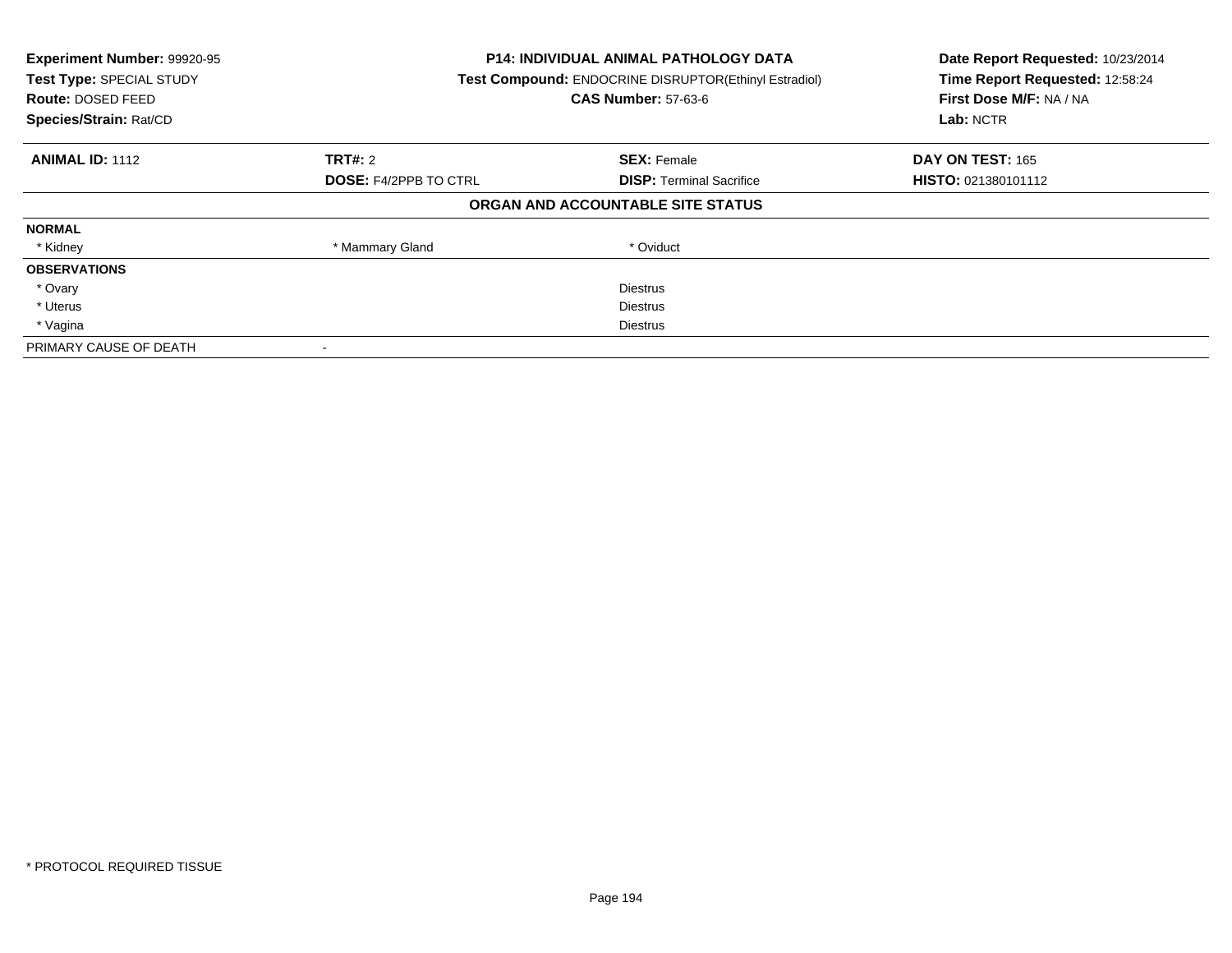| Experiment Number: 99920-95<br>Test Type: SPECIAL STUDY<br><b>Route: DOSED FEED</b><br>Species/Strain: Rat/CD |                              | <b>P14: INDIVIDUAL ANIMAL PATHOLOGY DATA</b><br>Test Compound: ENDOCRINE DISRUPTOR(Ethinyl Estradiol)<br><b>CAS Number: 57-63-6</b> |                            |
|---------------------------------------------------------------------------------------------------------------|------------------------------|-------------------------------------------------------------------------------------------------------------------------------------|----------------------------|
| <b>ANIMAL ID: 1113</b>                                                                                        | TRT#: 2                      | <b>SEX: Female</b>                                                                                                                  | DAY ON TEST: 165           |
|                                                                                                               | <b>DOSE: F4/2PPB TO CTRL</b> | <b>DISP:</b> Terminal Sacrifice                                                                                                     | <b>HISTO: 021380101113</b> |
|                                                                                                               |                              | ORGAN AND ACCOUNTABLE SITE STATUS                                                                                                   |                            |
| <b>NORMAL</b>                                                                                                 |                              |                                                                                                                                     |                            |
| * Mammary Gland                                                                                               | * Oviduct                    |                                                                                                                                     |                            |
| <b>OBSERVATIONS</b>                                                                                           |                              |                                                                                                                                     |                            |
| * Kidney                                                                                                      | <b>Renal Tubule</b>          | Mineralization                                                                                                                      | Minimal                    |
| * Ovary                                                                                                       |                              | <b>Diestrus</b>                                                                                                                     |                            |
| * Uterus                                                                                                      |                              | <b>Diestrus</b>                                                                                                                     |                            |
| * Vagina                                                                                                      |                              | Diestrus                                                                                                                            |                            |
| PRIMARY CAUSE OF DEATH                                                                                        |                              |                                                                                                                                     |                            |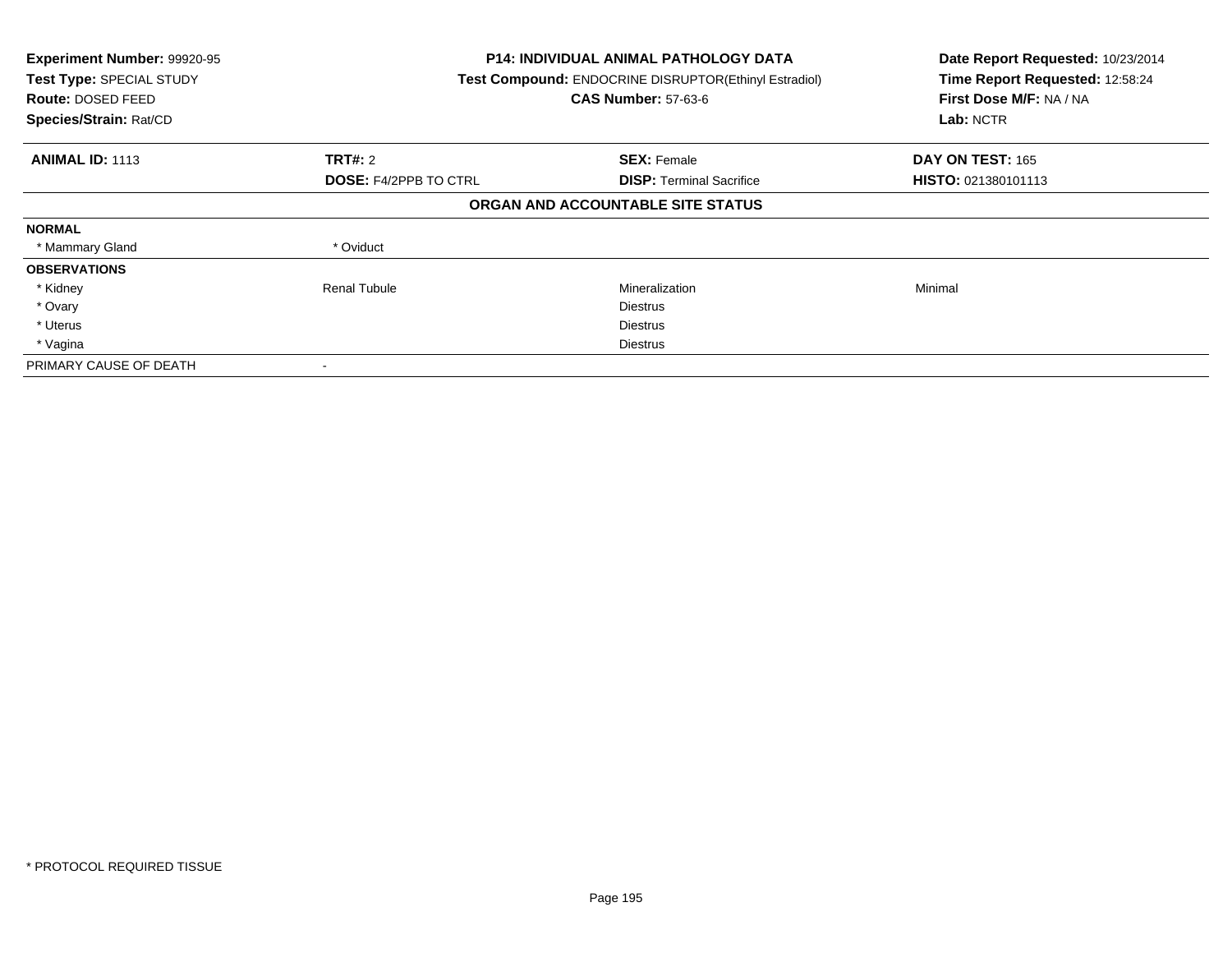| Experiment Number: 99920-95<br>Test Type: SPECIAL STUDY<br><b>Route: DOSED FEED</b><br>Species/Strain: Rat/CD |                               | <b>P14: INDIVIDUAL ANIMAL PATHOLOGY DATA</b><br>Test Compound: ENDOCRINE DISRUPTOR(Ethinyl Estradiol)<br><b>CAS Number: 57-63-6</b> |                     |
|---------------------------------------------------------------------------------------------------------------|-------------------------------|-------------------------------------------------------------------------------------------------------------------------------------|---------------------|
| <b>ANIMAL ID: 1114</b>                                                                                        | TRT#: 3                       | <b>SEX: Female</b>                                                                                                                  | DAY ON TEST: 165    |
|                                                                                                               | <b>DOSE: F4/10PPB TO CTRL</b> | <b>DISP:</b> Terminal Sacrifice                                                                                                     | HISTO: 021380101114 |
|                                                                                                               |                               | ORGAN AND ACCOUNTABLE SITE STATUS                                                                                                   |                     |
| <b>NORMAL</b>                                                                                                 |                               |                                                                                                                                     |                     |
| * Mammary Gland                                                                                               | * Oviduct                     |                                                                                                                                     |                     |
| <b>OBSERVATIONS</b>                                                                                           |                               |                                                                                                                                     |                     |
| * Kidney                                                                                                      | <b>Renal Tubule</b>           | Mineralization                                                                                                                      | Moderate            |
| * Ovary                                                                                                       |                               | <b>Diestrus</b>                                                                                                                     |                     |
| * Uterus                                                                                                      |                               | <b>Diestrus</b>                                                                                                                     |                     |
| * Vagina                                                                                                      |                               | Diestrus                                                                                                                            |                     |
| PRIMARY CAUSE OF DEATH                                                                                        |                               |                                                                                                                                     |                     |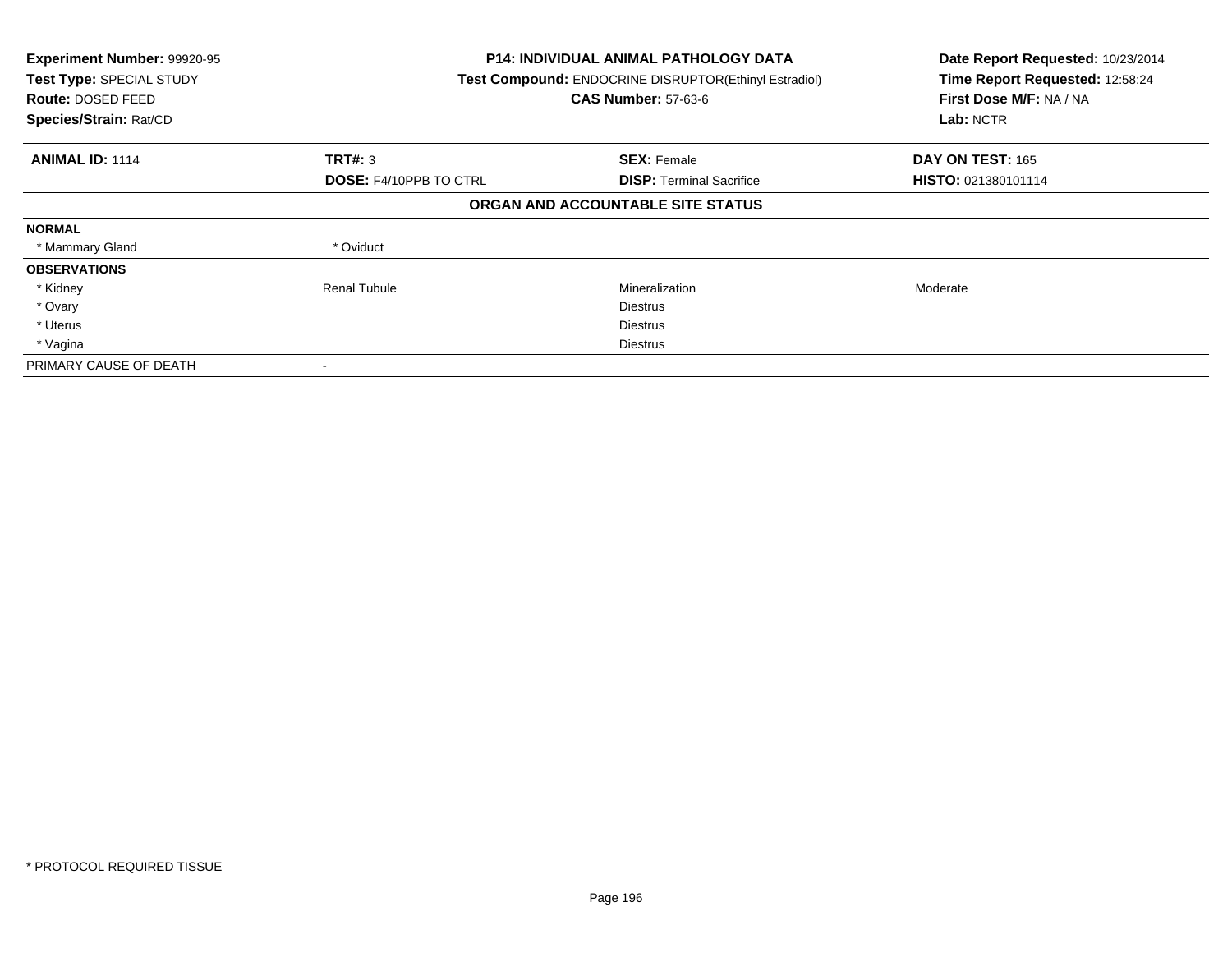| Experiment Number: 99920-95<br>Test Type: SPECIAL STUDY<br>Route: DOSED FEED<br>Species/Strain: Rat/CD | <b>P14: INDIVIDUAL ANIMAL PATHOLOGY DATA</b><br>Test Compound: ENDOCRINE DISRUPTOR(Ethinyl Estradiol)<br><b>CAS Number: 57-63-6</b> |                                   | Date Report Requested: 10/23/2014<br>Time Report Requested: 12:58:24<br>First Dose M/F: NA / NA<br>Lab: NCTR |
|--------------------------------------------------------------------------------------------------------|-------------------------------------------------------------------------------------------------------------------------------------|-----------------------------------|--------------------------------------------------------------------------------------------------------------|
| <b>ANIMAL ID: 1115</b>                                                                                 | TRT#: 3                                                                                                                             | <b>SEX: Female</b>                | DAY ON TEST: 164                                                                                             |
|                                                                                                        | <b>DOSE: F4/10PPB TO CTRL</b>                                                                                                       | <b>DISP:</b> Terminal Sacrifice   | <b>HISTO: 021380101115</b>                                                                                   |
|                                                                                                        |                                                                                                                                     | ORGAN AND ACCOUNTABLE SITE STATUS |                                                                                                              |
| <b>NORMAL</b>                                                                                          |                                                                                                                                     |                                   |                                                                                                              |
| * Kidney                                                                                               | * Mammary Gland                                                                                                                     | * Oviduct                         |                                                                                                              |
| <b>OBSERVATIONS</b>                                                                                    |                                                                                                                                     |                                   |                                                                                                              |
| * Ovary                                                                                                |                                                                                                                                     | Proestrus                         |                                                                                                              |
| * Uterus                                                                                               |                                                                                                                                     | Proestrus                         |                                                                                                              |
| * Vagina                                                                                               | Proestrus                                                                                                                           |                                   |                                                                                                              |
| PRIMARY CAUSE OF DEATH                                                                                 |                                                                                                                                     |                                   |                                                                                                              |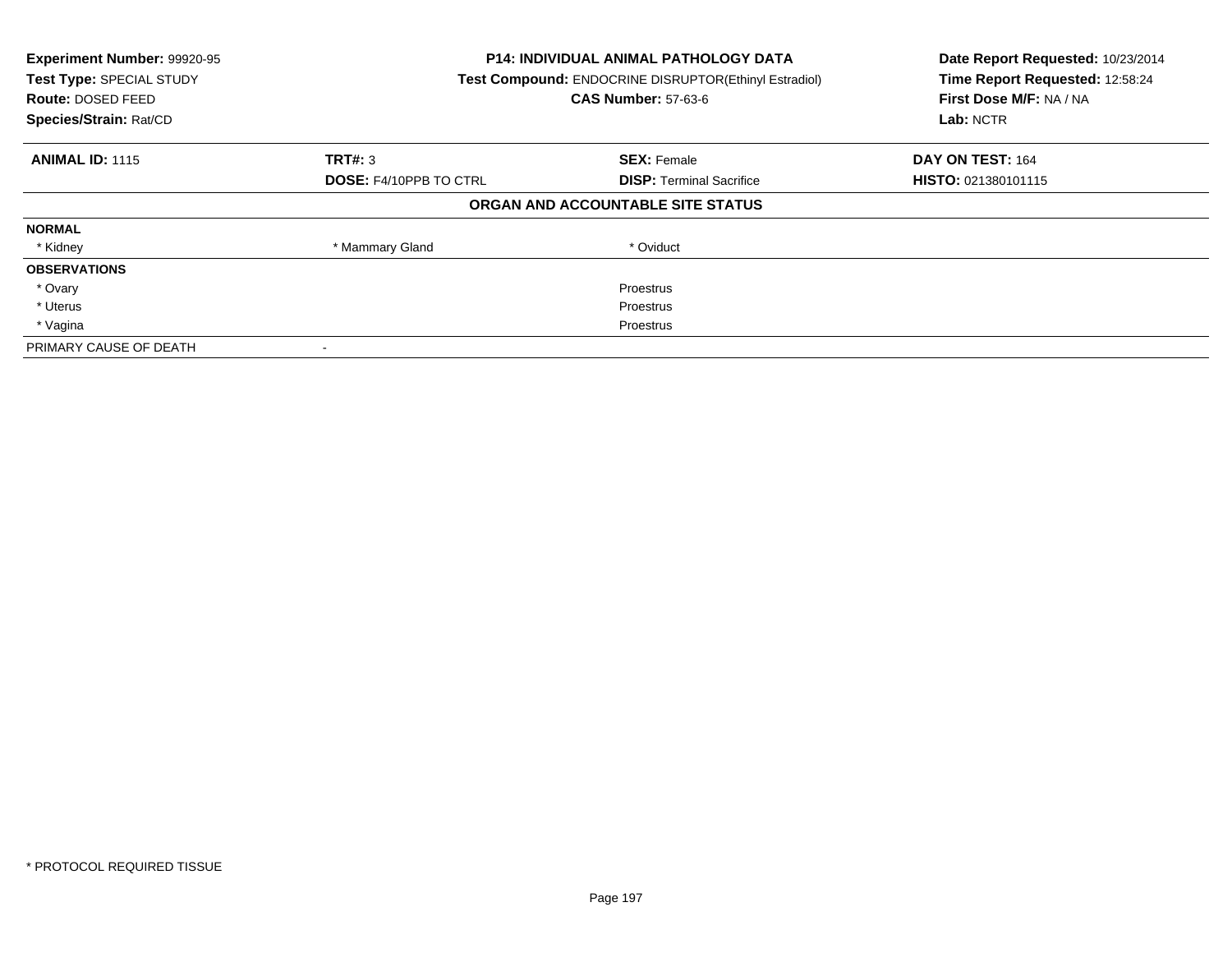| Experiment Number: 99920-95<br>Test Type: SPECIAL STUDY<br><b>Route: DOSED FEED</b><br>Species/Strain: Rat/CD |                               | <b>P14: INDIVIDUAL ANIMAL PATHOLOGY DATA</b><br>Test Compound: ENDOCRINE DISRUPTOR(Ethinyl Estradiol)<br><b>CAS Number: 57-63-6</b> |                            |
|---------------------------------------------------------------------------------------------------------------|-------------------------------|-------------------------------------------------------------------------------------------------------------------------------------|----------------------------|
| <b>ANIMAL ID: 1116</b>                                                                                        | TRT#: 3                       | <b>SEX: Female</b>                                                                                                                  | DAY ON TEST: 164           |
|                                                                                                               | <b>DOSE: F4/10PPB TO CTRL</b> | <b>DISP:</b> Terminal Sacrifice                                                                                                     | <b>HISTO: 021380101116</b> |
|                                                                                                               |                               | ORGAN AND ACCOUNTABLE SITE STATUS                                                                                                   |                            |
| <b>NORMAL</b>                                                                                                 |                               |                                                                                                                                     |                            |
| * Mammary Gland                                                                                               | * Oviduct                     |                                                                                                                                     |                            |
| <b>OBSERVATIONS</b>                                                                                           |                               |                                                                                                                                     |                            |
| * Kidney                                                                                                      | <b>Renal Tubule</b>           | Mineralization                                                                                                                      | Moderate                   |
| * Ovary                                                                                                       |                               | <b>Diestrus</b>                                                                                                                     |                            |
| * Uterus                                                                                                      |                               | Metestrus                                                                                                                           |                            |
| * Vagina                                                                                                      |                               | Metestrus                                                                                                                           |                            |
| PRIMARY CAUSE OF DEATH                                                                                        |                               |                                                                                                                                     |                            |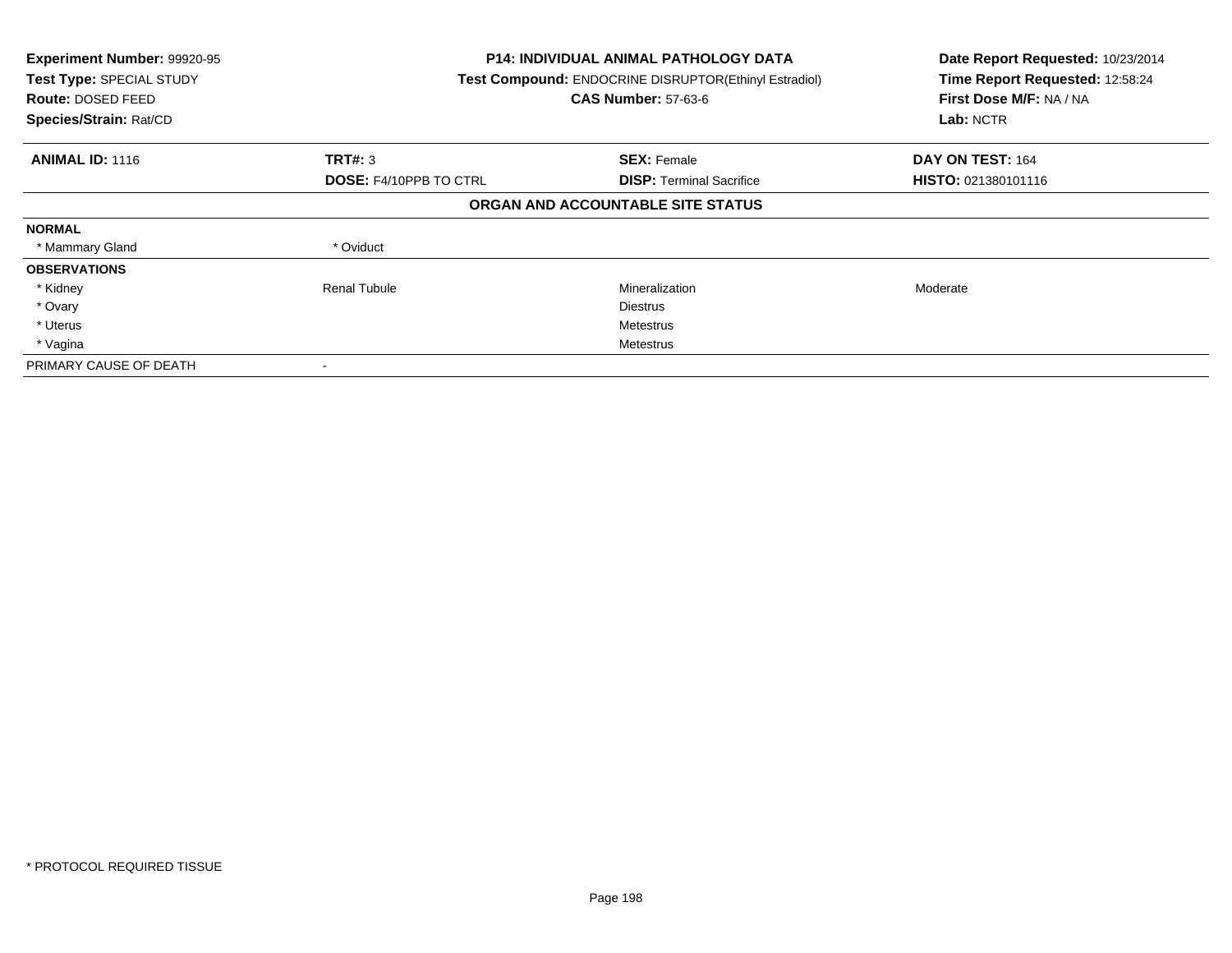| <b>Experiment Number: 99920-95</b><br>Test Type: SPECIAL STUDY<br><b>Route: DOSED FEED</b><br>Species/Strain: Rat/CD |                               | <b>P14: INDIVIDUAL ANIMAL PATHOLOGY DATA</b><br>Test Compound: ENDOCRINE DISRUPTOR(Ethinyl Estradiol)<br><b>CAS Number: 57-63-6</b> | Date Report Requested: 10/23/2014<br>Time Report Requested: 12:58:24<br>First Dose M/F: NA / NA<br>Lab: NCTR |
|----------------------------------------------------------------------------------------------------------------------|-------------------------------|-------------------------------------------------------------------------------------------------------------------------------------|--------------------------------------------------------------------------------------------------------------|
| <b>ANIMAL ID: 1117</b>                                                                                               | <b>TRT#: 4</b>                | <b>SEX: Female</b>                                                                                                                  | DAY ON TEST: 164                                                                                             |
|                                                                                                                      | <b>DOSE: F4/50PPB TO CTRL</b> | <b>DISP:</b> Terminal Sacrifice                                                                                                     | HISTO: 021380101117                                                                                          |
|                                                                                                                      |                               | ORGAN AND ACCOUNTABLE SITE STATUS                                                                                                   |                                                                                                              |
| <b>NORMAL</b>                                                                                                        |                               |                                                                                                                                     |                                                                                                              |
| * Adrenal Cortex                                                                                                     | * Adrenal Medulla             | * Bone                                                                                                                              | * Bone Marrow                                                                                                |
| * Liver                                                                                                              | * Mammary Gland               | * Oviduct                                                                                                                           | * Pituitary Gland                                                                                            |
| * Spleen                                                                                                             | * Thymus                      | * Thyroid Gland                                                                                                                     |                                                                                                              |
| <b>OBSERVATIONS</b>                                                                                                  |                               |                                                                                                                                     |                                                                                                              |
| * Kidney                                                                                                             | Renal Tubule                  | Mineralization                                                                                                                      | Minimal                                                                                                      |
| * Ovary                                                                                                              |                               | <b>Diestrus</b>                                                                                                                     |                                                                                                              |
| * Uterus                                                                                                             |                               | Metestrus                                                                                                                           |                                                                                                              |
| * Vagina                                                                                                             | Metestrus                     |                                                                                                                                     |                                                                                                              |
| PRIMARY CAUSE OF DEATH                                                                                               |                               |                                                                                                                                     |                                                                                                              |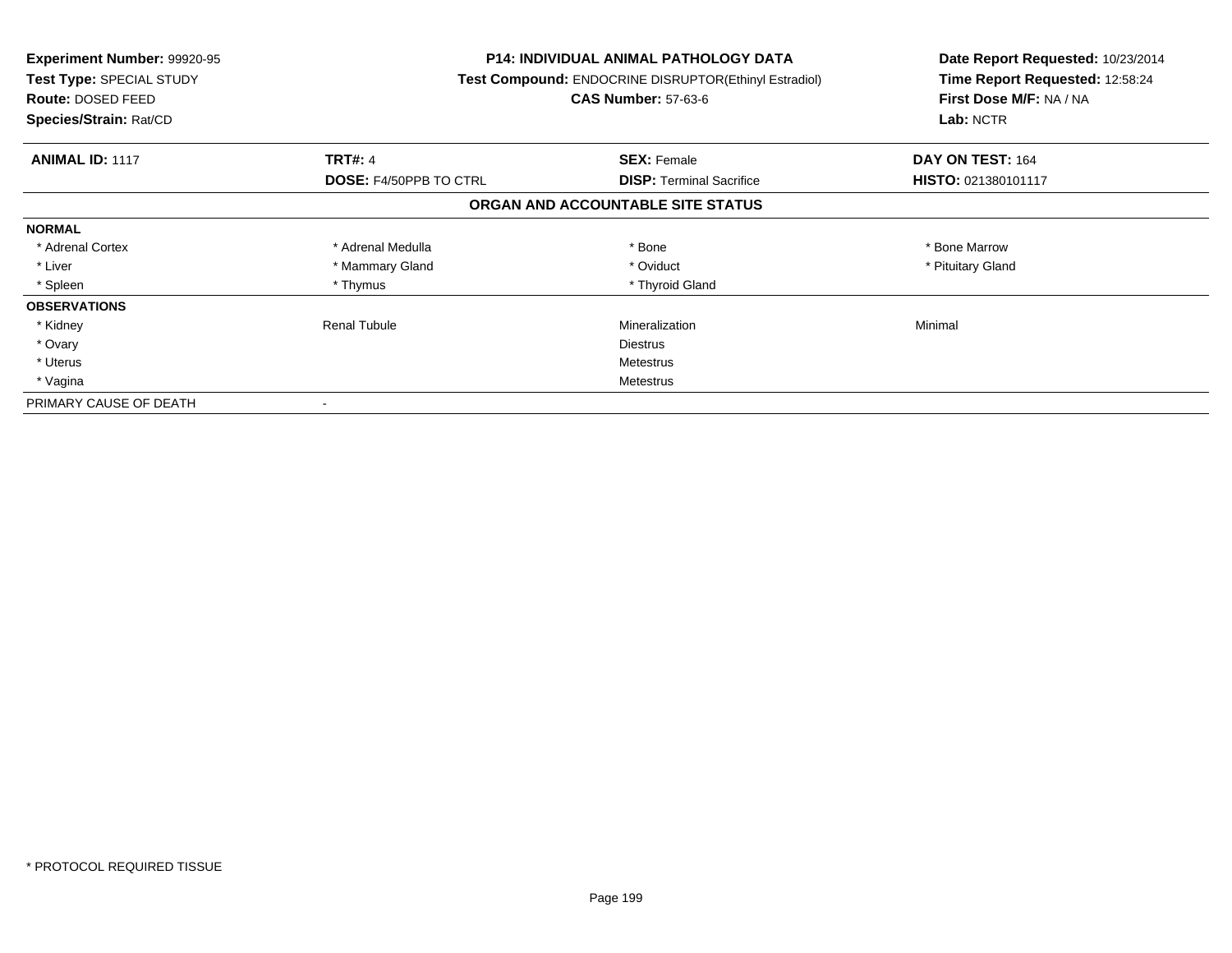| <b>Experiment Number: 99920-95</b><br>Test Type: SPECIAL STUDY<br><b>Route: DOSED FEED</b><br>Species/Strain: Rat/CD |                               | P14: INDIVIDUAL ANIMAL PATHOLOGY DATA<br>Test Compound: ENDOCRINE DISRUPTOR(Ethinyl Estradiol)<br><b>CAS Number: 57-63-6</b> | Date Report Requested: 10/23/2014<br>Time Report Requested: 12:58:24<br>First Dose M/F: NA / NA<br>Lab: NCTR |
|----------------------------------------------------------------------------------------------------------------------|-------------------------------|------------------------------------------------------------------------------------------------------------------------------|--------------------------------------------------------------------------------------------------------------|
| <b>ANIMAL ID: 1118</b>                                                                                               | <b>TRT#: 4</b>                | <b>SEX: Female</b>                                                                                                           | DAY ON TEST: 164                                                                                             |
|                                                                                                                      | <b>DOSE: F4/50PPB TO CTRL</b> | <b>DISP:</b> Terminal Sacrifice                                                                                              | <b>HISTO: 021380101118</b>                                                                                   |
|                                                                                                                      |                               | ORGAN AND ACCOUNTABLE SITE STATUS                                                                                            |                                                                                                              |
| <b>NORMAL</b>                                                                                                        |                               |                                                                                                                              |                                                                                                              |
| * Adrenal Cortex                                                                                                     | * Adrenal Medulla             | * Bone                                                                                                                       | * Bone Marrow                                                                                                |
| * Liver                                                                                                              | * Mammary Gland               | * Oviduct                                                                                                                    | * Pituitary Gland                                                                                            |
| * Spleen                                                                                                             | * Thymus                      | * Thyroid Gland                                                                                                              |                                                                                                              |
| <b>OBSERVATIONS</b>                                                                                                  |                               |                                                                                                                              |                                                                                                              |
| * Kidney                                                                                                             | Renal Tubule                  | Mineralization                                                                                                               | Minimal                                                                                                      |
| * Ovary                                                                                                              |                               | <b>Diestrus</b>                                                                                                              |                                                                                                              |
| * Uterus                                                                                                             |                               | <b>Diestrus</b>                                                                                                              |                                                                                                              |
| * Vagina                                                                                                             |                               | Diestrus                                                                                                                     |                                                                                                              |
| PRIMARY CAUSE OF DEATH                                                                                               |                               |                                                                                                                              |                                                                                                              |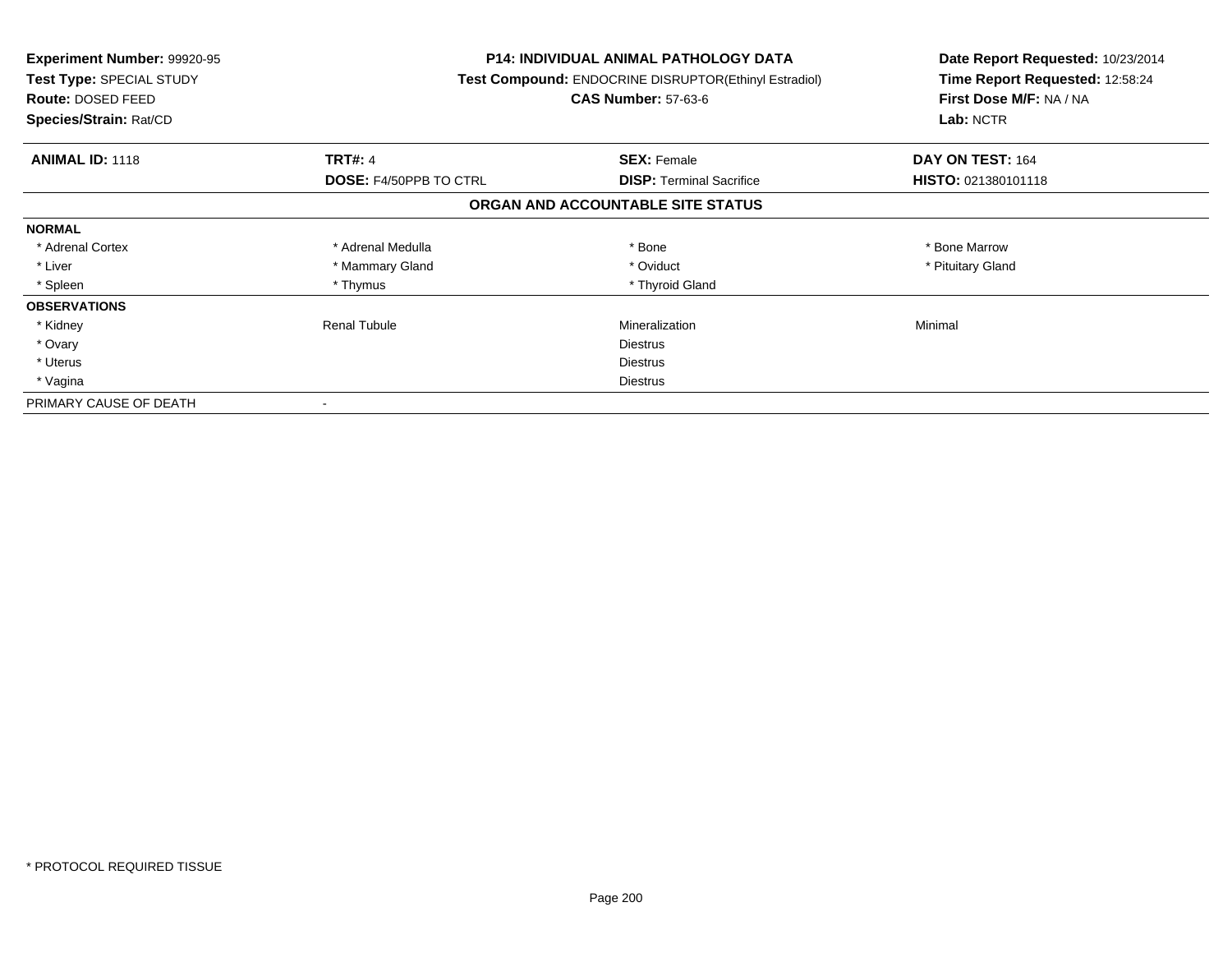| <b>Experiment Number: 99920-95</b><br>Test Type: SPECIAL STUDY<br>Route: DOSED FEED<br>Species/Strain: Rat/CD |                               | <b>P14: INDIVIDUAL ANIMAL PATHOLOGY DATA</b><br>Test Compound: ENDOCRINE DISRUPTOR(Ethinyl Estradiol)<br><b>CAS Number: 57-63-6</b> | Date Report Requested: 10/23/2014<br>Time Report Requested: 12:58:24<br>First Dose M/F: NA / NA<br>Lab: NCTR |
|---------------------------------------------------------------------------------------------------------------|-------------------------------|-------------------------------------------------------------------------------------------------------------------------------------|--------------------------------------------------------------------------------------------------------------|
| <b>ANIMAL ID: 1119</b>                                                                                        | <b>TRT#: 4</b>                | <b>SEX: Female</b>                                                                                                                  | DAY ON TEST: 162                                                                                             |
|                                                                                                               | <b>DOSE: F4/50PPB TO CTRL</b> | <b>DISP:</b> Terminal Sacrifice                                                                                                     | HISTO: 021380101119                                                                                          |
|                                                                                                               |                               | ORGAN AND ACCOUNTABLE SITE STATUS                                                                                                   |                                                                                                              |
| <b>NORMAL</b>                                                                                                 |                               |                                                                                                                                     |                                                                                                              |
| * Adrenal Cortex                                                                                              | * Adrenal Medulla             | * Bone                                                                                                                              | * Bone Marrow                                                                                                |
| * Kidney                                                                                                      | * Liver                       | * Mammary Gland                                                                                                                     | * Oviduct                                                                                                    |
| * Pituitary Gland                                                                                             | * Spleen                      | * Thymus                                                                                                                            | * Thyroid Gland                                                                                              |
| <b>OBSERVATIONS</b>                                                                                           |                               |                                                                                                                                     |                                                                                                              |
| * Ovary                                                                                                       |                               | Proestrus                                                                                                                           |                                                                                                              |
| * Uterus                                                                                                      | Proestrus                     |                                                                                                                                     |                                                                                                              |
| * Vagina                                                                                                      | Proestrus                     |                                                                                                                                     |                                                                                                              |
| PRIMARY CAUSE OF DEATH                                                                                        | $\,$                          |                                                                                                                                     |                                                                                                              |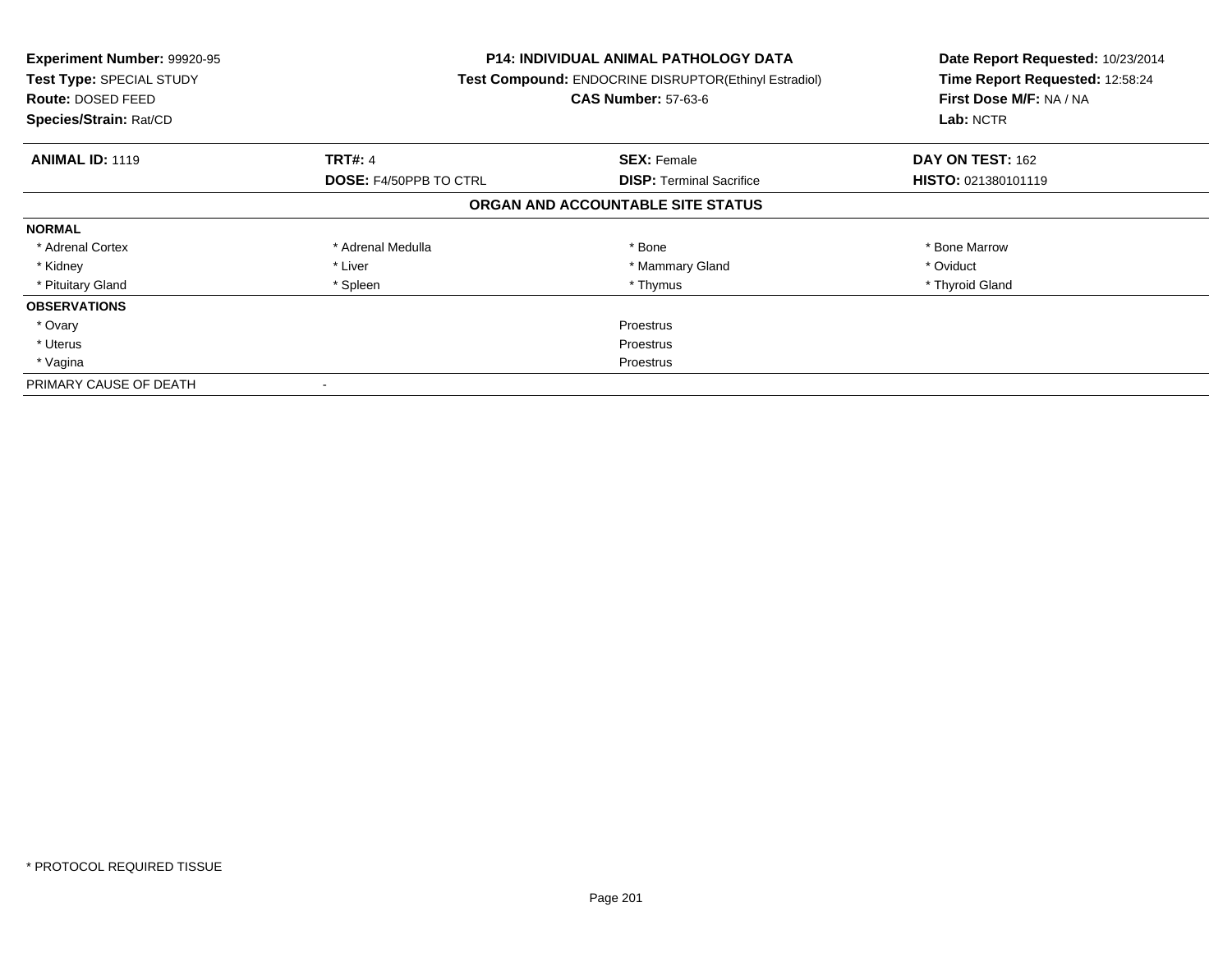| <b>Experiment Number: 99920-95</b><br>Test Type: SPECIAL STUDY<br><b>Route: DOSED FEED</b><br>Species/Strain: Rat/CD |                               | <b>P14: INDIVIDUAL ANIMAL PATHOLOGY DATA</b><br>Test Compound: ENDOCRINE DISRUPTOR(Ethinyl Estradiol)<br><b>CAS Number: 57-63-6</b> | Date Report Requested: 10/23/2014<br>Time Report Requested: 12:58:24<br>First Dose M/F: NA / NA<br>Lab: NCTR |
|----------------------------------------------------------------------------------------------------------------------|-------------------------------|-------------------------------------------------------------------------------------------------------------------------------------|--------------------------------------------------------------------------------------------------------------|
| <b>ANIMAL ID: 1120</b>                                                                                               | <b>TRT#: 4</b>                | <b>SEX: Female</b>                                                                                                                  | DAY ON TEST: 160                                                                                             |
|                                                                                                                      | <b>DOSE: F4/50PPB TO CTRL</b> | <b>DISP:</b> Terminal Sacrifice                                                                                                     | <b>HISTO: 021380101120</b>                                                                                   |
|                                                                                                                      |                               | ORGAN AND ACCOUNTABLE SITE STATUS                                                                                                   |                                                                                                              |
| <b>NORMAL</b>                                                                                                        |                               |                                                                                                                                     |                                                                                                              |
| * Adrenal Cortex                                                                                                     | * Adrenal Medulla             | * Bone                                                                                                                              | * Bone Marrow                                                                                                |
| * Liver                                                                                                              | * Mammary Gland               | * Oviduct                                                                                                                           | * Pituitary Gland                                                                                            |
| * Spleen                                                                                                             | * Thymus                      | * Thyroid Gland                                                                                                                     |                                                                                                              |
| <b>OBSERVATIONS</b>                                                                                                  |                               |                                                                                                                                     |                                                                                                              |
| * Kidney                                                                                                             | <b>Renal Tubule</b>           | Mineralization                                                                                                                      | Minimal                                                                                                      |
| * Ovary                                                                                                              |                               | Estrus                                                                                                                              |                                                                                                              |
| * Uterus                                                                                                             |                               | Estrus                                                                                                                              |                                                                                                              |
| * Vagina                                                                                                             |                               | Estrus                                                                                                                              |                                                                                                              |
| PRIMARY CAUSE OF DEATH                                                                                               |                               |                                                                                                                                     |                                                                                                              |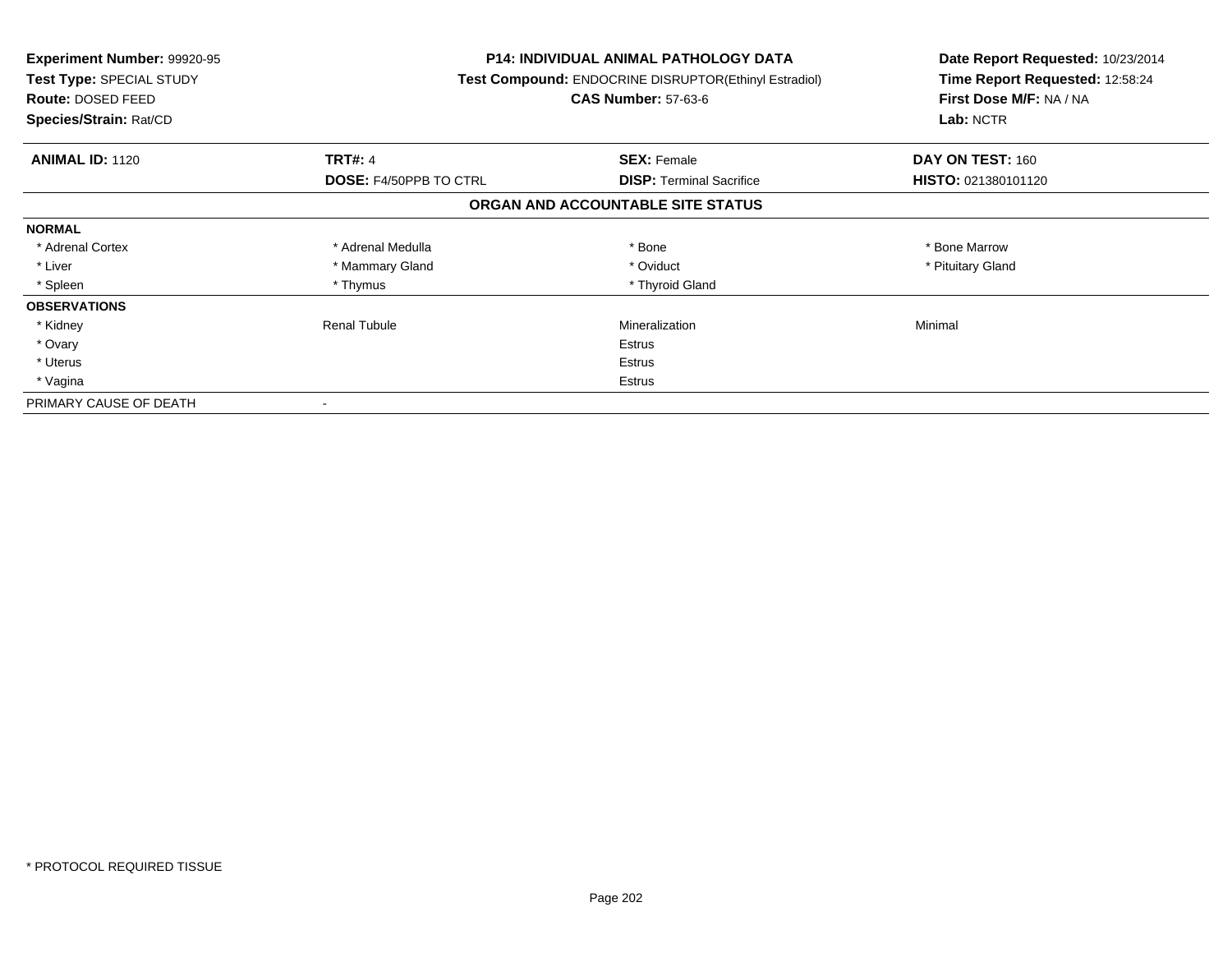| Experiment Number: 99920-95<br>Test Type: SPECIAL STUDY<br><b>Route: DOSED FEED</b><br>Species/Strain: Rat/CD |                     | <b>P14: INDIVIDUAL ANIMAL PATHOLOGY DATA</b><br>Test Compound: ENDOCRINE DISRUPTOR(Ethinyl Estradiol)<br><b>CAS Number: 57-63-6</b> | Date Report Requested: 10/23/2014<br>Time Report Requested: 12:58:24<br>First Dose M/F: NA / NA<br>Lab: NCTR |  |
|---------------------------------------------------------------------------------------------------------------|---------------------|-------------------------------------------------------------------------------------------------------------------------------------|--------------------------------------------------------------------------------------------------------------|--|
| <b>ANIMAL ID: 1136</b>                                                                                        | <b>TRT#: 1</b>      | <b>SEX: Female</b>                                                                                                                  | DAY ON TEST: 165                                                                                             |  |
|                                                                                                               | DOSE: F4<br>CONTROL | <b>DISP: Terminal Sacrifice</b>                                                                                                     | HISTO: 021380101136                                                                                          |  |
|                                                                                                               |                     | ORGAN AND ACCOUNTABLE SITE STATUS                                                                                                   |                                                                                                              |  |
| <b>NORMAL</b>                                                                                                 |                     |                                                                                                                                     |                                                                                                              |  |
| * Adrenal Cortex                                                                                              | * Adrenal Medulla   | * Bone                                                                                                                              | * Bone Marrow                                                                                                |  |
| * Liver                                                                                                       | * Mammary Gland     | * Oviduct                                                                                                                           | * Pituitary Gland                                                                                            |  |
| * Spleen                                                                                                      | * Thymus            | * Thyroid Gland                                                                                                                     |                                                                                                              |  |
| <b>OBSERVATIONS</b>                                                                                           |                     |                                                                                                                                     |                                                                                                              |  |
| * Clitoral Gland                                                                                              |                     | <b>Distended</b>                                                                                                                    |                                                                                                              |  |
|                                                                                                               |                     | Inflammation                                                                                                                        | Chronic Active, Moderate                                                                                     |  |
| [Distended TGLS = $1-9$ ]<br>[ Inflammation TGLS = $1-9$ ]                                                    |                     |                                                                                                                                     |                                                                                                              |  |
| * Kidney                                                                                                      | <b>Renal Tubule</b> | Mineralization                                                                                                                      | Mild                                                                                                         |  |
| * Ovary                                                                                                       | Follicle            | Cyst                                                                                                                                |                                                                                                              |  |
|                                                                                                               |                     | <b>Diestrus</b>                                                                                                                     |                                                                                                              |  |
| * Uterus                                                                                                      |                     | <b>Diestrus</b>                                                                                                                     |                                                                                                              |  |
| * Vagina                                                                                                      |                     | Metestrus                                                                                                                           |                                                                                                              |  |
| PRIMARY CAUSE OF DEATH                                                                                        |                     |                                                                                                                                     |                                                                                                              |  |